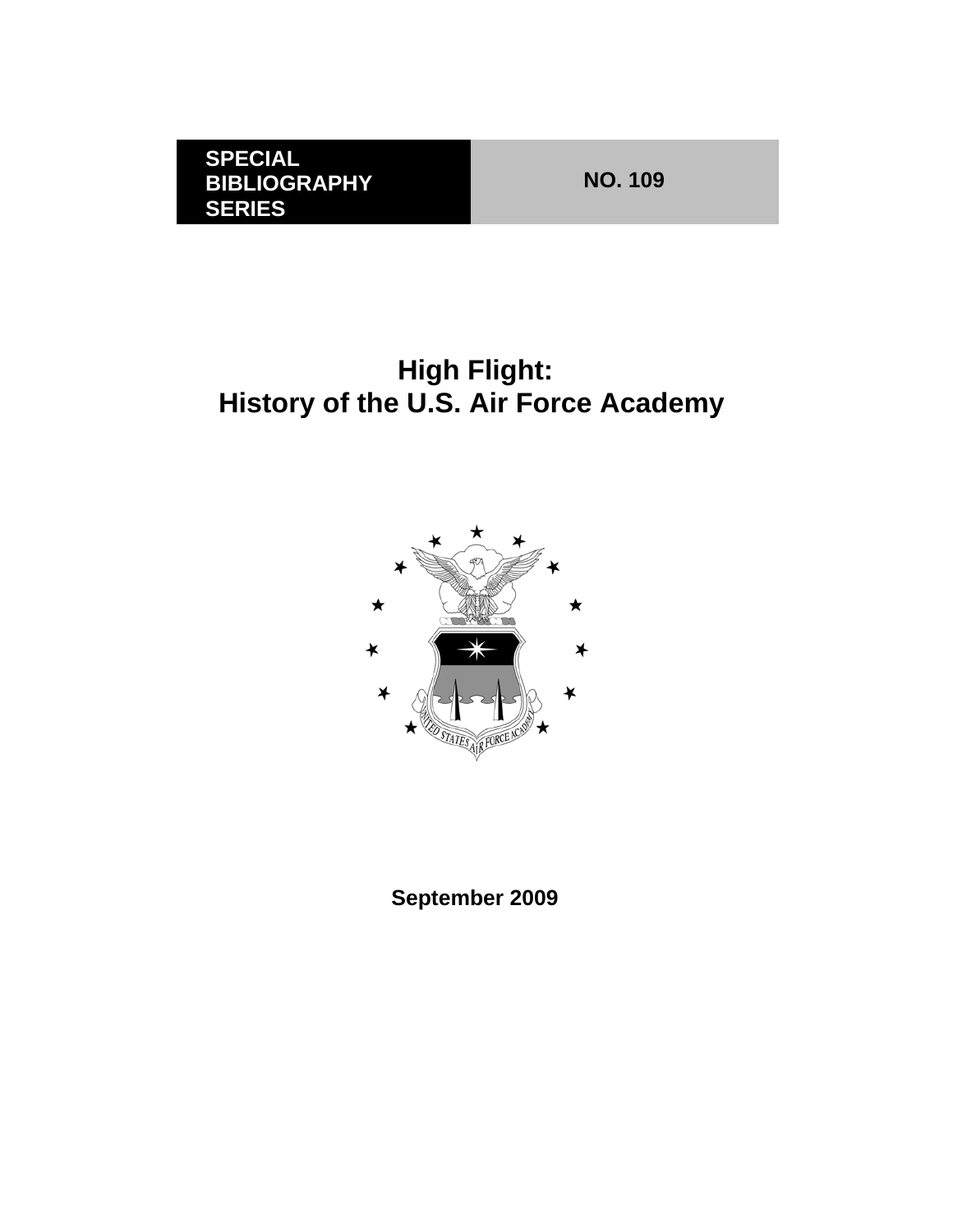| <b>REPORT DOCUMENTATION PAGE</b>                                                                                                                                                                                      |                    |                             |                                             |                                      | Form Approved                                                                                                                                                                                                                                                                                                                                                                                                              |  |  |
|-----------------------------------------------------------------------------------------------------------------------------------------------------------------------------------------------------------------------|--------------------|-----------------------------|---------------------------------------------|--------------------------------------|----------------------------------------------------------------------------------------------------------------------------------------------------------------------------------------------------------------------------------------------------------------------------------------------------------------------------------------------------------------------------------------------------------------------------|--|--|
| Public reporting burden for this collection of information is estimated to average 1 hour per response, including the time for reviewing instructions, searching existing data sources, gathering and maintaining the |                    |                             |                                             |                                      | OMB No. 0704-0188                                                                                                                                                                                                                                                                                                                                                                                                          |  |  |
|                                                                                                                                                                                                                       |                    |                             |                                             |                                      | data needed, and completing and reviewing this collection of information. Send comments regarding this burden estimate or any other aspect of this collection of information, including suggestions for reducing<br>this burden to Department of Defense, Washington Headquarters Services, Directorate for Information Operations and Reports (0704-0188), 1215 Jefferson Davis Highway, Suite 1204, Arlington, VA 22202- |  |  |
| valid OMB control number. PLEASE DO NOT RETURN YOUR FORM TO THE ABOVE ADDRESS.                                                                                                                                        |                    |                             |                                             |                                      | 4302. Respondents should be aware that notwithstanding any other provision of law, no person shall be subject to any penalty for failing to comply with a collection of information if it does not display a currently                                                                                                                                                                                                     |  |  |
| 1. REPORT DATE (DD-MM-YYYY)<br>SEPTEMBER 2009                                                                                                                                                                         |                    | 2. REPORT TYPE Bibliography |                                             |                                      | 3. DATES COVERED (From - To)                                                                                                                                                                                                                                                                                                                                                                                               |  |  |
| <b>4. TITLE AND SUBTITLE</b>                                                                                                                                                                                          |                    |                             |                                             |                                      | <b>5a. CONTRACT NUMBER</b>                                                                                                                                                                                                                                                                                                                                                                                                 |  |  |
| HIGH FLIGHT: HISTORY OF THE U.S. AIR FORCE ACADEMY                                                                                                                                                                    |                    |                             |                                             |                                      | <b>5b. GRANT NUMBER</b>                                                                                                                                                                                                                                                                                                                                                                                                    |  |  |
|                                                                                                                                                                                                                       |                    |                             |                                             |                                      | <b>5c. PROGRAM ELEMENT NUMBER</b>                                                                                                                                                                                                                                                                                                                                                                                          |  |  |
| 6. AUTHOR(S)                                                                                                                                                                                                          |                    |                             |                                             |                                      | <b>5d. PROJECT NUMBER</b>                                                                                                                                                                                                                                                                                                                                                                                                  |  |  |
| <b>BARRY, JOSEPH</b>                                                                                                                                                                                                  |                    |                             |                                             | <b>5e. TASK NUMBER</b>               |                                                                                                                                                                                                                                                                                                                                                                                                                            |  |  |
|                                                                                                                                                                                                                       |                    |                             |                                             |                                      | <b>5f. WORK UNIT NUMBER</b>                                                                                                                                                                                                                                                                                                                                                                                                |  |  |
| 7. PERFORMING ORGANIZATION NAME(S) AND ADDRESS(ES)<br>HQ USAFA/DFLIBR<br>2354 FAIRCHILD DRIVE, STE 3C9<br>USAF ACADEMY, CO 80840-6214                                                                                 |                    |                             |                                             |                                      | <b>8. PERFORMING ORGANIZATION REPORT</b><br><b>NUMBER</b>                                                                                                                                                                                                                                                                                                                                                                  |  |  |
| 9. SPONSORING / MONITORING AGENCY NAME(S) AND ADDRESS(ES)<br>DEPARTMENT OF THE AIR FORCE                                                                                                                              |                    |                             |                                             |                                      | 10. SPONSOR/MONITOR'S ACRONYM(S)                                                                                                                                                                                                                                                                                                                                                                                           |  |  |
| THE ACADEMY LIBRARIES                                                                                                                                                                                                 |                    |                             |                                             |                                      |                                                                                                                                                                                                                                                                                                                                                                                                                            |  |  |
| U.S. AIR FORCE ACADEMY                                                                                                                                                                                                |                    |                             |                                             |                                      | <b>11. SPONSOR/MONITOR'S REPORT</b>                                                                                                                                                                                                                                                                                                                                                                                        |  |  |
| USAF ACADEMY, CO 80840-6214                                                                                                                                                                                           |                    |                             |                                             |                                      | <b>NUMBER(S) SPECIAL BIB SERIES 109</b>                                                                                                                                                                                                                                                                                                                                                                                    |  |  |
| <b>12. DISTRIBUTION / AVAILABILITY STATEMENT</b>                                                                                                                                                                      |                    |                             |                                             |                                      |                                                                                                                                                                                                                                                                                                                                                                                                                            |  |  |
|                                                                                                                                                                                                                       |                    |                             |                                             |                                      |                                                                                                                                                                                                                                                                                                                                                                                                                            |  |  |
| Α                                                                                                                                                                                                                     |                    |                             |                                             |                                      |                                                                                                                                                                                                                                                                                                                                                                                                                            |  |  |
|                                                                                                                                                                                                                       |                    |                             |                                             |                                      |                                                                                                                                                                                                                                                                                                                                                                                                                            |  |  |
| <b>13. SUPPLEMENTARY NOTES</b>                                                                                                                                                                                        |                    |                             |                                             |                                      |                                                                                                                                                                                                                                                                                                                                                                                                                            |  |  |
|                                                                                                                                                                                                                       |                    |                             |                                             |                                      |                                                                                                                                                                                                                                                                                                                                                                                                                            |  |  |
|                                                                                                                                                                                                                       |                    |                             |                                             |                                      |                                                                                                                                                                                                                                                                                                                                                                                                                            |  |  |
| <b>14. ABSTRACT</b><br>at the Air Force Academy, 28 - 30 September 2009.                                                                                                                                              |                    |                             |                                             |                                      | This Special Bibliography Series, Number 109, "High Flight: History of the U.S. Air<br>Force Academy," was developed by History Bibliographer and Reference Librarian, Mr.<br>Joseph Barry (with assistance from the Special Collections and Academy Archives Branch)<br>in support of the 22nd Triennial (previously biennial) Military History Symposium to be held                                                      |  |  |
| The bibliography should be viewed as a starting point for students, scholars and<br>others interested in finding materials on the more than fifty years of the United States Air<br>Force Academy's history.          |                    |                             |                                             |                                      |                                                                                                                                                                                                                                                                                                                                                                                                                            |  |  |
|                                                                                                                                                                                                                       |                    |                             |                                             |                                      |                                                                                                                                                                                                                                                                                                                                                                                                                            |  |  |
| <b>15. SUBJECT TERMS</b><br>HISTORY, BIBLIOGRAPHY, U.S. AIR FORCE ACADEMY, MILITARY CADETS, MILITARY EDUCATION                                                                                                        |                    |                             |                                             |                                      |                                                                                                                                                                                                                                                                                                                                                                                                                            |  |  |
| <b>16. SECURITY CLASSIFICATION OF:</b><br>U                                                                                                                                                                           |                    |                             | <b>17. LIMITATION</b><br><b>OF ABSTRACT</b> | <b>18. NUMBER</b><br><b>OF PAGES</b> | <b>19a. NAME OF RESPONSIBLE PERSON</b><br>Pamala Santos                                                                                                                                                                                                                                                                                                                                                                    |  |  |
| a. REPORT                                                                                                                                                                                                             | <b>b. ABSTRACT</b> | c. THIS PAGE                | UU                                          | 173                                  | 19b. TELEPHONE NUMBER (include area<br>code)<br>719-333-2237                                                                                                                                                                                                                                                                                                                                                               |  |  |
|                                                                                                                                                                                                                       |                    |                             |                                             |                                      | Standard Form 298 (Rev. 8-98)<br>Prescribed by ANSI Std. Z39.18                                                                                                                                                                                                                                                                                                                                                            |  |  |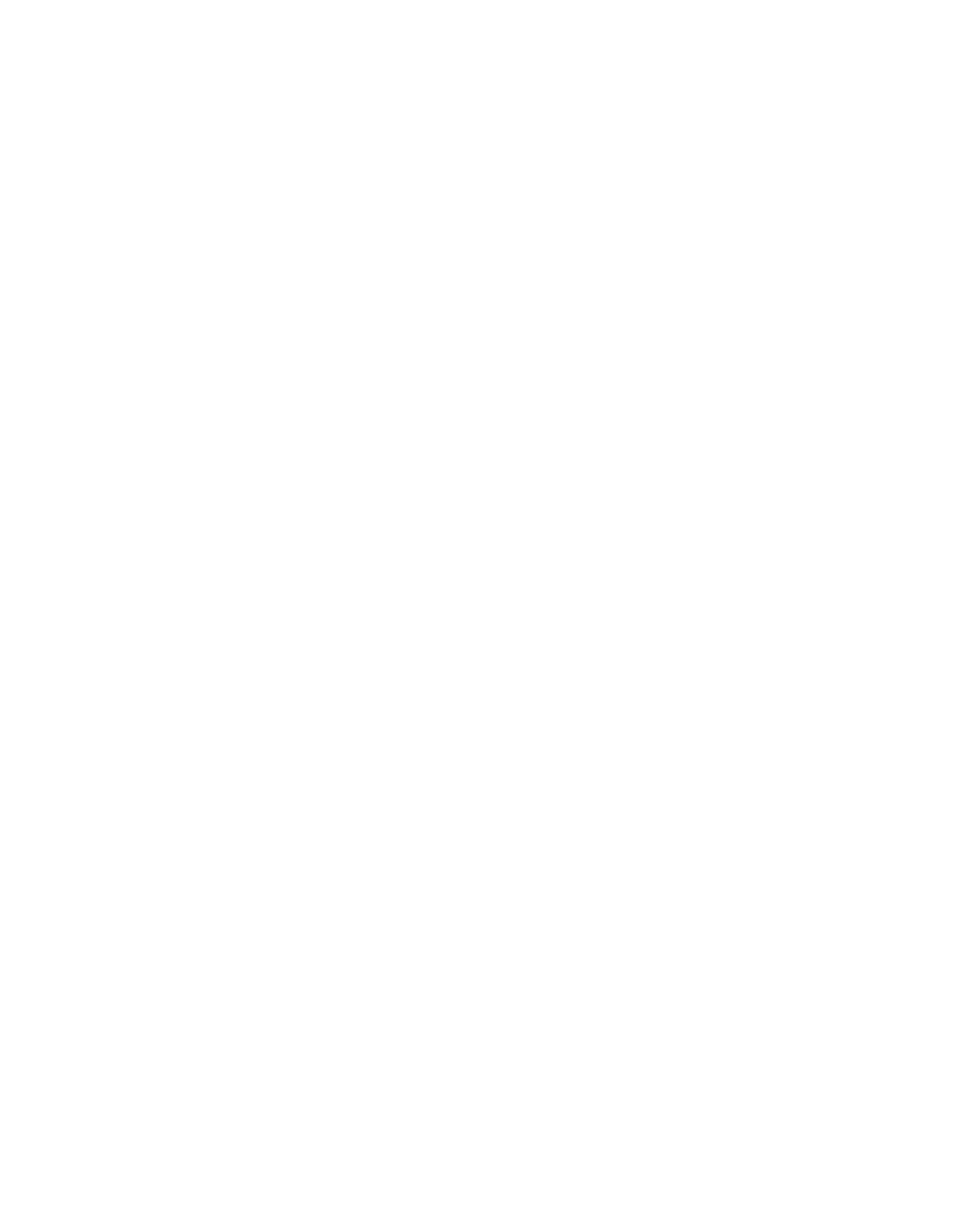

**ISTORY OF THE U.S. AIR FORCE ACADEMY** THE 22ND MILITARY HISTORY SYMPOSIUM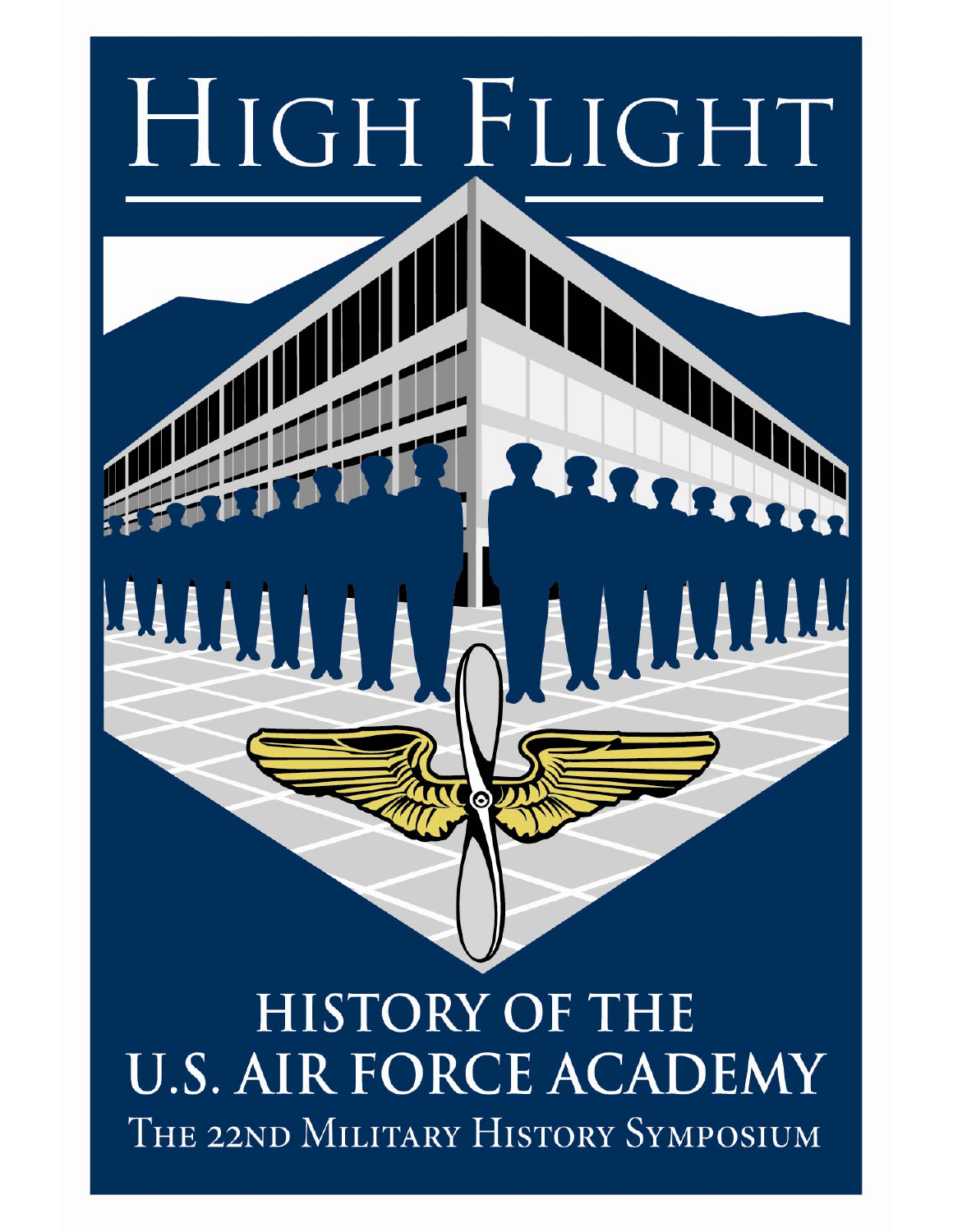

## **DEPARTMENT OF THE AIR FORCE**

**THE ACADEMY LIBRARIES UNITED STATES AIR FORCE ACADEMY USAF ACADEMY, COLORADO 80840-6214**



## **INTRODUCTION**

This *Special Bibliography Series*, Number 109, "High Flight: History of the U.S. Air Force Academy," was developed by History Bibliographer and Reference Librarian, Mr. Joseph Barry (with assistance from the Special Collections and Academy Archives Branch) in support of the 22<sup>nd</sup> Triennial (previously biennial) Military History Symposium to be held at the Air Force Academy, 28 – 30 September 2009.

The bibliography should be viewed as a starting point for students, scholars and others interested in finding materials on the more than fifty years of the United States Air Force Academy's history. Most of the titles in this bibliography are from the McDermott Library collections. The bibliography is arranged by topic and within each category both published and unpublished materials are listed alphabetically by author.

In addition to developing future Academy symposia bibliographies, the McDermott Library will continue to produce the quinquennial bibliographies in the series, "United States Air Force Academy: A Bibliography"—the first published in 1964; the next expected in 2010. We welcome suggestions for additions and any important documents about the Air Force Academy that were not captured in this or past bibliographies. Questions and comments about this addition to the *Special Bibliography Series* should be addressed to Mr. Barry at:

> HQ USAFA/DFLIBR Attn: Mr. Joseph Barry History Bibliographer 2354 Fairchild Drive, Ste 3C9 USAF Academy CO 80840-6214

If you are a participant in this year's  $22<sup>nd</sup>$  Military History Symposium, we welcome you to your Air Force Academy. We hope that during your stay you will have the opportunity to visit the Academy's McDermott Library, located at the north end of Fairchild Hall.

By writing to the address above, other libraries may obtain (free of charge) a copy of this bibliography as part of the Academy Library's gifts and exchanges program. It, and the rest of the *Special Bibliography Series*, are also available on the McDermott Library's web site.

#### **EDWARD A. SCOTT, Ph.D.**

Director, McDermott Library U. S. Air Force Academy

September 2009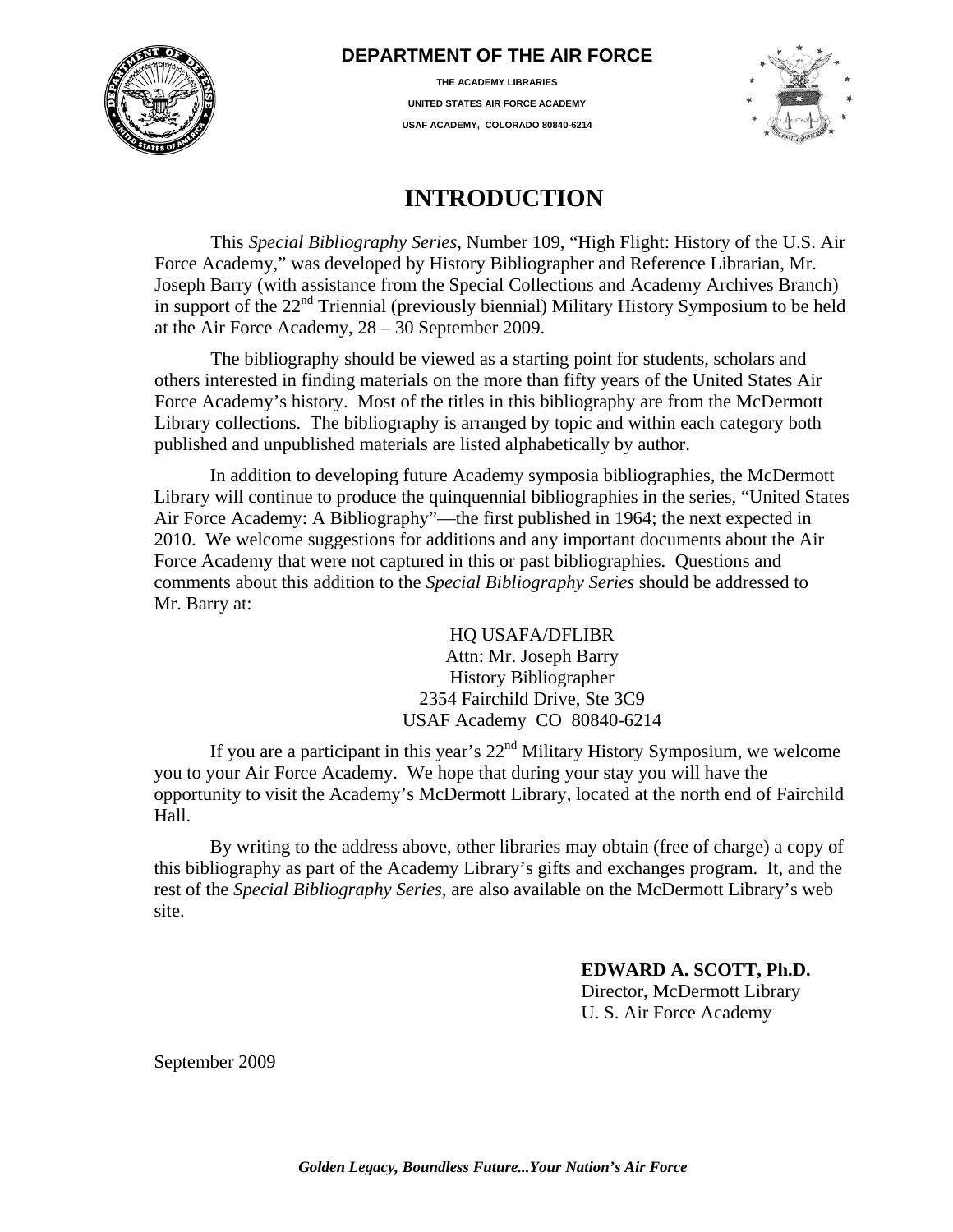## **TABLE OF CONTENTS**

| Ι.     | ACADEMIC PROGRAMS, CURRICULUM AND INSTRUCTION               | 1   |
|--------|-------------------------------------------------------------|-----|
| Ш.     | ADMISSIONS, SELECTION AND RETENTION - - - - - - - - - - - - | 20  |
| III.   | ARCHITECTURE, BUILDINGS AND PLANS ------------              | 28  |
| IV.    | ATHLETIC DEPARTMENT AND SPORTS --------------               | 36  |
| V.     |                                                             | 38  |
| VI.    | BEHAVIOR, ATTITUDES AND SOCIAL ISSUES - - - - - - - - - - - | 40  |
| VII.   |                                                             | 49  |
| VIII.  |                                                             | 53  |
| IX.    | CHARACTER AND LEADERSHIP DEVELOPMENT - - - - - - - -        | 54  |
| Χ.     | CIVILIAN-MILITARY FACULTY MIX -------------------           | 60  |
| XI.    | CULTURE, DIVERSITY AND MINORITIES AT USAFA -------          | 61  |
| XII.   | EARLY YEARS AND ESTABLISHMENT ----------------              | 63  |
| XIII.  | ECONOMIC AND FINANCIAL HISTORY ----------------             | 74  |
| XIV.   | ENVIRONMENTAL AND NATURAL HISTORY ------------              | 78  |
| XV.    | FACULTY AND STAFF -----------------------------             | 87  |
| XVI.   | FICTIONAL WORKS -------------------------------             | 92  |
| XVII.  | FLYING AND PARACHUTING - - - - - - - -                      | 93  |
| XVIII. | GENERAL HISTORY ------------------------------              | 99  |
| XIX.   | HONOR SYSTEM ---------------------------------              | 102 |
| XX.    | INTERNATIONAL (NON-US CITIZENS) CADETS ----------           | 107 |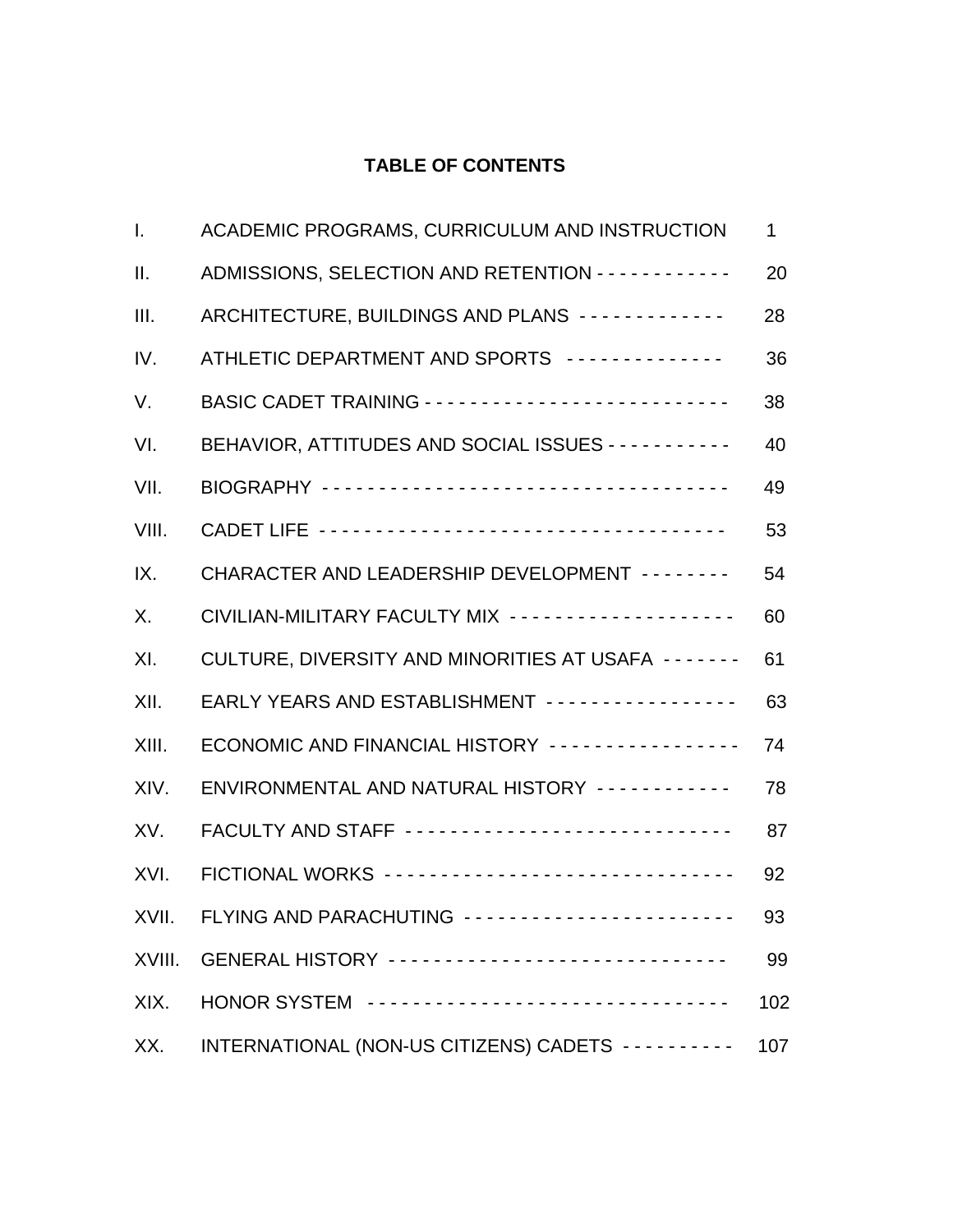| XXI.   | INTERNATIONAL PROGRAMS (CADET AND FACULTY) ----- 107          |     |
|--------|---------------------------------------------------------------|-----|
| XXII.  | LIBRARY, RESOURCES AND COLLECTIONS -------------              | 108 |
| XXIII. | LOCAL HISTORY -----------------------------------             | 110 |
| XXIV.  | MILITARY EDUCATION AND TRAINING PROGRAMS -------              | 115 |
| XXV.   | MISCELLANEOUS OR SPECIAL INTEREST --------------              | 127 |
| XXVI.  | PHYSICAL TRAINING ------------------------------              | 132 |
|        | XXVII. PUBLICATIONS -----------------------------------       | 133 |
|        | XXVIII. RELIGION AT USAFA ------------------------------      | 135 |
|        | XXIX. RESEARCH AND TECHNOLOGY AT USAFA ------------           | 137 |
|        | XXX. SEXUAL HARASSEMENT --------------------------            | 148 |
|        | XXXI. SUPPORT PROGRAMS AND ACTIVITIES ---------------         | 150 |
|        | XXXII. USAFA ADMINISTRATIONS AND ORGANIZATION - - - - - - - - | 152 |
|        | XXXIII. USAFA GRADUATES ------------------------------        | 154 |
|        | XXXIV. USAFA PREPARATORY SCHOOL -------------------           | 158 |
|        | XXXV. WOMEN AND GENDER ISSUES ---------------------           | 160 |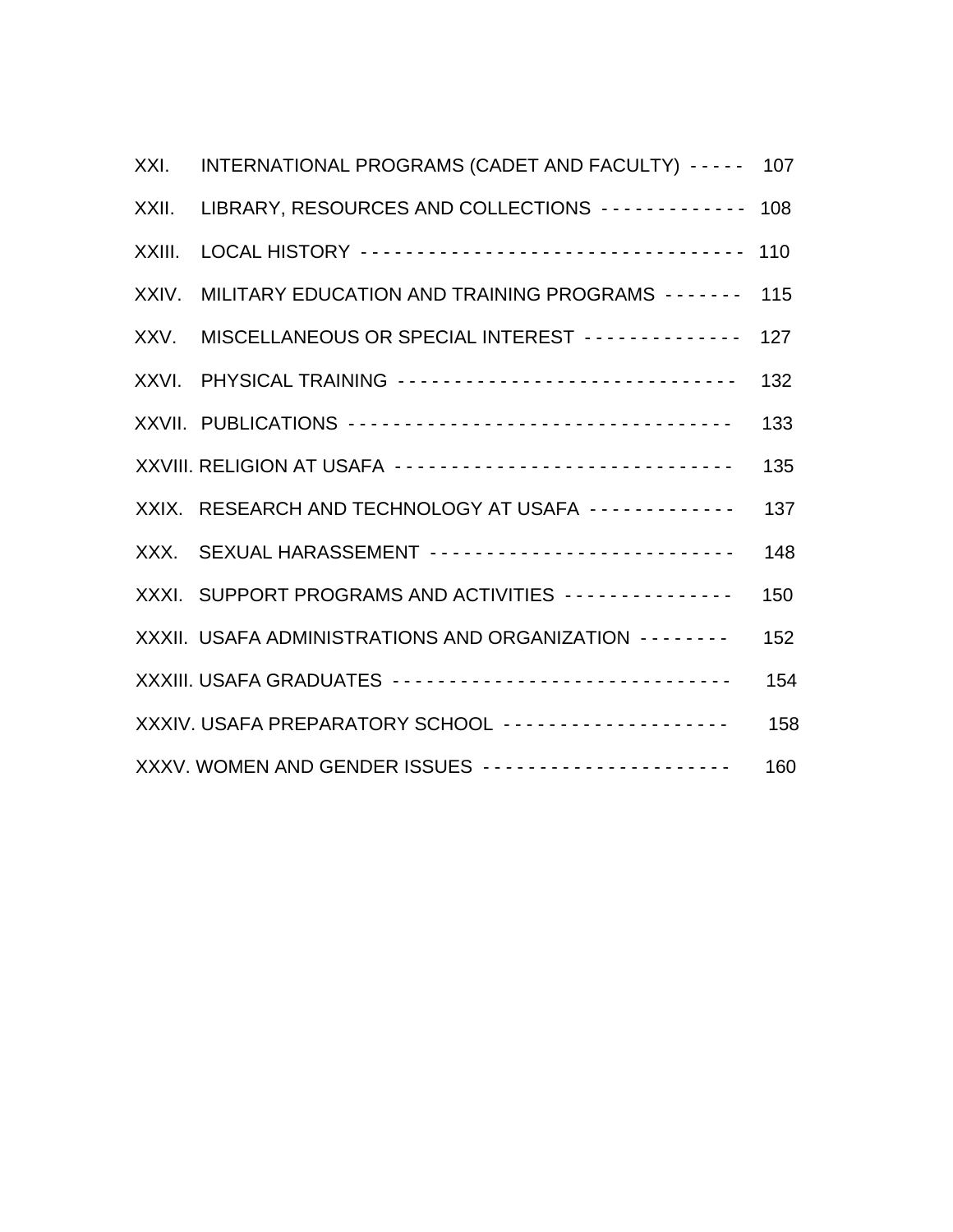### **I. ACADEMIC PROGRAMS, CURRICULUM AND INSTRUCTION**

- "The Academy Faculty: Dean Calls Air Force Officers Best Professors for Cadets." Air Force Times 24 (1964): 5-6.
- Air University. Air University Position: Report of the Educational Requirements Board on Professional Military Education. Maxwell AFB, AL: Air University, 1963. (UGB 551 .U5 U54)
- Albright, John S. A Master's Degree at the Air Force Academy. Air War College Research Report, No. 2390. Maxwell AFB, AL: Air War College, Air University, 1964. (LB 2378 1964 .A342 Spec Coll)
- Anderson, James R. "Evolution of the USAF Academy Management Discipline." The United States Air Force Academy's First Twenty-Five Years: Some Perceptions. USAFA, CO: 25th Anniversary Editorial Committee (USAFA), 1979. 219-28.
- Auser, Cortland P. "Persuasion Course at the United States Air Force Academy." Speech Teacher 16 (1967): 33-37.
- Banks, James E. "Use of Programmed Instruction at the Air Force Academy." Journal of Chemical Education 40 (1963): 21-23.
- Baxter, Wyley L. "Place and Problems of Geography Instruction at the Air Force Academy." Journal of Geography 59 (1960): 411-15.
- Beaumont, Roger A. "A Fusion Strategy for Precommissioning Training." Journal of Political and Military Sociology 5 (1977): 259-77.
- Beland, Robert D. and John W. Schuman. "Perceptions of the Economics Discipline at the Academy over Twenty-Five Years." The United States Air Force Academy's First Twenty-Five Years: Some Perceptions. USAFA, CO: 25th Anniversary Editorial Committee (USAFA), 1979. 193-201.
- Bell, John Michael. Achieving Academic Success: A Practical Guide to Study Skills. USAFA, CO: United States Air Force Academy, 1991. (LB2 395 .B42 1991)
- Berry, Gene A. "Transfer and Stress: A Comparison of Student Performances Resulting from Trial-and-Error and Prompting and Feedback Instructional Techniques in the Learning of a Perceptual Skill." Proceedings, Psychology in the Air Force: Third Annual Symposium, 18 April - 20 April 1972. Ed. Hal W. Hendrick. Colorado Springs, CO: Department of Life and Behavioral Sciences, United States Air Force Academy, 1972. 71-76.
- Bishop, Donald M. and Thomas F. McGann. World History in Liberal Military Education. Colorado Springs, CO: Dean of the Faculty, 1979.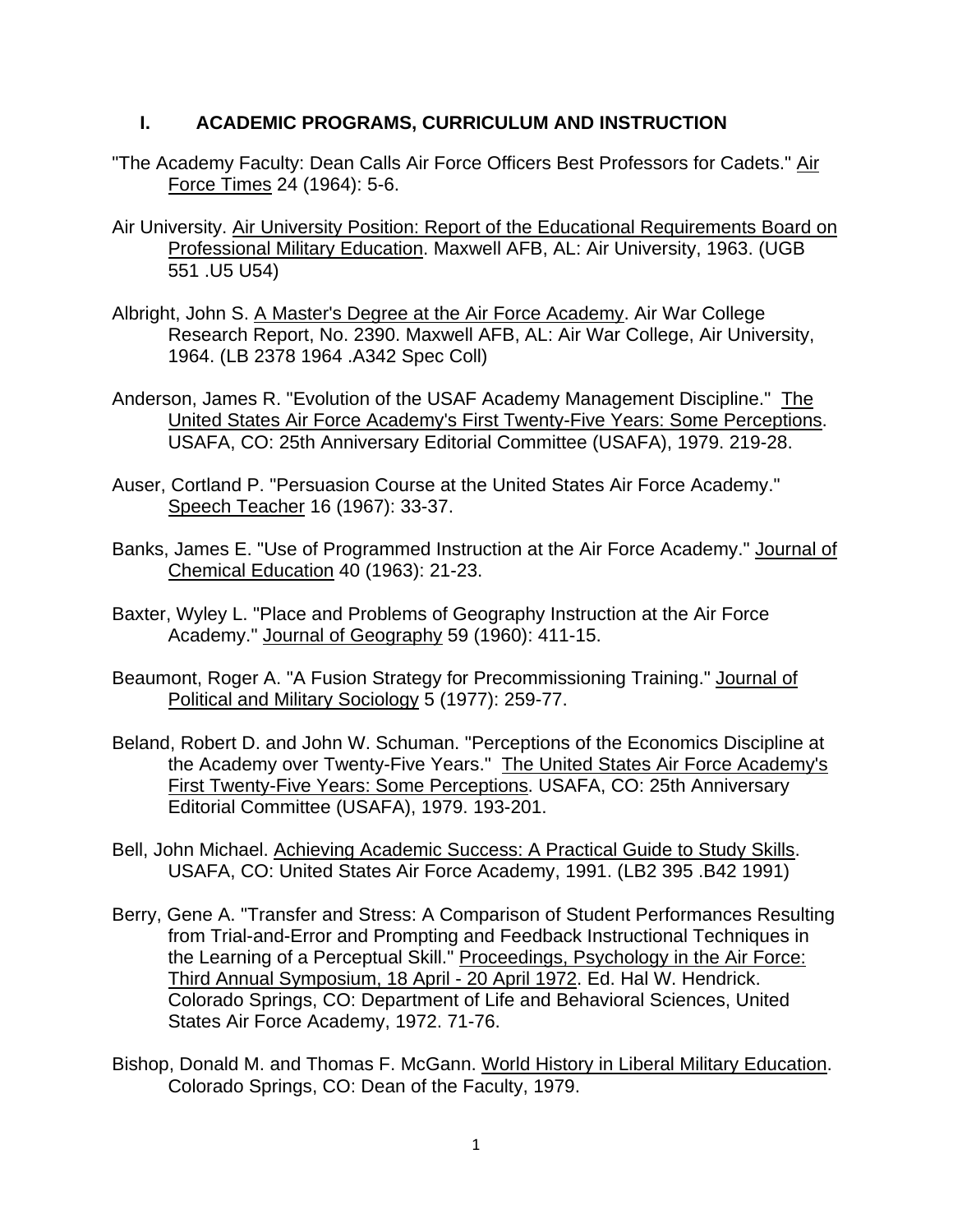- Bondaruk, Henry A. Air Force Academy Curriculum: A Return to General Education. Maxwell AFB, AL: Air Command and Staff College, Air University, 1980. (UGB 812 .B65 Spec Coll)
- Born, Dana. "Sharpening the Edge of Academic Excellence." Checkpoints 36.2 (2007): 8-11.
- Born, Dana H., Dean of the Faculty, U.S. Air Force Academy. "Qualifications of Junior Officers (Statement of Dana H. Born)". 2009. FDCH Congressional Testimony. (15 July 2009). <http://search.ebscohost.com/login.aspx?direct=true&db=mth&AN=32Y1061457 961&site=ehost-live >.
- Boroff, David. "Air Force Academy: A Slight Gain in Altitude." Harper's Magazine 226.1353 (1963): 86-98.
- ---. "West Point and All That: Views of D. Boroff." Time 81 (1963): 49-50.
- Borowski, Harry R. "History at the Air Force Academy." Consortium on Revolutionary Europe 1750-1850: Proceedings 16 (1986): 105-09.
- Briggs, James E. "The Academy Role in Today's Air Force." Armed Forces Management 3 (1957): 30-31.
- Brooks, Cleanth and James A. Grimshaw. Cleanth Brooks at the United States Air Force Academy, April 11-12, 1978. United States Air Force Academy, CO: Dept. of English, U.S. Air Force Academy, 1980. (PE 66 .B76)
- Brotnov, Kenneth W. "Celestial under Cover (Academy Planetarium)." The Navigator 17 (1969): 12-13.
- Brown, O. Differential Utility of an Antecedent Inventory for Regression and Moderator Models in Academic Prediction. West Lafayette, IN: Purdue University, 1965. (LB 2378 1965 .B879 Spec Coll)
- Bucher, Richard H. Is the Air Force Academy Necessary for a Professional Air Force? Maxwell AFB AL: Squadron Officer School, Air University, 1964. (UGB 764 .B91)
- Burge, Legand L. A Computer Engineering Curriculum for the Air Force Academy: An Implementation Plan. Maxwell AFB, AL: Air Command and Staff College, Air University, 1985. (UGB 815.53 .E3 B87 1987 Spec Coll)
- Busch, Brian, Timothy L. Lawrence, and Maarten J. Meerman. "The Undergraduate Satellite and Rocket Design, Fabrication, Launch and Operations Program at the United States Air Force Academy". Ft. Belvoir, VA, 2004. 8 p. Defense Technical Information Center. <http://handle.dtic.mil/100.2/ADA445147>.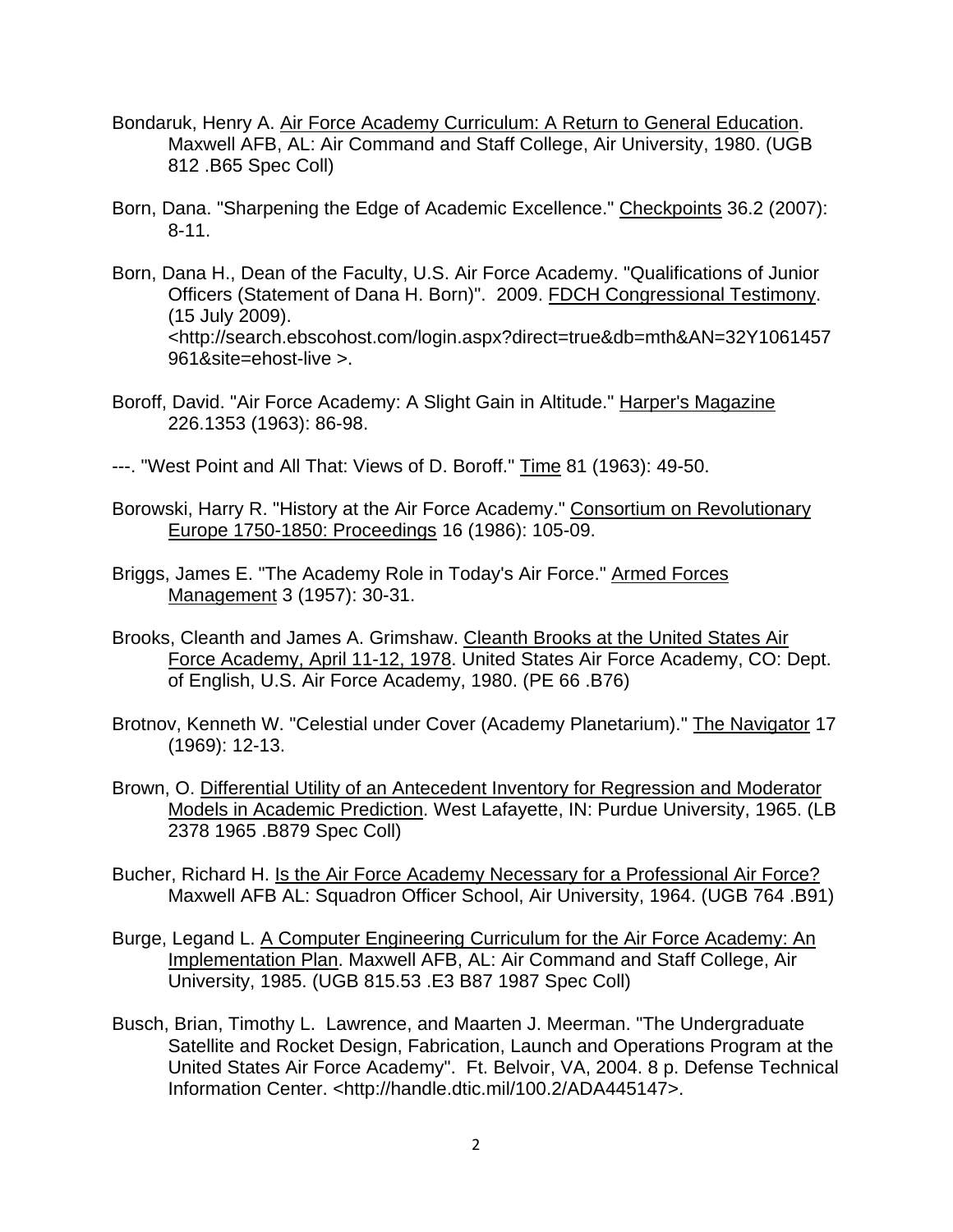- Byerly, Aaron R. and R.C. Winn. "CAI in Thermodynamics at the USAF Academy." Engineering Education 76 (1986): 282-85.
- Caine, Philip D. "A U.S. Air Force Academy Dilemma: Professional Military Studies." Forging the Sword: Selecting, Educating, and Training Cadets and Junior Officers in the Modern World. Ed. Elliott Vanveltner Converse. Military History Symposium Series of the United States Air Force Academy; V. 5. Chicago: Imprint, 1998. 225-36.
- Caldwell, Jim. "The Executives (NCO Sergeant Majors for Cadet Groups)." Airman 15 (1971): 12-15.
- Campbell, Lawrence G. "From Slide Rule to Programmable Calculator: The First Twenty-Five Years." The United States Air Force Academy's First Twenty-Five Years: Some Perceptions. USAFA, CO: 25th Anniversary Editorial Committee (USAFA), 1979. 23-38.
- Carter, Dale K. "The Evolution of the Department of Civil Engineering, Engineering Mechanics and Materials." The United States Air Force Academy's First Twenty-Five Years: Some Perceptions. USAFA, CO: 25th Anniversary Editorial Committee, 1979. 77-86.
- Christal, Raymond E. and John D. Krumboltz. Prediction of First Semester Criteria at the Air Force Academy. Lackland AFB, TX: Air Force Personnel and Training Research Center, 1957. (UGB 817 .U58pr Spec Coll)
- Civil Engineering, a Technical History: United States Air Force Academy, 1955-1975. USAFA, CO: United States Air Force Academy, 1975. (UGB 751 .C58 1975 Spec Coll)
- Clifford, Jim. "Stopout Returnees to USAFA." Proceedings, Psychology in the Department of Defense, Eighth Symposium, 21-23 April 1982. Ed. John F. Swiney. Colorado Springs, CO: Department of Behavioral Sciences and Leadership, United States Air Force Academy, 1982. 170-75.
- Clover, William H. and David B. Porter. "Cadet Opinions of the Best and Worst Aspects of the USAFA Academy Program." Proceedings, Psychology in the Air Force: Seventh Annual Symposium, 16-18 April 1980. Ed. Dickie A. Harris. Colorado Springs, CO: Department of Behavioral Sciences and Leadership, United States Air Force Academy, 1980. 105-12.
- ---. "Comparison of Male vs. Female Cadet Opinions toward the USAF Academy Academic Program." Proceedings, Psychology in the Air Force: Seventh Annual Symposium, 16-18 April 1980. Ed. Dickie A. Harris. Colorado Springs, CO: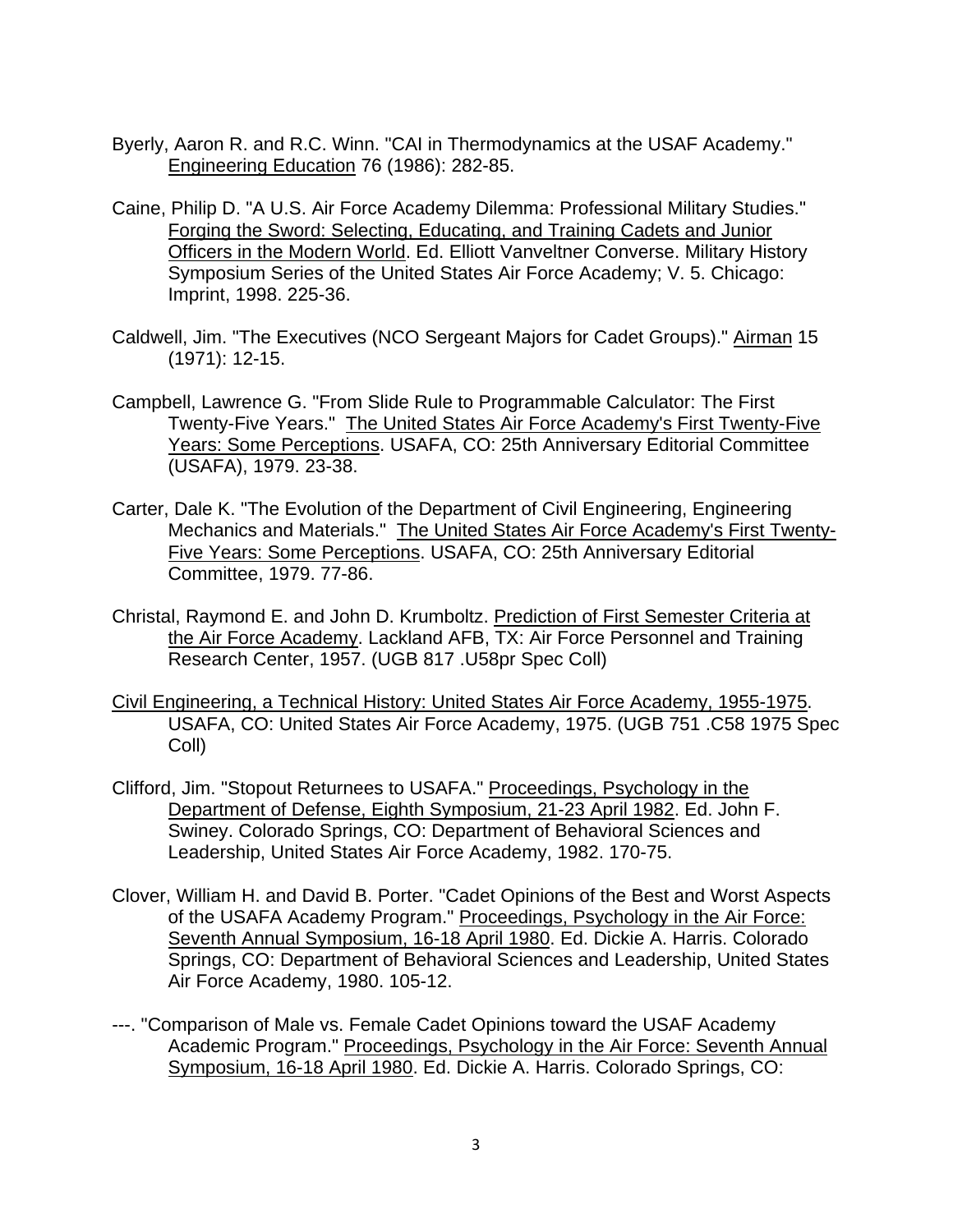Department of Behavioral Sciences and Leadership, United States Air Force Academy, 1980. 205-12.

Cole, Alan Rex. Physics and the Air Force Academy Cadet. Maxwell AFB, AL: Air Command and Staff College, Air University, 1972. (UGB 812 .C68 Spec Coll)

"Compulsory Chapel at U.S. Academics." America 122 (1970): 176.

- Conely, James H. "Fundamentals of Music Appreciation." Music Educators Journal 51.1 (1964): 120-21.
- Converse, Elliott Vanveltner. Forging the Sword: Selecting, Educating, and Training Cadets and Junior Officers in the Modern World. Military History Symposium Series of the United States Air Force Academy; Chicago: Imprint, 1998. (UGB 789 1998)
- ---. "United States Officer Commissioning Programs since 1945." Forging the Sword: Selecting, Educating, and Training Cadets and Junior Officers in the Modern World. Ed. Elliott Vanveltner Converse. Military History Symposium Series of the United States Air Force Academy; Chicago: Imprint, 1998. 213-15.
- Cooper, Harold D. The Desirability and Feasibility of Using the Air Force Academy for Graduate Work and Research for Air Force Officers. Maxwell AFB, AL: Air University, 1963. (UGB 814 .C77 Spec Coll)
- Crabbe Jr., William M. and David H. Zook Jr. "Military History at the United States Air Force Academy." Military Affairs 27.4 (1964): 174-79.
- Creager, John A. and Robert Miller. Summary of Regression Analyses in the Prediction of Leadership Criteria, Air Force Academy Classes of 1961 through 1963. Lackland AFB, TX: Systems Command, Aeronautical Systems Division, 1961. (UGB 822 .L4 U58 Spec Coll)
- Cubero, Ruben, A., H. Marschall, and D.G. Hannaway. "Diverse Assignments, Diverse Cultures: The Development of a Foreign Language Curriculum." The United States Air Force Academy's First Twenty-Five Years: Some Perceptions. USAFA, CO: 25th Anniversary Editorial Committee (USAFA), 1979. 121-38.
- Cuervo, Richard. "Developing Learning Skills: The Effectiveness of a Videotaped Course." Proceedings, Psychology in the Department of Defense: Thirteenth Annual Symposium, 15-17 April 1992. Ed. Anthony J. Aretz. Colorado Springs, CO: Department of Behavioral Sciences and Leadership, United States Air Force Academy, 1992. 232.

"Curriculum Adjustment." Airman 2 (1958): 39.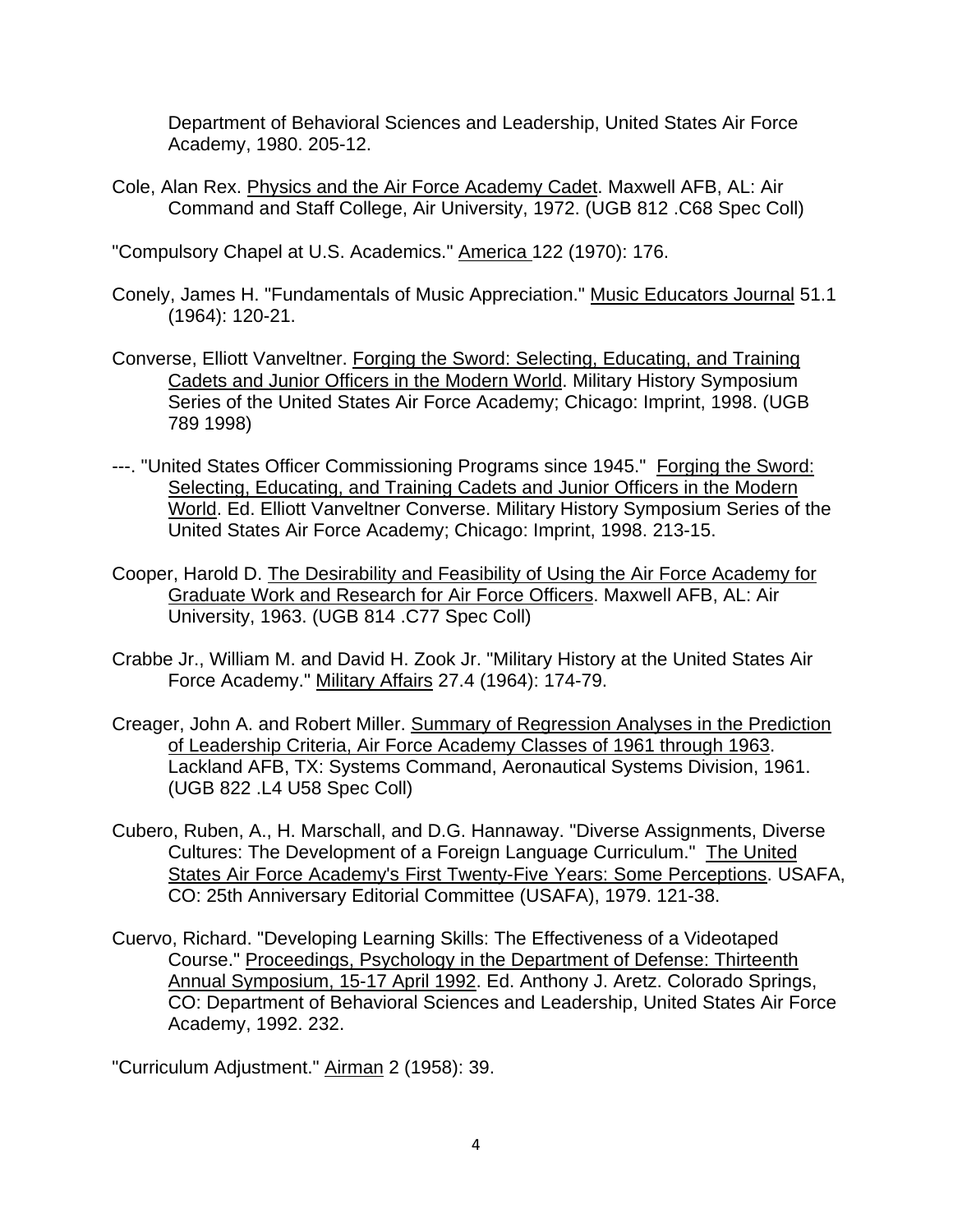- Daley, Daniel H., et al. "A Look at the Aeronautics Major." The United States Air Force Academy's First Twenty-Five Years: Some Perceptions. USAFA, CO: 25th Anniversary Editorial Committee (USAFA), 1979. 55-62.
- Davis, L.P., et al. "Physical Chemistry at USAFA: Personalized Instruction." Journal of Chemical Education 64 (1987): 784-87.
- Drew, Dennis M. "U.S. Airpower Theory and the Insurgent Challenge: A Short Journey to Confusion." The Journal of Military History 62.4 (1998): 809-32.
- Driscoll, Annette M. "An Analysis of the Effectiveness of Online Peer Feedback at the United States Air Force Academy". Ft. Belvoir, VA, 1997. 75 p. Defense Technical Information Center. <http://handle.dtic.mil/100.2/ADA335015>.
- Engh, Jennifer A. Changing the Air Force Assignment System for Second Lieutenants Operation E Efficiency, Effectiveness and Enhancement. Ft. Belvoir, VA: Defense Technical Information Center, 2002. (AD-A401 752 Report Literature)
- Fallon, Gail A., David Porter and Bruce R. Jaeger. "Computer Contributions to Classroom Instruction." Proceedings, Psychology in the Department of Defense, Eleventh Symposium, 13-15 April 1988. Ed. Francis E. McIntire. Colorado Springs, CO: Department of Behavioral Sciences and Leadership, United States Air Force Academy, 1988. 395-99.

Fee, Jerry W. "A Cadet Speaks." Air Force Civil Engineer 8 (1967): 4-6.

- Fenton, Charles A. "Ivy-Covered Wild Blue Yonder." Harper's Magazine 221 (1956): 40- 44.
- Fer, John and Ben Pittman. "USAFA 25 Year History: Cadet Professional Ethics." The United States Air Force Academy's First Twenty-Five Years: Some Perceptions. USAFA, CO: 25th Anniversary Editorial Committee (USAFA), 1979. 333-40.
- Ferrell, Jack Laverne. "German Literature in Context: A Case for German Studies at the U.S. Air Force Academy." Seattle: University of Washington, 1975.

"1st Year Rigors for Cadets." Christian Science Monitor 4 (1966): 1.

- Flanagan, John Clemans. Proposal for a Study to Collect Factual Data Regarding the Academic Training Requirements for Air Force Officers. Washington, DC: American Institutes for Research, 1957. (UGB 812 .A51 Spec Coll)
- Flanders, Dwight P. "West Point Educational System and the Proposed Air Force Academy." Educational Administration and Supervision 36 (1950): 226-43.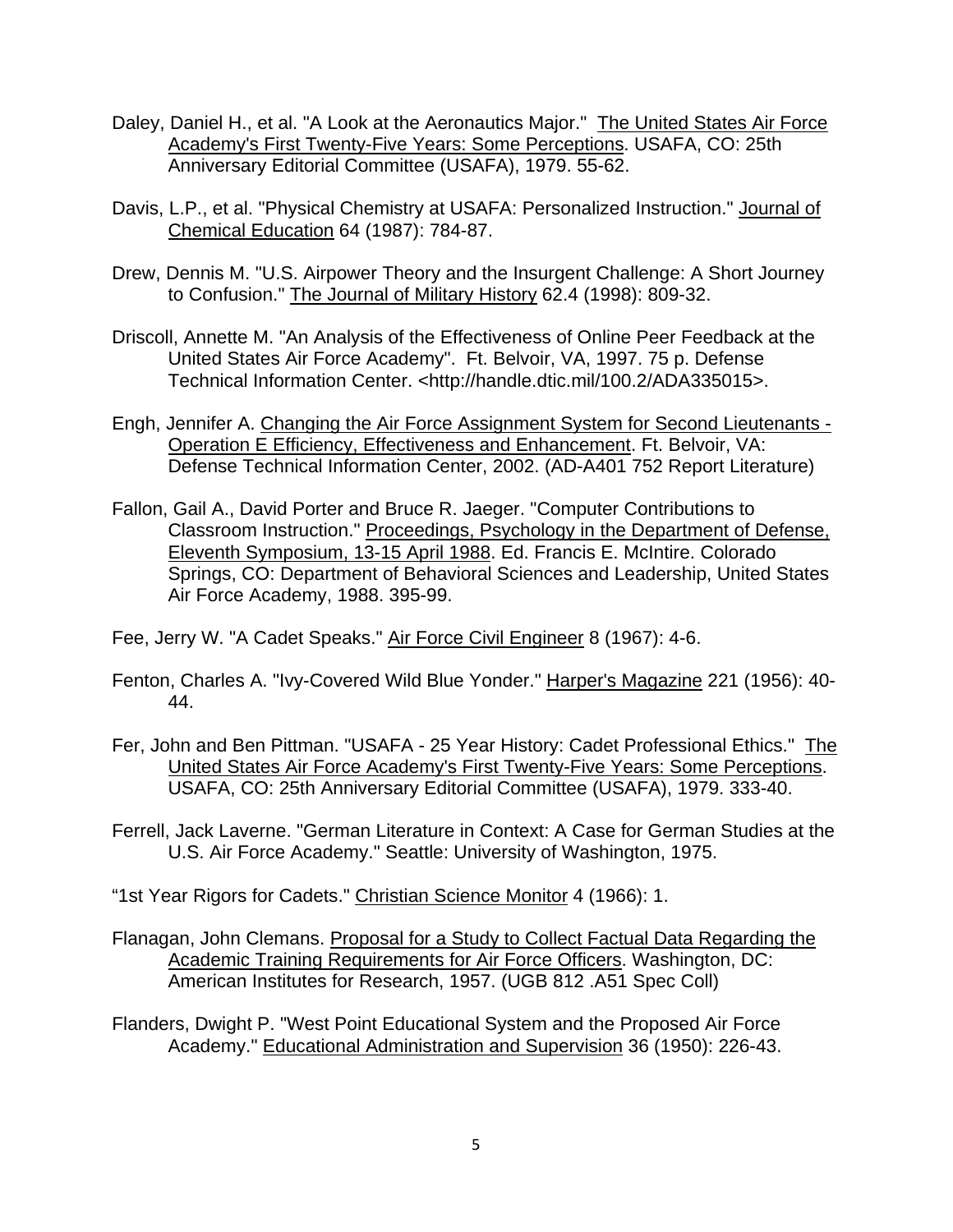- Flannigan, Dwight P. "Convention Study Trips 1962-63: The Air Force Academy and Its Audiovisual Program." Audiovisual Instruction 7 (1962): 57+.
- Fluhr, Wallace E. "The Civil Engineering Curriculum at the Air Force Academy." The United States Air Force Academy's First Twenty-Five Years: Some Perceptions. USAFA, CO: 25th Anniversary Editorial Committee (USAFA), 1979. 81-86.
- ---. "Engineering Education: Is It Worth the Effort?" Air Force Engineering and Services Quarterly 19 (1978): 23-24.
- ---. "Engineering Mechanics at the United States Air Force Academy." The United States Air Force Academy's First Twenty-Five Years: Some Perceptions. USAFA, CO: 25th Anniversary Editorial Committee (USAFA), 1979. 87-92.
- Foerster, Schuyler. "Political Expertise and the Air Force Officer: Fusing Professional Relevance and Academic Excellence." The United States Air Force Academy's First Twenty-Five Years: Some Perceptions. USAFA, CO: 25th Anniversary Editorial Committee, 1979. 269-85.
- Fowler, Winston C. "The Civil Engineering Curriculum at the USAF Academy." Air Force Civil Engineer 8 (1967): 2-3.

France, Marty. "Learning by Doing Space (Part I of II)." Checkpoints 35.1 (2006): 82-83.

- ---. "Learning Space by Doing Space: Falcolnlaunch IV Launch & Recovery (Part II of II)." Checkpoints 35.2 (2006): 75-78.
- "Fresh Wind from the Rockies (Curriculum and Management at AFA)." Armed Forces Management 6 (1959): 30-31.
- Frisbee, John L. "Educational Program of the Air Force Academy." Higher Education 13.4 (1956): 60-65.
- "Full Curriculum and Credit Hours in Each Subject." Air Force Magazine 41 (1958): 26.
- Gatlin, Jesse C. "The Role of Humanities in Educating the Professional Soldier." Air University Review 20 (1968): 21-25.
- Gibson, Richard C. "Schooling for Spaceflight." Air Force Magazine 43 (1960): 82+.
- Gillert, Doug. "Preparing Cadets for the 21st Century." Airman 29 (1985): 44-48.
- Gillert, Doug J. "Learning About Sergeants from Sergeants." Airman 33 (1989): 32-35.
- Gilster, Herman Louis. "A Determination of What Instruction Should Be Included in a Management Course at the United States Air Force Academy." 1957.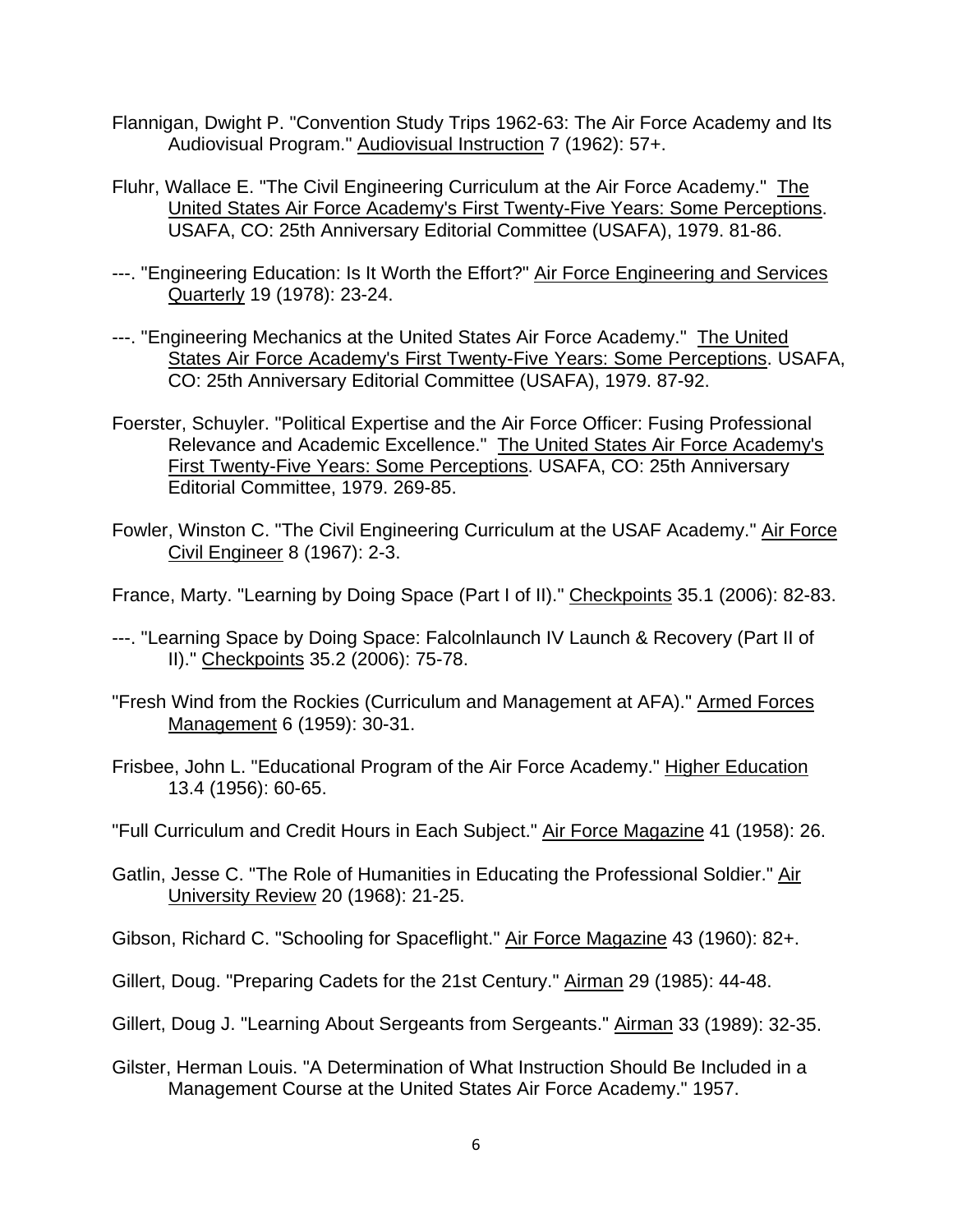- Gist, Thomas E. "The Air Force Academy Instructor Workstation (IWS): I. Design and Implementation." Journal of Educational Technology System 17.4 (1989): 273-84.
- ---. "The Air Force Academy Instructor Workstation (IWS): II. Effectiveness." Journal of Educational Technology System 17.4 (1989): 285-95.
- Glisan, Eileen W., Daniel Uribe, and Bonnie Adair-Hauck. "Research on Integrated Performance Assessment at the Post-Secondary Level: Student Performance across the Modes of Communication." Canadian Modern Language Review/La Revue Canadienne des Langues Vivantes 64.1 (2007): 39-67.
- Gowaskie, Joe. "The Teaching of World History: A Status Report." The History Teacher 18.3 (1985): 365-75.
- Grady, Michael J. "Leadership Development at the Air Force Academy." Airman 9 (1965): 34-36.
- Graham, Floyd. "Management Instruction in the United States Air Force Academy Curriculum." Columbus: Ohio State University, 1957. (UGB 812 .G73 Spec Coll)
- Grier, Peter. "Teaching Professionalism." Air Force Magazine 77 (1994): 64-66.
- Haffner, Richard W. "Placement of Freshmen in the Chemistry Program." Journal of Chemical Education 46 (1969): 160-62.
- Hahn, Clifford P. Collection of Data for Utilization in Curriculum Planning of the U.S. Air Force Academy: Summary Report. Washington, DC: American Institutes for Research, 1959. (UGB 812 .H14 Spec Coll)
- Hargrave, George E. The Air Force Academy: A Source for Master's Degree. Maxwell AFB, AL: Squadron Officer School, Air University, 1964. (UGB 814 .H27 Spec Coll)
- Harmon, Hubert R. "Educational Objectives and the Proposed Academic Program of the Air Force Academy." Educational Record 36 (1955): 346-48.
- Harpham, Geoffrey Galt. "The Depths of the Heights: Reading Conrad with America's Soldiers." War, Literature & the Arts: An International Journal of the Humanities. Vol. 20: US Air Force Academy English Department, 2008. 35-43.
- Head, James H. A Brief History of the Department of Physics: United States Air Force Academy 1955-2005. USAFA, CO: Department of Physics, United States Air Force Academy, 2006. (UGB 815.33 .P5 H43 2006 Oversize)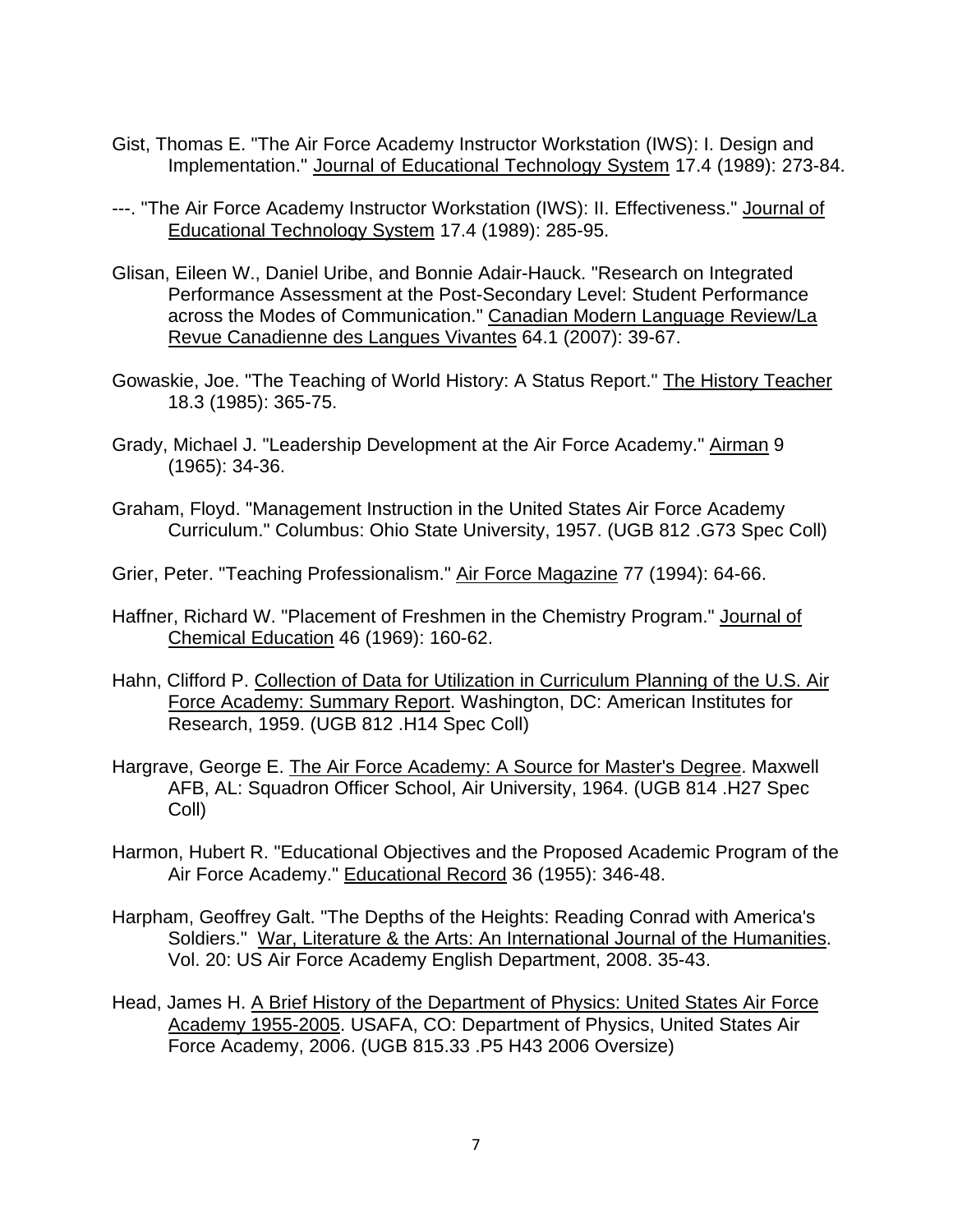- Hendrick, Hal W. "Changes in Achievement Motivation during a Service Academy Education and Its Relation to Future Officer Performance." Proceedings, Psychology in the Air Force: First Annual Symposium, 31 March - 2 April 1970. Ed. Hal W. Hendrick. Colorado Springs, CO: Department of Life and Behavioral Sciences United States Air Force Academy, 1970. 68-77.
- ---. "Factors Affecting Group Decision-Making." Proceedings, Psychology in the Air Force: Third Annual Symposium, 18 April - 20 April 1972. Ed. Hal W. Hendrick. Colorado Springs, CO: Department of Life and Behavioral Sciences, United States Air Force Academy, 1972. 43-58.
- Hitchens Jr., Howard B. "Growth and Status of the Instructional Systems Concept at United States Air Force Academy." USAF Instructors Journal 2 (1964): 52-55.
- Hughes, Richard L. "Learning About Living and Leading: Behavioral Sciences at the U.S. Air Force Academy." The United States Air Force Academy's First Twenty-Five Years: Some Perceptions. USAFA, CO: 25th Anniversary Editorial Committee (USAFA), 1979. 249-68.
- Hurley, Alfred F. and Donald M. Bishop. "Serving Two Professions: History at the Air Force Academy." The United States Air Force Academy's First Twenty-Five Years: Some Perceptions. USAFA, CO: 25th Anniversary Editorial Committee, 1979. 139-72.
- Jackson, Linda D, Richard L. Hughes, and Gene A. Berry. "Brain Lateralization and Simple Vs Integrated Task Performance." Proceedings, Psychology in the Air Force: Seventh Annual Symposium, 16-18 April 1980. Ed. Dickie A. Harris. Colorado Springs, CO: Department of Behavioral Sciences and Leadership, United States Air Force Academy, 1980. 219-22.
- Jernigan, Edward Earl. A Statistical Analysis of Three Groups of Students to Determine If Selected Scores Are Related to Certain Measures of Success for Each of Four Years of Education at the Air Force Academy. Denver: University of Denver, 1969. (UGB 817 .J5 Spec Coll)
- Johnson, Phillip A. "Twenty-Five Years of Teaching Law to Undergraduates." The United States Air Force Academy's First Twenty-Five Years: Some Perceptions. USAFA, CO: 25th Anniversary Editorial Committee (USAFA), 1979. 233-47.
- Jordan, Tiffany et al. "Learning Skills Center Survey." Proceedings, Psychology in the Department of Defense: Thirteenth Annual Symposium, 15-17 April 1992. Ed. Anthony J. Aretz. Colorado Springs, CO: Department of Behavioral Sciences and Leadership, United States Air Force Academy, 1992. 242.
- Joslyn, Thomas B. and Siegenthaler Kenneth E. "Student Design, Development, and Operation of Sounding Rockets at the United States Air Force Academy". Ft.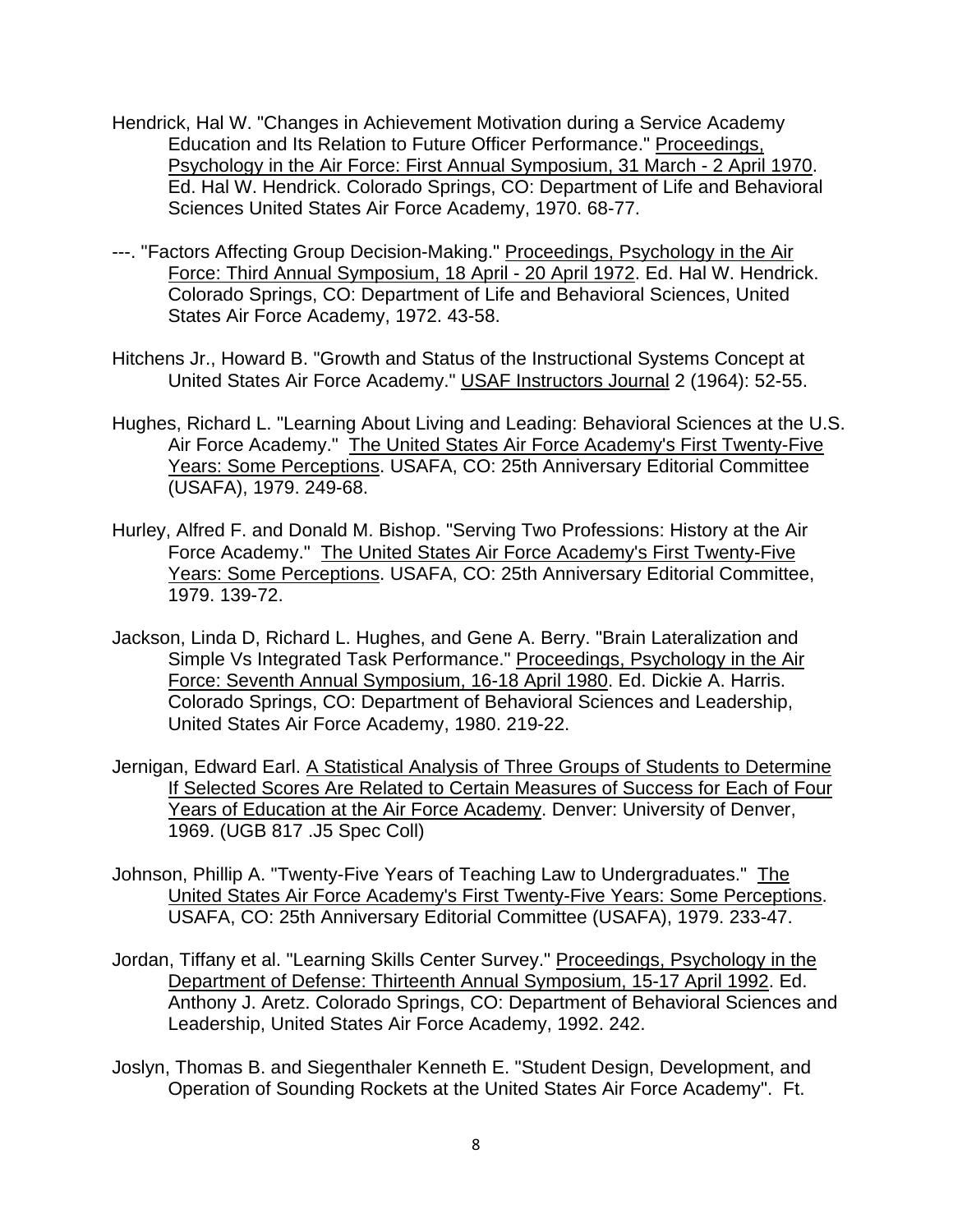Belvoir, VA, 2005. 12 p. Defense Technical Information Center. <http://handle.dtic.mil/100.2/ADA431031>.

Kaapke, Lyle D. "Interpersonal Values of United States Air Force Cadets." USAF Instructors Journal 2 (1965): 42-46.

Kedzie, Christopher. "See It on the Blue Tube." Airman 25 (1981): 16-19.

- Kee, Harrison E. Air Force Academy Masters Degrees. Maxwell AFB, AL: Air War College, Air University, 1963. (LB 2378 1963 .K26 Spec Coll)
- Keller, Brian et al. "Ergonomic Computer Work Environment: Senior Design Course." Proceedings, Psychology in the Department of Defense: Thirteenth Annual Symposium, 15-17 April 1992. Ed. Anthony J. Aretz. Colorado Springs, CO: Department of Behavioral Sciences and Leadership, United States Air Force Academy, 1992. 163-67.
- Kielcheski, Carlin J. "The Esthetic Dimension: Fine Arts at the United States Air Force Academy." The United States Air Force Academy's First Twenty-Five Years: Some Perceptions. USAFA, CO: 25th Anniversary Editorial Committee, 1979. 187-89.
- Kosefeski, Kevin M. "An Evaluation of the Educational Effectiveness of a Relational Course Compared to Single Topic Courses Offered by the Management Department of the United States Air Force". Ft. Belvoir , VA, 1994. 108 p. Defense Technical Information Center. <http://handle.dtic.mil/100.2/ADA285019>.
- Krumboltz, John D. and Raymond E. Christal. Predictive Validities for First-Year Criteria at the Air Force Academy. Lackland AFB, TX: Air Force Personnel and Training Research Center, 1957. (UGB 817 .U58pre Spec Coll)
- Lasota, Peter E. Test and Evaluation of Multi-Media Cadet Career Information and Counseling Center. Brooks AFB, TX: Air Force Human Resources Laboratory, Air Force Systems Command, 1973. (UGB 801 .C2 L34 Spec Coll)
- Leavitt, William. "A New Breed for a New Age." Air Force & Space Digest 46 (1963): 77-79+.
- Lee, George Edward. Measuring the Effectiveness of the How to Study Program on Academically Underprepared Cadets at the United States Air Force Academy. Denver: University of Denver, 1989. (LB 2378 1989 .L478 1996 Spec Coll)
- Leitham, Victoria and Michael M. Whyte. "The Effect of Feedback Content on Group Practice Behavior." Proceedings, Psychology in the Department of Defense: Thirteenth Annual Symposium, 15-17 April 1992. Ed. Anthony J. Aretz. Colorado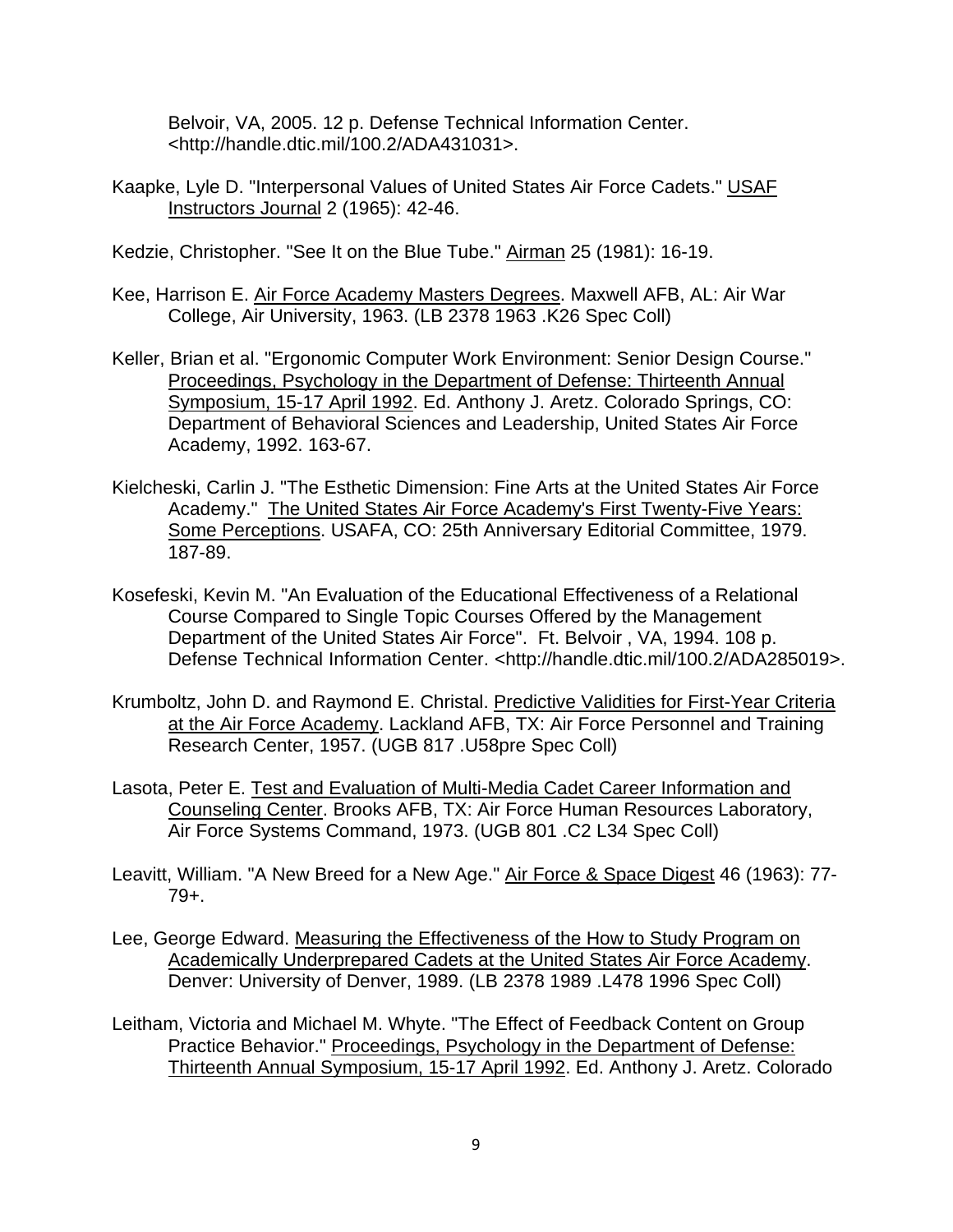Springs, CO: Department of Behavioral Sciences and Leadership, United States Air Force Academy, 1992. 244.

- Lindsey, Henry C. A Comparative Study of Oral Communications Training in the United States Service Academies 1955-1960. Denver: University of Denver, 1961. (UGB 815.73 .E5 L75 Spec Coll)
- Liotta, P.H. "All My Best Students Are Flunking." College Teaching 38 (1990): 96-100.
- Lovell, John P. "Modernization and Growth at the Service Academies: Some Organizational Consequences." The Changing World of the American Military. Ed. Franklin D. Margiotta. Boulder, CO: Westview Press, 1978. 305-20.
- ---. "The Service Academies in Transition: Continuity and Change." The System for Educating Military Officers in the U.S. Ed. Lawrence J. Korb. Pittsburgh: International Studies Association, 1976. 35-50.
- ---. "Transition at the Academies." Air University Review 33 (1982): 101-03.
- MacDougall, William. "At Service Academies, More Emphasis on Brains: As New Technology Sweeps the Military, Service Schools Are Being Upgraded." US News & World Report 95 (1983): 59-62.
- Madden, Joseph H. and Lloyd R. Chason. "Leadership Instruction." USAF Instructors Journal 8 (1971): 26-32.
- Madsen, William D. "Hitting the Silk at the Air Force Academy." Air Force Magazine 56 (1973): 66-69.
- ---. "How to Succeed by Really Trying." Airman 14 (1970): 24-28.
- Markey, J.H. and J.M. Smith. "Bringing the Classroom to the Engineer." Air Force Engineering and Services Quarterly 16 (1975): 26-27.
- Martin, John, Jerry Sellers and Steve Green. "'Learn Space by Doing Space': A Handson Approach to Cadet Satellite Procurement at the Air Force Academy." Program Manager 31.4 (2002): 2-6.
- Mayer, Martin. "The Air Force's Egghead Factory." Saturday Evening Post 236.41 (1963): 91-95.
- McCracken, Naomi M., and R.J. Penick. "Academic Advising at United States Air Force Academy." College and University 44 (1969): 642-49.
- McDermott, Robert F. "Academic Achievement of the Class of 1961." The Talon 6.9 (1961): 8-9.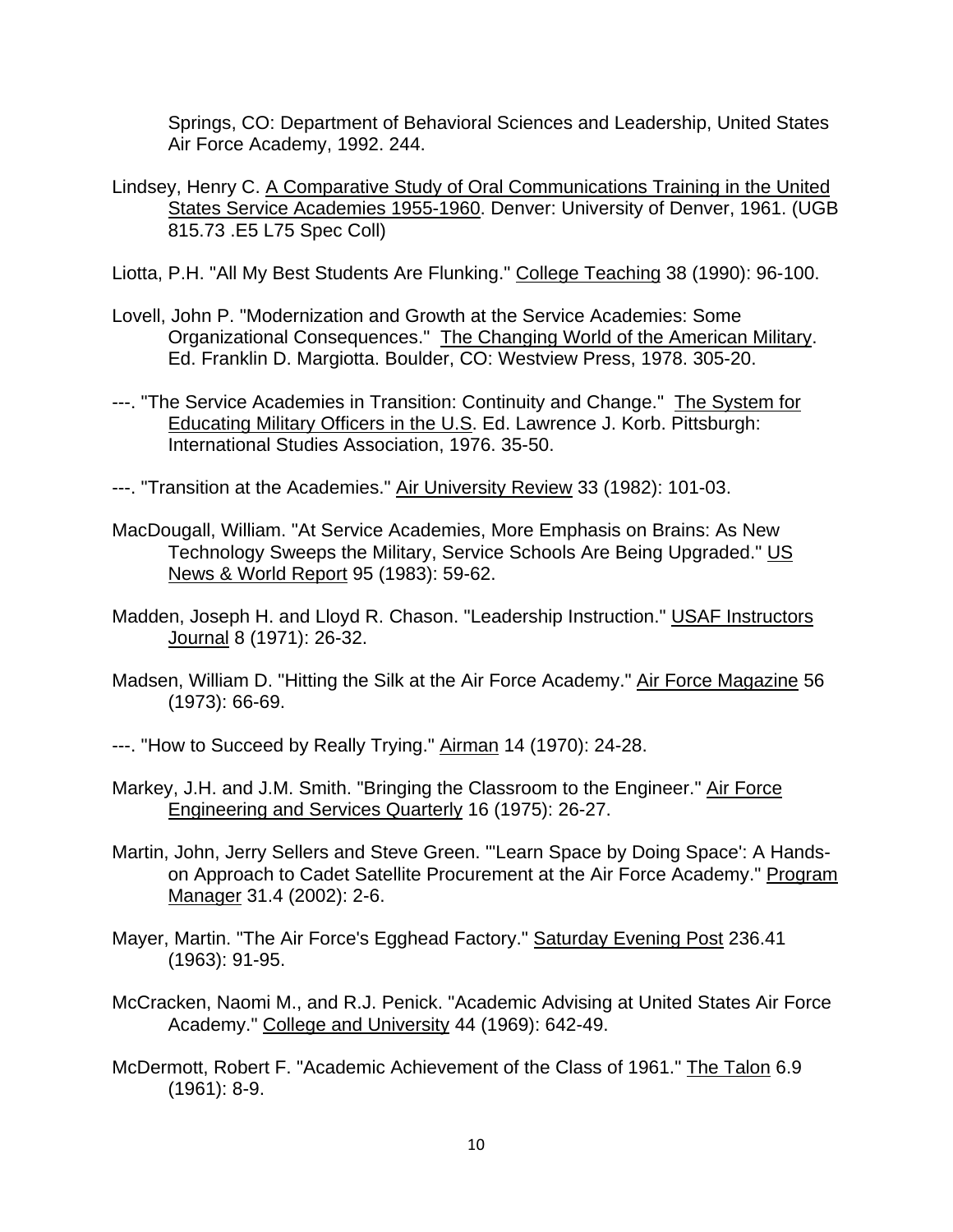- ---. "Creating a Military Academy." Signum (The Royal Military College of Canada) 3.2 & 3 (1976): 45-57.
- ---. "Educating Cadets for the Aerospace Age: The Academic Program of the U.S. Air Force Academy." Air University Quarterly Review 13.1 (1961): 3-17.
- ---. "Educating Officers in the Twentieth Century: A Fresh Start." The Assembly 55.2 (1996): 45-47.
- ---. "The Educational Challenge of the Aerospace Age." The Airpower Historian 8.1 (1961): 2-12.
- ---. "The Learning Process at the USAF Academy." USAF Instructors Journal 5 (1967): 38-42.
- ---. "A Record of Achievement." Air Force Magazine 42.6 (1959): 48-49.
- ---. "Some Answers to Our Critics." The Talon 5.9 (1960): 4-5, 26-30.
- ---. "A Striving for Excellence." The Talon 8.9 (1963): 8-10.
- ---. "The USAF Academic Academy Program." Air University Review 20.1 (1968): 11-20.
- ---. "USAF Academy Adopts "Majors-for-All" Program for '66: Superintendent Warren Hails Dean McDermott's Curriculum Plan." Army Navy Air Force Journal 101 (1964): 5+.
- McHargue, Patrick Henry. The Relationships between Nine Selected Variables Affecting the United States Air Force Academy Class of 1968. Los Angeles, University of Southern California, 1967. (UGB 817 .M14 Spec Coll)
- McHenry, Dale E. "The Influence of Attitudes Held by Both Science and Non-Science Majors and the Academic Success in a Required Core Engineering." Proceedings, Psychology in the Air Force: First Annual Symposium, 31 March - 2 April 1970. Ed. Hal W. Hendrick. Colorado Springs, CO: Department of Life and Behavioral Sciences United States Air Force Academy, 1970. 94-104.
- Meade, Ronald B., James B. Pocock, and Ned Riester. "Engineering at the Air Force Academy." Military Engineer 94.617 (2002): 37-38.
- "Meeting the Challenges of a New Age of Technology: A Panel Discussion." Air Force Magazine 42.6 (1959): 50-58.
- Mendelsohn, Michael J. "Writing and Speaking at 'Machsprache AFB." USAF Instructors Journal 4 (1966): 57-61.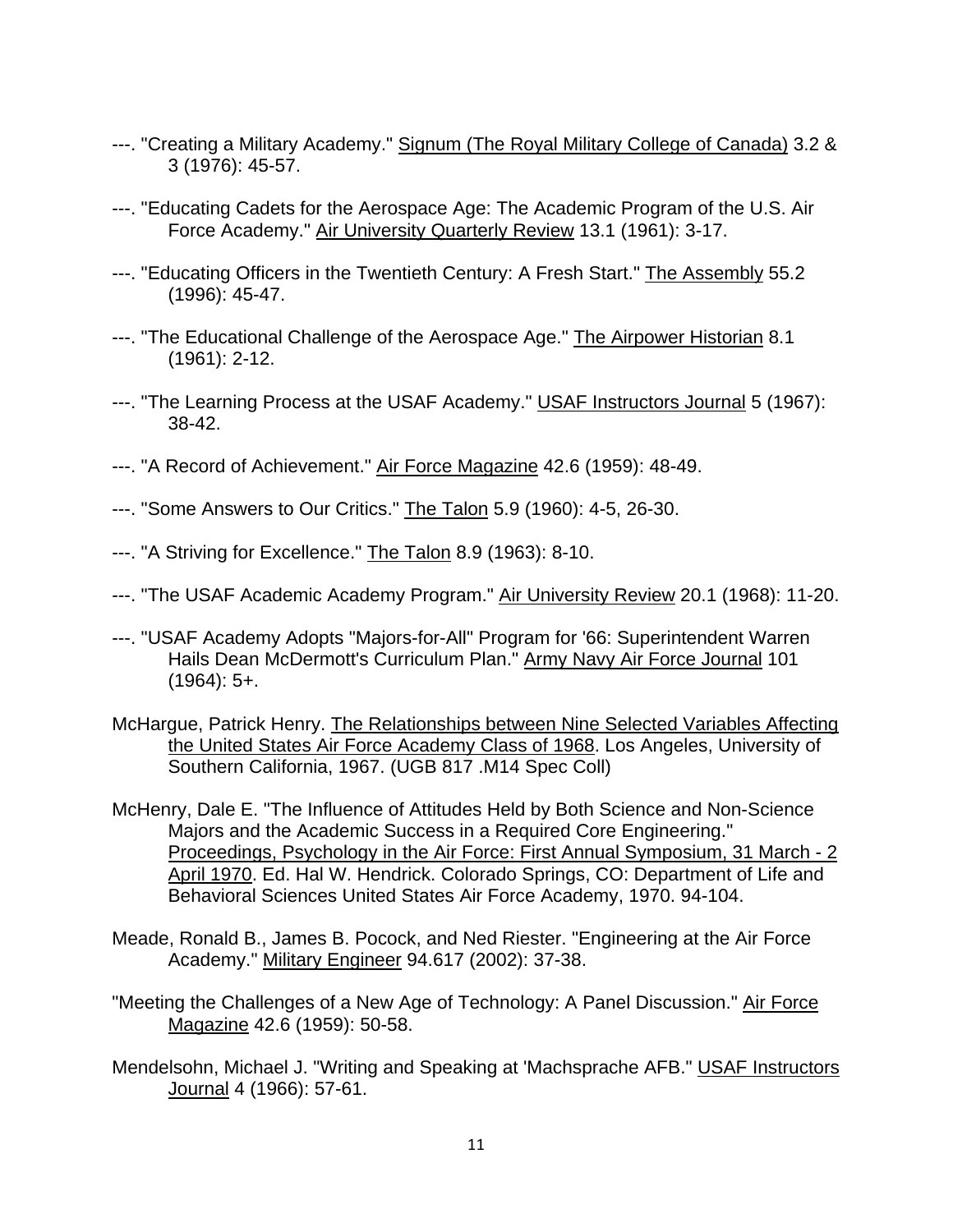Micalizzi, John and David Porter. "Applying Total Quality to a Statistics and Research Design Course: A Case in Points." Proceedings, Psychology in the Department of Defense: Thirteenth Annual Symposium, 15-17 April 1992. Ed. Anthony J. Aretz. Colorado Springs, CO: Department of Behavioral Sciences and Leadership, United States Air Force Academy, 1992. 16-20.

"Military School with a Difference: Air Force Academy." Business Week (1962): 64-66+.

Miller, Ed Mack. "Cream of the Cream." Air Force Magazine 43 (1960): 58-59+.

- Miller, James C., Margaret E. Halloran, and Barbara J. Millis, eds. Pikes Peak Educational Innovations and Research Symposium. Colorado Springs, CO: Dean of Faculty, United States Air Force Academy, 1999. (UGB 790 .P63 1999 Spec Coll)
- Miller, Robert. Predicting Achievement of Cadets in Their First Two Years at the Air Force Academy. WADD-TN-60-37. Lackland AFB, TX, 1960. (UGB 817 .U58p Spec Coll)
- ---. Predicting Achievement of Cadets in Their First Year at the Air Force Academy, Class of 1960. WADD-TN-60-41. Lackland AFB, TX, 1960. (UGB 817 .U58 1960 Spec Coll)
- ---. Predicting Achievement of Cadets in Their First Year at the Air Force Academy, Class of 1963. ASD-TN-61-45. Lackland AFB, TX, 1961. (UGB 817 .U58 1963 Spec Coll)
- ---. Predicting First Year Achievement of Air Force Academy Cadets, Class of 1964. PRL-TDR-64-18. Lackland AFB, TX, 1964. (UGB 817 .U58 1964 Spec Coll)
- ---. Predicting First Year Achievement of Air Force Academy Cadets, Class of 1965. PRL-TR-64-23. Lackland AFB, TX, 1964. (UGB 817 .U58 1965 Spec Coll)
- ---. Predicting First Year Achievement of Air Force Academy Cadets, Class of 1966. PRL-TR-65-21. Lackland AFB, TX, 1965. (UGB 817 .U58 1966 Spec Coll)
- ---. Predicting First Year Achievement of Air Force Academy Cadets, Class of 1967. PRL-TR-66-18. Lackland AFB, TX, 1966. (UGB 817 .U58 1967 Spec Coll)
- ---. Predicting First Year Achievement of Air Force Academy Cadets, Class of 1968. AFHRL-TR-68-103. Lackland AFB, TX, 1968. (UGB 817 .U58 1968 Spec Coll)
- Miller, Robert and John A Creager. Predicting Achievement of Cadets in Their First Year at the Air Force Academy, Class of 1962. WADD-TN-60-259. Lackland AFB, TX, 1960. (UGB 817 .U58 1962 Spec Coll)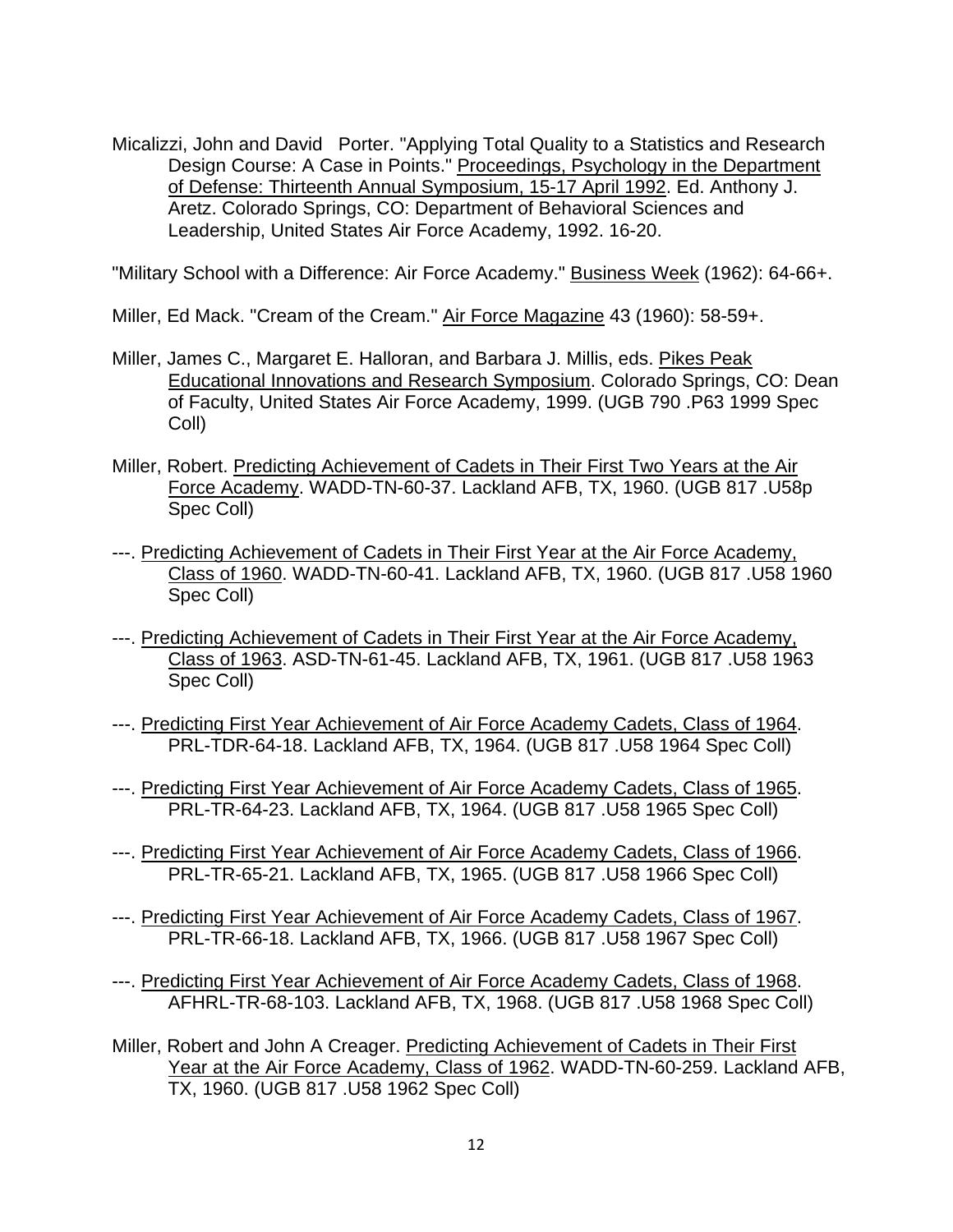- Millis, Barbara J., James K. Lowe, and Anthony J. Aretz. "Making Program Assessment Work: A Profile of the U.S. Air Force Academy." Liberal Education 89 (2003): 38- 43.
- Moody, Peter R. "Teaching Group Conference at the Air Force Academy." College Composition and Communication 8.4 (1957): 241-45.
- ---. "Training the Whole Man." Air Force Magazine 42.6 (1959): 59-61.
- Moore, Albert W. L. A Master's Degree from the Air Force Academy. Cambridge, MA: Harvard University, 1963. (UGB 814 .M82 Spec Coll)
- Moorman, Thomas S. "Leadership Development at the Air Force Academy." Personnel Administration 30 (1967): 30-34.
- ---. "Learning Process at the USAF Academy." Phi Delta Kappan 48 (1967): 451-52.
- Morrison, Robert E. Training and Education at the United States Air Force Academy. Maxwell AFB, AL: Air University, 1961. (UGB 763 .M88 Spec Coll)
- Mueh, Hans J. "The Evolution of the Discipline--25 Years of Chemistry and Biological Sciences." The United States Air Force Academy's First Twenty-Five Years: Some Perceptions. USAFA, CO: 25th Anniversary Editorial Committee (USAFA), 1979. 3-21.
- Munch, Christopher H. "People, Problems, Cultures." Air Force Magazine 42.6 (1959): 60-65.
- Nataupsky, Mark, John Bermudez and Nita Huelf. "The USAF Academy How-to-Study Program: Past, Present, and Future." Proceedings, Psychology in the Air Force: Seventh Annual Symposium, 16-18 April 1980. Ed. Dickie A. Harris. Colorado Springs, CO: Department of Behavioral Sciences and Leadership, United States Air Force Academy, 1980. 363-66.
- "New Developments in Composition/Communication Courses." College Composition and Communication 10.3 (1959): 136-37.
- North Central Association of Colleges and Secondary Schools. Commission on Colleges and Universities. Report to the Executive Board of the Commission on Colleges and Universities. Colorado Springs, CO: United States Air Force Academy, 1959. (UGB 788 .N8 A1 Spec Coll)
- Obringer, John W. and James S. Kent. "The Senior Biology Seminar -- A Capstone Course." Journal of College Science Teaching 27.4 (1998): 263-67.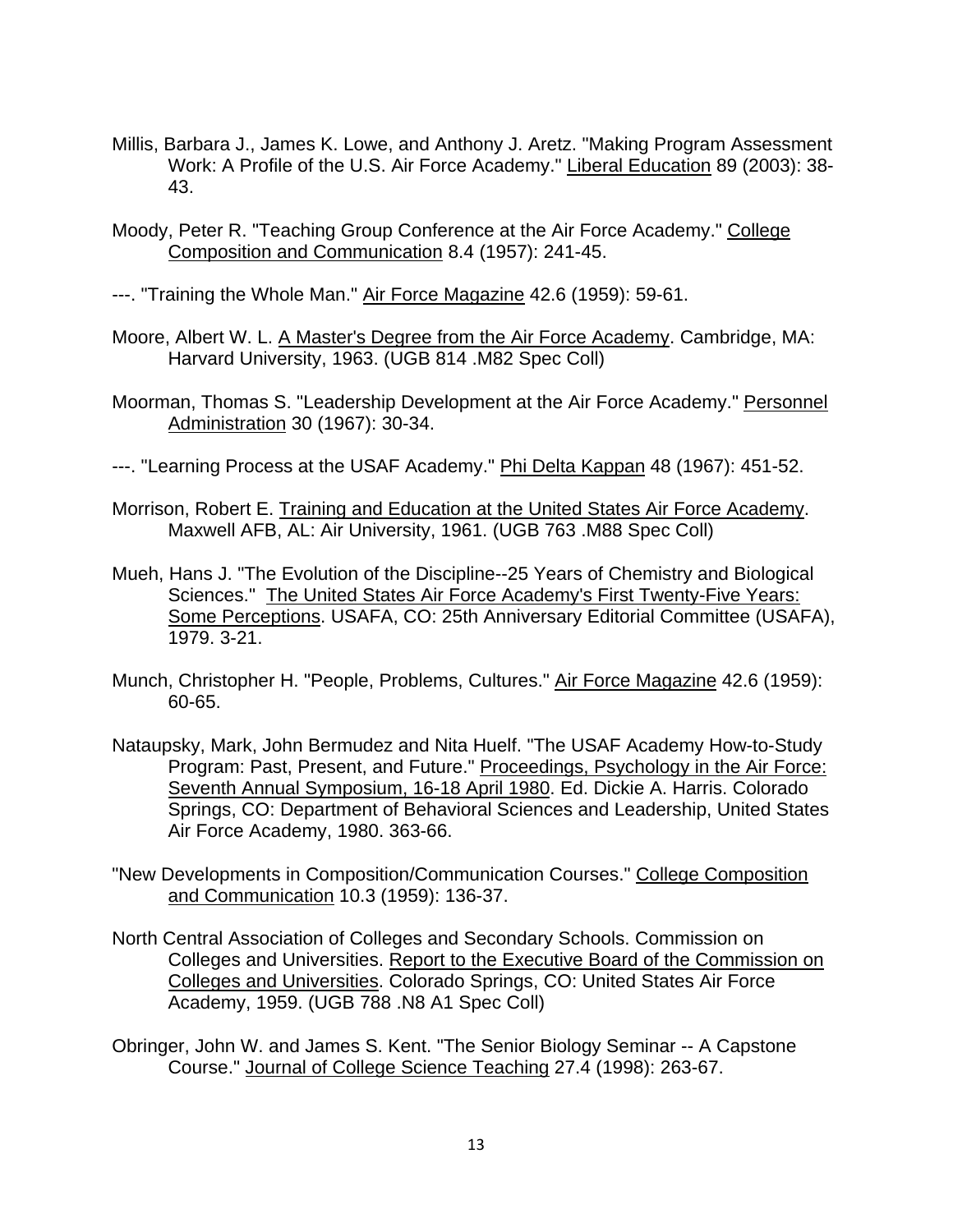- Parker, William R. "Why a Foreign Language Requirement?" The Modern Language Journal 42.8 (1958): 370-78.
- Patton, Phil M. Should the Air Force Academy Award Master's Degrees to Cadets? Air War College Research Report, No. 2328. Maxwell AFB, AL: Air War College, Air University, 1963. (LB 2378 1963 .P32 Spec Coll)
- Pendleton, W., A. Peterson, R. Bloomer and C. Catalano. "Physics: Developing a Perception on Nature's Laws." The United States Air Force Academy's First Twenty-Five Years: Some Perceptions. USAFA, CO: 25th Anniversary Editorial Committee (USAFA), 1979. 39-54.
- Porter, David B. "Student Course Critiques: A Case Study in Total Quality Education." Proceedings, Psychology in the Department of Defense: Thirteenth Annual Symposium, 15-17 April 1992. Ed. Anthony J. Aretz. Colorado Springs, CO: Department of Behavioral Sciences and Leadership, United States Air Force Academy, 1992. 26-30.
- Rawlings, Edwin W. Report of the USAF Educational Conference of 18-19 October 1956 . Maxwell AFB, AL, 1956. (UGB 517 .U5 1956)
- Reed, Ronald D. "An Exercise in Research Ethics." The American Biology Teacher 46.8 (1984): 457-59.
- Revak, Marie Agnes. The Effect of Distributed Practice Homework on Precalculus Achievement at a Military Academy. Melbourne, FL: Florida Institute of Technology, 1996. (LB 2378 1996 .R449 Spec Coll)
- Revak, Marie Agnes and James C. Miller. A Comparison of the Usability of Notebook and Desktop Computers at the United States Air Force Academy. Iita Research Publication. Education Series; 5. USAFA, CO: Institute for Information Technology Applications, 2001. (LB 1028.43 .R48 2001)

"Revolution at Service Academies." US News & World Report 55 (1963): 74-77.

- Richarz, Wilbert H. The Relationship of Performance in the Basic Physical Conditioning Program to First Year Leadership and Academic Performance at the United States Air Force Academy. Eugene: University of Oregon, 1966. (UGB 833 .R52 Spec Coll)
- Rosa Jr., Fred M. and Gwendolyn Stevens. "Federal Service Academies: Is the 'Total Institution' Analogy Appropriate?" Proceedings, Psychology in the Air Force: Tenth Symposium, 16-18 April 1986. Ed. George E. Lee. Colorado Springs, CO: Department of Behavioral Sciences and Leadership, United States Air Force Academy, 1986. 571-74.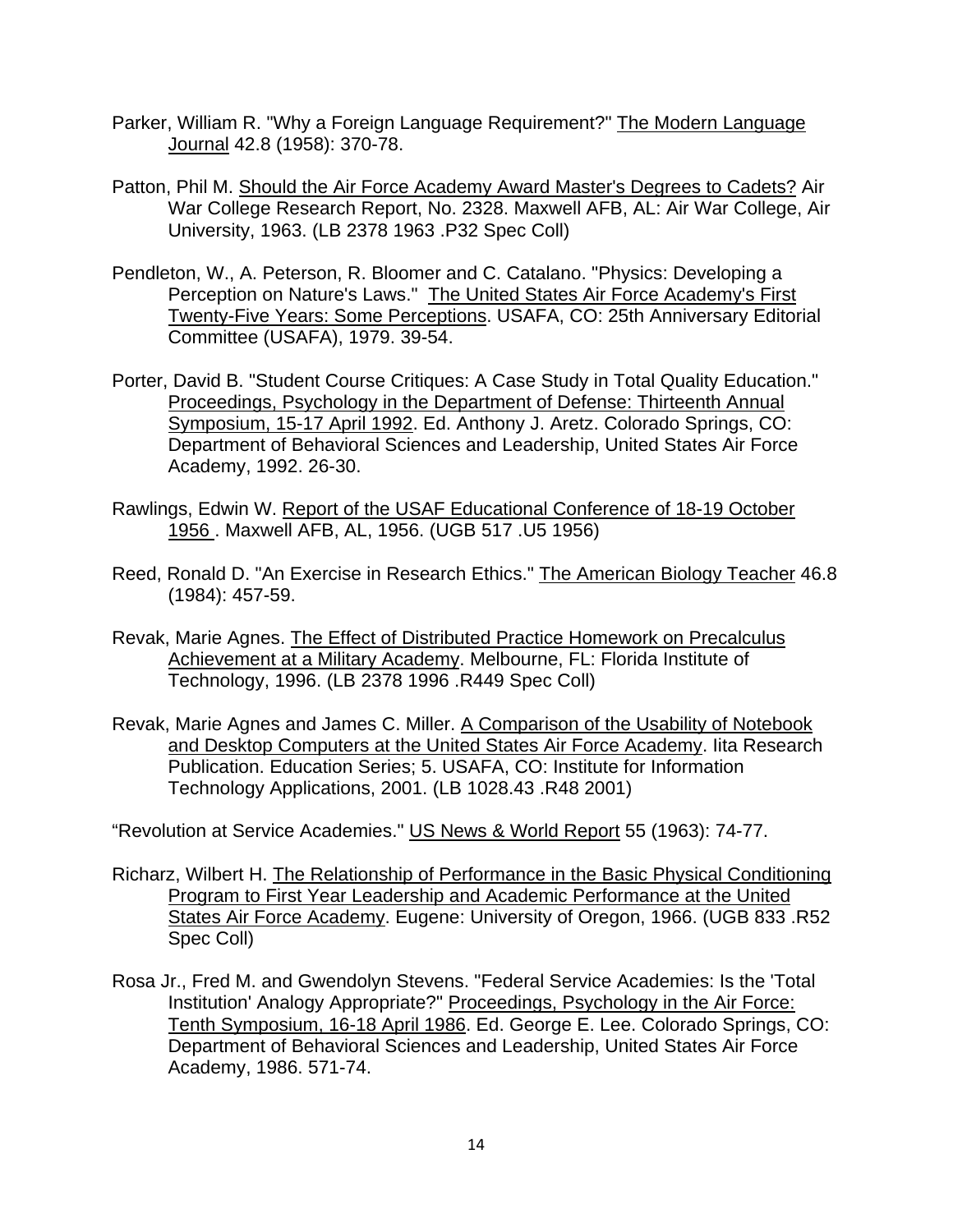- Rosebush, Michael A. "Does the United States Air Force Academy's Training Philosophy Really Work?" Proceedings, Psychology in the Department of Defense: Thirteenth Annual Symposium, 15-17 April 1992. Ed. Anthony J. Aretz. Colorado Springs, CO: Department of Behavioral Sciences and Leadership, United States Air Force Academy, 1992. 31-35.
- Rosser, Richard F. "The Air Force Academy and the Development of Area Experts." Air University Review 20.1 (1968): 26-32.
- Royer, Erlind G., Cameron H. G. Wright and Donna E. Peterson. "Assessment for Electrical Engineering Programs: Processes Implemented at the United States Air Force Academy." IEEE Transactions on Education 43 (2000): 159-63.
- Sackman, Harold. Man-Computer Problem Solving: Experimental Evaluation of Time-Sharing and Batch Processing. Princeton, NJ: Auerbach, 1970. (QA 76 .S12 Spec Coll)
- Sagendorf, Kenneth, Robert K. Noyd and D. Brent Morris. "The Learning-Focused Transformation of Biology and Physics Core Courses at the U.S. Air Force Academy." Journal of College Science Teaching 38.3 (2009): 45.
- Sallee, Robert J. and Richard H. Stark. "Aviation Science and Airmanship at the Air Force Academy: The First Twenty-Five Years." The United States Air Force Academy's First Twenty-Five Years: Some Perceptions. USAFA, CO: 25th Anniversary Editorial Committee (USAFA), 1979. 289-323.
- Saunders, Earl F. "Mainstream of Geographic Education at the USAF Academy, 1955- 1979." The United States Air Force Academy's First Twenty-Five Years: Some Perceptions. USAFA, CO: 25th Anniversary Editorial Committee (USAFA), 1979. 203-18.
- Schock, Grover J. D. "The Life Science Program at the U.S. Air Force Academy." American Biology Teacher 27.1 (1965): 36-37.
- Scott, Brett and Jason Bartolomei. "Air Force Academy Launches New Academic Majors: Systems Engineering and Systems Engineering Management." Program Manager 32.5 (2003): 36-37.

Seawell, William T. "Building Aerospace Leaders!" Airpower Historian 9 (1962): 65-71.

Sedlik, Jay M. "Instructional Technology at the U.S. Air Force Academy." Audiovisual Instruction 16 (1971): 60-62.

Sheehan, Brian. "Supersonic Scholars." Airman 4 (1960): 19-22.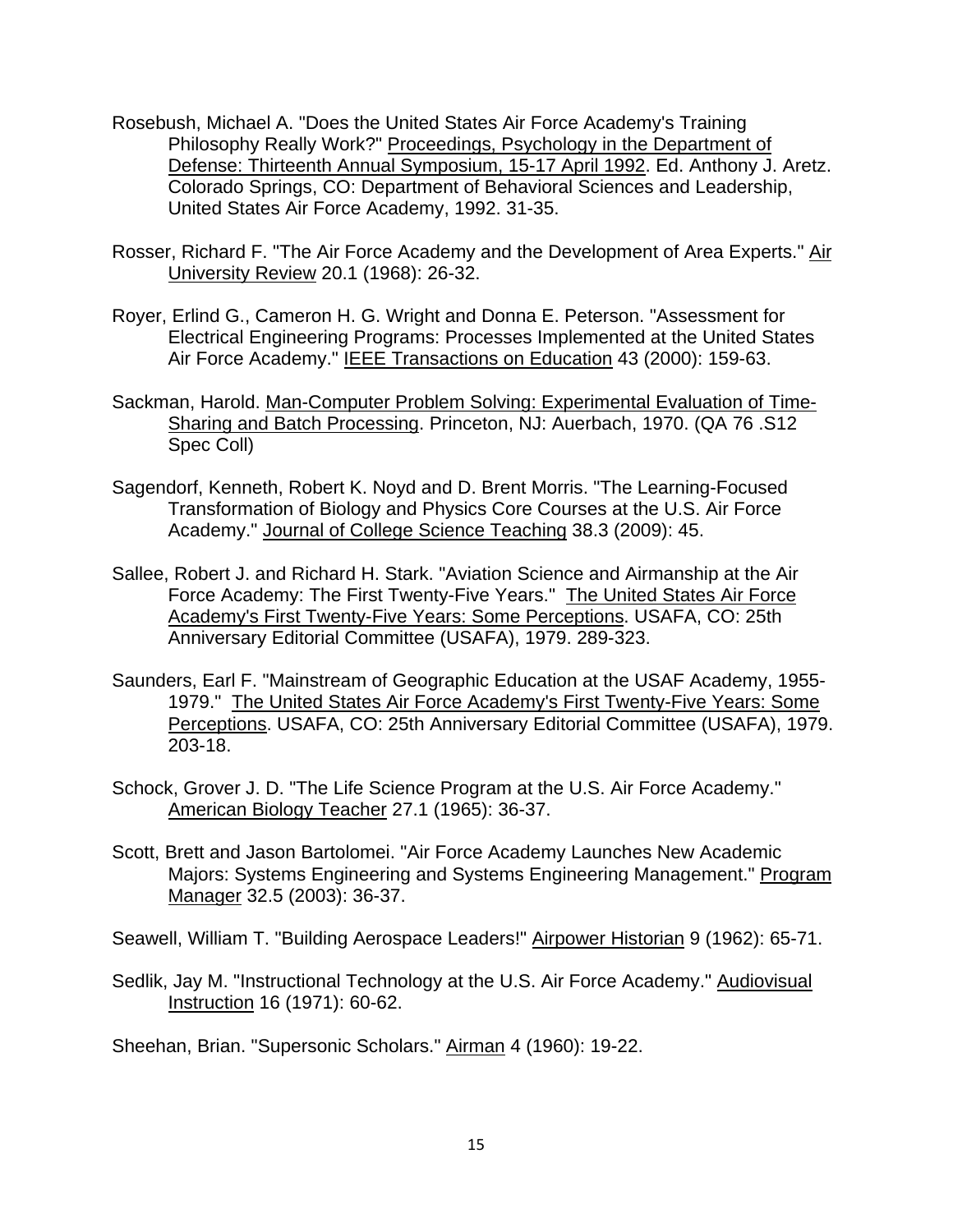- Shuttleworth, Jack M. "The English Department: Why and What." The United States Air Force Academy's First Twenty-Five Years: Some Perceptions. USAFA, CO: 25th Anniversary Editorial Committee (USAFA), 1979. 105-20.
- Silverman, Lawrence F. and Fred D. Harburg. "A New Approach to Undergraduate Leadership Education at the Air Force Academy: Combining Psychology with History." Department of Behavioral Sciences and Leadership, United States Air Force Academy. Ed. Dickie A. Harris. Colorado Springs, CO: Department of Behavioral Sciences and Leadership, United States Air Force Academy, 1980. 539-42.
- Simmonds, John C. "History Curriculum and Curriculum Change in Colleges and Universities of the United States: A Study of Twenty-Three History Departments in 1988." The History Teacher 22.3 (1989): 293-316.
- Simons, William E. Liberal Education in the Service Academies. New York: Institute of Higher Education by the Bureau of Publications, Teachers College, Columbia University, 1965. (U 408 .S61 Spec Coll)
- ---. "The Service Academies and Higher Education." U.S. Naval Institute Proceedings 87 (1961): 41-50.
- Snellman, Erick, Edward T. Unangst and Jerry A. Krueger. "Moving Research into the Classroom: Successful Adaptations at a Service Academy." Journal of College Science Teaching 35.5 (2006): 32-36.
- Spencer, Edwin C. Prediction of Academic Overachievement and Underachievement in the United States Air Force Academy Class of 1967. Philadelphia: University of Pennsylvania, 1965. (LB 2378 1965 .S745 Spec Coll)
- Spiro, Bernard. "Origin and Development of the United States Air Force Academy Curriculum." University of Maryland, 1960.
- Sterling, Robert. "Meet America's Best Business Schools (You'll Be Surprised)." American Enterprise 11 (2000): 44-45.
- Stiehm, Judith Hicks. "Civil-Military Relations in War College Curricula." Armed Forces & Society 27.2 (2001): 273-94.
- Stillman, Richard M. "Challenge of the Service Academies: United States Air Force Academy." Sperryscope 13.12 (1956): 6.
- Stirling, Charles F. "Computers and Space: A Successful Marriage of Disciplines for the Future." The United States Air Force Academy's First Twenty-Five Years: Some Perceptions. USAFA, CO: 25th Anniversary Editorial Committee (USAFA), 1979. 63-76.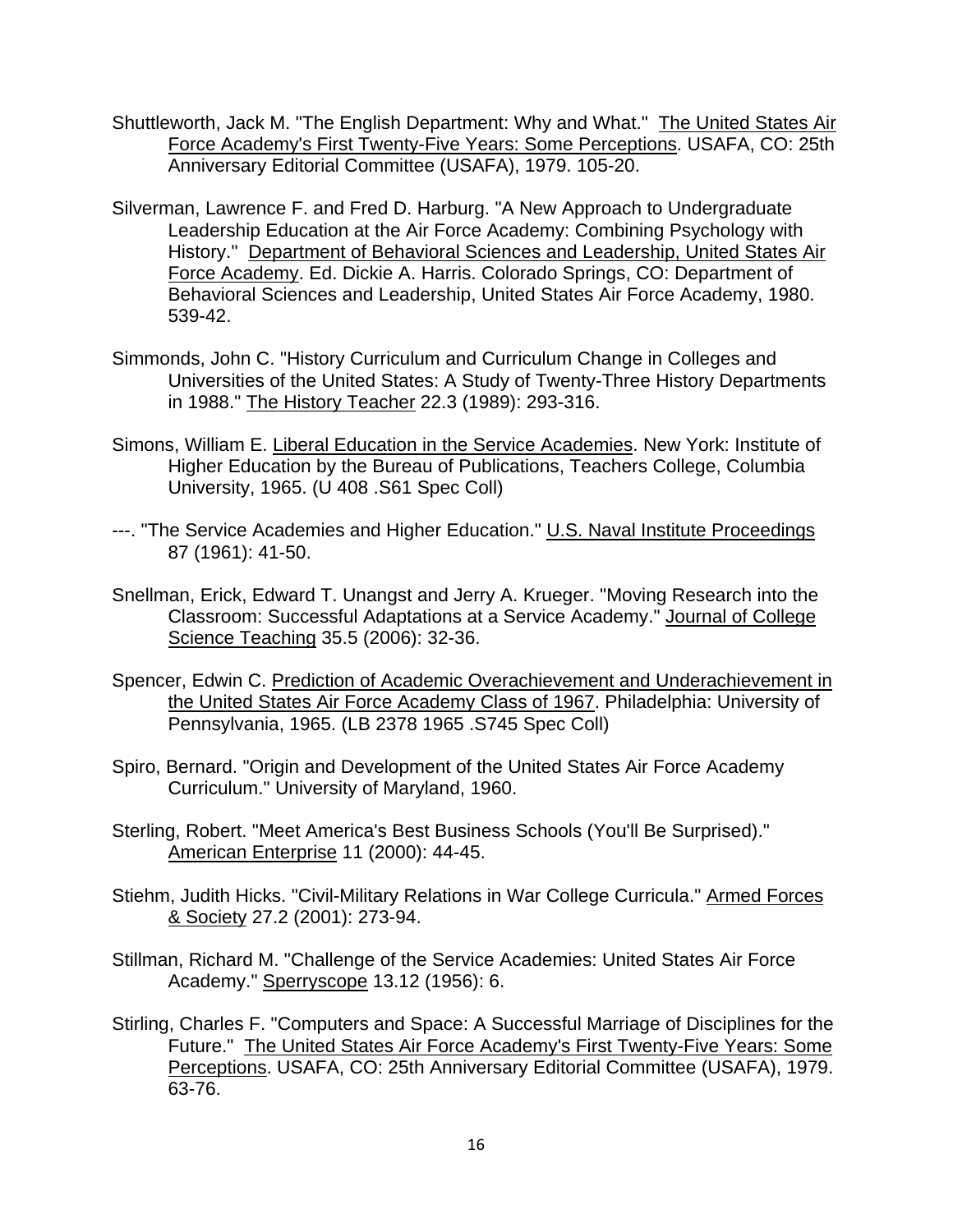Sturm, Ted R. "Nothing Can Stop the Mini Air Force." Airman 12 (1968): 58-61.

- Sutherland, Richard Leonard. The Mnemonic Keyword Method with United States Air Force Academy Cadets. Logan, UT: Utah State University, 1991. (LB 2378 1991 .S966 Spec Coll)
- Swanson, Richard E. "Cooperative Learning and Interdependent Grading in Physics Class at the United States Air Force Academy." Proceedings, Psychology in the Department of Defense, Eleventh Symposium, 13-15 April 1988. Ed. Francis E. McIntire. Colorado Springs, CO: Department of Behavioral Sciences and Leadership, United States Air Force Academy, 1988. 380-84.
- Talmadge, Alice A. "From Training Aids to Videotape: 25 Years of Development in Audio-Visual Aids at USAF Academy." The United States Air Force Academy's First Twenty-Five Years: Some Perceptions. USAFA, CO: 25th Anniversary Editorial Committee (USAFA), 1979. 375-90.
- Tate, James P. "Origins of the United States Air Force Academy Curriculum." The United States Air Force Academy's First Twenty-Five Years: Some Perceptions. USAFA, CO: 25th Anniversary Editorial Committee (USAFA), 1979. xii-xxii.

Thomas, Bill. "The French Connection." Airman 18: 22-23.

- Thomas, Roland E. "On the Role of Electrical Engineering in the Core Curriculum." The United States Air Force Academy's First Twenty-Five Years: Some Perceptions. USAFA, CO: 25th Anniversary Editorial Committee, 1979. 93-104.
- ---. Samplings: Papers Relating to the Development of an Electrical Engineering Curriculum at the Air Force Academy, 1964-1973. USAFA, CO: Department of Electrical Engineering, United States Air Force Academy, 1973. (UGB 815.53 .E3 S19 Spec Coll)
- Thomas, Roland E. and Paul W. Clark. "Communications Education at the USAF Academy." Signal 24 (1969): 8-10.
- Thompson Jr., Cary A. and G.W. Cochran. "Liberal Arts Achievement at a Service Academy." Journal of Experimental Education 35 (1966): 97-100.
- Titus, James. Fourth Class Cadet Study Guide: Fall Semester. Colorado Springs, CO: Military Training Division, United States Air Force Academy, 1991. (D 305.19:P 94/2/991)

"Training Ground for Tomorrow." Challenge (GE) 7 (1968): 20-31.

Tsu, John B. "The Teaching of Chinese in Colleges and Schools of the United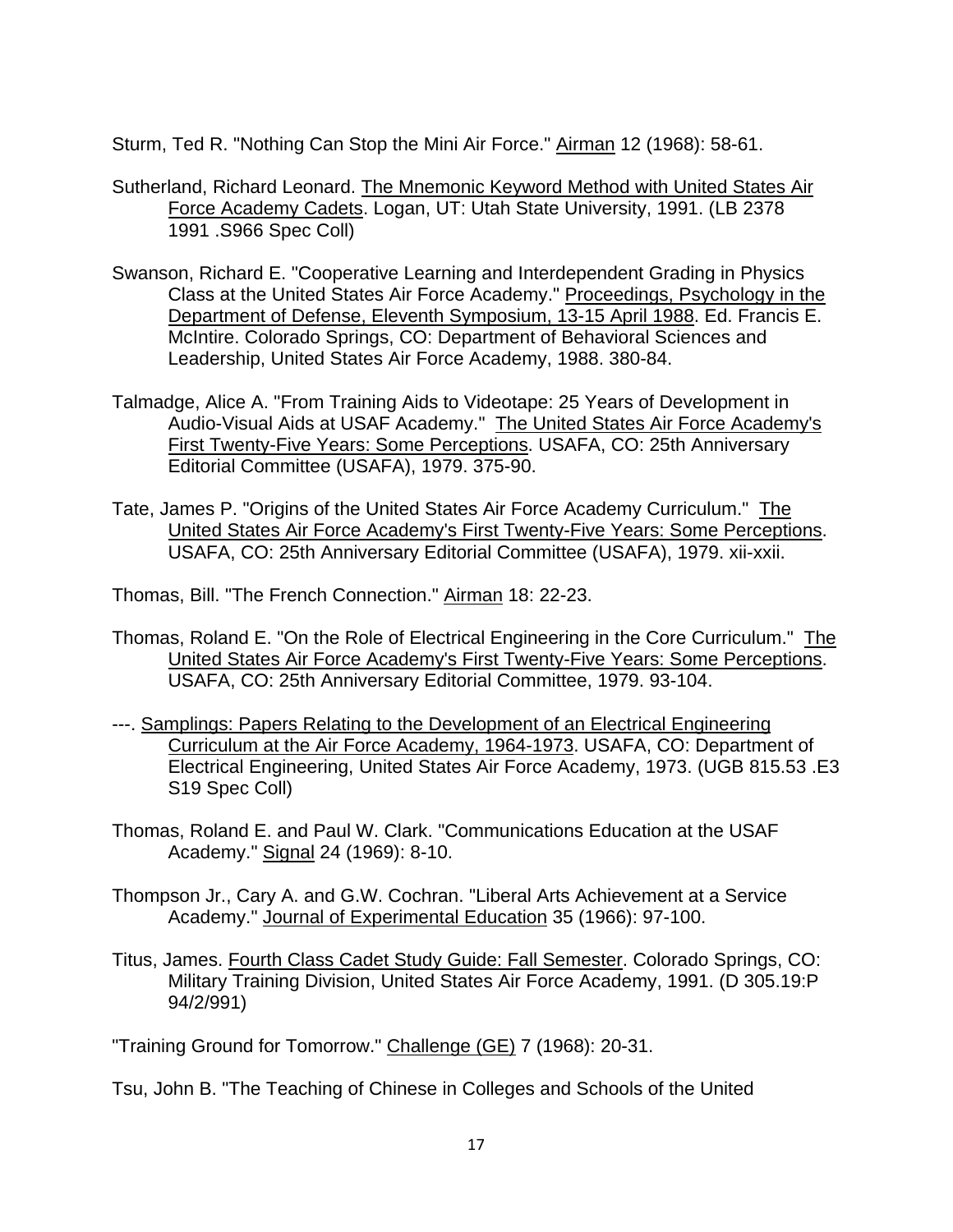States." The Modern Language Journal 54.8 (1970): 562-79.

- Tuso, Joseph and Rolf Trautsch. "Air Force Academy and Total Environmental Education." Education (1976): 314-24.
- ---. "The Air Force Academy and Total Environmental Education." Education 96 (1974): 315-24.
- "U.S. Academies Modernize." Christian Science Monitor 1 (1966): 2.

"United States Air Force Academy: Can Soldiers Talk Philosophy?" Show 4 (1964): 63+.

- United States Air Force Academy. Academic Advisory Committee. Report. USAFA, CO: United States Air Force Academy, 1962. (UGB 788 .A1 U5)
- United States Air Force Academy. Academics, Athletics, Military, Character: United States Air Force Academy, Colorado Springs, Colorado. Colorado Springs, CO: United States Air Force Academy, 2002. (D 305.2:AC 1/9)
- United States Air Force Academy. Curriculum Committee. Report of the Curriculum Committee of the Academy Board. 26 February 1958. Denver: United States Air Force Academy, 1958. (UGB 812 .A28 Spec Coll)
- United States Air Force Academy. Dean of Faculty. Curriculum Revision Proposed by Faculty Council: 30 January 1958. Denver, CO: United States Air Force Academy, 1958 (UGB 812 .A29 1958 Spec Coll)
- ---. Institutional Report for the Review Examination by the North Central Association of Colleges and Secondary Schools, 1968-1969. USAFA, CO: United States Air Force Academy, 1969. (UGB 788 .A2 A1 Spec Coll)
- ---. Institutional Self Study Report: Prepared for the Higher Learning Commission of the North Central Association of Colleges and Schools, Spring 2009. S.l.: s.n., 2009. (UGB 788 .A2 .A1 2009 Spec Coll)
- ---. Proposed Curriculum Revision to Accommodate 4500 cadets: Plan I-IV. USAFA, CO: United States Air Force Academy, 1960 (UGB 812 .A29p 1960 Spec Coll)
- ---. The Proposed Master's Degree Program at the United States Air Force Academy. USAFA, CO: United States Air Force Academy, 1962. (UGB 814 .A2 Spec Coll)
- ---. Self-Survey Report 1958. Denver, CO: United States Air Force Academy, 1958. (UGB 815 .F14 Spec Coll)
- ---. Supplement to the United States Air Force Academy Self-Survey Report 1958. USAFA, CO: United States Air Force Academy, 1959 (UGB 815 .F14 Suppl.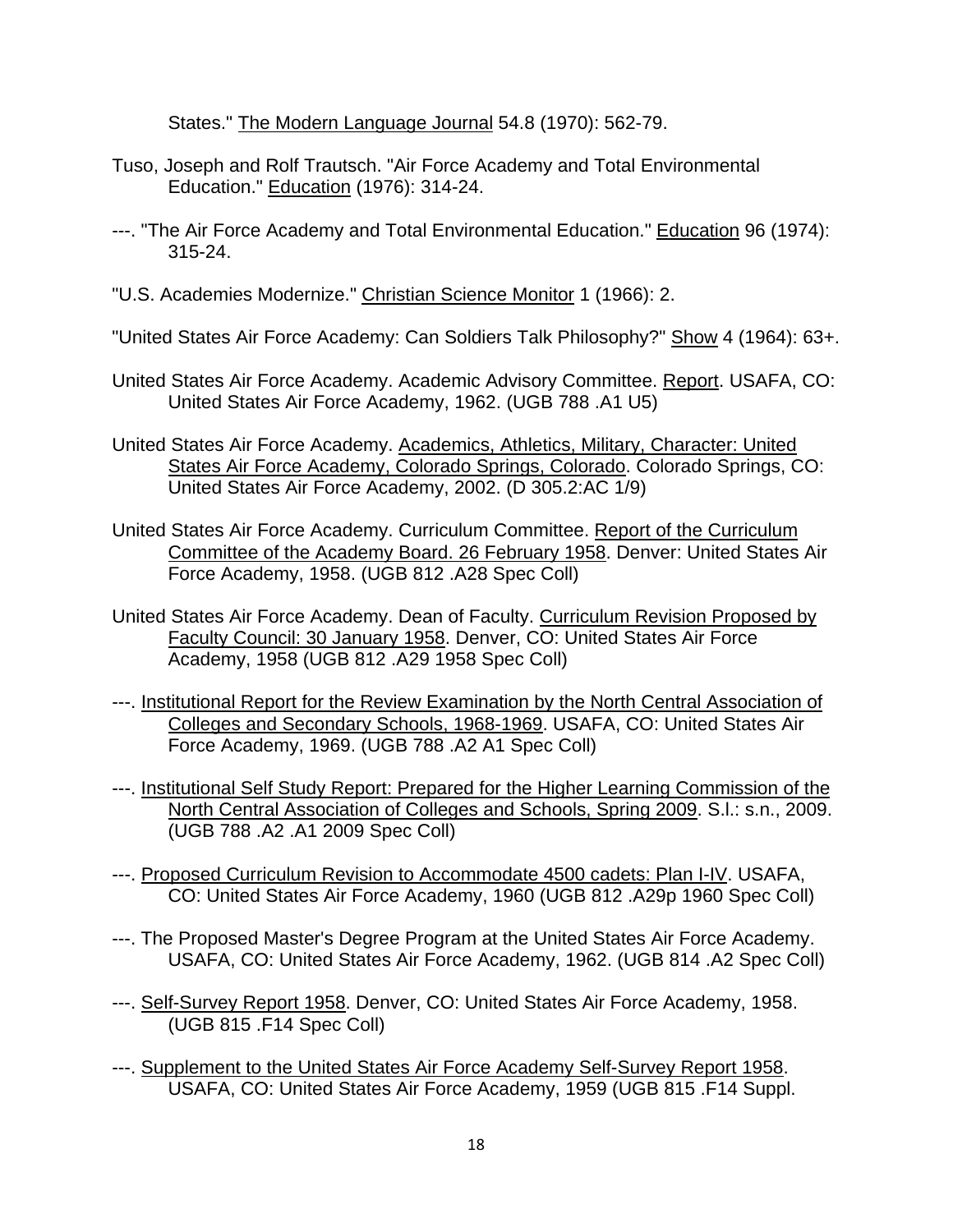Spec Coll)

- ---. 20th Anniversary Study: Curriculum and Cadet Way of Life: Final Report 11 July 1975. Ed. Philip J. Erdle. USAFA, CO: Dean of the Faculty, United States Air Force Academy, 1975. (UGB 812 .T97 1975 Spec Coll)
- United States Air Force Academy. Department of Physics. Introductory Space Physics 370. 2 vols. USAFA, CO: United States Air Force Academy, 1967. (QC 806 .U40)
- United States Air Force Academy. Dept. of Behavioral Sciences and Leadership and Dean of Faculty. Organizational Assessment Feedback Report: Guide to Action Planning. United States Air Force Academy, CO: Dept. of Behavioral Sciences and Leadership, 1997. (U22.3 .U51 1997)
- United States Air Force Academy. Engineering 410: Request for Proposal: Academic Year 1990-1991. Colorado Springs, CO: Professional Development Program, United States Air Force Academy, 1990. (D 305.19:P 94/4 Microform)
- United States. General Accounting Office. Academic and Military Programs of the Five Service Academies, Departments of Defense, Transportation, and Commerce: Report to the Congress. Washington, DC: U.S. General Accounting Office, 1975. (U 408.3 .U54 1975)
- "USAFA...A Matter of Degrees." Air Force Magazine 55 (1972): 120-21.
- Vozka, David. The Geography Curricula and Facilities at the United States Naval, Military and Air Force Academies. East Lansing, MI: Michigan State University, 1973. (U 408.3 .V97 Oversize)
- Wakin, Malham M. "Dynamism and Discipline: The Role of Philosophy at the United States Air Force Academy." The United States Air Force Academy's First Twenty-Five Years: Some Perceptions. USAFA, CO: 25th Anniversary Editorial Committee (USAFA), 1979. 173-85.
- ---. "The Evolution of the Core Curriculum at the U.S. Air Force Academy." Forging the Sword: Selecting, Educating, and Training Cadets and Junior Officers in the Modern World. Ed. Elliott Vanveltner Converse. Military History Symposium Series of the United States Air Force Academy; Chicago: Imprint, 1998. 217-24.

Wallisch, Bill. "Four Pillars of Excellence." Air Force Magazine 67 (1984): 94-97.

Weese, Walter E. "Air Course at the Air Force Academy." Art Journal 20.1 (1960): 22-23.

Weida, William J. "Perspectives on the New Operations Research Field of Study at the Academy." The United States Air Force Academy's First Twenty-Five Years: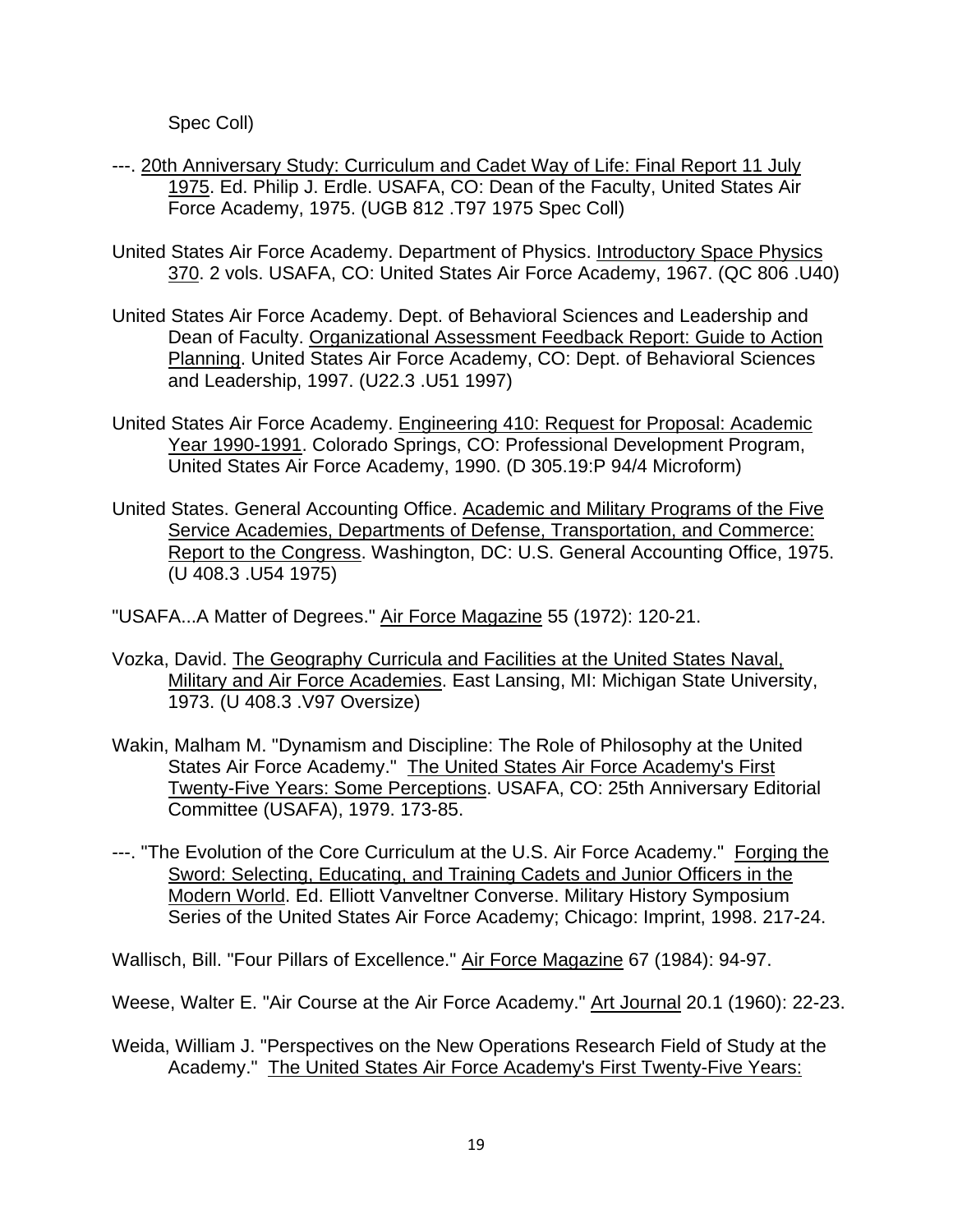Some Perceptions. USAFA, CO: 25th Anniversary Editorial Committee (USAFA), 1979. 229-32.

- Wellman, B. Leighton They Also Serve Who Only Teach. [Address Delivered at the] Sixth Engineering Graphics Summer School. Colorado Springs, CO: United States Air Force Academy. (T 353 .W45 Spec Coll)
- Welsh III, Mark. "Focus on the Fight from a Cadet Lecture at the Air Force Academy." Airman 44.3 (2000): 30-35.
- Westermann, Edward B. "The Holocaust Course at the United States Air Force Academy." Annals of the American Academy of Political and Social Science 548 (1996): 116-22.
- Whitechurch, Charles J. and N. Don Harmon. "Military Studies: 1955 to 1979." The United States Air Force Academy's First Twenty-Five Years: Some Perceptions. USAFA, CO: 25th Anniversary Editorial Committee (USAFA), 1979. 325-31.
- Whyte, Michael. "Cognitive Styles and Feedback in Computer-Assisted Instruction." Journal of Educational Computing Research 12.2 (1995): 195-203.
- Wilson, J.R. "Academic Development." Fifty Years of Excellence: Building Leaders of Character for the Nation: A Publication Celebrating 50 Years of the U.S. Air Force Academy. Ed. Charles Oldham. Tampa, FL: Faircount LLC, 2004. 60-69+.
- Woodbury, Clarence. "Toughest School in the World." American Magazine 161 (1956): 26-29.
- Woodyard, William Truman. A Historical Study of the Development of the Academic Curriculum of the United States Air Force Academy. Denver: University of Denver, 1965. (LB 2378 1965 .W912 Spec Coll)
- Wright, Monte D. "In Defense of the Terrazzo Gap." Air Force Magazine 58.4 (1975): 38-40.

## **II. ADMISSIONS, SELECTION AND RETENTION**

- "Air Force Academy Drops Anemia Admissions Ban." Chronicle of Higher Education 21 (1981): 2.
- "Air Force Academy Reports 40 Percent Dropout Rate." Chronicle of Higher Education 17 (1978): 2.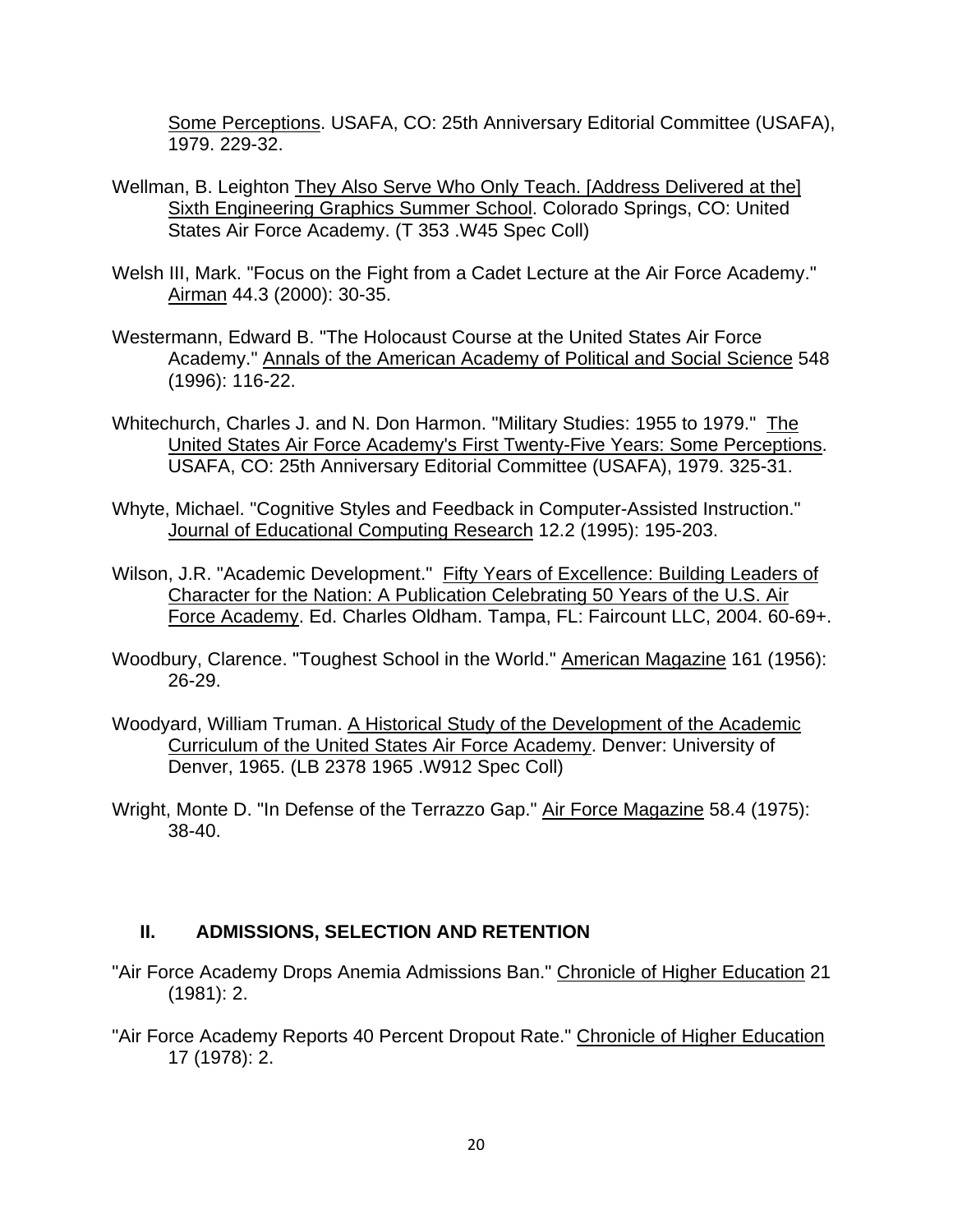- American Council on Education. National Norms for Entering College Freshmen, Fall, 1970. Washington, DC: American Council on Education, 1970. (LB 3605 .A85 1970)
- Arco. How to Qualify for United States Air Force Academy. New York: Arco Publishing Company, 1959. (UGB 817 .A67 1959)
- Arco Publishing Company. How to Qualify for United States Air Force Academy: The Arco Text for Job and Test Training. New York: Arco, 1955. (UGB 817 .A67)
- Baker, Jeffrey D. Specific and General Training: A Study of Air Force Academy Graduate Promotion and Attrition. Chapel Hill, NC: University of North Carolina, 1979. (LB 2379 1979 .B16 Spec Coll)
- Barker, Eugene G. "Talent Scouts for Air Force Academy." Air Force Magazine 54 (1971): 32-34.
- Basham, Hal J. Liaison Officer's Guide for United States Air Force Academy Liaison Officers. Eugene: University of Oregon 1961. (UGB 801 .C3 B29 Spec Coll)
- Beatty, Steven J. A Study of the Effects of Locus of Control and Commitment on Retention and Performance at the United States Air Force Academy. Dayton, OH: Air Force Institute of Technology, 1986. (UGB 817 .B369 1986 Spec Coll)
- Beusse, William E. The Impact of Draft Vulnerability on Service Academy Attrition. Ed. Air Force Human Resources Laboratory. Alexandria, VA: Air Force Human Resources Laboratory (AFSC), 1975. (UA 23.2 .O35a 74-12 Spec Coll)
- Boyle, Elizabeth. Zoomie to Be: How to Win an Appointment to the Air Force Academy. 1st ed. Albemarle, NC: Randolph Network, 2006. (Being acquired by library)
- Broad, William J. "Air Force Academy Drops Ban on Sickle Carriers." Science 211 (1981): 799.
- Brown, Richard D. A Review of the Tri-Service Academy and Rotc Scholarship Manpower Requirements as They Relate to the Decreasing High School Graduate Resource: Individual Study Project. Carlisle Barracks, PA: US Army War College, 1984. (UGB 816.3 .B87 Spec Coll)
- "Bugle Call for Negro Cadets: West Point, Annapolis, and Colorado Springs Push Massive National Recruitment Campaign." Ebony 21 (1966): 73-78.
- Bullinger, Rollin. Eligible? Try the USAF Air Academy. Maxwell AFB, AL: Air University, 1955. (UGB 816.3 .B93)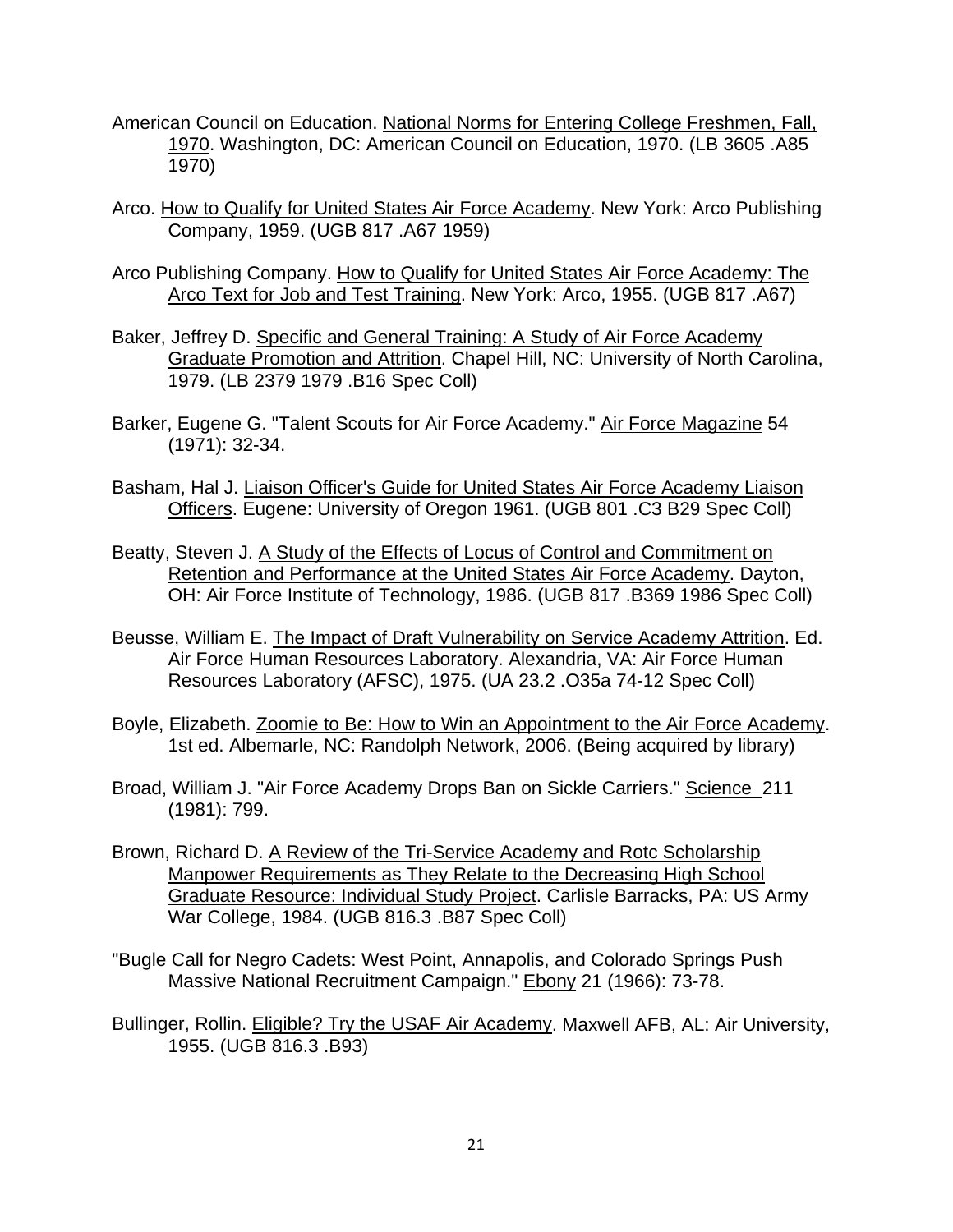- Carroll, Rodney D. and Philbert A. Cole. A Study of Black Officer Candidate Attrition in the United States Air Force. Wright-Patterson AFB, OH: Air Force Institute of Technology, 1994. (UB 418 .A47 C32 1994 Spec Coll)
- Casella, William P. "Armed Forces Enlistment: The Use and Abuse of Contract." The University of Chicago Law Review 39.4 (1972): 783-813.
- Cummings, William H. "Institutional and Occupational Paths to Retention among United States Air Force Officers." Proceedings, Psychology in the Department of Defense, Twelfth Symposium, 18-20 April 1990. Ed. Dana H. Lindsley. Colorado Springs, CO: Department of Behavioral Sciences and Leadership, United States Air Force Academy, 1990. 147-56.
- Curphy, Gordon J. et al. "Predicting Organizational Delinquency among Pre-Screened Subjects: A Concurrent Validity Study." Proceedings, Psychology in the Department of Defense: Thirteenth Annual Symposium, 15-17 April 1992. Ed. Anthony J. Aretz. Colorado Springs, CO: Department of Behavioral Sciences and Leadership, United States Air Force Academy, 1992. 258-62.

"Dropouts: Farewell to Arms." Newsweek 83 (1974): 98+.

"Expand Service Academy Eligibility." Journal of the Armed Forces 104 (1967): 5.

- Farr, Richard. Cadet by Appointment; Military, Naval Air Force, Coast Guard, Merchant Marine and Naval Rotc. Washington, DC: McGregor & Werner, 1960. (U 408.3 .F23)
- Faurer, Judson Charles. A Survey and Analysis of Policy Decisions and Fourth Class Attrition--United States Air Force Academy. Columbus, OH: Ohio State University, 1964. (UGB 816.7 .F26)
- Fritts, Richard L. An Evaluation of the Air Force Academy Candidate Physical Aptitude Examination. Denver: University of Denver, 1964. (UGB 822 .P4 F91 Spec Coll)
- Full Committee Hearing on Real Estate Projects, Senate Joint Resolution 34, H.R. 4231, and H.R. 459. Febr. 2, 1954. Eighty-Third Congress, Second Session. Washington, DC: U.S. Govt. Printing Office, 1954. (U 410 .E5 U5 Spec Coll)
- Galloway, Judith. "Impact of the Admission of Women to the Service Academies on the Role of the Woman Line Officer." American Behavioral Scientist 19 (1976): 647- 64.
- George, Richard S. "Bringing Them into the Fold." Airman 32 (1988): 14-16.
- "Golden Opportunities: Options Abound for Airmen Wanting to Shed Their Chevrons " Airman 40.5 (1996): 28-33.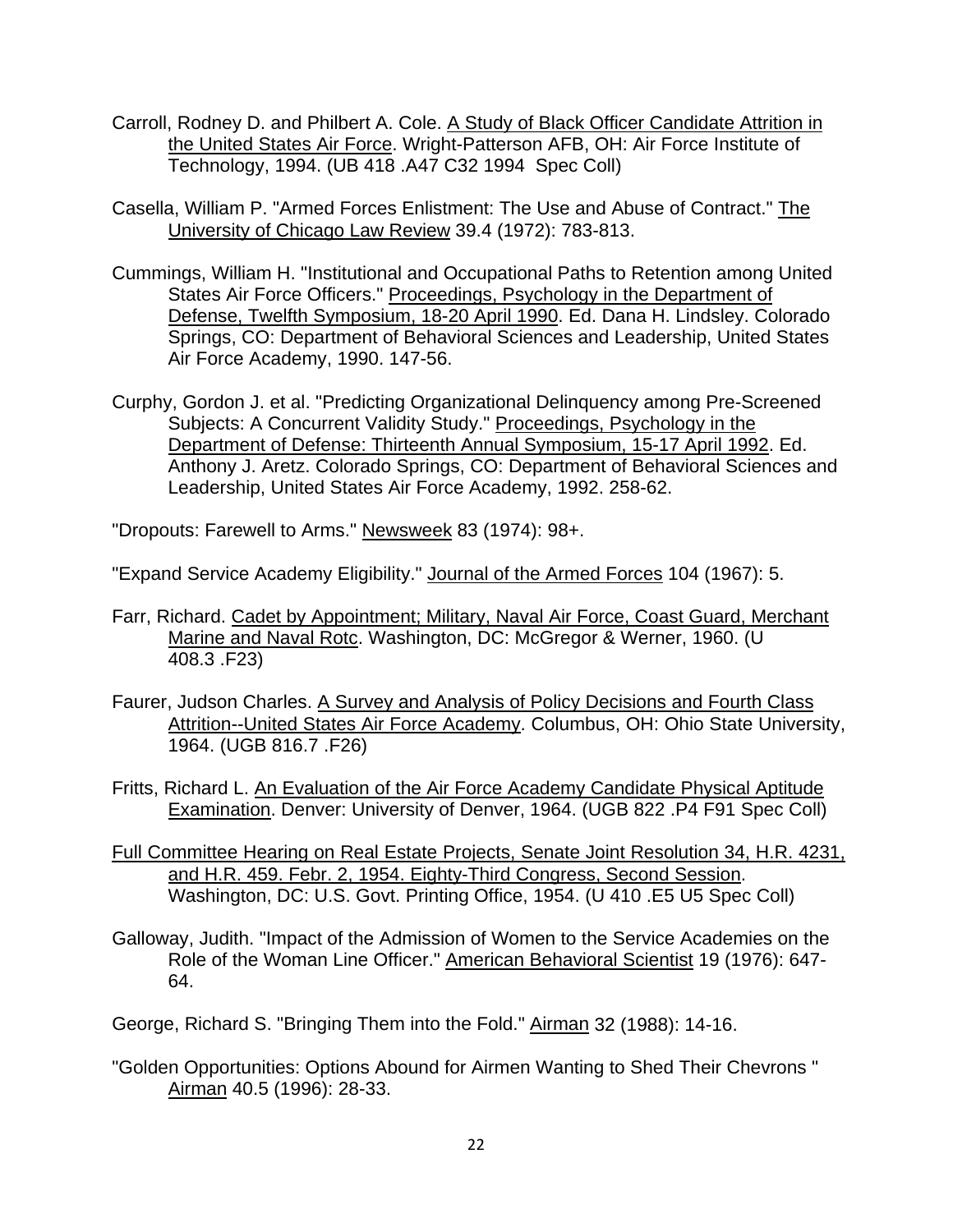- Green, Kenneth C. The American College Student 1982: National Norms for 1978 and 1980 College Freshmen Two and Four Years After Entering College. Los Angeles: The Higher Education Research Institute, Graduate School of Education, University of California, 1983. (LB 3605 .A54 1983)
- Gruskey, Oscar. "Education and Military Commitment." Armed Forces & Society 6: 132- 47.
- Gurney, Gene and Brian T. Sheehan. Educational Guide to U.S. Service & Maritime Academies. New York: Van Nostrand Reinhold Co., 1978. (U 408.3 .G8 Oversize)
- Hecker, George. Politicians and Generals. Maxwell AFB, AL: Air University, 1963. (UGB 816.5 .H44 Spec Coll)
- Hemeyer, Terry. A Study of the Reinforcing Influences of the Mass Media Upon the USAF Academy's Recruiting Program. Denver: University of Denver, 1970. (UGB 816.3 .H48 Spec Coll)
- Hoffman, Constance. "Air Force Challenged on Sickle Trait Policy." Science 211 (1981): 257.

"How the Academy Picks the Best." Air Force Magazine 42.6 (1959): 100.

- Hughes, Richard L. "Personality Characteristics of Entering Air Force Academy Cadets." Proceedings, Psychology in the Department of Defense, Eighth Symposium, 21-23 April 1982. Colorado Springs, CO: Department of Behavioral Sciences and Leadership, United States Air Force Academy, 1984. 420-24.
- Jefferson, Ray O. The Selection of Student Personnel for the United States Air Force Academy. Maxwell AFB, AL: Air War College, Air University, 1962. (UGB 816.5 .J4 Spec Coll)
- Jensen, Harald E. and William J. Strickland. "Nontraditional Admissions Factors: The Special 100 Project." Proceedings, Psychology in the Department of Defense, Eighth Symposium, 21-23 April 1982. Ed. John F. Swiney. Colorado Springs, CO: Department of Behavioral Sciences and Leadership, United States Air Force Academy, 1982. 48-56.
- Judy, Chester J. "Elements of Information from the High-School Transcript Which Predict Aca0demic Order-of-Merit at the Air Force Academy." Proceedings, Psychology in the Air Force: Second Annual Symposium, 20-22 April 1971. Ed. Hal W. Hendrick. Colorado Springs, CO: Department of Life and Behavioral Sciences, United States Air Force Academy, 1972. 87-90.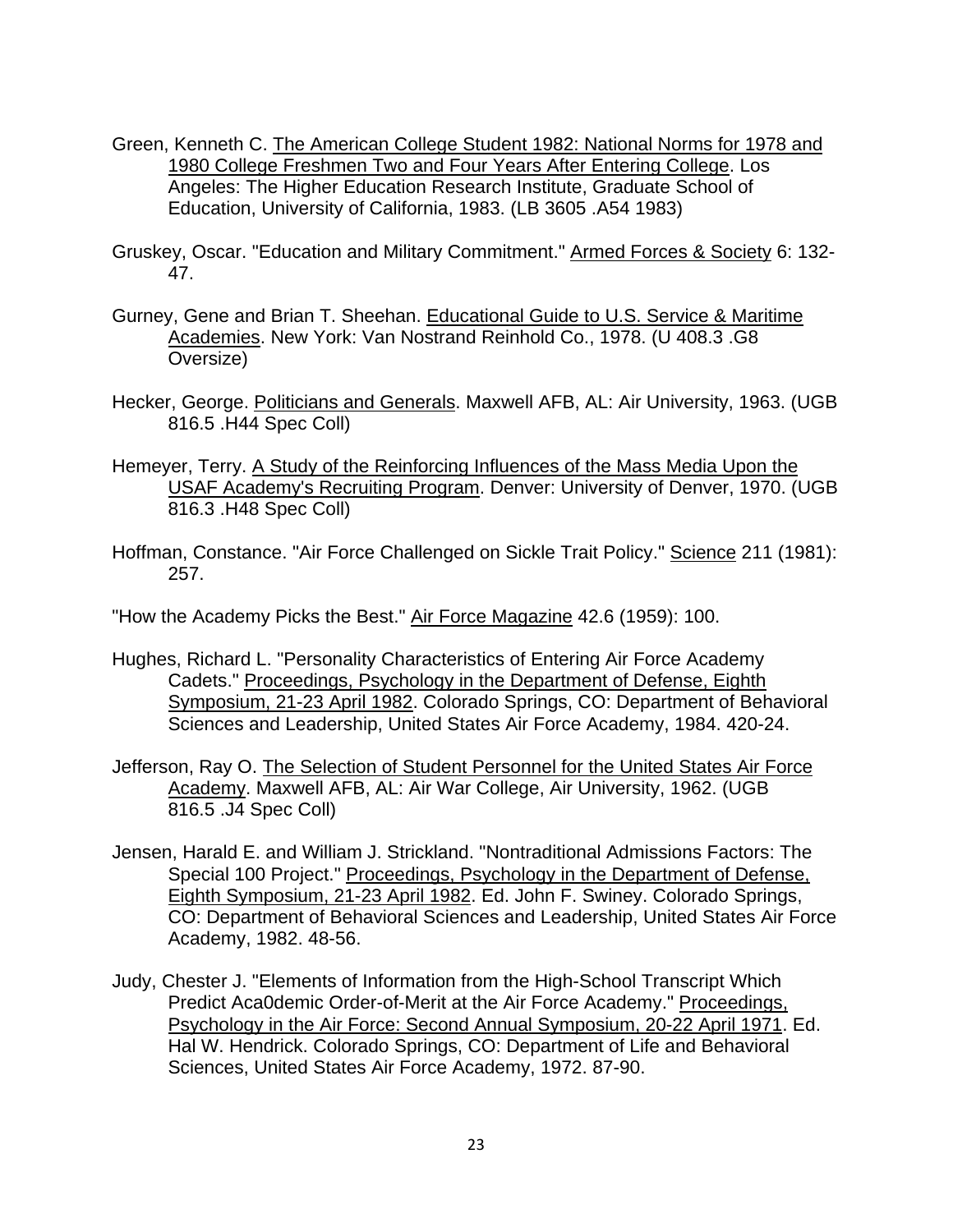- Karpinos, Bernard D., and Human Resources Research Organization. Recruiting of Women for the Military: Assessment of the Mental and Medical Standards and Their Present and Potential Effects on Recruiting Needs. Alexandria, VA: Eastern Division Human Resources Research Organization, 1975. (UB 418 .W65 K3)
- Karsten, Peter. "'Professional' and 'Citizen' Officers: A Comparison of Service Academy and Rotc Officer Candidates." Public Opinion and the Military Establishment. Ed. Charles C. Moskos. Beverly Hills, CA: Sage Publications, 1971. 37-61.
- Kennedy, Charles H. "Government Suits against in-Service Conscientious Objectors Who Have Received Educational Benefits: An Examination of Justifiability and Damages." The University of Chicago Law Review 42.4 (1975): 749-67.
- Kennedy, John F. "Take the Academies out of Politics." Saturday Evening Post 228 (1956): 36-37, 46, 49-50.
- Lohmann, D. P. The Effect of Self Concept Upon Attrition and Performance. Air War College Research Report; No. AU-AWC-83-135. Maxwell AFB, AL: Air War College, Air University, 1983. (UGB 907 .A433 83-135 Gov't Docs FOUO)
- Longridge, Thomas M. and Valentin W. Tirman. Personal and Environmental Factors Contributing to BCT and Fourth Class Year Attrition. USAFA, CO: Dean of the Faculty, United States Air Force Academy, 1978. (UGB 826 .U43 78-2)
- MacCloskey, Monro. "Commissioned Blue-Suiters: Where Do They Come From?" Air Force & Space Digest 47 (1964): 75-78+.
- ---. How to Qualify for the Service Academies. New York: Richards Rosen Press, 1964. (U 408 .M12)
- ---. Your Future as a Woman in the Armed Forces. New York: R. Rosen, 1979. (UB 147 .M29)
- ---. Your Future in the Air Force. New York: R. Rosen Press, 1964. (UGJ 391 .M12)
- Marriott, Bernadette M. and Judith Grumstrup-Scott. Committee on Military Nutrition Research. Body Composition and Physical Performance : Applications for the Military Services. Washington, DC: National Academy Press, 1992. (QP 301 .I37 1992)
- McCloy, Thomas M. and William H. Clover. "Value Formation at the Air Force Academy." The Military: More Than Just a Job? Eds. Charles C. Moskos and Frank R. Wood. Washington, DC: Pergamon-Brassey's International Defense Publishers, 1988. 129-49.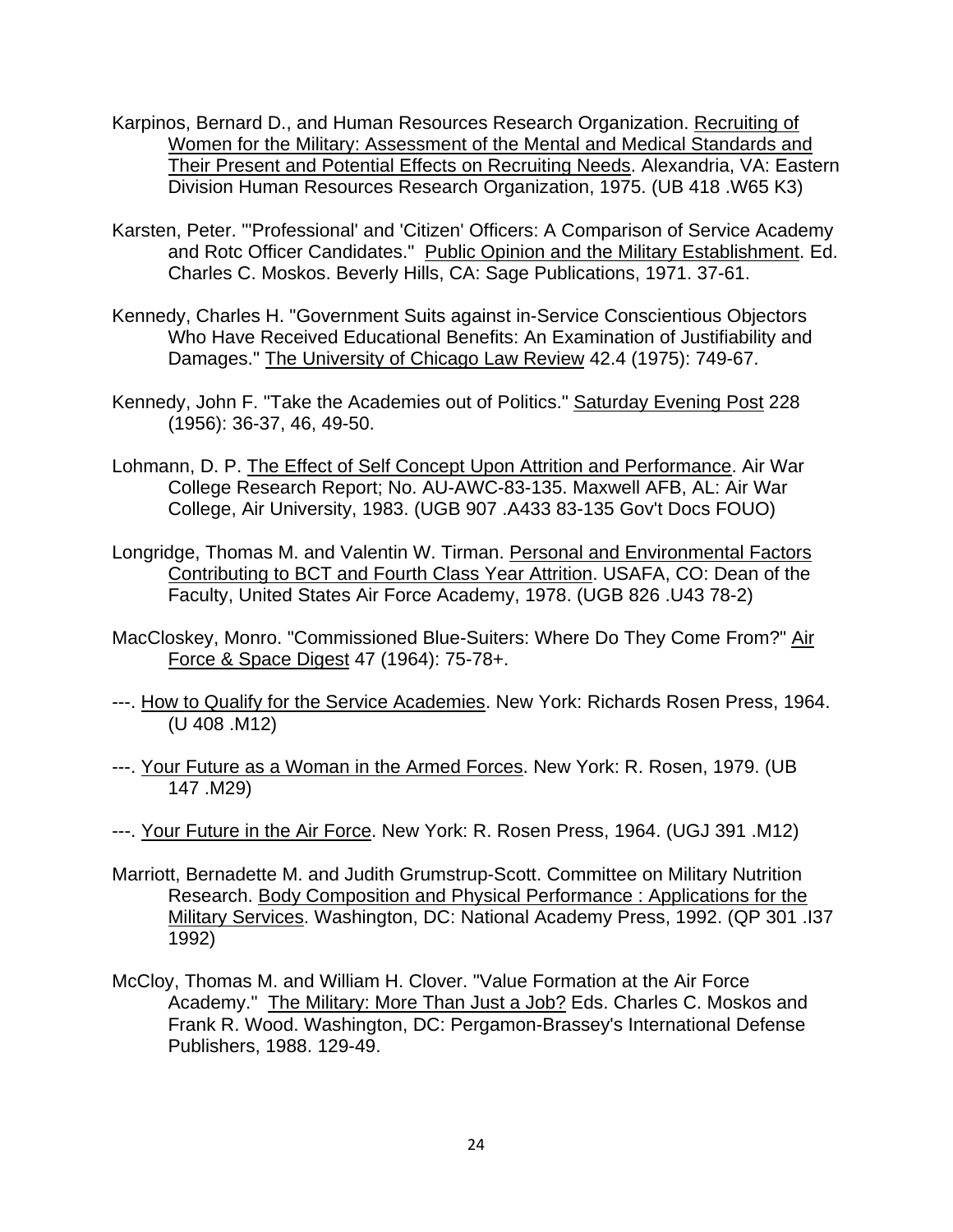- McDermott, Robert F. "Creating a Military Academy." Signum: The Royal Military College of Canada 3.2 & 3 (1976): 45-57.
- Miller, Warren E. USAF Academy Student Attrition. Maxwell AFB, AL: Air Command and Staff College, Air University, 1979. (UGB 816.7 .M52 1979 Spec Coll)
- Newton, Tyree H. A New Selection System for Air Force Academy Cadets. Maxwell AFB, AL: Squadron Officer School, 1961. (LB 2378 1961 .N566 Spec Coll)
- O'Connell, Michael J. and Steven J. Beatty. "Some Initial Evidence That Catastrophe Theory May Help Explain Cadet Attrition." Proceedings, Psychology in the Department of Defense, Tenth Symposium, 16-18 April 1986. Ed. George E. Lee. Colorado Springs, CO: Department of Behavioral Sciences and Leadership, United States Air Force Academy, 1986. 465-68.
- O'Connor, Virgil J. "Selection of Air Force Academy Cadets." Harvard Graduate School of Education Alumni Bulletin II (1957).
- "Ousted Black Student Sues Air Force Academy." Chronicle of Higher Education 21 (1980): 2.
- "Plan Construction and Enrollment Changes at Service Academies." Journal of the Armed Forces 102 (1965): 2.
- Price, John N. An Investigation of Nonacademic Selection Variables in Predicting Success in U.S Military Service Academies with Special Reference to the Air Force Academy. Colorado Springs, CO: Colorado College, 1962. (UGB 817 .P94 Spec Coll)
- Rackley, Thomas G. Descriptive Characteristics and Comparisons for the Class of 2003. USAFA, CO: Institutional Research & Assessment Division, Directorate of Plans & Programs, 1999. (UGB 817 .U58 2003)
- Radway, Laurence I. "Recent Trends at American Service Academies." Public Opinion and the Military Establishment. Ed. Charles C. Moskos. Beverly Hills, CA: Sage Publications, 1971. 3-35.
- Rodriguez, John J. Predicting the Career Success of Air Force Academy Cadets. Lincoln, Neb: University of Nebraska, 2008.
- Sackett, Paul R. and Anne S. Mavor. Assessing Fitness for Military Enlistment: Physical, Medical, and Mental Health Standards. Washington, DC: National Academies Press, 2006. (UB 333 .N382 2006)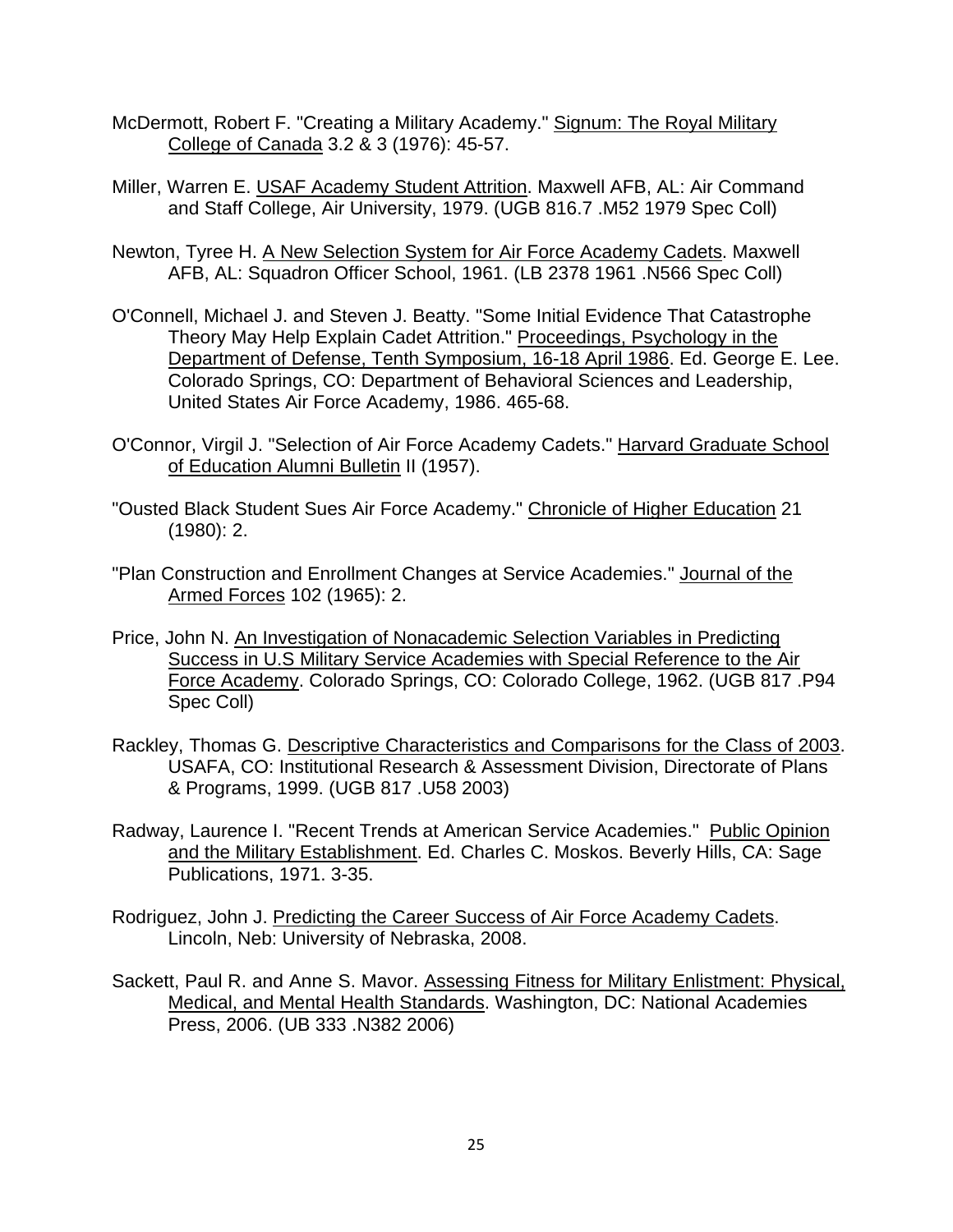- Schloemer, Ronald F. and Gus E. Myers. "Making It at the Air Force Academy: Who Stays? Who Succeeds?" The Changing World of the American Military. Ed. Franklin D. Margiotta. Boulder, CO: Westview Press, 1978. 321-44.
- "Scholarship Programs for Service Sons Seeking Air Force Academy Appointments." Journal of the Armed Forces 102 (1964): 2.
- Schoenberg, Irving B. The Appointment Systems of the United States Service Academies. College Park, MD: University of Maryland, 1959. (U 408 .S36 Spec Coll)
- "Service Sons Appointed to Air Force Academy." Journal of the Armed Forces 102 (1965): 18-19.
- Shaud, John A. An Analysis of Career Management for the Retention of Air Force Academy Graduates. Maxwell AFB, AL: Air University, 1967. (UGB 890 .S53 Spec Coll)
- Short, Lawrence O. Describing and Differentiating between Cadets Who Leave the United States Air Force Academy and Those Who Do Not. Boulder: University of Colorado, 1980. (LB 2378 1980 .S55 Spec Coll)
- Short, Lawrence O., Michael J. O'Connell and Risdon J. Weston. "Predicting Air Force Academy Attrition Using the Strong Vocational Interest Blank." Proceedings, Psychology in the Air Force: Fifth Annual Symposium, 8 April - 10 April 1976. Ed. Dirk C. Prather. Colorado Springs, CO Department of Life and Behavioral Sciences, United States Air Force Academy, 1976. 163-1167.
- Smallwood, William L. and Sue Ross. The Air Force Academy Candidate Book: How to Prepare, How to Get in, How to Survive. 4th ed. Monument, CO: Silver Horn Books, 2007. (UGB 816.8 .S58 2007)
- Spencer, Edwin C. A Short History of the Admissions Procedure at the United States Air Force Academy. [n.p.], 1964. (UGB 816.5 .S74 Spec Coll)
- Trautsch, Rolf A. "Recruitment of Minority Students at the U.S. Air Force Academy." Air University Review 25 (1974): 66-74.
- United States Air Force Academy. The Air Force Academy Is for Airmen. Colorado Springs, CO: United States Air Force Academy, 1990. (D 305.2:Ai7)
- United States Military Academy. Congressional Guide for Admission to the United States Service Academies. West Point, NY: U.S. Military Academy, 1998.
- United States. Congress. House. Committee on Armed Services. Amending Title 10, United States Code, to Bring the Number of Cadets at the U.S. Military Academy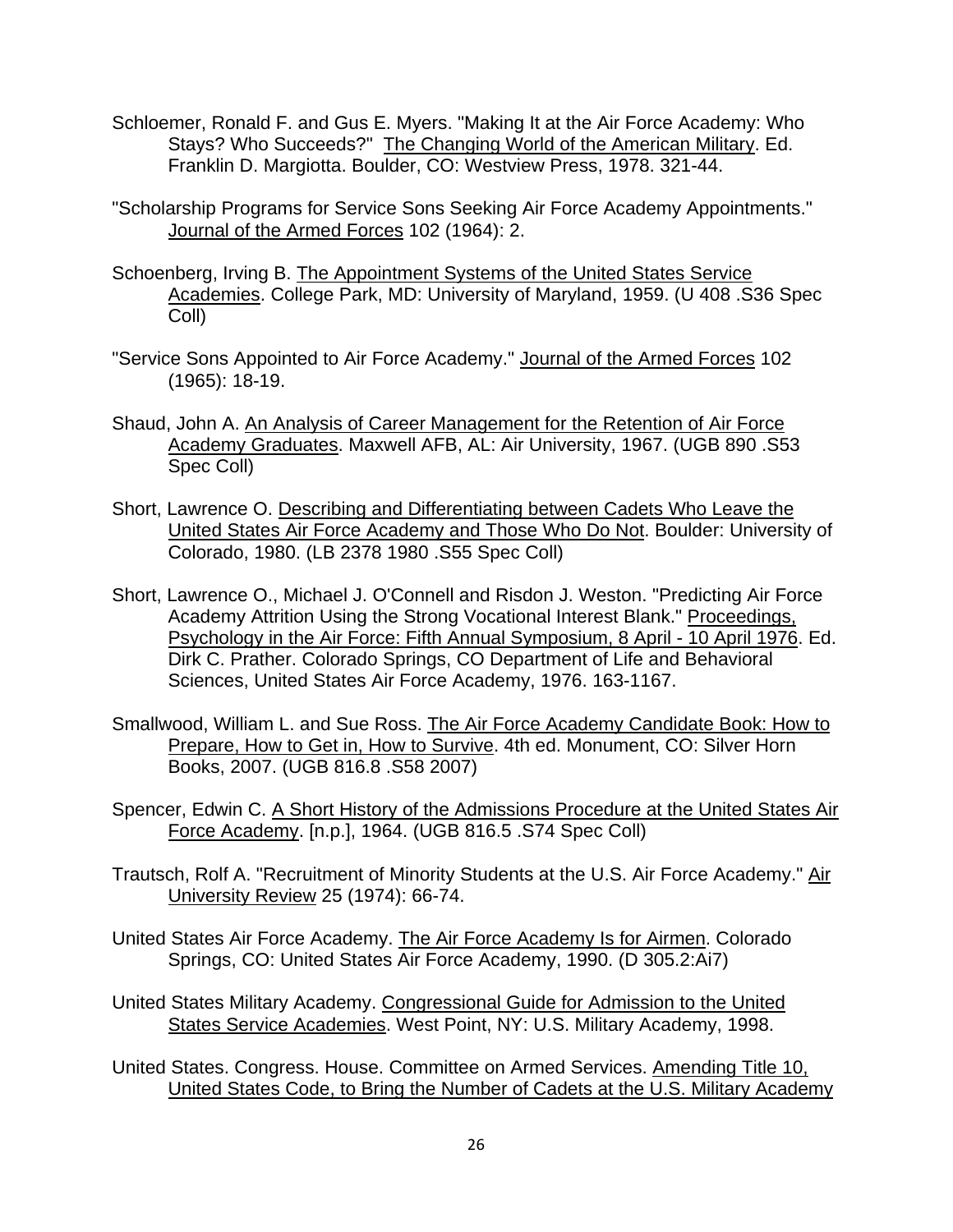and the U.S. Air Force Academy up to Full Strength. Washington, DC: U.S. Govt. Printing Office, 1960. (UGB 816 .U5a Spec Coll)

- ---. Authorizing the Appointment of Citizens or Nationals of the United States from American Samoa, Guam, or the Virgin Islands to the U.S. Military Academy, the U.S. Naval Academy, and the U.S. Air Force Academy. August 28, 1962. Eighty-Seventh Congress, Second Session. Washington, DC: U.S. Govt. Printing Office, 1962. (UGB 816.5 .U5a Spec Coll)
- ---. Authorizing the Nomination of Certain Members of the Civil Air Patrol as Cadets at the United States Air Force Academy. June 15, 1955. Eighty-Fourth Congress, First Session. Washington, DC: U.S. Govt. Printing Office, 1955. (UGB 816.5 .U5 Spec Coll)
- ---. Providing an Interim System for Appointment of Cadets to the United States Air Force Academy. Washington, DC: U.S. Govt. Printing Office, 1957. (UGB 816.5 .U5i Spec Coll)
- United States. Congress. Senate. Committee on Armed Services. Authorizing the Appointment of Additional Qualified Alternate and Competitive Nominees at the U.S. Military Academy and the U.S. Air Force Academy. Washington, DC: U.S. Govt. Printing Office, 1962. (UGB 816 .U51)
- ---. Increase in Appointments for Military and Air Force Academies. Hearing before the Committee on Armed Services, United States Senate, Eighty-Eighth Congress, First Session, on H. R. 7356, Relating to the Nomination and Selection of Candidates for Appointment to the Military, Naval, and Air Force Academies. December 5, 1963. Washington, DC: U.S. Govt. Printing Office, 1964. (Y 4.AR 5/3:AC 1/2)
- ---. Interim System for Appointment of Cadets to Air Force Academy for Additional 4- Year Period. Washington, DC: U.S. Govt. Printing Office, 1957. (UGB 816 .U5li Spec Coll)
- United States. General Accounting Office. DoD Service Academies: Academic Review Processes: Report to Congressional Requesters. Washington, DC: The Office, 1995.
- ---. Student Attrition at the Five Federal Service Academies, Departments of Defense, Commerce, and Transportation: Report to the Congress. Washington, DC: U.S. General Accounting Office, 1976. (GA 1.13:FPCD-76-12)
- Wallisch, William Joseph. The Admission and Integration of Women into the United States Air Force Academy. Los Angeles: University of Southern California, 1977. (LB 2378 1977 .W21 Spec Coll)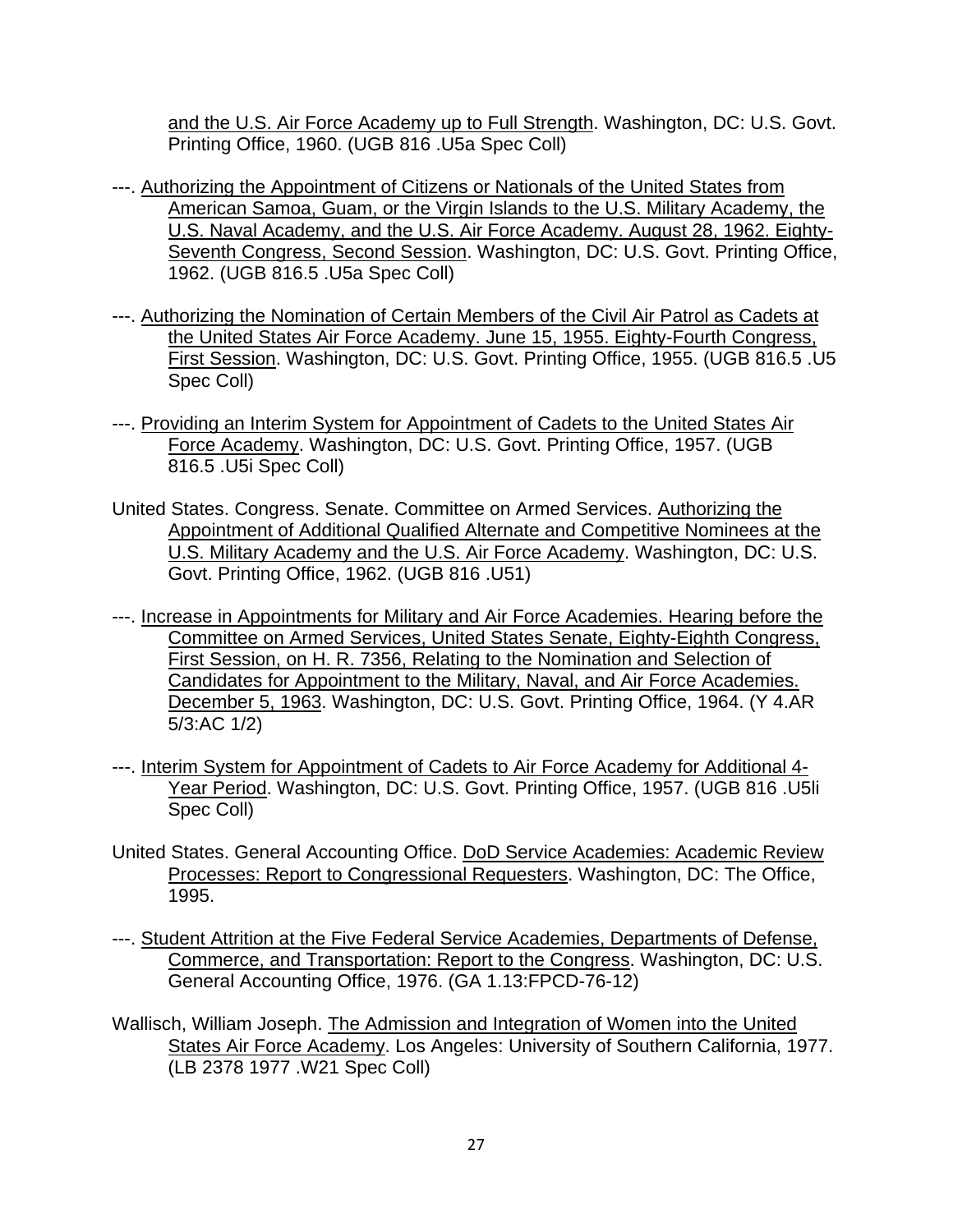- Webb III, Beacher R. "To Graduate from USAFA: Identifying Which Admissions Criteria Make the Best Predictors of Cadet Success". Fort Belvoir, VA, 2006. 69 p. Defense Technical Information Center. <http://handle.dtic.mil/100.2/ADA452047>.
- Wiskoff, Martin F., and Glenn M. Rampton. Military Personnel Measurement: Testing, Assignment, Evaluation. New York: Praeger, 1989. (UB 337 .M55 1989)

## **III. ARCHITECTURE, BUILDINGS AND PLANS**

"Acropolis of Pure Reason." Architectural Review 127 (1960): 1.

- "Across This Expanse of Rocky Mountain Tableland Will Be Built the United States Air Force Academy." Architectural Forum 102 (1955): 100-09.
- Adams, Nicholas. Skidmore, Owings & Merrill: SOM since 1936. London: Phaidon Press, 2007. (Being acquired by library)
- "Air Academy Chapel Shapes Up." Architectural Forum 114 (1961): 128-29.
- "Air Academy Chapel: New Design, Old Controversy." Architectural Record 122 (1957): 9-12.
- "Air Academy Chapel: Professional Opinion." Architectural Record 122 (1957): 9+.
- "Air Academy Design Brawl." Architectural Forum 103 (1955): 9+.
- "Air Force Academy Architecture." Flying 57 (1950): 50.
- The Air Force Academy Cadet Chapel. 3rd ed. Colorado Springs, CO: United States Air Force Academy, 1963. (UGB 793 .C2 A29 1963 Spec Coll)
- "Air Force Academy Chapel." Architectural Record 132 (1962): 85-92.
- "Air Force Academy Expansion Involves Not Just Additions, but Alterations, to SOM's Design." Architectural Record 139 (1966): 40.
- "Air Force Academy Installs Non-Potable System for Irrigation." Public Works 91 (1960): 126-28.
- "Air Force Academy to Have Planetarium." Sky & Telescope 15 (1956): 121.
- "Air Force Academy up to Now." Progressive Architecture 39 (1958): 83-85.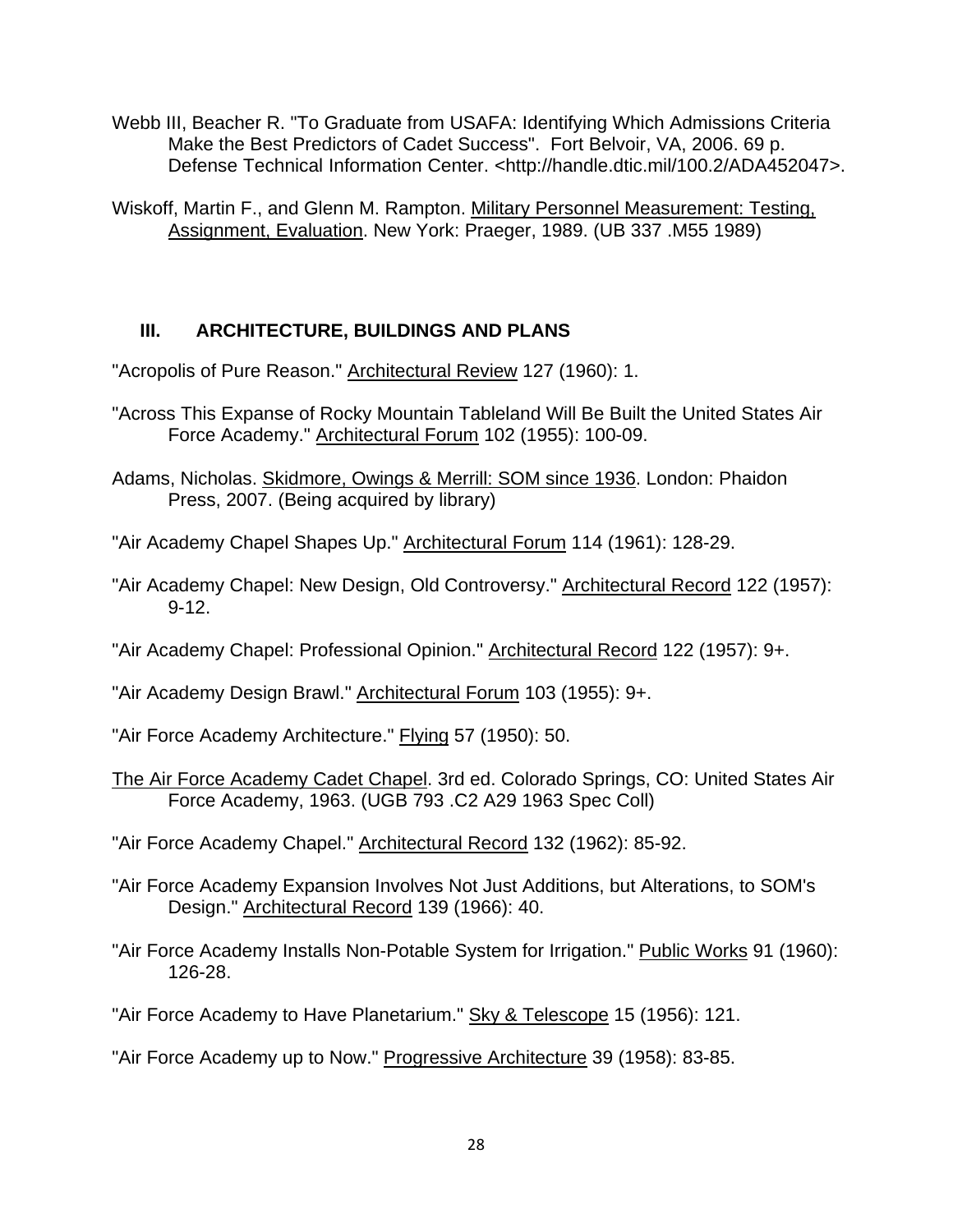- "Air Force Academy Works out Its Growing Pains." Engineering News-Record (1966): 22-24.
- "Air Force Gothic: Proposed 19-Spire Aluminum Chapel." Time 70 (1957): 62.
- "Air Force Names Aides to Help Plan Air Academy." **Architectural Forum 101 (1954): 42.**
- "Air Force Planners Hope to Balk Suburban Sprawl." House and Home 8 (1955): 53.

"Air-Age Acropolis." Architectural Forum 110 (1959): 158-66.

- "Alarm System Offers Complete Fire Detection: Air Force Academy." Plant Engineering 14 (1960): 137-39.
- Ansley, John M. "Expansion of the Air Force Academy." Military Engineer 62 (1970): 17- 19.
- "Approach Bridges: United States Air Force Academy." Architectural Record 123 (1958): 239-40.
- Bateman, Jennifer. "Memorial Pavilion Honors Long Blue Line." Checkpoints 35.1 (2006): 70-71.
- Biemiller, Lawrence. "At the Air Force Academy, the Buildings Must Be Uniform." The Chronicle of Higher Education 49.42 (2003): 25.
- Brotnov, Kenneth W. "Celestial under Cover (Academy Planetarium)." The Navigator 17 (1969): 12-13.
- Brown, Andrew J. and Wayne Teng. "How Foundations for the Air Force Academy Were Designed." Engineering News-Record 158.16 (1957): 50-56.
- Bruegmann, Robert. "The Art Institute Expands: Challenges of Mid-Century." Art Institute of Chicago Museum Studies 14.1 (1988): 57-107.
- ---. Modernism at Mid-Century: The Architecture of the United States Air Force Academy. Chicago: University of Chicago Press, 1994. (NA 6610 .C66 U546 1994 )
- Burchard, John Ely. "The Meaning of Architecture." The Review of Politics 20.3 (1958): 358-72.
- Cadet Area Master Plan: Executive Summary: United States Air Force Academy Base Comprehensive Plan. Colorado Springs, CO: United States Air Force Academy, 1985. (D 305.2:C11/4/Exec.sum.)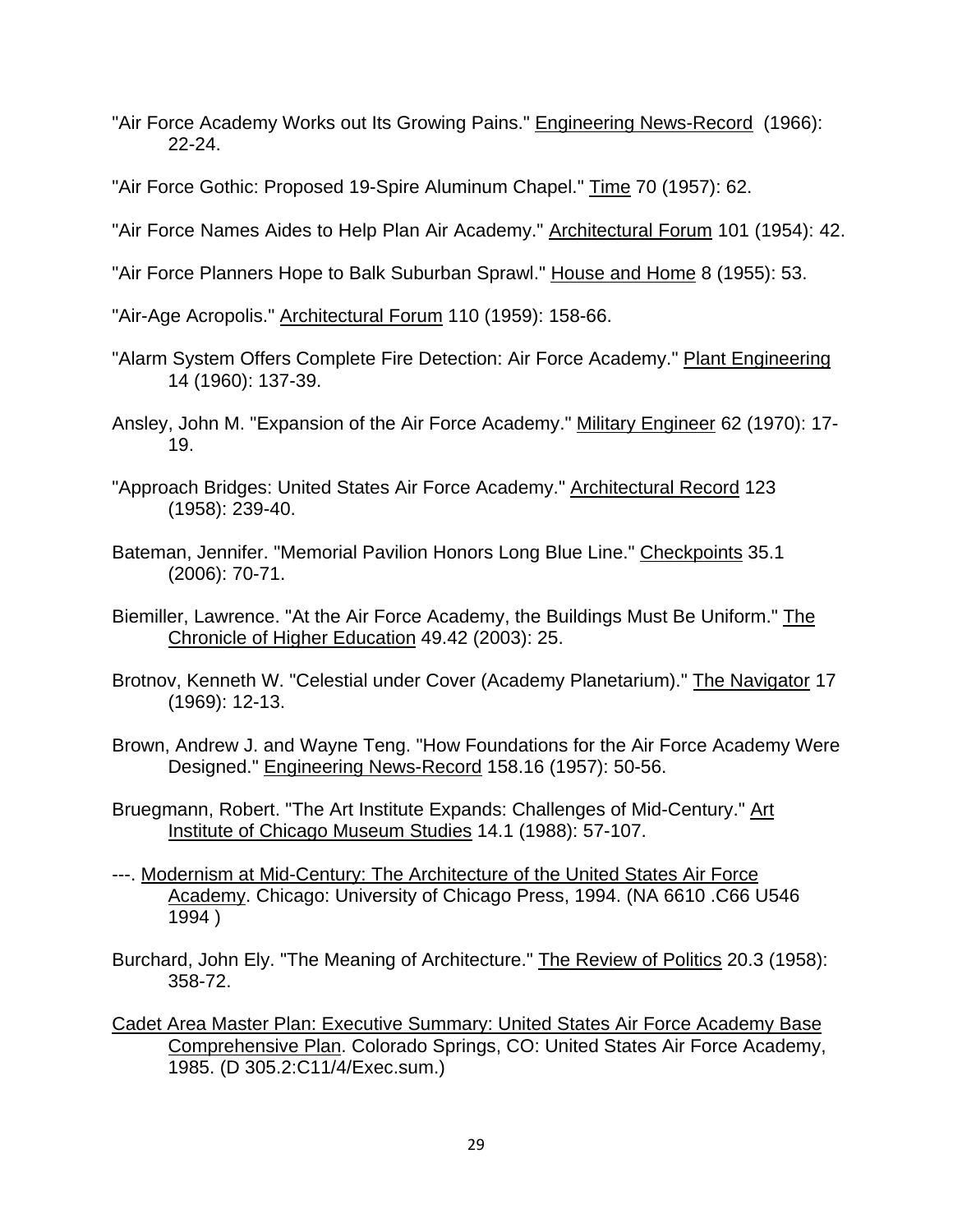- Cadet Chapel: United States Air Force Academy. S.l.: s.n., 2009. (UGB 793 .C2 C12 2009 Spec Coll)
- Carr, J.R. "Air Force Academy: A First Report." Engineering News-Record 154 (1955): 21-23.
- "Case Histories: Special Techniques in Acoustics, Air Force Academy Chapels and Classrooms." Progressive Architecture 40 (1959): 166-69.
- "Chapel of the Air: Design for US Air Force Academy Chapel at Colorado Springs." Architectural Forum 107 (1957): 136-37.
- "Chapel Redesigned for Air Force Cadets." Progressive Architecture 38 (1957): 95-97.
- Colomina, Beatriz. "Collaborations: The Private Life of Modern Architecture." The Journal of the Society of Architectural Historians 58.3 (1999): 462-71.
- "Colorado Springs Air Academy." Architectural Record 123 (1958): 48.

"Colorado Springs - Air Academy." Architectural Record 125 (1959): 64.

- "Colorado Springs Chapel, Air Force Academy Addition by Carlisile B. Guy." Architectural Record 170 (1981): 108-10.
- "Colorado Springs Chapel, Skidmore, Owings and Merrill." Progressive Architecture 42 (1961): 182-87.
- "Congress Turns Thumbs Down on Modernistic Air Force Academy." Business Week (1955): 54+.
- "Controversial Chapel Assumes Its Striking New Form." Life 50 (1961): 60-61.

"Controversy over a Chapel." US News & World Report 44 (1958): 14.

- Craig, Lois A. and Federal Architecture Project. The Federal Presence: Architecture, Politics, and Symbols in United States Government Building. Cambridge, MA: MIT Press, 1978. (NA 4205 .C7 Oversize)
- Danz, Ernst. Architecture of Skidmore, Owings & Merrill, 1950-1962. New York: Praeger, 1963. (NA 737 .S62 Spec Coll)
- Dober, Richard P. Campus Planning. New York: Reinhold Pub. Corp., 1964. (NA 6600 .D63)
- Doumato, Lamia. Nathaniel Owings of Skidmore, Owings & Merrill. Monticello, IL: Vance Bibliographies, 1980. (Z 8649.7 .D68)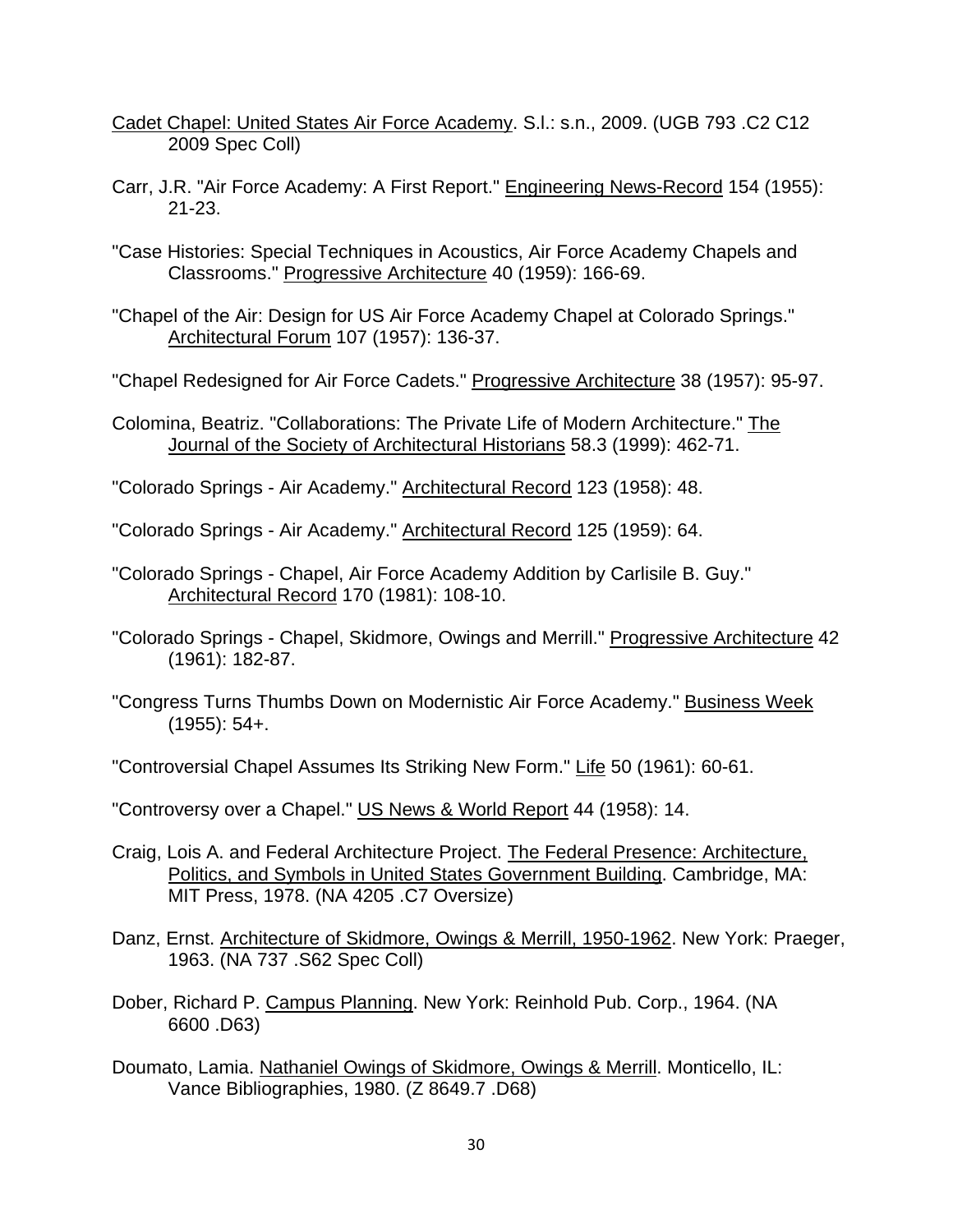Eden, Anthony. "Solor Energy Program at the Academy." Air Force Engineering and Services Quarterly 19 (1978): 11-14.

"Final Schematics for Air Force Academy." Architectural Forum 120 (1956): 192-96.

Fogelberg, Ben and Steve Grinstead. "Air Force Academy Cadet Chapel." Walking into Colorado's Past: 50 Front Range History Hikes. Boulder, CO: Westcliffe Publishers, 2006. 173-76.

Freedman, Danny. "Churches, American Style." Life 6 April 2007: 10-15.

"Futuristic Air Force Academy Chapel Wins Award." All Things Considered (1995): 1.

- Gaseor, Randal A., and Lawrence J. Biever. Studies of the Use of Non-Potable Irrigation on the Air Force Academy Golf Course. USAFA, CO: Department of Chemistry and Biological Sciences, 1977. (UGH 5614.4 .F82 77-8 Spec Coll)
- Gill Lui, Elizabeth Spirit and Flight: A Photographic Salute to the United States Air Force Academy. 1st ed. USAFA, CO: Association of Graduates, United States Air Force Academy, 1996. (UGB 771 .G475 1996)

Gillert, Douglas J. "Camera's View (Farish Memorial)." Airman 35 (1991): 26-29.

"Grown up at Last." Art News 54 (1955): 23.

- Gutheim, Frederick. "Washington Perspective: Colorado Springs to Be Site of Air Force Academy." Progressive Architecture 35 (1954): 4.
- Haggerty, James J. and Warren Reiland Smith. The U.S. Air Force: A Pictorial History in Art. New York: Books, 1966. (UGH 216 .H14)
- Hansen, E.G. "High Temperature Hot Water District Heating at the U.S. Air Force Academy." Combustion 31 (1959): 40-47.
- Hedrick, Allen. "Designing a Strength and Conditioning Facility at the United States Air Force Academy." Strength and Conditioning Journal 27.3 (2005): 64-68.
- Holmes, B.H. "Air Force Cadets Arrive at New Site." Progressive Architecture 39 (1958): 40-42.
- Hosington, Daniel J. "National Historic Landmark Nomination: United States Air Force Academy, Cadet Area". Washington, DC, 2004. National Historic Landmarks Survey. Ed. John H. Sprinkle. 58 p. National Park Service, United States Department of the Interior. 21 September 2009. <http://www.nps.gov/nhl/designations/samples/co/USAFA.pdf>.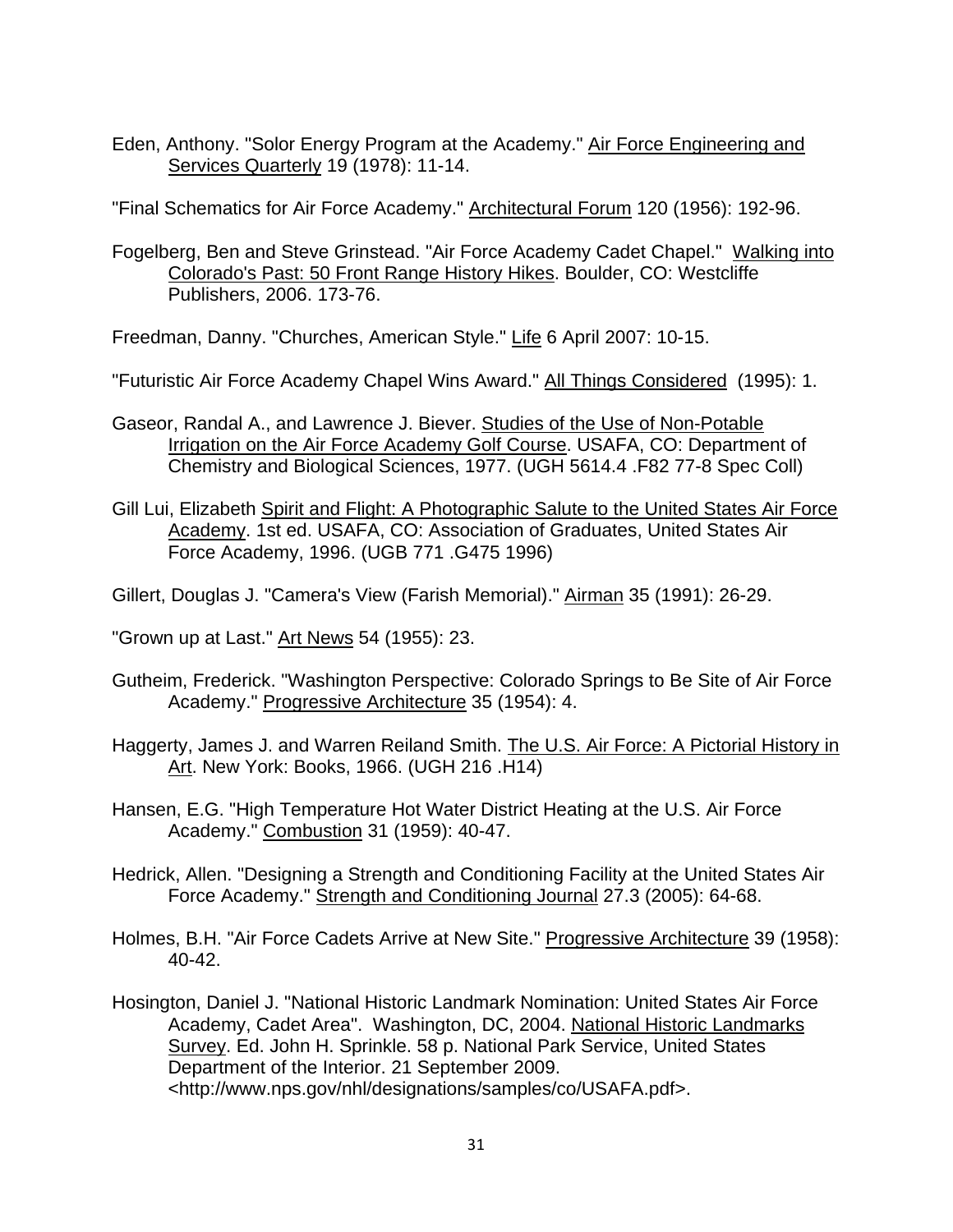- "Jacks on Columns Erect Two-Acre Roof at AF Academy." Engineering News-Record 160.4 (1958): 26-27.
- Katz, Shlomo. The Way of an Eagle in the Air: The Paintings of Shlomo Katz at the United States Air Force Academy Cadet Chapel: A National Treasure. San Francisco, CA: Stuart Allen Books, 1993. (ND 979 .K34 A4 1993 Oversize)
- Kiley, Dan and Jane Amidon. Dan Kiley: The Complete Works of America's Master Landscape Architect. Boston: Little, Brown and Company, 1999. (Being acquired by library)
- Krinsky, Carol Herselle. Gordon Bunschaft of Skidmore, Owings & Merrill. American Monograph Series. New York: Architectural History Foundation, 1988. (NA 737 .B84 K75 1988)
- Lebovitz, Michael. "USAFA Air Gardens: A Historical Perspective (Part I of II)." Checkpoints 36.1 (2007): 16-19.
- ---. "USAFA Air Gardens: A Historical Perspective (Part II of II)." Checkpoints 36.2 (2007): 12-15.
- Madsen, William D. "U.S. Air Force Academy Food Service Facilities." Review 52 (1973): 20-21+.
- Marley, Frederick Harold. A Proposal for the Establishment and Operation of the Audio-Visual Materials Center of the Air Force Academy; a Report of a Type B Project. New York: Columbia University, 1950. (UGB 815.2 .M3 Spec Coll)
- Merrill, Edward A. "Surveying and Mapping for the Air Force Academy." Journal of the Surveying and Mapping Division, Proceedings of the American Society of Civil Engineers 82. SU 1 (Proceedings Paper 923) (1956): 923- 1-22.
- Metz, Leon Claire. Robert E. McKee: Master Builder of Structures Beyond the Ordinary. 1st ed. El Paso, TX: Robert E. and Evelyn McKee Foundation, 1997. (TH 140 .M378 M48 1997 Spec Coll)
- Metz, Leon Claire and Jeffery M. Goldberg. Robert E. McKee: Master Builder of Structures Beyond the Ordinary. CD Audio. Robert E. and Evelyn McKee Foundation, El Paso, TX, 2006.
- Miller, Edward Anthony. "AF Academy Plans--Modern as a Missile." Air Force Magazine 38 (1955): 24.
- Miller, Ross. "Chicago Architecture After Mies." Critical Inquiry 6.2 (1979): 271-89.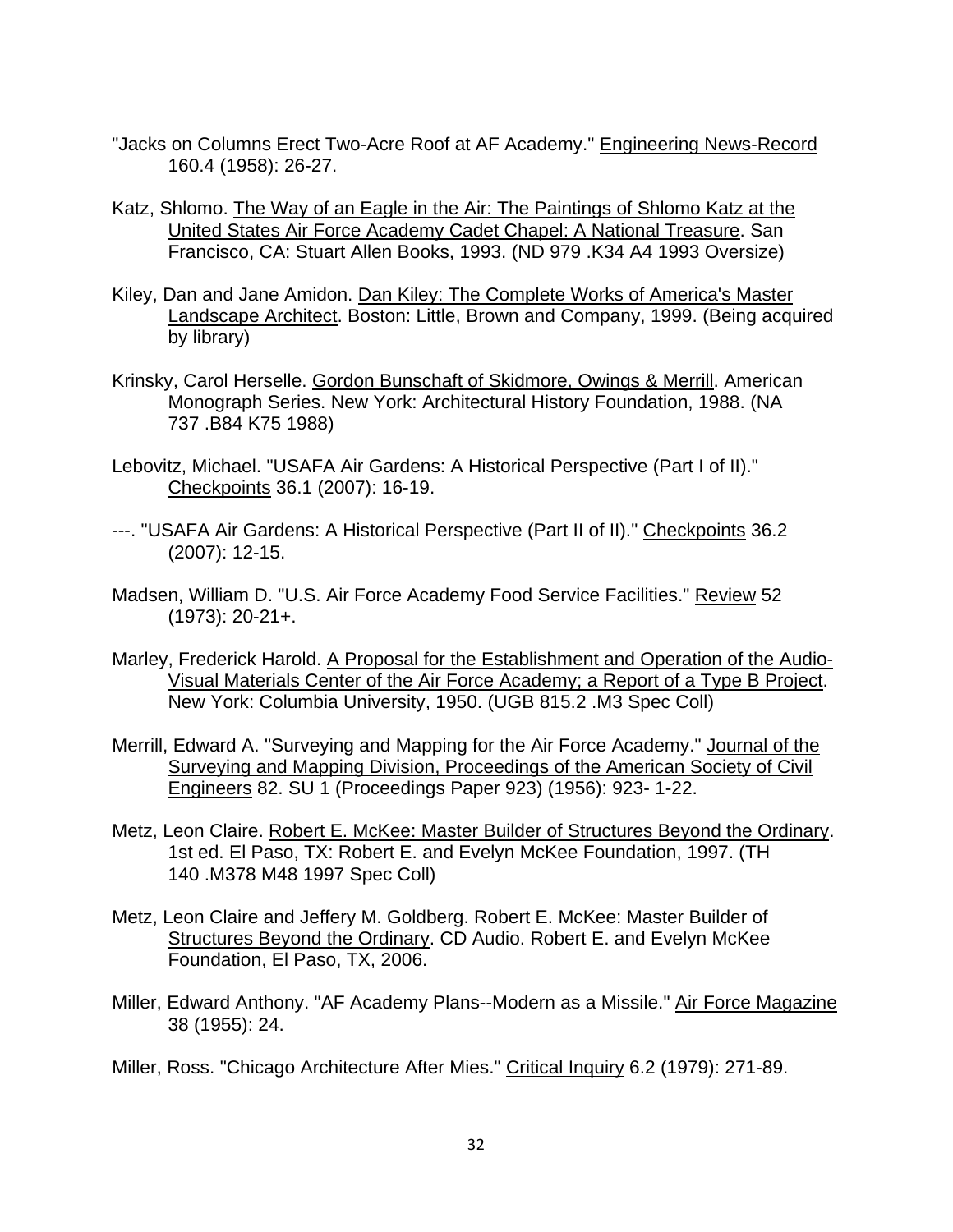"Mock-up Tests Comfort." Architectural Forum 104 (1956): 12.

- Moorman, Thomas S. "The Education Center a New Academic Forum for the Air Force Academy." Air Force Magazine 56 (1973): 76-78.
- Nauman, Robert Allen. On the Wings of Modernism: The United States Air Force Academy. Urbana: University of Illinois Press, 2004. (NA 6610 .C66 U547 2004 Oversize)
- ---. The United States Air Force Academy: A Case Study of Rhetoric and Reality in the Making of Modernism. Albuquerque: University of New Mexico, 1999. (NA 6610.C66 U565 1999 Spec Coll)
- Netsch, Walter. Walter A. Netsch, FAIA: A Critical Appreciation and Sourcebook. Evanston, IL: Northwestern University Press, 2008. (Being acquired by library)
- "New Buildings Ready at Air Force Academy Site." **Architectural Record 124 (1958)**: 12-13.
- "New Look for Air Academy." Engineering News-Record 115 (1955): 21-22.
- "New Way to Raise the Roof." Architectural Forum 108 (1958): 126-28.
- "New Ways with Wall Pours: Retaining Walls at Air Force Academy." Construction Methods and Equipment 38 (1956): 56-61.
- Orick, George. "Off They Went into the Wild Blue Yonder: Controversy over Proposed Design of Buildings." The Reporter 13 (1955): 28-29.
- Owings, Nathaniel Alexander. The Spaces in Between: An Architect's Journey. Boston: Houghton Mifflin, 1973. (NA 737 .O94 A28)
- Perkins, Bradford. "Preserving the Landmarks of the Modern Movement." Architectural Record 169 (1981): 108-13.
- Partial Airfield Pavement Evaluation and Condition Survey Report: United States Air Force Academy, Colorado. Tyndall AFB, FL: Air Force Civil Engineering Center, 1974.
- "Plan Construction and Enrollment Changes at Service Academies." Journal of the Armed Forces 102 (1965): 2.
- Powers, Richard G. "The Cold War in the Rockies: American Ideology and the Air Force Academy Design." Art Journal 33.4 (1974): 304-13.

"Production Practice." Progressive Architecture 36.3 (1955): 116-17.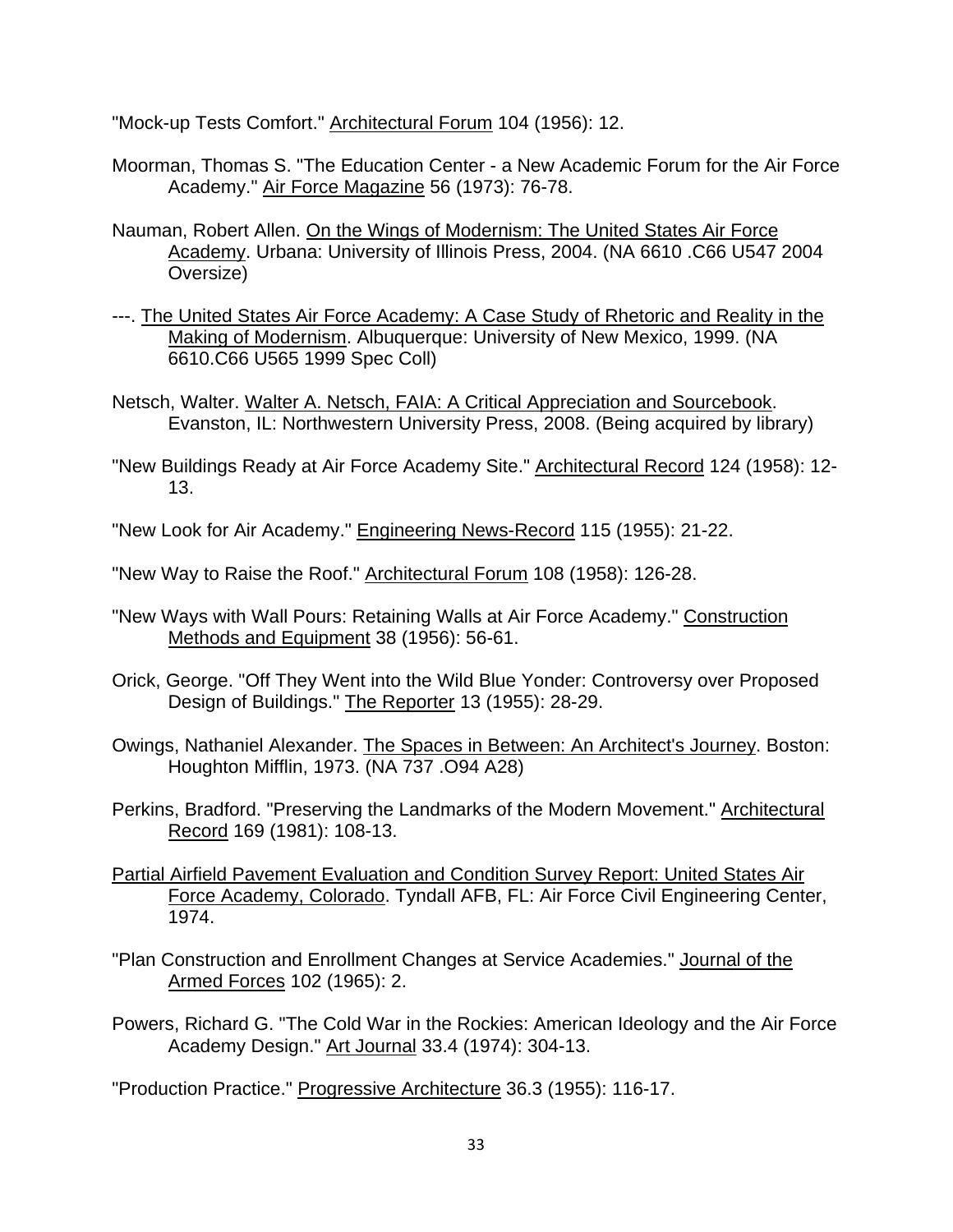- Quinan, Jack. "Frank Lloyd Wright's Guggenheim Museum: A Historian's Report." The Journal of the Society of Architectural Historians 52.4 (1993): 466-82.
- Sanderson, George A. "Air Academy: U.S. Air Force Exhibits Plans at Colorado Springs; Skidmore, Owings and Merrill." Progressive Architecture 36 (1955): 89-92.
- Scully, Vincent Joseph. American Architecture and Urbanism. New York: Praeger, 1969. (NA 705 .S43)
- Shawcroft, Brian. "Architecture and the Layman." Journal of Architectural Education (1947-1974) 15.2 (1960): 10-14.
- Shear, J.K. "F.L. Wright and the Design for the Air Force Academy." Architectural Record 118 (1955): 132a-32b.
- Shepherd, Roger. Structures of Our Time: 31 Buildings that Changed Modern Life. New York: McGraw-Hill, 2002. (Being acquired by library)
- Simon, Steven A. "The Building of the Air Force Academy." Fifty Years of Excellence: Building Leaders of Character for the Nation: A Publication Celebrating 50 Years of the U.S. Air Force Academy. Ed. Charles Oldham. Tampa, FL: Faircount LLC, 2004. 38-46+.

---. "Commandant's Building at Lowry Dedicated." Checkpoints 36.2 (2007): 30-32. Skidmore, Owings and Merrill. "U.S. Air Force Academy." Architectural Record 125 (1959): 151-62.

"Skirt or Wigwam?" US News & World Report 39 (1955): 12.

- Smith, G. E. Kidder, and Museum of Modern Art (New York). The Architecture of the United States, Volume 3: The Plains States and Far West. Garden City, NY: Anchor Press/Doubleday, 1981. (NA 705 .S578)
- "SOM Chapel Approaches Completion at Air Force Academy." Progressive Architecture 42 (1961): 45.
- "Space Age Symbol: Air Academy Chapel." Engineering News-Record 166 (1961): 32-34.

"Spires That Soar: Air Force Academy Chapel." Time 80 (1962): 34-39.

"Steel Pipe Structure for U.S. Air Force Academy Chapel." Engineer 212 (1961): 38.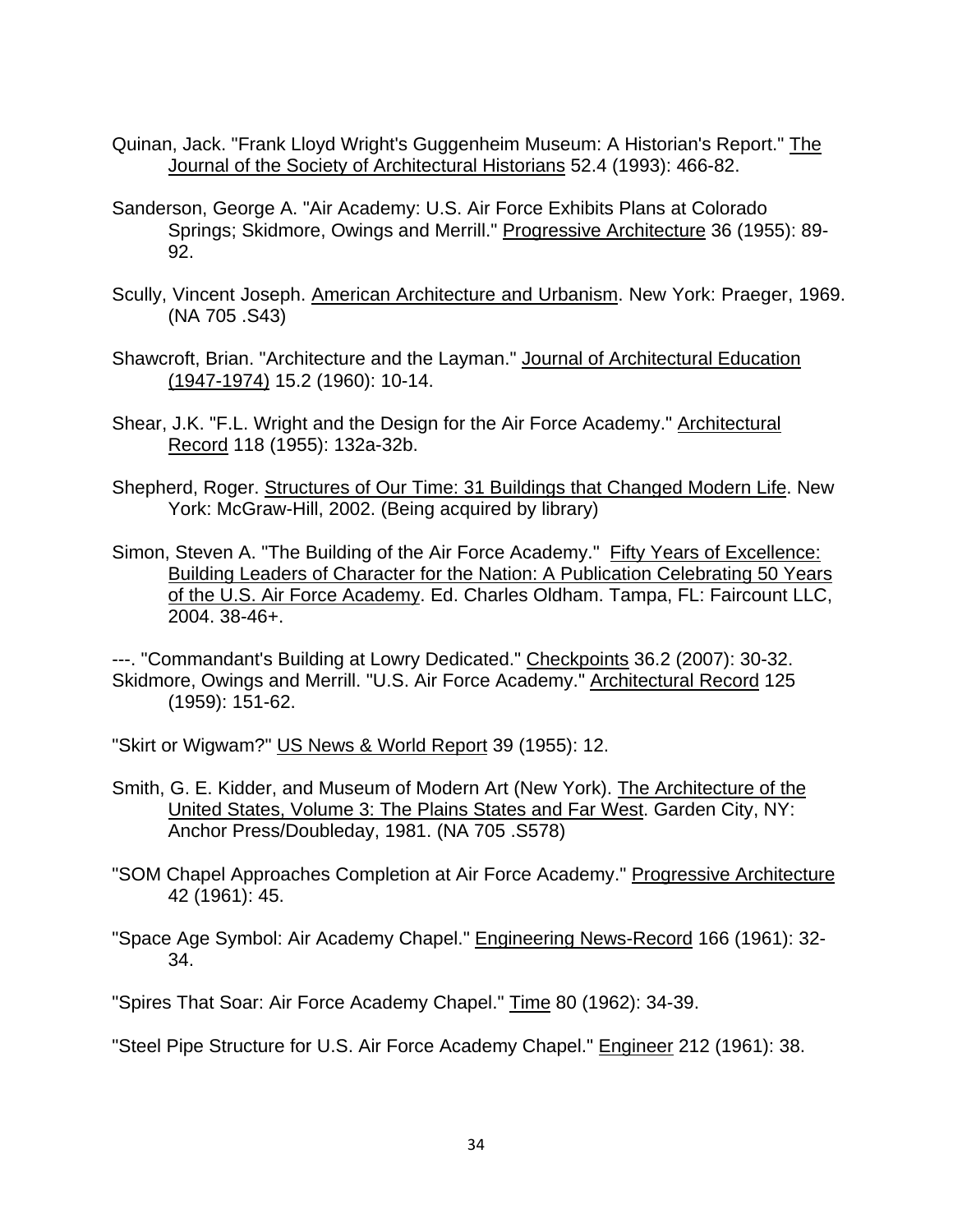- Talbert, W.A. "Air Force Academy Solar Energy Program." Air Force Engineering and **Services Quarterly 17 (1976): 23-27.**
- Temko, Allan. "Air Academy Chapel: A Critical Appraisal." Architectural Forum 117 (1962): 74-79.
- "Tubular Tetrahedrons: Air Force's New Chapel." Progressive Architecture 42 (1961): 182-87.
- "\$2 Billion Worth of Design by Conference." Business Week.1318 (1954): 96-97, 100-04.
- Twombly, Robert C. Frank Lloyd Wright: His Life and His Architecture. New York: Wiley, 1979. (NA 737 .W7 T95)
- "U.S. Air Force Academy." Architectural Record 125 (1959): 151-62.
- "U.S. Air Force Academy." Architectural Record 119.3 (1956): 162a-62d.
- "U.S. Air Force Academy, El Paso County, Colorado." Architectural Record 119 (1956): 162a-62d.
- "U.S. Air Force Chapel." School Arts 65 (1966): 38-40.
- "United States Air Force Academy." Architectural Record 117 (1955): 172a-72f.
- "United States Air Force Academy." Architectural Forum 102 (1955): 100-09.
- "United States Air Force Academy: Skidmore, Owings and Merrill, Arch." Architectural Forum 102 (1955): 100-09.
- "United States Air Force Academy: Skidmore, Owings and Merrill, Arch." Architectural Record 117 (1955): 172a-72f.
- United States. Congress. House Committee on Appropriations. Military Construction Appropriations for 1956: United States Air Force Academy. Additional Hearings before a Subcommittee of the Committee on Appropriations, House of Representatives, Eighty-Fourth Congress, First Session. Washington, DC: U.S. Govt. Printing Office, 1955. (UC 46 .A51 1956 Suppl. Spec Coll)
- Varnes, David J. and Scott Glenn Robert. General and Engineering Geology of the United States Air Force Academy Site, Colorado. Geological Survey (U.S.). Professional Paper; 551. Washington, DC: U.S. Govt. Printing Office, 1967. (UGB 764 .V31 Oversize)
- Walsh, Robert J. "Air Force Academy Boasts New Field House." Air Force Civil Engineer 10 (1969): 12-13.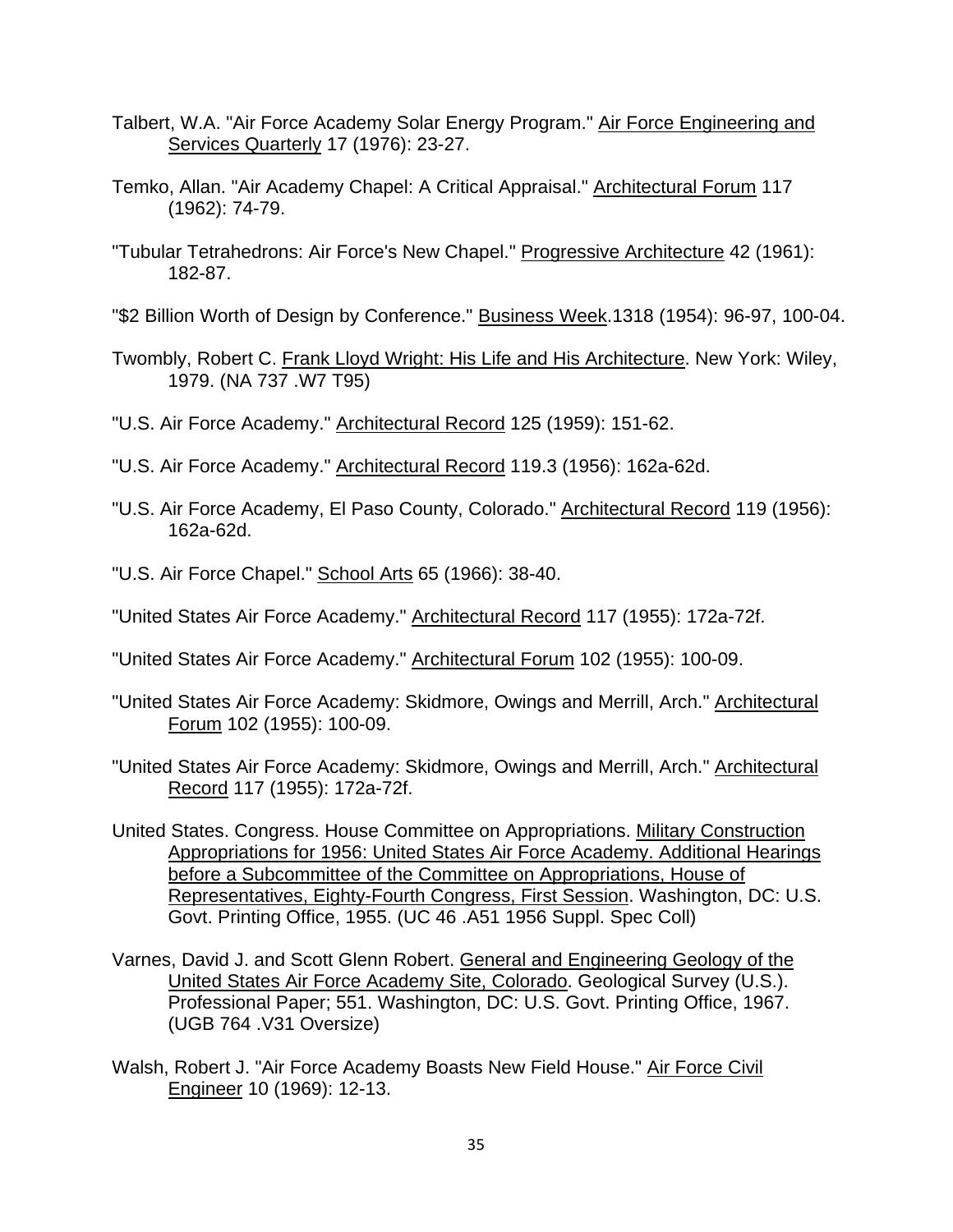"Walter Netsch Dies at 88." Architect 97.9 (2008): 18.

"What Kind of Criticism Has Congress Heeded in Debate over Air Force Academy Design Concept?" Architectural Record 118 (1955): 16-18+.

"With Steeple, Interfaith Chapel." Time 66 (1955): 38.

Wolpert, Ludwig Yehuda. Ludwig Yehuda Wolpert: A Retrospective. New York: The Jewish Museum, 1976.

### **IV. ATHLETIC DEPARTMENT AND SPORTS**

- Air Force Academy Athletic Association. Official Football Programs. USAFA, CO: Air Force Academy Athletic Association and the Sports Information Office, 1955- Present. (UGB 839 .F6 U5 Spec Coll)
- "Air Force Falcons Soar into Big Time." Life 45 (1958): 41-44.
- Allsup, Dan. "Flying High with Air Force Sports." Airman 32 (1988): 13-29.
- Anonymous. "Air Force Coach under Fire for Comments on Minority Players." Diverse Issues in Higher Education 22.20 (2005): 11.
- Bamford, Hal. "Forecastin' Freddy's Football Future (at the Air Force Academy)." Airman 1 (1957): 36-40.
- Batezel, Lynn. "Academy Athletics: Laboratory Leadership." Air Force Magazine 61 (1978): 146-50.
- Cheney, Richard B. and Bill Taylor. Professional Military Education: An Asset for Peace and Progress. Panel Report; Variation: CSIS Panel Reports. Washington, DC: Center for Strategic & International Studies, 1997. (U 408 .P76 1997)

Coble, Donald W. "Those '63 Falcons." Airman 7 (1963): 14-15.

- Coon, Kenneth C. and Richard L. Hughes. "A Pilot Evaluation of Stress Management Techniques for Collegiate Rifle Shooters." Proceedings, Psychology in the Department of Defense, Eighth Symposium, 21-23 April 1982. Ed. John F. Swiney. Colorado Springs, CO: Department of Behavioral Sciences and Leadership, United States Air Force Academy, 1092. 237-41.
- DeBerry, Fisher. "The Flexbone Offense." Football Coaching Strategies. Ed. American Football Coaches Association. Champaign, IL: Human Kinetics, 1995. 17-19.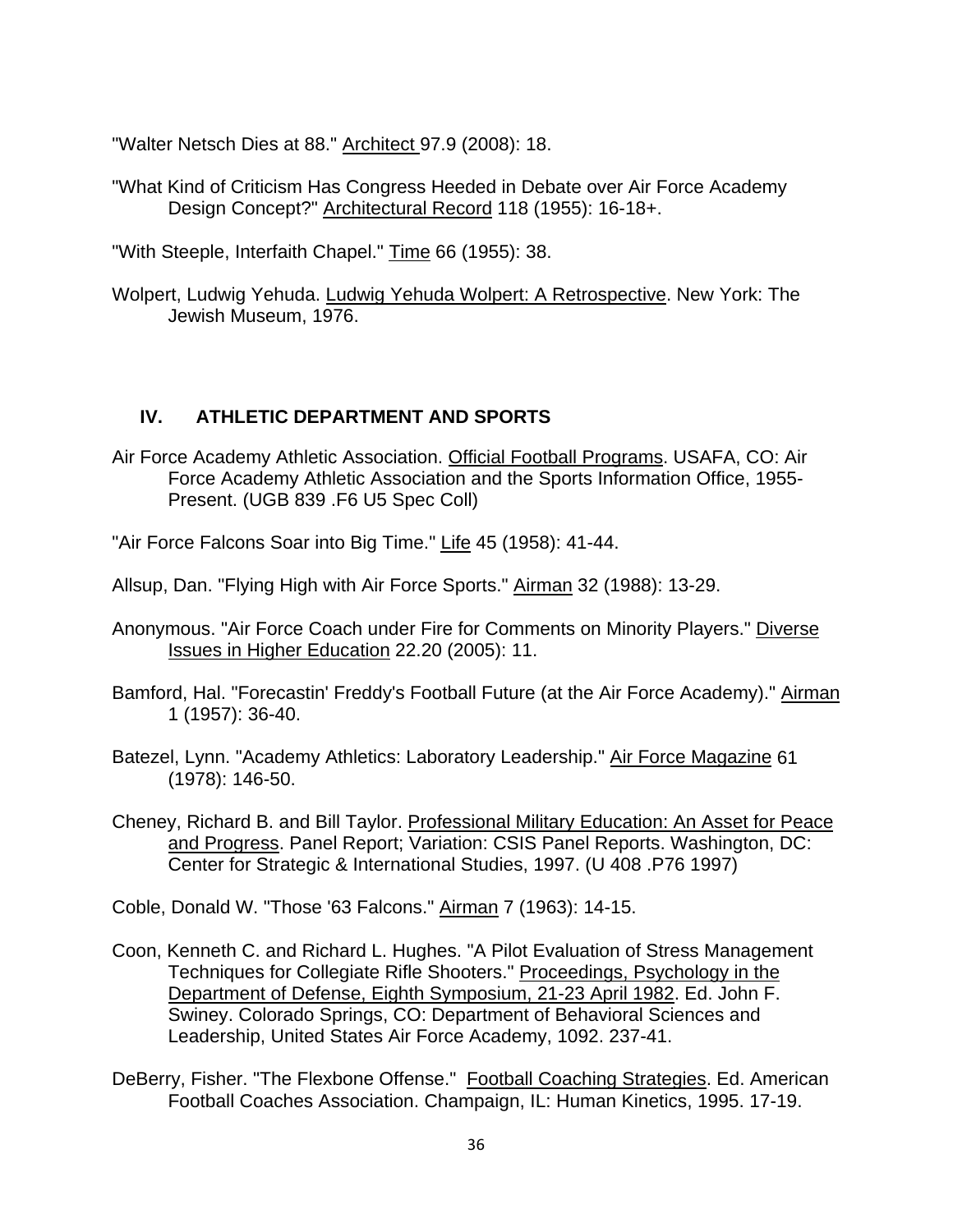- DeBerry, Fisher Schaller Bob. For God and Country. Grand Island, NE: Cross Training Pub., 2000. (GV 939 .D42 A3 2000)
- DeBerry, Fisher with Mike Burrows. The Power of Influence: Life-Changing Lessons from the Coach. St. Louis Park, MN: Fisher DeBerry Foundation, 2009. (Being acquired by library)

DuPre, Flint O. "Here Come the Falcons." Air Force Magazine 38 (1955): 51-52.

- Ellis, Richard Patrick. Intercollegiate Athletics and the Mission of the United States Air Force Academy. Denver: University of Denver, 1981. (UGB 837 .E47 Spec Coll)
- Gurwell, Lance. "Air Force Blue Turns Gold for Retailers." Colorado Springs Business Journal 14.31 (2002).
- Hedrick, Allen. "Designing a Strength and Conditioning Facility at the United States Air Force Academy." Strength and Conditioning Journal 27.3 (2005): 64-68.
- "High Flying Falcons." Time 72 (1958): 61.
- "In the Huddle." Airman 8 (1964): 30-31.

Leonberger, L.B. "Lightning Falcons." Airman 16 (1972): 43-47.

- Martin, Ben. Ben Martin's Flexible T Offense. Englewood Cliffs, NJ: Prentice-Hall, 1961. (GV 951.9 .M37)
- ---. Football End Play. New York Ronald Press Co., 1961. (GV 951.25 .M37)
- McHargue, Patrick Henry. The Relationships between Nine Selected Variables Affecting the United States Air Force Academy Class of 1968. Los Angeles: University of Southern California, 1967. (UGB 817 .M14 Spec Coll)

McKenna, Pat. "En Garde!" Airman 40 (1996): 38-41.

- Merritt, Ivan Luke. An On-the-Job Preparation Curriculum for a New Athletic Director at the United States Air Force Academy. Chapel Hill, NC: University of North Carolina, 1992. (UGB 831 .M46 1993 Spec Coll)
- Miranda, Eugene F. "Leadership through Athletics." The United States Air Force Academy's First Twenty-Five Years: Some Perceptions. USAFA, CO: 25th Anniversary Editorial Committee (USAFA), 1979. 343-64.

Mitchelmore, Garry E. "Sports for All Seasons." Airman 14.6 (1979): 56-59.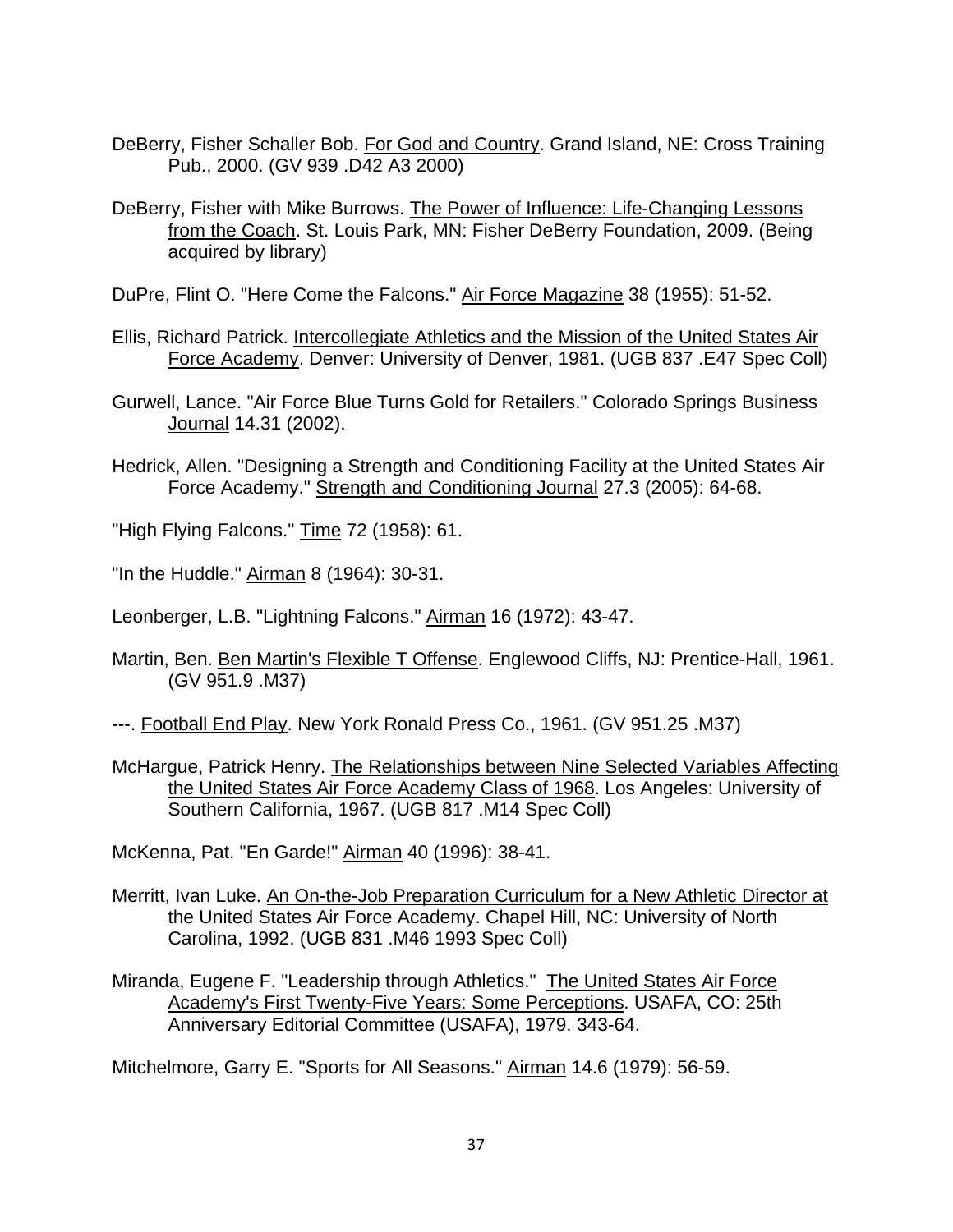- Nolan, Timothy. "It's De-Whiz! It's De-Real Thing! It's DeBerry!" Scholastic Coach & Athletic Director 67 (1997): 54-62.
- Patterson, James R. "Those Fabulous Falcons of Fifty-Eight." Air Force Magazine 70 (1987): 178-80+.
- Schoonmaker, Linda Lee. The History and Development of the Programs of Physical Education, Intercollegiate Athletics, Intramurals and Recreational Sports for Women at the United States Military Service Academies. Columbus, OH: Ohio State University, 1983. (UG J 541 .S35 1990)

Simler, George B. "Fields of Friendly Combat." Air Force Magazine 42.6 (1959): 86-88.

- Simon, Steven A. "USAFA Intercollegiate Athletics." Fifty Years of Excellence: Building Leaders of Character for the Nation: A Publication Celebrating 50 Years of the U.S. Air Force Academy. Ed. Charles Oldham. Tampa, FL: Faircount LLC, 2004. 86-93+.
- Steger, Jack M. "Cadet Opinion of Physical Education at the Air Force Academy." American Association for Health, Physical Education, and Recreation Research Quarterly 33 (1962): 142-43.
- Swartzberg, Dana. "Air Force Academy Ends Mandatory Boxing Activity." JAMA 274.10 (1995): 784.
- Thomas, J.C. "Women's Sports and Fitness Programs at the Us Air Force Academy." Physician and Sportsmedicine 7.4 (1979): 59-68.
- Thonn, Robert R. Analysis of Air Force Academy Nonrevenue Intercollegiate Athletic Program. Maxwell AFB, AL: Air Command and Staff College Air University, 1986. (UGB 837 .T48 1986)
- Tkack, Vladimir. "Who Does the Auditing for Falcon Football Finances?" Armed Forces Comptroller 21 (1976): 16-17.
- United States Air Force Academy. Academics, Athletics, Military, Character: United States Air Force Academy, Colorado Springs, Colorado. Colorado Springs, CO: United States Air Force Academy, 2002. (D 305.2:AC 1/9)

### **V. BASIC CADET TRAINING**

Babin, Chance. "Reserve Chaplains Help Cadets Find Solace, Cope with Challenges." Citizen Airman: The Official Magazine of the Air National Guard & Air Force Reserve 57.5 (2005): 19.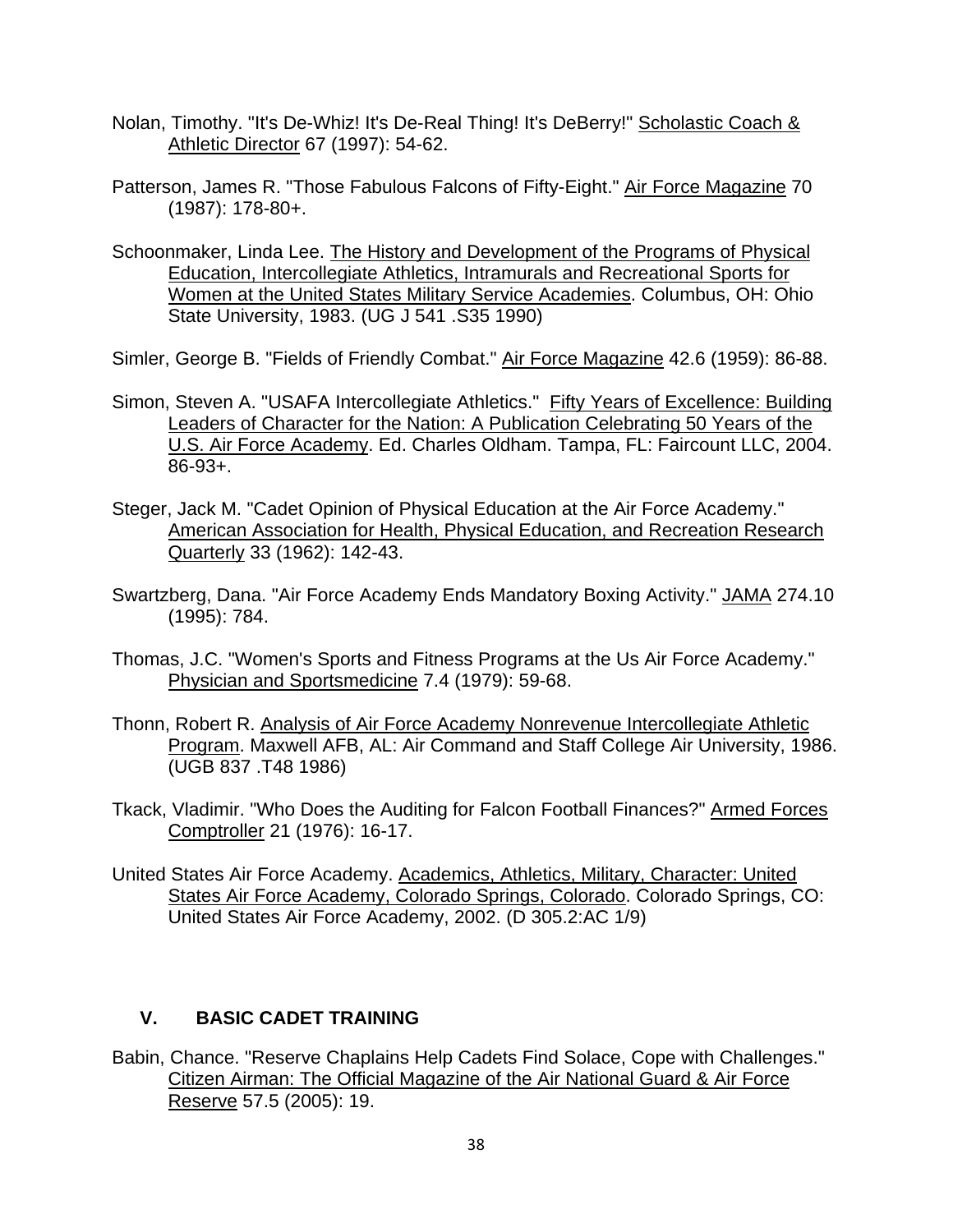- Bacon, Lance M. "Conquering 'Second Beast' Is Rite of Passage for Cadets." Air Force Times 63.2 (2002): 12.
- Bailey, Timothy. "Enlisted People Desiring a Commission Are...Taking the Lead." Airman 43.5 (1999): 28.
- Beverly, Bobby. A New Objective for Basic Cadet Training. Maxwell AFB, AL: Air Command and Staff College, Air University, 1976. (UGB 846 .B5)
- Billings, Christine E. "Epidemiology of Injuries and Illness during the United States Air Force Academy 2002 Basic Cadet Training Program: Documenting the Need for Prevention." Military Medicine 169.8 (2004): 664-70.
- Brown, Paul R. and Jarean Ray. "Evaluation of the BCT Paraprofessional Counselor Training at the United States Air Force Academy." Proceedings, Psychology in the Air Force: Seventh Annual Symposium, 18-20 April 1984. Ed. George E. Lee. Colorado Springs, CO: Department of Behavioral Studies and Leadership, United States Air Force Academy, 1984. 40-44.
- Lee, David J., et al. "Immune Responsiveness and Risk of Illness in U.S. Air Force Academy Cadets during Basic Cadet Training." Aviation, Space, and Environmental Medicine 63.6 (1992): 517-23.
- ---. "Psychosocial Correlates of Immune Responsiveness and Illness Episodes in Us Air Force Academy Cadets Undergoing Basic Cadet Training." Journal of Psychosomatic Research 39.4 (1995): 445-57.
- Lerew, Darin Richard. Anxiety Sensitivity and Psychological Vulnerability. Washington, DC: Uniformed Services University, 2000.
- Longridge, Thomas M. and Valentin W. Tirman. Personal and Environmental Factors Contributing to BCT and Fourth Class Year Attrition. USAFA, CO: Dean of the Faculty, United States Air Force Academy, 1978. (UGB 826 .U43 78-2)
- Mitchell, Brian. Women in the Military: Flirting with Disaster. Washington, DC: Regnery Pub., 1998. (UB 418 .W65 M5723 1998)
- O'Connell, Wm Timothy. "PMM and Active Followership." Proceedings, Psychology in the Department of Defense, Tenth Symposium, 16-18 April 1986. Ed. George E. Lee. Colorado Springs, CO: Department of Behavioral Sciences and Leadership, United States Air Force Academy, 1986. 249-53.
- O'Hearn, Thomas P. "Stress Inoculation in Operational Settings." Proceedings, Psychology in the Department of Defense, Eleventh Symposium, 13-15 April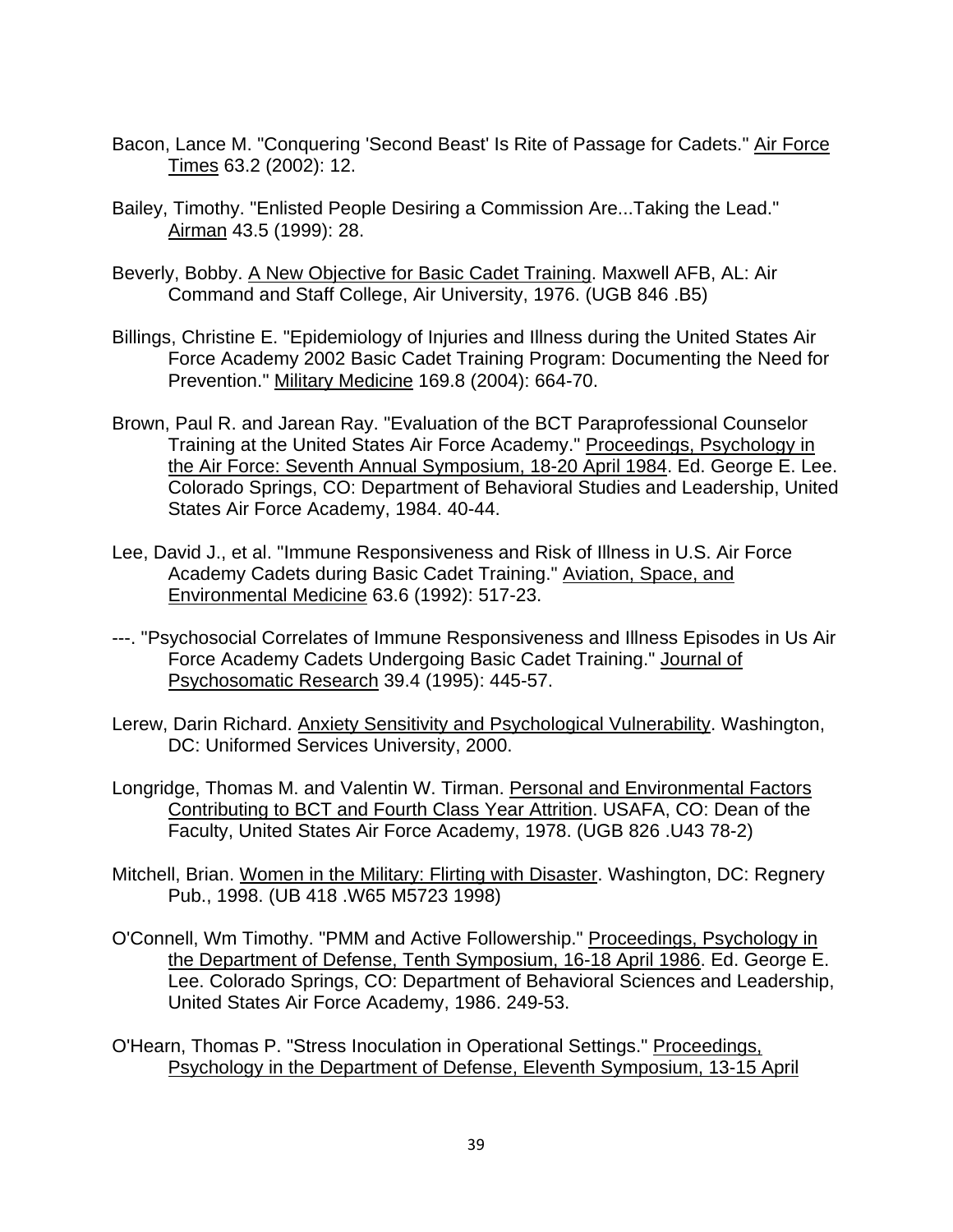1988. Ed. Francis E. McIntire. Colorado Springs, CO: Department of Behavioral Sciences and Leadership, United States Air Force Academy, 1988. 115-16.

- Scott, Lynn M. and William H. Clover. "The Positive Motivation Model: Its Use at the Air Force Academy." Proceedings, Psychology in the Department of Defense, Tenth Symposium, 16-18 April 1986. Ed. George E. Lee. Colorado Springs, CO: Department of Behavioral Sciences and Leadership, United States Air Force Academy, 1986. 254-58.
- Soligan, James N. (C4C). "From Civilian to Cadet...Seven Short Weeks." Airman 14.6 (1970): 60-63.
- Sullivan, B. Don and Arthur B. Sulkin. "Tactical Decision Making: A Leadership Training Success Story." Proceedings, Psychology in the Air Force: Sixth Annual Symposium, 21-22 April 1978. Ed. John M. Bermudez. Colorado Springs, CO Department of Behavioral Sciences and Leadership, 1978. 367-72.
- United States Air Force Academy. "Basic Cadet Training." Colorado Springs, CO: United States Air Force Academy, 1984. (1984-2010 issues in Spec Coll).
- ---. Best in Blue: Volume III, Basic Cadet Training Class of 1982, USAFA, Colorado. USAFA, CO: United States Air Force Academy, 1978. (UGB 855 .B36 1978)
- ---. Wingtips: Basic Cadet Training 1993. United States Air Force Academy, Colorado Springs, CO, 1993. (D 305.2:W 72 Microform)
- Whitechurch, Charles J. and N. Don Harmon. "Military Studies: 1955 to 1979." The United States Air Force Academy's First Twenty-Five Years: Some Perceptions. USAFA, CO: 25th Anniversary Editorial Committee (USAFA), 1979. 325-31.
- Wright, Cynthia A. "Modifying the USAFA BCT Program to Reduce Gender Discrimination among Basic Cadets." Proceedings, Psychology in the Department of Defense, Twelfth Symposium, 18-20 April 1990. Ed. Dana H. Lindsley. Colorado Springs, CO: Department of Behavioral Sciences and Leadership, United States Air Force Academy, 1990. 82-86.

### **VI. BEHAVIOR, ATTITUDES AND SOCIAL ISSUES**

Abney, Marvin D. and Lawrence O. Short. "Test Anxiety Desensitization: A Pilot Study." Proceedings, Psychology in the Air Force: Fifth Annual Symposium, 8 April - 10 April 1976. Ed. Dirk C. Prather. Colorado Springs, CO: Department of Life and Behavioral Sciences, United States Air Force Academy, 1976. 177-80.

"Academy Scandal: No Confidentiality, No Confidence." Contemporary Sexuality 37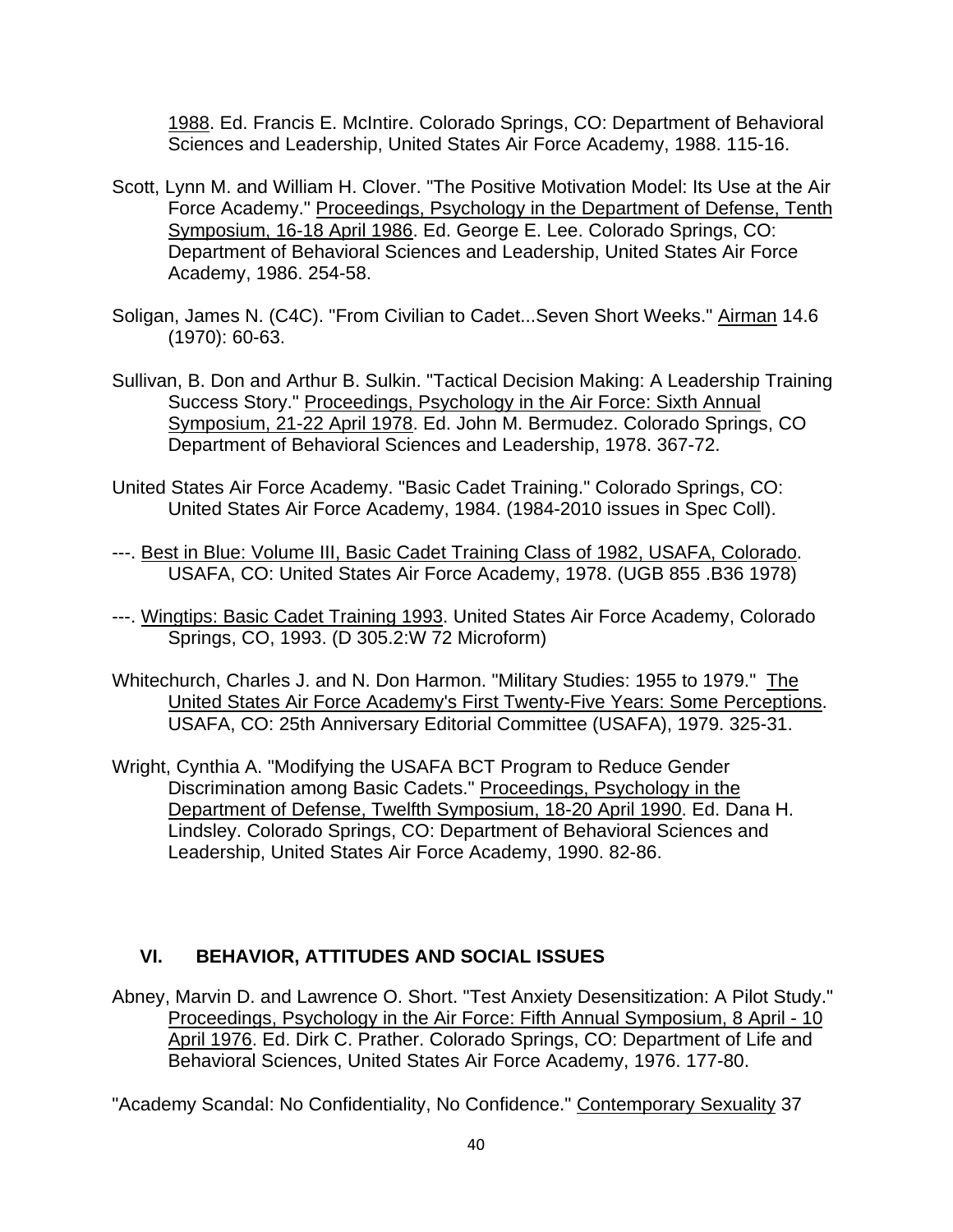(2003): 9.

- Baldessari, David D. et al. "Stressors of Senior USAFA Female Cadets Who Are Non-Athletes and on Academic Probation." Proceedings, Psychology in the Department of Defense, Eleventh Symposium, 13-15 April 1988. Ed. Francis E. McIntire. Colorado Springs, CO: Department of Behavioral Sciences and Leadership, United States Air Force Academy, 1988. 493.
- Beekley, Matthew D., et al. "Incidence, Prevalence, and Risk of Eating Disorder Behaviors in Military Academy Cadets." Military Medicine 174.6 (2009): 637-41.
- Berry, Gene A. "Transfer and Stress: A Comparison of Student Performances Resulting from Trial-and-Error and Prompting and Feedback Instructional Techniques in the Learning of a Perceptual Skill." Proceedings, Psychology in the Air Force: Third Annual Symposium, 18 April - 20 April 1972. Ed. Hal W. Hendrick. Colorado Springs, CO: Department of Life and Behavioral Sciences, United States Air Force Academy, 1972. 71-76.
- Bolton, Jose. A Descriptive Study of Stress Levels of Air Force Academy Cadets. Report Number; 87-0275. Maxwell AFB, AL: Air Command and Staff College, Air University, 1987. (UGB 842.3 .S8 B65 1987)
- Bridges, Alan C. "Changes in Attitudes toward Women at the Air Force Academy." Proceedings, Psychology in the Air Force: Seventh Annual Symposium, 18-20 April 1984. Ed. George E. Lee. Colorado Springs, CO: Department of Behavioral Sciences and Leadership, United States Air Force Academy, 1984. 127-30.

"Bulimia Rampant among Air Force Academy Women." Minerva 1.2 (1988): 9.

- Caforio, Giuseppe. "Military Officer Education." Handbook of the Sociology of the Military. Ed. Giuseppe Caforio. New York: Kluwer Academic/Plenum Publishers, 2003. 255-78.
- Callahan, Jamie L. "Power, Control, and Gender: Training as Catalyst for Dysfunctional Behavior at the U.S. Air Force Academy." Gender, Race, and Ethnicity in the Workplace: Issues and Challenges for Today's Organizations. Ed. Margaret Foegen Karsten. Westport, Conn.: Praeger Publishers, 2006. 217-27.
- Cammalleri, Joseph A. "Differential Effects of Leadership Style on Group Accuracy." Proceedings, Psychology in the Air Force: Second Annual Symposium, 20-22 April 1971. Ed. Hal W. Hendrick. Colorado Springs, CO: Department of Life and Behavioral Sciences, United States Air Force Academy, 1971. 214-27.
- Carlgren, Tammy, Rick Cooney and Mike Pine. "The Effects of Uniform Type and Gender on Helping Behavior." Proceedings, Psychology in the Department of Defense: Thirteenth Annual Symposium, 15-17 April 1992. Ed. Anthony J. Aretz.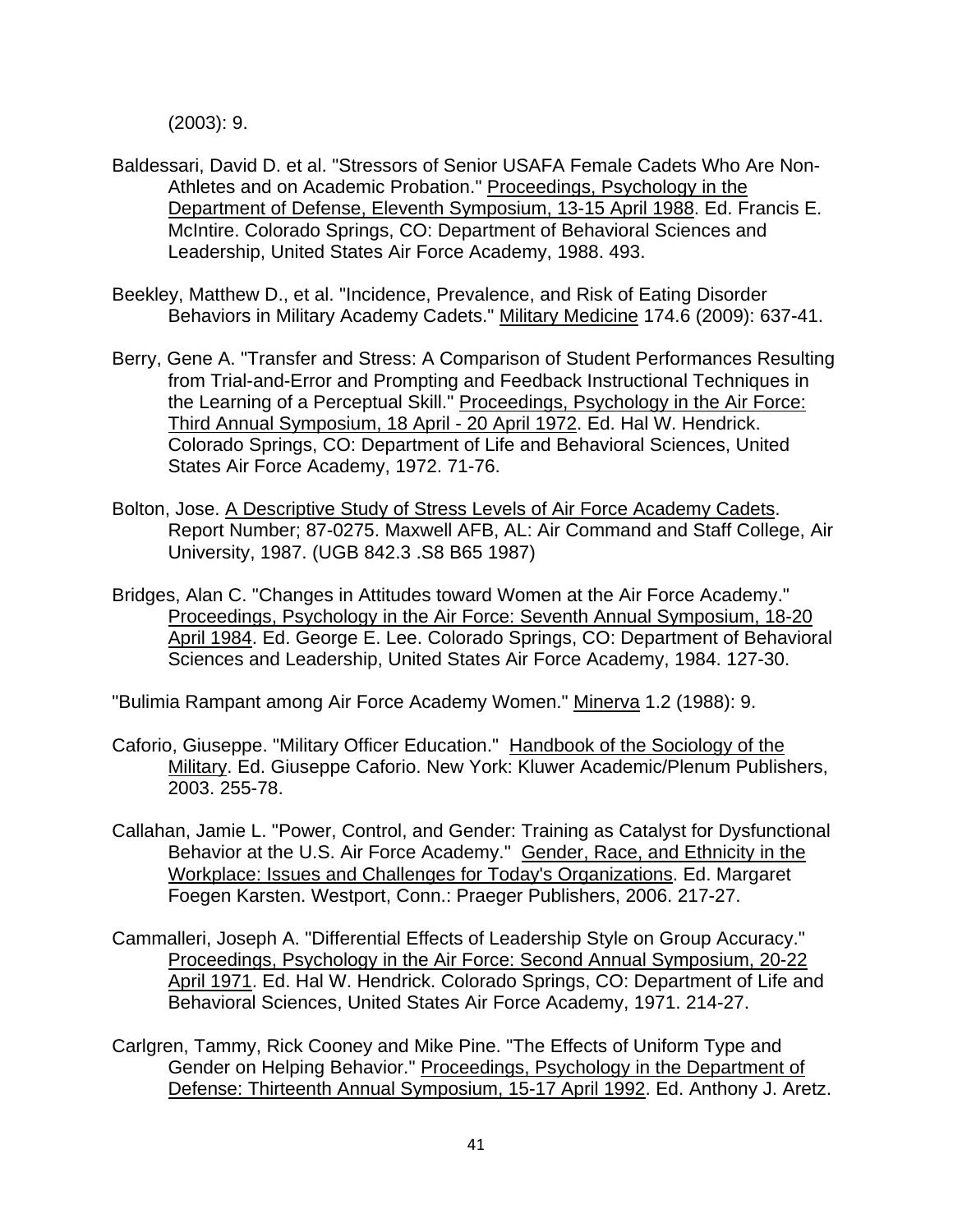Colorado Springs, CO: Department of Behavioral Sciences and Leadership, United States Air Force Academy, 1992. 230.

- Carrell, Scott E., Richard L. Fullerton, and James E. West. "Does Your Cohort Matter? Measuring Peer Effects in College Achievement." Journal of Labor Economics 27.3 (2009): 439.
- Cecil, Ardis G. Comparing Male Cadet Attitudes for Masculinity Ideology within Civilian and Military College Environments. Mesa, AZ: Arizona State University, 1996. (LB 2378 1996 .C388 Spec Coll)
- Clover, William H. and David B. Porter. "Cadet Opinions of the Best and Worst Aspects of the USAFA Academy Program." Proceedings, Psychology in the Air Force: Seventh Annual Symposium, 16-18 April 1980. Ed. Dickie A. Harris. Colorado Springs, CO: Department of Behavioral Sciences and Leadership, United States Air Force Academy, 1980. 105-12.
- ---. "Comparison of Male vs. Female Cadet Opinions toward the USAF Academy Academic Program." Proceedings, Psychology in the Air Force: Seventh Annual Symposium, 16-18 April 1980. Ed. Dickie A. Harris. Colorado Springs, CO: Department of Behavioral Sciences and Leadership, United States Air Force Academy, 1980. 205-12.
- Cochran, Charles L. "Midshipman and Cadet Profiles and National Norms: A Comparison." Naval War College Review 24 (1972): 37-47.
- Conley, Sharon C. "A Path Analytic Study of Psychological Success among Air Force Officers." Proceedings, Psychology in the Air Force: Seventh Annual Symposium, 18-20 April 1984. Ed. George E. Lee. Colorado Springs, CO: Department of Behavioral Sciences and Leadership, United States Air Force Academy, 1984. 265-70.
- Coon, Kenneth C. and Richard L. Hughes. "A Pilot Evaluation of Stress Management Techniques for Collegiate Rifle Shooters." Proceedings, Psychology in the Department of Defense, Eighth Symposium, 21-23 April 1982. Ed. John F. Swiney. Colorado Springs, CO: Department of Behavioral Sciences and Leadership, United States Air Force Academy, 1092. 237-41.
- Cummings, William H. "Where the Men Are Not: Sex-Role Perceptions of Male and Female Cadets at the Air Force Academy." Proceedings, Psychology in the Department of Defense, Tenth Symposium, 16-18 April 1986. Ed. George E. Lee. Colorado Springs, CO, 1986. 16-20.
- Curphy, Gordon J. et al. "Do Situational Variables Affect Adherence to Formal Organizational Policies?" Proceedings, Psychology in the Department of Defense: Thirteenth Annual Symposium, 15-17 April 1992. Ed. Anthony J. Aretz.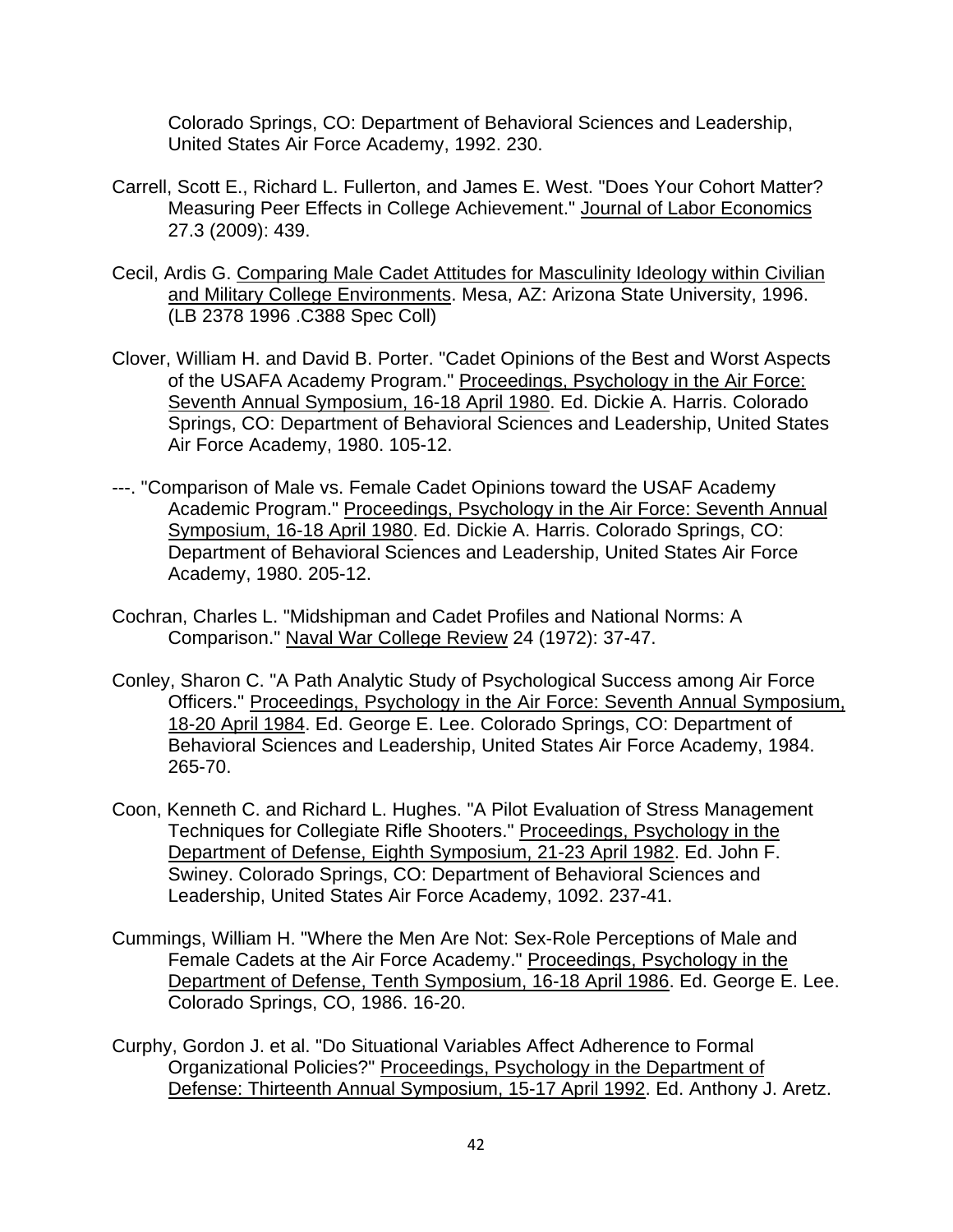Colorado Springs, CO: Department of Behavior Sciences and Leadership, United States Air Force Academy, 1992. 96-99.

- ---. "Situational Factors Affecting Peer Reporting Intentions at the U.S. Air Force Academy: A Scenario-Based Investigation." Military Psychology 10 (1998): 27-43.
- Dansby, Mickey R., John F. Swiney and Lawrence F. Sharp. "The Effects of Moderate Noise Levels, Anxiety, and Task Difficulty on Behavioral and Physiological Response Indicants." Proceedings, Psychology in the Air Force: Fifth Annual Symposium, 8 April - 10 April 1976. Ed. Dirk C. Prather. Colorado Springs, CO: Department of Life Sciences and Behavioral Sciences, 1976. 197-200.
- Dasinger, Royce Henry. Cognitive Complexity and Personality Dimensions of U.S. Air Force Academy Cadets. Athens, GA: University of Georgia, 1993. (LB 2378 1993 Spec Coll)
- DeFleur, Lois B. The Effects of Integrating Women into Previously All Male Air Force Units: A Longitudinal Study of the Air Force Academy's Integration Process. Ft. Belvoir, VA: Defense Technical Information Center, 1979.
- DeFleur, Lois B. and David Gillman. "Cadet Beliefs, Attitudes, and Interactions during the Early Phases of Sex Integration." Youth & Society 10.2 (1978): 165.
- DeFleur, Lois B., David Gillman, and William Marshak. "Sex Integration of the U.S. Air Force Academy: Changing Roles for Women." Armed Forces & Society 4.4 (1978): 607-22.
- DeFleur, Lois B. and Rebecca L. Warner. "Air Force Academy Graduates and Nongraduates: Attitudes and Self-Concepts." Armed Forces & Society 13.4 (1987): 517-33.

Diedrich, John. "Academy Rocked by Drugs." Air Force Times 61.45 (2001): 20.

- Fallon, Gail A. and Timothy E. Evans. "Microcomputers in the Dormitories (MIDS): A Comparison of USAF Academy Cadet Attitudes and Use." Proceedings, Psychology in the Department of Defense, Eleventh Symposium, 13-15 April 1988. Ed. Francis E. McIntire. Colorado Springs, CO Department of Behavior Sciences and Leadership, United States Air Force Academy, 1988. 498.
- Ficarrotta, J. Carl. "Military Ethics: Some Lessons Learned from Manuel Davenport." Air & Space Power Journal 20.4 (2006): 91-99.
- Fields, Cheryl M. "Women at Military Academies: A Report Card from Psychologists." Chronicle of Higher Education 19 (1979): 11.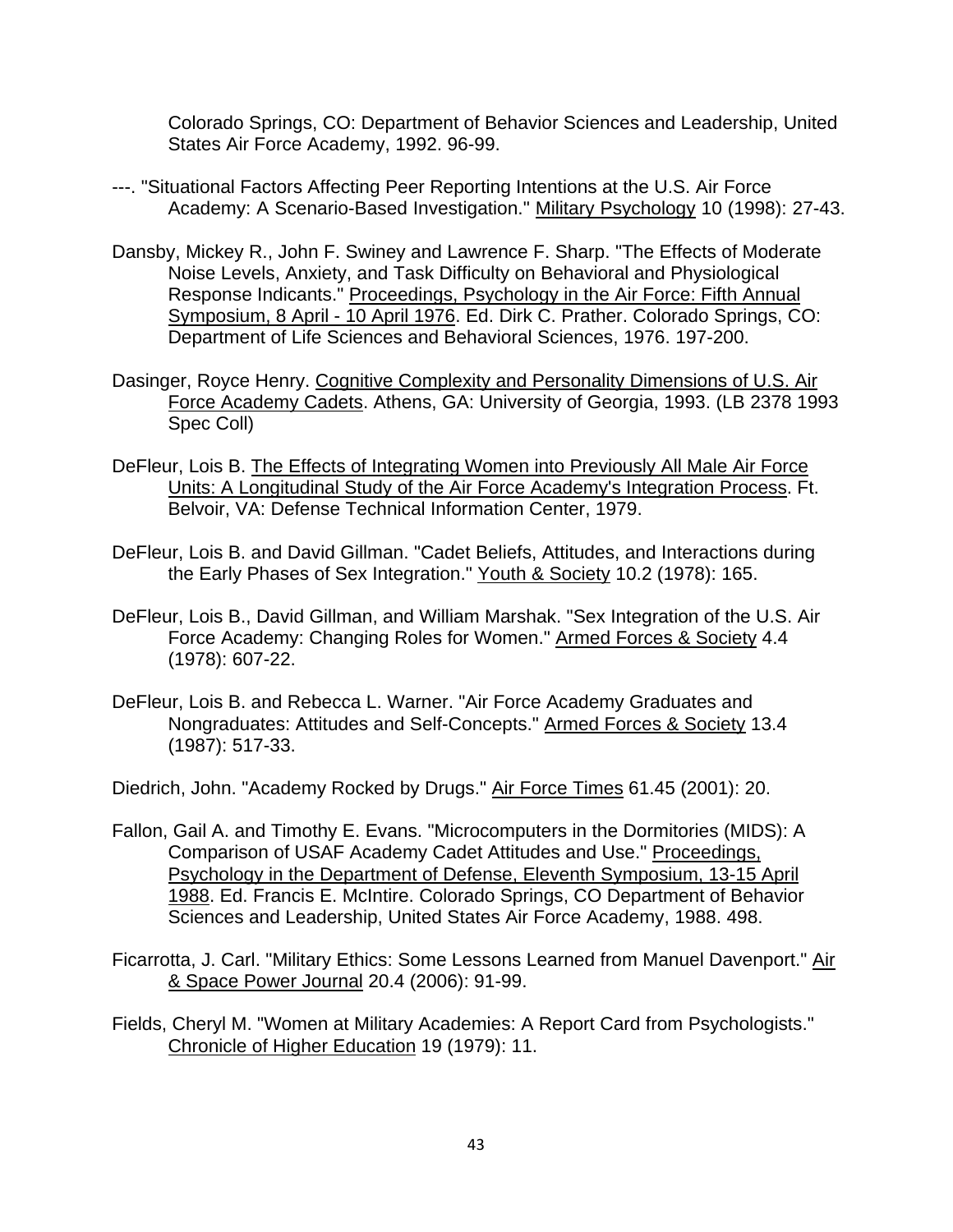- Gillman, David C., Dickie A. Harris and Steve Hampton. Anxiety and Stress During Combat-Oriented Training: A Comparison of Male and Female Air Force Academy Cadets. Monterey, CA: Western IUS Conference and supported by the Frank J. Seiler Research Laboratory (AFSC), 1979. (UGB 842.3 .S8 G48 Spec Coll)
- Gils, M. R. van. The Perceived Role of the Military. Studies Sresented at the Social Science Conference on the Perceived Role of the Military, France, 1970. Rotterdam Rotterdam University Press, 1971. (U 21.5 .C6 v.1)

Greenberg, Joel. "It's Still a Man's War." Science News 112.15 (1977): 231-32.

- Heinecken, Lindy. "New Missions and the Changing Character of Military Organisations." Cultural Differences between the Military and Parent Society in Democratic Countries. Ed. Giuseppe Caforio. Amsterdam: Elsevier, 2007. 177-99.
- Hendrick, Hal W. "Changes in Achievement Motivation during a Service Academy Education and Its Relation to Future Officer Performance." Proceedings, Psychology in the Air Force: First Annual Symposium, 31 March - 2 April 1970. Ed. Hal W. Hendrick. Colorado Springs, CO: Department of Life and Behavioral Sciences United States Air Force Academy, 1970. 68-77.
- ---. "Factors Affecting Group Decision-Making." Proceedings, Psychology in the Air Force: Third Annual Symposium, 18 April - 20 April 1972. Ed. Hal W. Hendrick. Colorado Springs, CO: Department of Life and Behavioral Sciences, United States Air Force Academy, 1972. 43-58.
- Horton, Carl E. Duty, Honor, Country: Are They Important. Maxwell AFB, AL: Air Command and Staff College, 1977. (U 22 .H6)
- Hughes, Richard L. "Personality Characteristics of Entering Air Force Academy Cadets." Proceedings, Psychology in the Department of Defense, Eighth Symposium, 21-23 April 1982. Colorado Springs, CO: Department of Behavioral Sciences and Leadership, United States Air Force Academy, 1984. 420-24.
- ---. "Personality Characteristics of Entering Air Force Academy Cadets." Proceedings, Psychology in the Department of Defense, Eighth Symposium, 21-23 April 1982. Ed. John F. Swiney. Colorado Springs, CO: Department of Behavioral Sciences and Leadership, United States Air Force Academy, 1982. 420-24.
- Janowitz, Morris. "The All-Volunteer Military as a "Sociopolitical" Problem." Social Problems 22.3 (1975): 432-49.
- Koonce, Jefferson M. "Cadet Interest in Flying Specific Aircraft." Proceedings, Psychology in the Air Force: Seventh Annual Symposium, 16-18 April 1980. Ed.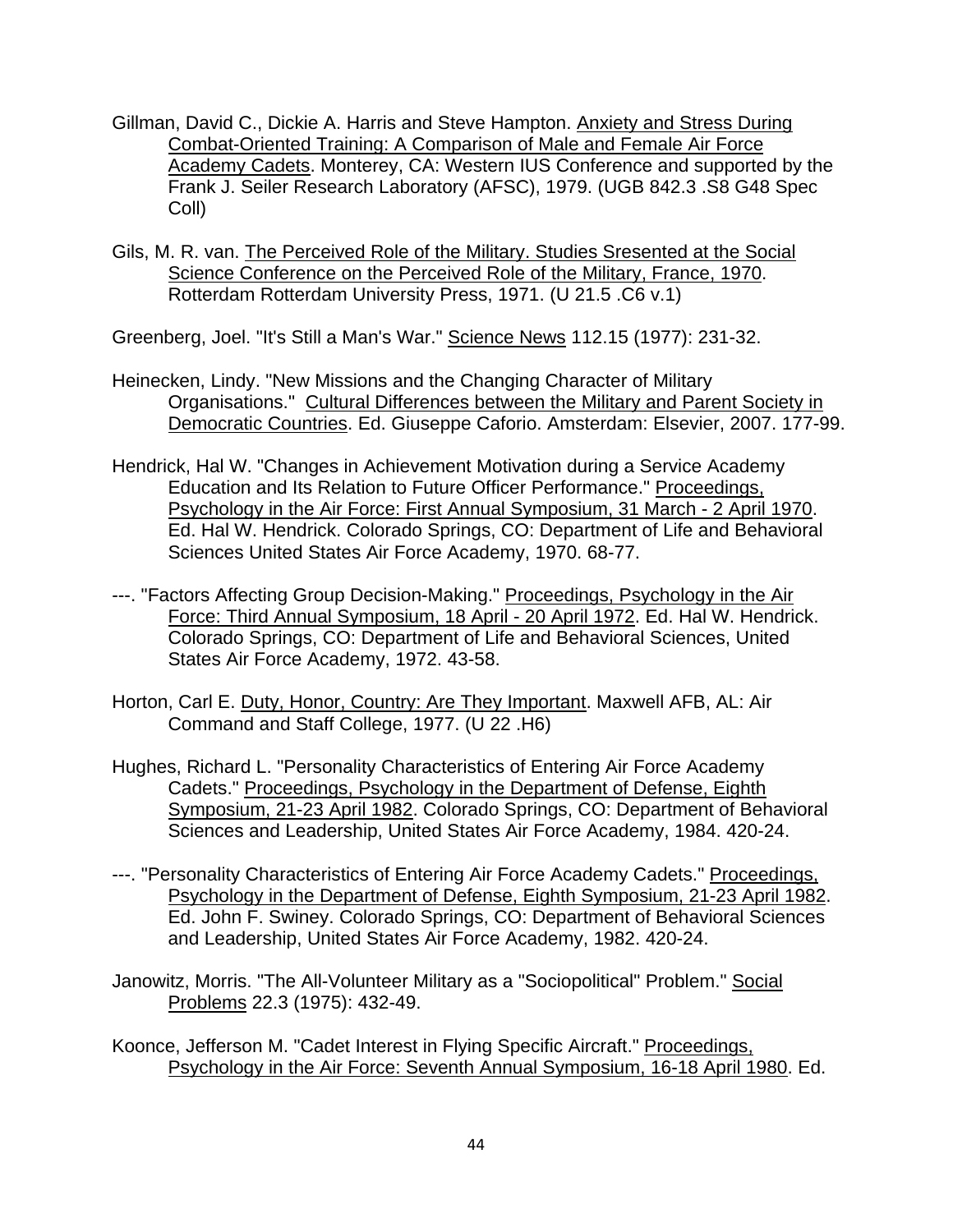Dickie A. Harris. Colorado Springs, CO: Department of Behavioral Sciences and Leadership, United States Air Force Academy, 1980. 379-82.

- Kaapke, Lyle D. "Interpersonal Values of United States Air Force Cadets." USAF Instructors Journal 2 (1965): 42-46.
- Kurpius, Sharon, E. Robinson, and A. Leigh Lucart. "Military and Civilian Undergraduates: Attitudes toward Women, Masculinity, and Authoritarianism." Sex Roles 43.3/4 (2000): 255.
- Lachar, David. "Prediction of Early U.S. Air Force Freshman Cadet Adaption with the MMPI." Journal of Counseling Psychology 21 (1974): 404-08.
- Lee, David J., et al. "Immune Responsiveness and Risk of Illness in U.S. Air Force Academy Cadets during Basic Cadet Training." Aviation, Space, and Environmental Medicine 63.6 (1992): 517-23.
- ---. "Psychosocial Correlates of Immune Responsiveness and Illness Episodes in Us Air Force Academy Cadets Undergoing Basic Cadet Training." Journal of Psychosomatic Research 39.4 (1995): 445-57.
- Leitham, Victoria, and Michael M. Whyte. "The Effect of Feedback Content on Group Practice Behavior." Proceedings, Psychology in the Department of Defense: Thirteenth Annual Symposium, 15-17 April 1992. Ed. Anthony J. Aretz. Colorado Springs, CO: Department of Behavioral Sciences and Leadership, United States Air Force Academy, 1992. 244.
- Lerew, Darin Richard. Anxiety Sensitivity and Psychological Vulnerability. Washington, DC: Uniformed Services University, 2000.
- Lohmann, D. P. The Effect of Self Concept Upon Attrition and Performance. Air War College Research Report; No. AU-AWC-83-135. Maxwell AFB, AL: Air War College, Air University, 1983. (UGB 907 .A433 83-135 Gov't Docs FOUO)
- Longridge, Thomas M. and Valentin W. Tirman. Personal and Environmental Factors Contributing to BCT and Fourth Class Year Attrition. USAFA, CO: Dean of the Faculty, United States Air Force Academy, 1978. (UGB 826 .U43 78-2)
- Machalek, Richard, et al. "Suspending Routine Duty: The Sociological Significance of Military Holidays and Ceremonies." Armed Forces & Society 32.3 (2006): 389- 404.
- Margiotta, Franklin D. "A Military Elite in Transition: Air Force Leaders in the 1980s." Armed Forces & Society 2.2 (1976): 155-84.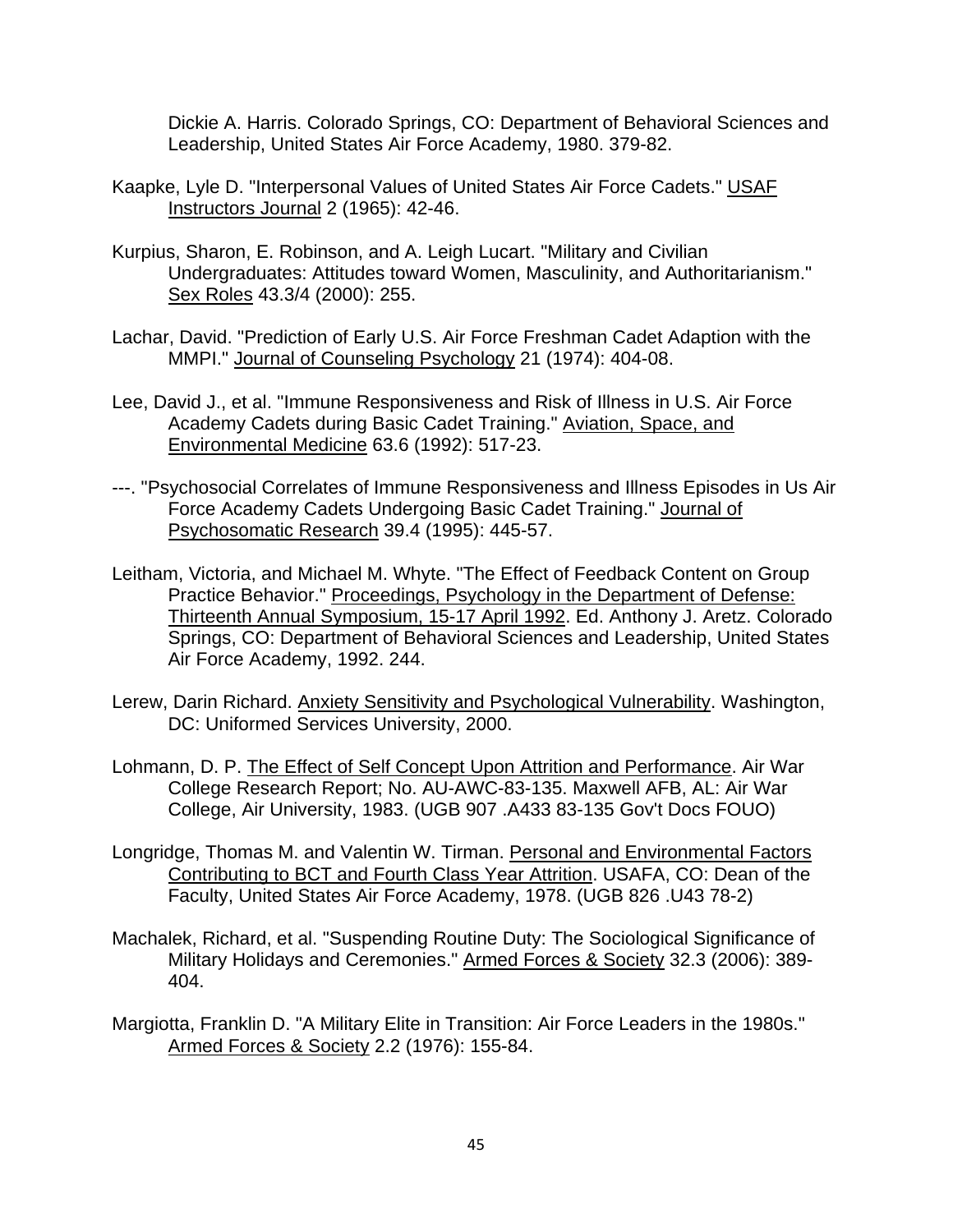- Matthews, Michael D. "Women in the Military: Comparison of Attitudes and Knowledge of Service Academy Cadets versus Private College Students." Proceedings, Psychology in the Department of Defense: Thirteenth Annual Symposium, 15-17 April 1992. Ed. Anthony J. Aretz. Colorado Springs, CO: Department of Behavioral Sciences and Leadership, United States Air Force Academy, 1992. 212-16.
- McCloy, Thomas M. and William H. Clover. "Value Formation at the Air Force Academy." The Military: More Than Just a Job? Eds. Charles C. Moskos and Frank R. Wood. 1st ed. Washington, DC: Pergamon-Brassey's International Defense Publishers, 1988. 129-49.
- McHenry, Dale E. "The Influence of Attitudes Held by Both Science and Non-Science Majors and the Academic Success in a Required Core Engineering." Proceedings, Psychology in the Air Force: First Annual Symposium, 31 March - 2 April 1970. Ed. Hal W. Hendrick. Colorado Springs, CO: Department of Life and Behavioral Sciences United States Air Force Academy, 1970. 94-104.
- Meehan, Richard T. et al. "USAF Academy Cadet Stress-Induced Immune Suppression." Proceedings, Psychology in the Department of Defense, Eleventh Symposium, 13-15 April 1988. Ed. Francis E. McIntire. Colorado Springs, CO: Department of Behavioral Sciences and Leadership, United States Air Force Academy, 1988. 112-14.
- Miller, James C. et al. "Development of a Basic Flight Instruction Tutoring System (BFITS) Research Station". Ft. Belvoir, VA, 2000. 48 p. Defense Technical Information Center. <http://handle.dtic.mil/100.2/ADA381920>.
- Milton, T.R. "The Commitment Gap." Air Force Magazine 72 (1989): 103.
- Moskos, Charles C. and Frank R. Wood. The Military: More Than Just a Job? 1st ed. Washington, DC: Pergamon-Brassey's International Defense Publishers, 1988. (U 21.5 .M4985 1988)
- O'Hearn, Thomas P. "Stress Inoculation in Operational Settings." Proceedings, Psychology in the Department of Defense, Eleventh Symposium, 13-15 April 1988. Ed. Francis E. McIntire. Colorado Springs, CO: Department of Behavioral Sciences and Leadership, United States Air Force Academy, 1988. 115-16.
- Oliver, George M. Personal Values of Successful Air Force Officers and of Air Force Academy Freshman: Implied Challenge to the Air Force. Maxwell AFB, AL: Air War College, Air University, 1982.
- Oppenheimer, Martin. The American Military. Chicago: Aldine Pub. Co., 1971. (U 766 .O6)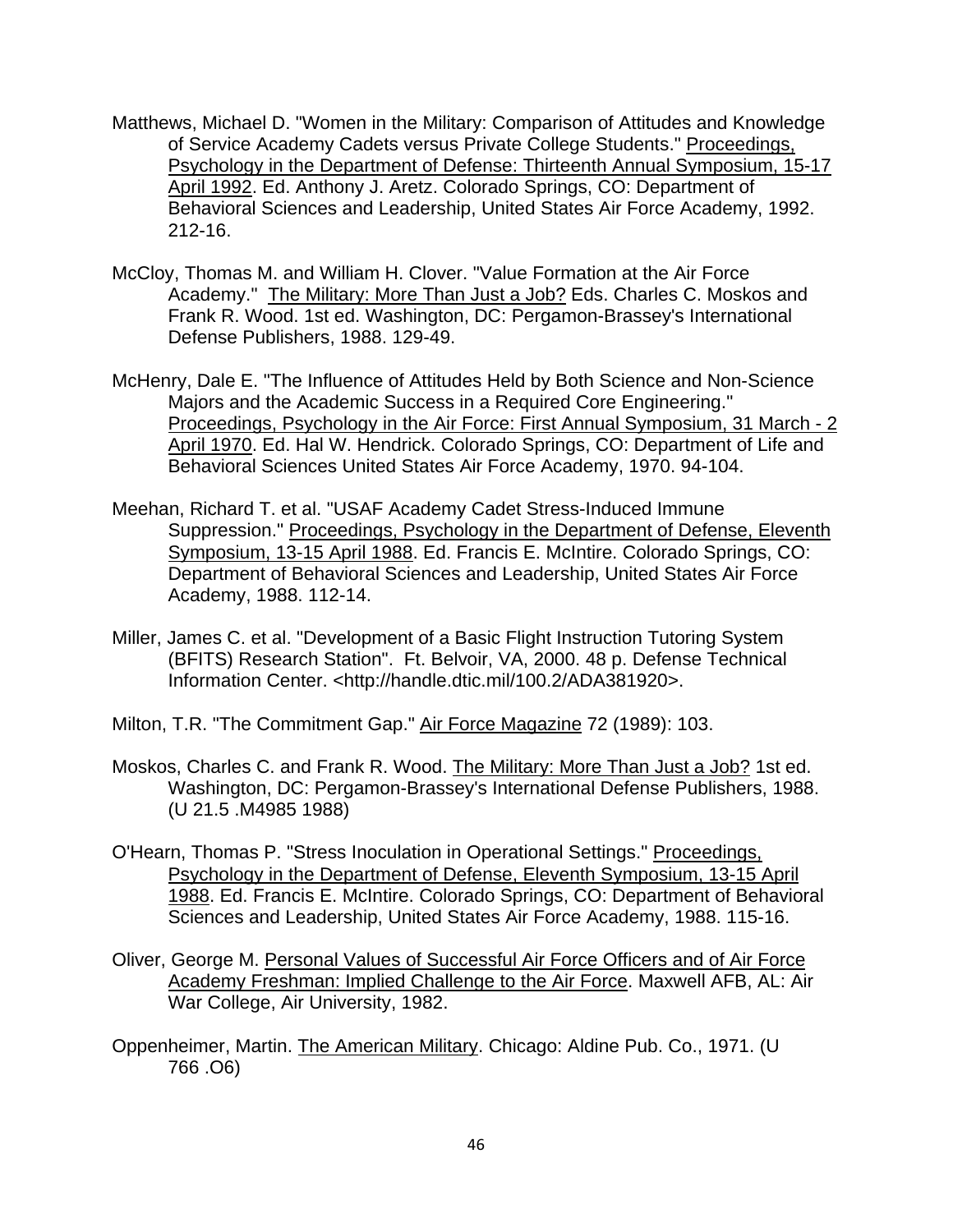- Packard Jr., Gary A. and Mickey R. Dansby. "Nonverbal Communication in Military Counseling." Proceedings, Psychology in the Department of Defense, Eighth Symposium, 21-23 April 1982. Ed. John F. Swiney. Colorado Springs, CO: Department of Behavioral Sciences and Leadership, United States Air Force Academy, 1982. 166-69.
- Porter, David B. and June I. R. Babson. "Effects Of 'Hyper' Descriptor and Cadets Second Order Self Perception on Their Ratings of a Hypothetical Cadet." Proceedings, Psychology in the Department of Defense, Eighth Symposium, 21- 23 April 1982. Ed. John F. Swiney. Colorado Springs, CO: Department of Behavioral Sciences and Leadership, United States Air Force Academy, 1982. 158-65.
- Porter, David B., Megan E. Bird and Arthur Wunder. "Competition, Cooperation and the Performance of Complex Tasks." Proceedings, Psychology in the Department of Defense, Twelfth Symposium, 18-20 April 1990. Ed. Dana H. Lindsley. Colorado Springs, CO: Department of Behavioral Sciences and Leadership, United States Air Force Academy, 1990. 42-46.
- ---. "Competition, Cooperation, Satisfaction, and the Performance of Complex Tasks among Air Force Cadets." Current Psychology: Research and Reviews 9 (1991): 347-54.
- Prather, Dirk C. "The Effect of Training Method on the Learning of a Perceptual Skill and Performance under Transfer and Stress." Proceedings, Psychology in the Air Force: Second Annual Symposium, 20-22 April 1971. Ed. Hal W. Hendrick. Colorado Springs, CO: Department of Life and Behavioral Sciences, United States Air Force Academy, 1971. 209-13.
- Rosebush, Michael A. "A Behavioral Observation Scale for the Academy Training Philosophy." Proceedings, Psychology in the Department of Defense, Twelfth Symposium, 18-20 April 1990. Ed. Dana H. Lindsley. Colorado Springs, CO: Department of Behavioral Sciences and Leadership, United States Air Force Academy, 1990. 206-10.
- Sampson, Orwyn, Hugh T. Bainter and John B. Bomar. Comparison of Stress Responses in Male and Female Cadets at the United States Air Force Academy: A Pilot Project. USAFA, CO: Frank J. Seiler Research Laboratory, 1978. (UGH 5614.4 .F82 78-15)
- Schloemer, Ronald F. and Gus E. Myers. "Making It at the Air Force Academy: Who Stays? Who Succeeds?" The Changing World of the American Military. Ed. Franklin D. Margiotta. Boulder, CO: Westview Press, 1978. 321-44.
- Short, Lawrence O., Gerald L. Jones, and Risdon J. Westen. "Values of Air Force Academy Cadets: A Comparative Study." Proceedings, Psychology in the Air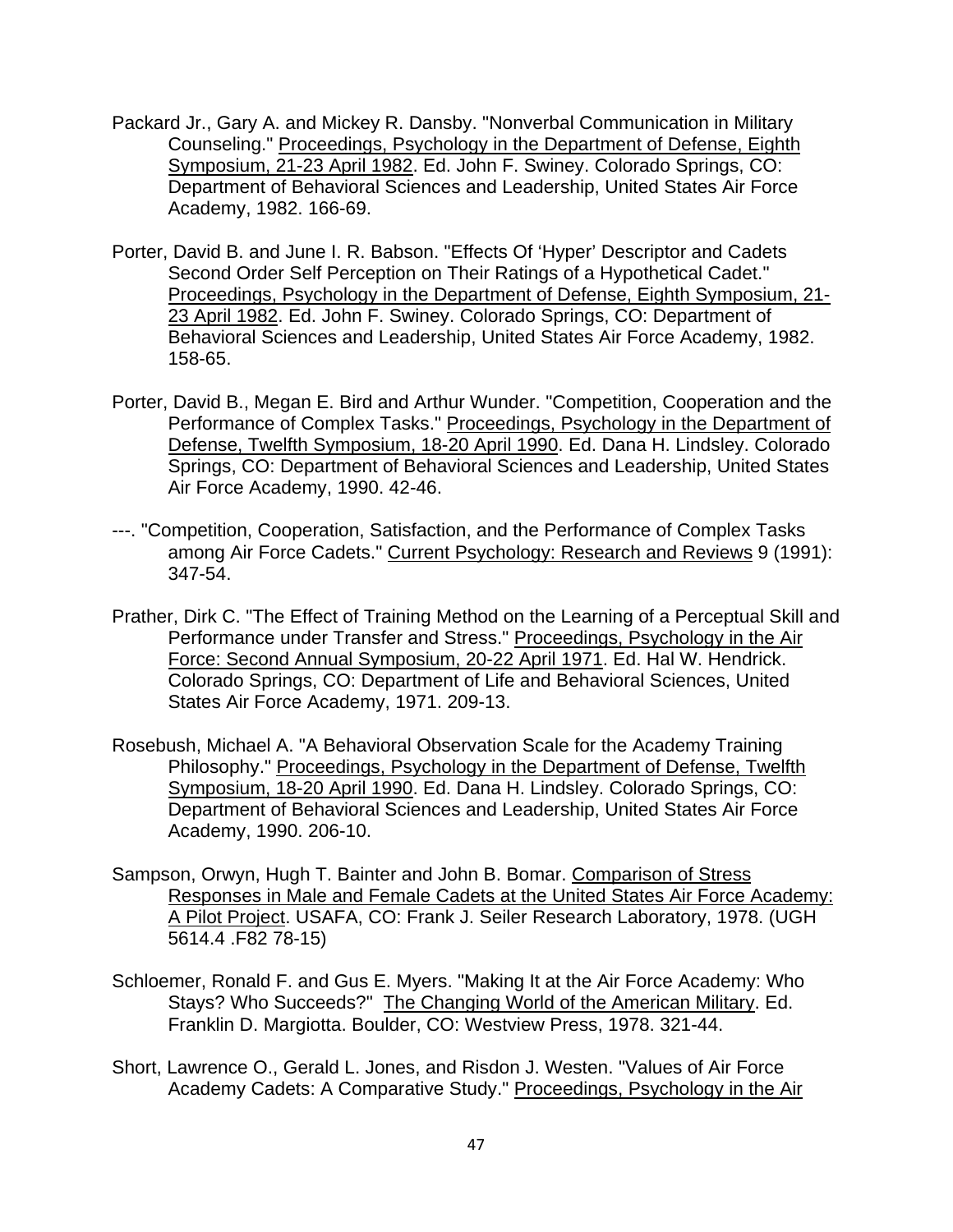Force: Sixth Annual Symposium, 21-22 April 1978. Ed. John M. Bermudez. Colorado Springs, CO: Department of Behavioral Sciences and Leadership, United States Air Force Academy, 1978. 379-81.

- Stevens, Gwendolyn, Fred M. Rosa Jr., and Sheldon Gardner. "Military Academies as Instruments of Value Change." Armed Forces & Society 20.3 (1994): 473-80.
- Sutton, Thomas L. Air Force Academy Candidate Counseling in the Seventies. Maxwell AFB, AL: Air Command and Staff College Air University, 1974. (UGB 816.3 .S96)
- Taber, Lynville E., and Lawrence O. Short. "Counseling the Woman Air Force Academy Cadet: Some Relevant Issues." Proceedings, Psychology in the Air Force: Fifth Annual Symposium, 8 April - 10 April 1976. Ed. Dirk C. Prather. Colorado Springs, CO: Department of Life and Behavioral Sciences, United States Air Force Academy, 1976. 104-07.
- Tallarigo, Richard S. "Factor Structure Comparisons of Behavioral and Trait Assessments of Leadership." Proceedings, Psychology in the Department of Defense: Thirteenth Annual Symposium, 15-17 April 1992. Ed. Anthony J. Aretz. Colorado Springs, CO: Department of Behavioral Sciences and Leadership, United States Air Force Academy, 1992. 248.
- Taylor, Robert L., William E. Rosenbach and Eric B. Rosenbach. Military Leadership: In Pursuit of Excellence. 6th ed. Boulder, CO: Westview Press, 2009. (UB 210 .M553 2009)
- Terhune, Heidi and Carl Bryant. "The Incidence of Bulimia among Female Cadets at the United States Air Force Academy." Proceedings, Psychology in the Department of Defense, Eleventh Symposium, 13-15 April 1988. Ed. Francis E. McIntire. Colorado Springs, CO: Department of Behavioral Sciences and Leadership, United States Air Force Academy, 1988. 400-04.
- Thomas, James H. and Dirk C. Prather. "Integration of Females into a Previously All-Male Institution." Proceedings, Psychology in the Air Force: Fifth Annual Symposium, 8 April - 10 April 1976. Ed. Dirk C. Prather. Colorado Springs, CO: Department of Life and Behavioral Sciences, United States Air Force Academy, 1976. 100-04.
- Tupes, Ernest et al. Relationships between Personality Traits, Physical Proficiency, and Cadet Effectiveness Reports of Air Force Academy Cadets. Asd-Tn-61-53. Lackland AFB, TX: Aeronautical Systems Division, Air Force Systems Command, 1961. (UGB 817 .U58r Spec Coll)
- United States Air Force Academy. Dept. of Leadership Studies. Evaluation of Operation Third Lieutenant. [Edwin G. Triner, project officer]. USAFA, CO: United States Air Force Academy, 1959. (UGB 810 .U5 Spec Coll)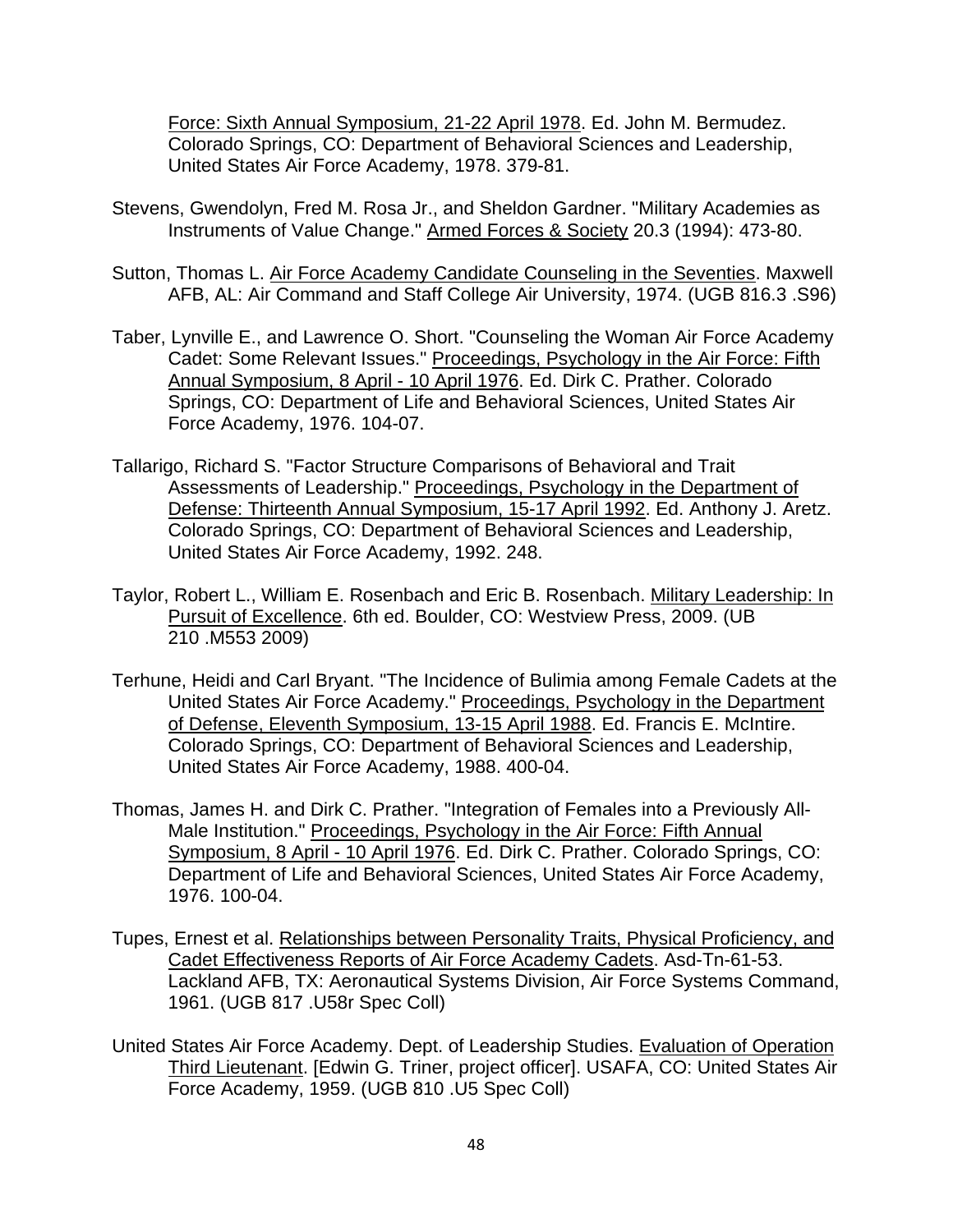- Van Fleet, David D. and Gary A. Yukl. Military Leadership: An Organizational Behavior Perspective. Greenwich, Conn.: JAI Press, 1986. (UB 210 .V36 1986)
- Walmsley, Gary L. "Contrasting Institutions of Air Force Socialization." American Journal of Sociology 78 (1972): 399-417.
- Wayne, George H. A Comparison of Male and Female Cadets' Assessment of Counseling Services at the Air Force Academy. Denver: University of Denver, 1979. (LB 2378 1979 .W35 Spec Coll)
- West, Derek A. and Benjamin L. Dilla. "Cadets' Perceptions of Leadership Development Activities at the United States Air Force Academy." Proceedings, Psychology in the Department of Defense: Thirteenth Annual Symposium, 15-17 April 1992. Ed. Anthony J. Aretz. Colorado Springs, CO: Department of Behavioral Sciences and Leadership, United States Air Force Academy, 1992. 36-40.
- Whelan, Paul. "Generational Change: Implications for the Development of Future Military Leaders." Military Leadership: In Pursuit of Excellence. Eds. Robert L. Taylor, William E. Rosenbach and Eric B. Rosenbach. 6th ed. Boulder, CO: Westview Press, 2009. 265-83.
- Wonneberg, Gary R. "Self, in-Group, and out-Group Stereotypes of Air Academy and Civilian College Students." Proceedings, Psychology in the Air Force: First Annual Symposium, 31 March - 2 April 1970. Ed. Hal W. Hendrick. Colorado Springs, CO: Department of Life and Behavioral Sciences, United States Air Force Academy, 1970. 111-15.
- Wood, Frank R. and Leona Flores. "Dual-Career Family Negotiations among U.S.A.F. Academy Cadets." Proceedings, Psychology in the Department of Defense, Eighth Symposium, 21-23 April 1982. Ed. John F. Swiney. Colorado Springs, CO: Department of Behavioral Sciences and Leadership, United States Air Force Academy, 1982. 277-82.

### **VII. BIOGRAPHY**

Berg, A. Scott. Lindbergh. New York: G.P. Putnam's, 1998. (TLB 290 .L74 B493 1998)

Blevins, Tim et al, ed. Legends, Labors & Loves: William Jackson Palmer, 1836-1909. Colorado Springs, CO: Pikes Peak Library District, 2009.

Boyne, Walter J. "The Robin Olds Factor." Air Force Magazine 2008, 91 ed.: 44-48.

"Brian Bauman Successfully Fought Off Cancer to Realize One of His Lifelong Dreams: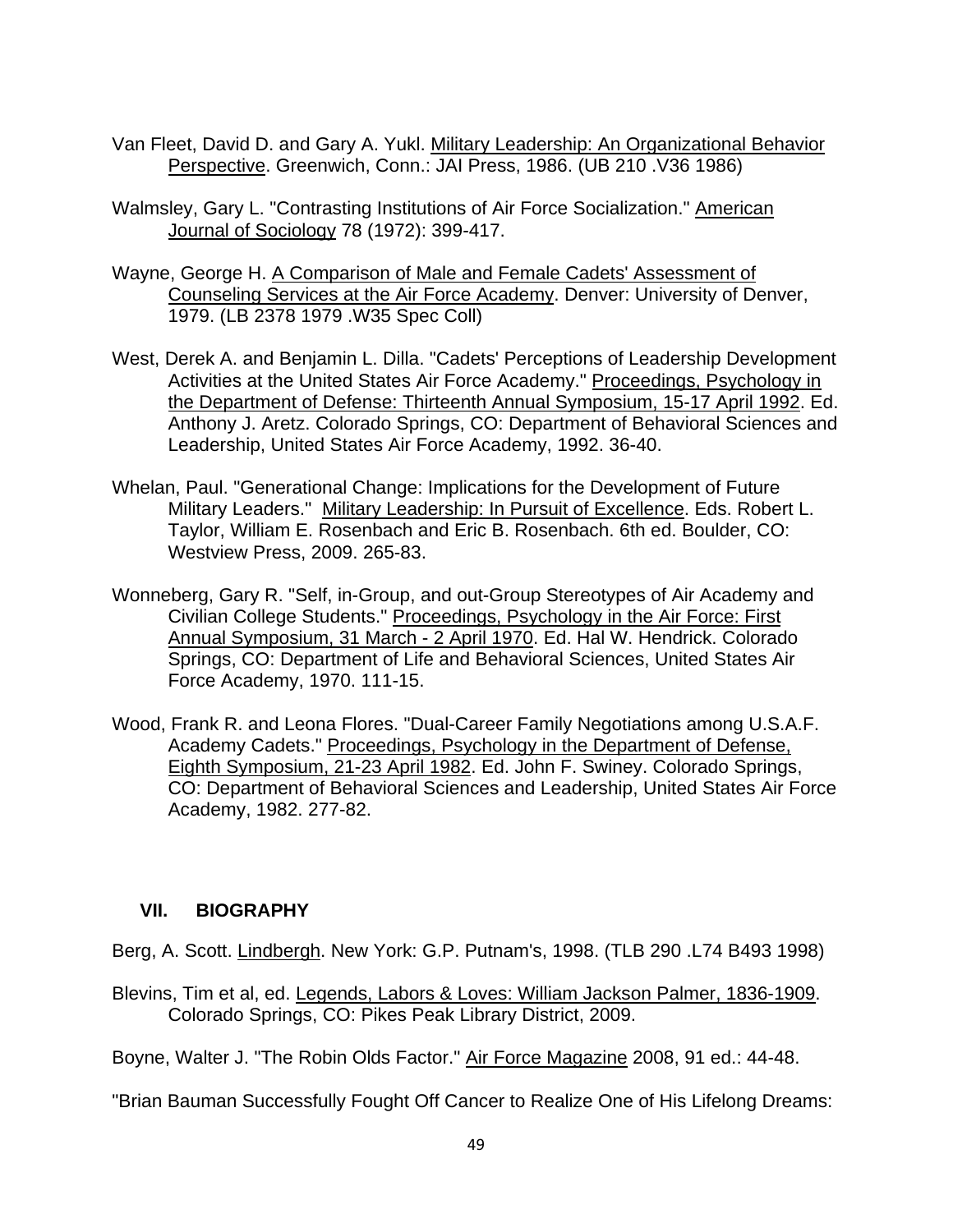To Graduate from the U.S. Air Force Academy." People Weekly 47 (1998): 157- 58.

- Cisneros, Henry. "Brigadier General Robert F. McDermott." Checkpoints 35.2 (2006): 62-64.
- Clark, Albert P. 33 Months as a POW in Stalag Luft III: A World War II Airman Tells His Story. Golden, CO: Fulcrum Pub., 2004. (D 805.5.S745 C53 2004)
- Coffey, Thomas M. Hap: The Story of the U.S. Air Force and the Man Who Built It: General Henry H. "Hap" Arnold. New York: Viking Press, 1982. (UGB 291 .A76C)
- Daso, Dik A. Hap Arnold and the Evolution of American Airpower. Smithsonian History of Aviation Series. Washington, DC: Smithsonian Institution Press, 2000. (UGB 291 .A755 A3 2000)
- Davis, Kenneth S. The Hero: Charles A. Lindbergh and the American Dream. 1st ed. Garden City, NY: Doubleday, 1959. (TLB 290 .L74D)
- Dunn, Edward Clare. USAA: Life Story of a Business Cooperative. New York: McGraw-Hill, 1970. (HG 9970 .A6 D92)
- George and Carol Olmsted Foundation. The Olmsted Scholar Program of the George and Carol Olmsted Foundation. Arlington, VA: The Foundation. (UGB 851.3 .O5 G42)
- Hebert, Felix Edward, and John McMillan. "Last of the Titans": The Life and Times of Congressman F. Edward Hebert of Louisiana. Lafayette, LA: Center for Louisiana Studies, University of Southwestern Louisiana, 1976. (E 748 .H3895 A35)
- Hoffler, Joseph W. Promotion Denied: The Harrowing True Story of Racism, Cover-up, Betrayal and Vigilante Justice at the United States Air Force Academy. [United States]: Hertford Free Press, 2008.
- Holmes, Erik. "Legendary Pilot's Papers Saved from Auction Block." Air Force Times 69.48 (2009): 30-30.
- Hurley, Alfred F. Billy Mitchell: Crusader for Air Power. New ed. Bloomington: Indiana University Press, 1975. (UGB 291 .M68H 1975)
- Kiley, Dan and Jane Amidon. Dan Kiley: The Complete Works of America's Master Landscape Architect. Boston: Little, Brown and Company, 1999. (Being acquired by library)
- Kohn, Richard H. "The Early Retirement of Gen Ronald R. Fogleman, Chief of Staff,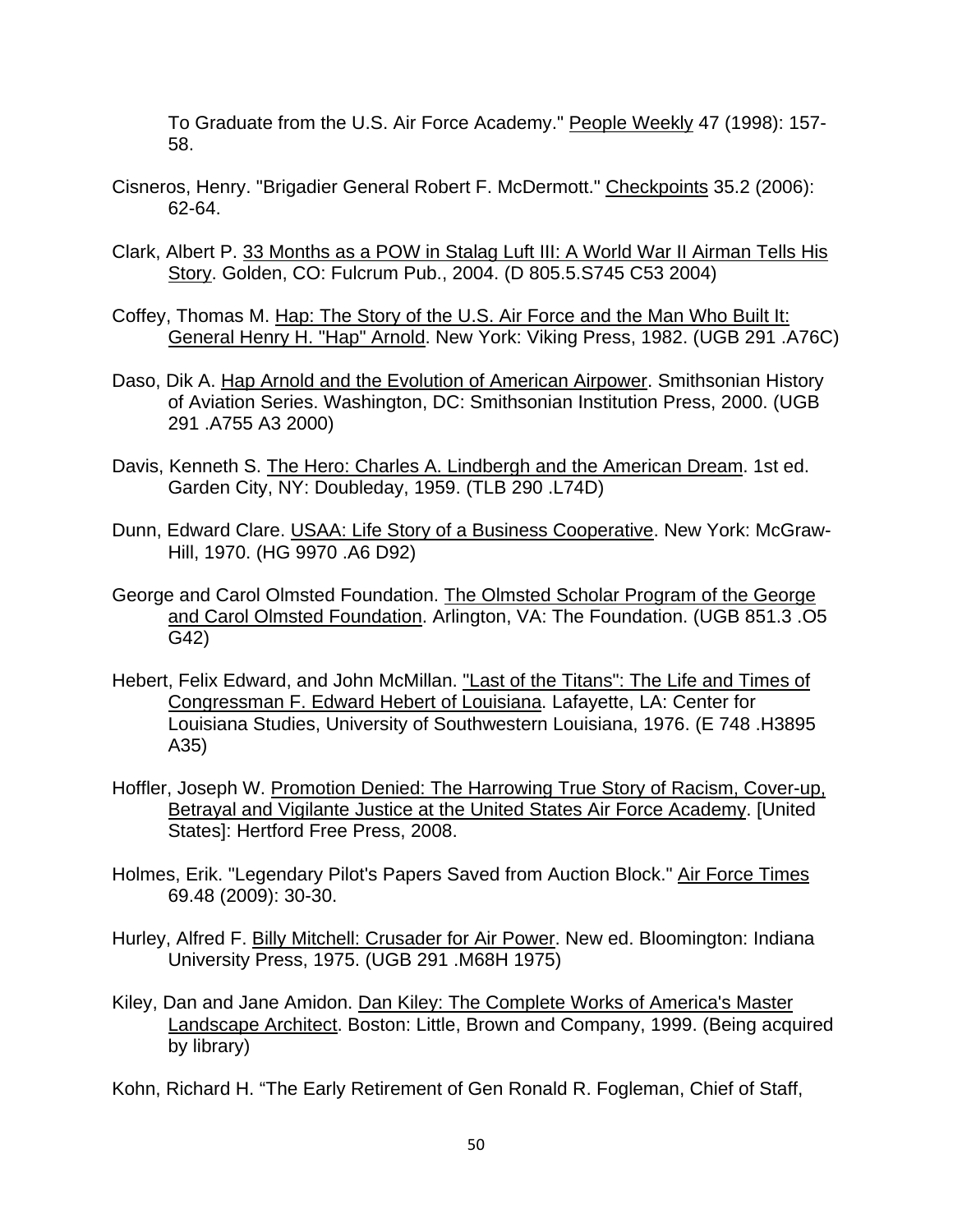United States Air Force." Aerospace Power Journal 15.1 (2001): 6-23.

- Kuhn, Tom. "Robin Olds: An Unconventional Man's Fight for Conventional Warfare." Airman 40.12 (1996): 16.
- Lord, Lewis. "The Medal of Honor, Profiles in Courage, Part V (Lance Sijan)." US News & World Report 110 (1991): 65-67.
- Lowe, Robert A. The First 71: A Look at the Academy Performance of the First 71 Air Force Academy Graduates Selected for General. Maxwell AFB, AL: Air War College Air University, 1988. (UGB 907 .A433 88-L913)
- McConnell, Malcolm. Into the Mouth of the Cat: The Story of Lance Sijan, Hero of Vietnam. New York: W.W. Norton, 1985. (UGB 291 .S57M 1985)
- McDermott, Robert F. and Newcomen Society of the United States. USAA: A Tradition of Service. New York: Newcomen Society of the United States, 1992. (HG 8540.U5 M44 1992 Spec Coll)
- Meilinger, Phillip S. Airmen and Air Theory: A Review of the Sources. Maxwell AFB, AL: Air University Press, 2001. (UG 626 .M49 2001)
- ---. Hoyt S. Vandenberg: The Life of a General. Bloomington: Indiana University Press, 1989. (E 840.5.V36 M45 1989)
- ---. Hubert R. Harmon: Airman, Officer, Father of the Air Force Academy. Golden, CO: Fulcrum Group, 2009. (UGB 291 .H288 M513 2009)
- ---. "U.S. Air Force Leaders: A Biographical Tour." The Journal of Military History 62.4 (1998): 833-70.
- Mets, David R. Master of Airpower: General Carl A. Spaatz. Novato, CA: Presidio Press, 1988. (UGH 207 .M48 1988)
- Metz, Leon Claire. Robert E. McKee: Master Builder of Structures Beyond the Ordinary. El Paso, TX: Robert E. and Evelyn McKee Foundation, 1997. (TH 140 .M378 M48 1997 Spec Coll)
- Metz, Leon Claire and Jeffery M. Goldberg. Robert E. McKee: Master Builder of Structures Beyond the Ordinary. CD audio. Robert E. and Evelyn McKee Foundation, El Paso, TX, 2006.
- Netsch, Walter. Walter A. Netsch, FAIA: A Critical Appreciation and Sourcebook. Evanston, IL: Northwestern University Press, 2008. (Being acquired by library)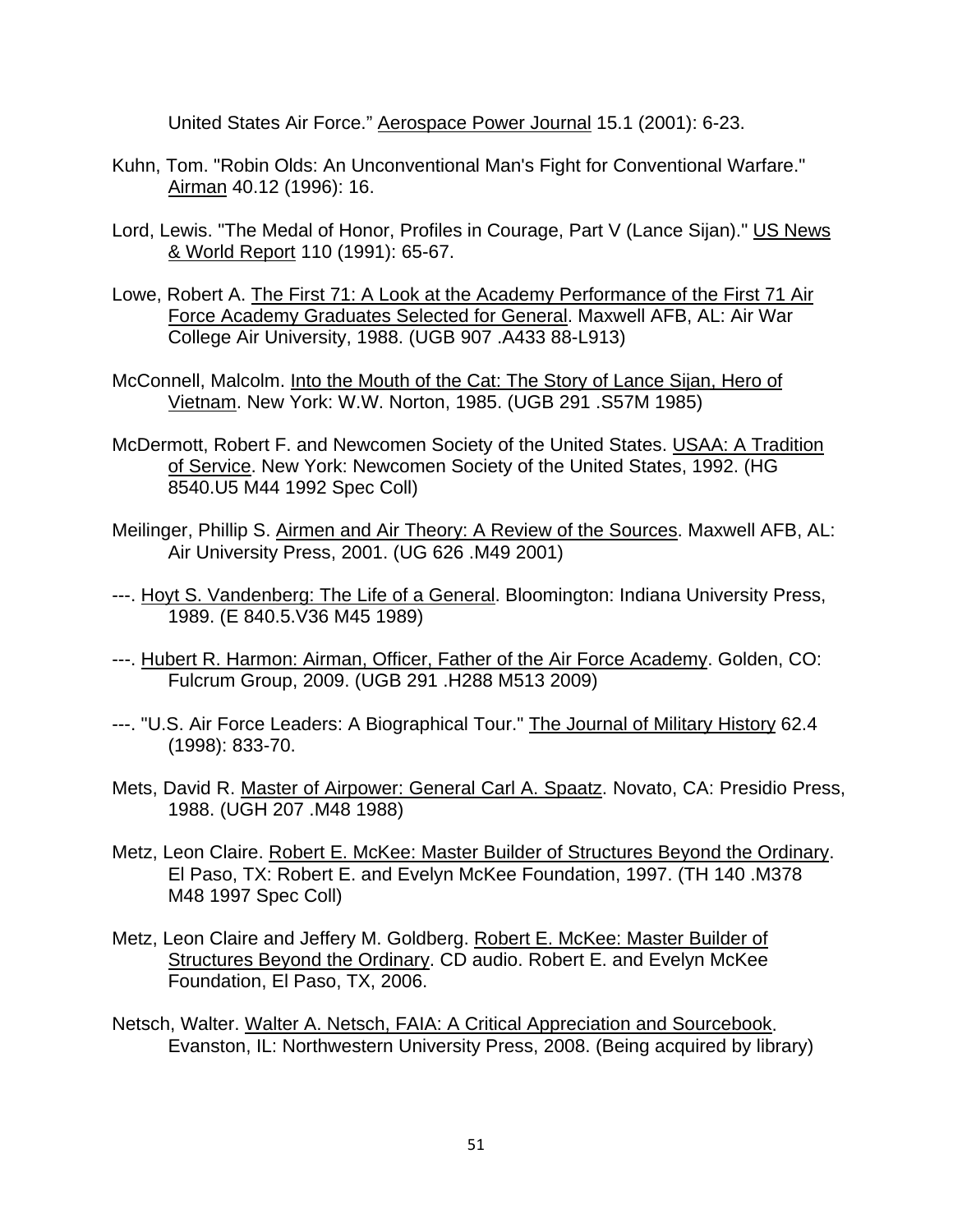- Noel, Thomas J. and Cathleen M. Norman. A Pikes Peak Partnership: The Penroses and the Tutts. Boulder: University Press of Colorado, 2000. (CT 275.P5643 N64 2000)
- Olds, Robin. "How I Got My First MiG." Air Force & Space Digest 50 (1967): 38-40+.
- Owings, Nathaniel Alexander. The Spaces in Between: An Architect's Journey. Boston: Houghton Mifflin, 1973. (NA 737 .O94 A28)
- Parton, James, and Air Force Historical Foundation. "Air Force Spoken Here": General Ira Eaker and the Command of the Air. Bethesda, MD: Adler & Adler, 1986. (UGB 291 .E11 P27 1986)
- Preston, R. L. and Dan Thornton. Stetson, Pipe and Boots : Colorado's Cattleman Governor : A Biography About Dan Thornton. Victoria, BC: Trafford Publishing, 2006. (F 781.2 .T5 P7 2006)
- Ringenbach, Paul T. USAA: A Tradition of Service, 1922-1997. Dallas, TX: Donning Co., 1997. (HG 9970.37.U8 R56 1997)
- Ringenbach, Paul T. (foreword by General Ronald S. Fogelman). Battling Tradition: Robert F. McDermott and Shaping the U.S. Air Force Academy. Chicago: Imprint Publications, 2006. (UGB 751 .R58 2006)
- Ritchie, Steve. "Leadership That Inspires Excellence." Education 120.3 (2000): 404-07.
- Ross, Walter Sanford. The Last Hero: Charles A. Lindbergh. Rev. ed. New York: Harper & Row, 1976. (TLB 290 .L74Ro 1976)
- "Setting the Record Straight: The First Black Faculty Member at the United States Air Force Academy." The Journal of Blacks in Higher Education.42 (2004): 58.
- "Walter Netsch Dies at 88." Architect 97.9 (2008): 18.
- Wehry, Butch. "Farewell to a Life Lived to the Full: Academy, Friends and Family Remember the Legend of Brig. General Robin Olds." Checkpoints 36.2 (2007): 58-60.
- Wetterhahn, Ralph F. "Change of Command." Air & Space Smithsonian 1997, 12 ed.: 62.
- White, Robert P. Mason Patrick and the Fight for Air Service Independence. Washington, DC: Smithsonian Institution Press, 2001. (UGB 5 .W587 2001)

Wilkinson, Stephan. "At Home in the Blue Vault." Aviation History 18.3 (2008): 25-32.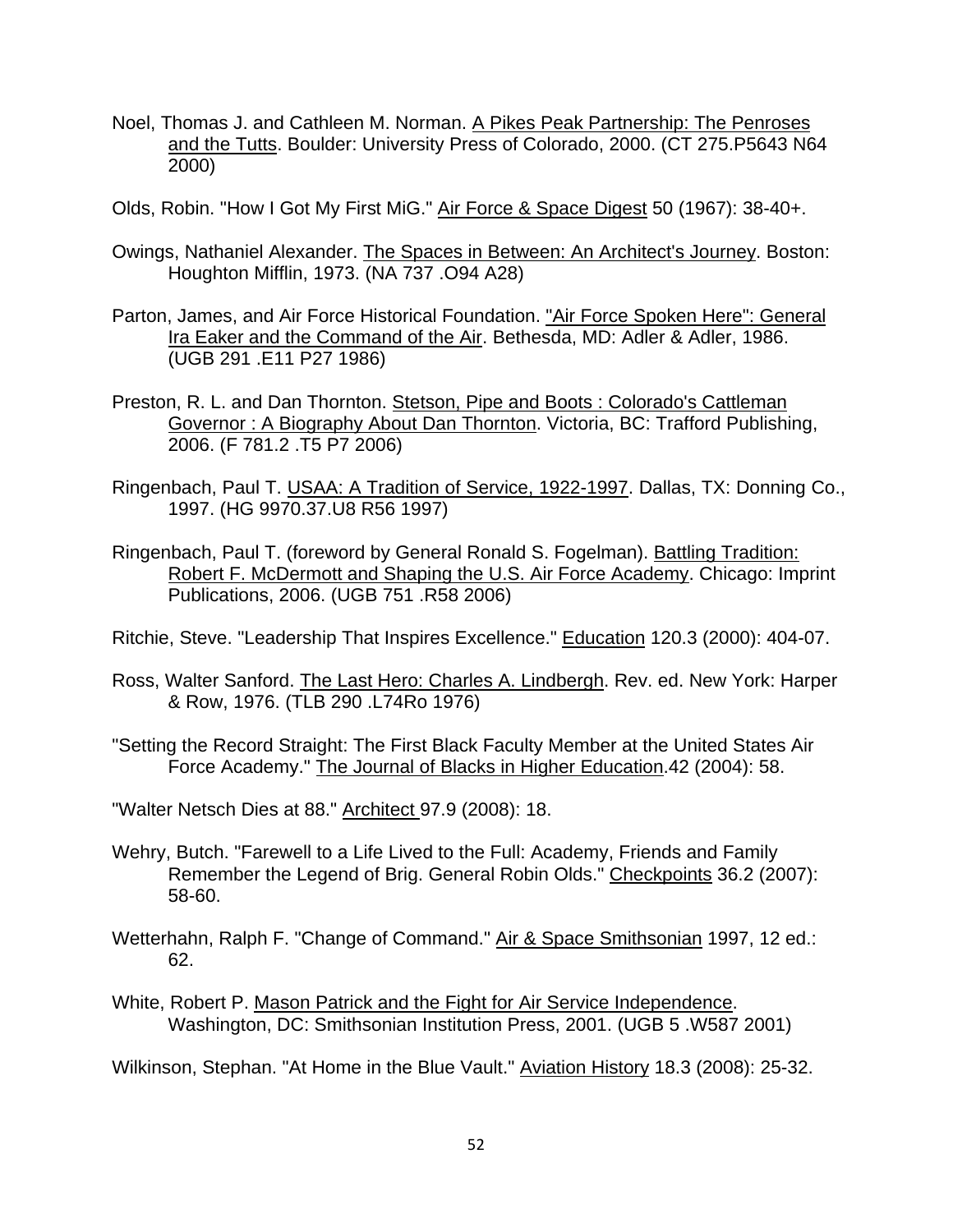#### **VIII. CADET LIFE**

"The Academy Drum and Bugle Corps." Airman 7 (1963): 13.

"Better Days for Doolies." Time 79 (1962): 70.

"Birdmen's Best Food Forward." Life 40 (1956): 125-26.

Bridges, Bill. "You Are Nobody Here." Saturday Evening Post 234 (1961): 75-77+.

- Cassiday Jr., Benjamin B. "The Cadet Way of Life." Air Force Magazine 42.6 (1959): 70-71.
- Engeman, Jack. U.S. Air Force Academy: The Life of a Cadet, a Picture Story. New rev. ed. New York: Lothrop, Lee & Shepard, 1962. (UGB 771 .E5 1962)
- Fleming, Kenneth H., Ildiko E. Andrews, and Robert F. Phelps. "USAFA Fourth Class Committee -- Challenges and Successes." Proceedings, Psychology in the Department of Defense, Tenth Symposium, 16-18 April 1986. Ed. George E. Lee. Colorado Springs, CO: Department of Behavioral Sciences and Leadership, United States Air Force Academy, 1986. 628-32.

Gillelan, G. Howard. "Airborne Archers." Outdoor Life 129 (1962): 124-25+.

Gillert, Douglas J. "Cadet Life: A Leadership Laboratory." Airman 35 (1991): 34-37.

"Home of the Doolies." Time 72 (1958): 41-42.

- Hubbell, John G. "We Are a Different Breed of Cat, Sir." Reader's Digest 85 (1964): 225-26+.
- Jackson, James L. "Notes on Air Force Academy Language." American Speech 36 (1961): 148-49.
- Kenney, Nathaniel T. and William Belknap Jr. "Where Falcons Wear Air Force Blue." The National Geographic Magazine 105.6 (1959): 844-73.
- Kunz, Christine L. "A Time for Healing: Air Force Academy Leadership and Cadets Look toward the Future." Airman 48.3 (2004): 22-29.

Manning, Stephen O. "A Rarefied Atmosphere." Airman 18 (1974): 42-47.

Mauldin, Bill. "Blue Yonder Traditions." Life 39 (1955): 167-84.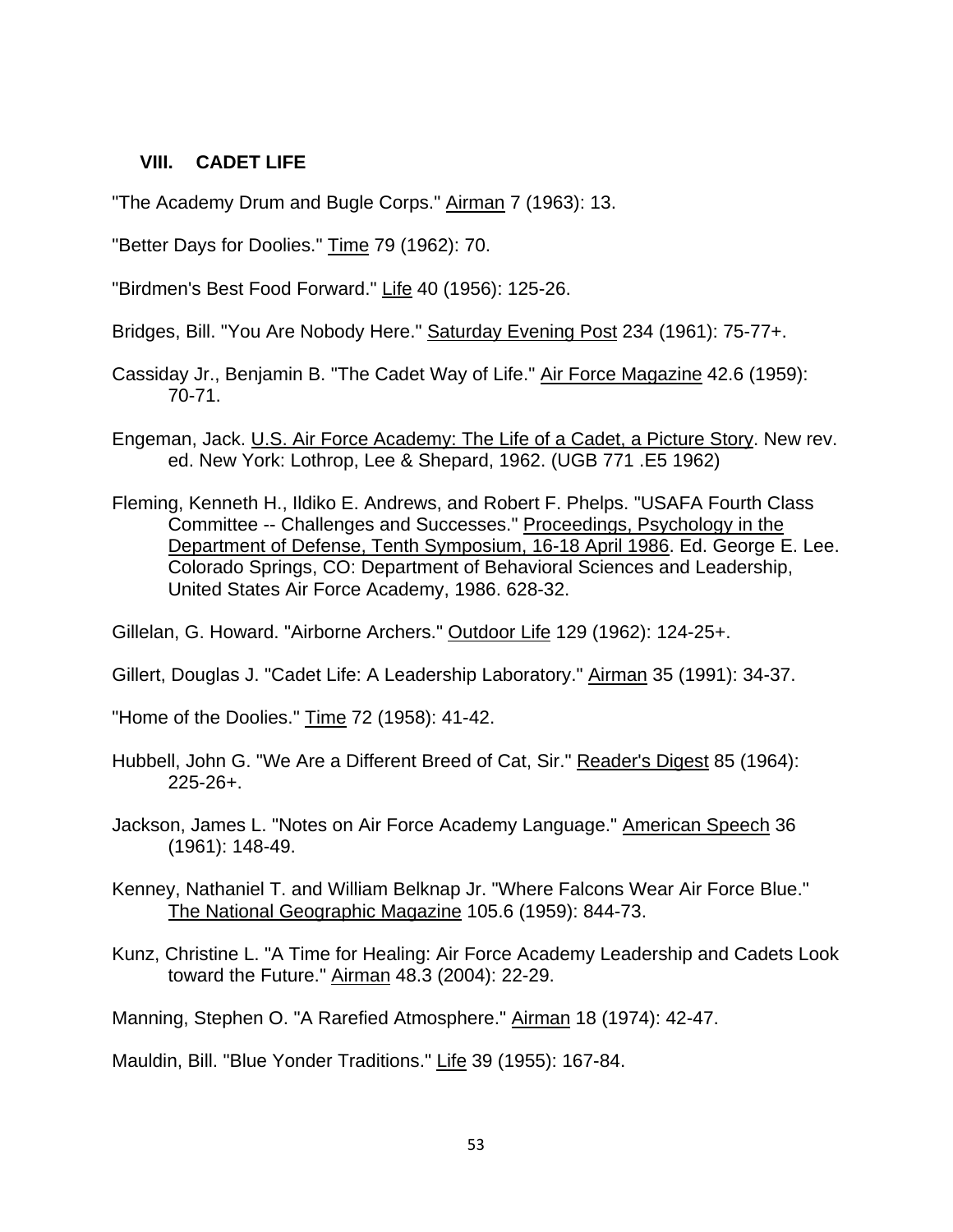- Owens, Eugene. The Effect of Disconfirmed Expectations on Adjustment to Cadet Life at the United States Air Force Academy. Los Angeles: University of California at Los Angeles, 1970. (LB 2378 1970 .O97 Spec Coll)
- Schemo, Diana. Above All: A Year inside the Air Force Academy. Hoboken, NJ: John Wiley & Sons, 2009. (Being acquired by library)

Sheehan, Brian T. "Air Academy Cadet: A Day in His Life." Airman 4 (1960): 23-25.

- Smallwood, William L. and Sue Ross. The Air Force Academy Candidate Book: How to Prepare, How to Get in, How to Survive. 4th ed. Monument, CO: Silver Horn Books, 2007. (UGB 816.8 .S58 2007)
- Talmadge, Marian and Iris Gilmore. This Is the Air Force Academy. New York: Dodd, Mead, 1961. (PZ 3 .T151T)

"Training Ground for Tomorrow." Challenge (GE) 7 (1968): 20-31.

"Trophy Night at the Academy." Air Force Magazine 44 (1961): 98-99.

- United States Air Force Academy. 20th Anniversary Study Curriculum and Cadet Way of Life: Final Report 11 July 1975. Ed. Philip J. Erdle. USAFA, CO: Dean of the Faculty, United States Air Force Academy, 1975. (Being catalogued for Special Collections)
- ---. United States Air Force Academy Cadet Performing Groups. Colorado Springs, CO: United States Air Force Academy, 1991. (D 305.2:P41)
- ---. USAFA Cadet Decorum Handbook. Colorado Springs, CO: U.S. Air Force Academy, 1990. (D 305.6/2:D 35/990)

Whitaker, Ruth. "Hostess for the Cadet Wing." Air Force Magazine 42.6 (1959): 95-96.

### **IX. CHARACTER AND LEADERSHIP DEVELOPMENT**

- Bailey, Timothy S. "It's All About Character (Center for Character Development at the Air Force Academy)." Airman 43.5 (1999): 32-33.
- Batezel, Lynn. "Academy Athletics: Laboratory Leadership." Air Force Magazine 61 (1978): 146-50.
- Brown, Paul R. and Jarean Ray. "Evaluation of the BCT Paraprofessional Counselor Training at the United States Air Force Academy." Proceedings, Psychology in the Air Force: Seventh Annual Symposium, 18-20 April 1984. Ed. George E. Lee.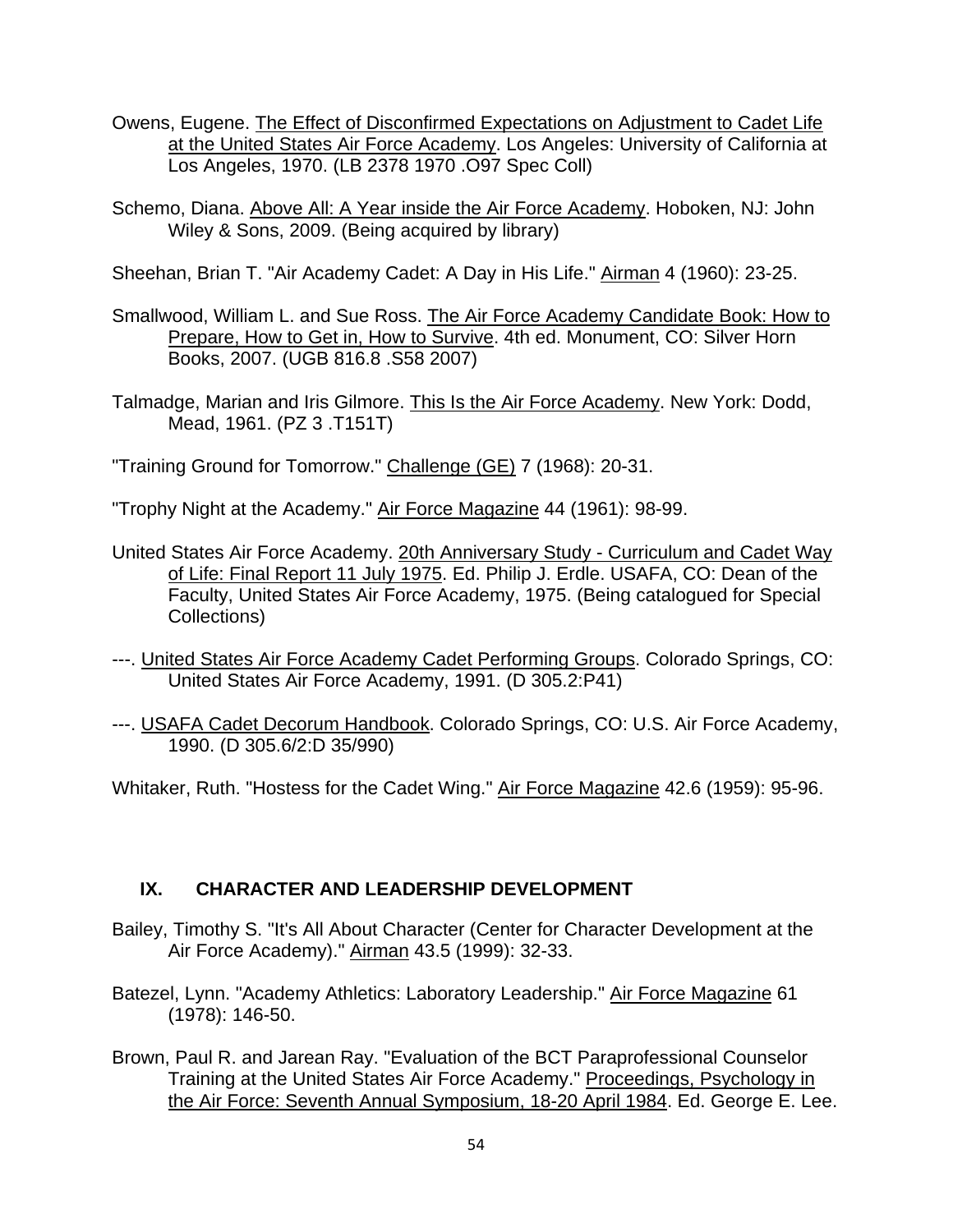Colorado Springs, CO: Department of Behavioral Studies and Leadership, United States Air Force Academy, 1984. 40-44.

- Cammalleri, Joseph A. "Differential Effects of Leadership Style on Group Accuracy." Proceedings, Psychology in the Air Force: Second Annual Symposium, 20-22 April 1971. Ed. Hal W. Hendrick. Colorado Springs, CO: Department of Life and Behavioral Sciences, United States Air Force Academy, 1971. 214-27.
- Carlin, William B. "Hierarchical Value Structures: A Convergence Model of Ethical Development." Proceedings, Psychology in the Department of Defense, Twelfth Symposium, 18-20 April 1990. Ed. Dana H. Lindsley. Colorado Springs, CO: Department of Behavioral Sciences and Leadership, United States Air Force Academy, 1990. 221-25.
- Cheney, Richard B. and Bill Taylor. Professional Military Education: An Asset for Peace and Progress. Panel Report; Variation: CSIS Panel Reports. Washington, DC: Center for Strategic & International Studies, 1997. (U 408 .P76 1997)
- Clark, Albert P. "Women at the Service Academies and Combat Leadership." Strategic Review 5 (1977): 64-73.
- Cook, Martin L. "Ethics Education, Ethics Training, and Character Development: Who 'Owns' Ethics in the Us Air Force Academy?" Ethics Education in the Military. Eds. Paul Robinson, Nigel de Lee and Don Carrick. Burlington, VT: Ashgate Pub. Company, 2008. 57-65.
- Creager, John A. and Robert Miller. Summary of Regression Analyses in the Prediction of Leadership Criteria, Air Force Academy Classes of 1961 through 1963. Lackland AFB, TX: Systems Command, Aeronautical Systems Division, 1961. (UGB 822 .L4 U58 Spec Coll)
- Curphy, Gordon J. et al. "Do Situational Variables Affect Adherence to Formal Organizational Policies?" Proceedings, Psychology in the Department of Defense: Thirteenth Annual Symposium, 15-17 April 1992. Ed. Anthony J. Aretz. Colorado Springs, CO: Department of Behavior Sciences and Leadership, United States Air Force Academy, 1992. 96-99.
- Dierker, Gregory J. "Core Values: A History of Values-Related Initiatives in the Air Force". Ft. Belvoir : VA, 1997. 239 p. Defense Technical Information Center. <http://handle.dtic.mil/100.2/ADA329842>.
- Fleming, Kenneth H., Ildiko E. Andrews, and Robert F. Phelps. "USAFA Fourth Class Committee -- Challenges and Successes." Proceedings, Psychology in the Department of Defense, Tenth Symposium, 16-18 April 1986. Ed. George E. Lee. Colorado Springs, CO: Department of Behavioral Sciences and Leadership, United States Air Force Academy, 1986. 628-32.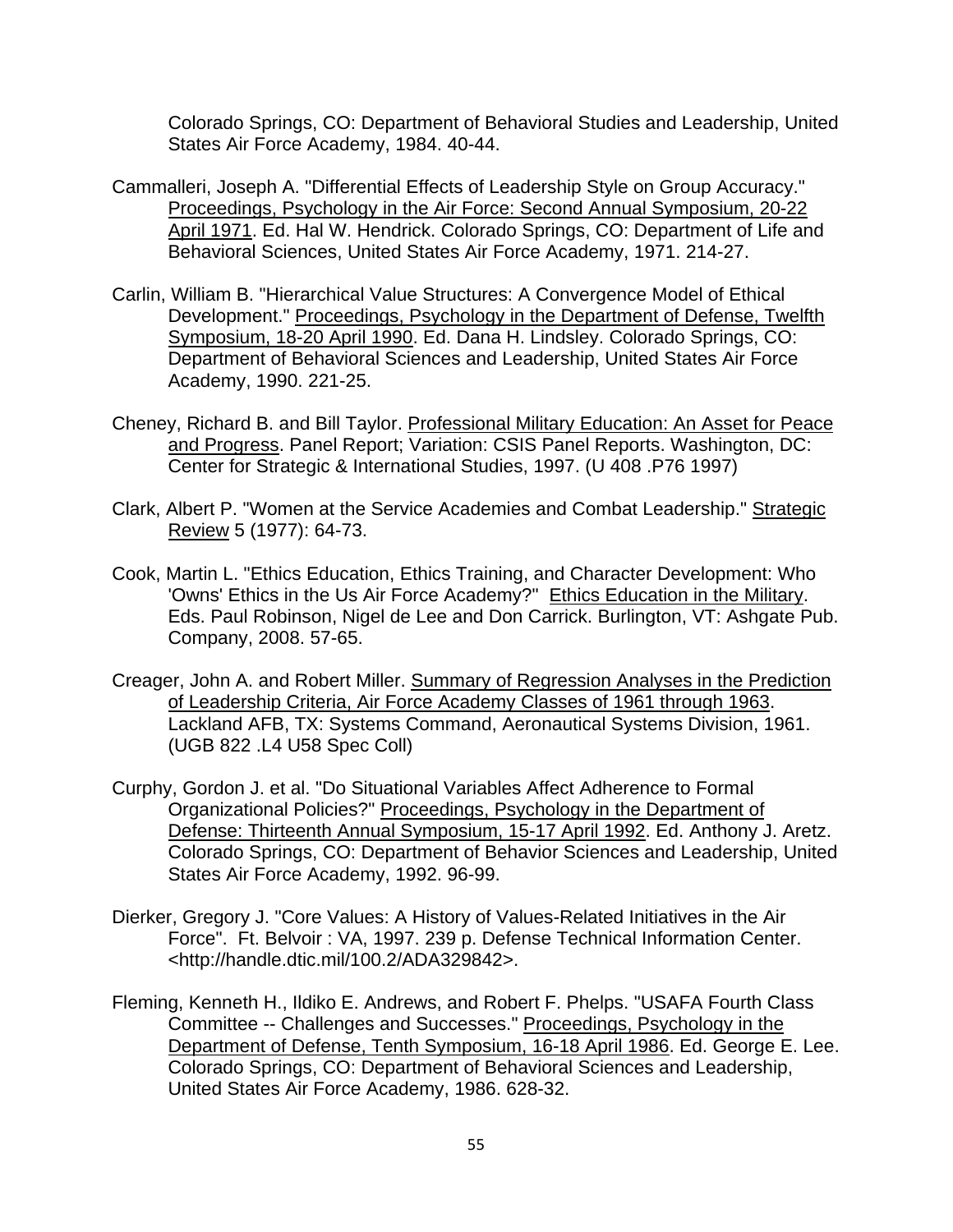- Fogelman, Ronald S. "Integrity Excerpts from Remarks on Nov 8, 1995, to US Air Force Academy " Air Force Magazine 79.2 (1996): 90-91.
- Garvin, John D., Earl R. Nason and Joseph T. Otto. Technical Report on the United States Air Force Academy's Leadership Reaction Course: Final Report. USAFA-TR; 96-6. United States Air Force Academy, CO: Dean of the Faculty, Department of Behavioral Sciences and Leadership, 1996. (UGB 826 .U43 96-6 Spec Coll)
- Gillert, Douglas J. "Cadet Life: A Leadership Laboratory." Airman 35 (1991): 34-37.
- ---. "Why All This Fuss about Integrity? (Cadet Honor Code at the USAF Academy)." Airman 35.3 (1991): 24-27.
- Goldich, Robert L. The DoD Service Academies : Issues for Congress. CRS Report for Congress; 97-217F. Washington, DC: Congressional Research Service, Library of Congress, 1997. (U 408 .G67 1997)
- Gould, Jay W. Education and Training of Women in the United States Military: A Study of Primary Leadership Institutions. Fort Belvoir, VA: Defense Systems Management College, 1992. (UB 418.W65 G68 1993 Spec Coll)
- Grady, Michael J. "Leadership Development at the Air Force Academy." Airman 9 (1965): 34-36.
- Greene, Dennis V. "Leadership Style in the Air Force Cadet Wing." Proceedings, Psychology in the Air Force: Second Annual Symposium, 20-22 April 1971. Ed. Hal W. Hendrick. Colorado Springs, CO: Department of Life and Behavioral Sciences, United States Air Force Academy, 1971. 113-20.
- Hall, Brian F. Leader Traits and Behavior as Determinants of Leadership Effectiveness in a Military Academy. Albany, NY: State University of New York, 1994. (LB 2379 1994 .H174 1994 Spec Coll)
- Hall, Brian F. and David A. Wagie. "US Air Force Academy's Cutting-Edge Character Development Program." Airpower Journal 10.2 (1996): 35-39.
- Harrington, Kathleen. "Leadership by Design: The Gendered Construction of Military (Air Force) Officers". Ft. Belvoir, VA, 1999. 189 p. Defense Technical Information Center. <http://handle.dtic.mil/100.2/ADA371182>.
- Hughes, Richard L. "Learning About Living and Leading: Behavioral Sciences at the U.S. Air Force Academy." The United States Air Force Academy's First Twenty-Five Years: Some Perceptions. USAFA, CO: 25th Anniversary Editorial Committee (USAFA), 1979. 249-68.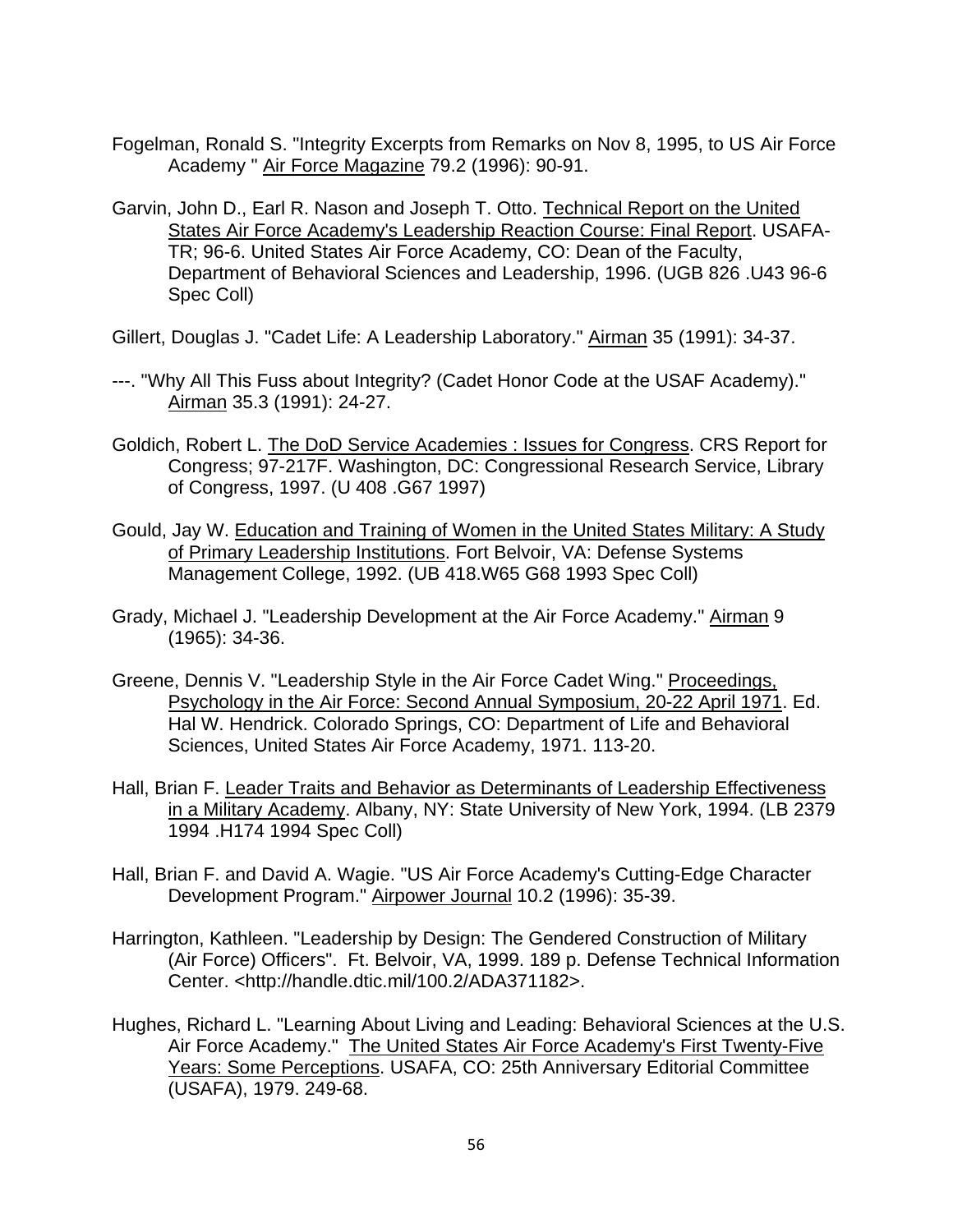- Janowitz, Morris. The Professional Soldier: A Social and Political Portrait. New York: Free Press, 1971. (UB 147 .J3 1971)
- Luedtke, Christopher J. "A Longitudinal and Qualitative Descriptive Study of Cadet Moral Judgment Development at the United States Air Force Academy". Ft. Belvoir , VA, 1999. 350 p. Defense Technical Information Center. <http://handle.dtic.mil/100.2/ADA367639>.
- Madden, Joseph H. and Lloyd R. Chason. "Leadership Instruction." USAF Instructors Journal 8 (1971): 26-32.
- Martin, Carl. "Leaders of Tomorrow." Army Digest 26 (1971): 50-55.
- Mets, David R. "Service before Self or Self-Service? Some Fodder for Your Reading on the Professional Ethics of Air Warriors." Air & Space Power Journal 21.1 (2007): 96-107.
- Mets, David R. and James H. Toner. "Fodder for Your Professional Reading: The Officer as a Teacher / Reply." Air & Space Power Journal 16.4 (2002): 87-101.
- Miranda, Eugene F. "Leadership through Athletics." The United States Air Force Academy's First Twenty-Five Years: Some Perceptions. USAFA, CO: 25th Anniversary Editorial Committee (USAFA), 1979. 343-64.
- Moorman, Thomas S. "Leadership Development at the Air Force Academy." Personnel Administration 30 (1967): 30-34.
- Murray, Doug. "Responding to The "Developing Aerospace Leaders" Initiative: A Master Attack " Aerospace Power Journal 15.2 (2001): 13-22.
- Newton, Willis H. Making the Man at the Air Force Academy: A Conceptual Study. Student Reports; No. 68b-18. Maxwell AFB, AL: Air Force Chaplain School, Air University, 1968. (UGB 763 .N56 Spec Coll)
- O'Connell, Wm Timothy. "PMM and Active Followership." Proceedings, Psychology in the Department of Defense, Tenth Symposium, 16-18 April 1986. Ed. George E. Lee. Colorado Springs, CO: Department of Behavioral Sciences and Leadership, United States Air Force Academy, 1986. 249-53.
- Oliver, George M. Personal Values of Successful Air Force Officers and of Air Force Academy Freshman: Implied Challenge to the Air Force. Maxwell AFB, AL: Air War College, Air University, 1982.
- O'Rourke, James S. "Military Leadership for the 1990s and Beyond." Military Review 65 (1985): 16-28.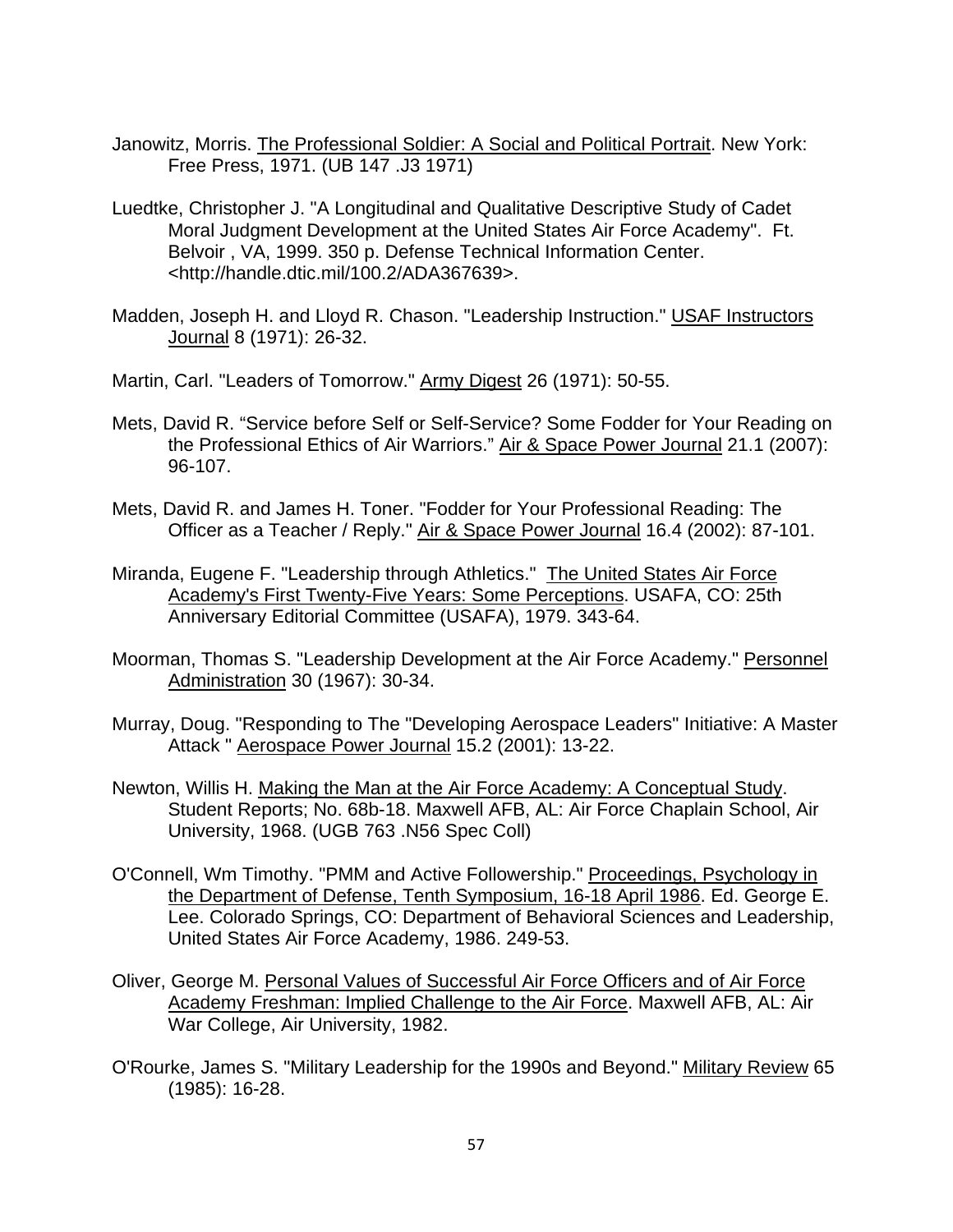- Packard, Gary A., Jr. "Longitudinal Study of the Social Network Influences on the Leadership and Professional Military Development of Cadets at the U.S. Air Force Academy". Ft. Belvoir, VA, 1999. 208 p. Defense Technical Information Center. <http://handle.dtic.mil/100.2/ADA366345>.
- Peterson, Tim O. and Alan E. Rohrs. "Subordinate Communications in a Military Setting." Proceedings, Psychology in the Department of Defense, Tenth Symposium, 16-18 April 1986. Ed. George E. Lee. Colorado Springs, CO: Department of Behavioral Sciences and Leadership, United States Air Force Academy, 1986. 623-27.
- Price, Paul A. "Genesis and Evolution of the United States Air Force Academy's Officer Development System". Ft. Belvoir, VA, 2004. 80 p. Defense Technical Information Center. <http://handle.dtic.mil/100.2/ADA428315>.
- Rice, John Frank. A Descriptive Study of Moral and Intellectual Development of Students at a Military Academy. Denver: University of Denver, 1986. (LB 2378 1986 .R45 Spec Coll)
- Scott, Lynn M, and William H. Clover. "The Positive Motivation Model: Its Use at the Air Force Academy." Proceedings, Psychology in the Department of Defense, Tenth Symposium, 16-18 April 1986. Ed. George E. Lee. Colorado Springs, CO: Department of Behavioral Sciences and Leadership, United States Air Force Academy, 1986. 254-58.
- Silverman, Lawrence F. and Fred D. Harburg. "A New Approach to Undergraduate Leadership Education at the Air Force Academy: Combining Psychology with History." Department of Behavioral Sciences and Leadership, United States Air Force Academy. Ed. Dickie A. Harris. Colorado Springs, CO Department of Behavioral Sciences and Leadership, United States Air Force Academy, 1980. 539-42.
- Simon, Seena. Officials: Corporations could Use Academy Ethics Alumni, Faculty Vouch for Military's Moral Compass. Air Force Times. 16 September 2002: 18.
- Smith, James M. "Expeditionary Leaders, CINCs, and Chairmen." Aerospace Power Journal 14.4 (2001): 30-44.
- Sullivan, B. Don and Arthur B. Sulkin. "Tactical Decision Making: A Leadership Training Success Story." Proceedings, Psychology in the Air Force: Sixth Annual Symposium, 21-22 April 1978. Ed. John M. Bermudez. Colorado Springs, CO Department of Behavioral Sciences and Leadership, 1978. 367-72.
- Tallarigo, Richard S. "Casual Analysis of Leader Behaviors." Proceedings, Psychology in the Department of Defense: Thirteenth Annual Symposium, 15-17 April 1992.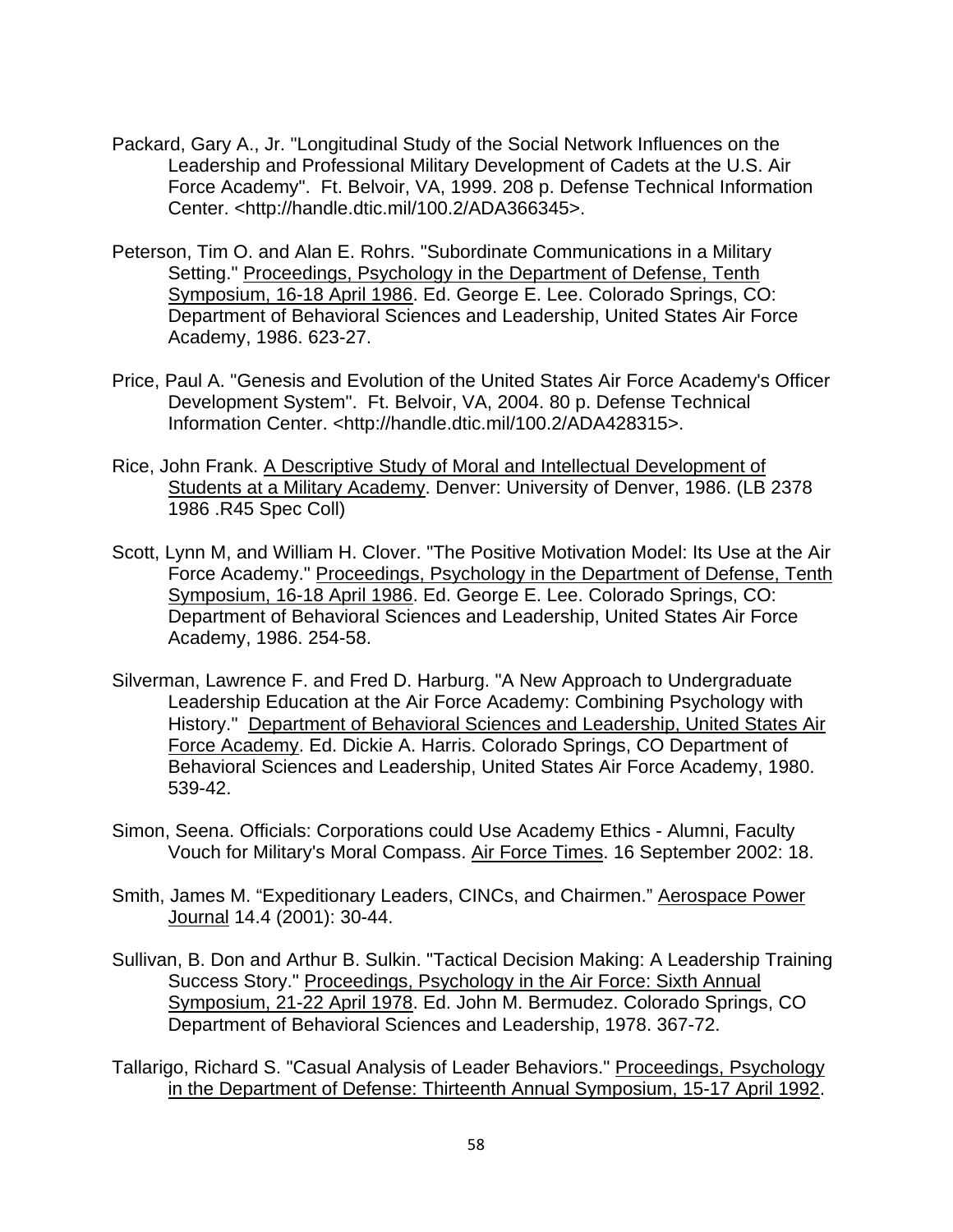Ed. Anthony J. Aretz. Colorado Springs, CO: Department of Behavioral Sciences and Leadership, United States Air Force Academy, 1992. 247.

- ---. "Factor Structure Comparisons of Behavioral and Trait Assessments of Leadership." Proceedings, Psychology in the Department of Defense: Thirteenth Annual Symposium, 15-17 April 1992. Ed. Anthony J. Aretz. Colorado Springs, CO: Department of Behavioral Sciences and Leadership, United States Air Force Academy, 1992. 248.
- Taylor, Robert L., William E. Rosenbach and Eric B. Rosenbach. Military Leadership: In Pursuit of Excellence. 6th ed. Boulder, CO: Westview Press, 2009. (UB 210 .M553 2009)
- Titus, James. Subordinate-Leader Training: A Study of Assertive Followership Skills. Washington, DC: U.S. Air Force Academy, 1990. (D 305.19:L46)
- Tree, Sterling et al. "Total Quality Management and the Training Philosophy in Cadet Squadron Eleven." Proceedings, Psychology in the Department of Defense: Thirteenth Annual Symposium, 15-17 April 1992. Ed. Anthony J. Aretz. Colorado Springs, CO: Department of Behavioral Sciences and Leadership, United States Air Force Academy, 1992. 249.
- United States Air Force Academy. Character Development Manual. Colorado Springs, CO: Center for Character Development, United States Air Force Academy, 1994. (D 305.6/2:C 37/2 Microform)
- United States Air Force Academy., and Michael A. Rosebush. Leadership Development Manual. USAFA, CO: United States Air Force Academy, 1992. (UB 210 .U52 1992)
- Van Fleet, David D. and Gary A. Yukl. Military Leadership: An Organizational Behavior Perspective. Greenwich, Conn.: JAI Press, 1986. (UB 210 .V36 1986)
- Wagie, David A. "The US Air Force Academy's Cutting-Edge Character Development Program." Airpower Journal 10.2 (1996): 35-39.
- Wakin, Malham M. Integrity First: Reflections of a Military Philosopher. Lanham, MD: Lexington Books, 2002. (U 22 .W27 2000)
- West, Derek A. and Benjamin L. Dilla. "Cadets' Perceptions of Leadership Development Activities at the United States Air Force Academy." Proceedings, Psychology in the Department of Defense: Thirteenth Annual Symposium, 15-17 April 1992. Ed. Anthony J. Aretz. Colorado Springs, CO: Department of Behavioral Sciences and Leadership, United States Air Force Academy, 1992. 36-40.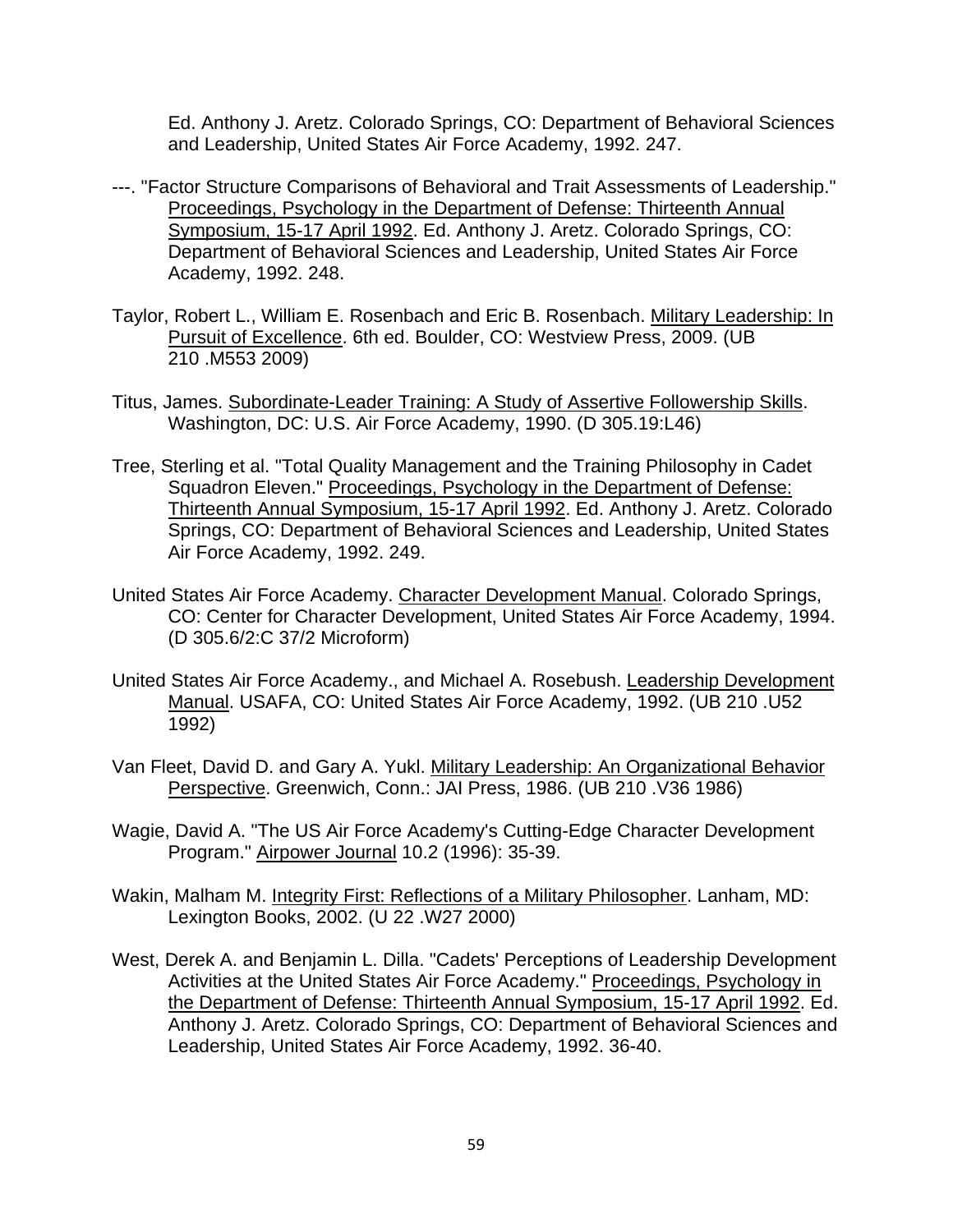- Whelan, Paul. "Generational Change: Implications for the Development of Future Military Leaders." Military Leadership: In Pursuit of Excellence. Eds. Robert L. Taylor, William E. Rosenbach and Eric B. Rosenbach. 6th ed. Boulder, CO: Westview Press, 2009. 265-83.
- Whitcomb, Darrel. "Developing Leaders: Military Training at USAFA." Fifty Years of Excellence: Building Leaders of Character for the Nation: A Publication Celebrating 50 Years of the U.S. Air Force Academy. Ed. Charles Oldham. Tampa, FL: Faircount LLC, 2004. 94-107+.
- Yoos, Charles Jacob. "On the Meaning of the 'Whole Person' Concept and Achieving Wholeness." Proceedings, Psychology in the Air Force: Seventh Annual Symposium, 18-20 April 1984. Ed. George E. Lee. Colorado Springs, CO Department of Behavioral Sciences and Leadership, United States Air Force Academy, 1984. 600-04.

### **X. CIVILIAN-MILITARY FACULTY MIX**

- "The Academy Faculty: Dean Calls Air Force Officers Best Professors for Cadets." Air Force Times 24 (1964): 5-6.
- Cheney, Richard B. and Bill Taylor. Professional Military Education: An Asset for Peace and Progress. Panel Report; Variation: CSIS Panel Reports. Washington, DC: Center for Strategic & International Studies, 1997. (U 408 .P76 1997)
- Condit, Dale O. An Analysis of Alternatives to the Present Faculty Composition at the United States Air Force Academy. Maxwell AFB, AL: Air Command and Staff College, Air University, 1979. (UGB 815 .C745 1979 Spec Coll)
- Goldich, Robert L. The DoD Service Academies: Issues for Congress. CRS Report for Congress; 97-217F. Washington, DC: Congressional Research Service, Library of Congress, 1997. (U 408 .G67 1997)
- McDermott, Robert F. "Creating a Military Academy." Signum (The Royal Military College of Canada) 3.2 & 3 (1976): 45-57.
- Milton, T.R. "The New Civilian/Military Institute." Air Force Magazine 60 (1977): 58.
- Quillman, Earl W. Faculty Personnel Aspects of an Air Force Academy. New York: New York University, 1949. (UGB 815 .Q6 Oversize)
- Rolfsen, Bruce. "The Civilian Solution: How It Happened." Air Force Times 60 (1999): 16.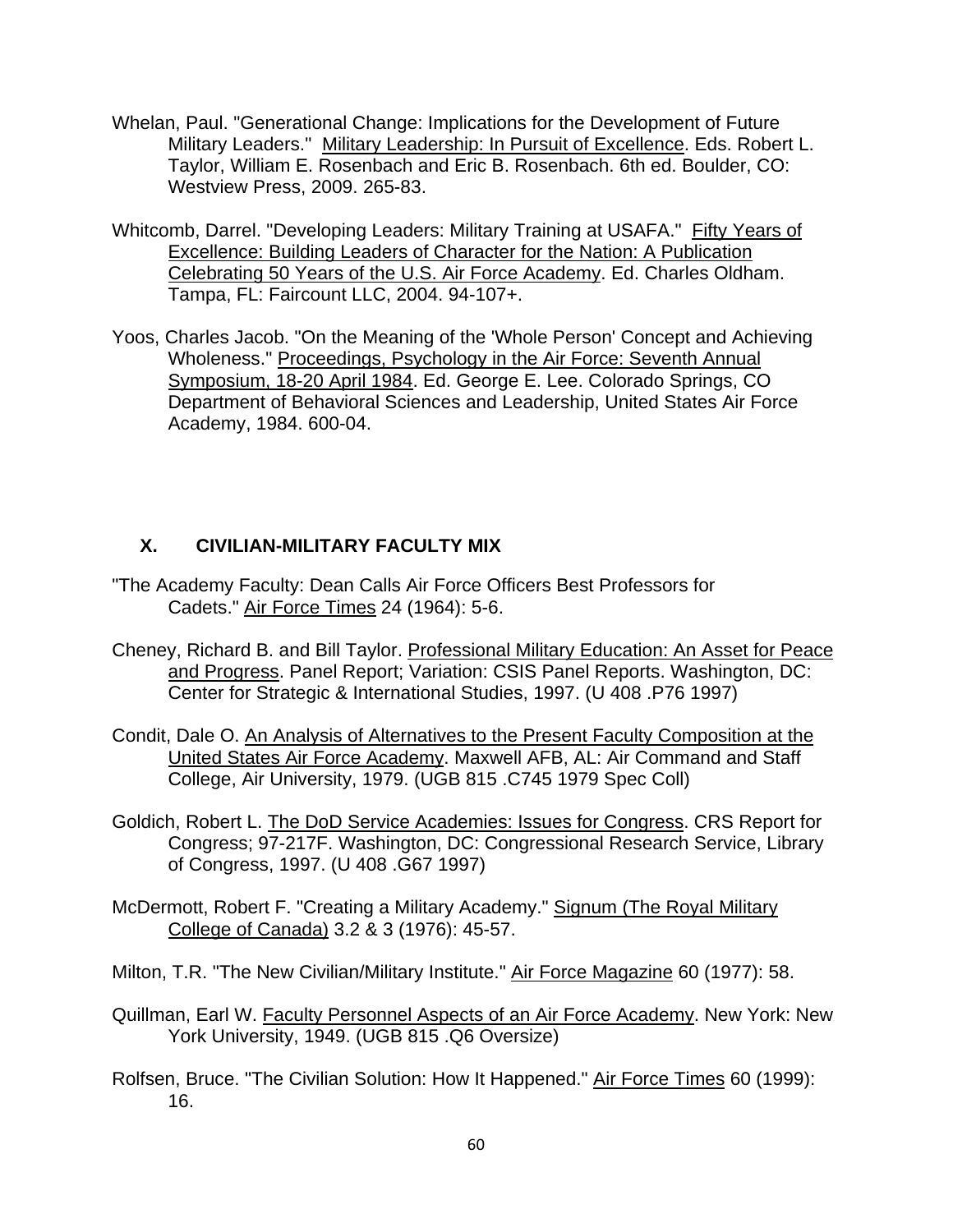- Tim, Feist. "U. S. Naval Academy Is Balanced." United States Naval Institute. Proceedings 129.11 (2003): 26.
- United States Air Force Academy. Faculty Mix Study (Part 1: Departmental Responses). USAFA, CO: United States Air Force Academy, 1976. (UGB 815 .U52 Spec Coll)
- ---. Faculty Mix Study (Part 2: Institution Response). USAFA, CO: United States Air Force Academy, 1976. (UGB 815 .U52 Spec Coll)

## **XI. CULTURE, DIVERSITY AND MINORITIES AT USAFA**

- "Air Force Academy Blows Its Mind: A Festival of Black Culture." **Ebony** (1972): 33-36+.
- Anonymous. "Air Force Coach under Fire for Comments on Minority Players." Diverse Issues in Higher Education 22.20 (2005): 11.
- Astor, Gerald. The Right to Fight: A History of African Americans in the Military. Novato, CA: Presidio, 1998. (UB 418.A47 A84 1998)
- "Black Pioneers at the U.S. Military Academies." The Journal of Blacks in Higher Education.39 (2003): 12-14.
- "Bugle Call for Negro Cadets: West Point, Annapolis, and Colorado Springs Push Massive National Recruitment Campaign." Ebony 21 (1966): 73-78.
- Carroll, Rodney D. and Philbert A. Cole. A Study of Black Officer Candidate Attrition in the United States Air Force. Wright-Patterson AFB, OH: Air Force Institute of Technology, 1994. (UB 418 .A47 C32 1994 Spec Coll)
- Cubero, Ruben A., H. Marschall and D.G. Hannaway. "Diverse Assignments, Diverse Cultures: The Development of a Foreign Language Curriculum." The United States Air Force Academy's First Twenty-Five Years: Some Perceptions. USAFA, CO: 25th Anniversary Editorial Committee (USAFA), 1979. 121-38.
- Diodati, Egidio. "The U.S. Air Force Academy: Organizational Culture and Diversity Issues." Understanding and Managing Diversity: Readings, Cases, and Exercises. Eds. Carol P. Harvey and M. June Allard. 4th ed. Upper Saddle River, NJ: Pearson Prentice Hall, 2009. 314-24.
- Foner, Jack D. Blacks and the Military in American History: A New Perspective. New Perspectives in American History. New York: Praeger, 1974.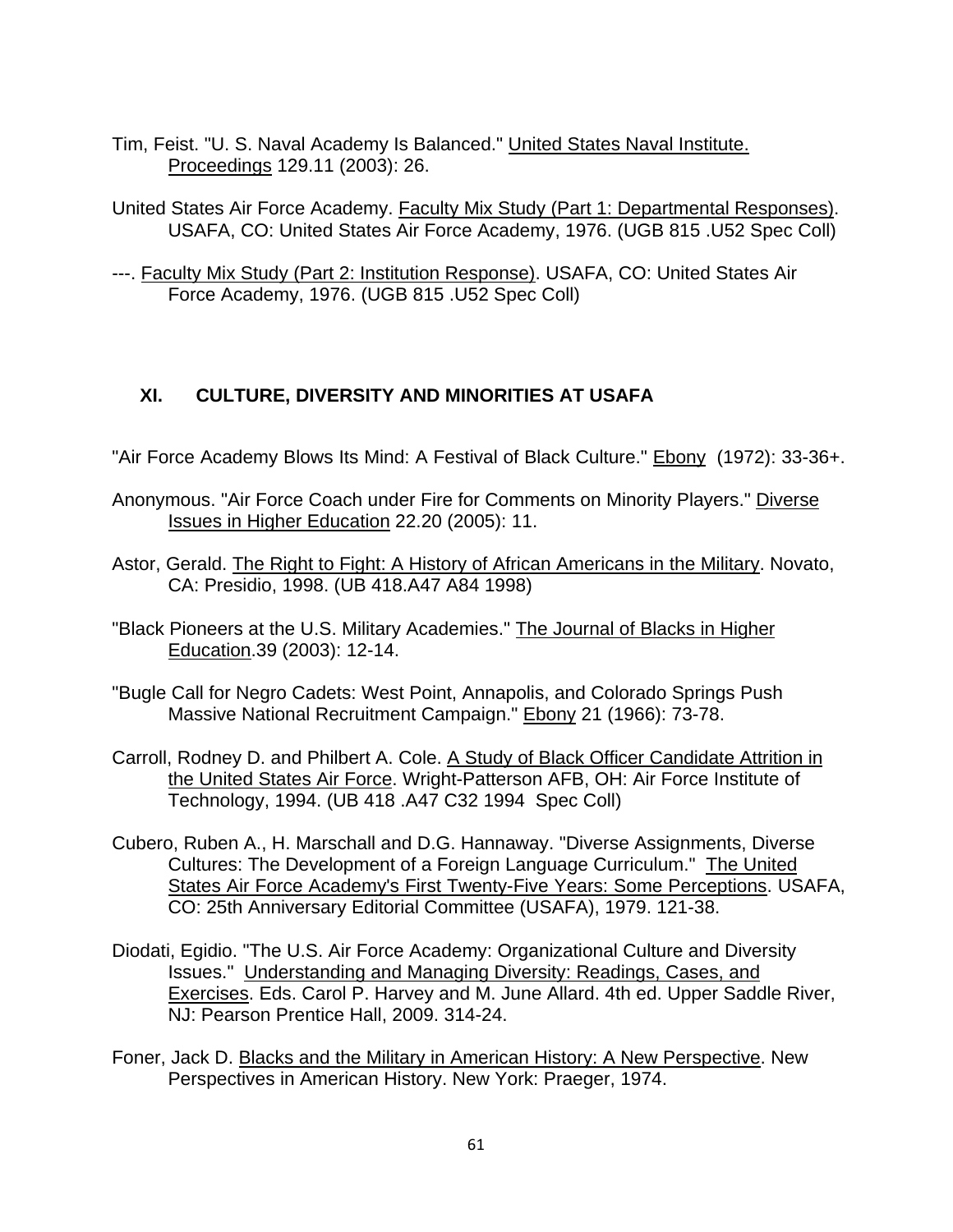- Goldich, Robert L. The DoD Service Academies: Issues for Congress. CRS Report for Congress; 97-217F. Washington, DC: Congressional Research Service, Library of Congress, 1997. (U 408 .G67 1997)
- Gropman, Alan L. The Air Force Integrates, 1945-1964. Smithsonian History of Aviation Series. 2nd ed. Washington, DC: Smithsonian Institution Press, 1998. (D 810.N4 G76 1998)
- Hansen, Susan D. "The Racial History of the U.S. Military Academies." The Journal of Blacks in Higher Education.26 (1999): 111-16.
- Leach, Bryan W. "Race as Mission Critical: The Occupational Need Rationale in Military Affirmative Action and Beyond." The Yale Law Journal 113.5 (2004): 1093-141.
- Leavitt, William. "Air Force Academy: A Time of Transition." Air Force Magazine 56 (1973): 31-37.
- McEwen, Darryl D. "Token Minorities." Soldiers 31 (1976): 52-53.
- Murray, Gene. Covering Sex, Race, and Gender in the American Military Services. Lewiston, NY: Edwin Mellen Press, 2004. (UB 417 .M87 2004)
- Nalty, Bernard C. Strength for the Fight: A History of Black Americans in the Military. New York Free Press, 1986. (UB 418 .A47 N35 1986)
- O'Callaghan, Kevin W. The Effects of Noncognitive Variables on Academic Persistence among Blacks at the Air Force Academy. Denver: University of Denver, 1987. (LB 2378 1987 .O27 Spec Coll)
- O'Callaghan, Kevin W., Carl Bryant, and Raoul Buron. "The Impact on Academic Persistence among Black Cadets at the Air Force Academy as Measured by Noncognitive Variables." Proceedings, Psychology in the Department of Defense, Eleventh Symposium, 13-15 April 1988. Ed. Francis E. McIntire. Colorado Springs, CO: Department of Behavioral Sciences and Leadership, United States Air Force Academy, 1988. 405-08.
- "Ousted Black Student Sues Air Force Academy." Chronicle of Higher Education 21 (1980): 2.
- Robinson, Michael A. "Breaking the Barriers: Women and Minorities Excel at the Air Force Academy and in Careers That Follow." Fifty Years of Excellence: Building Leaders of Character for the Nation: A Publication Celebrating 50 Years of the U.S. Air Force Academy. Ed. Charles Oldham. Tampa, FL: Faircount LLC, 2004. 48-59.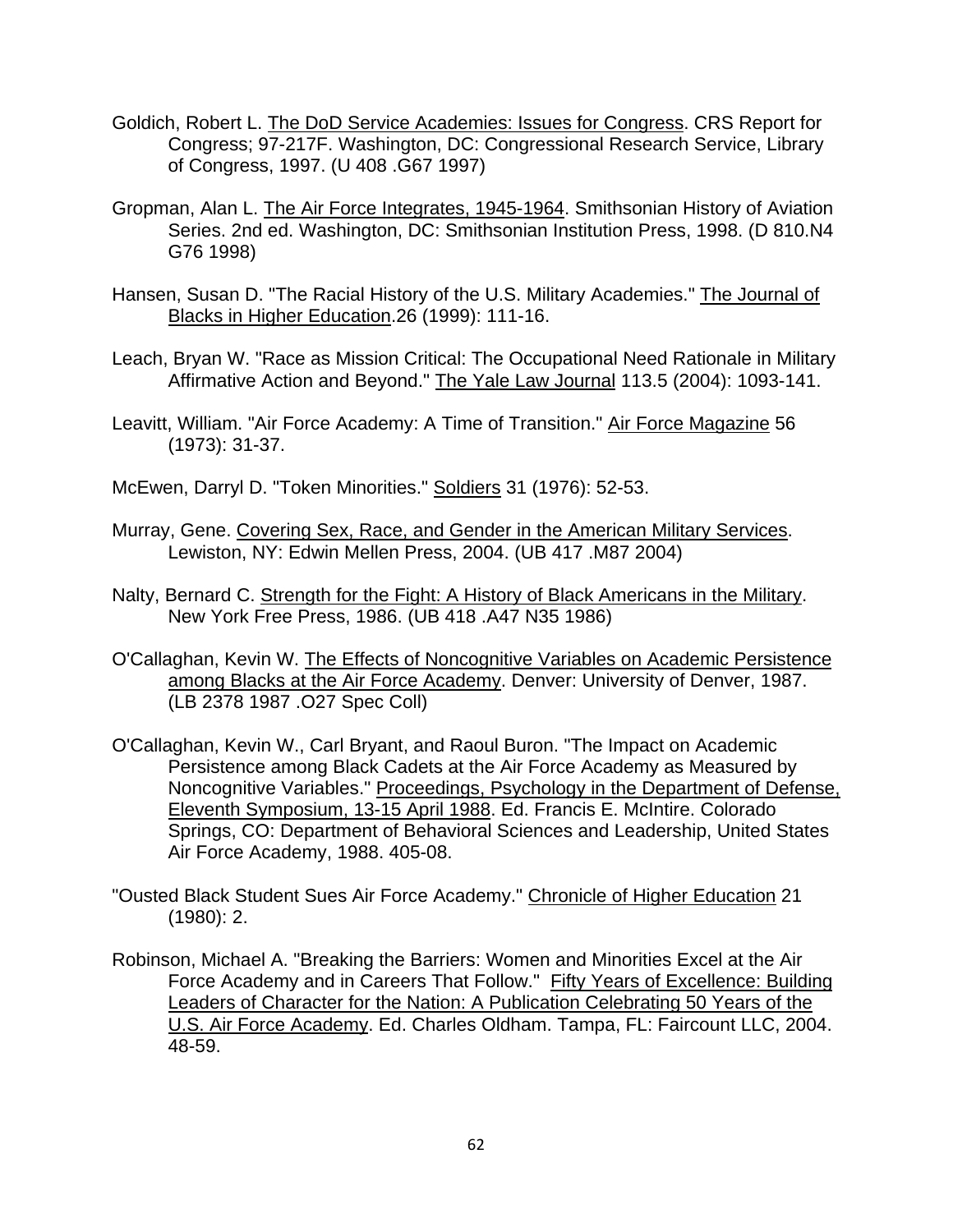- Seamans Jr., Robert C. "The Air Force and Equal Opportunity." Air University Review 23 (1972): 4-5.
- "Setting the Record Straight: The First Black Faculty Member at the United States Air Force Academy." The Journal of Blacks in Higher Education.42 (2004): 58.
- Stillman, Richard. "Negroes in the Armed Forces." Phylon 30.2 (1969): 139-59.
- Sturm, Ted R. "Sentiment of Soul: Black Culture Festival at USAFA." Airman 16 (1972): 24-32.
- Trautsch, Rolf A. "Recruitment of Minority Students at the U.S. Air Force Academy." Air University Review 25 (1974): 66-74.
- United States. General Accounting Office. Air Force Academy: Gender and Racial Disparities: Report to the Chairman, Committee on Armed Services, U.S. Senate. Washington, DC: The Office 1993. (UGB 551 .U56 1993 Spec Coll)
- United States. General Accounting Office and United States Congress. Senate. Committee on Armed Services. Air Force Academy: Gender and Racial Disparities: Report to the Chairman, Committee on Armed Services, U.S. Senate. Washington, DC: The Office, 1993. (GA 1.13:NSIAD-93-244)
- Winn, Patrick. "Academy Pushes to Boost Minority Rates." Air Force Times 68.46 (2008): 9-9.
- Wright, Kai. Soldiers of Freedom: An Illustrated History of African Americans in the Armed Forces. New York: Black Dog & Leventhal, 2002. (UB 418.A47 W75 2002)

# **XII. EARLY YEARS AND ESTABLISHMENT**

"Academy for the Space Age." US News & World Report 45 (1958): 74-77.

- "Air Academy: A Better Man for a Better Plane." Newsweek 45 (1955): 59-62+.
- "Air Cadets' Welcome Home." Life 45 (1958): 111-14.
- "Air Force Academy: Global Background for Tomorrow's Space Age." Air Force Magazine 41 (1964): 48-49.
- Ambrose, Stephen E. Duty, Honor, Country: A History of West Point. Baltimore: Johns Hopkins Press, 1966. (U 410 .L1 A49)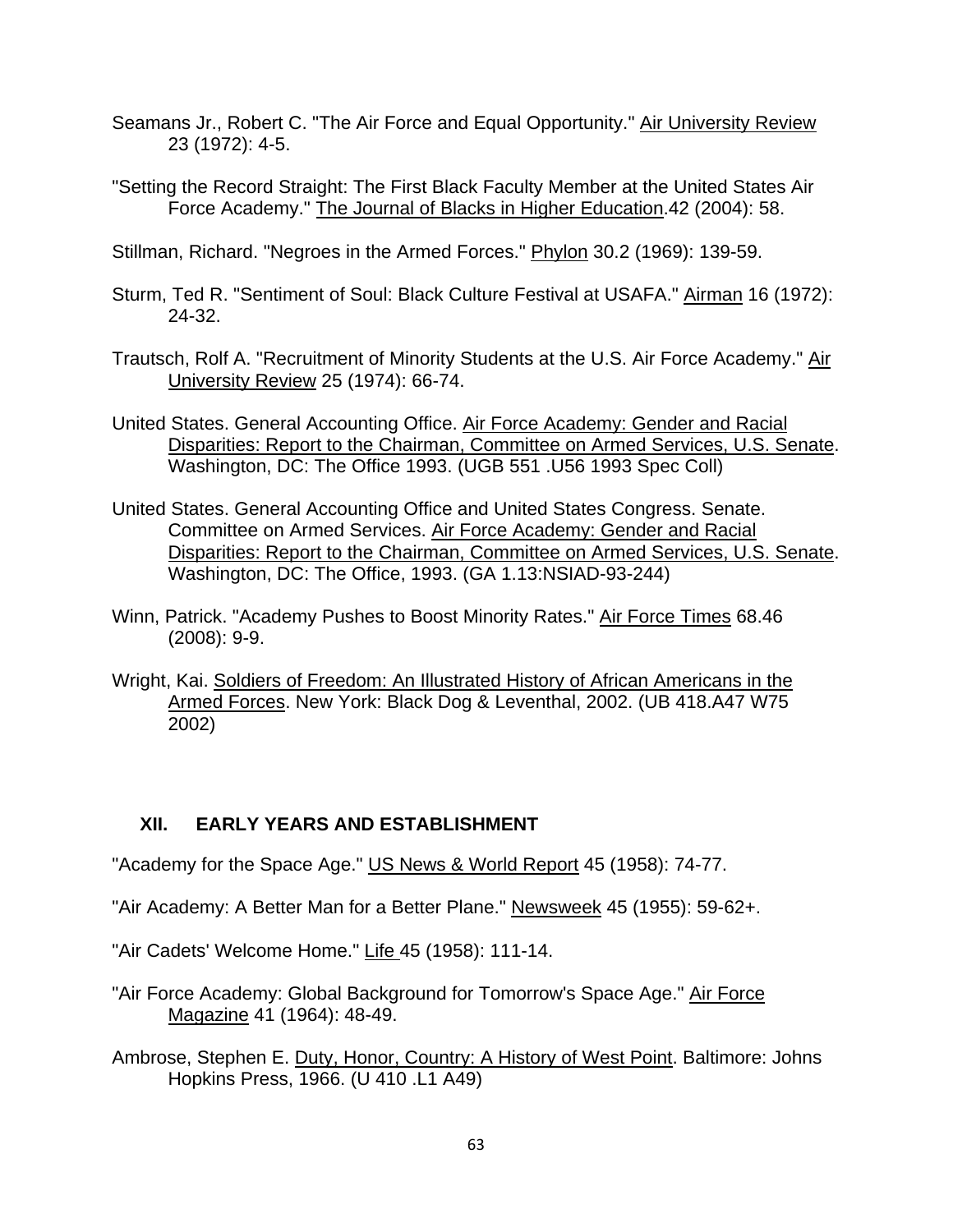- Anderson, Jackie L. "Academic Counseling and Scheduling at the Air Force Academy." The United States Air Force Academy's First Twenty-Five Years: Some Perceptions. USAFA, CO: 25th Anniversary Editorial Committee (USAFA), 1979. 367-74.
- Anderson, James R. "Evolution of the USAF Academy Management Discipline." The United States Air Force Academy's First Twenty-Five Years: Some Perceptions. USAFA, CO: 25th Anniversary Editorial Committee (USAFA), 1979. 219-28.
- Baggs, Mae Lacy. Colorado, the Queen Jewel of the Rockies; a Description of Its Climate and of Its Mountains, Rivers, Forests and Valleys; an Account of Its Explorers; a Review of Its Indians--Past and Present; a Survey of Its Industries, with Some Reference to What It Offers of Delight to the Automobilist, Traveller, Sportsman and Health Seeker; Together with a Brief Resume of Its Influence Upon Writers and Artists, and a Short Account of Its Problems and How Met, and of Its Inexhaustible Resources and Their Development. Boston: The Page Company, 1918. (F 776 .B14)
- Beauchamp, Al. Green among the Blue. New York: Vantage Press, 1969. (UGB 763 .B37)
- Beckstrom, Brad. At the Rampart, the United States Air Force Academy; [Personal Record of Brad Beckstrom]. Washington, DC: Department of the Air Force, 1959.
- Beland, Robert D. and John W. Schuman. "Perceptions of the Economics Discipline at the Academy over Twenty-Five Years." The United States Air Force Academy's First Twenty-Five Years: Some Perceptions. USAFA, CO: 25th Anniversary Editorial Committee (USAFA), 1979. 193-201.
- Berg, A. Scott. Lindbergh. New York: G.P. Putnam's, 1998. (TLB 290 .L74 B493 1998)
- Boudreau, Arthur E. "The United States Air Force Academy." Armed Forces Chemical Journal 9 (1955): 6-8.
- Campbell, Lawrence G. "From Slide Rule to Programmable Calculator: The First Twenty-Five Years." The United States Air Force Academy's First Twenty-Five Years: Some Perceptions. USAFA, CO: 25th Anniversary Editorial Committee (USAFA), 1979. 23-38.
- Cannon, M. Hamlin and Henry S. Fellerman. Quest for an Air Force Academy. Colorado Springs, CO: United States Air Force Academy, 1974. (UGB 751 .C223)
- Carter, Dale K. "The Evolution of the Department of Civil Engineering, Engineering Mechanics and Materials." The United States Air Force Academy's First Twenty-Five Years: Some Perceptions. USAFA, CO: 25th Anniversary Editorial Committee, 1979. 77-86.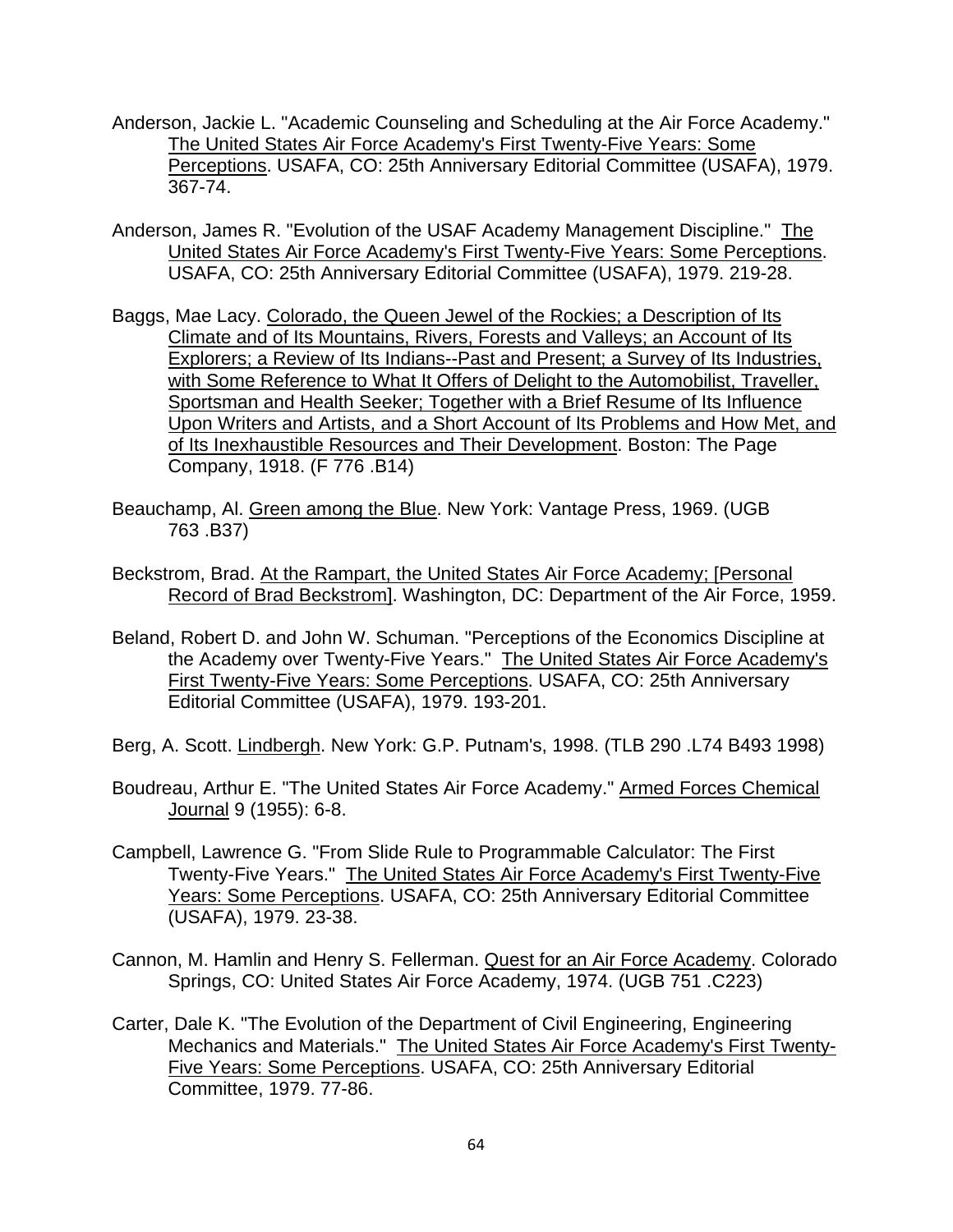- Civil Engineering, a Technical History: United States Air Force Academy, 1955-1975. Colorado Springs, CO: United States Air Force Academy, 1975. (UGB 751 .C58 1975 Spec Coll)
- Coffey, Thomas M. Hap: The Story of the U.S. Air Force and the Man Who Built It: General Henry H. "Hap" Arnold. New York: Viking Press, 1982. (UGB 291 .A76C)
- "Colorado Springs Site Is Chosen for the New Air Force Academy." New York Times 25 June 1954: 1+.
- Correl, Maryhelen C. "Colorado Springs (Post of the Month)." U.S. Lady 4 (1959): 20-23.
- Crackel, Theodore J. West Point: A Bicentennial History. Modern War Studies. Lawrence, KS: University Press of Kansas, 2002. (Being acquired by library)
- Cubero, Ruben A., H. Marschall and D.G. Hannaway. "Diverse Assignments, Diverse Cultures: The Development of a Foreign Language Curriculum." The United States Air Force Academy's First Twenty-Five Years: Some Perceptions. USAFA, CO: 25th Anniversary Editorial Committee (USAFA), 1979. 121-38.
- "The Curtain Goes Up!" Air Training 5 (1955): 22-23.
- Dailey, John J. Staff Study on Possible Alternate Service Academy Systems. Maxwell AFB, AL: Air University, 1958. (U 408 .D13)
- Daley, Daniel H., et al. "A Look at the Aeronautics Major." The United States Air Force Academy's First Twenty-Five Years: Some Perceptions. USAFA, CO: 25th Anniversary Editorial Committee (USAFA), 1979. 55-62.
- Daso, Dik A. Hap Arnold and the Evolution of American Airpower. Smithsonian History of Aviation Series. Washington, DC: Smithsonian Institution Press, 2000. (UGB 291 .A755 A3 2000)
- Davis, Kenneth S. The Hero: Charles A. Lindbergh and the American Dream. Garden City, NY: Doubleday, 1959. (TLB 290 .L74D)
- Dikkers, Gary. "The U.S. Air Force Academy: What Might Have Been at Lake Geneva." Forward in Flight: Quarterly Magazine of the Wisconsin Aviation Hall of Fame (2009): 14-21.
- Dunn, Edward Clare. USAA: Life Story of a Business Cooperative. New York: McGraw-Hill, 1970. (HG 9970 .A6 D92)
- Ellis, Amanda M. The Strange, Uncertain Years: An Informal Account of Life in Six Colorado Communities. Hamden, Conn.: Shoe String Press, 1959. (F 776 .E4)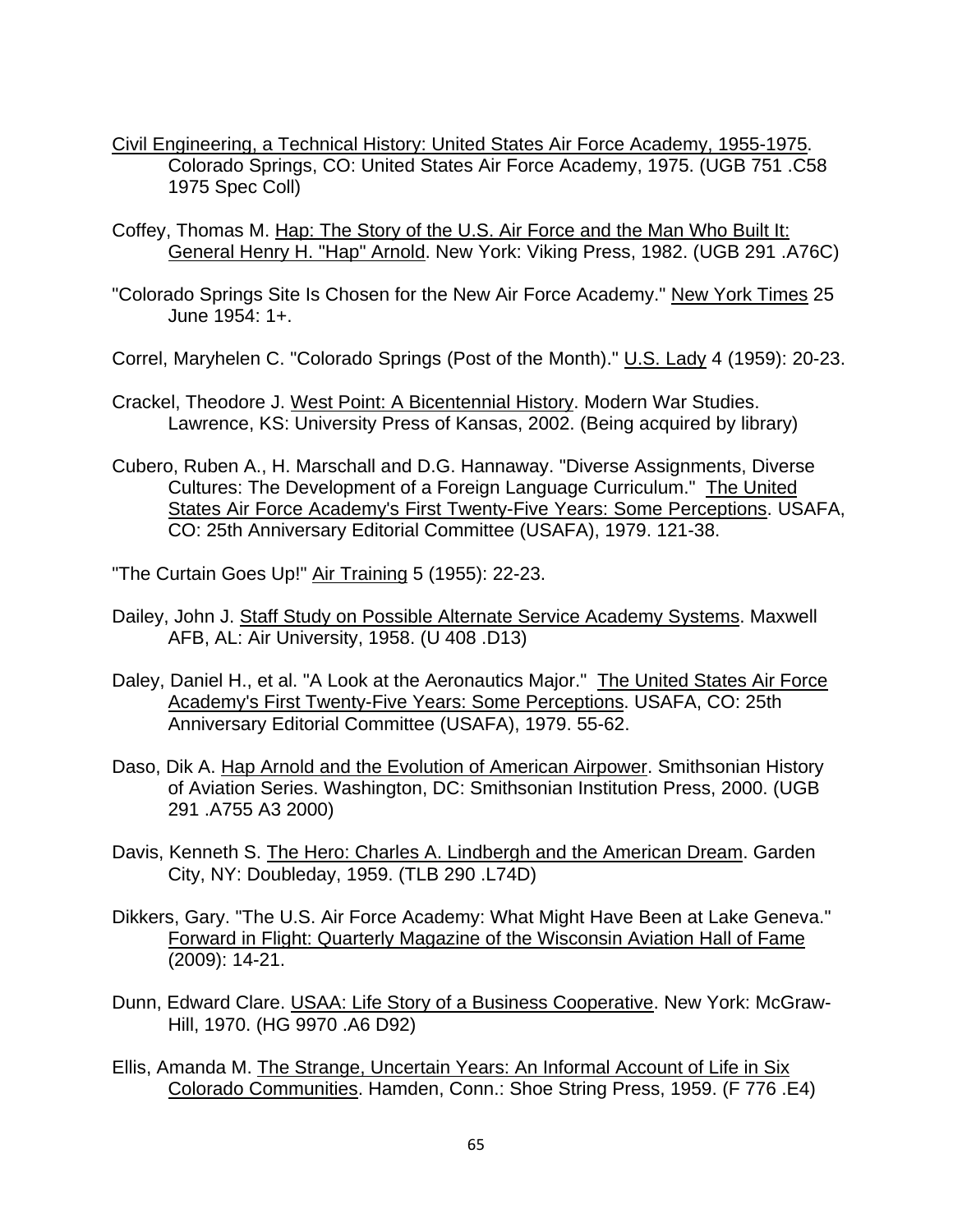Evaluation of Health Factors to Be Considered in Selection of Air Force Academy Site. n.p., 1949-1954. (UGB 756 .E9 Spec Coll)

"Factory for Birdmen." Newsweek 46 (1955): 76.

Fagan, George V. Air Force Academy Heritage: The Early Years. Rev. ed. Golden, CO: Fulcrum Publishing, 2006. (UGB 751 .F15 2006 Oversize)

---. The U.S. Air Force Academy Site and the Pikes Peak Region. Colorado Springs, CO: United States Air Force Academy Library, 1962. (F 782 .P63 F15)

Favel, W. "School for the Jet Age." Senior Scholastic 70 (1957): 16-17.

"First Day of School." Time 66 (1955): 11.

- 50th Anniversary, United States Air Force, 1907-1957; [Famous Events in the History of the United States Air Force]. N.p., 1957. (UGH 216 .A2 Spec Coll)
- Fluhr, Wallace E. "The Civil Engineering Curriculum at the Air Force Academy." The United States Air Force Academy's First Twenty-Five Years: Some Perceptions. USAFA, CO: 25th Anniversary Editorial Committee (USAFA), 1979. 81-86.
- ---. "Engineering Mechanics at the United States Air Force Academy." The United States Air Force Academy's First Twenty-Five Years: Some Perceptions. USAFA, CO: 25th Anniversary Editorial Committee (USAFA), 1979. 87-92.
- Foerster, Schuyler. "Political Expertise and the Air Force Officer: Fusing Professional Relevance and Academic Excellence." The United States Air Force Academy's First Twenty-Five Years: Some Perceptions. USAFA, CO: 25th Anniversary Editorial Committee, 1979. 269-85.
- Forman, Sidney. West Point: A History of the United States Military Academy. New York: Columbia University Press, 1950. (U 410 .L1 F72)
- Gardiner, C. Harvey. "The Air Academy and Tomorrow's Heritage." Air University Quarterly Review 7 (1954): 25-31.
- "General Harmon Tells All About The "West Point of the Air": Interview." US News & World Report 38 (1955): 28-30+.
- Glidden, Benjamin C. and Donald J. Barrett. "Library Facility and Service Adaptation: The First 25 Years." The United States Air Force Academy's First Twenty-Five Years: Some Perceptions. USAFA, CO: 25th Anniversary Editorial Committee (USAFA), 1979. 391-415.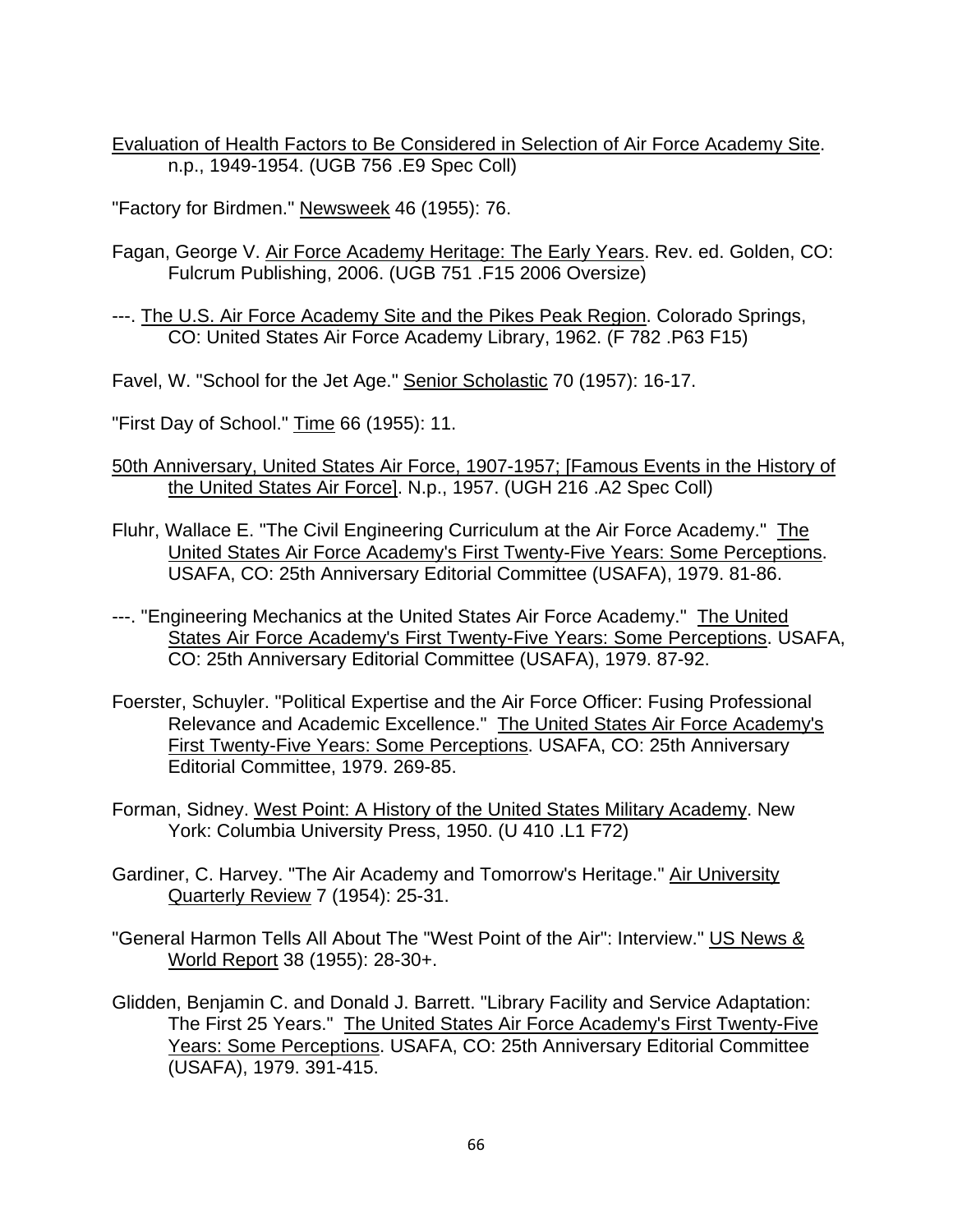- Goldberg, Alfred, ed. A History of the United States Air Force, 1907-1957. Princeton, NJ: Van Nostrand, 1957. (UGH 207 .G61)
- Gutheim, Frederick. "Washington Perspective: Colorado Springs to Be Site of Air Force Academy." Progressive Architecture 35 (1954): 4.
- Hahn, Clifford P. Collection of Data for Utilization in Curriculum Planning of the U.S. Air Force Academy: Summary Report. Washington, DC: American Institutes for Research, 1959. (UGB 812 .H14 Spec Coll)
- Harmon, Hubert R. "Educational Objectives and the Proposed Academic Program of the Air Force Academy." Educational Record 36 (1955): 346-48.

Hatch, Robert A. "Air Force Academy." Air Training 41 (1954): 1-3.

- Hebert, Felix Edward, and John McMillan. "Last of the Titans": The Life and Times of Congressman F. Edward Hebert of Louisiana. 1st ed. Lafayette, LA: Center for Louisiana Studies, University of Southwestern Louisiana, 1976. (E 748 .H3895 A35)
- Hobson, Wilder. "Air Academy: "A Better Man for a Better Plane"." Newsweek 45.23 (1955): 59-65.
- Holmes, B.H. "Air Force Cadets Arrive at New Site." Progressive Architecture 39 (1958): 40-42.

"Home of the Doolies." Time 72 (1958): 41-42.

- Hosington, Daniel J. "National Historic Landmark Nomination: United States Air Force Academy, Cadet Area". Washington, DC, 2004. National Historic Landmarks Survey. Ed. John H. Sprinkle. 58 p. National Park Service, United States Department of the Interior. 21 September 2009. <http://www.nps.gov/nhl/designations/samples/co/USAFA.pdf>.
- Hughes, Richard L. "Learning About Living and Leading: Behavioral Sciences at the U.S. Air Force Academy." The United States Air Force Academy's First Twenty-Five Years: Some Perceptions. USAFA, CO: 25th Anniversary Editorial Committee (USAFA), 1979. 249-68.
- Humbert, Charles Keith. Manager Development: An Analysis of the Air Force Approach. Columbus, OH: Ohio State University, 1965. (UGJ 24 .H91)
- Hurley, Alfred F. Billy Mitchell: Crusader for Air Power. New ed. Bloomington: Indiana University Press, 1975. (UGB 291 .M68H 1975)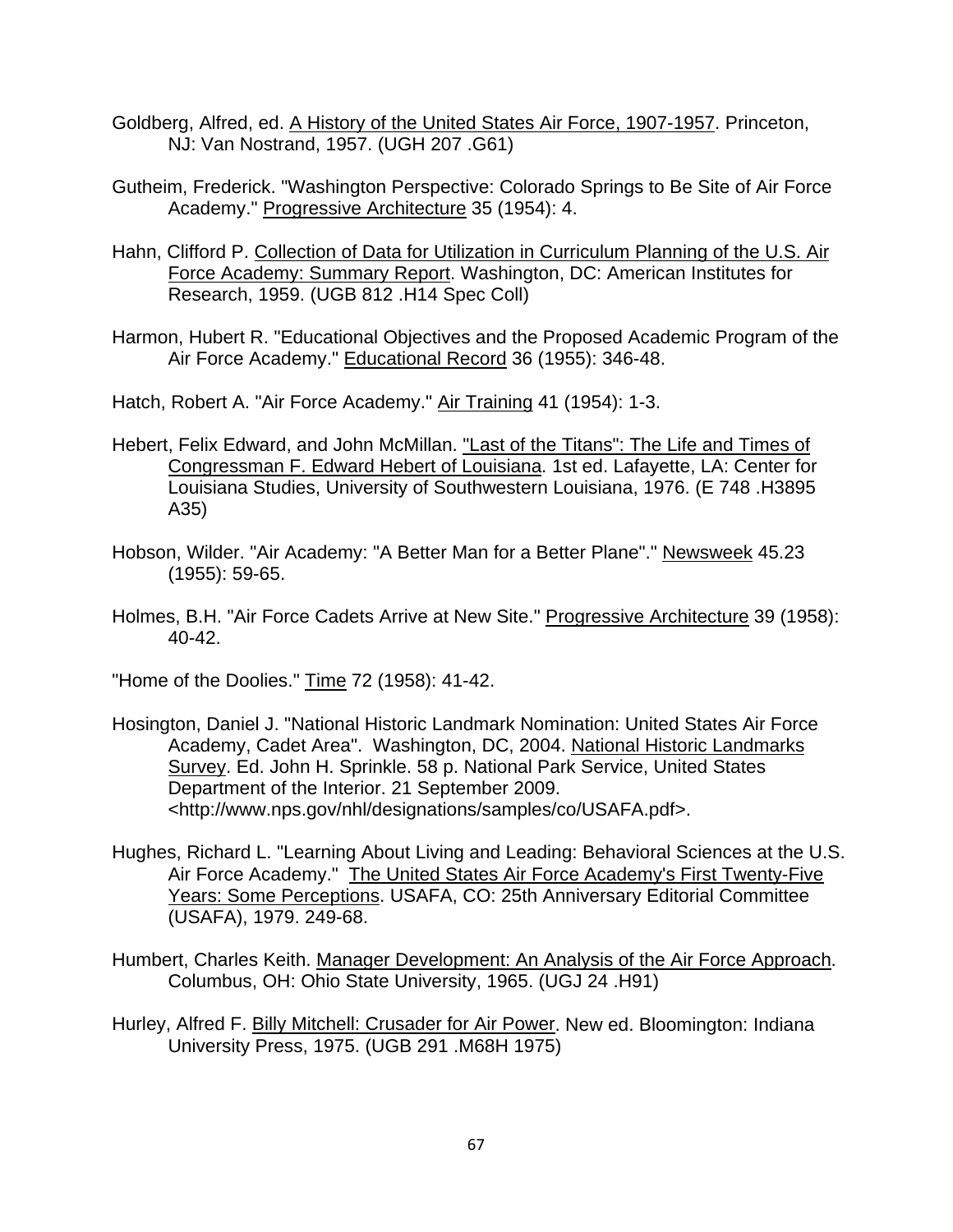- Hurley, Alfred F. and Donald M. Bishop. "Serving Two Professions: History at the Air Force Academy." The United States Air Force Academy's First Twenty-Five Years: Some Perceptions. USAFA, CO: 25th Anniversary Editorial Committee, 1979. 139-72.
- Hurley, Alfred F. and Robert C. Ehrhart. Air Power and Warfare: The Proceedings of the 8th Military History Symposium, United States Air Force Academy, 18-20 October 1978. Military History Symposium ; 1978. Washington, DC: Office of Air Force History Headquarters USAF, 1979. (UGB 789 1978)
- Johnson, Phillip A. "Twenty-Five Years of Teaching Law to Undergraduates." The United States Air Force Academy's First Twenty-Five Years: Some Perceptions. USAFA, CO: 25th Anniversary Editorial Committee (USAFA), 1979. 233-47.
- Jordan, Amos A. and William J. Taylor, Jr. "The Military Man in Academia." Annals of the American Academy of Political and Social Science 406 (1973): 129-45.
- Kennedy, John F. "Take the Academies out of Politics." Saturday Evening Post 228 (1956): 36-37, 46, 49-50.
- Kielcheski, Carlin J. "The Esthetic Dimension: Fine Arts at the United States Air Force Academy." The United States Air Force Academy's First Twenty-Five Years: Some Perceptions. USAFA, CO: 25th Anniversary Editorial Committee, 1979. 187-89.
- Kinney, George R. Air Force Academy. Maxwell AFB, AL: Air University, 1955. (UGB 763 .K5)
- Knerr, Hugh. "Our Academies Are Inadequate for Leadership." Flight Magazine 35 (1951): 14-15.
- Landis, Lawrence C. The Story of the U.S. Air Force Academy. New York: Rinehart, 1960. (UGB 763 .L25)
- ---. The U.S. Air Force Academy. Know Your America Program. Garden City, NY: Doubleday, 1959. (UGB 763 .L25u Spec Coll)
- Lee, W. Storrs. Colorado: A Literary Chronicle. New York: Funk & Wagnalls, 1970. (F 776 .L48)
- Leviero, Anthony. "School for the Jet Age Leaders." Nation's Business (1954): 32-35, 59-61.
- Levine, Isaac Don. Mitchell: Pioneer of Air Power. New York: Arno Press, 1972. (UGB 291 .M68L 1972)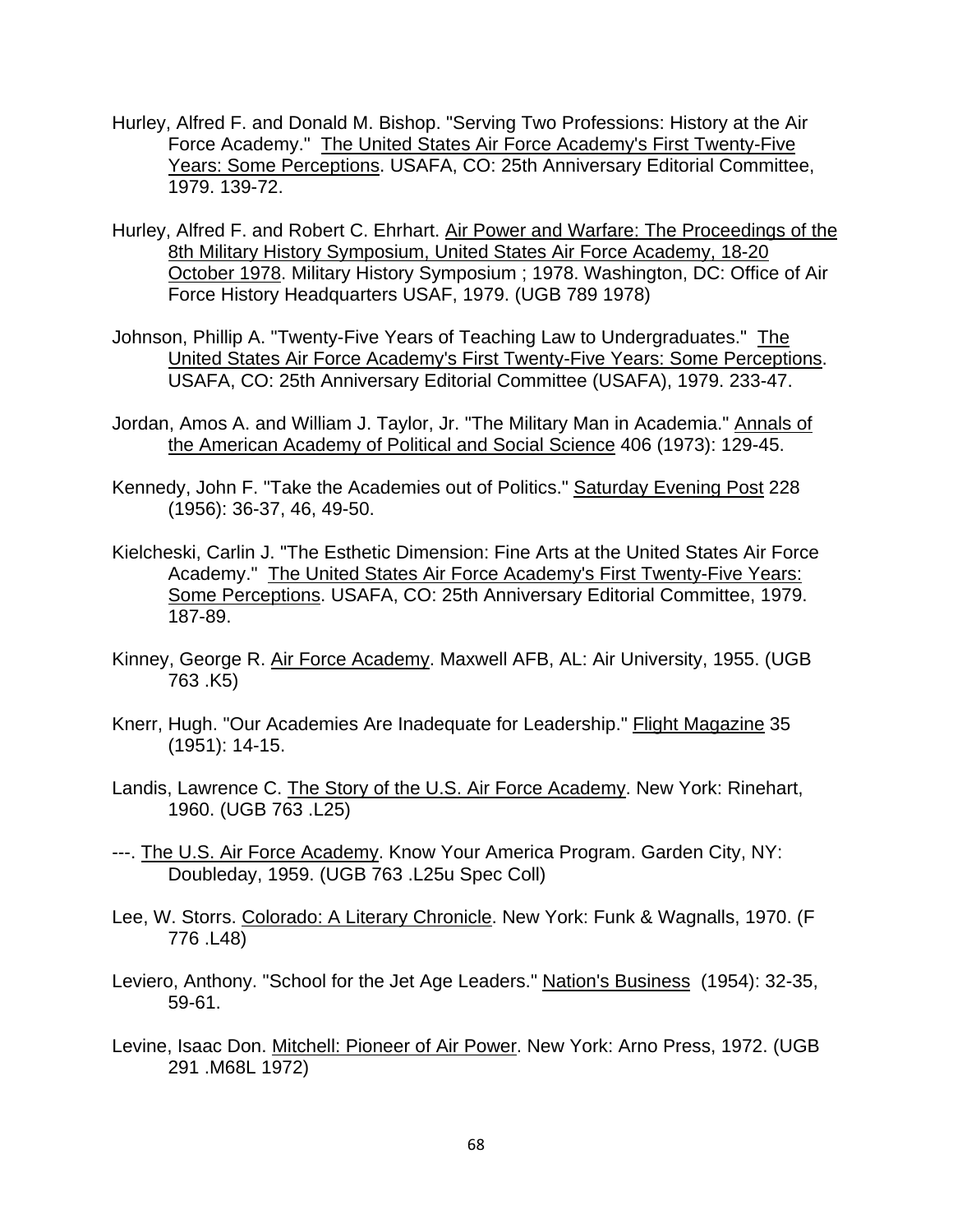- Levy, Michael H. and Patrick M. Scanlan. Pursuit of Excellence: A History of Lowry Air Force Base, 1937-1987. Lowry AFB, CO: History Office Lowry, Technical Training Center Air Training Command, 1987. (UG 634.5.L68 L48 1987)
- "Lindbergh, Spaatz Get Academy Posts (Board of Visitors)." Army Navy Air Force Register 77 (1956): 14.
- Lovell, John P. "An Old/New Model: The Air Force Academy in Its Formative Years." Neither Athens nor Sparta? The American Service Academies in Transition. Bloomington: Indiana University Press, 1979. 59-90.
- "Lt. Gen. Harmon Recalled, Speed AF Academy Action." Army Navy Air Force Journal 91 (1953): 316.
- Masland, John Wesley and Laurence Ingram Radway. Soldiers and Scholars: Military Education and National Policy. Princeton, NJ: Princeton University Press, 1957. (U 408 .M39)

Mauldin, Bill. "Blue Yonder Traditions." Life 39 (1955): 167-84.

McDermott, Robert F. "Some Answers to Our Critics." The Talon 5.9 (1960): 4-5, 26-30.

- Meilinger, Phillip S. "Establishing the U.S. Air Force Academy: The Early Years." Air Power History 56.2 (2009): 38-47.
- ---. Hoyt S. Vandenberg: The Life of a General. Bloomington: Indiana University Press, 1989. (E 840.5.V36 M45 1989)
- ---. Hubert R. Harmon: Airman, Officer, Father of the Air Force Academy. Golden, CO: Fulcrum Group, 2009. (UGB 291 .H288 M513 2009)
- Mets, David R. Master of Airpower: General Carl A. Spaatz. Novato, CA: Presidio Press, 1988. (UGH 207 .M48 1988)
- Miller, Edward Anthony. The Founding of the Air Force Academy: An Administrative and Legislative History. Denver: Denver University, 1969. (LB 2378 1969 .M647 1996 Spec Coll)
- ---. A Historical Study of the USAF Academy and the Selection of a Site. Denver: University of Denver, 1960. (LB 2378 1960 .M647 Spec Coll)
- Miller, Ed Mack. "New AF Academy Dedicated: The Blue Lines Forms on the Right." Air Force Magazine 38 (1955): 64-68.

---. "School of the Sky." Air Force Magazine 42.6 (1959): 33-43.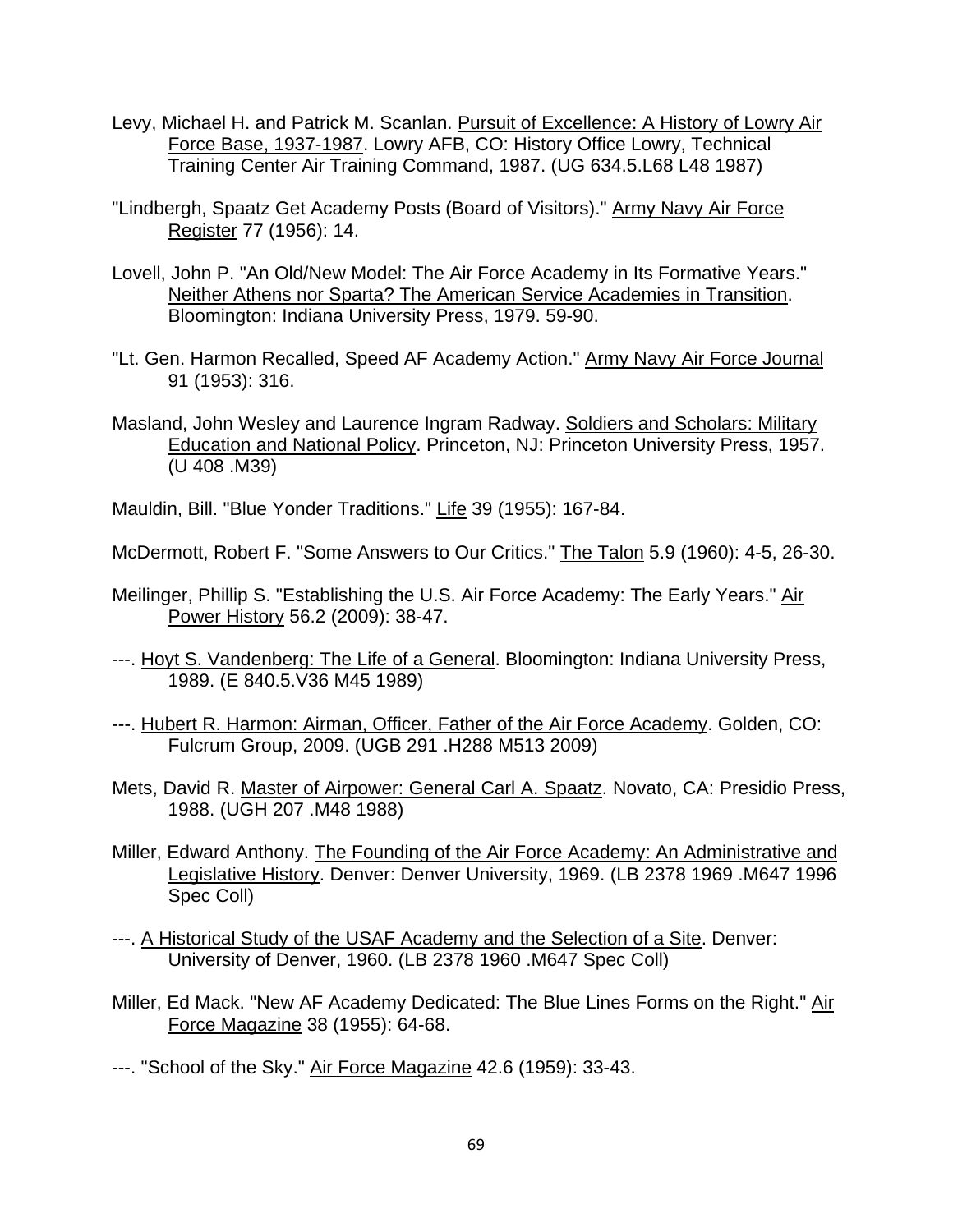Miller, Edward M. Wild Blue U. New York: Macmillan, 1972. (UGB 763 .M64)

- Miller Jr., Edward A. "The Struggle for an Air Force Academy." Military Affairs 27.4 (1964): 163-73.
- Miranda, Eugene F. "Leadership through Athletics." The United States Air Force Academy's First Twenty-Five Years: Some Perceptions. USAFA, CO: 25th Anniversary Editorial Committee (USAFA), 1979. 343-64.
- Mitchell, William. Winged Defense: The Development and Possibilities of Modern Air Power - Economic and Military. New York: G. P. Putnam's Sons, 1925. (UGK 21 .M68)
- Mueh, Hans J. "The Evolution of the Discipline--25 Years of Chemistry and Biological Sciences." The United States Air Force Academy's First Twenty-Five Years: Some Perceptions. USAFA, CO: 25th Anniversary Editorial Committee (USAFA), 1979. 3-21.
- O'Connor, Virgil J. "Selection of Air Force Academy Cadets." Harvard Graduate School of Education Alumni Bulletin II (1957).

"On the Wing." Time 73 (1959): 46-51.

- Parton, James, and Air Force Historical Foundation. "Air Force Spoken Here": General Ira Eaker and the Command of the Air. Bethesda, MD: Adler & Adler, 1986. (UGB 291 .E11 P27 1986)
- Pendleton, A., R. Bloomer and C. Catalano. "Physics: Developing a Perception on Nature's Laws." The United States Air Force Academy's First Twenty-Five Years: Some Perceptions. USAFA, CO: 25th Anniversary Editorial Committee (USAFA), 1979. 39-54.
- Preston, R. L. Thornton Dan. "Air Force Academy Comes to Colorado." Stetson, Pipe and Boots : Colorado's Cattleman Governor : A Biography About Dan Thornton. Victoria, B.C.: Trafford Publishing, 2006. 291-306.
- ---. Stetson, Pipe and Boots: Colorado's Cattleman Governor : A Biography About Dan Thornton. Victoria, BC: Trafford Publishing, 2006. (F 781.2 .T5 P7 2006)

Reich, Joseph A. "Reich Collection, 1945 - 1986." 21 linear feet. (Special Collections)

- Ringenbach, Paul T. USAA: A Tradition of Service, 1922-1997. Dallas, TX: Donning Co., 1997. (HG 9970.37.U8 R56 1997)
- Ross, Walter Sanford. The Last Hero: Charles A. Lindbergh. Rev. ed. New York: Harper & Row, 1976. (TLB 290 .L74Ro 1976)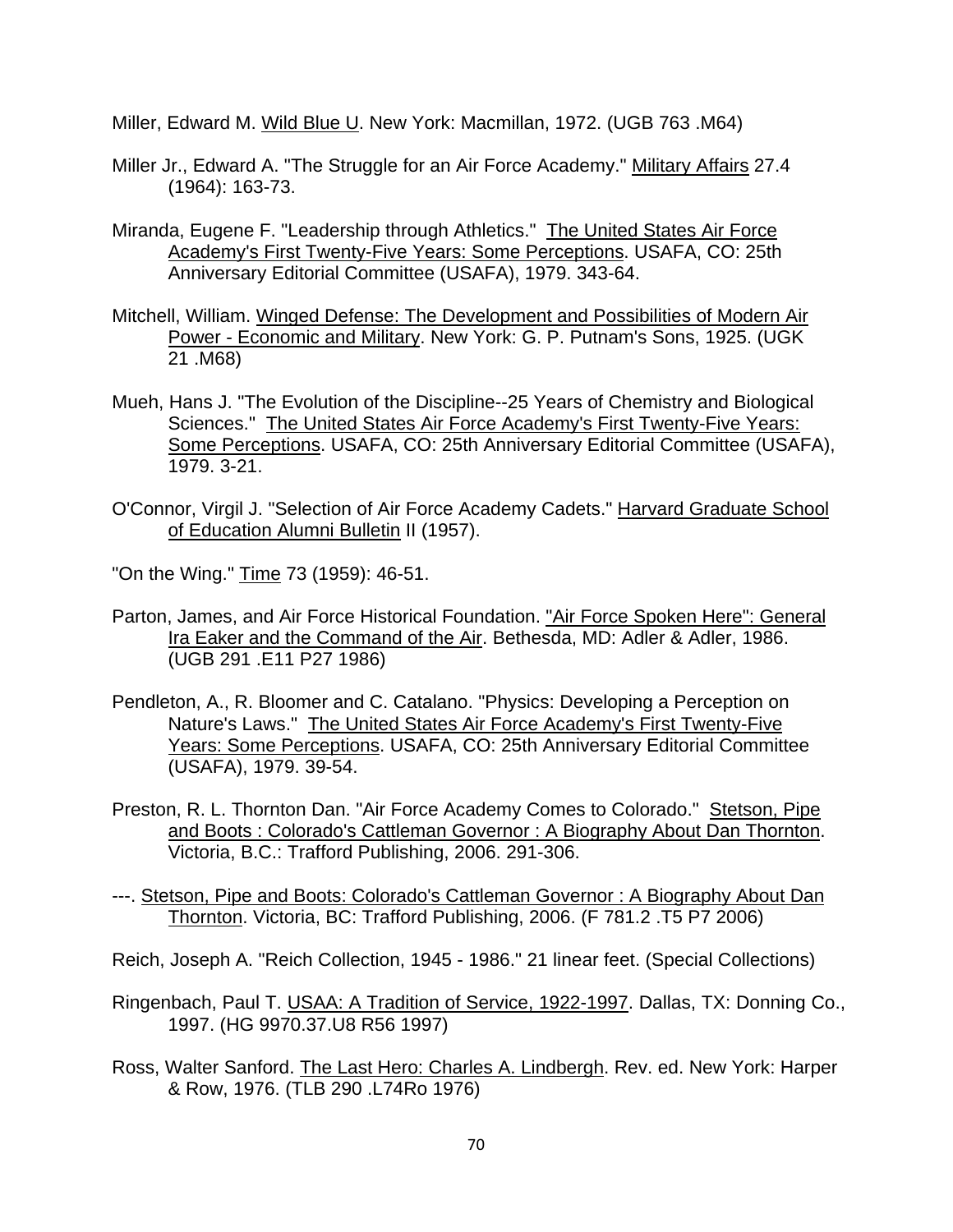- Sallee, Robert J. and Richard H. Stark. "Aviation Science and Airmanship at the Air Force Academy: The First Twenty-Five Years." The United States Air Force Academy's First Twenty-Five Years: Some Perceptions. USAFA, CO: 25th Anniversary Editorial Committee (USAFA), 1979. 289-323.
- Saunders, Earl F. "Mainstream of Geographic Education at the USAF Academy, 1955- 1979." The United States Air Force Academy's First Twenty-Five Years: Some Perceptions. USAFA, CO: 25th Anniversary Editorial Committee (USAFA), 1979. 203-18.

Seneff, J.F. "United States Air Force Academy." Carnegie Magazine 29 (1955): 236-38.

Shuttleworth, Jack M. "The English Department: Why and What." The United States Air Force Academy's First Twenty-Five Years: Some Perceptions. USAFA, CO: 25th Anniversary Editorial Committee (USAFA), 1979. 105-20.

"Sky High Academy." Boeing Magazine 25 (1955): 8-10.

Smith, Dale O. "Air Academy." Flying 53 (1953): 14-15+.

---. "The Case for the Air Force Academy." Pegasus 21 (1953): 12-15.

- Stirling, Charles F. "Computers and Space: A Successful Marriage of Disciplines for the Future." The United States Air Force Academy's First Twenty-Five Years: Some Perceptions. USAFA, CO: 25th Anniversary Editorial Committee (USAFA), 1979. 63-76.
- Stone, William S. "United State Air Force Academy." Air Force Magazine 44.9 (1961): 190-92.
- ---. "United States Air Force Academy." Air Force Magazine 43.9 (1960): 191-92+.
- Talmadge, Alice A. "From Training Aids to Videotape: 25 Years of Development in Audio-Visual Aids at USAF Academy." The United States Air Force Academy's First Twenty-Five Years: Some Perceptions. USAFA, CO: 25th Anniversary Editorial Committee (USAFA), 1979. 375-90.
- Thomas, Roland E. "On the Role of Electrical Engineering in the Core Curriculum." The United States Air Force Academy's First Twenty-Five Years: Some Perceptions. USAFA, CO: 25th Anniversary Editorial Committee, 1979. 93-104.

"Tradition in Ninety Days." Time 66 (1955): 80.

"Tradition on the Trapezoid." Time 65 (1955): 23-24.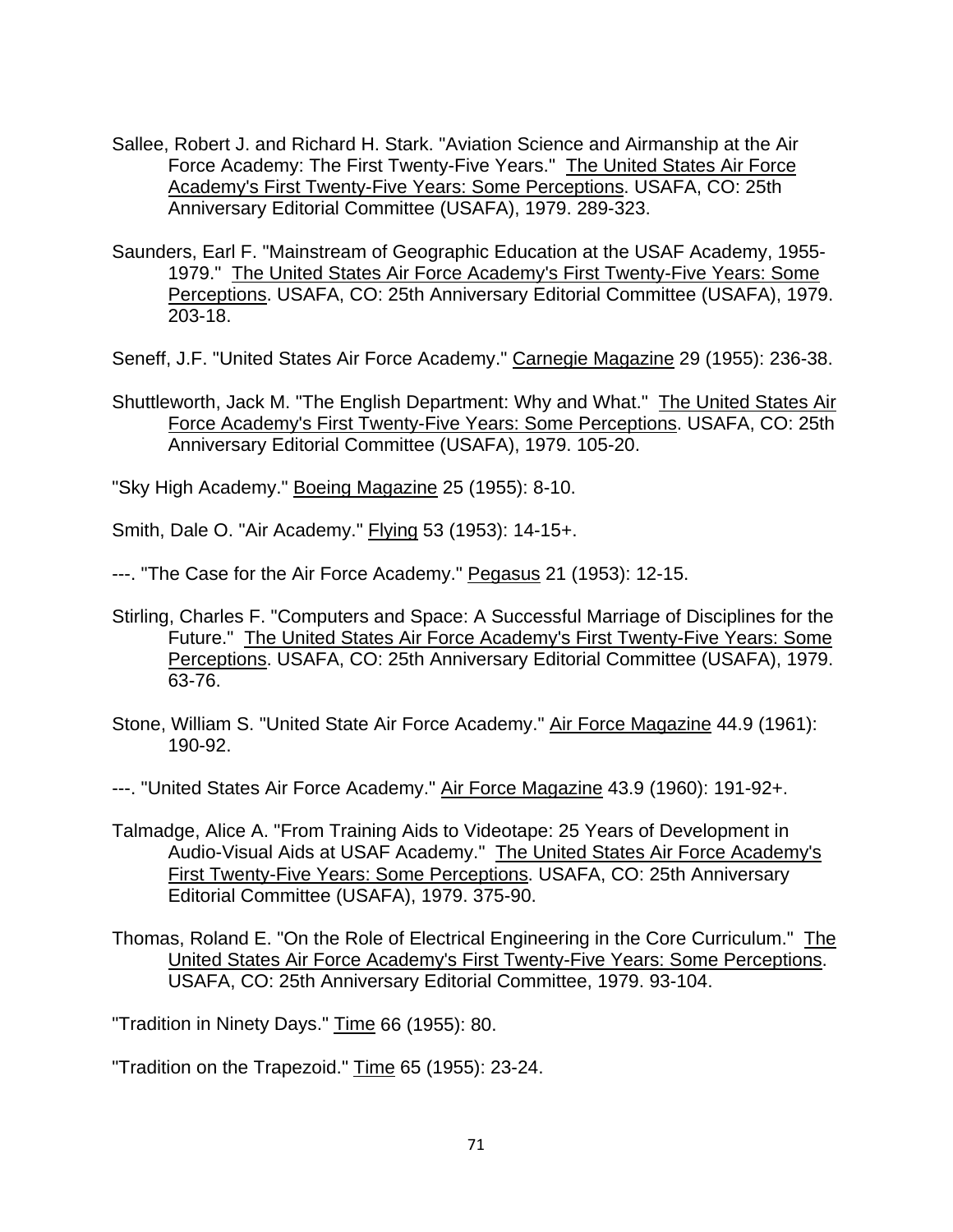"U.S. Air Force Academy." Architectural Record 125 (1959): 151-62.

"U.S. Air Force Academy, El Paso County, Colorado." Architectural Record 119 (1956): 162a-62d.

"United States Air Force Academy." Air Force & Space Digest 45 (1963): 189+.

"United States Air Force Academy." Architectural Record 117 (1955): 172a-72f.

"United States Air Force Academy." Architectural Forum 102 (1955): 100-09.

- United States Air Force Academy. Important Policy Book. n.p., (UGB 756 .A31 Spec Coll)
- ---. Plans and Policies for Establishment of U.S. Air Force Academy. USAFA, CO: United States Air Force Academy. (UGB 756 .A31p Spec Coll)
- "United States Air Force Academy Takes Shape." Armed Forces Management 1 (1955): 8-9.
- "United States Air Force Academy: Tomorrow's Commanders." Air Force Magazine 41 (1958): 178-79.
- The United States Air Force Academy's First Twenty-Five Years: Some Perceptions. USAFA, CO: 25th Anniversary Editorial Committee (USAFA), 1979. (UGB 751 .A2)
- United States. Air Force. Education Board. Discussion and Proposals of the USAF Educational System for Officers Including the Establishment of an Air Force Service Academy. Washington, DC: HQ United States Air Force, 1950. (UGB 517 .U5 1950 Spec Coll)
- United States. Congress. House. Committee on Appropriations. Military Construction Appropriations for 1956: United States Air Force Academy. Additional Hearings before a Subcommittee of the Committee on Appropriations, House of Representatives, Eighty-Fourth Congress, First Session. Washington, DC: U.S. Govt. Printing Office, 1955. (UC 46 .A51 1956 Suppl. Spec Coll)
- United States. Congress. House. Committee on Armed Services. Full Committee Hearings on H.R. 5337, to Provide for the Establishment of a United States Air Force Academy. Washington, DC: U.S. Govt. Printing Office, 1954. (UGB 756 .A72 1954 Spec Coll)
- United States. Congress. Senate. Committee on Armed Services. United States Air Force Academy. Hearings before the Committee on Armed Services, United States Senate, Eighty-Third Congress, Second Session, on H.R. 5337, an Act to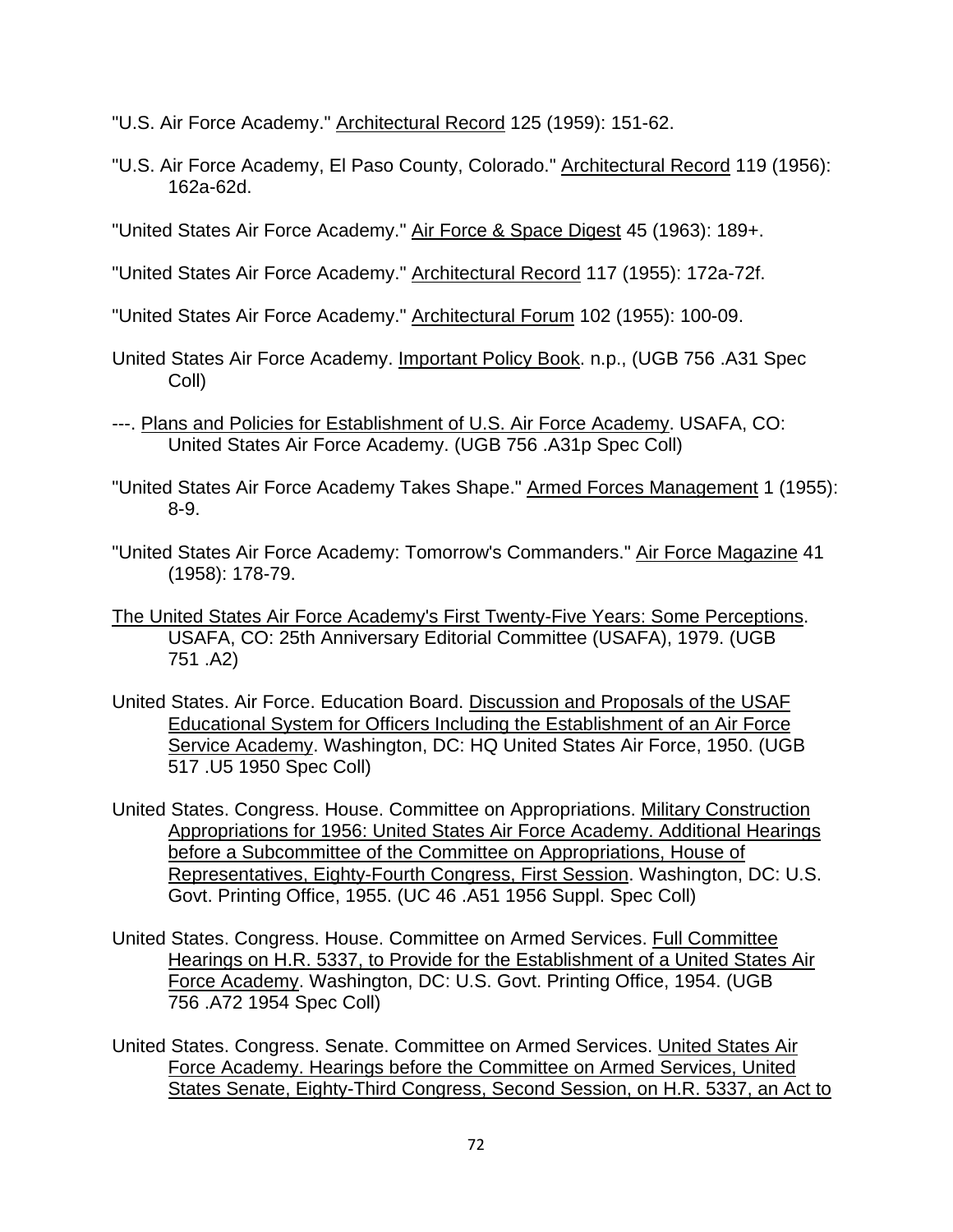Provide for the Establishment of a United States Air Force Academy, and for Other Purposes. February 18 and 19, 1954. Washington, DC: U.S. Govt. Printing Office, 1954. (UGB 756 .A72 1954a)

- United States. Department of Defense. Service Academy Board. A Report and Recommendation to the Secretary of Defense. Washington, DC, 1950. (U 408.3 .U5s)
- United States. Department of the Air Force. Wings over the Rockies: The Lowry Air Force Base Story. Washington, DC: Department of the Air Force, 1990. (D 301.2:L95)
- "USAF Academy on the Eve of the Move." Air Force Magazine 41 (1958): 75-76.
- Vinson, Carl. "The U.S. Air Force Academy Approaches Reality." Sperryscope 13.5 (1954): 2-6.
- Wakin, Malham M. "Dynamism and Discipline: The Role of Philosophy at the United States Air Force Academy." The United States Air Force Academy's First Twenty-Five Years: Some Perceptions. USAFA, CO: 25th Anniversary Editorial Committee (USAFA), 1979. 173-85.
- Weida, William J. "Perspectives on the New Operations Research Field of Study at the Academy." The United States Air Force Academy's First Twenty-Five Years: Some Perceptions. USAFA, CO: 25th Anniversary Editorial Committee (USAFA), 1979. 229-32.
- "West Point of the Air." Newsweek 45 (1955): 33.
- White, Robert P. Mason Patrick and the Fight for Air Service Independence. Washington, DC: Smithsonian Institution Press, 2001. (UGB 5 .W587 2001)
- White, Thomas D. "The Air Force Academy--Today and Tomorrow." Sperryscope 15.4 (1960): 2-5.
- Whitechurch, Charles J. and N. Don Harmon. "Military Studies: 1955 to 1979." The United States Air Force Academy's First Twenty-Five Years: Some Perceptions. USAFA, CO: 25th Anniversary Editorial Committee (USAFA), 1979. 325-31.
- Witters, Arthur George. The United States Air Force Academy. Ames, Iowa: Iowa State College of Agriculture and Mechanic Arts, 1949. (UGB 763 .W82 Spec Coll)
- Witters, Arthur G. and J. Bryce Hollingsworth. The United States Air Force Academy: The Real Story of How It Was Developed. Chapel Hill, NC: Professional Press, 2009. (UGB 751 .W829 2009)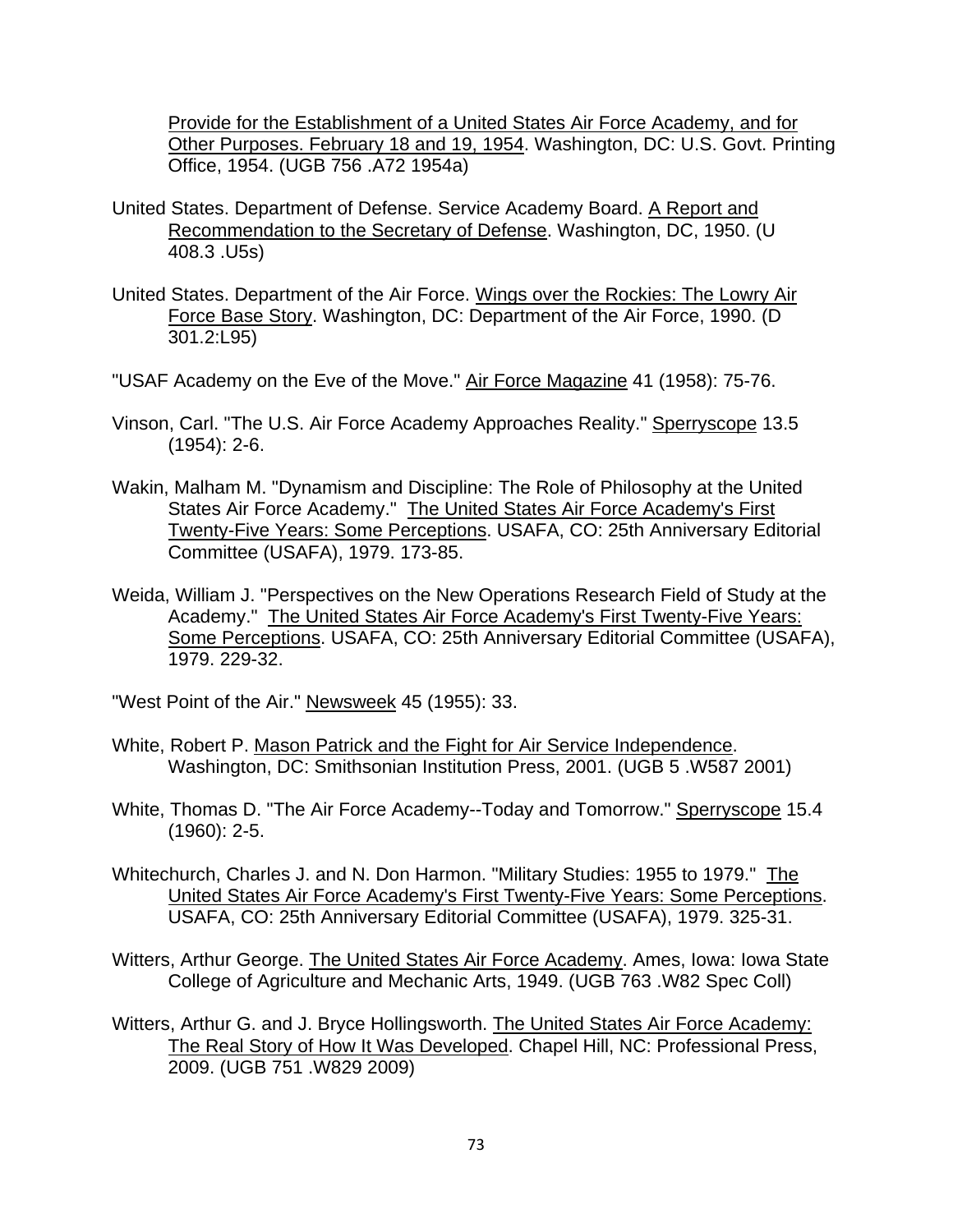Zamonski, Stanley W. "Air Force Academy." Flying 56 (1955): 32-33+.

## **XIII. ECONOMIC AND FINANCIAL HISTORY**

- Acker, William James. The Impact of Military Employment on Adjacent Urban Areas: A Case Study of the United States Air Force Academy on Colorado Springs. Syracuse, NY: Syracuse University, 1969. (LB 2378 1969 .A18 Spec Coll)
- "Air Academy: \$175 Million to Be Spent on USAFA Institution." Aviation Week & Space Technology 60 (1954): 20.
- Allison, S. L. The Pilot Training Study: A Cost Estimating Model for Undergraduate Pilot Training. Detroit: Management Information Services, 1969. (UGB 556 .A43)
- Anderson, George LaVerne. General William J. Palmer: A Decade of Colorado Railroad Building, 1870-1880. Colorado Springs, CO, 1936. (HE 2754 .P17A)
- "Boom in Military Education: How Three Academies Are Growing." US News & World Report 65 (1970): 91-93.
- Brosnan, Kathleen A. Uniting Mountain & Plain: Cities, Law, and Environmental Change along the Front Range. Albuquerque: University of New Mexico Press, 2002. (Being acquired by library)
- Brown, Robert Leaman. The Great Pikes Peak Gold Rush. Caldwell, Idaho: Caxton Printers, 1985. (F 782.P63 B76 1985)
- Bryer, Amy. "Television Producers to Base New Series in the Air Force Academy." Denver Business Journal 54.14 (2002): A10.
- Budd, Barbara T. and Harriette R. Small. Colorado Springs Today. Colorado Springs, CO: Great Western Press, 1981. (F 784 .C7 B8 1981)
- Colorado Springs Chamber of Commerce. City of Sunshine, Colorado Springs, Colorado. Colorado Springs, CO: Chamber of Commerce. (F 784 .C7 C68 Spec Coll)
- Curtin, Dave and Rob Lynde. Colorado Springs: Rocky Mountain Majesty. Urban Tapestry Series. Memphis: Towery Pub., 1995. (F 784.C7 C87 1995 Oversize)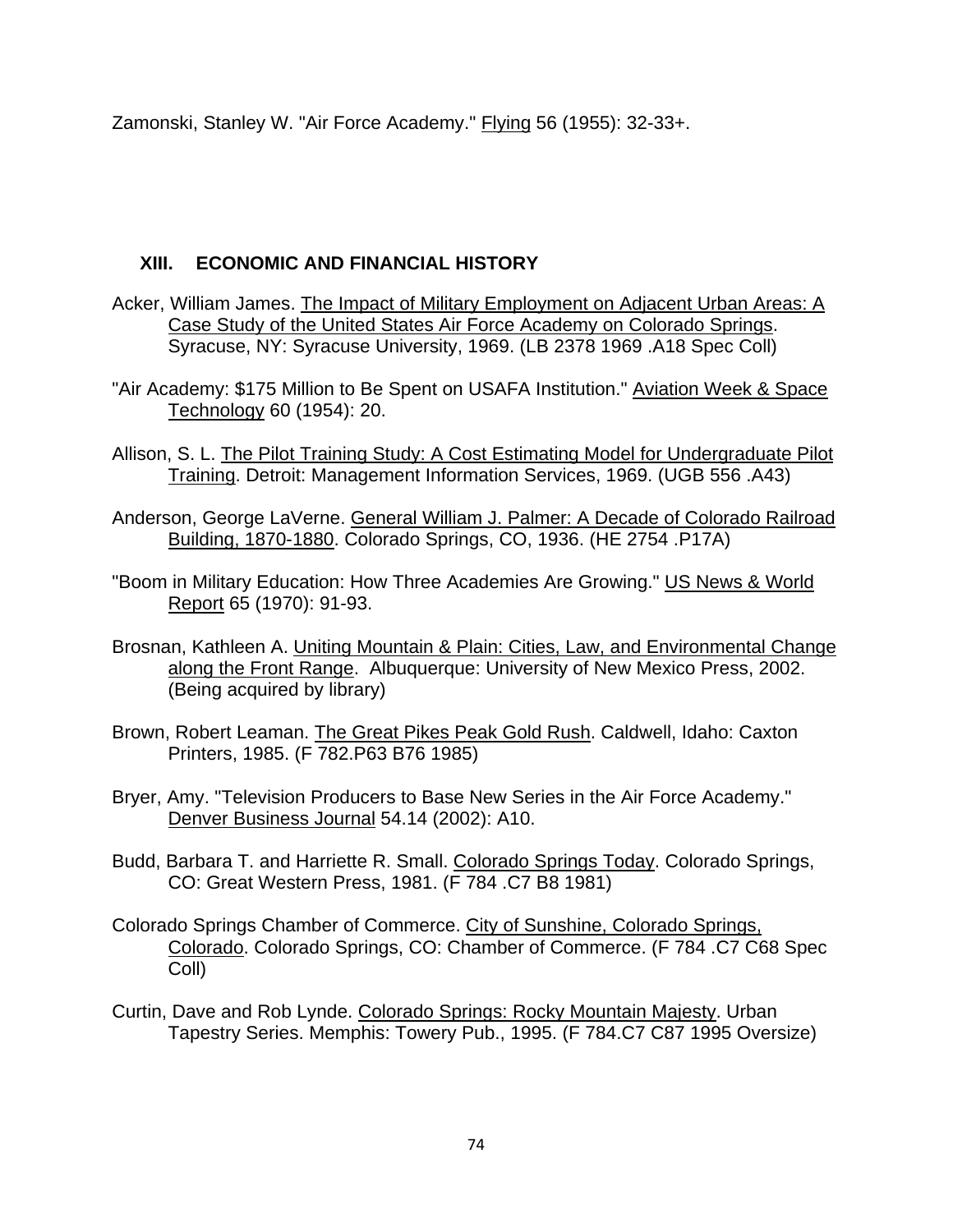- DoD Service Academies: Improved Cost and Performance Monitoring Needed: Report to Congressional Requesters. Washington, DC: U.S. General Accounting Office, 1991. (GA 1.13: NSIAD-91-79)
- Doehrman, Marylou. "Air Force Academy Pours Millions into Local Economy Source." Colorado Springs Business Journal 28 May 2004: 1.
- Fossett, Frank. Colorado; Its Gold and Silver Mines, Farms and Stock Ranges, and Health and Pleasure Resorts. New York: Arno Press, 1973. (F776 .F76 1973)
- Gimble, Thomas F. et al. "Report on the Audit of the U.S. Air Force Preparatory School". Ft. Belvior, VA, 1995. Defense Technical Information Center. <http://handle.dtic.mil/100.2/ADA373416>.
- Gurwell, Lance. "Air Force Blue Turns Gold for Retailers." Colorado Springs Business Journal 18 October 2002: 1.
- Hedges, William Hawkins. Pike's Peak ... Or Busted! Frontier Reminiscences. Evanston, IL: Branding Iron Press, 1954. (F 782 .P63 H45)
- Hong, Doo-Seung. "Retired U.S. Military Elites: Post-Military Employment and Its Sociopolitical Implications." Armed Forces & Society 5 (1979): 451-66.
- Hosmer, Clark L. "Data for Improvement of United States Academies." Proceedings, Psychology in the Department of Defense, Twelfth Symposium, 18-20 April 1990. Ed. Dana H. Lindsley. Colorado Springs, CO: Department of Behavioral Sciences and Leadership, United States Air Force Academy, 1990. 358.
- Jones, Gerald L. and Risdon J. Westen. Integrating Multiple Criteria in Selection Procedures for Improving Student Quality and Reducing Cost Per Graduate. Tallahassee, FL: Association for Institutional Research, 1979. (UGB 816.4 .J77)
- Jones, Paul L. Testimony: Review of the Cost and Operations of DoD's Service Academies. Washington, DC: U.S. General Accounting Office, 1990. (GA 1.5/2: T-NSIAD-90-28)
- Lee, W. Storrs. Colorado: A Literary Chronicle. New York: Funk & Wagnalls, 1970. (F 776 .L48)
- Mowle, Jan. "Boeing Dedicates Its New Global Positioning System Center in Colorado Springs Source." Colorado Springs Business Journal 12 December 2003: 1.
- Noel, Thomas J. and Cathleen M. Norman. A Pikes Peak Partnership: The Penroses and the Tutts. Boulder: University Press of Colorado, 2000. (CT 275.P5643 N64 2000)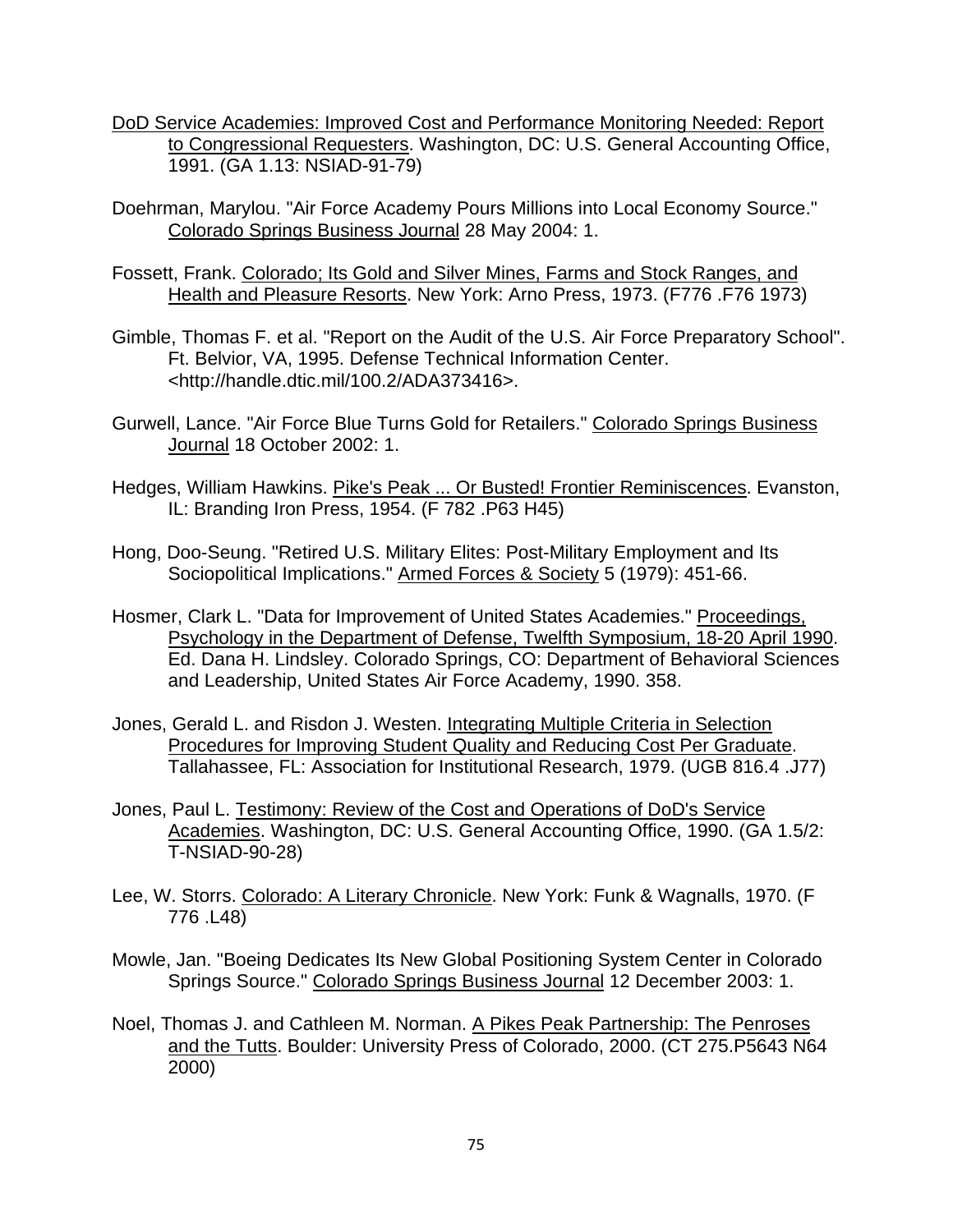- Peake, Ora Brooks. The Colorado Range Cattle Industry. Glendale, CA: The Arthur H. Clark Company, 1937. (F 776 .P35)
- Pikes Peak Area Council of Governments. Options for the Future: What Do They Mean? Colorado Springs, CO: Pikes Peak Area Council of Governments, 1975. (HT 393 .C6 P51)
- ---. Quarterly Economic Indicators for the Pikes Peak Region. Colorado Springs, CO: The Council. (HC 108 .C6 Q3)
- Rampulla, George M. A Report on the Impact of the United States Air Force Academy on Colorado Springs. 1972. (UGB 764 .R17 Spec Coll)
- Report on Recommendations and Actions Related Thereto Contained in the Report of the U.S. Air Force Academy Board of Visitors Dated June 15, 1973, Pursuant to Section 6(B) of the Federal Advisory Committee Act: Communication from the Deputy Director, Office of Management and Budget, Executive Office of the President, Transmitting a Report on Recommendations and Actions Related Thereto Contained in the Report of the U.S. Air Force Academy Board of Visitors Dated June 15, 1973, Pursuant to Section 6(B) of the Federal Advisory Committee Act. House Document / 94th Congress, 1st Session; No. 94-83; Washington, DC: U.S. Govt. Printing Office, 1975.
- Roper, Geoffrey. "Partnership with Air Force Academy Means Better Business for Colorado Springs-Based Companies." Colorado Springs Business Journal 29 August 2003: 1B.
- Sargent & Rohrabacher. The Fortunes of a Decade...: A Graphic Recital of the Struggles of the Early Days of Cripple Creek, the Greatest Gold Camp on Earth...: Colorado Springs, the Home of the Mining Millionaires. Colorado Springs, Co.: Old Times Publishers Co., 1979. (F 784 .C8 S2 1979)
- Scamehorn, H. Lee. High Altitude Energy: A History of Fossil Fuels in Colorado. Mining the American West. Boulder: University Press of Colorado, 2002. (TP 317 .U5 S33 2002)

Selected Federal Financial Assistance Programs. A Supplement to the Pikes Peak Regional Open Space Plan. Colorado Springs, CO, 1971. (HC 106.5 .S40)

- Sprague, Marshall. Money Mountain: The Story of Cripple Creek Gold. Lincoln: University of Nebraska Press, 1979. (F 784.C8 S6 1979)
- Thompson, Mark. "Academies out of Line: Declining Enrollment and Lost Prestige Raise Concerns about Their \$1 Billion Cost to Taxpayers." Time 143 (1994): 37-38.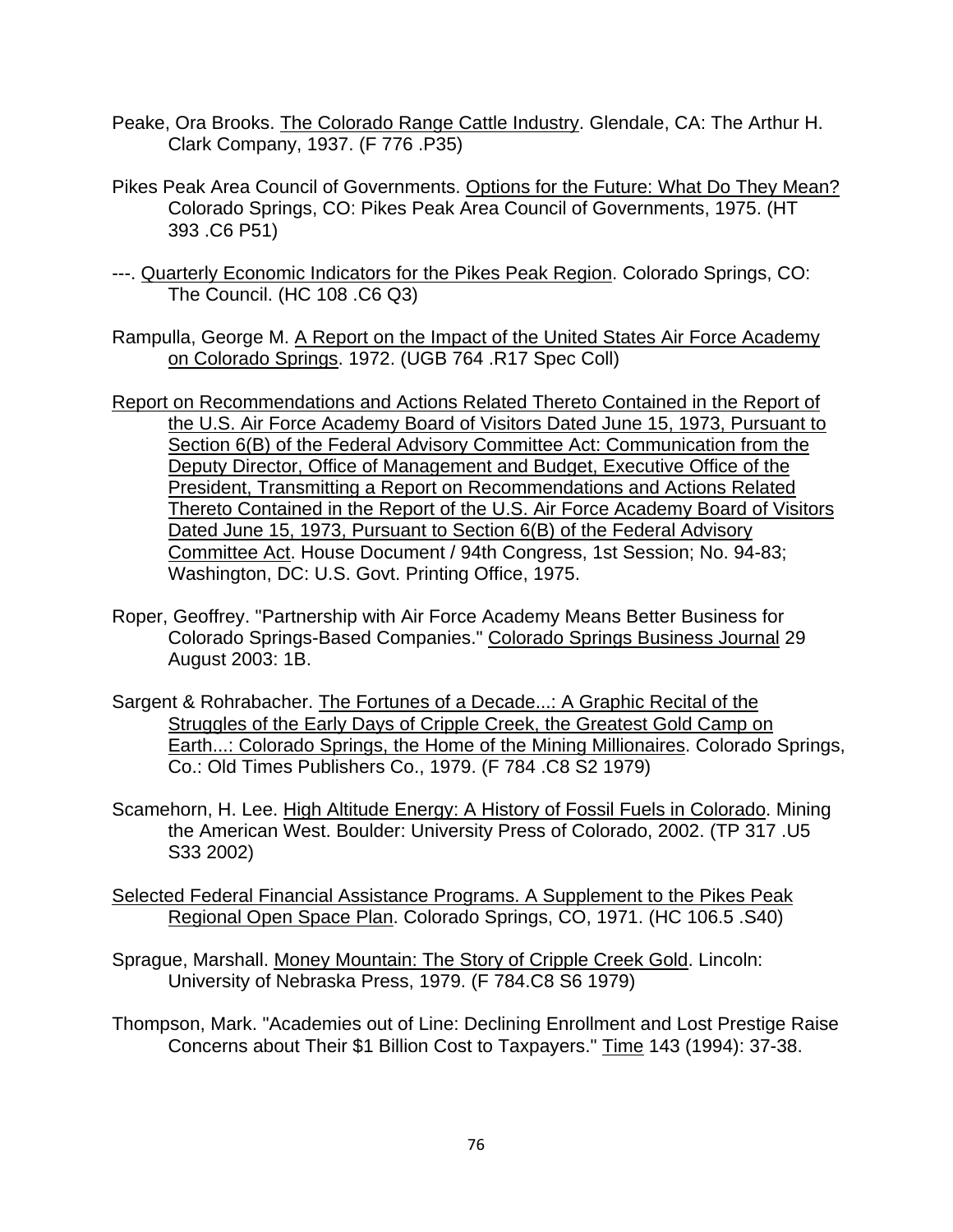- Thonn, Robert R. Analysis of Air Force Academy Nonrevenue Intercollegiate Athletic Program. Maxwell AFB, AL: Air Command and Staff College Air University, 1986. (UGB 837 .T48 1986)
- Tkack, Vladimir. "Who Does the Auditing for Falcon Football Finances?" Armed Forces Comptroller 21 (1976): 16-17.
- Urban Land Institute and Pikes Peak Area Council of Governments. Colorado Springs, Colorado: An Evaluation of the Regional Industrial and Commercial Development Potential and the Downtown Development Program for the Pikes Peak Area Council of Governments and the City of Colorado Springs: A Panel Service Report. Washington, DC: Urban Land Institute, 1974. (HT 177 .C6 U79)
- United States Air Force Academy. The United States Air Force Academy...AY 2001/2002 Annual Donor Report...U.S. Department of Defense. S.l.: s.n., 2004. (D 305.2:D 71)
- United States. Congress. House. Committee on Appropriations. Military Construction Appropriations for 1956: United States Air Force Academy. Additional Hearings before a Subcommittee of the Committee on Appropriations, House of Representatives, Eighty-Fourth Congress, First Session. Washington, DC: U.S. Govt. Printing Office, 1955. (UC 46 .A51 1956 Suppl. Spec Coll)
- United States. Congress. House. Committee on Armed Services. Increasing the Pay of Certain Permanent Professors at the U.S. Army and Air Force Academies. Washington, DC: U.S. Govt. Printing Office, 1961. (UGB 815 .U5)
- United States. Congress. House. Committee on Government Operations. Legislation and National Security Subcommittee. Problems in Administration of the Military Service Academies: Hearing before a Subcommittee of the Committee on Government Operations, House of Representatives, Ninety-Fourth Congress, Second Session, March 17, 1976. Washington, DC: U.S. Govt. Printing Office, 1976. (Y 4.G74/7:M59/13)
- United States. General Accounting Office. Financial Operations of the Five Service Academies, Department of Defense, Department of Transportation, Department of Commerce: Report to the Congress. Washington, DC: U.S. General Accounting Office, 1975. (U 410 .F7 U54 Spec Coll)
- Villard, Henry and LeRoy R. Hafen, eds. The Past and Present of the Pike's Peak Gold Regions. Narratives of the Trans-Mississippi Frontier. Princeton: Princeton University press, 1932. (F 782 .P63 V71)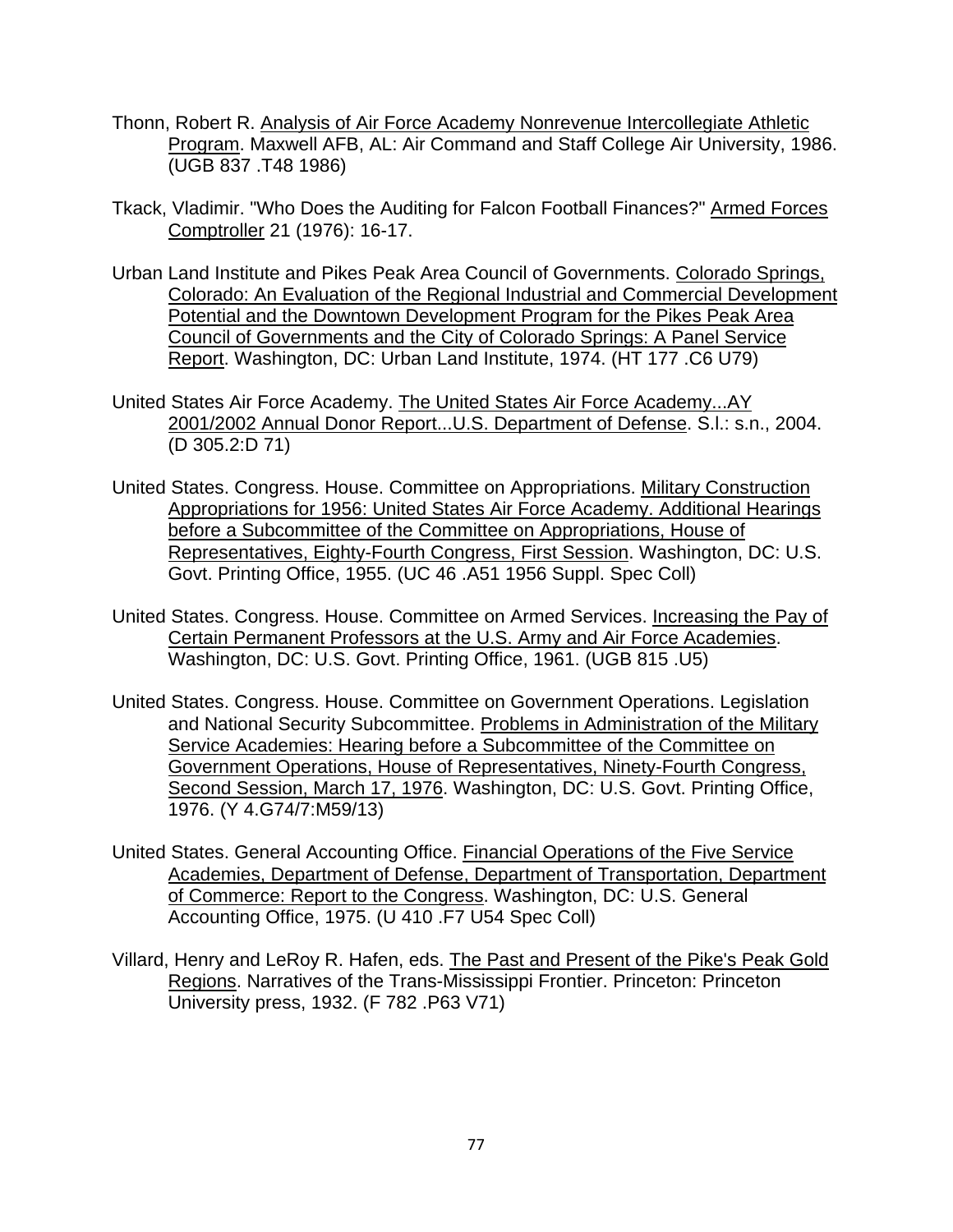### **XIV. ENVIRONMENTAL AND NATURAL HISTORY**

- "Across This Expanse of Rocky Mountain Tableland Will Be Built the United States Air Force Academy." Architectural Forum 102 (1955): 100-09.
- "Air Force Academy Installs Non-Potable System for Irrigation." Public Works 91 (1960): 126-28.

"Air Force Planners Hope to Balk Suburban Sprawl." House and Home 8 (1955): 53.

- Anderson, David G. and Amy Lavender. "Noxious Weed Monitoring at the U.S. Air Force Academy Year 1 Results". Fort Collins, CO: Colorado Natural Heritage Program, Colorado State University, 2006 <http://www.cnhp.colostate.edu/documents/2006/Noxious\_Weed\_Monitoring\_US AF Year1.pdf>.
- Anderson, David G., Amy Lavender and Ron Abbott. "Noxious Weed Survey of the U.S. Air Force Academy and Farish Outdoor Recreation Area". Fort Collins, CO: Colorado Natural Heritage Program, Colorado State University, 2003 <http://www.cnhp.colostate.edu/documents/2003/Noxious\_weed\_survey-USAF Academy and Farish.pdf>.
- Armstrong, David Michael. Rocky Mountain Mammals: A Handbook of Mammals of Rocky Mountain National Park and Vicinity. 3rd ed. Boulder: University Press of Colorado in cooperation with the Rocky Mountain Nature Association, 2008. (QL719.C6 A75 2008)
- Baggs, Mae Lacy. Colorado, the Queen Jewel of the Rockies; a Description of Its Climate and of Its Mountains, Rivers, Forests and Valleys; an Account of Its Explorers; a Review of Its Indians--Past and Present; a Survey of Its Industries, with Some Reference to What It Offers of Delight to the Automobilist, Traveller, Sportsman and Health Seeker; Together with a Brief Resume of Its Influence Upon Writers and Artists, and a Short Account of Its Problems and How Met, and of Its Inexhaustible Resources and Their Development. Boston: The Page Company, 1918. (F 776 .B14)
- Bailey, Alfred M. and Robert J. Niedrach. Birds of Colorado. Denver: Denver Museum of Natural History, 1965. (QL 684 .C6 B15 Oversize)
- Baron, Jill. Rocky Mountain Futures: An Ecological Perspective. Washington: Island Press, 2002. (GE 160.R58 R63 2002)
- Bartlett, Richard A. Great Surveys of the American West. The American Exploration and Travel Series. Norman, OK: University of Oklahoma Press, 1962. (F 594 .B29)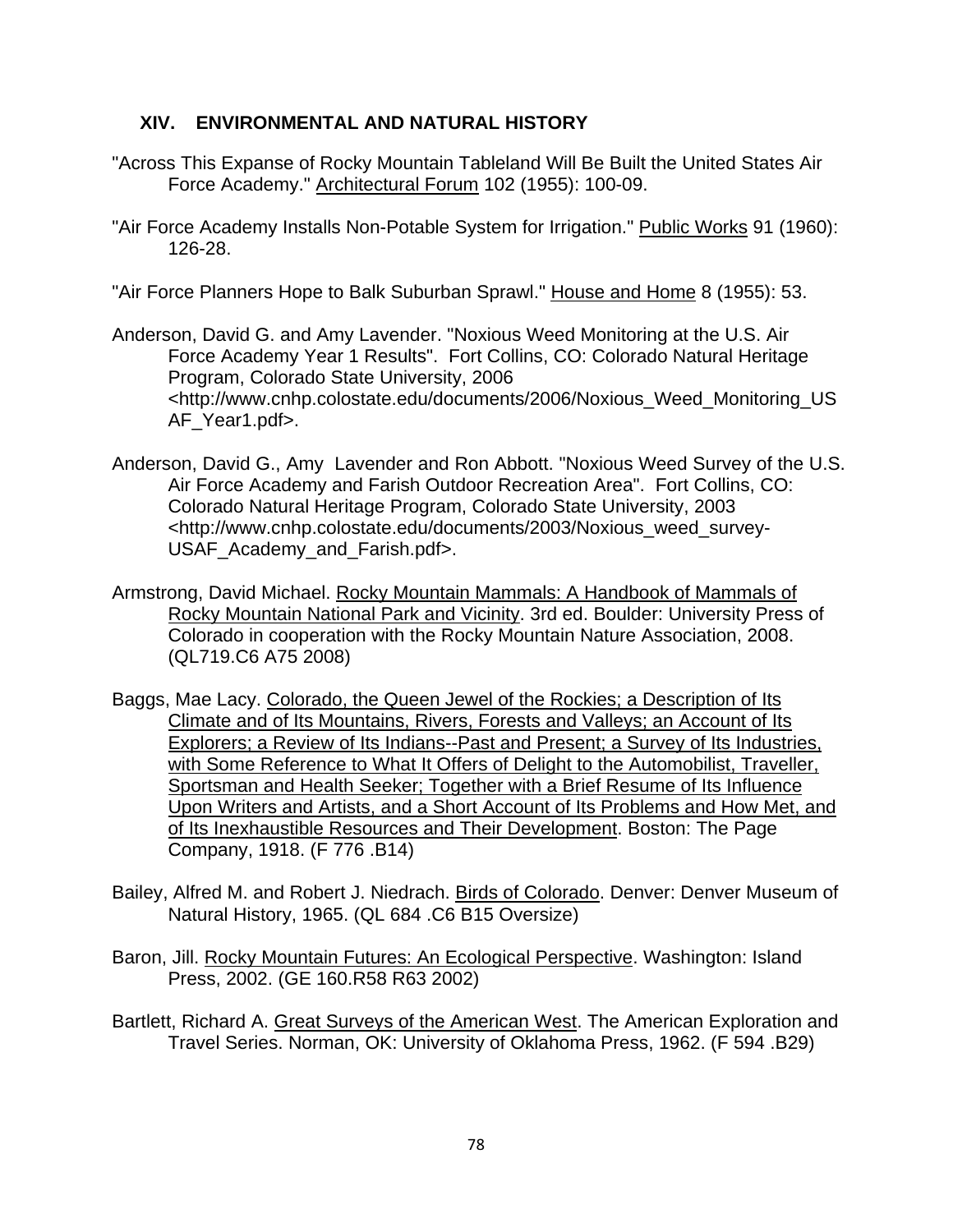- Beebe, Frank, Lyman Webster and Harold Melvin. North American Falconry and Hunting Hawks. 8th edition ed. Fort Benton, Mont.: North American Falconry and Hunting Hawks, 2000. (SK 321 .B41 2000 Spec Coll)
- Benedict, Audrey D. A Sierra Club Naturalist's Guide to the Southern Rockies : The Rocky Mountain Regions of Southern Wyoming, Colorado, and Northern New Mexico. San Francisco: Sierra Club Books, 1991. (QH 104.5 .R6 B46 1991)
- Benedict, James B. "Along the Great Divide: Paleoindian Archaeology of the High Colorado Front Range." Ice Age Hunters of the Rockies. Eds. Dennis J. Stanford and Jane S. Day. Denver: Denver Museum of Natural History and University Press of Colorado, 1992. 343-59.
- Bergstrom, Leslie and Kim Bergstrom. "United States Air Force Academy." Trips on Twos: 15 Walking Tours of Colorado Springs. Colorado Springs, CO: Graphic Services, 1978. 54-59.
- Brown, Andrew J. and Wayne Teng. "How Foundations for the Air Force Academy Were Designed." Engineering News-Record 158.16 (1957): 50-56.
- Cannings, Richard J. The Rockies: A Natural History. Vancouver, BC: Greystone Books 2005. (QH104.5.R6 C36 2005)
- Carter, Harvey L., ed. The Pikes Peak Region: A Sesquicentennial History. Colorado Springs, CO: Historical Society of the Pikes Peak Region, 1956.
- Cassells, E. Steve. The Archaeology of Colorado. Rev. ed. Boulder, CO: Johnson Books, 1997. (E 78.C6 C34 1997)
- Chronic, Halka and Felicie Williams. Roadside Geology of Colorado. 2nd ed. Missoula, Mont.: Mountain Press Pub. Co., 2002. (QE 91 .C49 2002)
- Chronic, John and Halka Chronic. Prairie, Peak, and Plateau: A Guide to the Geology of Colorado. Denver: Colorado Geological Survey, 1972. (QE 91 .C49)
- Clark, Albert P. Falconry at the United States Air Force Academy: The Story of the Cadets' Unique Performing Mascot. Golden, CO: Fulcrum Publishing, 2003. (SK 321 .C58 2003 Spec Coll)
- Colorado Environmental Commission. Colorado, Options for the Future: Final Report of the Colorado Environmental Commission. Denver: The Commission, 1972. (HC 107 .C7 C74)
- Consultants, Land Inventory. Soil Resource Analysis of El Paso and Teller Counties, Colorado. Fort Collins, CO: Pikes Peak Area Council of Governments, 1974. (S 599 .U6 L35)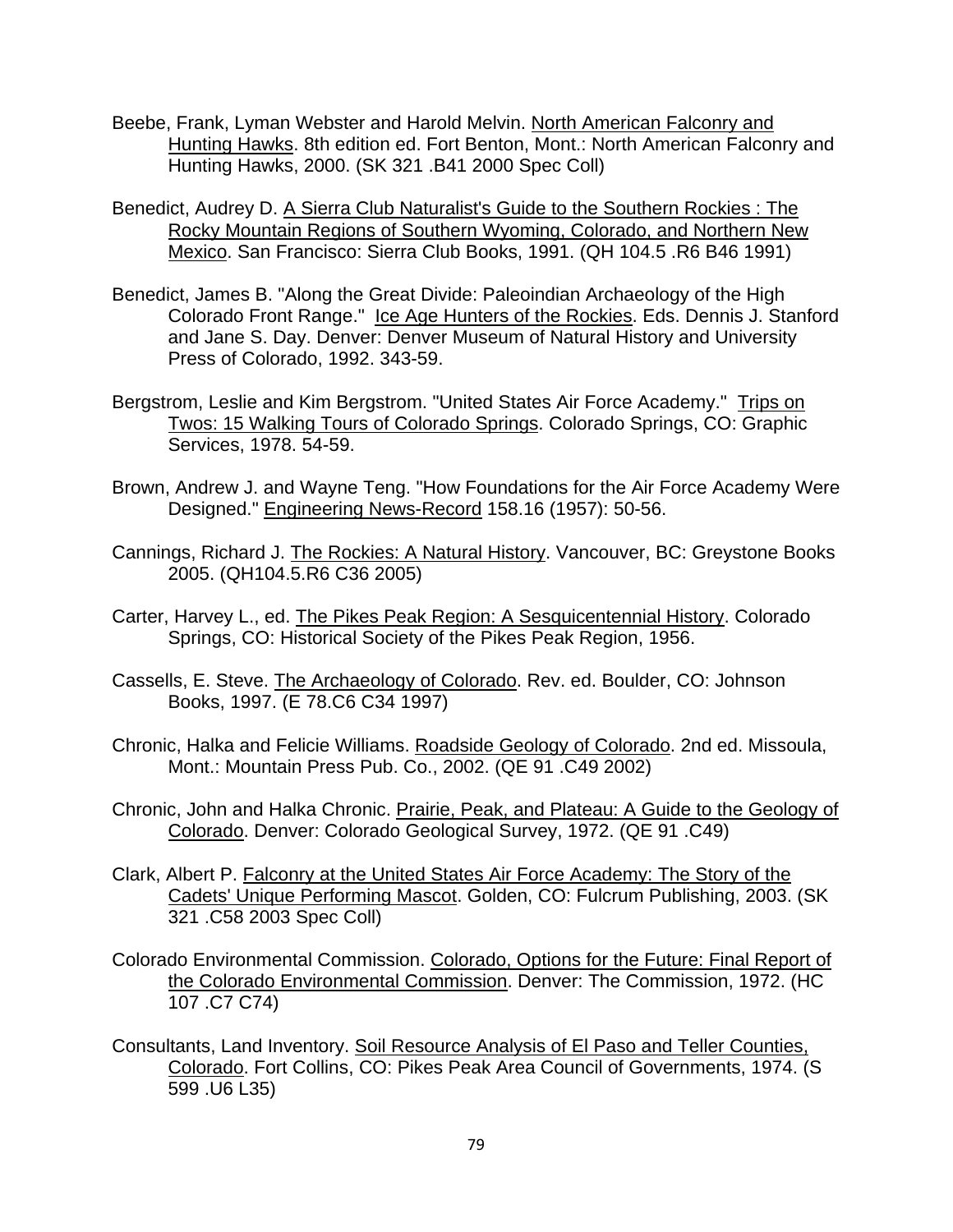- Cornelius, Kenneth A. The USAFA Solar Energy Research Project Summary Report. Tyndall AFB, FL: Engineering and Services Laboratory, Air Force Engineering and Services Center, 1980. (TJ 811 .C67 1980 Spec Coll)
- Culver, Denise R. "Literature Review of Fire Ecology and Effects United States Air Force Academy, Colorado Springs, Colorado, 1997". Ft Collins, CO: Colorado Natural Heritage Program, Colorado State University, 1997. <http://www.cnhp.colostate.edu/documents/1997/LitRev\_FireEffects\_AFA\_1997. pdf>.
- Davidson, Levette Jay and Forrester Blake. Rocky Mountain Tales. Norman: University of Oklahoma Press, 1947. (GR 109 .D25)
- DeFusco, Russell P. Birds of the United States Air Force Academy. USAFA, CO: Department of Biology, United States Air Force Academy, 1988. (QL 684 .C6 D43)
- DeFusco, Russell P. and J. Frank Cassel. Check-List of the Birds of the United States Air Force Academy. USAFA, CO: Dept. of Biology, United States Air Force Academy, 1988. (QL 684 .C6 D43 1988)
- DeFusco, Russell P. and Audry A. Sandrock. Field Guide to Amphibians & Reptiles of the United States Air Force Academy. USAFA, CO: Department of Biology, United States Air Force Academy, 2001. (QL 653.I5 D43 2001)
- Dodson, Carolyn and William W. Dunmire. Mountain Wildflowers of the Southern Rockies: Revealing Their Natural History. Albuquerque: University of New Mexico Press, 2007. (QK139 .D63 2007)
- DuVal, Linda and Dru Wilson. Living High & Dry: An Essential Guide to Home and Health in the Pikes Peak Region: A Gazette Guide. Colorado Springs, CO: Kendall Pub., 2002. (F 782.P63 L58 2002)
- Eden, Anthony. "Solor Energy Program at the Academy." Air Force Engineering and Services Quarterly 19 (1978): 11-14.
- Emerick, John C. Rocky Mountain National Park Natural History Handbook. Niwot, CO: Published by Robert Rinehart Publishers in cooperation with Rocky Mountain Nature Association, 1995. (F 782 .R59 E43 1995)
- Environmental Assessment: I-25 Improvements through the Colorado Springs Urbanized Area Finding of No Significant Impact: Final Section 4(F) Evaluation. 1 vols. Colorado Springs, CO: s.n., 2004. (QH 545 .R62 E57 2004)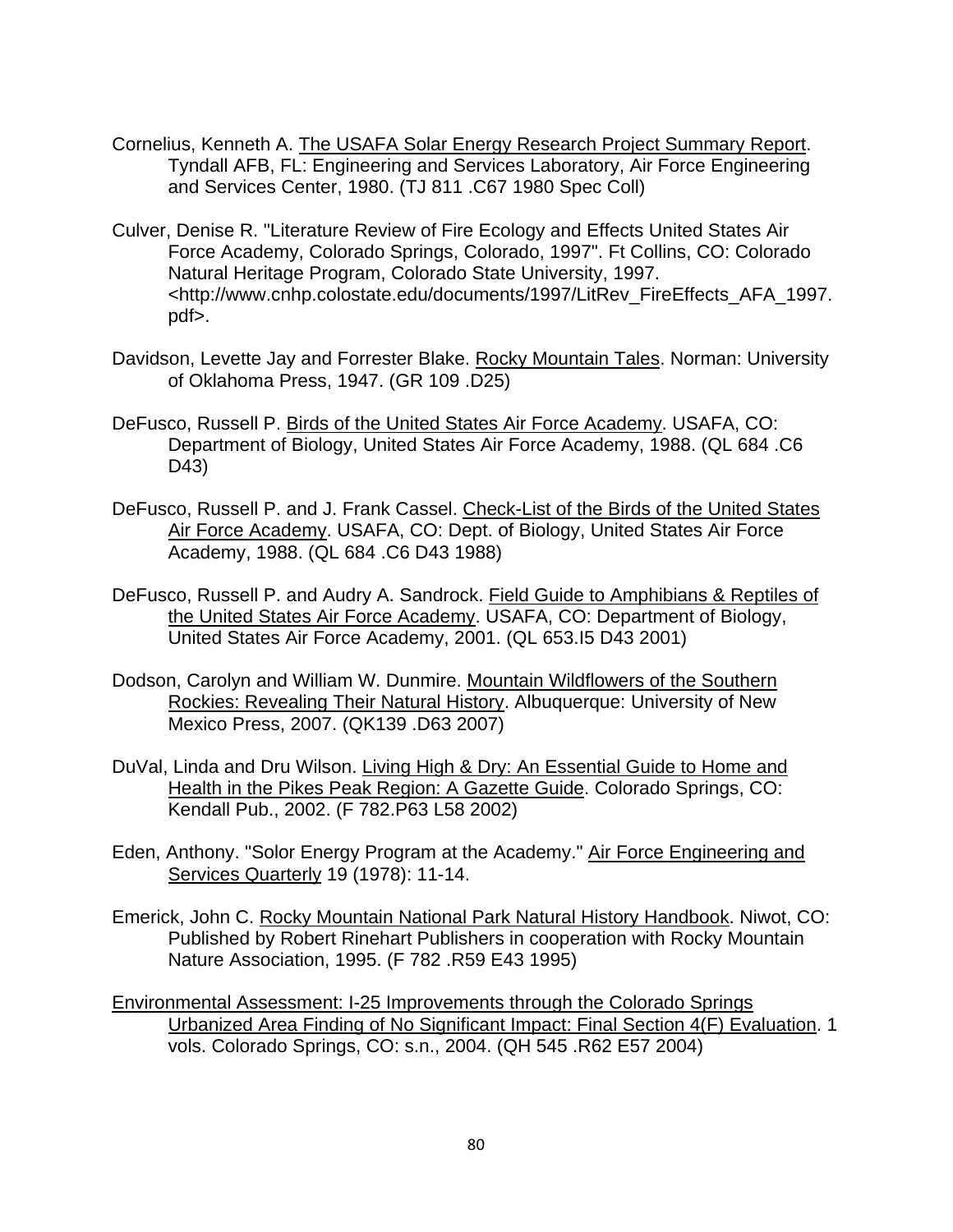- Environmental Stewardship at the United States Air Force Academy. DVD. Word N Associates, [S.l.] 2004. (Available in Special Collections)
- Evaluation of Health Factors to Be Considered in Selection of Air Force Academy Site. n.p., 1949. (UGB 756 .E9)
- Evans, Howard Ensign. The Natural History of the Long Expedition to the Rocky Mountains (1819-1820). New York: Oxford University Press, 1997. (QH104.5.W4 E93 1997)
- Fagan, George V. The U.S. Air Force Academy Site and the Pikes Peak Region. Colorado Springs, CO: United States Air Force Academy Library, 1962. (F 782 .P63 F15)
- Finlay, George I. Colorado Springs: A Guide Book Describing the Rock Formations in the Vicinity of Colorado Springs. Colorado Springs, CO: Out West Company, 1906. (QE 92 .B7 F5 1906 Spec Coll)
- Flores, Dan L. The Natural West: Environmental History in the Great Plains and Rocky Mountains. Norman: University of Oklahoma Press, 2001. (GF 504.G74 F57 2001)
- Fogelberg, Ben and Steve Grinstead. "Air Force Academy Cadet Chapel." Walking into Colorado's Past: 50 Front Range History Hikes. Boulder, CO: Westcliffe Publishers, 2006. 173-76.
- Fossett, Frank. Colorado; Its Gold and Silver Mines, Farms and Stock Ranges, and Health and Pleasure Resorts. New York: Arno Press, 1973. (F776 .F76 1973)
- Gaseor, Randal A., and Lawrence J. Biever. Studies of the Use of Non-Potable Irrigation on the Air Force Academy Golf Course. USAFA, CO: Department of Chemistry and Biological Sciences, 1977. (UGH 5614.4 .F82 77-8 Spec Coll)
- Green, Stewart M. Pikes Peak Country: The Complete Guide to Natural Wonders, Historic Sites, Attractions, and Outdoor Recreation. Colorado Springs, CO: Ponderosa Press, 1985. (F 782 .P63 G74 1985)
- Griffiths, Mel and Lynnell Rubright. Colorado: A Geography. Boulder, CO: Westview Press, 1983. (F 781.3 .G74 1983)
- Guterson, Ben. Seasonal Guide to the Natural Year: A Month by Month Guide to Natural Events. Colorado, New Mexico, Arizona, and Utah [information on USAFA's Wild Turkey, Chapter 20 and the Mule Deer in Rut, Chapter 70]. Golden, CO: Fulcrum Pub., 1994. (QH 104.5 .S6 G87 1994)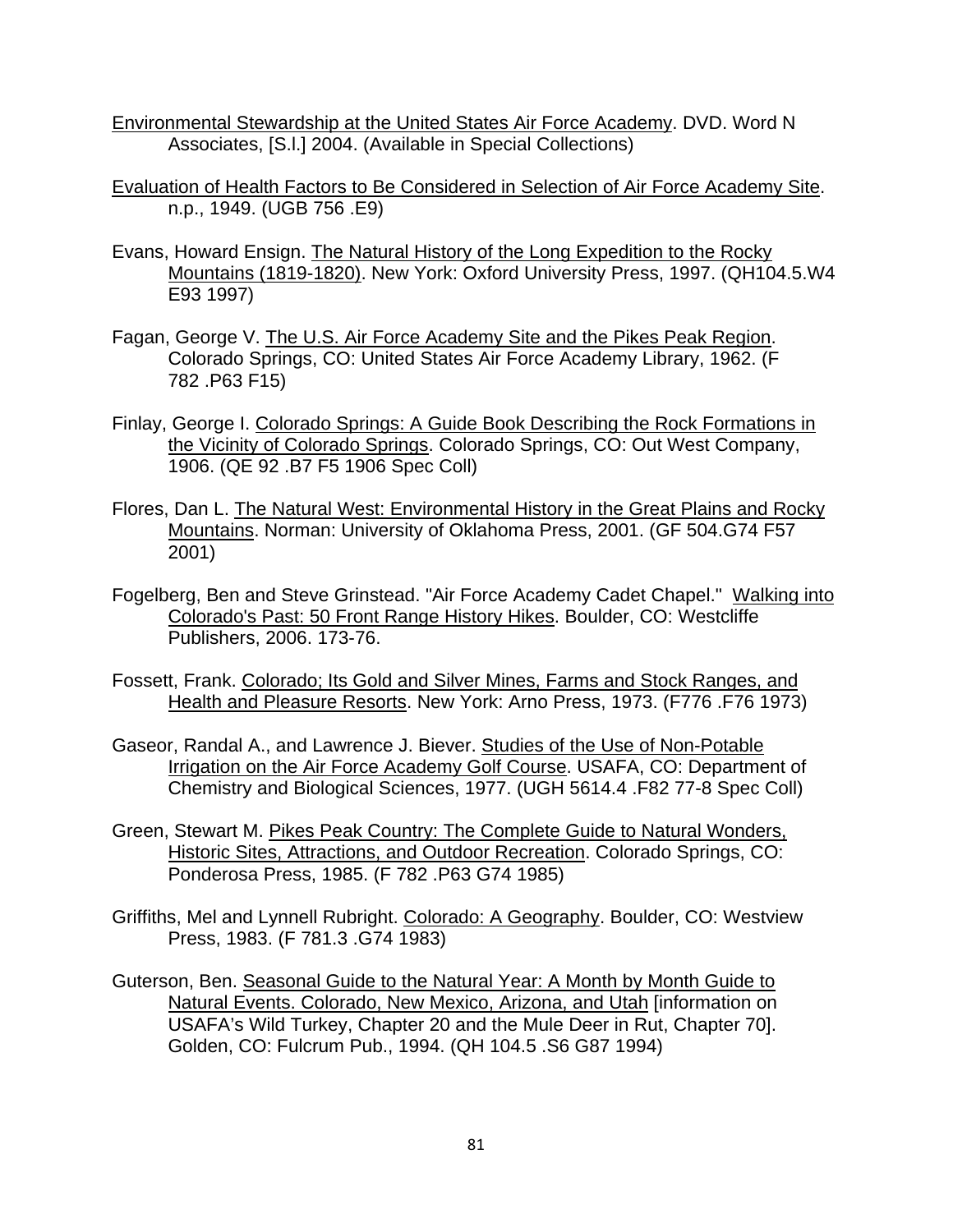- Hansen, Harry [Writers' Program of the Work Projects Administration in the State of Colorado]. Colorado: A Guide to the Highest State. New rev. ed. New York: Hastings House, 1970. (F 781 .W95 1970)
- Hartranft, Franklin R. Predicting Heavy Snowfall for Colorado Springs Based on Computer Derived Synoptic Map Types. Ent Air Force Base, CO: Aerospace Sciences Division Headquarters 4th Weather Wing, 1970. (QC 984 .C7 H37)
- Head, James H. Guide to the Trees of the United States Air Force Academy, Including Adjacent Regions of the Pike National Forest and Farish Memorial Recreational Area. Dubuque, Iowa: Kendall/ Hunt Publishing Co., 1996. (QK150 .H42 1996)
- Higgins, Donald P. Site Analysis for the Hacking of Falcons at the United States Air Force Academy. 1976. (QL 696 .F34 H63 Spec Coll)
- Hoffman, Michael. "School of Fish." Air Force Times 69.31 (2009): 4.
- Hopkins, Ralph Lee and Lindy Birkel Hopkins. Hiking Colorado's Geology. 1st ed. Seattle, WA: Mountaineers, 2000. (GV 199.42.C6 H66 2000)
- Huber, Thomas Patrick. Colorado: The Place of Nature, the Nature of Place. Niwot, CO: University Press of Colorado, 1993. (F 776 .H85 1993)
- Jacobs, Randy and Robert M. Ormes. Guide to the Colorado Mountains. 10th ed. Golden, CO: Colorado Mountain Club Press, 2000. (GV 199.42 .C6 G85 2000)
- Johnson, M. Douglas. Falconry. Special Bibliography Series; No. 81. USAFA, CO: U.S. Air Force Academy Library, 1990. (Z 5816 .U5 U5 no.81)
- Joselyn, G. Blair. "Wildlife Management on Military Installations: A Critique of Army Policy." The Journal of Wildlife Management 29.1 (1965): 215-24.
- Kenney, Nathaniel T., and Jr. William Belknap. "Where Falcons Wear Air Force Blue." The National Geographic Magazine 105.6 (1959): 844-73.
- Kitch Jr., John I. and Betsy B. Kitch. Woodmen Valley: Stage Stop to Suburb. Palmer Lake, CO: Filter Press, 1970. (F 782 .W6 K5)
- Knorr, Owen A. The Birds of El Paso County, Colorado. Boulder: University of Colorado Press, 1959. (QL 684 .C6 K7 Spec Coll)

Laycock, George. "The Falconer's Paradox." Audubon 73 (1969): 64-71.

Lechleitner, R. R. Wild Mammals of Colorado: Their Appearance, Habits, Distribution, and Abundance. Boulder, CO: Pruett Pub. Co., 1969. (QL 719 .C71 L45)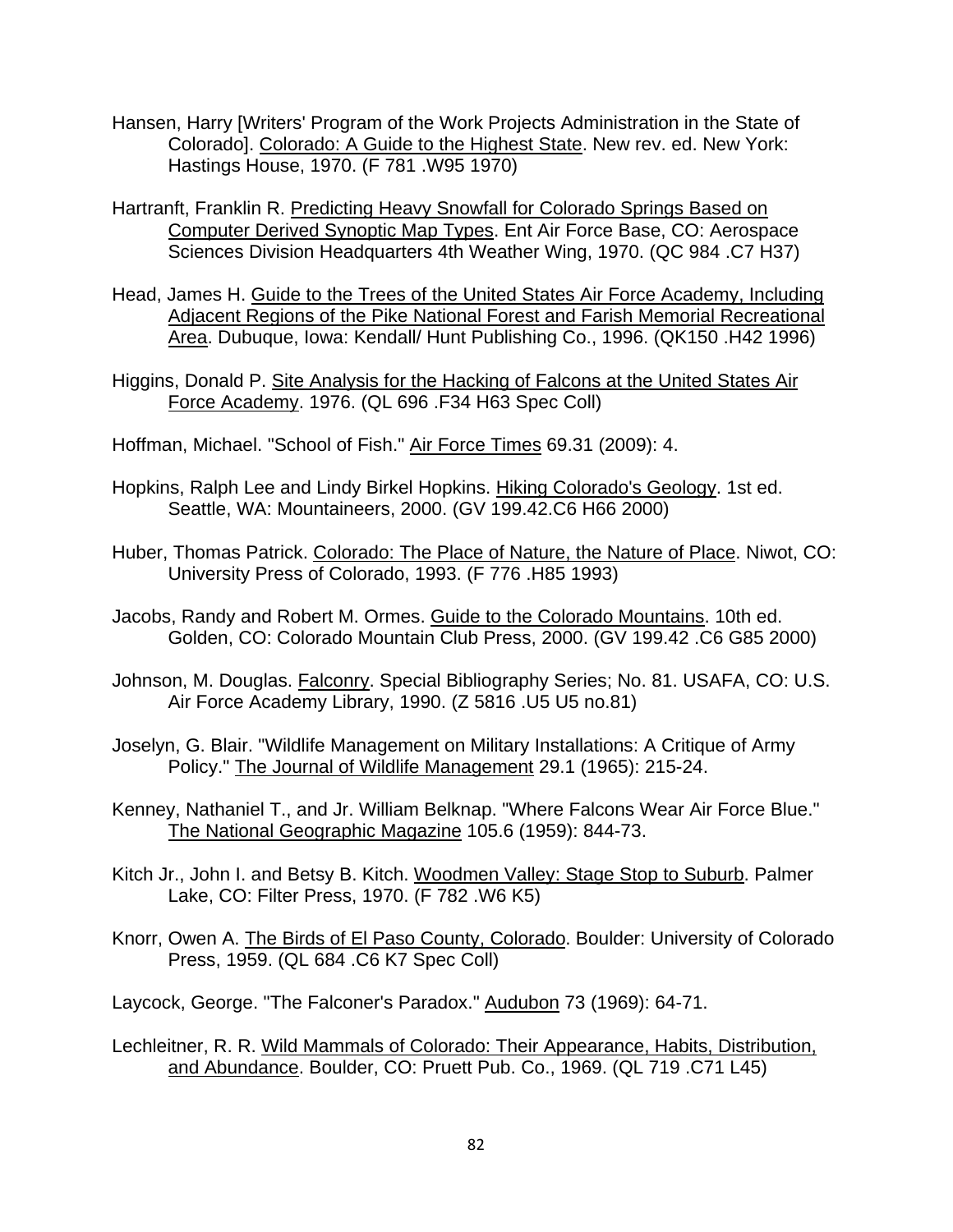- Loeffler, M. John. "The Population Syndromes on the Colorado Piedmont." Annals of the Association of American Geographers 55.1 (1965): 26-66.
- Mather, E. Cotton. "The American Great Plains." Annals of the Association of American Geographers 62.2 (1972): 237-57.
- Merrill, Edward A. "Surveying and Mapping for the Air Force Academy." Journal of the Surveying and Mapping Division, Proceedings of the American Society of Civil Engineers 82. SU 1 (Proceedings Paper 923) (1956): 923-1 to 23-22.
- Moenke, Helen. Ecology of Colorado Mountains to Arizona Deserts. Museum Pictorial (Denver Museum of Natural History); No. 20. Denver: Denver Museum of Natural History, 1971.
- Moore, Randy. Soil Survey of Pike National Forest, Eastern Part, Colorado, Parts of Douglas, El Paso, Jefferson, and Teller Counties. Washington, DC: Forest Service, Soil Conservation, 1992. (A 57.38:P 63/6)
- Mutel, Cornelia Fleischer and John C. Emerick. From Grassland to Glacier: The Natural History of Colorado. Boulder: Johnson Books, 1984. (QH 105 .C6 M86 1984)
- Neal, James T. These Beautiful Hills: A Natural History of the Air Force Academy. Palmer Lake, CO: Filter Press, 1972. (UGB 764 .N34)
- Nelson, Mike P. Colorado Weather Almanac. Boulder, CO: Johnson Books, 2007. (QC 999 .N45 2007)
- Nelson, Ruth Ashton and Roger Lawrence Williams. Handbook of Rocky Mountain Plants. 4th ed. Niwot, CO: Roberts Rinehart Publishers, 1992. (QK139 .N43 1992)
- "New Academy Presents City-Size Problems." The American City 75 (1960): 120.
- Noel, Thomas J. and John Fielder. Colorado, 1870-2000, Revisited: The History Behind the Images. Englewood, CO: Westcliffe, 2001. (F 777 .N64 2001)
- Normandie, Richard W. and Matthew R. Lewis. "Environmental Assessment Golf Learning Center and Driving Range". Ft. Belvoir, VA, 2007. Defense Technical Information Center. <http://handle.dtic.mil/100.2/ADA475325>.
- Norris, J. Michael, Craig Fanshier and Sherman R. Ellis. Installation Restoration Program Remedial Investigation/Feasibility Study (RI/FS) Stage 1: Final Report for United States Air Force Academy, Colorado Springs, Colorado. Denver, CO: The Survey, 1990.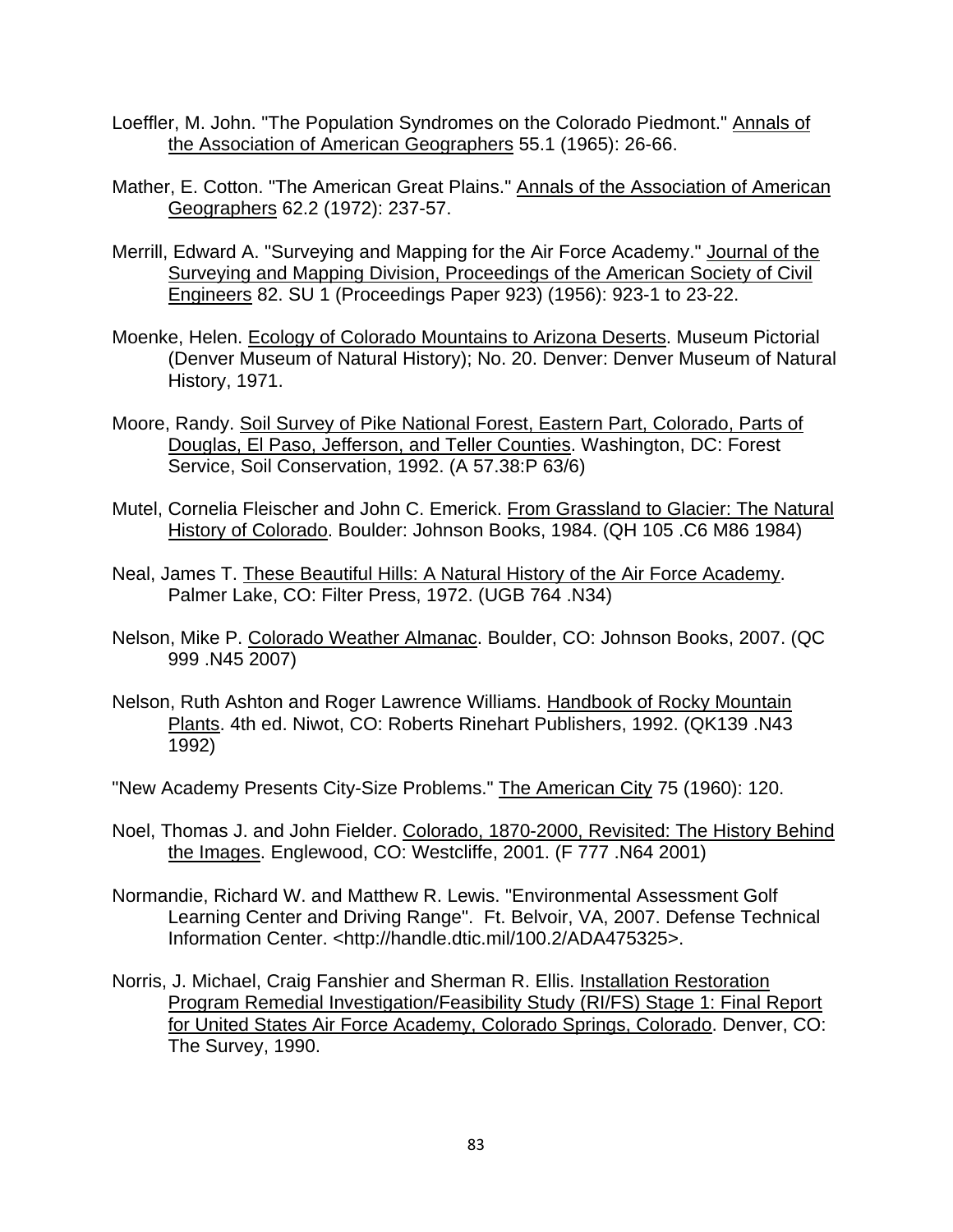- Patterson, James R. "Those Fabulous Feathered Falcons." Air Force Magazine 1971 (1971): 28-31.
- Pearl, Richard M. America's Mountain : Pikes Peak and the Pikes Peak Region. Colorado Booklets. 2nd, rev. ed. Denver: Sage Books, 1964. (F 782 .P63 P35)
- Pearl, Richard M. and Elizabeth Shafer. Seven Keys to the Rocky Mountains. Colorado Springs, CO: Maxwell Pub. Co., 1968. (F 721 .P35)
- Pesman, M. Walter. Meet the Natives: An Easy Way to Recognize Wildflowers, Trees and Shrubs of the Central Rocky Mountain Region. 9th ed: Denver: Denver Botanic Gardens, 1959. (QK 139 .P47 1992)
- Pikes Peak Area Council of Governments, Nelson Haley Patterson and Quirk Inc., et al. Project Aquarius Areawide Water Quality Management Plan for El Paso and Teller Counties. Colorado Springs, CO: The Council, 1977. (TD 365 .P76)
- Pikes Peak Area Council of Governments. Options for the Future: What Do They Mean? Colorado Springs, CO: Pikes Peak Area Council of Governments, 1975. (HT 393 .C6 P51)
- ---. Pikes Peak Air Quality Study. Colorado Springs, CO: Pikes Peak Area Council of Governments, 1970. (TD 890 .P5)
- ---. Pikes Peak Regional Open Space Reports. 3 vols. Colorado Springs, CO: Pikes Peak Area Council of Governments, 1970. (HT 393 .C6 P5)
- ---. Project Aquarius: Interim Report. Colorado Springs, CO, 1974 (TD 365 .P55 no.1)
- Powers Boulevard Extension North, Colorado Springs, Colorado: Administrative Action, Environmental Assessment Submitted Pursuant to 42 U.S.C. 4332 (2) (C), 23 U.S.C. 128 (a), 49 U.S.C. 303, Executive Order 11990. Colorado Springs, CO: City of Colorado Springs, 1997.
- Quartermaster Research and Engineering Center (U.S.). Environmental Handbook for the Camp Hale and Pikes Peak Areas, Colorado. Natick, MA: Headquarters Quartermaster Research & Engineering Command U.S. Army Quartermaster Research & Engineering Center Environmental Protection Research Division, 1958. (GB 126 .C7 U5)
- Rampulla, George M. A Report on the Impact of the United States Air Force Academy on Colorado Springs. 1972. (UGB 764 .R17 Spec Coll)
- Rennicke, Jeff. Colorado Mountain Ranges. Colorado Geographic Series; No. 2. Helena and Billings, Mont.: Falcon Press, 1986. (F 781.3 .R45 1986)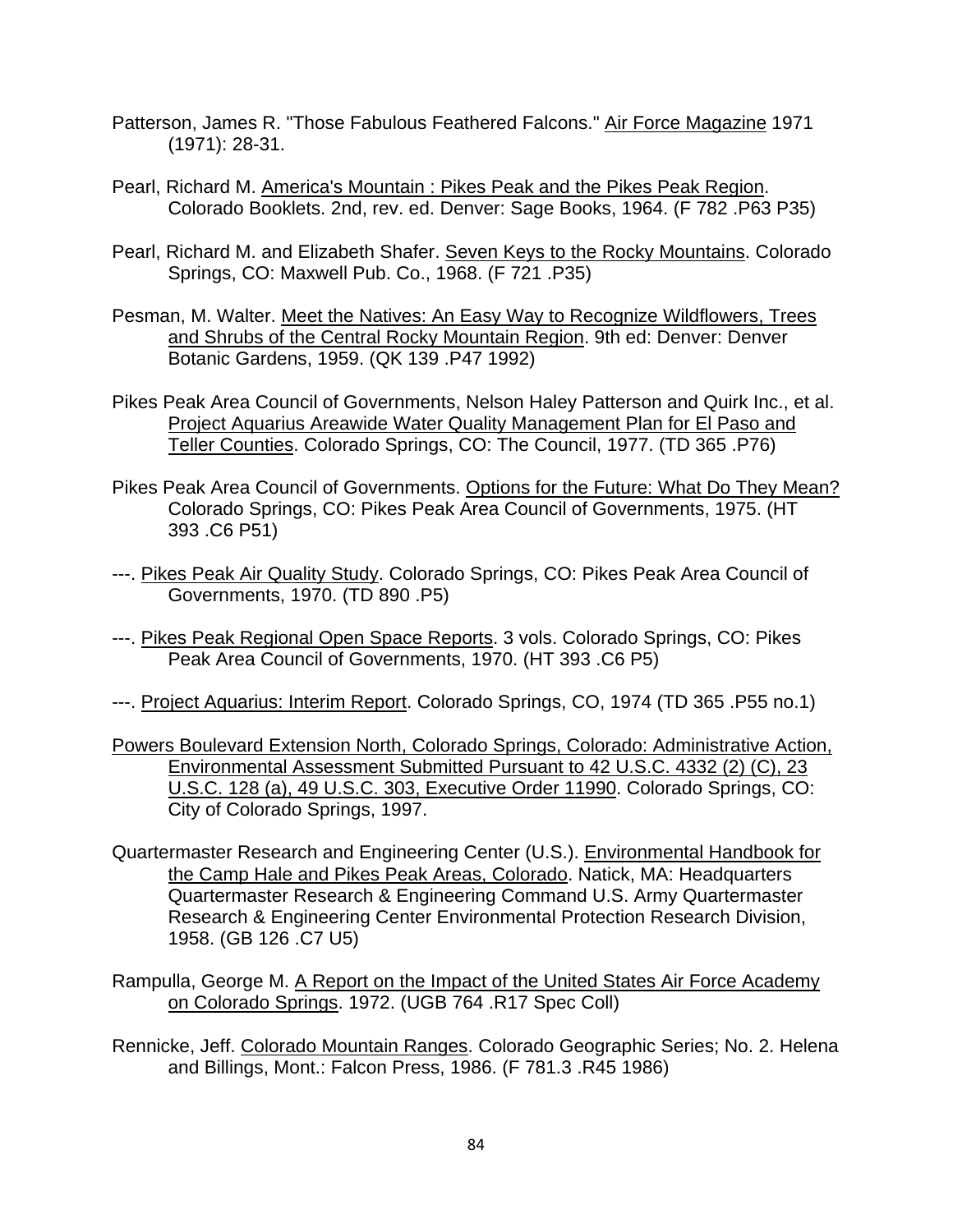- Resource Planning Associates and Pikes Peak Area Council of Governments. Environmental Resources Study for Teller and El Paso Counties, Colorado. Fort Collins, CO: Resource Planning Associates, 1974. (HT 393 .C6 E51)
- Ripley, J. Douglas. Vegetation of the United States Air Force Academy and the Adjacent Regions of the Pike National Forest, El Paso County, Colorado. Colorado Springs, CO: Department of Biology, U.S. Air Force Academy, 1994. (QK 150 .R56 1994)
- Roberts, Harold DeWitt , and Rhoda N. Roberts. Colorado Wild Flowers. Museum Pictorial; No. 8. Rev. ed. Denver: Denver Museum of Natural History, 1959.
- Rodeck, Hugo G. Guide to the Mammals of Colorado. Boulder: University of Colorado Museum, 1963.
- Scamehorn, H. Lee. High Altitude Energy: A History of Fossil Fuels in Colorado. Mining the American West. Boulder: University Press of Colorado, 2002. (TP 317 .U5 S33 2002)
- Schorr, Robert A., Paul M. Lukacs and Gregory L. Florant. "Body Mass and Winter Severity as Predictors of an Overwinter Survival in Preble's Meadow Jumping Mouse." Journal of Mammalogy 90.1 (2009): 17.
- Schultz, Sterling E. "The Air Force Academy Water Quality Monitoring Program." Air Force Engineering and Services Quarterly 16 (1975): 27-29.
- ---. Design of USAF Water Quality Monitoring Programs. USAFA-TR 72-06. Colorado Springs, CO Frank J. Seiler Research Laboratory, Air Force Systems Command, U.S. Air Force, 1972. (UGB 826 .U43 72-6)
- Scott, James A. Pikes Peak Country. Colorado Geographic Series; No. 3. 2nd ed. Helena, Mont.: Falcon Press, 1994. (F 782 .P63 S37 1994)
- Selected Federal Financial Assistance Programs. A Supplement to the Pikes Peak Regional Open Space Plan. Colorado Springs, CO, 1971. (HC 106.5 .S40)
- Smith, Charles L. Climate, Soils and Vegetation of the Rampart Range, Colorado. USAFA, CO: Dean of the Faculty, United States Air Force Academy, 1977. (UGB 826 .U43 77-18)
- ---. Geomorphology and Geology of the Rampart Range, Colorado. USAFA, CO: Dean of the Faculty, United States Air Force Academy, 1977. (UGB 826 .U43 77-10)

Soil Map of the Air Force Academy. Washington, DC: s.n., 1988.

United States Forest Service, Rocky Mountain Region. Trees Native to the Forests of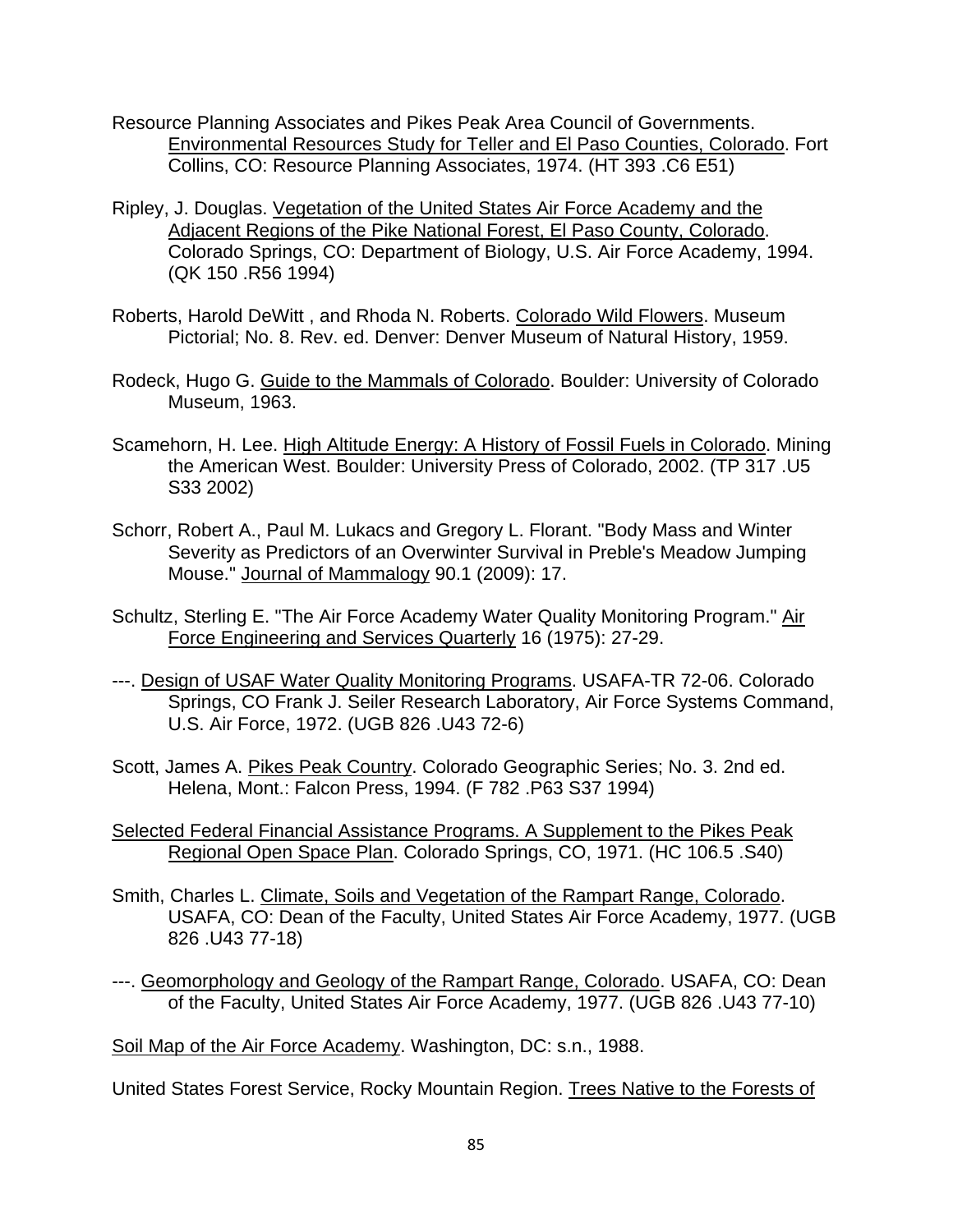Colorado and Wyoming. Denver: Department of Agriculture, Forest Service, Rocky Mountain Region, 1945.

- Talbert, W.A. "Air Force Academy Solar Energy Program." Air Force Engineering and Services Quarterly 17 (1976): 23-27.
- Tator, B.A. "Piedmont Interstream Surfaces of the Colorado Springs Region." Geological Society of America Bulletin 63.3 (1952): 255-74.
- Tolbert, Warren A. "Air Force Academy Solar Energy Program." Air Force Engineering and Services Quarterly 17 (1976): 23-27.
- Turzi, Urban J. "The Willet Raney Willis Micromineral Collection." Rocks and Minerals 74.3 (1999): 196-98.
- Tuso, Joseph and Rolf Trautsch. "The Air Force Academy and Total Environmental Education." Education 96 (1974): 315-24.
- United States Air Force Academy. Energy Strategic Plan: To a Net Zero Installation. Colorado Springs, CO: 10th Air Base Wing and USAFA Dean of Faculty, HQ USAFA, CO, 2009. (Being catalogued by library)
- United States. Army. Corps of Engineers. Albuquerque District., Pikes Peak Area Council of Governments., and United States. Army. Corps of Engineers. Flood Plain Information: Fountain Creek, Colorado Springs, Manitou Springs, Colorado. Albuquerque, NM: The District, 1974. (GB 1227 .F6 U52)
- United States. Dept. of the Air Force. The Air Force Academy Airmanship Program: Colorado, Final Environment Statement. Washington, DC: Department of the Air Force, 1972. (UGB 842 .U5)
- United States. Environmental Protection Agency. Region VIII. Final Environmental Impact Statement: Water Quality Management Plan for El Paso and Teller Counties, Colorado. Denver: U. S. Environmental Protection Agency Region VIII, 1977. (PB 267113, Report Literature)
- United States. National Park Service. Final Master Plan, Integrated Natural Resources Management Plan, Environmental Assessment: Farish Recreation Area, U.S. Air Force Academy, Colorado. Denver: National Park Service, 1996. (GV 1583.F3 F5 1996 Spec Coll)
- Varnes, David J. and Glenn R. Scott. General and Engineering Geology of the United States Air Force Academy Site, Colorado. Geological Survey (U.S.). Professional Paper; 551. Washington, DC: U.S. Govt. Printing Office, 1967. (UGB 764 .V31 Oversize)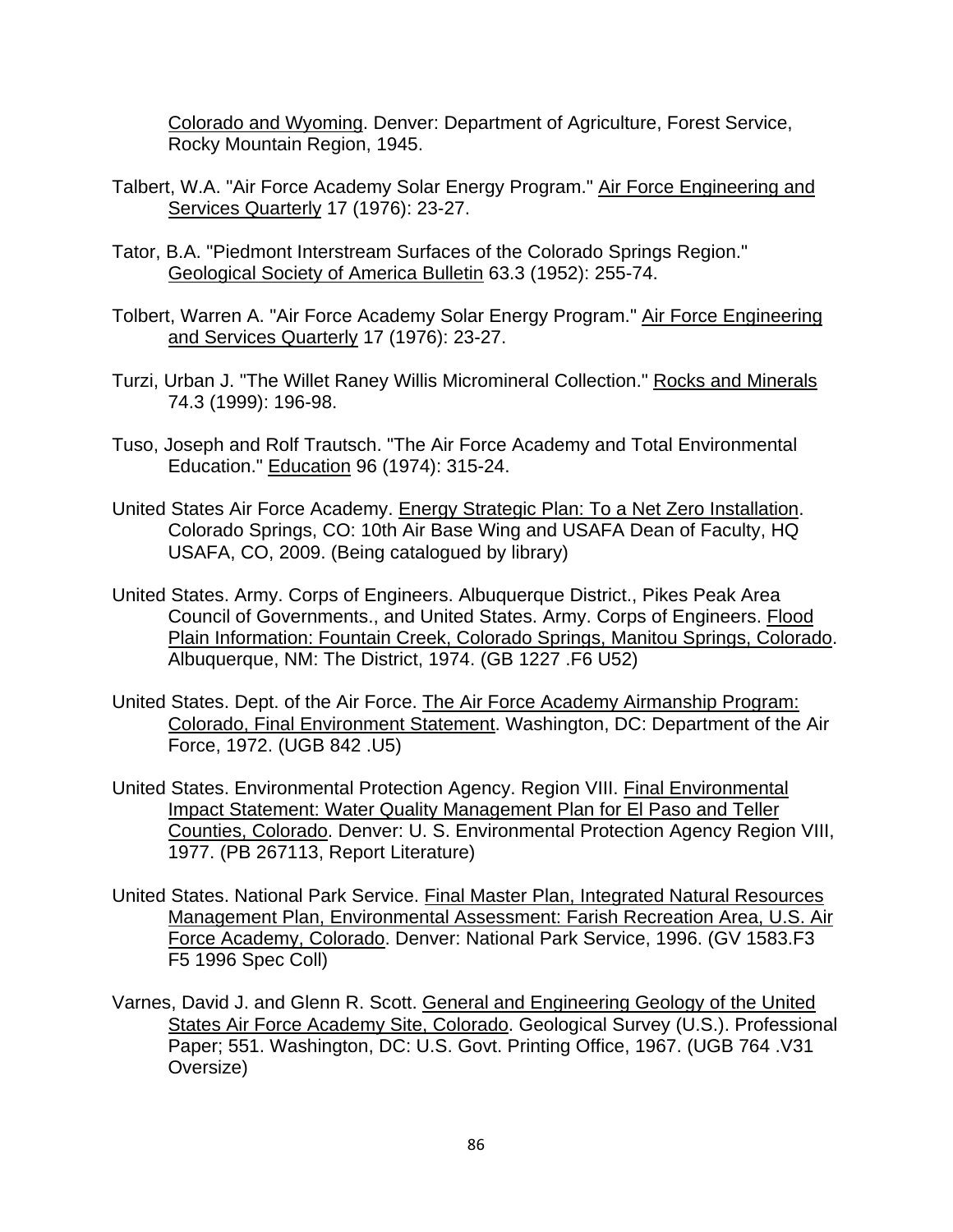Ware, Annette. "The Lure of Falconry." Airman 29 (1985): 21-23.

- Weber, William A. Rocky Mountain Flora: A Field Guide for the Identification of the Ferns, Conifers, and Flowering Plants of the Southern Rocky Mountains from Pikes Peak to Rocky Mountain National Park and from the Plains to the Continental Divide. 5th ed. Boulder: Colorado Associated University Press, 1976. (QK 150 .W4 1976)
- Weber, William A. and Ronald C. Wittmann. Catalog of the Colorado Flora: A Biodiversity Baseline. Niwot, CO: University Press of Colorado, 1992. (QK 150 .W37 1992)
- ---. Colorado Flora: Eastern Slope. 3rd ed. Boulder: University Press of Colorado, 2001. (QK150 .W38 2001)
- ---. Colorado Flora: Western Slope. 3rd ed. Boulder: University Press of Colorado, 2001. (QK150 .W39 2001)
- Whitecotton, Randy C. A., et al. "Impact of Foot Traffic from Military Training on Soil and Vegetation Properties." Environmental Management 26.6 (2000): 697-706.
- Wyckoff, William. Creating Colorado: The Making of a Western American Landscape, 1860-1940. New Haven: Yale University Press, 1999. (F 781 .W98 1999)
- Yocom, Charles Frederick. Wildlife and Plants of the Southern Rocky Mountains. Rev. ed. Healdsburg, CA: Naturegraph Co., 1969. (QH 104.5 .R6 Y5)
- Young, Alvin L. and Thomas James Muzik. Flora of the United States Air Force Academy, Colorado. USAFA, CO: Department of Chemistry and Biological Sciences, United States Air Force Academy, 1977. (QK 150 .Y68)

## **XV. FACULTY AND STAFF**

- "Academy Staff and Faculty Positions." Airman 1 (1957): 31.
- "AF Academy Officer Named Among the Top Young Men for '59." Air Power Historian 7 (1960): 64.
- Air University. Air Command and Staff College. Selection of Air Force Academy Instructors. Maxwell AFB, AL: Field Officer Course, 1951. (UGB 815 .U4 Spec Coll)
- Anderson, Jackie L. "Academic Counseling and Scheduling at the Air Force Academy." The United States Air Force Academy's First Twenty-Five Years: Some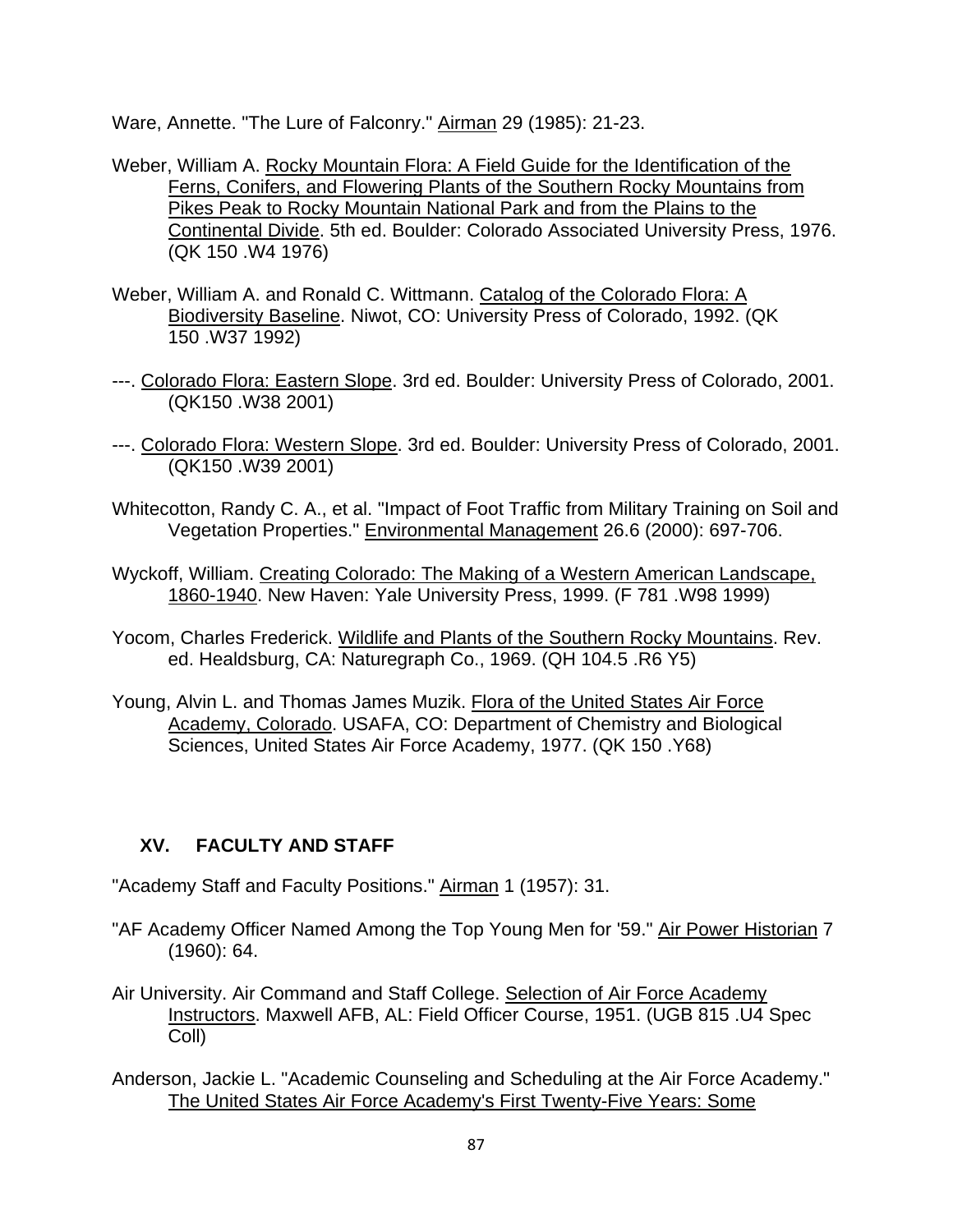Perceptions. USAFA, CO: 25th Anniversary Editorial Committee (USAFA), 1979. 367-74.

- Anderson, James R. "Evolution of the USAF Academy Management Discipline." The United States Air Force Academy's First Twenty-Five Years: Some Perceptions. USAFA, CO: 25th Anniversary Editorial Committee (USAFA), 1979. 219-28.
- Bailey, Timothy. "Enlisted People Teach Cadets To...Go Ahead and Jump!" Airman 43 (1999): 42-45.
- Bailey, Timothy S. "Voice of Experience: Military Training Advisors Pump up Academy Officership Training." Airman 41.6 (1997): 8-11.

Barber, R.R. "A Canadian at the USAF Academy." Roundel 15 (1963): 18-21.

- Beauchamp, Al. Green among the Blue. New York: Vantage Press, 1969. (UGB 763 .B37)
- Beland, Robert D. and John W. Schuman. "Perceptions of the Economics Discipline at the Academy over Twenty-Five Years." The United States Air Force Academy's First Twenty-Five Years: Some Perceptions. USAFA, CO: 25th Anniversary Editorial Committee (USAFA), 1979. 193-201.
- Bondaruk, Henry A. "USAFA Support Instructor Navigators." The Navigator 24 (1977): 19-20.
- Briggs, James E. "United States Air Force Academy." Air Force Magazine 42 (1959): 187-88+.
- Brown, Kirk and Ruth Whitaker. "50th Anniversary of the Admissions Liaison Officer Program." Checkpoints 36.2 (2007): 40-42.
- Butler, William H. "Navigator Instructor Duty at the Air Force Academy." The Navigator 28 (1981): 5-7.

Campbell, Lawrence G. "AFIT Grad at USAFA." Contact 24 (1970): 2-5.

- ---. "From Slide Rule to Programmable Calculator: The First Twenty-Five Years." The United States Air Force Academy's First Twenty-Five Years: Some Perceptions. USAFA, CO: 25th Anniversary Editorial Committee (USAFA), 1979. 23-38.
- Carter, Dale K. "The Evolution of the Department of Civil Engineering, Engineering Mechanics and Materials." The United States Air Force Academy's First Twenty-Five Years: Some Perceptions. USAFA, CO: 25th Anniversary Editorial Committee, 1979. 77-86.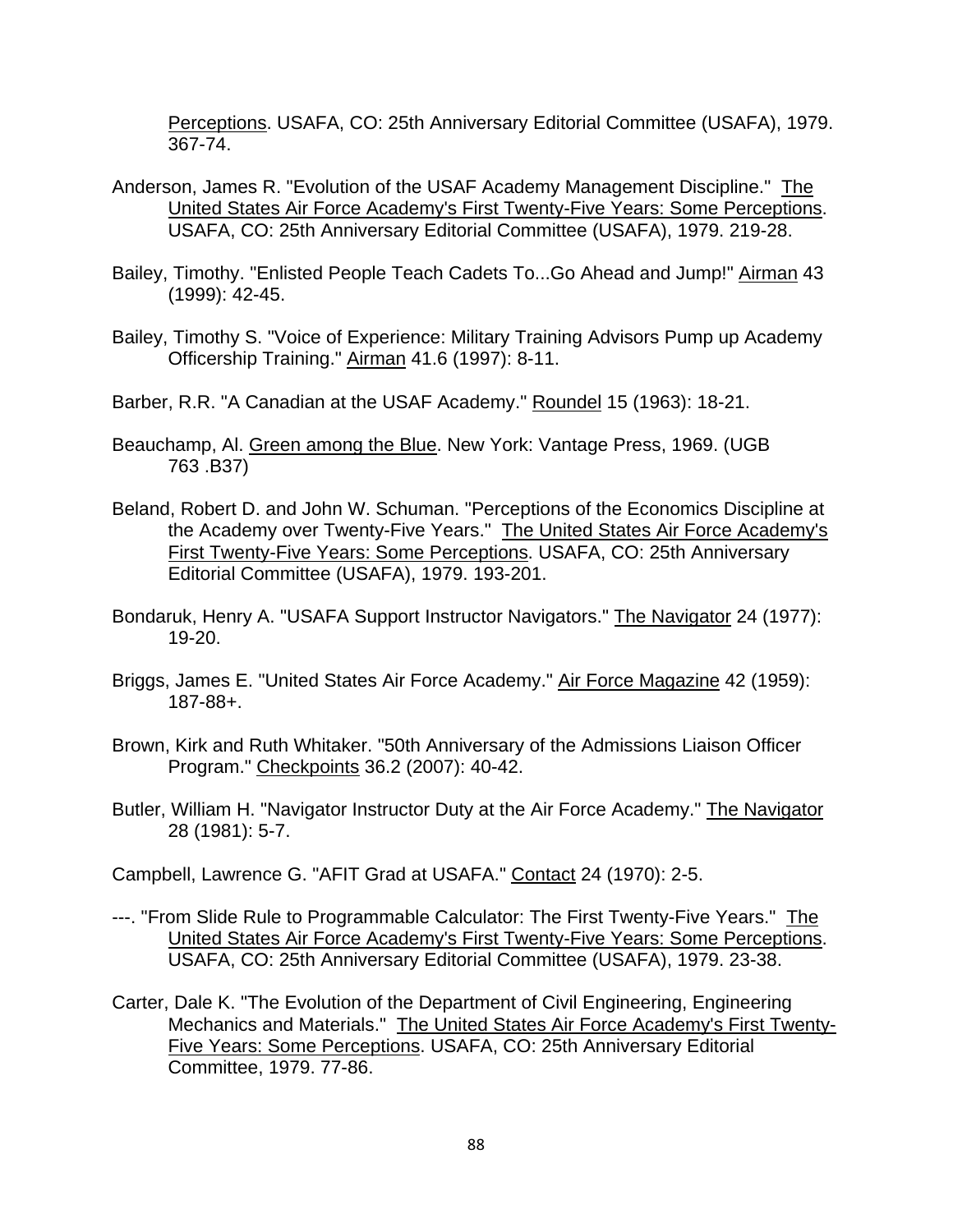Clark, Albert P. "Key to Success." Air Reservist 26 (1974): 4.

- Cubero, Ruben A., H. Marschall and D.G. Hannaway. "Diverse Assignments, Diverse Cultures: The Development of a Foreign Language Curriculum." The United States Air Force Academy's First Twenty-Five Years: Some Perceptions. USAFA, CO: 25th Anniversary Editorial Committee (USAFA), 1979. 121-38.
- Daley, Daniel H., et al. "A Look at the Aeronautics Major." The United States Air Force Academy's First Twenty-Five Years: Some Perceptions. USAFA, CO: 25th Anniversary Editorial Committee (USAFA), 1979. 55-62.

"Faculty Changes at USAF Academy." Journal of the Armed Forces 103 (1965): 25.

- "First Woman Assigned to Staff at AF Academy." Armed Forces Management 3 (1957): 43.
- Fluhr, Wallace E. "The Civil Engineering Curriculum at the Air Force Academy." The United States Air Force Academy's First Twenty-Five Years: Some Perceptions. USAFA, CO: 25th Anniversary Editorial Committee (USAFA), 1979. 81-86.
- ---. "Engineering Mechanics at the United States Air Force Academy." The United States Air Force Academy's First Twenty-Five Years: Some Perceptions. USAFA, CO: 25th Anniversary Editorial Committee (USAFA), 1979. 87-92.
- Foerster, Schuyler. "Political Expertise and the Air Force Officer: Fusing Professional Relevance and Academic Excellence." The United States Air Force Academy's First Twenty-Five Years: Some Perceptions. USAFA, CO: 25th Anniversary Editorial Committee, 1979. 269-85.

"Fresh Pilot." Time 74 (1959): 58.

- Gendron, Gerard J. "Distinguished Professionals in Residence USAFA." Aerospace Historian 27 (1980): 201-02.
- George and Carol Olmsted Foundation. The Olmsted Scholar Program of the George and Carol Olmsted Foundation. Arlington, VA: The Foundation. (UGB 851.3 .O5 G42)
- Glidden, Benjamin C. and Donald J. Barrett. "Library Facility and Service Adaptation: The First 25 Years." The United States Air Force Academy's First Twenty-Five Years: Some Perceptions. USAFA, CO: 25th Anniversary Editorial Committee (USAFA), 1979. 391-415.

Harris, Lorenzo D. "They Talk Air Force." Airman 26: 10-14.

Herman, Richard. "Navigators at Blue U." The Navigator 21 (1974): 5-8.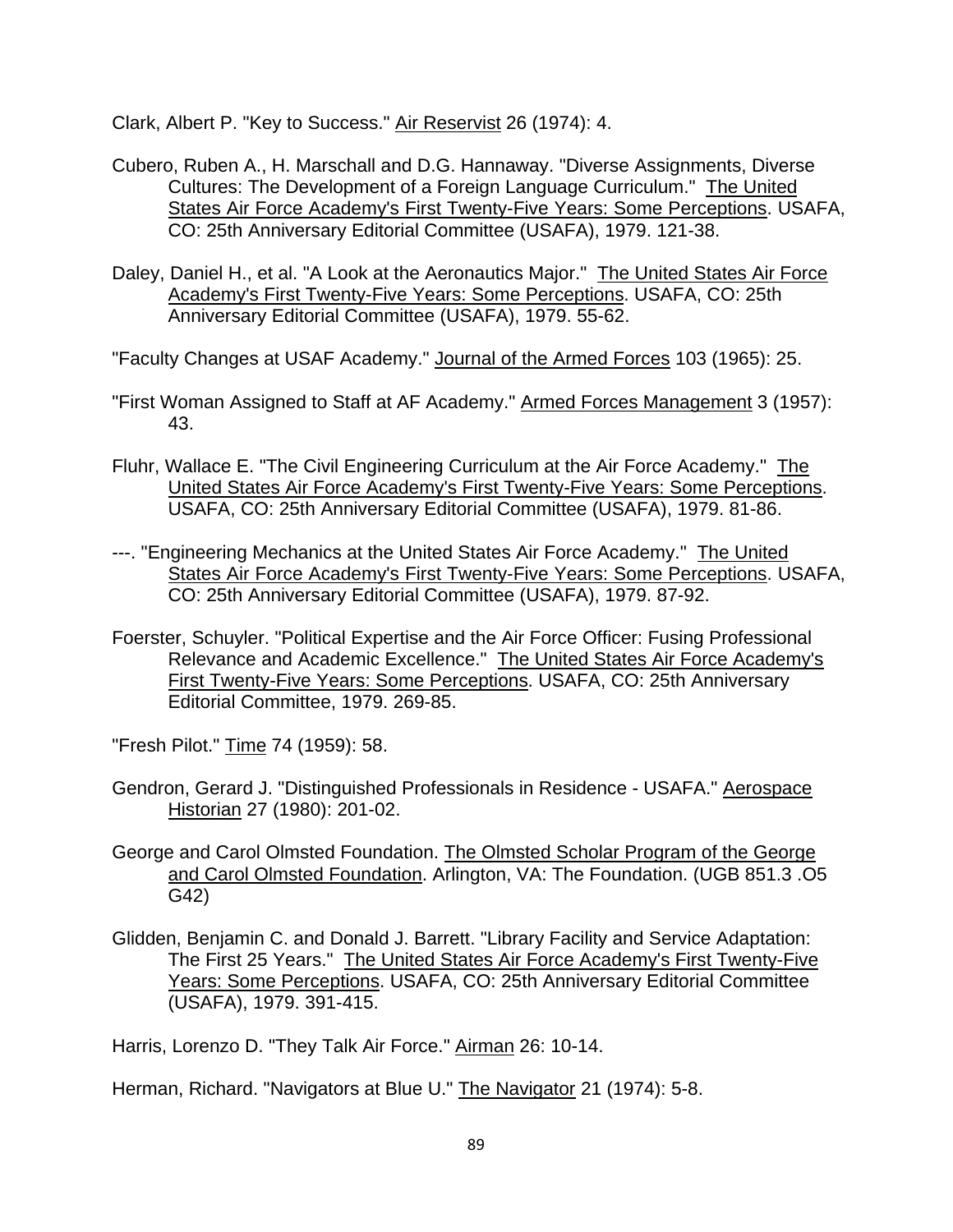- Hoffler, Joseph W. Promotion Denied: The Harrowing True Story of Racism, Cover-up, Betrayal and Vigilante Justice at the United States Air Force Academy. [United States]: Hertford Free Press, 2008.
- Hughes, Richard L. "Learning About Living and Leading: Behavioral Sciences at the U.S. Air Force Academy." The United States Air Force Academy's First Twenty-Five Years: Some Perceptions. USAFA, CO: 25th Anniversary Editorial Committee (USAFA), 1979. 249-68.
- Hurley, Alfred F. and Donald M. Bishop. "Serving Two Professions: History at the Air Force Academy." The United States Air Force Academy's First Twenty-Five Years: Some Perceptions. USAFA, CO: 25th Anniversary Editorial Committee, 1979. 139-72.
- Johnson, Phillip A. "Twenty-Five Years of Teaching Law to Undergraduates." The United States Air Force Academy's First Twenty-Five Years: Some Perceptions. USAFA, CO: 25th Anniversary Editorial Committee (USAFA), 1979. 233-47.
- Kielcheski, Carlin J. "The Esthetic Dimension: Fine Arts at the United States Air Force Academy." The United States Air Force Academy's First Twenty-Five Years: Some Perceptions. USAFA, CO: 25th Anniversary Editorial Committee, 1979. 187-89.
- Krys, Nathan H. "USAFA SIN: Staff Instructor Navigator." The Navigator 33 (1986): 22- 23.
- Lawrence, Gerald Clyde. In-Service Training for the Instructional Staff at the United States Air Force Academy. Colorado Springs, CO: Colorado College, 1960. (UGB 815 .L42 Spec Coll)
- Liotta, P.H. "All My Best Students Are Flunking." College Teaching 38 (1990): 96-100.
- Lovell, John P. "Modernization and Growth at the Service Academies: Some Organizational Consequences." The Changing World of the American Military. Ed. Franklin D. Margiotta. Boulder, CO: Westview Press, 1978. 305-20.
- Miranda, Eugene F. "Leadership through Athletics." The United States Air Force Academy's First Twenty-Five Years: Some Perceptions. USAFA, CO: 25th Anniversary Editorial Committee (USAFA), 1979. 343-64.
- Mueh, Hans J. "The Evolution of the Discipline--25 Years of Chemistry and Biological Sciences." The United States Air Force Academy's First Twenty-Five Years: Some Perceptions. USAFA, CO: 25th Anniversary Editorial Committee (USAFA), 1979. 3-21.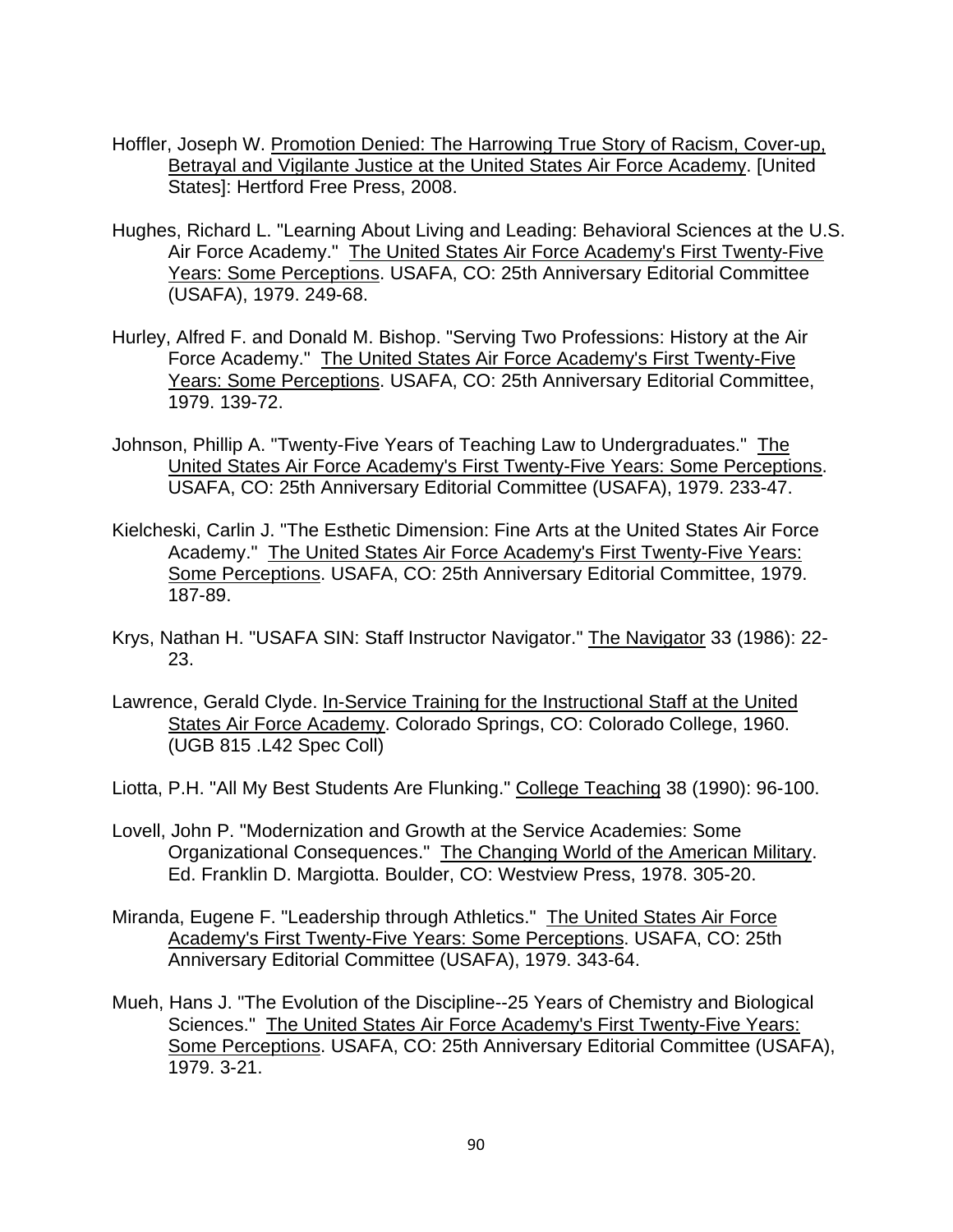Pendleton, A., R. Bloomer and C. Catalano. "Physics: Developing a Perception on Nature's Laws." The United States Air Force Academy's First Twenty-Five Years: Some Perceptions. USAFA, CO: 25th Anniversary Editorial Committee (USAFA), 1979. 39-54.

"Professors with Wings." Time 78 (1961): 56.

- Rose, Robert D. An Analysis of the Air Force Academy Tenure Program. Maxwell AFB, AL: Air War College, Air University, 1972. (UGB 907 .A42 4705)
- Sallee, Robert J. and Richard H. Stark. "Aviation Science and Airmanship at the Air Force Academy: The First Twenty-Five Years." The United States Air Force Academy's First Twenty-Five Years: Some Perceptions. USAFA, CO: 25th Anniversary Editorial Committee (USAFA), 1979. 289-323.
- Saunders, Earl F. "Mainstream of Geographic Education at the USAF Academy, 1955- 1979." The United States Air Force Academy's First Twenty-Five Years: Some Perceptions. USAFA, CO: 25th Anniversary Editorial Committee (USAFA), 1979. 203-18.
- "Setting the Record Straight: The First Black Faculty Member at the United States Air Force Academy." The Journal of Blacks in Higher Education.42 (2004): 58.
- Sherfesee, John. The Professionalism of the United States Air Force Academy Faculty, 1954-1997: A Policy-Driven Evolution of Roles and Responsibilities. Denver: University of Denver, 1999. (UGB 815 .S551 1999 Spec Coll)
- Shuttleworth, Jack M. "The English Department: Why and What." The United States Air Force Academy's First Twenty-Five Years: Some Perceptions. USAFA, CO: 25th Anniversary Editorial Committee (USAFA), 1979. 105-20.
- Stirling, Charles F. "Computers and Space: A Successful Marriage of Disciplines for the Future." The United States Air Force Academy's First Twenty-Five Years: Some Perceptions. USAFA, CO: 25th Anniversary Editorial Committee (USAFA), 1979. 63-76.
- Thomas, Roland E. "On the Role of Electrical Engineering in the Core Curriculum." The United States Air Force Academy's First Twenty-Five Years: Some Perceptions. USAFA, CO: 25th Anniversary Editorial Committee, 1979. 93-104.
- Thomas, William F. et al. "Noninstructional Military Positions at the United States Air Force Academy". Ft. Belvoir, VA, 1993. 74 p. Defense Technical Information Center. <http://handle.dtic.mil/100.2/ADA376041>.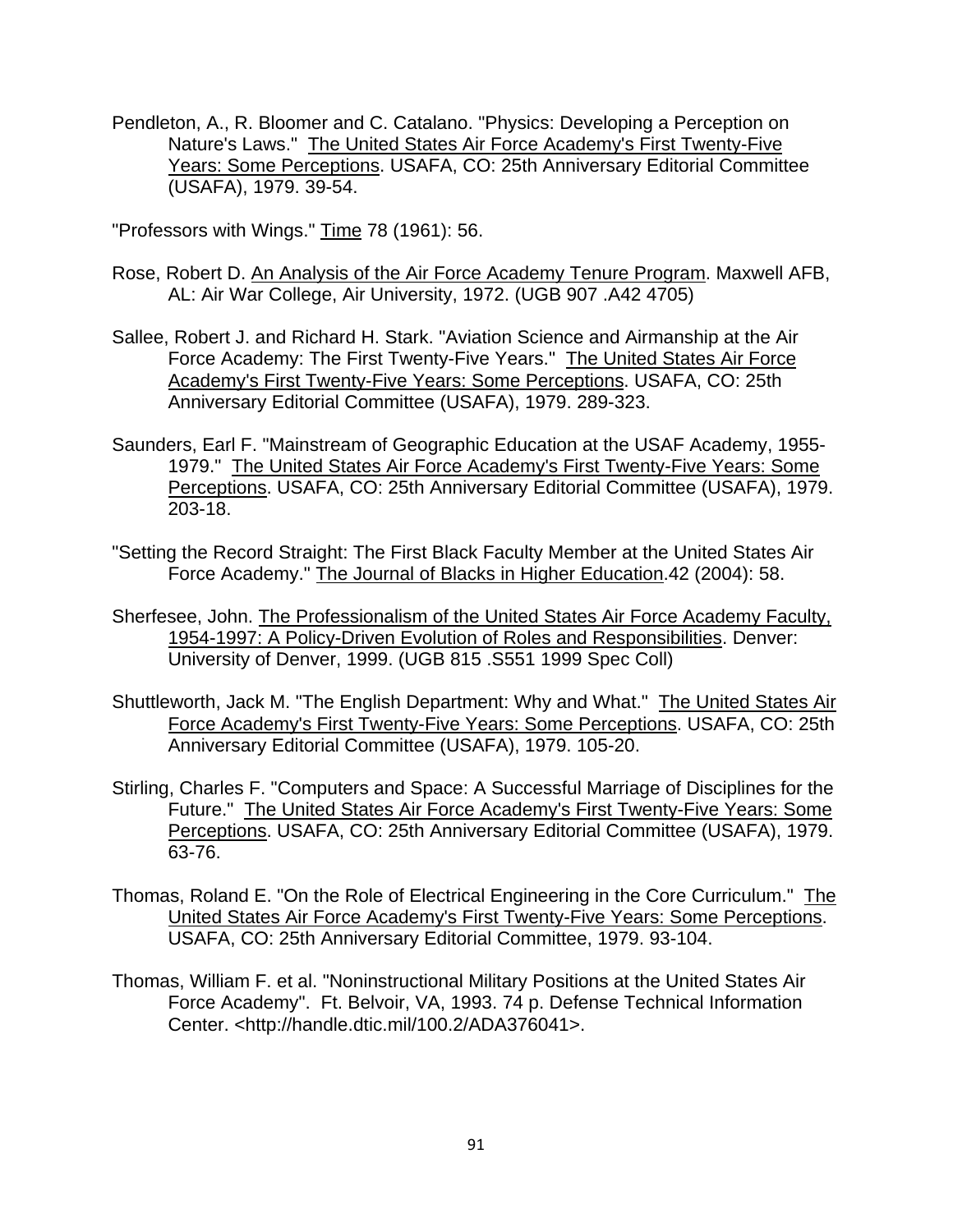- United States. Congress. House. Committee on Armed Services. Increasing the Pay of Certain Permanent Professors at the U.S. Army and Air Force Academies. Washington, DC: U.S. Govt. Printing Office, 1961. (UGB 815 .U5)
- United States. General Accounting Office. Academic and Military Programs of the Five Service Academies, Departments of Defense, Transportation, and Commerce: Report to the Congress. Washington, DC: U.S. General Accounting Office, 1975. (U 408.3 .U54 1975)

"USAFA Instructor Opportunities." Airpower Journal 5.1 (1991): 93.

"USAFA's Liaison Officers." Air Force Magazine 59 (1976): 62-63.

- Wakin, Malham M. "Dynamism and Discipline: The Role of Philosophy at the United States Air Force Academy." The United States Air Force Academy's First Twenty-Five Years: Some Perceptions. USAFA, CO: 25th Anniversary Editorial Committee (USAFA), 1979. 173-85.
- Weida, William J. "Perspectives on the New Operations Research Field of Study at the Academy." The United States Air Force Academy's First Twenty-Five Years: Some Perceptions. USAFA, CO: 25th Anniversary Editorial Committee (USAFA), 1979. 229-32.
- Whitechurch, Charles J., and N. Don Harmon. "Military Studies: 1955 to 1979." The United States Air Force Academy's First Twenty-Five Years: Some Perceptions. USAFA, CO: 25th Anniversary Editorial Committee (USAFA), 1979. 325-31.
- Wurtz, R.E. "Air Force Academy Liaison Officer: A Counselor's Resource." Vocational Guidance Quarterly 10 (1962): 248.

#### **XVI. FICTIONAL WORKS**

- Bossert, Phil. Core Values: A Novel About the United States Air Force Academy. Baltimore: America House, 2001. (PS 3602.O87 C67 2001)
- Carlson, Renee P. Fenwick Falcon at the Air Academy. 1st ed. Denver: Golden Bell Press, 1964. (PZ 10.3 .C204 Fe Spec Coll)
- Davis, Patrick A. The Shattered Blue Line. New York: Pocket Star Books, 2005. (PS 3554 .A937617 .S52 2005 Fiction)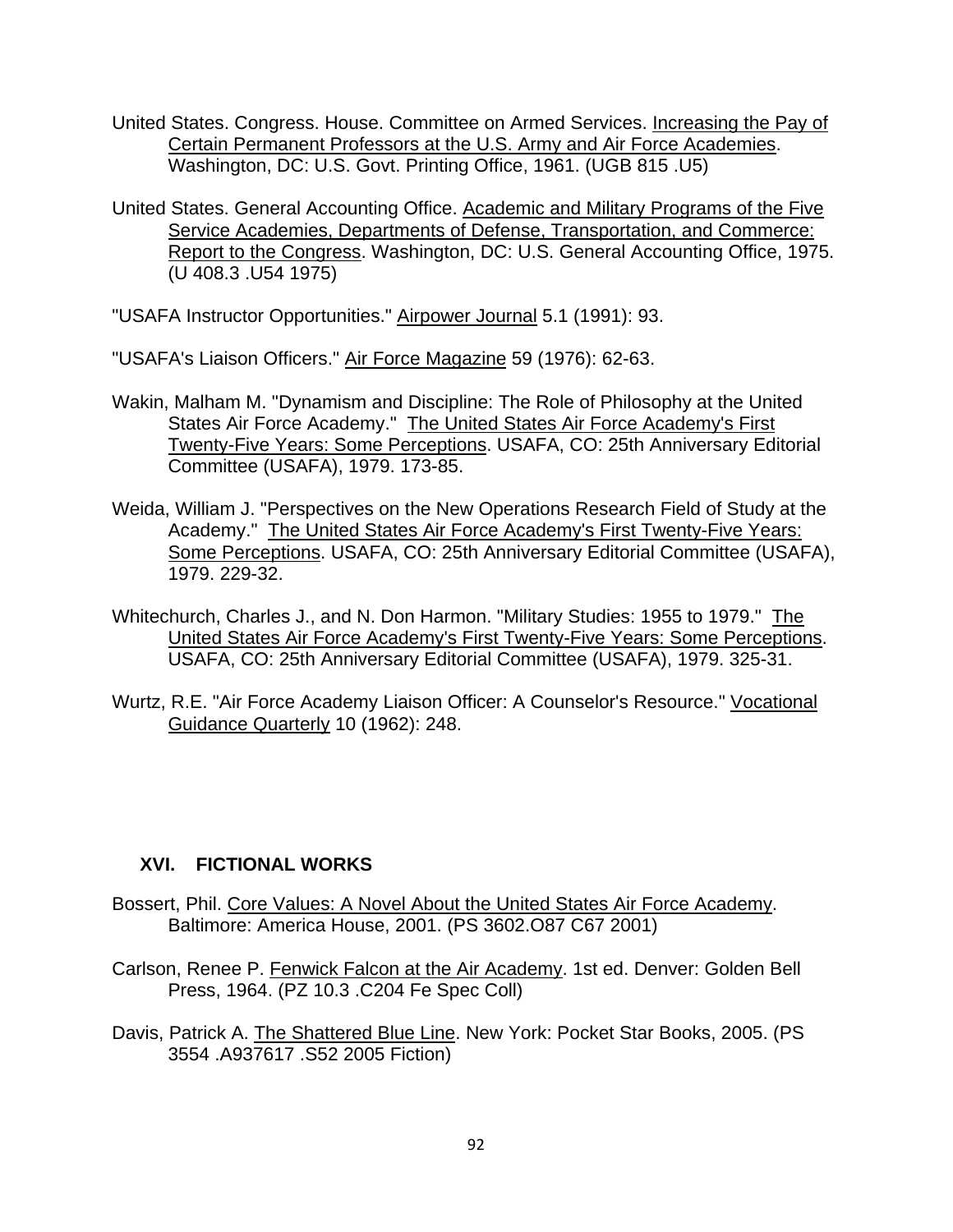- Hall, Don. The Secret Life of Waldo F. Dumbsquat": Volume 1 (the Early Years). San Antonio, TX: Don Hall, 1994. (PS 3558.A367 S43 1994)
- Hall, Don, and Don Hall. More Secret Life of Waldo F. Dumbsquat: Volume 2. Bloomington, IN: AuthorHouse, 2004. (PS 3558.A367 M67 2004)

Harkins, Philip. Fight Like a Falcon. New York: Morrow, 1961. (PZ 3 .H282f Spec Coll)

- Isaacson, Terry C. A Flight through Life. Baltimore: PublishAmerica, 2005. (PS3609.S22 F5 2005)
- Pearl, Jack. Bruce Larkin, Air Force Cadet. Maplewood, NJ: Hammond, 1962. (PZ 3 .P360b Spec Coll)
- ---. The Young Falcons. Maplewood, NJ: C. S. Hammond, 1962. (PZ 3 .P360y Spec Coll)
- Pizzimenti, Mark. Victor Padrini: A Novel of the United States Air Force Academy. Colorado Springs, CO: Acedia Press, 1998. (Being acquired by library)
- Ponders, Kim. The Last Blue Mile. New York: HarperCollins, 2007. (PS 3616.O59 L27 2007)
- Talmadge, Marian and Iris Gilmore. Wings for Peace: A Story of Cadet Frank Barton of the Air Force Academy. New York: Dodd Mead, 1959. (PZ 7 .T158 Wg)
- ---. Wings of Tomorrow; the Adventures of a Cadet at the Air Force Academy. New York: Dodd Mead, 1958. (PZ 3 .T151w)

# **XVII. FLYING AND PARACHUTING**

Abney, Marvin D. and Lawrence O. Short. "Test Anxiety Desensitization: A Pilot Study." Proceedings, Psychology in the Air Force: Fifth Annual Symposium, 8 April - 10 April 1976. Ed. Dirk C. Prather. Colorado Springs, CO: Department of Life and Behavioral Sciences, United States Air Force Academy, 1976. 177-80.

"Air Academy Gets a Pair of Sailplanes." American Aviation 21 (1957): 28.

"Air Cadets Won't Fly." Scholastic 65 (1955): 13.

Air University. Air University Position: Report of the Educational Requirements Board on Professional Military Education. Maxwell AFB, AL: Air University, 1963. (UGB 551 .U5 U54)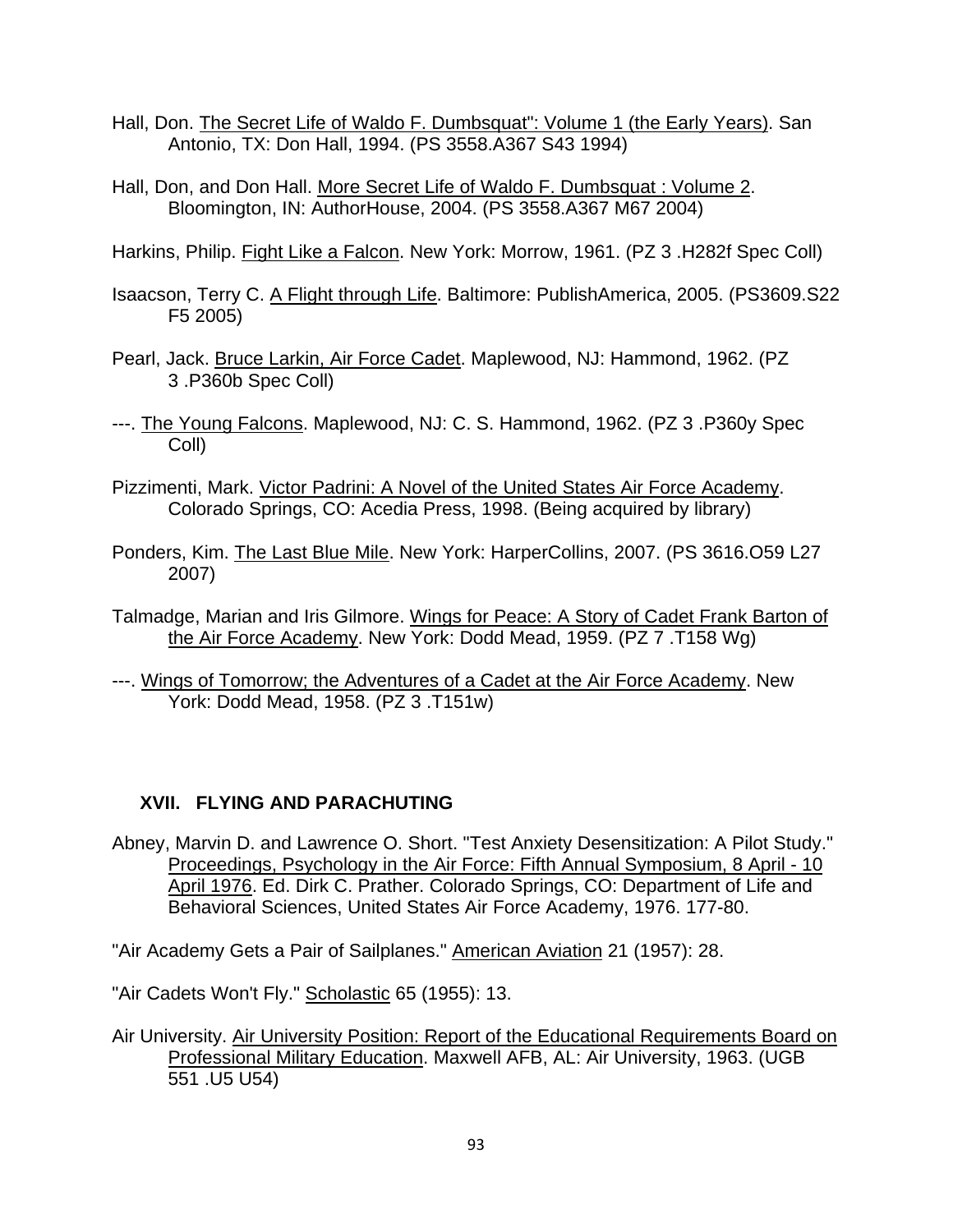- Allison, S. L. The Pilot Training Study: A Cost Estimating Model for Undergraduate Pilot Training. Detroit: Management Information Services, 1969. (UGB 556 .A43)
- Bailey, Timothy. "Enlisted People Teach Cadets To...Go Ahead and Jump!" Airman 43 (1999): 42-45.
- Barela, Timothy P. "Jumping, Soaring to New Heights (at the Air Force Academy)." Airman 37.11 (1993): 22-29.
- Baxter, Thomas Dale. A Study of the Effects of Medical Waivers and the T-41 Flying Training Program at the Academy on Undergraduate Flying Training (UPT) Performance of Air Force Academy Graduates. United States Air Force Academy, CO: Frank J. Seiler Research Laboratory, USAFA, 1979. (UGH 5614.4 .F82 79-4 Spec Coll)
- Bondaruk, Henry A. "USAFA Support Instructor Navigators." The Navigator 24 (1977): 19-20.
- Bryant, Carl et al. "The Cognitive Development of Air Force Officer Candidates." Proceedings, Psychology in the Department of Defense, Eleventh Symposium, 13-15 April 1988. Ed. Francis E. McIntire. Colorado Springs, CO: Department of Behavioral Sciences and Leadership, United States Air Force Academy, 1988. 414-18.
- Bueker, R.C. "Flights for the Falcons." Airman 6 (1962): 20-21.
- Butler, William H. "Navigator Instructor Duty at the Air Force Academy." The Navigator 28 (1981): 5-7.
- Cannon, M. Hamlin and George V. Porter. Flying Training at West Point. Colorado Springs, CO: United States Air Force Academy, 1970. (UGB 556 .C22)
- Cannon, Ross A. and Jock C.H. Schwank. "Effect of Alternative Instrument Displays on Novice Pilots." Department of Behavioral Sciences and Leadership, United States Air Force Academy. Ed. Dickie A. Harris. Colorado Springs, CO: Department of Behavioral Sciences and Leadership, 1980. 599-604.
- Carretta, Thomas R. "Gender Differences in USAF Pilot Training Performance." Proceedings, Psychology in the Department of Defense, Twelfth Symposium, 18- 20 April 1990. Ed. Dana H. Lindsley. Colorado Springs, CO: Department of Behavioral Sciences and Leadership, United States Air Force Academy, 1990. 354.
- Cook, J. W. The Pilot Training Study III: Precommissioning Training. Santa Monica, CA: Rand Corp., 1969. (UGB 551 .C77)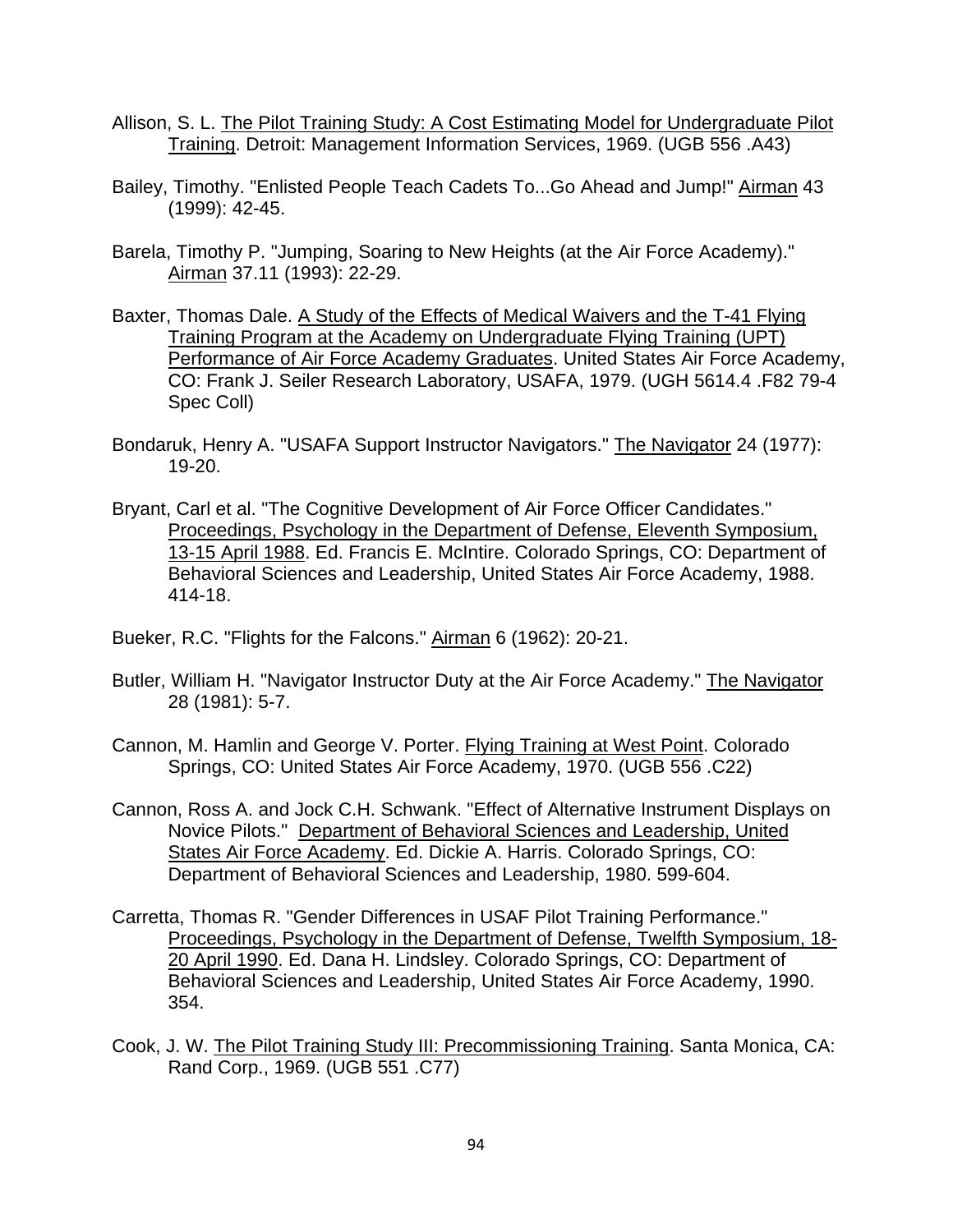"The Deadly Trainer." Time 151 (1998): 42-44.

- Dorr, Robert F. "Air Force Academy Flight Training: Aerial Education Has Long Been an Intimate Part of USAFA Curriculum and Culture." Fifty Years of Excellence: Building Leaders of Character for the Nation: A Publication Celebrating 50 Years of the U.S. Air Force Academy. Ed. Charles Oldham. Tampa, FL: Faircount LLC, 2004. 112-19.
- Dunivin, Karen O. "Gender Identity among Air Force Female Aviators." Proceedings, Psychology in the Department of Defense, Twelfth Symposium, 18-20 April 1990. Ed. Dana H. Lindsley. Colorado Springs, CO: Department of Behavioral Sciences and Leadership, United States Air Force Academy, 1990. 71-76.

Eakle, Allen L. "Wings of Blue." Airman 31 (1987): 30-32.

Fuchs, Alice S. "Devil Is an ATO." Flying 58 (1956): 20-22+.

- ---. "Falcons Are Soaring." **Flying 63 (1958): 40-41.**
- Godrey, Mark F., Bruce A. Smith, and Jock C.H. Schwank. "Visual Processing: The Effects of Peripheral Heading Cues in Flight." Proceedings, Psychology in the Air Force: Sixth Annual Symposium, 21-22 April 1978. Ed. John M. Bermudez. Colorado Springs, CO: Department of Behavioral Sciences and Leadership, United States Air Force Academy, 1978. 47-49.

Grigsby, James. "Cultivating the Safety Culture." Flying Safety 50 (1994): 13+.

Hendrick, Hal W. "Pilot Performance under Reversed Control Stick Conditions." Journal of Occupational Psychology 56.4 (1983): 297-301.

Herman, Richard. "Navigators at Blue U." The Navigator 21 (1974): 5-8.

- Hughes, Jennifer L., Leray L. Leber and Amy L. Walker. "Improving Visual Acuity Performance." Proceedings, Psychology in the Department of Defense: Thirteenth Annual Symposium, 15-17 April 1992. Ed. Anthony J. Aretz. Colorado Springs, CO: Department of Behavioral Sciences and Leadership, United States Air Force Academy, 1992. 173-77.
- Hussey, Ann Krueger. Air Force Flight Screening: Evolutionary Changes, 1917-2003. Randolph AFB, TX: Headquarters Air Education and Training Command, 2004. (Being catalogued)

Klein, Lee. "To Fly, or Not to Fly?" Air Force Magazine 38 (1955): 48-51.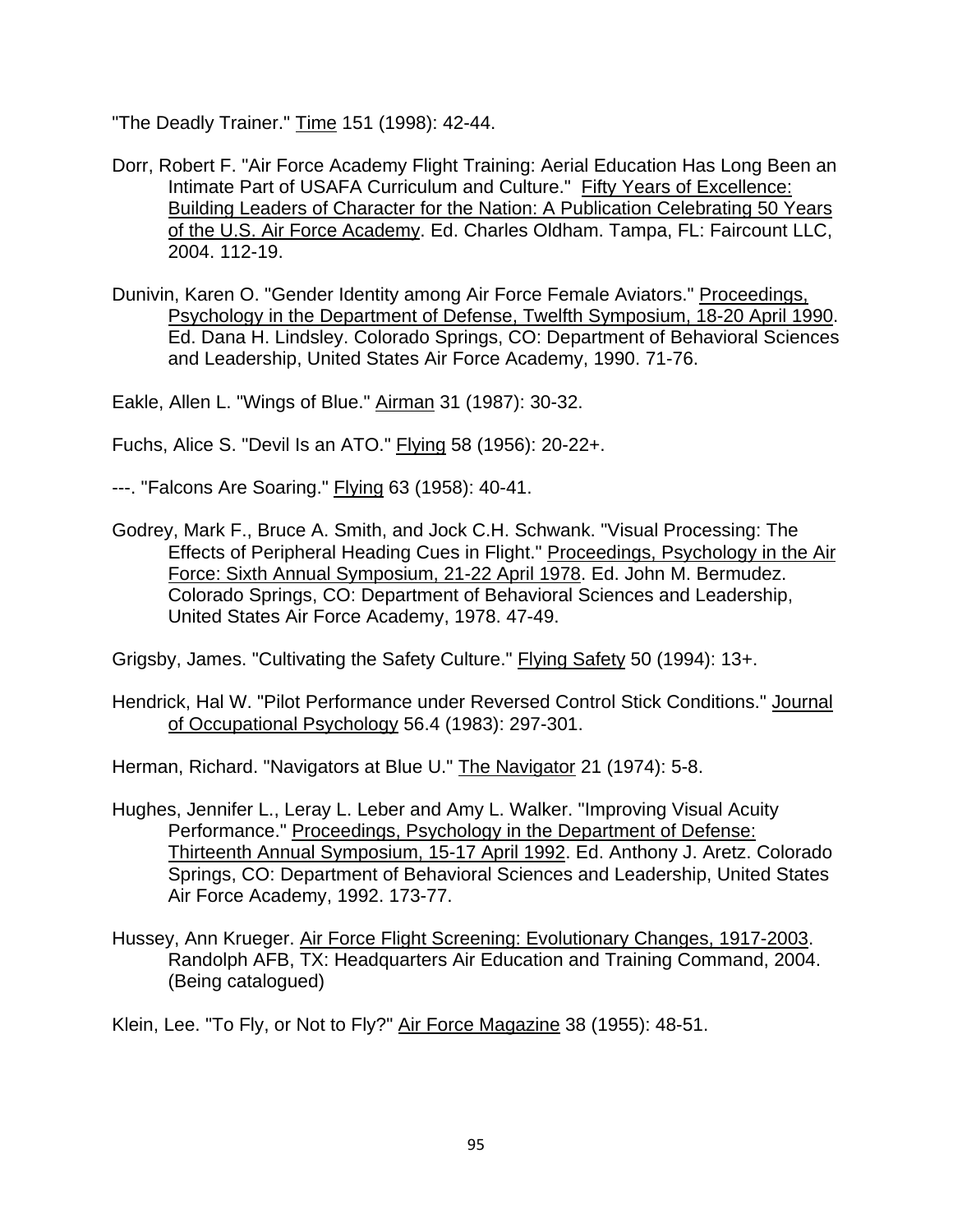- Koonce, Jefferson M. Air Force Academy Cadet Interest in Flying Specific Aircraft. USAFA-TR; 80-13. United States Air Force Academy, CO: Dean of the Faculty, 1980. (UGB 826 .U43 80-13)
- ---. "Cadet Interest in Flying Specific Aircraft." Proceedings, Psychology in the Air Force: Seventh Annual Symposium, 16-18 April 1980. Ed. Dickie A. Harris. Colorado Springs, CO: Department of Behavioral Sciences and Leadership, United States Air Force Academy, 1980. 379-82.
- ---. "Validation of a Proposed Pilot Trainee Selection System." Proceedings, Psychology in the Air Force: Seventh Annual Symposium, 16-18 April 1980. Ed. Dickie A. Harris. Colorado Springs, CO: Department of Behavioral Sciences and Leadership, United States Air Force Academy, 1980. 476-77.
- Koonce, Jefferson M. and Gene A. Berry. "Comparison of Males and Females in the Prediction of Basic Flight Performance." Department of Behavioral Sciences and Leadership, United States Air Force Academy. Ed. Dickie A. Harris. Colorado Springs, CO: Department of Behavioral Sciences and Leadership, United States Air Force Academy, 1980. 612-15.
- Krys, Nathan H. "USAFA SIN: Staff Instructor Navigator." The Navigator 33 (1986): 22- 23.
- Lewis, Kenneth W., and Morris R. Taffet. Management of Pilot Training Delays for the USAF Academy Graduate. Maxwell AFB, AL: Air Command and Staff College, 1978. (UGB 890 .L67 Spec Coll)
- McCartan, Robert O. "USAF Academy Navigation Training." The Navigator 14 (1966):  $2 - 4.$
- McCloy, Thomas M. "Gender Differences in Aircraft Simulator Performance." Department of Behavioral Sciences and Leadership, United States Air Force Academy. Ed. Dickie A. Harris. Colorado Springs, CO: Department of Behavioral Sciences and Leadership, United States Air Force Academy, 1980. 616-20.
- McDaniel, Garry L. "Improving Navigator Selection." Proceedings, Psychology in the Air Force: Seventh Annual Symposium, 18-20 April 1984. Ed. George E. Lee. Colorado Springs, CO: Department of Behavioral Sciences and Leadership, United States Air Force Academy, 1984. 203-07.
- Miller, James C. et al. "Development of a Basic Flight Instruction Tutoring System (BFITS) Research Station". Ft. Belvoir, VA, 2000. 48 p. Defense Technical Information Center. <http://handle.dtic.mil/100.2/ADA381920>.
- Miller, Jay D., Ted Ownby and Charles W. Walters. USAF Academy Military Training History. Maxwell AFB, AL: Air University, 1978. (UGB 842 .M64)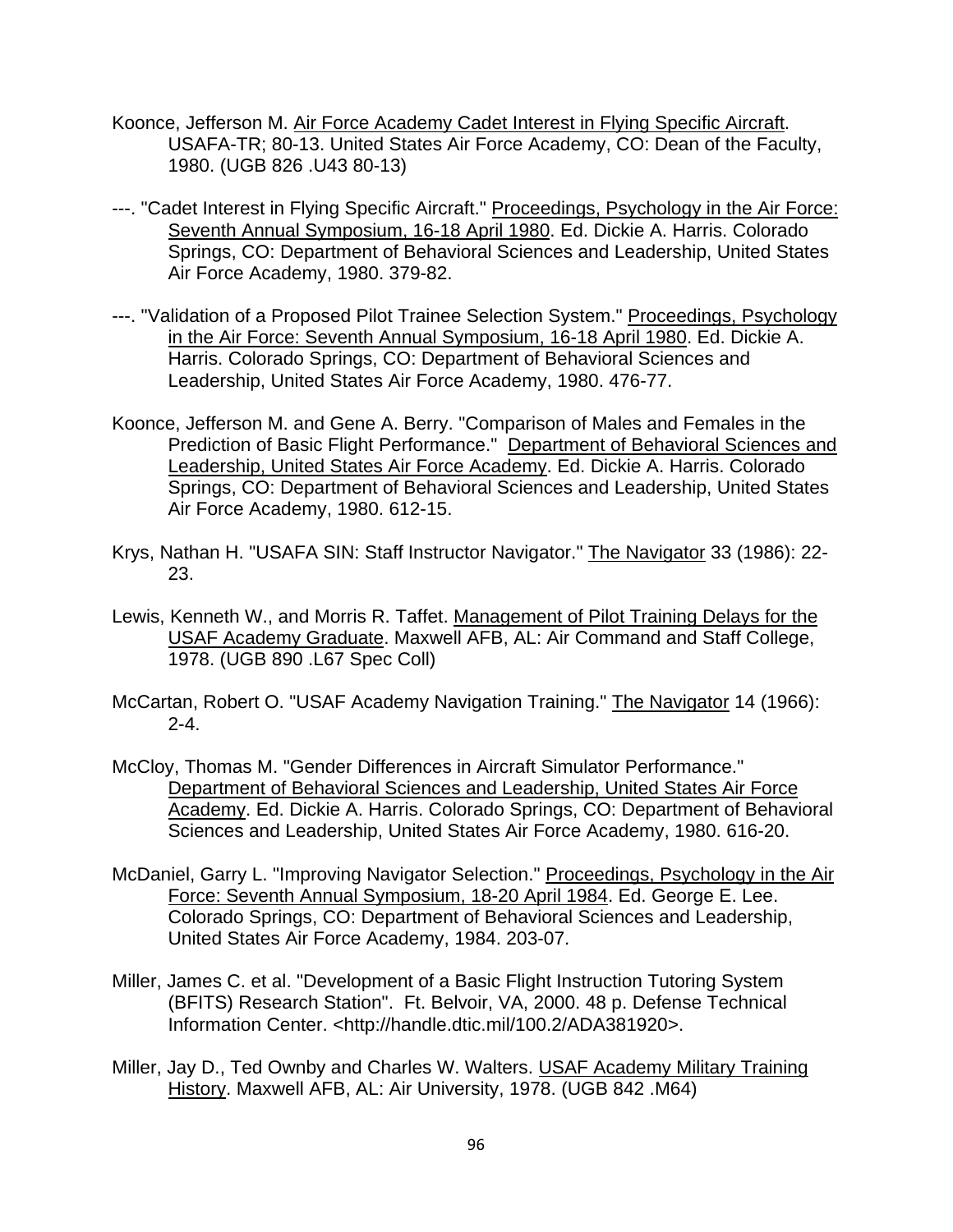- Miller, Walter D. "Airmanship Spoken Here (AFA Aviation Program)." Air Force Magazine 78 (1995): 74-77.
- Moran, Shane. A Brief History of the Cadet Airmanship Programs at the United States Air Force Academy. Randolph AFB, Tex.: Air Education and Training Command Office of History and Research, 2005. (UGB 842 .M82 2005)
- Nataupsky, Mark, John M. Bermudez, and Valentin W. Tirman. "Training Criteria: The Missing Link in Flight Simulation Research." Department of Behavioral Sciences and Leadership, United States Air Force Academy. Ed. Dickie A. Harris. Colorado Springs, CO: Department of Behavioral Sciences and Leadership, United States Air Force Academy, 1980. 627-31.

"A New Pilot Program." Aerospace Historian 15 (1968): 32-33.

"Novice Navigators." The Navigator 16 (1969): 34-35.

O'Mahony, Chuck. "Into the Wild Blue Yonder!" Soaring 62 (1998): 14-18.

- Patterson, James R. "'Look Ma! No Engine!' Soaring Program at the Academy." Air Force Magazine 55 (1972): 90-92.
- Peoples, Steven A., Jay A. Horn and William A. Jones. "Development of an Instructional Tutor for the T-41 Flight Program." Proceedings, Psychology in the Department of Defense: Thirteenth Annual Symposium, 15-17 April 1992. Ed. Anthony J. Aretz. Colorado Springs, CO Department of Behavioral Sciences and Leadership, United States Air Force Academy, 1992. 168-72.

Peterson, Carl H. "Safety at the Source." Flying Safety 14 (1958): 22-23.

- Phillips, Edward H. "Slingsby Fireflys to Help Screen Potential USAF Pilots." Aviation Week & Space Technology 136 (1992): 65.
- Piotter, Alison L. Performance Comparison: USAF Academy T-41 Pilot Indoctrination Program Versus USAF Pilot Training. Maxwell AFB, AL: Air Command and Staff College, Air University, 1987. (UGB 842 .P52 1987 Spec Coll)
- Proctor, Paul. "Flight Time the Right Time." Aviation Week & Space Technology 150 (1999): 13.
- Royer, Erlind G., Alex Formwalt and Barbara Bryant. "From the Classroom to the War Room." Aerospace America 28 (1990): 26-29.
- Ruff, Doyle C. Officer Training School, USAF: Its Value as a Commissioning Source. Maxwell AFB, AL: Air War College, Air University, 1976. (UGB 907 .A42 6046)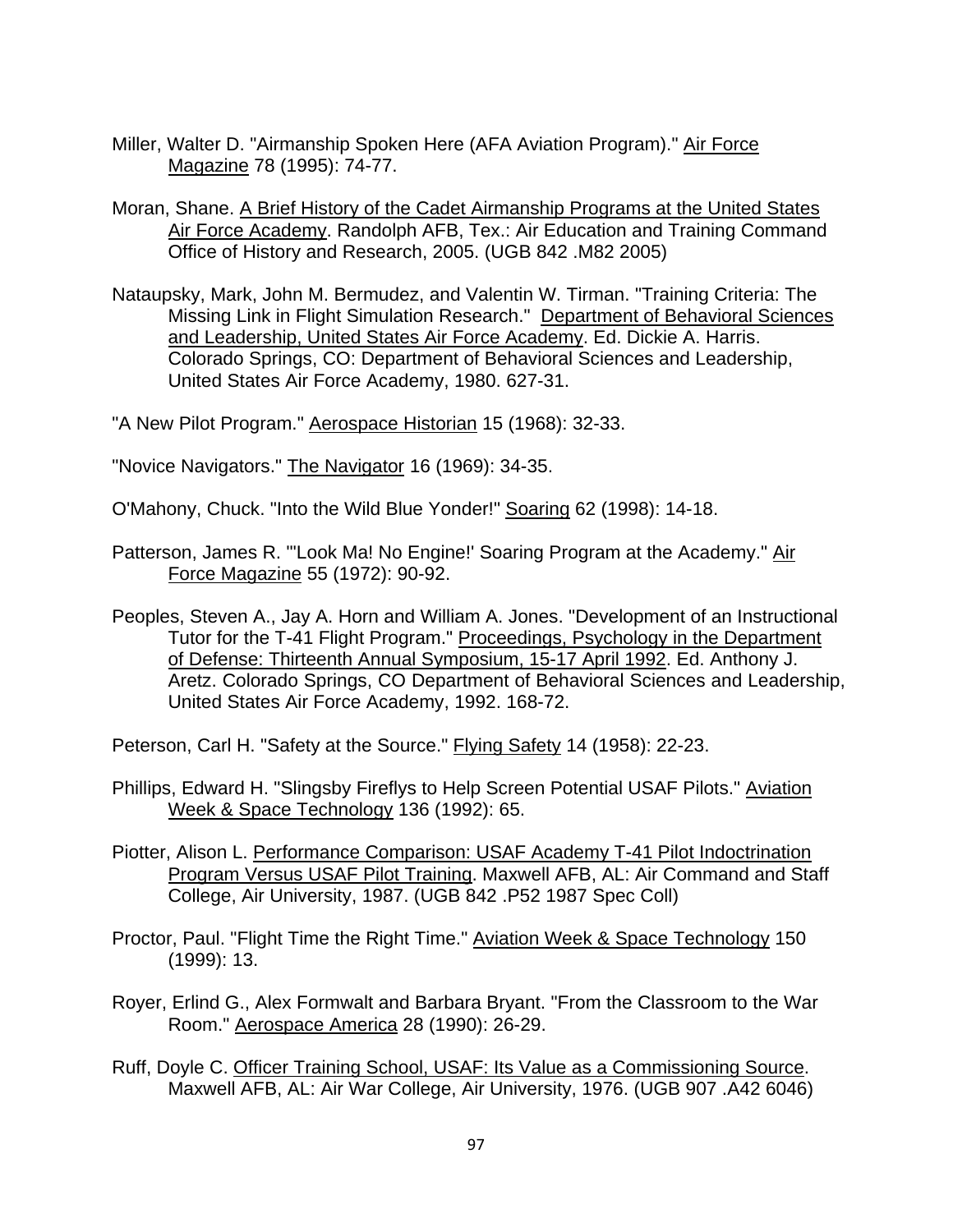- Sailer, Brad. "Flying, Fighting, and Winning Starts Here." Flying Safety 50.4 (1994): 11-17.
- Sallee, Robert J. and Richard H. Stark. "Aviation Science and Airmanship at the Air Force Academy: The First Twenty-Five Years." The United States Air Force Academy's First Twenty-Five Years: Some Perceptions. USAFA, CO: 25th Anniversary Editorial Committee (USAFA), 1979. 289-323.
- Scott, William B. "Cadets Introduced to Flight Testing." Aviation Week & Space Technology 152 (2000): 440.
- ---. "Pilot Screening Returns to USAF Academy." Aviation Week & Space Technology 155.6 (2001): 63.
- ---. "T-3A Training Flights Halted Pending Crash Investigation." Aviation Week & Space Technology 147.6 (1997): 74-75.
- Smith, Dale O. "Air Academy." Flying 53 (1953): 14-15+.
- Snapp, Elbridge L. "Up, up and away (Soaring Program)." Airman 14 (1968): 30-32.
- United States Air Force Academy. Pilot Training for USAF Academy Cadets: Staff Study. USAFA, CO: United States Air Force Academy, 1957. (UGB 842 .U58 Spec Coll)
- United States. Air Force. Systems Command. Aeronautical Systems Division., by Valentine, Lonnie D. Air Force Academy Selection Variables as Predictors of Success in Pilot Training. Lackland AFB, TX: Systems Command, Aeronautical Systems Division, 1961. (UGB 822 .P5 U58)
- United States. Dept. of the Air Force. The Air Force Academy Airmanship Program: Colorado, Final Environment Statement. Washington, DC: Department of the Air Force, 1972. (UGB 842 .U5)
- "USAF Gets Glider for Air Academy." Aviation Week & Space Technology 67 (1957): 131.
- Wickley, Robert. "Wings of Blue." Airman 25 (1981): 44-48.

Wilson, Gill R. "Ship of State Is an Aircraft." Flying 57 (1955): 18.

Winchester, James H. "Air Force Academy: A New Approach in Education." Flying 72 (1963): 30-31+.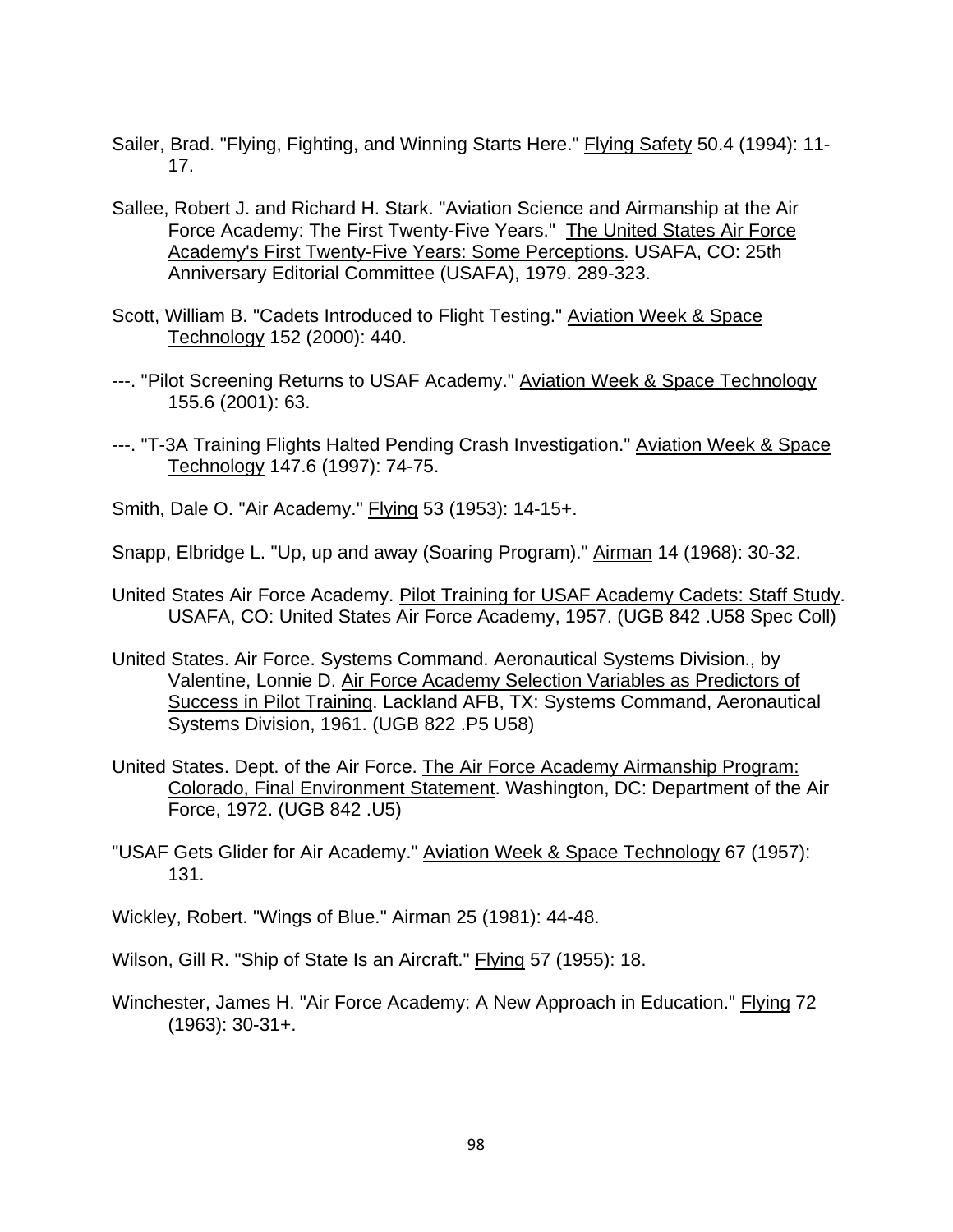Woolam, John E. A Comparative Study of the Navy and Air Force Undergraduate Pilot Training Program. Maxwell AFB, AL: Air War College Air University, 1973. (UGB 907 .A42 5113)

Wright, Ken. "Academy Flight Training on Again." Airman 47.2 (2003): 10.

## **XVIII. GENERAL HISTORY**

"Air Force Academy." Aerospace Historian 14 (1967): 66.

"The Air Force Academy." Air Reservist 18 (1966): 8-10.

- Anderson, Donald. Rocky Mountain Traveler: A Visitor's Guide to the U.S. Air Force Academy. Phoenix, AZ: Primer Publishers, 1994. (Being catalogued by library)
- Andrus, Burton C. 25th Anniversary Pictorial Review of the United States Air Force Academy, 1954 to 1979. Colorado Springs, CO: Association of Graduates, United States Air Force Academy, 1979. (UGB 751 .T97 Oversize)
- Bartell, John, John Lindsey (narrator) and Dennis Johnson. United States Air Force Academy: Commitment to Excellence. VHS. International Video Corp., Denver, 1996. (Available in Special Collections)
- Boyne, Walter J. Beyond the Wild Blue: A History of the United States Air Force, 1947- 2007. 2nd ed. New York: Thomas Dunne Books/St. Martin's Press, 2007. (UGH 207 .B683 2007)
- Cannon, M. Hamlin and Henry S. Fellerman. History of the United States Air Force Academy, 1965-1970. USAFA, CO: Directorate of Historical Studies, USAFA, 1970. (UGB 751 .C22 Spec Coll)
- Clark, Albert P., et al. United States Air Force Academy 1954-2004: 50th Anniversary Oral History. Ed. Friends of the Air Force Academy Library. Colorado Springs, CO: Privately printed by the Friends of the Air Force Academy Library, 2005. (UGB 751 .U58 2005)
- Desjardins, Susan. "USAFA: A Proud History, a Proud Future." Checkpoints 35.4 (2007): 10-14.

DuPre, Flint O. "U.S. Air Force Academy." Aerospace International 2 (1966): 19.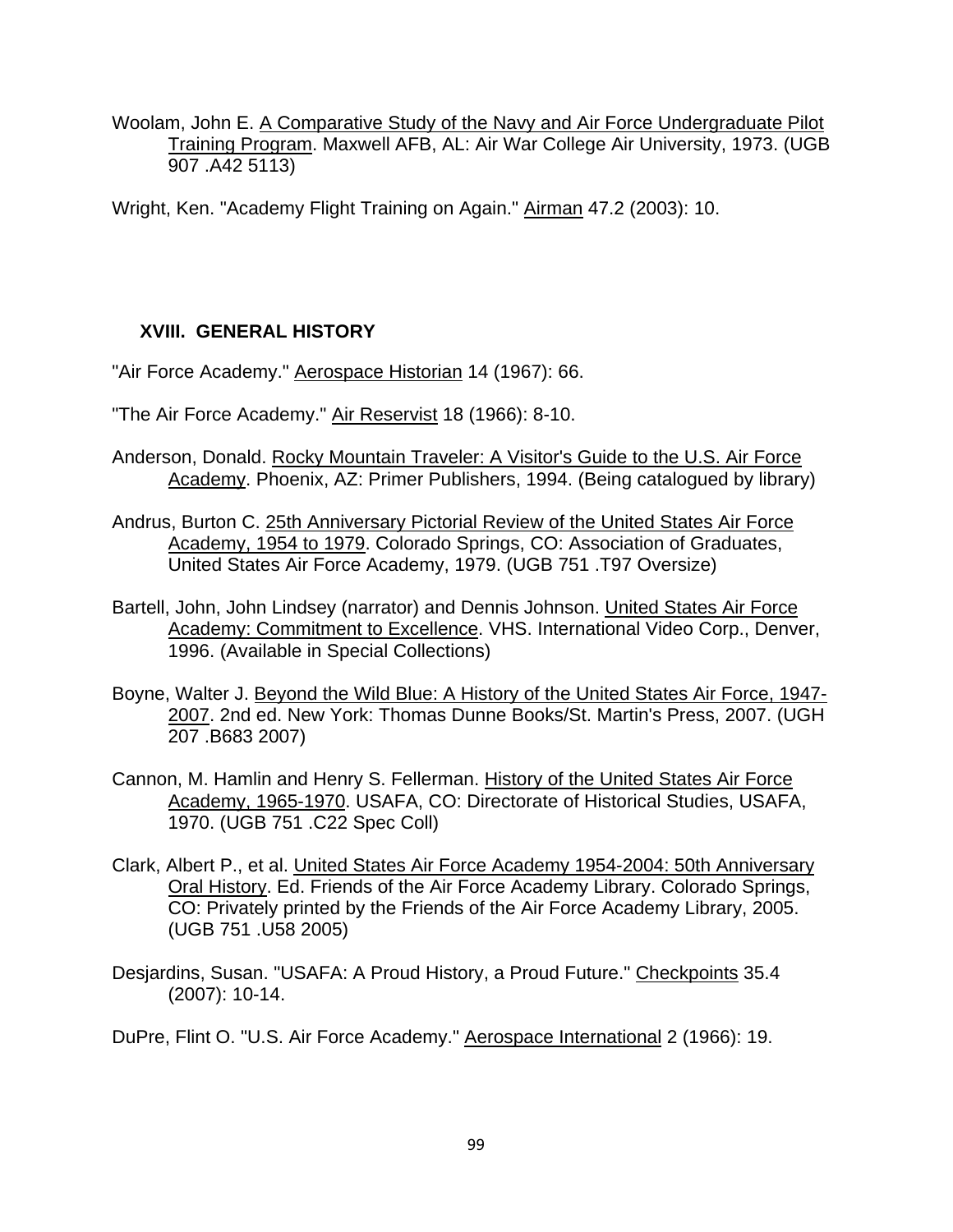- Expect Great Things: The First 50 Years of the Air Force Academy (the Documentary History of the Air Force Academy: 1954-2004. DVD. Word One Associates, Colorado Springs, CO, 2004. (Available in Special Collections)
- Fagan, George V. The Air Force Academy: An Illustrated History. Boulder, CO: Johnson Books, 1988. (UGB 751 .F15 1988 Oversize)
- Gropman, Alan L. The Air Force Integrates, 1945-1964. Smithsonian History of Aviation Series. 2nd ed. Washington, DC: Smithsonian Institution Press, 1998. (D 810.N4 G76 1998)
- Jewel of the Rockies: The U.S. Air Force Academy's First 50 Years. DVD. Denver: Rocky Mountain Public Broadcasting Network, 2005. (Available in Special Collections)
- Kennedy, John F. "...At a Turning Point in Our History." Air Force & Space Digest 46 (1963): 96-97.
- Landis, Lawrence C. The Air Force: From Civilian to Airman. Armed Services Library. New York: Viking Press, 1958. (UGH 214 .L25)
- Lovell, John P. Neither Athens nor Sparta? The American Service Academies in Transition. Bloomington: Indiana University Press, 1979. (U 408 .L67)
- Lovell, John P. Patterns of Change at the U.S. Service Academies, 1940-1972. Chicago: 1973. (U 408 .L6)
- Manning, Thomas A. History of Air Training Command, 1943-1993. Randolph AFB, TX: Office of History and Research Headquarters Air Education and Training Command, 1993. (UGB 553 .H52 1993 Oversize)
- Martin, Michael N. Flight of Excellence: United States Air Force Academy 50th Anniversary. Nashville: Turner Pub. Co., 2007. (UGB 638.5 .L3 M37 2007)
- MehlhAFf, Carol J. The United States Air Force Academy: A Bibliography, 1972-1982. Ed. United States Air Force Academy Library. USAFA, CO: United States Air Force Academy, 1984. (Z 6725 .U5 U51 1984)
- Meilinger, Phillip S. Airmen and Air Theory: A Review of the Sources. Maxwell AFB, AL: Air University Press, 2001. (UG 626 .M49 2001)
- ---. "Since 1802: Transition at the Academies." Air University Review 32 (1981): 110-14.
- Milton, T.R. "The Air Force Academy: A Fine Twenty-Five Years." Air Force Magazine 62 (1979): 34-40.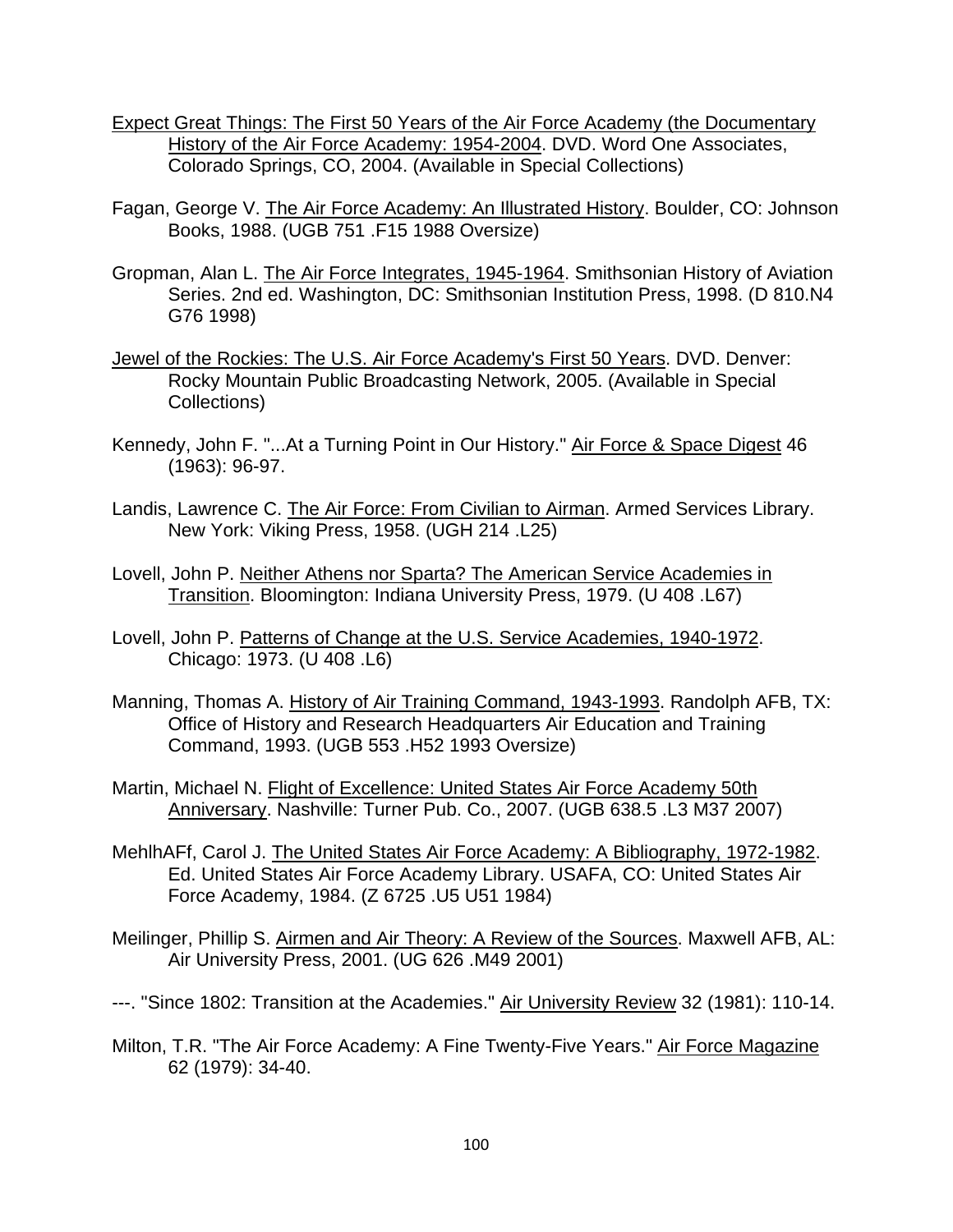- Oldham, Charles, ed. Fifty Years of Excellence: Building Leaders of Character for the Nation: A Publication Celebrating 50 Years of the U.S. Air Force Academy. Tampa, FL: Faircount LLC, 2004.
- The Pikes Peak Area Salutes United States Air Force Academy. Lubbock, TX: Boone Publications, 1972. (UGB 766 .P63 1972 Spec Coll)

"Rarified Air." Economist 207 (1963): 1014-15.

- Richardson, Jim, Winfield W. Scott, and Kenneth L. Tallman. The United States Air Force Academy. 1st ed. Louisville, KY: Harmony House Publishers, 1987. (UGB 771 .R52 1987 Oversize)
- Sands, Gene Cameron. An Administrative History of the U.S. Air Force Academy, 1954- 1979. Washington, DC: The Catholic University of America, 1982. (LB 2378 1982 .S221 1996 Spec Coll)
- Simon, Steven A. "A Half-Century of History: Academy's First 50 Official Years Followed Nearly as Lengthy a Struggle to Be Born." Fifty Years of Excellence: Building Leaders of Character for the Nation: A Publication Celebrating 50 Years of the U.S. Air Force Academy. Ed. Charles Oldham. Tampa, FL: Faircount LLC, 2004. 18-37+.
- Simons, William E. "The Study of History and the Military Leader." Military Affairs 26.1 (1962): 22-27.
- Sprague, Marshall. Colorado: A History. States and the Nation. New York Norton, 1984. (F 776 .S76 1984)
- ---. Newport in the Rockies : The Life and Good Times of Colorado Springs. Rev. ed. Chicago: Sage Books, 1980. (F 784 .C7 S8 1980)
- Sutton, Ottie K. The United States Air Force Academy: A Bibliography, 1954-1964. Ed. United States Air Force Academy Library. USAFA, CO: United States Air Force Academy, 1966. (Z 6725 .U5 U51)
- Sutton, Ottie K. The United States Air Force Academy: A Bibliography, 1964-1967. Ed. United States Air Force Academy Library. USAFA, CO: United States Air Force Academy, 1969. (Z 6725 .U5 U51 suppl. 1964-67)
- ---. The United States Air Force Academy: A Bibliography, 1968-1972. Ed. United States Air Force Academy Library. USAFA, CO: United States Air Force Academy, 1972. (Z 6725 .U5 U51 Suppl. 1968-72)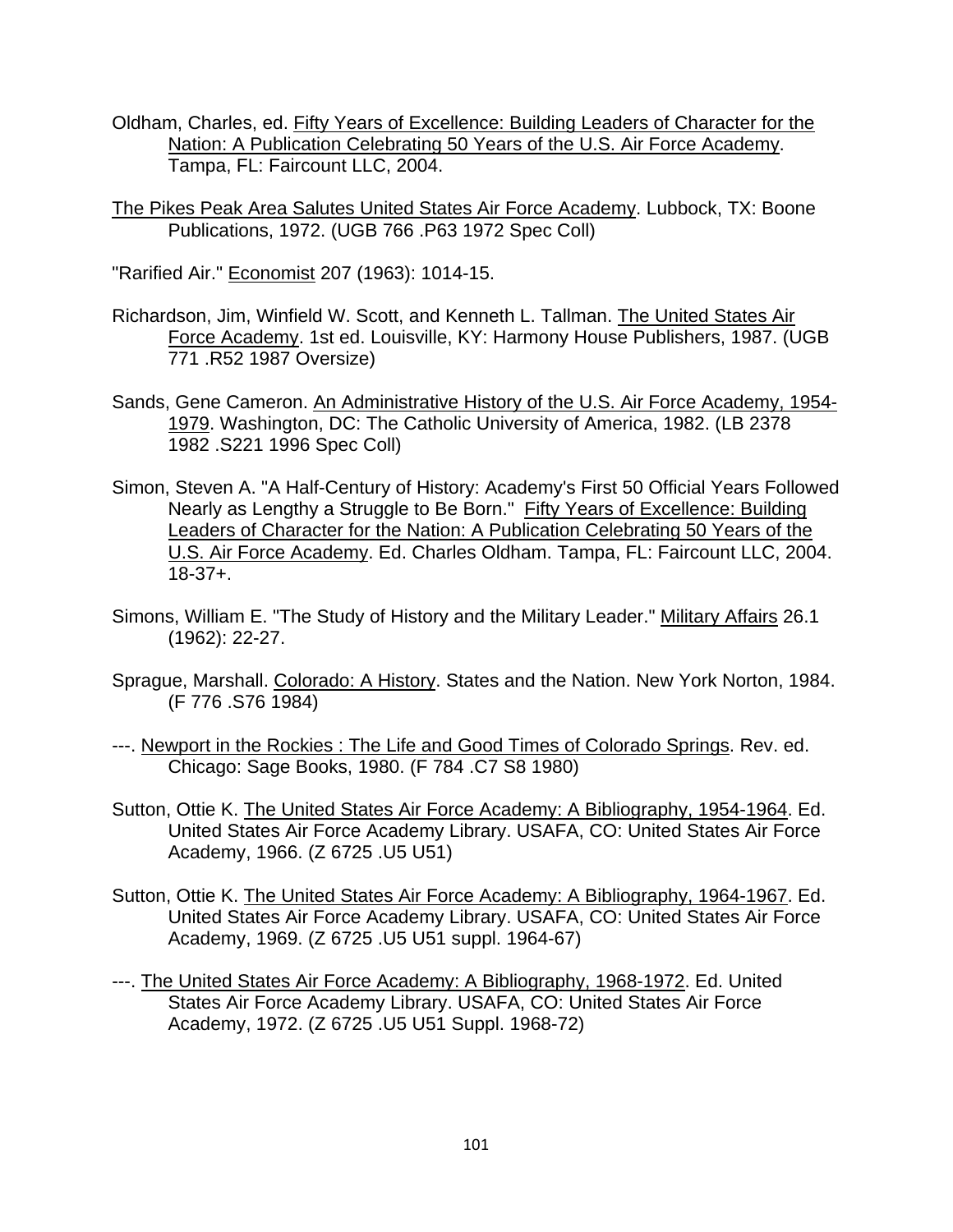- Trest, Warren A., and Air Force History and Museums Program (U.S.). Air Force Roles and Missions: A History. Honolulu, HI: University Press of the Pacific, 2005. (UG 633 .T74 2005)
- Ubbelohde, Carl , Maxine Benson, and Duane A. Smith. A Colorado History. 8th ed. Boulder, CO: Pruett Pub. Co., 2001. (F776 .U195 2001)
- ---. A Colorado Reader. 2nd ed. Boulder, CO: Pruett Pub. Co., 1982. (F 776.5 .C64 1982)
- The United States Air Force Academy's First Twenty-Five Years: Some Perceptions. USAFA, CO: 25th Anniversary Editorial Committee (USAFA), 1979. (UGB 751 .A2)
- White, Elwood L. The United States Air Force Academy: A Bibliography, 1983-1989. Ed. United States Air Force Academy Library. USAFA, CO: United States Air Force Academy, 1990. (Z 6725.U5 U51 1990)
- ---. The United States Air Force Academy: A Bibliography, 1996-2000. Ed. United States Air Force Academy Library. USAFA, CO: United States Air Force Academy 2001. (D 305.12/2:B 47/996-2000 )
- ---. The United States Air Force Academy: A Bibliography, 2001-2005. Ed. United States Air Force Academy Library. USAFA, CO: United States Air Force Academy 2006. (Being catalogued by library)
- Wilson, D. Ray. Colorado Historical Tour Guide. Carpentersville, IL: Crossroads Communications, 1990. (F 774.3 .W52 1990)
- Winchester, James H. "Guide Right: America's Service Academies." Travel 115 (1961): 45-48.
- Wolk, Herman S. Fulcrum of Power: Essays on the United States Air Force and National Security. Washington, DC: Air Force History and Museums Program, 2003. (UG 633 .W6396 2003)

# **XIX. HONOR SYSTEM**

"Air Force Cadets Found Guilty of Cheating." Chronicle of Higher Education 12 (1976): 2.

Alexander, Shana. "Tarnished Buttons: Cheating Scandal." Life 58 (1965): 25.

Allen, James R. "The Honor Code." Air Force Magazine 60 (1977): 25-26.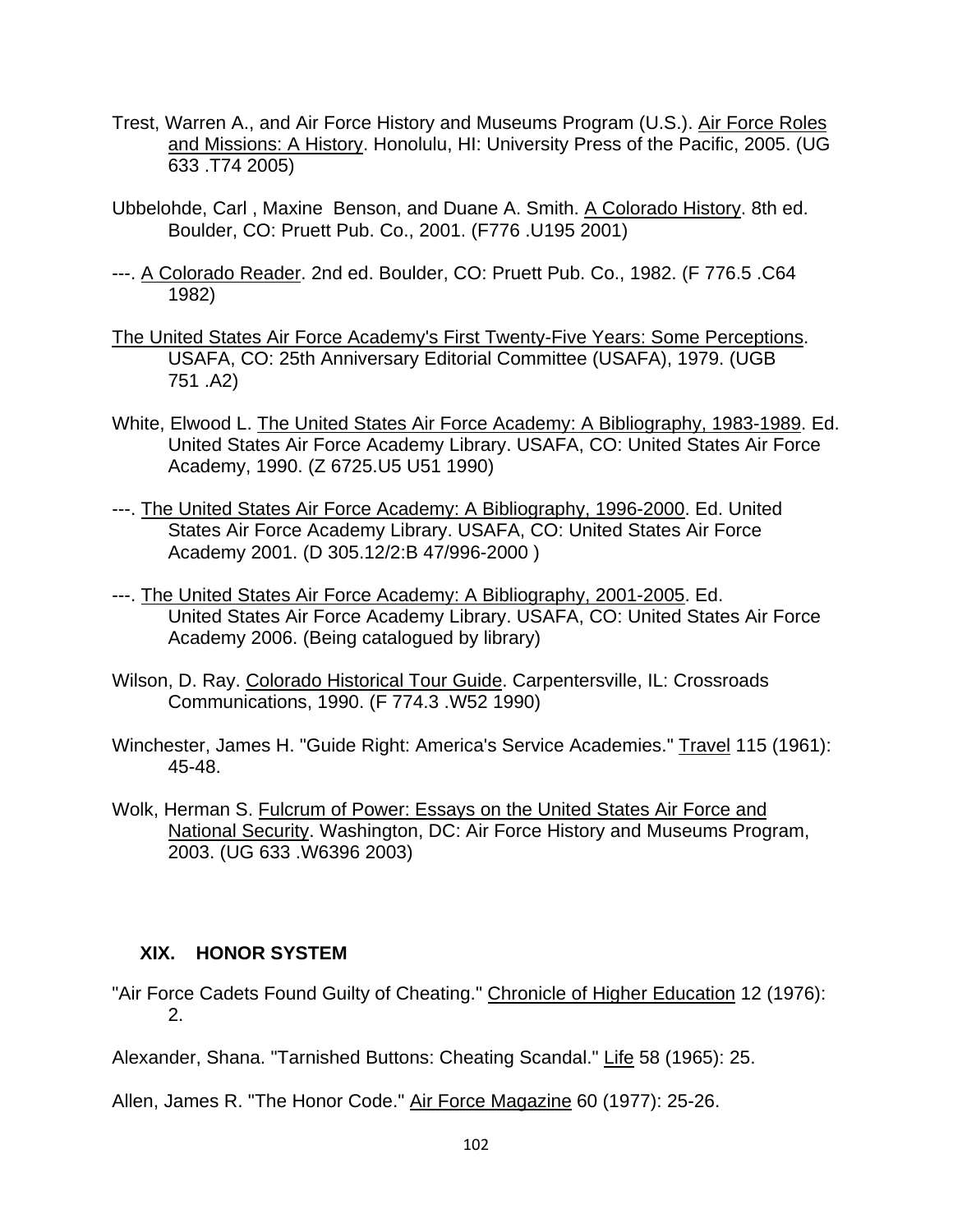- Ball, Peggy Leigh Sherman. The Evolution of the Honor Code System at the United States Air Force Academy: An Historical Case Study Analysis. Austin, TX: University of Texas, 1997. (LB 2379 1997 .B187 Spec Coll)
- Bride Jr., Joseph. "Smudge on the Cadet Code: Cheating Ring at Air Force Academy." Life 58 (1965): 82+.
- Calkins, Raymond J. The Morality of the Air Force Academy Honor Code. Washington, DC: The Catholic University of America, 1966. (UGB 861 .C15 Spec Coll)
- Carlin, William B. "Hierarchical Value Structures: A Convergence Model of Ethical Development." Proceedings, Psychology in the Department of Defense, Twelfth Symposium, 18-20 April 1990. Ed. Dana H. Lindsley. Colorado Springs, CO: Department of Behavioral Sciences and Leadership, United States Air Force Academy, 1990. 221-25.
- Carns, Michael P. C. Report to the Chief of Staff, United States Air Force: On the Honor Code and System. Washington, DC: United States Air Force, 2001. (UGB 861 .A37 2001)
- Charles, William M. Honor Codes: Can They Develop Integrity in Future Military Leaders? Ft Leavenworth, KS: U.S. Army Command and General Staff College 1968. (UGB 861 .C47 Spec Coll)

"Cheating by Air Cadets: The Brass Is Blamed." US News & World Report 58 (1965): 16.

- Cheney, Richard B. and Bill Taylor. Professional Military Education: An Asset for Peace and Progress. Panel Report; Variation: CSIS Panel Reports. Washington, DC: Center for Strategic & International Studies, 1997. (U 408 .P76 1997)
- Clelland, Don. "The Honor Code of the Air Force Academy." Airman 6 (1962): 26-29.
- "Clipping AF Wings: Report of Committee on Cheating Scandal." Newsweek 65 (1965): 67.

Colarusso, Laura M. "A Question of Honor." Air Force Times 63.33 (2003): 14-16.

"Crack in the Facade: Latest Cheating Scandal." Newsweek 69 (1967): 117.

Desjardins, Susan. "Honor." Checkpoints 36.1 (2007): 62-65.

Development, United States Air Force Academy Center for Character. "Academy Institutes Honor System Changes." Checkpoints 36.3 (2007): 58-59.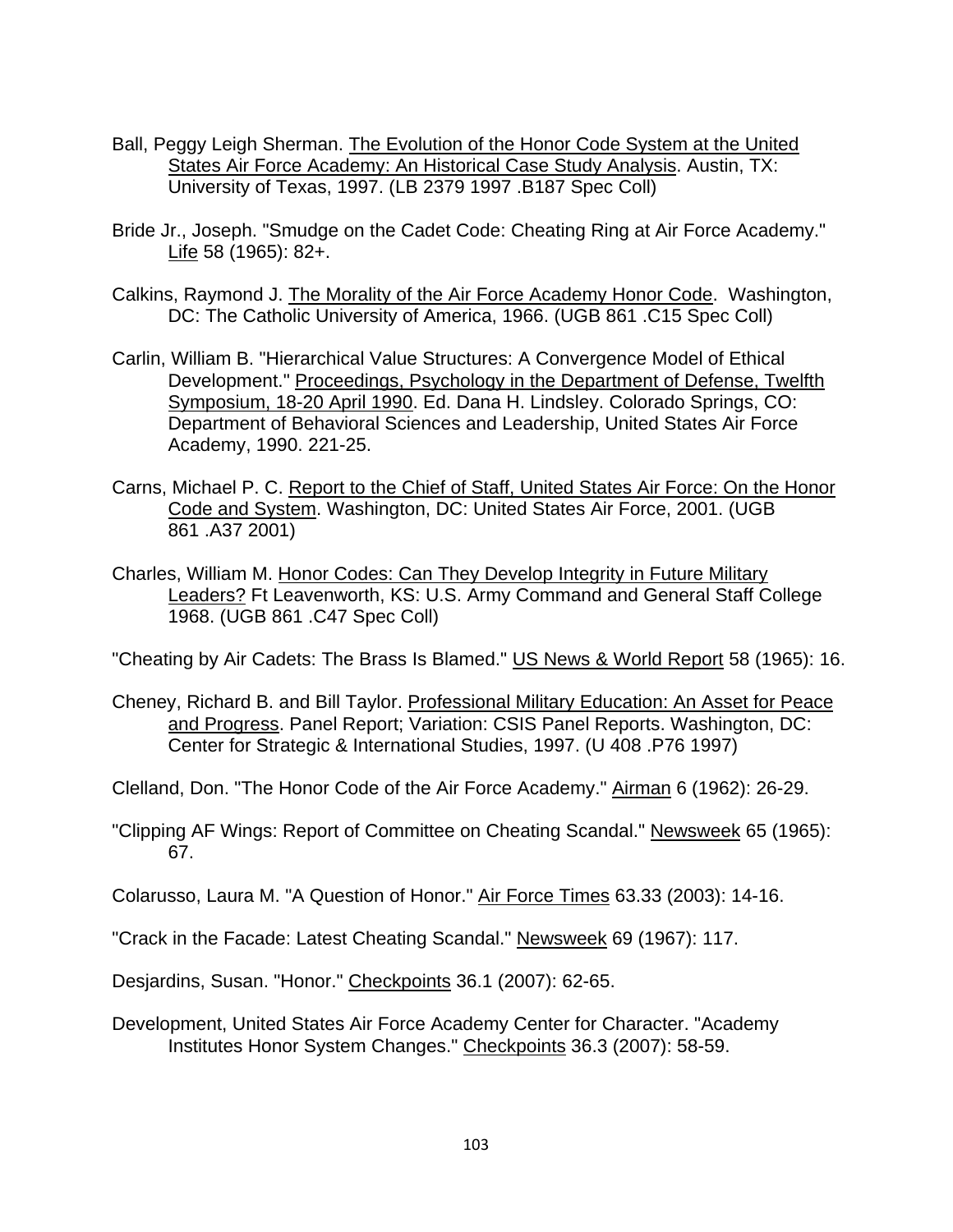- DoD Service Academies Comparison of Honor and Conduct Adjudicatory Processes: Report to Congressional Committees. Washington, DC: The Office, 1995. (GA 1.13: NSIAD-95-49)
- Fer, John and Ben Pittman. "USAFA 25 Year History: Cadet Professional Ethics." The United States Air Force Academy's First Twenty-Five Years: Some Perceptions. USAFA, CO: 25th Anniversary Editorial Committee (USAFA), 1979. 333-40.
- Fowler, Winston C. Perfecting Character: An Honor System for the Air Force Academy? Maxwell, AFB, AL: Air War College, U.S. Air University, 1954. (LB 2378 1954 .F789 Spec Coll)
- Fryer, Thomas A. The Nurture of Honor in the USAF Officer Corps. Auburn, AL: Auburn University, 1975. (U 22 .F7)
- Gillert, Douglas J. "Why All This Fuss about Integrity? (Cadet Honor Code at the USAF Academy)." Airman 35.3 (1991): 24-27.
- Goldich, Robert L. The DoD Service Academies: Issues for Congress. CRS Report for Congress; 97-217F. Washington, DC: Congressional Research Service, Library of Congress, 1997. (U 408 .G67 1997)
- Heise, J. Arthur. "Why the Cadets Cheat." The Nation 204.20 (1967): 622-26.

"Honor Bound to What? Air Force Academy Code of Honor." New Republic 152: 9-10.

- Honor Systems and Sexual Harassment at the Service Academies : Hearing before the Committee on Armed Services, United States Senate, One Hundred Third Congress, Second Session, February 3, 1994. S. Hrg.; 103-550. Washington, DC: U.S. Govt. Printing Office, 1994. (Y 4.AR 5/3:S.HRG.103-550)
- Hornberger, Michael. "AF Modifies Cadet (Honor) Code." Journal of the Armed Forces 103 (1965): 1+.
- Horne, Raymond E. An Analysis of the United States Air Force Academy Honor Code. Air War College Research Report; No. 3057. Maxwell AFB, AL: Air War College, Air University, 1966. (UGB 861 .H81 Spec Coll)
- Hyatt, Mark A. The USAF Academy Honor System. Maxwell AFB, AL: Air Command and Staff College, Air University, 1988. (UGB 861 .H99 1988 Spec Coll)
- King, E.W. and S. Bastelle. "Cadet Honor Code Incident: Implications for Higher Education." Record 70 (1969): 453-57.
- Kronman, Anthony T. "The Privacy Exemption to the Freedom of Information Act." The Journal of Legal Studies 9.4 (1980): 727-74.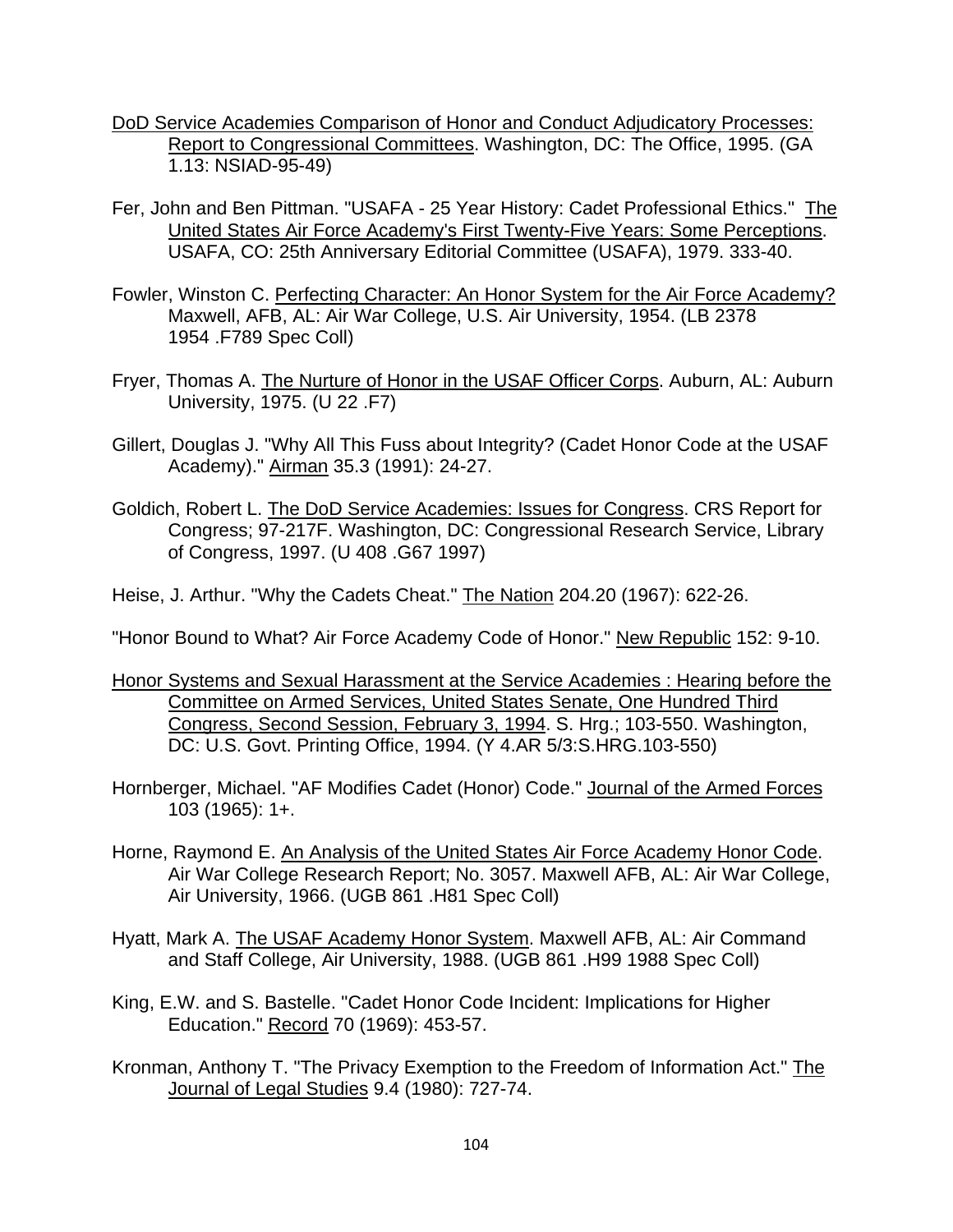- Leavitt, William. "The White Committee Report on the Air Force Academy: Constructive Criticism." Air Force & Space Digest 48 (1965): 6.
- "Lengthening List: Buying and Selling of Stolen Exams by Cadets." Newsweek 65 (1965): 83-84.
- Military Professional Ethics, Code of Conduct, and Military Academies' Honor Codes. Special Bibliography Series, No. 70. USAFA, CO: US Air Force Academy Library, 1985. (Z 5816 .U5 U5 no.70 Spec Coll)
- Mitchell, Vance O. A Brief History of the West Point and Air Force Academy Honor Codes. Washington, DC: Office of Air Force History, Headquarters United States Air Force, 1984. (UGB 861 .M55)
- Moorman, Thomas Samuel, Jr. "Moorman Collection, 1929-1970." (Special Collections)
- O'Connor, Seamus. "Academy Honor Code Toughened: Cheating Case Prompts Expulsions, Resignations." Air Force Times 67.43 (2007): 18.
- Parsons, James H. "Enforcing Regulations with Honor." USAF Academy Journal of Professional Military Ethics 3 (1982): 21-36.
- Rayment, Donald W. The Air Force Academy Cheating Scandal: An Administrative Study of the Problems Associated with the Public News Media. Maxwell AFB, AL: Air University, 1966. (UGB 861 .R26 Spec Coll)
- Roeder, Tom. "Honor, Pride Get Put to the Test." Checkpoints.36 (2007): 2.
- Rose, Michael T. A Prayer for Relief: The Constitutional Infirmities of the Military Academies' Conduct, Honor, and Ethics Systems. New York: New York University School of Law, 1973. (UGB 861 .R6)
- Shaffer, Helen B. "'Modify Cadet Honor Code'." Editorial Research Reports (1966): 343-58.
- Snead Jr., William. "Air Academy's Cheating Scandal." Look 31 (1965): 23-25.
- United States Air Force Academy. Honor Code Reference Handbook of the Air Force Cadet Wing. vol. 2. Colorado Springs, CO: Dept. of the Air Force Headquarters, U.S. Air Force Academy, 1991. (D 305.19:H 75/)
- United States. Congress. House. Committee on Armed Services. Subcommittee on Military Personnel. Hearings on Service Academies' Honor Code before the Military Personnel Subcommittee of the Committee on Armed Services, House of Representatives, Ninety-Fifth Congress, First and Second Sessions, Including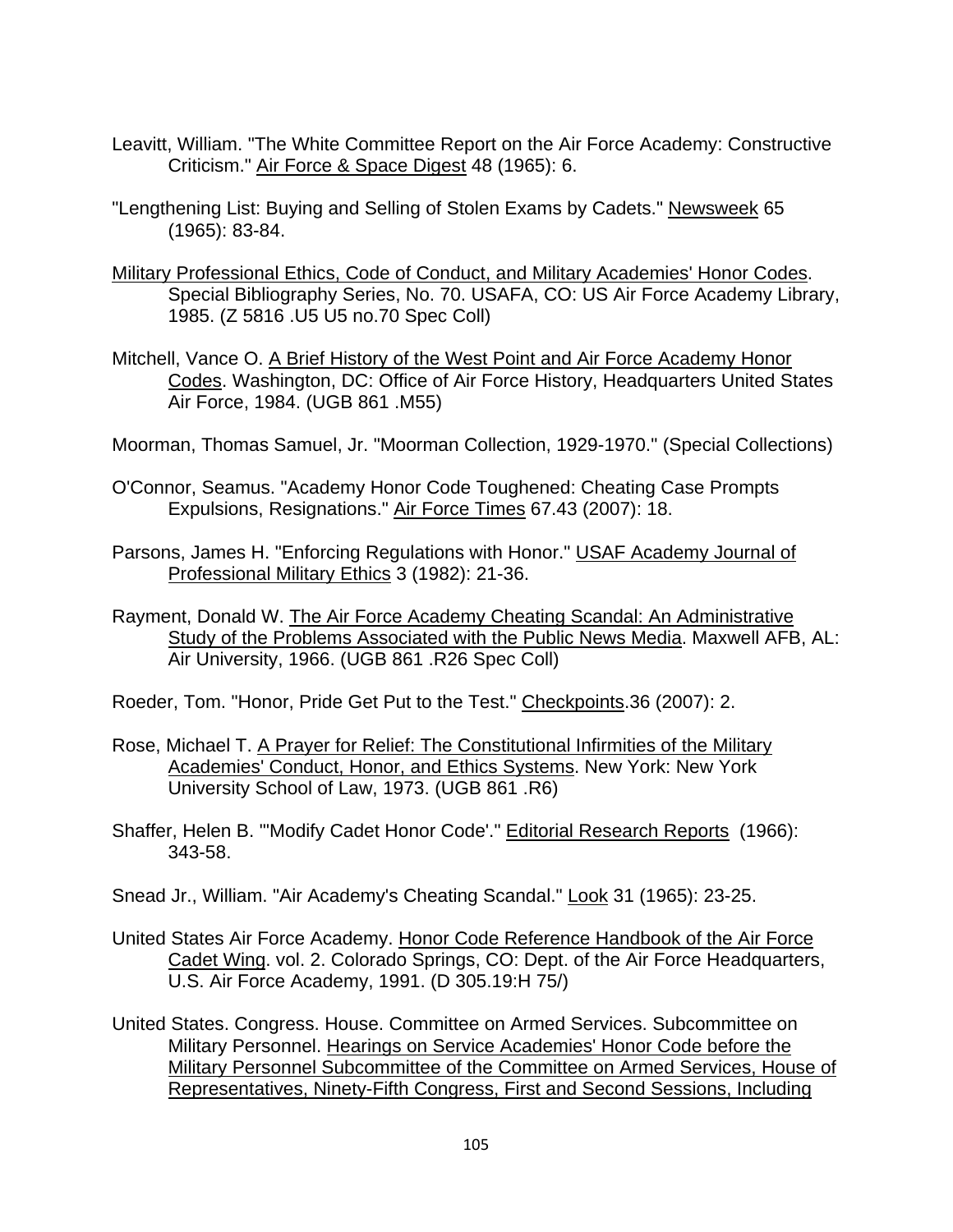Reports by the Service Academies on the Borman Commission Study, October 5, 6, 1977, August 1, 1978. Washington, DC: U.S. Govt. Printing Office, 1978. (Y 4.Ar5/2a:977-78/79)

- United States. Congress. Senate. Committee on Armed Services. Honor Systems and Sexual Harassment at the Service Academies: Hearing before the Committee on Armed Services, United States Senate, One Hundred Third Congress, Second Session, February 3, 1994. Washington, DC: U.S. Govt Printing Office, 1994. (Y 4.AR 5/3:S.HRG.103-550)
- United States. Congress. Senate. Committee on Armed Services. Subcommittee on Manpower and Personnel. Honor Codes at the Service Academies: Hearings before the Subcommittee on Manpower and Personnel of the Committee on Armed Services, United States Senate, Ninety-Fourth Congress, Second Session. Washington, DC: U.S. Govt. Printing Office, 1976. (KF 26 .A7548 1976b Spec Coll)
- "USAFA (White Committee) Report Sets Future Course: Congress Plans New Academy Study." Journal of the Armed Forces 102 (1965): 17+.
- Walter, Alonzo J. The Air Force Academy Honor Scandal: Cause and Effect. (Air War College Research Report, No. 3211) Maxwell AFB, AL: Air University, 1966. (UGB 861 .W23 Spec Coll)
- Wasley, Paula. "18 Cadets Are Expelled or Resign from Air Force Academy in Cheating Scandal." Chronicle of Higher Education 53.36 (2007): 46-46.
- Watts, Barry D. The History of the Honor Code: 1955-1965. USAFA, CO: U.S. Air Force Academy, 1965. (UGB 861 .W34)
- White, Thomas Dresser. Report to the Secretary and Chief of Staff of the Air Force. [Washington], 1965. (UGB 861 .U5)
- Wilhelm, James E. The Impact of the Air Force Academy Cadet Honor Code on Air Force Academy Cadets and Graduates. Air Command and Staff College Research Study,; 2900-72;. Maxwell AFB, AL: Air Command and Staff College, Air University, 1972. (UGB 861 .W67 Spec Coll)
- Zint, William L. Air Force Academy Cheating Incidents, 1965 and 1967: A Comparative Study in Public Relations. Denver: University of Denver, 1969. (UGB 861 .Z7 Spec Coll)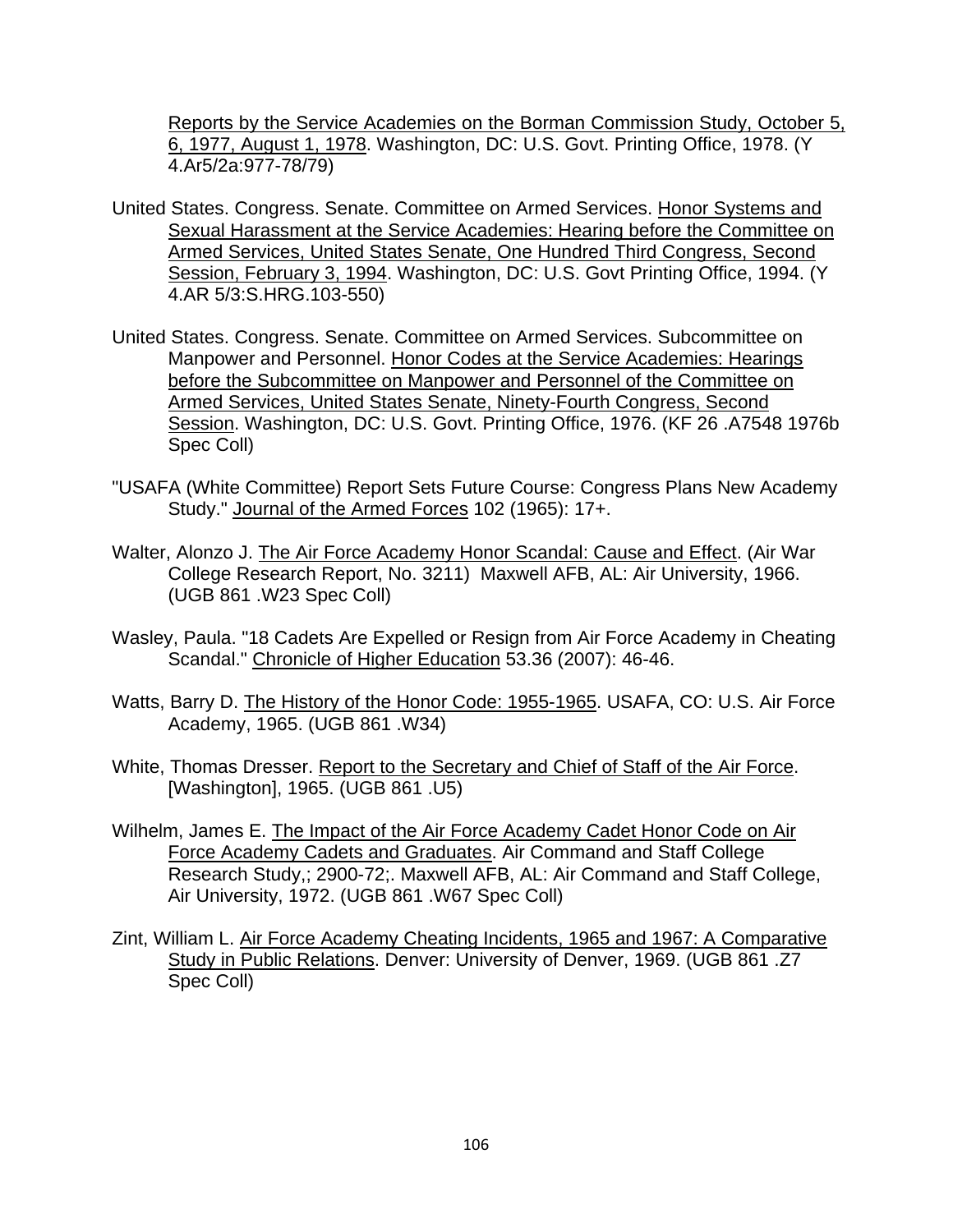# **XX. INTERNATIONAL (NON-US CITIZENS) CADETS**

- Henricks, Nancy L. Madison Alvin L. Finn Belinda J. Hollingsworth Maureen F. Hoda Sherry C. "Service Academies' Foreign Student Program-Tuition Billing". Ft. Belvoir, VA, 1993. 39 p. Defense Technical Information Center. <http://handle.dtic.mil/100.2/ADA375797>.
- Permitting Persons from Countries Assisting the United States in Its Efforts in Vietnam to Receive Instruction at the Three Service Academies: Report (to Accompany S. 3887). Report / 89th Congress, 2d Session, House of Representatives; No. 2247. Washington, DC: U.S. Govt. Printing Office, 1966.
- Permitting Persons from Countries Friendly to the United States to Recieve Instruction at Service Academies: Report to Accompany S. 3887. Report / 89th Congress, 2d Session, Senate; No. 1690. Washington, DC: U.S. Govt. Printing Office, 1966.
- Subcommittee No. 1 Consideration of House Joint Resolution 559, Authorizing the Secretary of the Air Force to Admit a Citizen of the Kingdom of Thailand to the United States Air Force Academy. Washington, DC: U.S. Govt. Printing Office, 1962. (Y 4.Ar 5/2 a:961-62/56)

Winn, Patrick. "Foreign Cadets Take Learning Home." Air Force Times 67.51 (2007): 18.

# **XXI. INTERNATIONAL PROGRAMS (CADET AND FACULTY)**

"Academy Exchange Program." Armed Forces Journal 107 (1969): 13.

"Cadets to Visit Britain." The Times (of London) (1963): 7c.

Cubero, Ruben A., H. Marschall, and D.G. Hannaway. "Diverse Assignments, Diverse Cultures: The Development of a Foreign Language Curriculum." The United States Air Force Academy's First Twenty-Five Years: Some Perceptions. USAFA, CO: 25th Anniversary Editorial Committee (USAFA), 1979. 121-38.

"Good Duty If You Can Get It: Air Force Cadets on Tour of Europe." Saturday Evening Post 230 (1957): 32-33.

- Munch, Christopher H. "People, Problems, Cultures." Air Force Magazine 42.6 (1959): 60-65.
- Winn, Patrick. "2 U.S. Colonels Help Afghans Build an Air Force Academy." Air Force Times 26 March 2007: 30.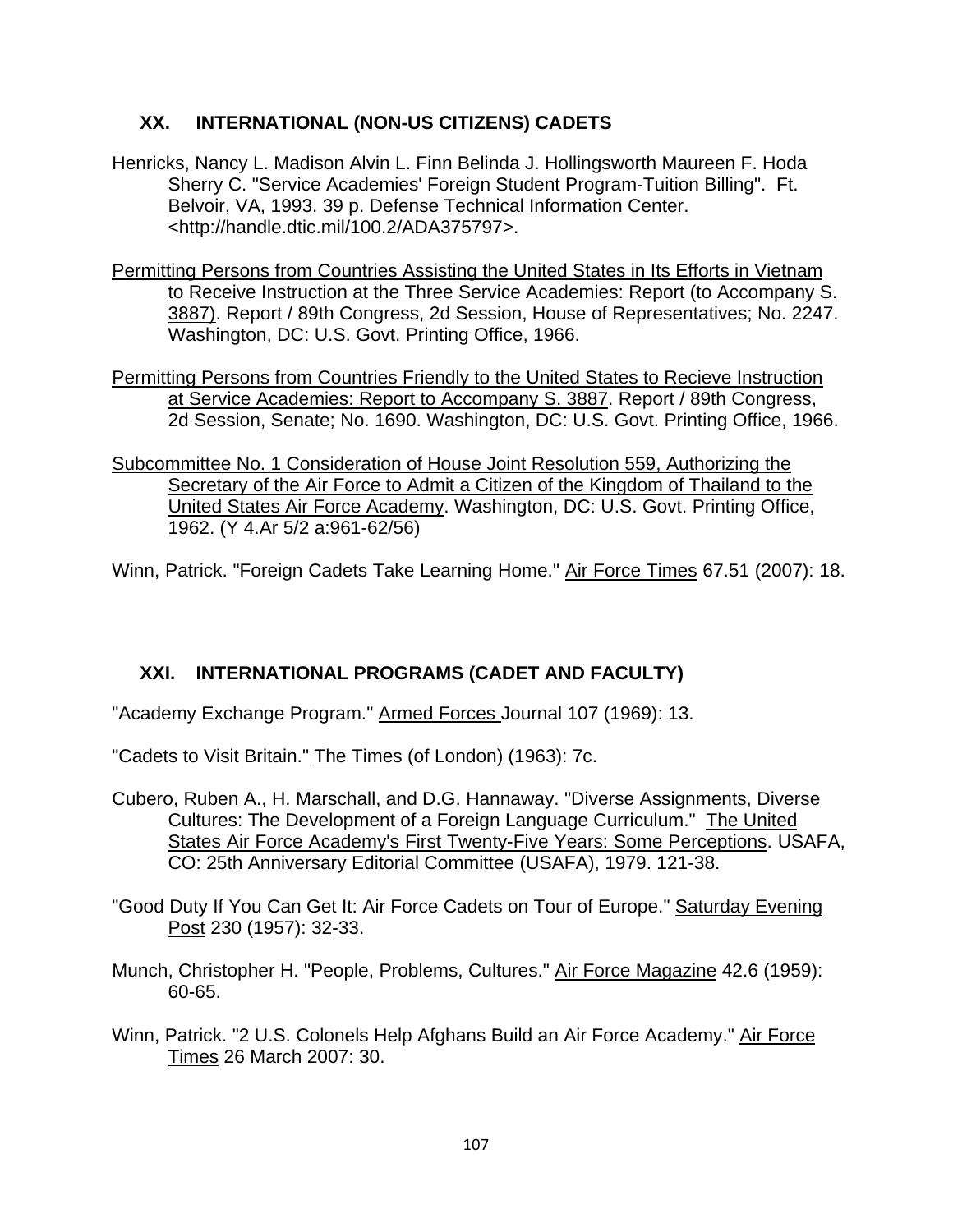# **XXII. LIBRARY, RESOURCES AND COLLECTIONS**

- "A Fitting Memorial (Dr. T. Von Karmen Memorial Collection at Academy Library)." Air Force & Space Digest 47 (1964): 47-48.
- Ash, Eric A. "The Genesis of Flight: The Aeronautical History Collection of Colonial Richard Gimbel." Aerospace Power Journal 15 (2001): 110-11.
- Barrett, Donald J. "Five Thousand Years of Man's Going Up." Aeronautics and Space Flight Collections. Ed. Catherine D. Scott. New York: Haworth Press, 1985. 83- 95.
- Barrett, Donald J., and James W. Hopkins. "Our Past and Future: The U.S. Air Force Academy." Colorado Libraries 20 (1994): 48-50.
- Clark, Albert P. 33 Months as a POW in Stalag Luft III: A World War II Airman Tells His Story. Golden, CO: Fulcrum Pub., 2004. (D 805.5.S745 C53 2004)
- Converse, Elliott Vanveltner and Elwood L. White. The History of Officer Social Origins, Selection, Education and Training since the Eighteenth Century: An Introductory Bibliography. Special Bibliography Series; No. 90. USAFA, CO: U.S. Air Force Academy Library, 1996. (Z 5816 .U5 U5 no.90 Spec Coll)
- Fagan, George V. "'One of the Largest and Most Beautiful'." Air Force Magazine 42.6 (1959): 67-68.
- ---. "USAF Academy Library." Mountain Plains Library Quarterly 7 (1962): 13-15.
- Gillespie, Richard. "Ballooning in France and Britain, 1783-1786: Aerostation and Adventurism." Isis 75.2 (1984): 249-68.
- Gimbel, Richard. The Genesis of Flight: The Aeronautical History Collection of Colonel Richard Gimbel. Seattle, WA: Friends of the United States Air Force Academy Library in association with the University of Washington Press, 2000. (Z 5063 .G53 2000 Oversize)
- Glidden, Benjaman C. "Special Aspects of the Air Force Academy Library." Issues and Involvement: Alberta L. Brown Lectures in Special Librarianship 1978-1980. Eds. Pamela Joplin and Marcy Murphy. New York: Special Libraries Association, 1983. 13-17.
- Glidden, Benjamin C. and Duane Reed. "Air Force Academy Special Collections." Aerospace Historian 28.2 (1981): 118-19.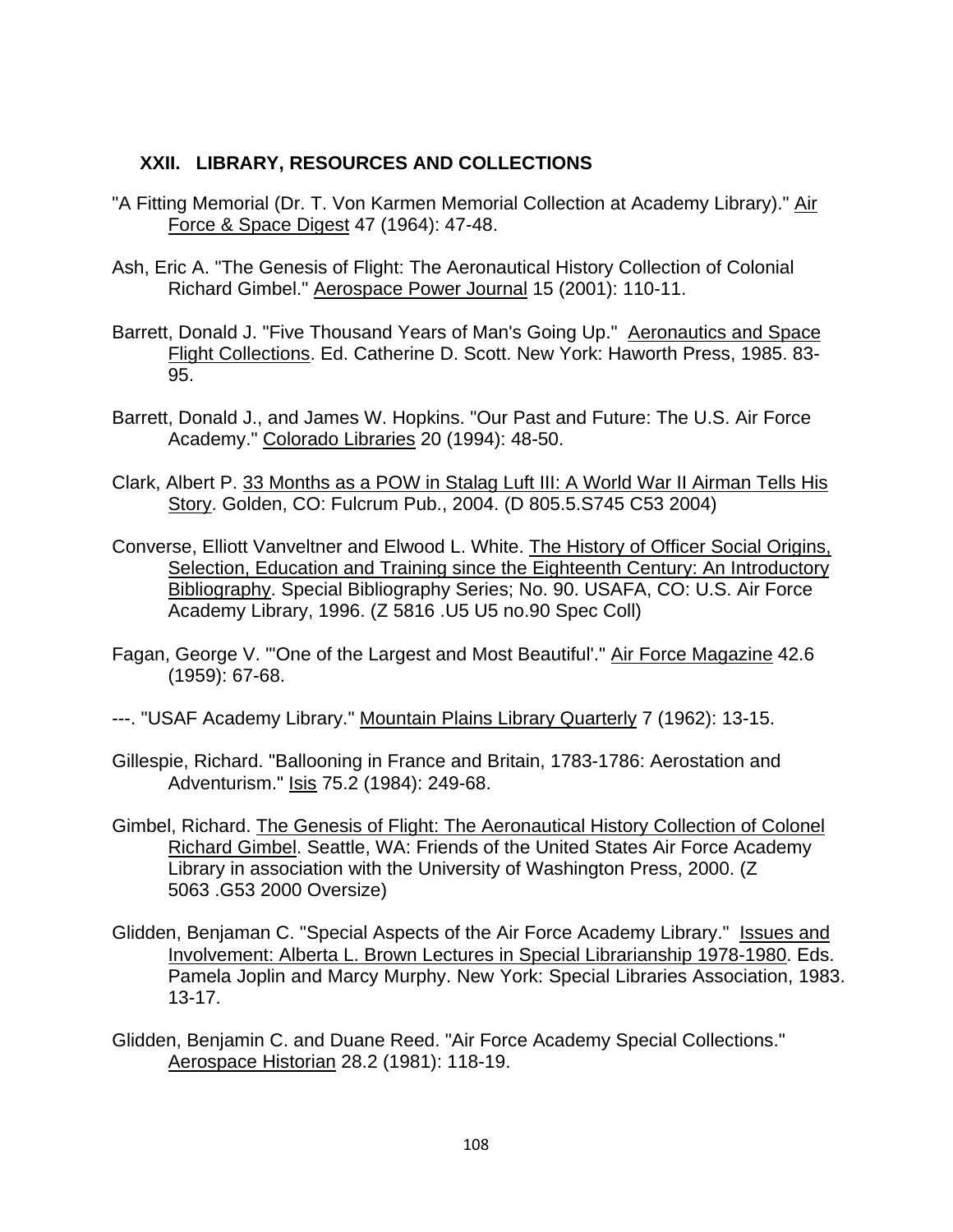- Holmes, Erik. "Legendary Pilot's Papers Saved from Auction Block." Air Force Times 69.48 (2009): 30-30.
- Hopkins, James W. and M. Douglas Johnson. "The U.S. Air Force Academy Library: An Academic, Aeronautics History and Air Power Resource Center." Science & Technology Libraries 14 (1994): 87-107.
- Hopkins, James W. and Duane Reed. "The Friends of the Academy Library: Friends Indeed!" Colorado Libraries 20 (1994): 37-39.
- Luckett, Perry D. and Jennings R. Mace. "USAF Academy Research Materials on American Flight, 19031927." Culture 7 (1984): 104-07.
- Marley, Frederick Harold. "A Proposal for the Establishment and Operation of the Audio-Visual Materials Center of the Air Force Academy; a Report of a Type B Project." Columbia University, 1950.
- Meilinger, Phillip S. "U.S. Air Force Leaders: A Biographical Tour." The Journal of Military History 62.4 (1998): 833-70.
- Morgan, Len. "The Air Force Academy Library." American Aviation Historical Society Journal 7 (1962): 213.
- Murphy, Marcy, and Claude J. Johns Jr. "Financial Data for Future Planning at the U.S. Air Force Academy Library." Special Libraries 65 (1974): 4-11.
- Pence, James, and Colorado Academic Library Committee. Academic Libraries in the Service of Faculty Development: A Collection of Essays. Denver: Colorado Academic Library Committee, 1990. (Z 675 .U5 A3652 1990)
- Pfeiffer, John R. Fantasy and Science Fiction in the Air Force Academy Library: An Author-Title Catalogue. Colorado: Dept. of English, United States Air Force Academy, 1971. (Z 5917 .S36 P52)
- Schaeffer, Reiner H. "Academy Library Expansion Completed." Checkpoints 12.1 (1983): 10-12.
- Schaeffer, Reiner H. and Donald J. Barrett. "The Air Force Academy Library." Colorado Libraries 14 (1988): 30-31.
- Van Fleet, David D. and Tim O. Peterson. "Toward an Electronic Bibliography of Military Leadership." Proceedings, Psychology in the Department of Defense, Tenth Symposium, 16-18 April 1986. Ed. George E. Lee. Colorado Springs, CO: Department of Behavioral Sciences and Leadership, United States Air Force Academy, 1986. 633-37.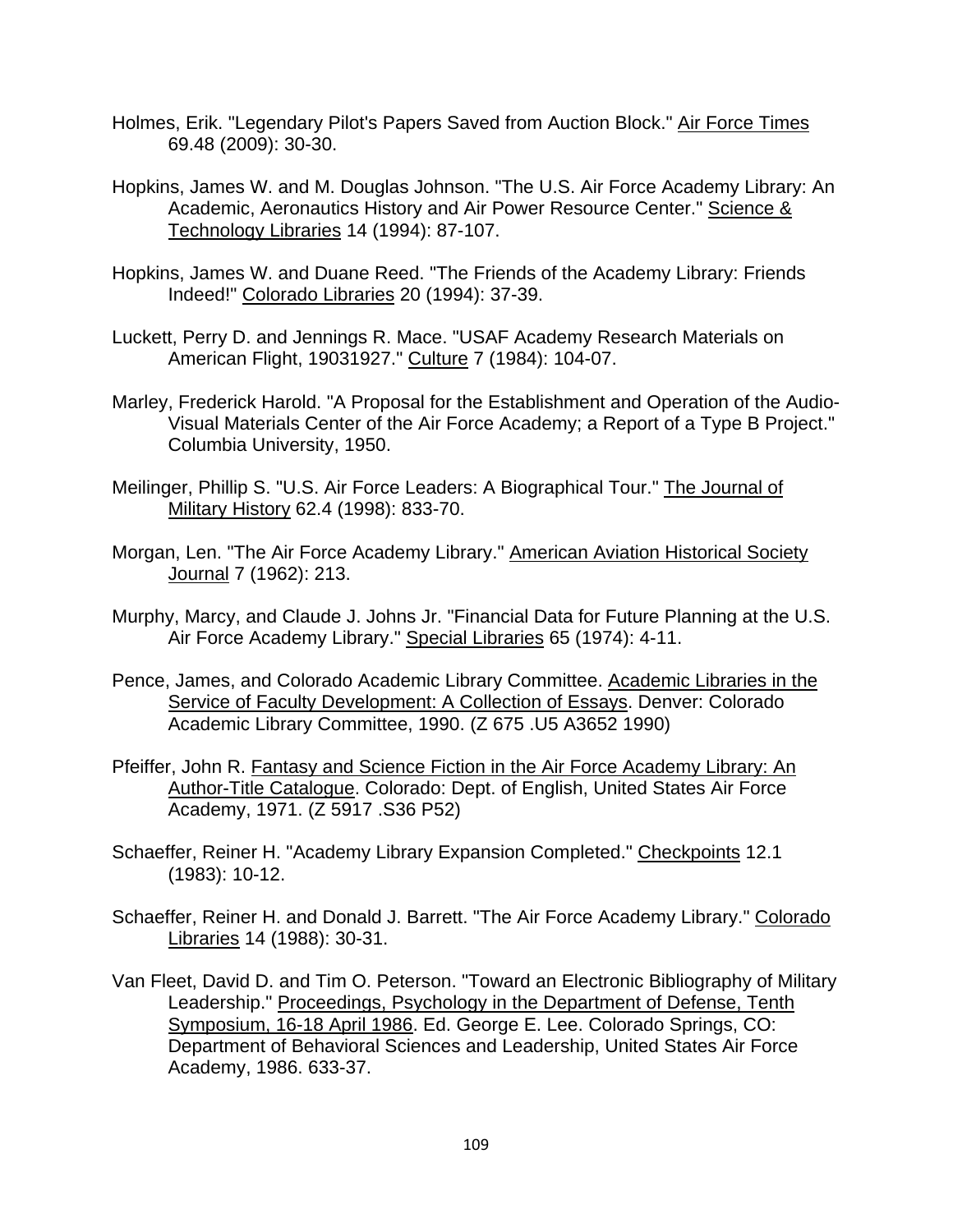#### **XXIII. LOCAL HISTORY**

- Abbott, Carl, Stephen J. Leonard and Thomas J. Noel. Colorado: A History of the Centennial State. 4th ed. Boulder: University Press of Colorado, 2005. (F 776 .A22 2005)
- Anderson, George LaVerne. General William J. Palmer: A Decade of Colorado Railroad Building, 1870-1880. Colorado Springs, CO, 1936. (HE 2754 .P17A)
- Athearn, Robert G. The Coloradans. Albuquerque: University of New Mexico Press, 1976. (F 776 .A9)
- Blevins, Tim et al, ed. Legends, Labors & Loves: William Jackson Palmer, 1836-1909. Colorado Springs, CO: Pikes Peak Library District, 2009.
- Brosnan, Kathleen A. Uniting Mountain & Plain: Cities, Law, and Environmental Change along the Front Range. Albuquerque: University of New Mexico Press, 2002. (Being acquired by library)
- Brown, Robert Leaman. The Great Pikes Peak Gold Rush. Caldwell, Idaho: Caxton Printers, 1985. (F 782.P63 B76 1985)
- Budd, Barbara T. and Harriette R. Small. Colorado Springs Today. Colorado Springs, CO: Great Western Press, 1981. (F 784 .C7 B8 1981)
- Carter, Harvey L., ed. The Pikes Peak Region: A Sesquicentennial History. Colorado Springs, CO: Historical Society of the Pikes Peak Region, 1956.
- Carter, Harvey Lewis. Zebulon Montgomery Pike: Pathfinder and Patriot. Colorado Springs, CO: Dentan Printing Company, 1956. (F 592 .P63C)
- Clapesattle, Helen. Dr. Webb of Colorado Springs. Boulder, CO: Colorado Associated University Press, 1984. (R 154 .W2995 C57 1984)
- Colorado Springs Chamber of Commerce. City of Sunshine, Colorado Springs, Colorado. Colorado Springs, CO: Chamber of Commerce. (F 784 .C7 C68 Spec Coll)
- ---. Colorado Springs. Colorado Springs, CO: 1963. (F 784 .C7 C7)
- Curtin, Dave and Rob Lynde. Colorado Springs: Rocky Mountain Majesty. Urban Tapestry Series. Memphis: Towery Pub., 1995. (F 784.C7 C87 1995 Oversize)

Daniels, Bettie et al. The Springs of Manitou. Denver: Sage Books, 1964. (F 784 .M3)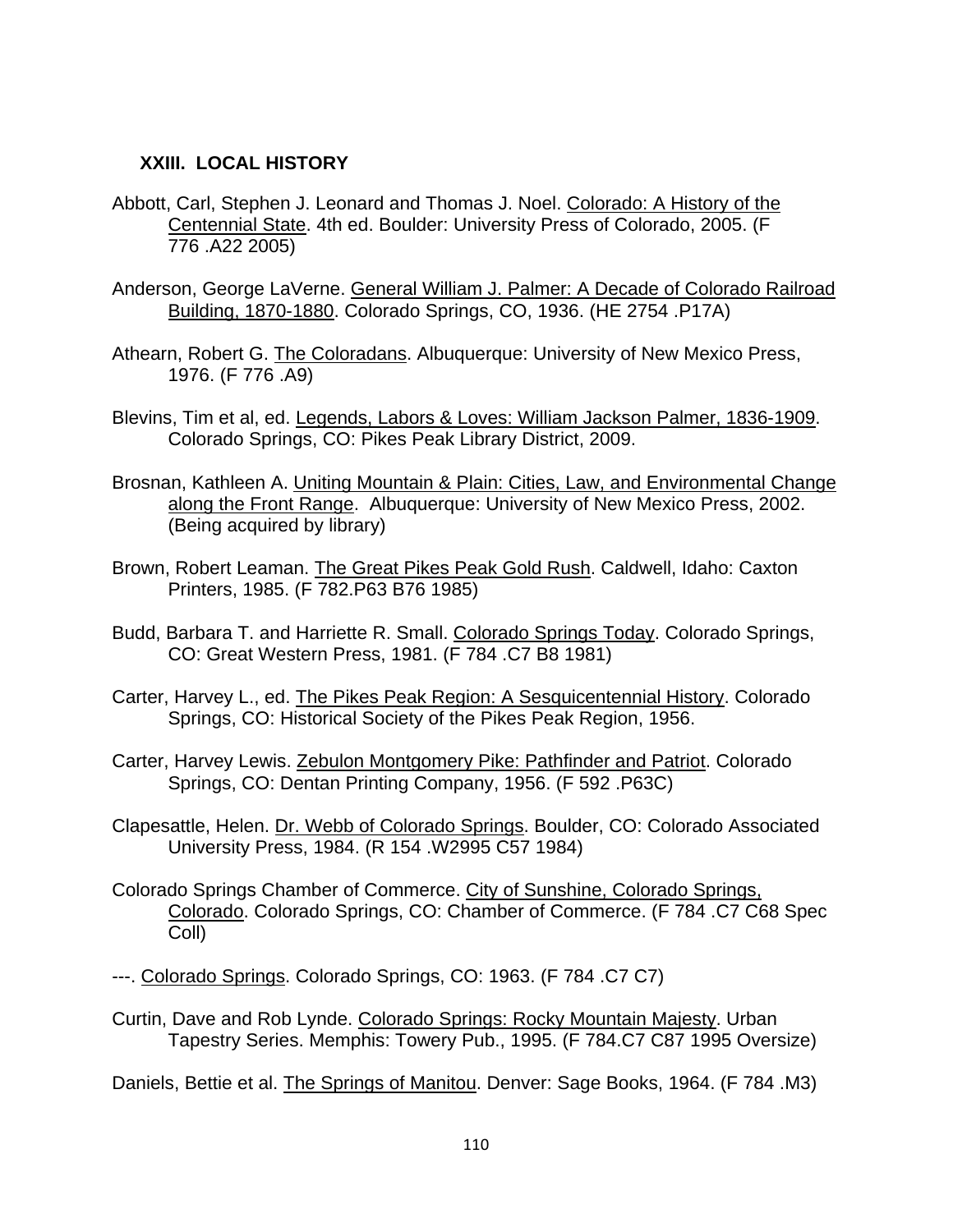- Dannen, Kent and Donna Dannen. Colorado: Rocky Mountain Country. Chicago: Rand McNally, 1983. (F 776 .D24 1983)
- Davant, Jeanne and Jan Mowle. Wellsprings: A History of the Pikes Peak Region. 1st ed. Colorado Springs, CO: Gazette Enterprises, 2001. (Being acquired by library)
- Davidson, Levette Jay and Forrester Blake. Rocky Mountain Tales. Norman: University of Oklahoma Press, 1947. (GR 109 .D25)
- Ellis, Amanda Mae. The Colorado Springs Story. 9th rev. ed. Colorado Springs, CO: House of San Juan, 1975. (F 784.C7 E54 1975)
- Ellis, Richard N. and Duane A. Smith. Colorado: A History in Photographs. Niwot, CO: University Press of Colorado, 1991. (F 777 .E45 1991)
- Evans, Howard Ensign. The Natural History of the Long Expedition to the Rocky Mountains (1819-1820). New York: Oxford University Press, 1997. (QH104.5.W4 E93 1997)
- Fagan, George V. The U.S. Air Force Academy Site and the Pikes Peak Region. Colorado Springs, CO: United States Air Force Academy Library, 1962. (F 782 .P63 F15)
- Fetler, John. The Pikes Peak People: The Story of America's Most Popular Mountain. Caldwell, Idaho: Caxton Printers, 1966. (F 782 .P63 F4)
- Finley, Judith R. Coming of Age in Colorado Springs, 1945-1955. Colorado Springs, CO: s.n., 1994. (F 784.C7 F5 1994)
- Fisher, John Stirling and Chase Mellen. A Builder of the West: The Life of General William Jackson Palmer. Caldwell, Idaho: The Caxton Printers, 1939. (F 781 .P17F)
- Frech, Mary L., ed. Chronology and Documentary Handbook of the State of Colorado. Dobbs Ferry, NY: Oceana Publications, 1973. (F 776 .C5)
- Fritz, Percy Stanley. Colorado: The Centennial State. New York: Prentice-Hall Inc., 1941. (F 776 .F91)
- Gardner, Mark L. In the Shadow of Pike's Peak: An Illustrated History of Colorado Springs. Carlsbad, CA: Heritage Media Corp., 1999. (Being acquired by library)
- Griswold, Don L. and Jean Harvey Griswold. Colorado's Century of "Cities". n. p.,, 1958. (F 776 .G87)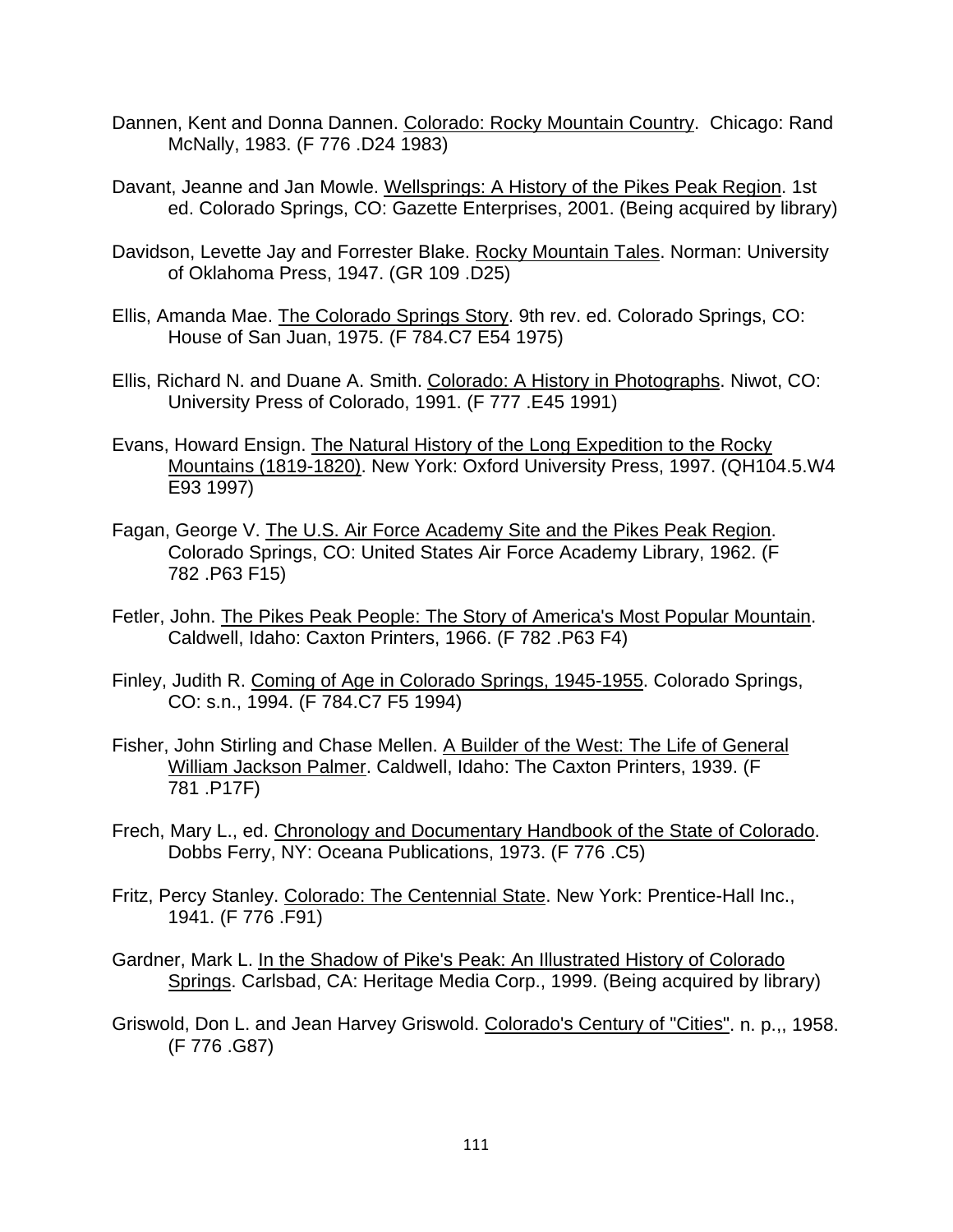- Hafen, Le Roy Reuben. Colorado and Its People: A Narrative and Topical History of the Centennial State. New York: Lewis Historical Pub. Co., 1948. (F 776 .H13)
- Hall, Frank and Rocky Mountain Historical Company. History of the State of Colorado, Embracing Accounts of the Pre-Historic Races and Their Remains; the Earliest Spanish, French and American Explorations ... The First American Settlements Founded; the Original Discoveries of Gold in the Rocky Mountains; the Development of Cities and Towns, with the Various Phases of Industrial and Political Transition, from 1858 to 1890. 4 vols. Chicago: Blakely Print. Co., 1889. (F 776 .H17)
- Hansen, Harry, and Writers' Program of the Work Projects Administration in the State of Colorado. Colorado: A Guide to the Highest State. New rev. ed. New York: Hastings House, 1970. (F 781 .W95 1970)
- Hedges, William Hawkins. Pike's Peak ... Or Busted! Frontier Reminiscences. Evanston, IL: Branding Iron Press, 1954. (F 782 .P63 H45)
- Holley, John Stokes. The Invisible People of the Pikes Peak Region: An AFro-American Chronicle. Colorado Springs, CO: Friends of the Colorado Springs Pioneers Museum; Friends of the Pikes Peak Library District, 1990. (F 782 .E3 H84 1990)
- Howbert, Irving. The Indians of the Pike's Peak Region, Including an Account of the Battle of Sand Creek, and of Occurrences in El Paso County, Colorado, During the War with the Cheyennes and Arapahoes, in 1864 and 1868. A Rio Grande Classic;. Glorieta, NM: Rio Grande Press, 1970. (F 782 .E3 H8 1970)
- ---. Memories of a Lifetime in the Pike's Peak Region. Glorieta, NM: Rio Grande Press, 1970. (F 776 .H84 1970)
- Kaelin, Celinda Reynolds. Pikes Peak Backcountry: The Historic Saga of the Peak's West Slope. Caldwell, Idaho: Caxton Press, 1999. (F 782.P63 K34 1999)
- Kitch Jr., John I. and Betsy B. Kitch. Woodmen Valley: Stage Stop to Suburb. Palmer Lake, CO: Filter Press, 1970. (F 782 .W6 K5)
- Lavelett, Lucille. Monument's Faded Neighboring Communities and Its Folklore: Pring, Husted, Gwillimville, Table Rock, Spring Valley, Greenland. Colorado Springs, CO: ABC Printing, 1979. (F 782 .E3 L3)
- ---. Through the Years at Monument, Colorado. 2d ed. Colorado Springs, CO: ABC Printing, 1975. (F 784 .M62 L31)
- Lee, W. Storrs. Colorado: A Literary Chronicle. New York: Funk & Wagnalls, 1970. (F 776 .L48)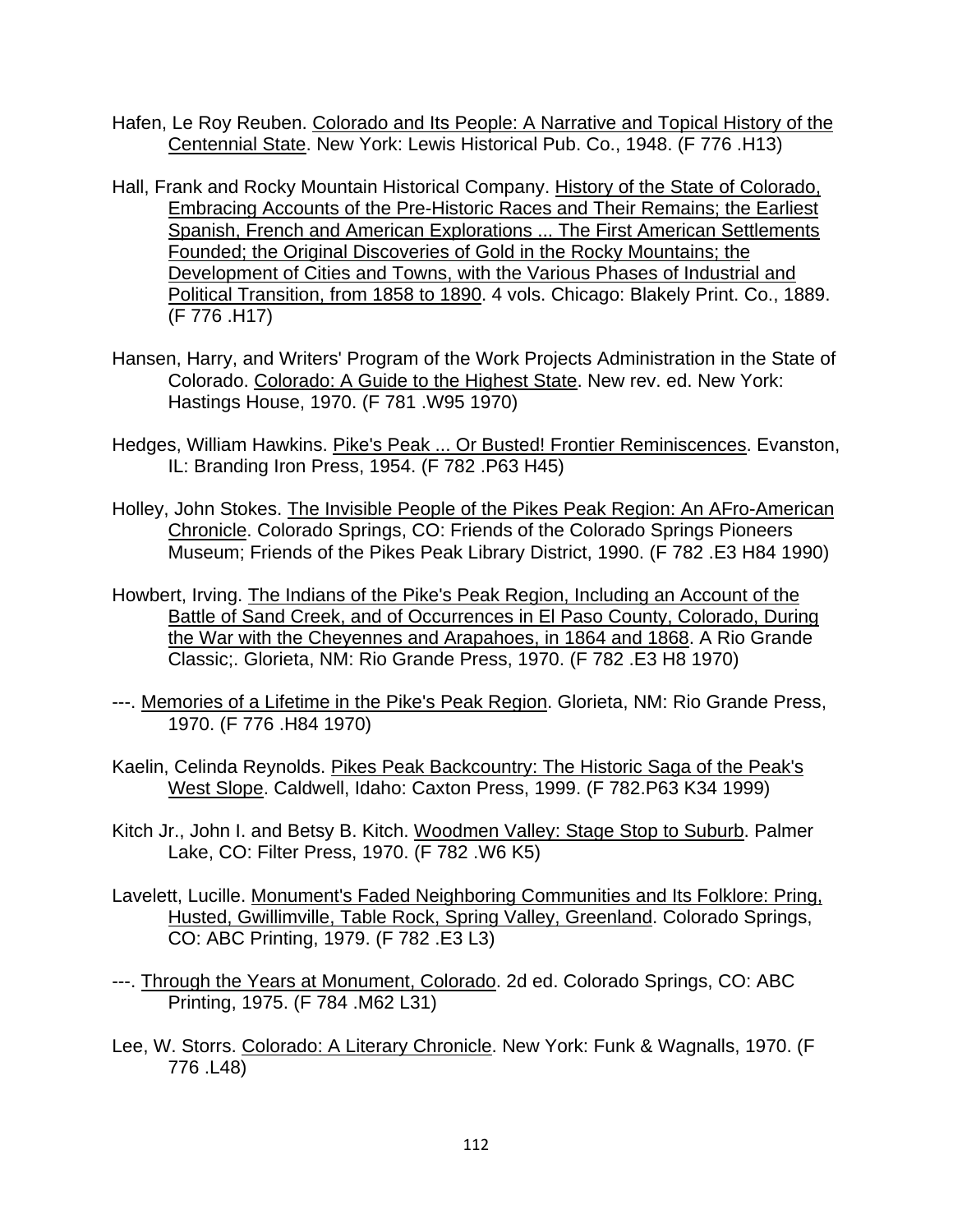- Loe, Nancy E. Life in the Altitudes: An Illustrated History of Colorado Springs. 1st ed. Woodland Hills, Calif.: Windsor Publications, 1983. (F 784 .C7 L63 1983)
- Mazzulla, Fred and Jo Mazzulla. The First 100 Years; a Photographic Account of the Rip-Roaring, Gold-Plated Days in World's Greatest Gold Camp, Including Views of the Best Fires, Labor Wars, Murders, Parlor Houses, and Politicians in Cripple Creek and the Pikes Peak Region. Denver: A. B. Hirschfeld Press, 1956. (F 784 .C8 M4)
- McChristal, James. Pikes Peak: Legends of America's Mountain. Raton, NM: Sierra Grande Press, 1999. (F 782 .P63 M37 1999)
- Milner, Clyde A., Carol A. O'Connor, and Martha A. Sandweiss. The Oxford History of the American West. New York: Oxford University Press, 1994. (F 591 .O95 1994)
- Noel, Thomas J. and John Fielder. Colorado, 1870-2000, Revisited: The History Behind the Images. Englewood, CO: Westcliffe, 2001. (F 777 .N64 2001)
- Noel, Thomas J. and Cathleen M. Norman. A Pikes Peak Partnership: The Penroses and the Tutts. Boulder: University Press of Colorado, 2000. (CT 275.P5643 N64 2000)
- O'Byrne, John. "Pikes Peak or Bust": And Historical Sketches of the Wild West. 2d ed. Colorado Springs, CO: [s.n.], 1923. (F 782 .P63 O1)
- Ormes, Manly Dayton and Eleanor Reddle Ormes. The Book of Colorado Springs. Colorado Springs: Dentan Print. Co., 1933. (F 784 .C4 O8)
- Ormes, Robert M. Farewell to Ormes: A Colorado Mountain Life in Retrospect. Colorado Springs, CO: Hardlea Press, 1984. (F 784 .C7 O75 1984)
- Peake, Ora Brooks. The Colorado Range Cattle Industry. Glendale, CA: The Arthur H. Clark Company, 1937. (F 776 .P35)
- Pearl, Richard M. and Elizabeth Shafer. Seven Keys to the Rocky Mountains. Colorado Springs, CO: Maxwell Pub. Company, 1968. (F 721 .P35)
- Pike, Zebulon Montgomery, Stephen Harding Hart, and Archer Butler Hulbert. Zebulon Pike's Arkansaw Journal: In Search of the Southern Louisiana Purchase Boundary Line (Interpreted by His Newly Recovered Maps). Denver: Stewart Commission of Colorado College, Denver Public library, 1932. (F 592 .P63a)
- Pike, Zebulon Montgomery, et al. The Southwestern Journals of Zebulon Pike, 1806- 1807. Albuquerque: University of New Mexico Press, 2006. (F 592 .P638 2006)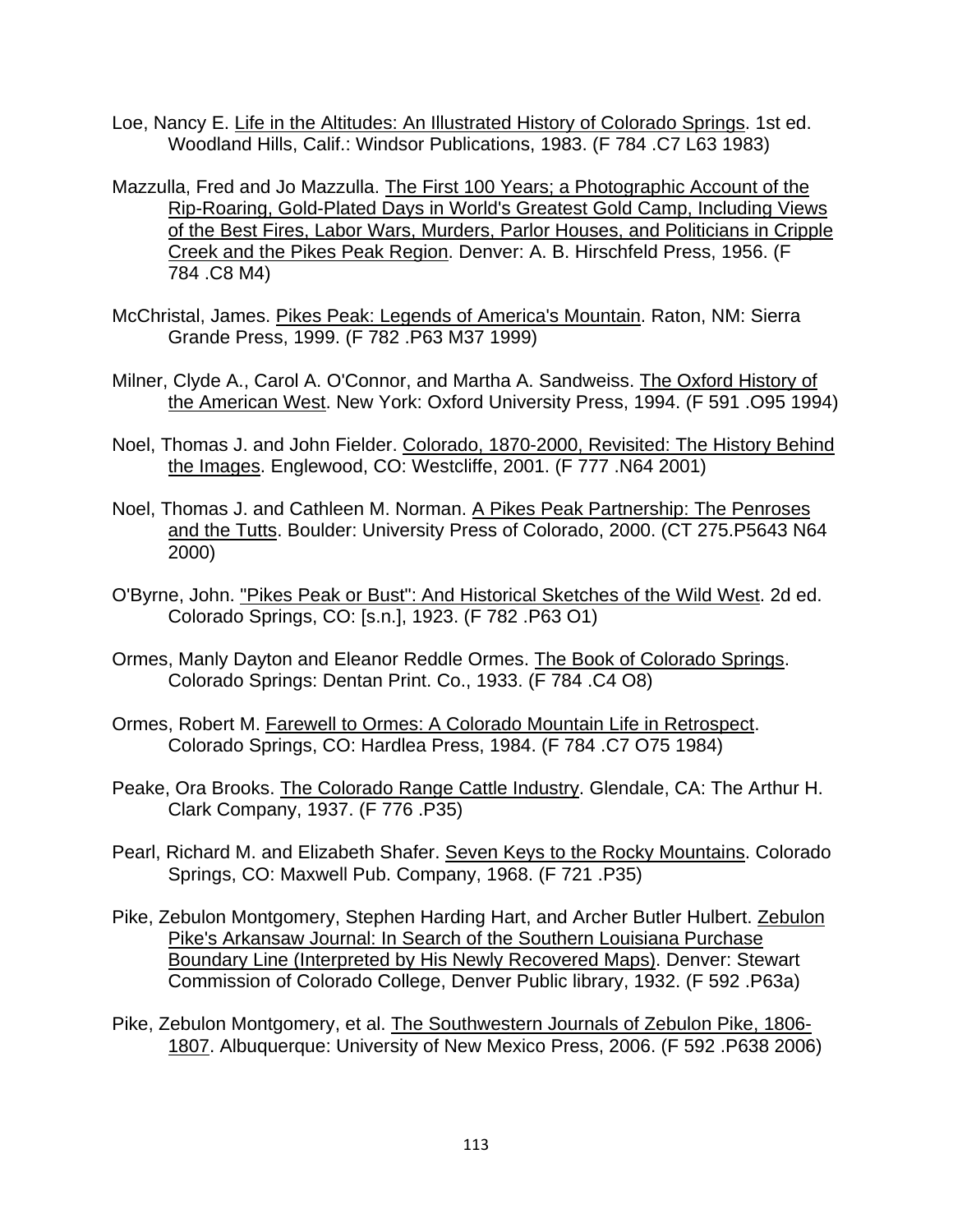- Sargent & Rohrabacher. The Fortunes of a Decade...: A Graphic Recital of the Struggles of the Early Days of Cripple Creek, the Greatest Gold Camp on Earth...: Colorado Springs, the Home of the Mining Millionaires. Colorado Springs, Co.: Old Times Publishers Co., 1979. (F 784 .C8 S2 1979)
- Scott, James A. Pikes Peak Country. Colorado Geographic Series; No. 3. 2nd ed. Helena, Mont.: Falcon Press, 1994. (F 782 .P63 S37 1994)
- Sprague, Marshall. Colorado: A History. States and the Nation. New York: Norton, 1984. (F 776 .S76 1984)
- ---. Money Mountain: The Story of Cripple Creek Gold. Lincoln: University of Nebraska Press, 1979. (F 784.C8 S6 1979)
- ---. Newport in the Rockies: The Life and Good Times of Colorado Springs. Rev. ed. Chicago: Sage Books, 1980. (F 784 .C7 S8 1980)
- ---. One Hundred Plus: A Centennial Story of Colorado Springs. Colorado Springs, CO: Colorado Springs Centennial, Inc., 1971. (F 784 .C7 S76o)
- Tammen, H. H. Pikes Peak and Vicinity. Denver: H. H. Tammen, 1957. (F 784 .C7 P63)
- Ubbelohde, Carl , Maxine Benson, and Duane A. Smith. A Colorado History. 8th ed. Boulder, CO: Pruett Pub. Co., 2001. (F776 .U195 2001)
- ---. A Colorado Reader. 2nd ed. Boulder, CO: Pruett Pub. Co., 1982. (F 776.5 .C64 1982 )
- Villard, Henry and LeRoy R. Hafen, eds. The Past and Present of the Pike's Peak Gold Regions. Narratives of the Trans-Mississippi Frontier. Princeton: Princeton University Press, 1932. (F 782 .P63 V71)
- Wallace, Elizabeth. Colorado Springs. Images of America. Chicago: Arcadia, 2003. (Being acquired by library)
- West, Elliott. "The Shadow of Pikes Peak." A New Significance: Re-Envisioning the History of the American West. Eds. Clyde A. Milner and Allan G. Bogue. New York: Oxford University Press, 1996. 205-11.
- Wilcox, Rhoda Davis. The Bells of Manitou. Colorado Springs, CO: Little London Press, 1973. (F 784 .M3 W51)
- ---. The Man on the Iron Horse. Colorado Springs, CO: Distributed by Lyndon Enterprises, 1964. (CT 275 .P35 W5 1975)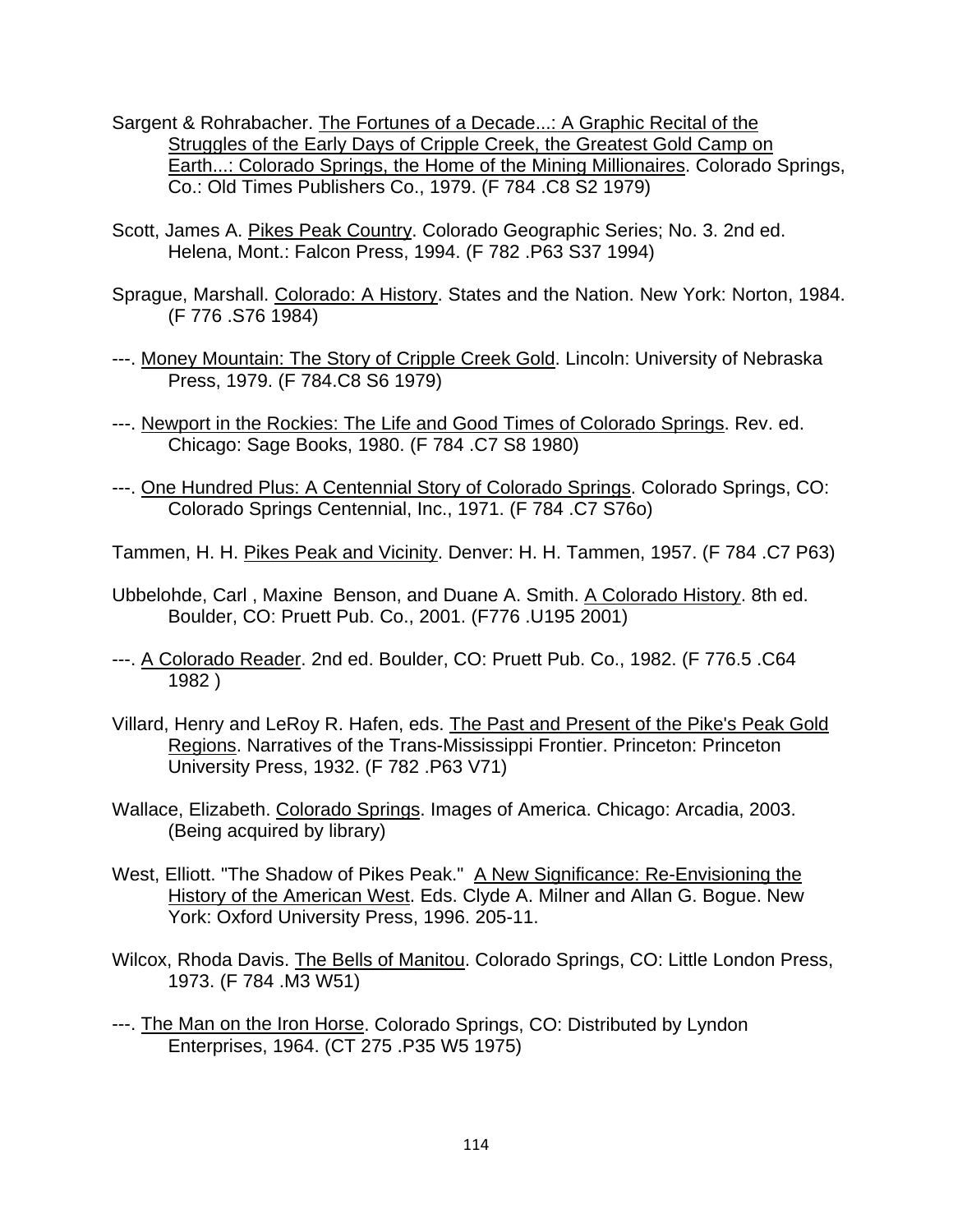- Williams, Albert Nathaniel. Rocky Mountain Country. New York: Duell Sloan & Pearce, 1950. (F 776 .W72)
- Wilson, D. Ray. Colorado Historical Tour Guide. Carpentersville, IL: Crossroads Communications, 1990. (F 774.3 .W52 1990)

# **XXIV. MILITARY EDUCATION AND TRAINING PROGRAMS**

- Alcala, Raoul. "Education and Officer Attitudes." The System for Educating Military Officers in the U.S. Ed. Lawrence J. Korb. Pittsburgh: International Studies Association, 1976. 133-49.
- Allison, S. L. The Pilot Training Study: A Cost Estimating Model for Undergraduate Pilot Training. Detroit: Management Information Services, 1969. (UGB 556 .A43)
- Bailey, Timothy S. "Voice of Experience: Military Training Advisors Pump up Academy Officership Training." Airman 41.6 (1997): 8-11.
- Baker, Jeffrey D. Specific and General Training: A Study of Air Force Academy Graduate Promotion and Attrition. Chapel Hill, NC: University of North Carolina, 1979. (LB 2379 1979 .B16 Spec Coll)
- Beaumont, Roger A. "A Fusion Strategy for Precommissioning Training " Journal of Political and Military Sociology 5 (1977): 259-77.
- "Boom in Military Education: How Three Academies Are Growing." US News & World Report 65 (1970): 91-93.
- Born, Dana. "Educational Transformation: Heritage to Horizons Our Legacy, Our Future." Checkpoints 35.3 (2006): 10-12.
- Briggs, James E. "The Academy in the Aerospace Age." Air Force Magazine 42.6 (1959): 44-45.
- Brown, Richard K. The Tiger Test as a Predictor of Cadet Retention During the First 13 Weeks at the Air Force Academy. Denver: University of Denver, 1967. (UGB 817 .B87)
- Butler, Jimmie H. "USAFA's Forward Air Controller Heritage." Checkpoints 36.3 (2007): 72-74.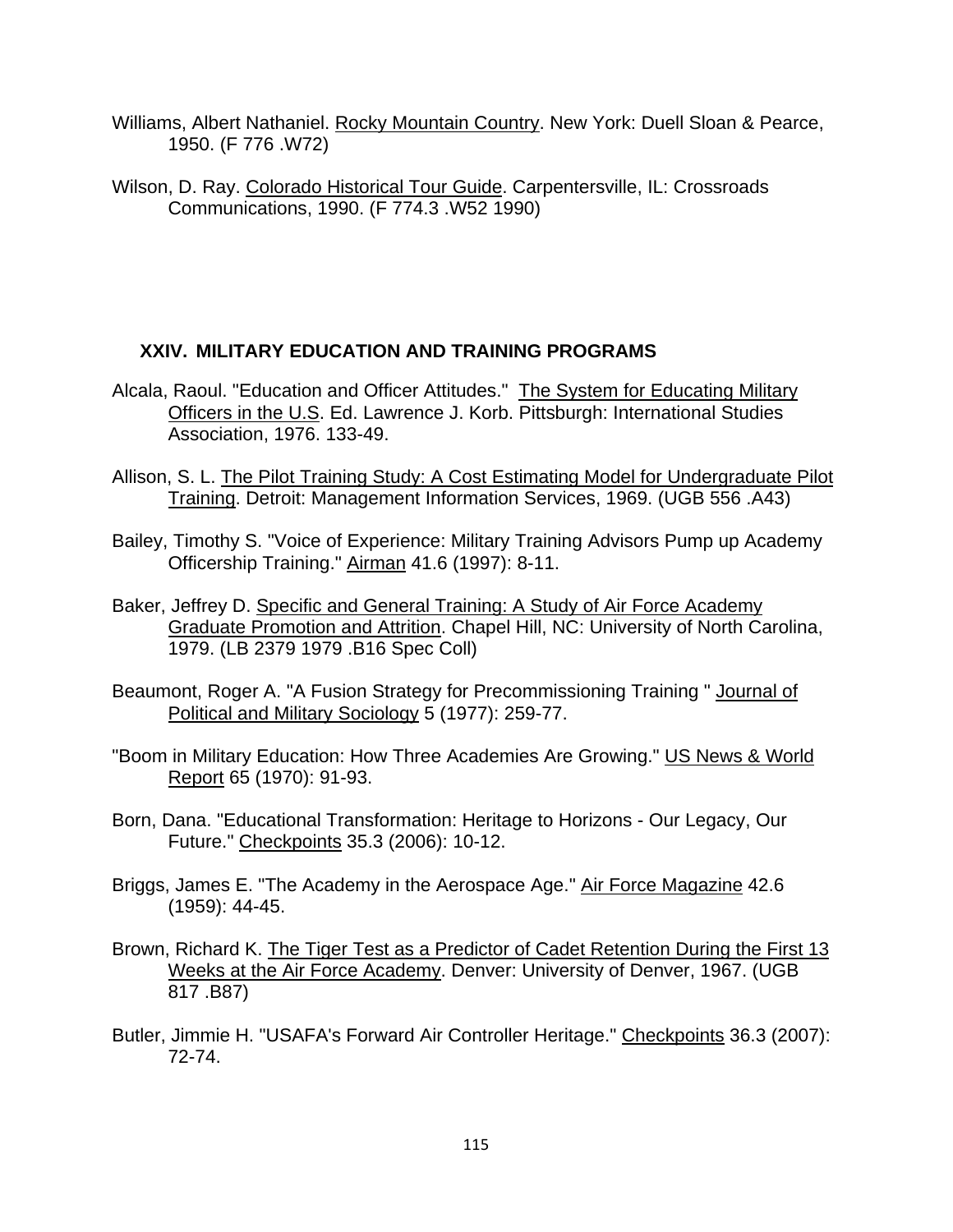- Caforio, Giuseppe. "Military Officer Education." Handbook of the Sociology of the Military. Ed. Giuseppe Caforio. New York: Kluwer Academic/Plenum Publishers, 2003. 255-78.
- Caldwell, Jim. "The Executives (NCO Sergeant Majors for Cadet Groups)." Airman 15 (1971): 12-15.
- Cheney, Richard B. and Bill Taylor. "Precommissioning Professional Military Education." Professional Military Education: An Asset for Peace and Progress. Washington, DC: The Center for Strategic & International Studies, 1997. 21-37.
- Cheney, Richard B. and Bill Taylor. Professional Military Education: An Asset for Peace and Progress. Panel Report; Variation: CSIS Panel Reports. Washington, DC: Center for Strategic & International Studies, 1997. (U 408 .P76 1997)
- Colarusso, Laura M. "The Academy: Wise or Weaker?" Air Force Times 64.36 (2004): 14-17+.
- Colby, C. B. Air Force Academy: Cadets, Training and Equipment. New York: Coward-McCann, 1962. (UGB 771 .C68 Spec Coll)
- Converse, Elliott Vanveltner. Forging the Sword: Selecting, Educating, and Training Cadets and Junior Officers in the Modern World. Military History Symposium Series of the United States Air Force Academy ; V. 5. Chicago: Imprint, 1998. (UGB 789 1998)
- ---. "United States Officer Commissioning Programs since 1945." Forging the Sword: Selecting, Educating, and Training Cadets and Junior Officers in the Modern World. Ed. Elliott Vanveltner Converse. Military History Symposium Series of the United States Air Force Academy; V. 5. Chicago: Imprint, 1998. 213-15.
- Converse, Elliott Vanveltner and Elwood L. White. The History of Officer Social Origins, Selection, Education and Training since the Eighteenth Century: An Introductory Bibliography. Special Bibliography Series; No. 90. USAFA, CO: U.S. Air Force Academy Library, 1996. (Z 5816 .U5 U5 no.90 Spec Coll)
- Cubero, Ruben Anthony. The Attainment of a Doctoral Degree Relative to Other Variables in the Promotability of United States Air Force Academy Graduates to the Rank of Colonel. Denver: University of Denver, 1983. (LB 2379 1983 .C96 Spec Coll)
- Dailey, John J. Staff Study on Possible Alternate Service Academy Systems. Maxwell AFB, AL: Air University, 1958. (U 408 .D13)
- Dillingham, Wayne E. "The Possibility of American Military Women Becoming Prisoners of War: A Challenge for Behavioral Scientists." Proceedings, Psychology in the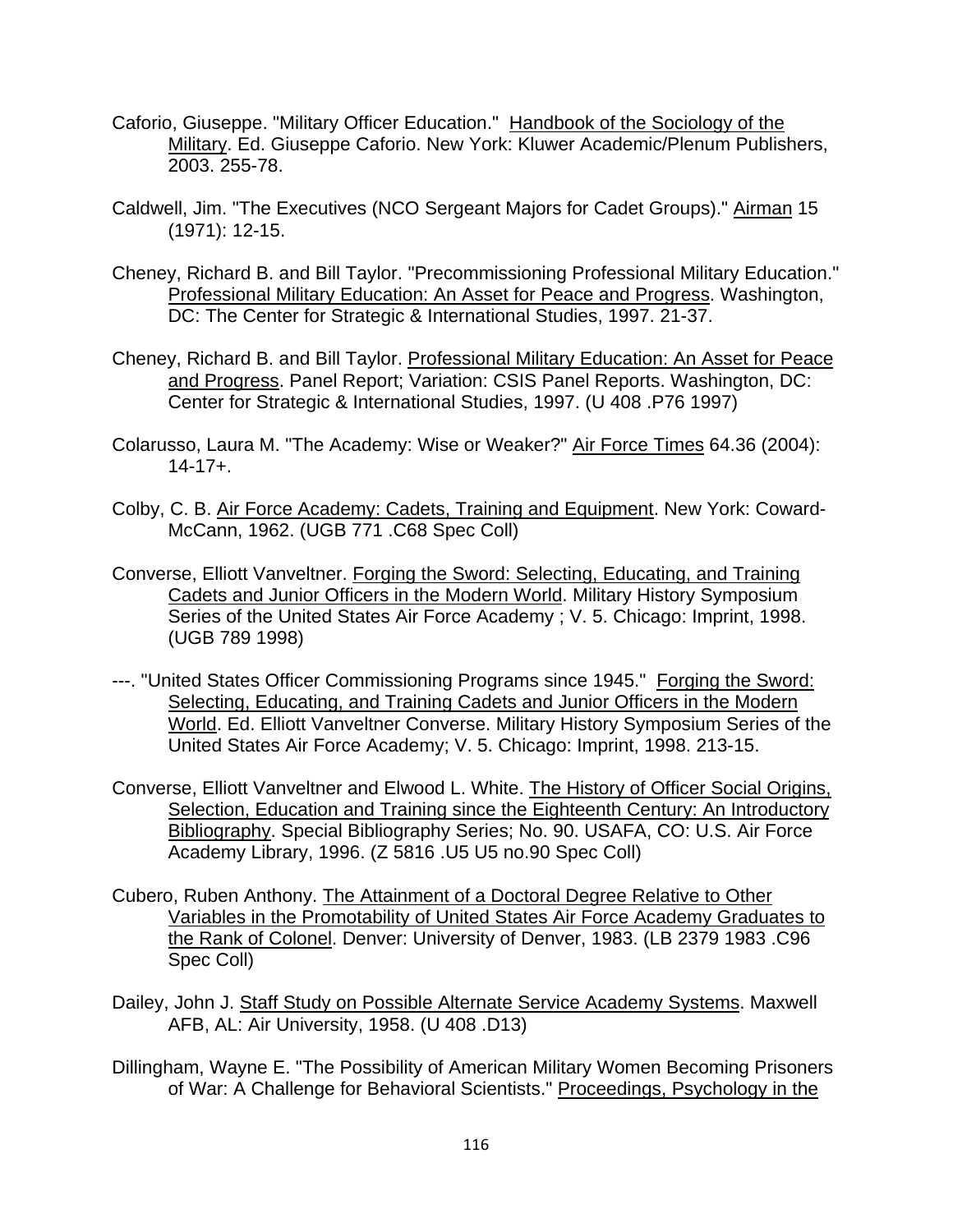Department of Defense, Twelfth Symposium, 18-20 April 1990. Ed. Dana H. Lindsley. Colorado Springs, CO: Department of Behavioral Sciences and Leadership, United States Air Force Academy, 1990. 235-39.

Drohan, Tom and Doug Murray. "Responding to the 'Developing Aerospace Leaders' Initiative: A Master Attack Plan for Reforming Undergraduate Professional Development." Aerospace Journal 15.2 (2001): 13-22.

"Education for What? Air Force Education Center." Nation 216 (1973): 133-34.

- Fer, John and Ben Pittman. "USFA 25 Year History: Cadet Professional Ethics." The United States Air Force Academy's First Twenty-Five Years: Some Perceptions. USAFA, CO: 25th Anniversary Editorial Committee (USAFA), 1979. 333-40.
- Fleming, Kenneth H. "Air Force Academy Measures of Performance as Predicators of Promotion Potential." Proceedings, Psychology in the Air Force: Seventh Annual Symposium, 18-20 April 1984. Ed. George E. Lee. Colorado Springs, CO: Department of Behavioral Sciences and Leadership, United States Air Force Academy, 1984. 217-21.
- Fleming, Kenneth H., Ildiko E. Andrews, and Robert F. Phelps. "USAFA Fourth Class Committee -- Challenges and Successes." Proceedings, Psychology in the Department of Defense, Tenth Symposium, 16-18 April 1986. Ed. George E. Lee. Colorado Springs, CO: Department of Behavioral Sciences and Leadership, United States Air Force Academy, 1986. 628-32.
- Franke, Volker. Preparing for Peace: Military Identity, Value Orientations, and Professional Military Education. Westport, Conn: Praeger, 1999. (U 408 .F73 1999)
- Garrison, Edwin H. and Nicholas De Vore. How an Air Academy Can Train Officers to Improve American Public Relations Abroad. Boston: Boston University, 1950. (UGB 815 .G24 Spec Call)
- Gils, M. R. van. The Perceived Role of the Military. Studies Presented at the Social Science Conference on the Perceived Role of the Military, France, 1970. Rotterdam: Rotterdam University Press, 1971. (U 21.5 .C6 v.1)
- Glidden, Benjaman C. Development of Air Force Graduate Education Policy and Some Resultant Management Implications. Pittsburg: University of Pittsburg, 1975. (LB 2378 1975 .G55 Spec Coll)
- Goldich, Robert L. The DoD Service Academies: Issues for Congress. CRS Report for Congress; 97-217F. Washington, DC: Congressional Research Service, Library of Congress, 1997. (U 408 .G67 1997)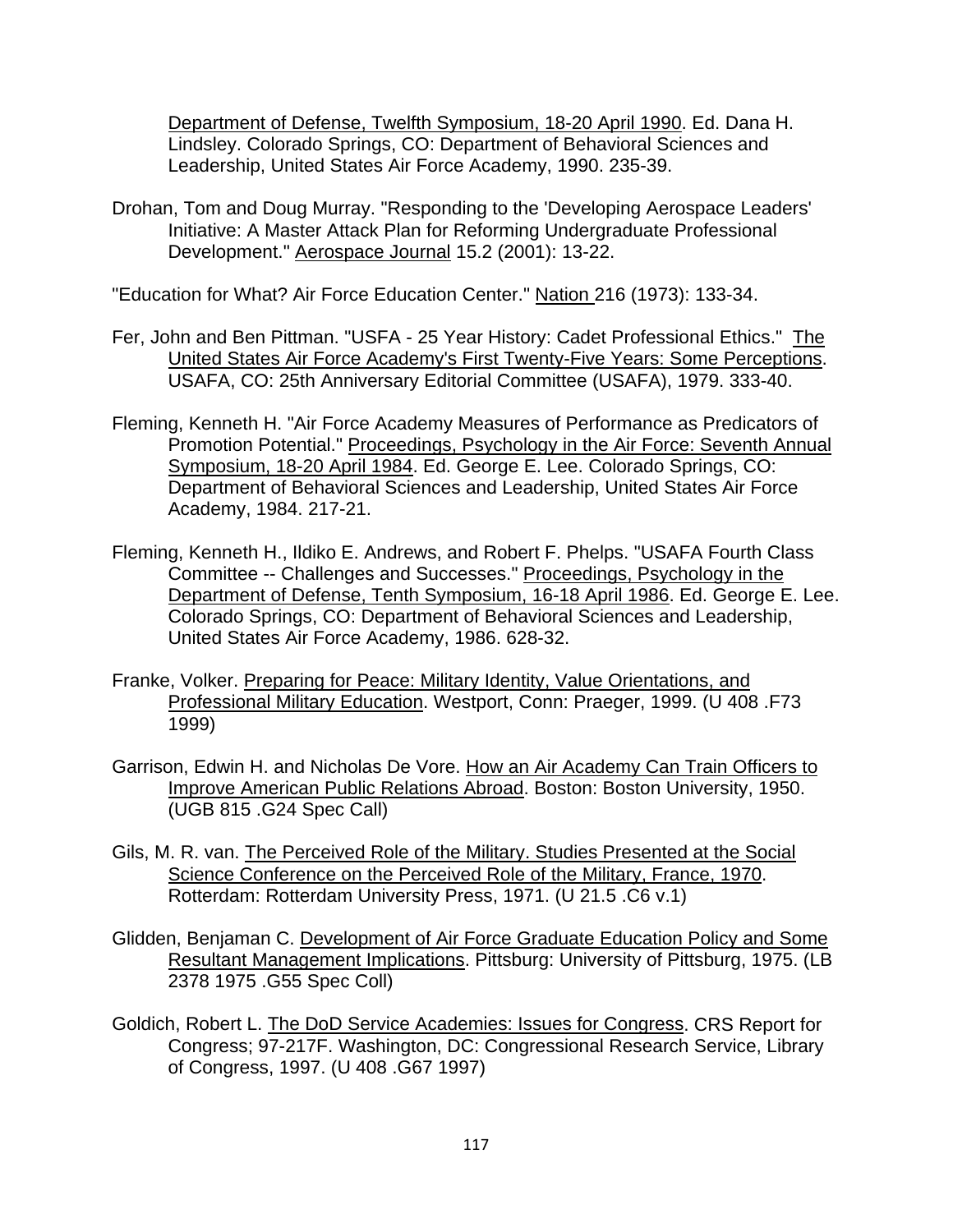- Gorman, Charles D. and Robert L. McKinney. Officership Training at the USAF Academy : Is There a Better Way? Maxwell AFB, AL: Air Command and Staff College Air University, 1984. (UGB 842 .G671 1984)
- Grady, Michael J. "Leadership Development at the Air Force Academy." Airman 9 (1965): 34-36.
- Grier, Peter. "The Case for the Academics." Air Force Magazine 76.7 (1993): 60-63.
- Griswold, Wesley S. "Training Tomorrow's Air Force Generals." Popular Science Monthly 168 (1956): 117-20+.
- Groom, John F. "The Air Force Academy and Officer Needs." USAF Instructor's Journal 5 (1954): 239-44.
- Grossetta, Bruce D. A Two Year Air Force Academy: A Concept for Better Officer Procurement. Maxwell AFB, AL: Air Command and Staff College, Air University, 1979. (UGB 842 .G878 1979 Spec Coll)
- Gruskey, Oscar. "Education and Military Commitment." Armed Forces & Society 6: 132- 47.
- Haslinger, Lee William. Selected Practices in Physical Education at Three Service Academies and Their Potential Value for Civilian Colleges. New York: Colombia University, 1977. (U 408.3 .H3)
- Heise, Juergen Arthur. The Brass Factories: A Frank Appraisal of West Point, Annapolis, and the Air Force Academy. Washington, DC: Public Affairs Press, 1969. (U 408 .H47)
- Herman, Richard. "Navigators at Blue U." The Navigator 21 (1974): 5-8.
- Hogan III, H.L. "The Professional Officer." Air Force Magazine 42.6 (1959): 72-77.
- Horton, Carl E. Duty, Honor, Country: Are They Important. Maxwell AFB, AL: Air Command and Staff College, 1977. (U 22 .H6)
- Houlihan, Sean P. "Falcon View." Citizen Airman: The Official Magazine of the Air National Guard & Air Force Reserve 56.4 (2004): 10-11.
- Hughes, Richard L. Who Goes to a Service Academy? Colorado Springs, CO: U.S. Air Force Academy, 1982.
- Humbert, Charles Keith. Manager Development: An Analysis of the Air Force Approach. Columbus, OH: Ohio State University, 1965. (UGJ 24 .H91)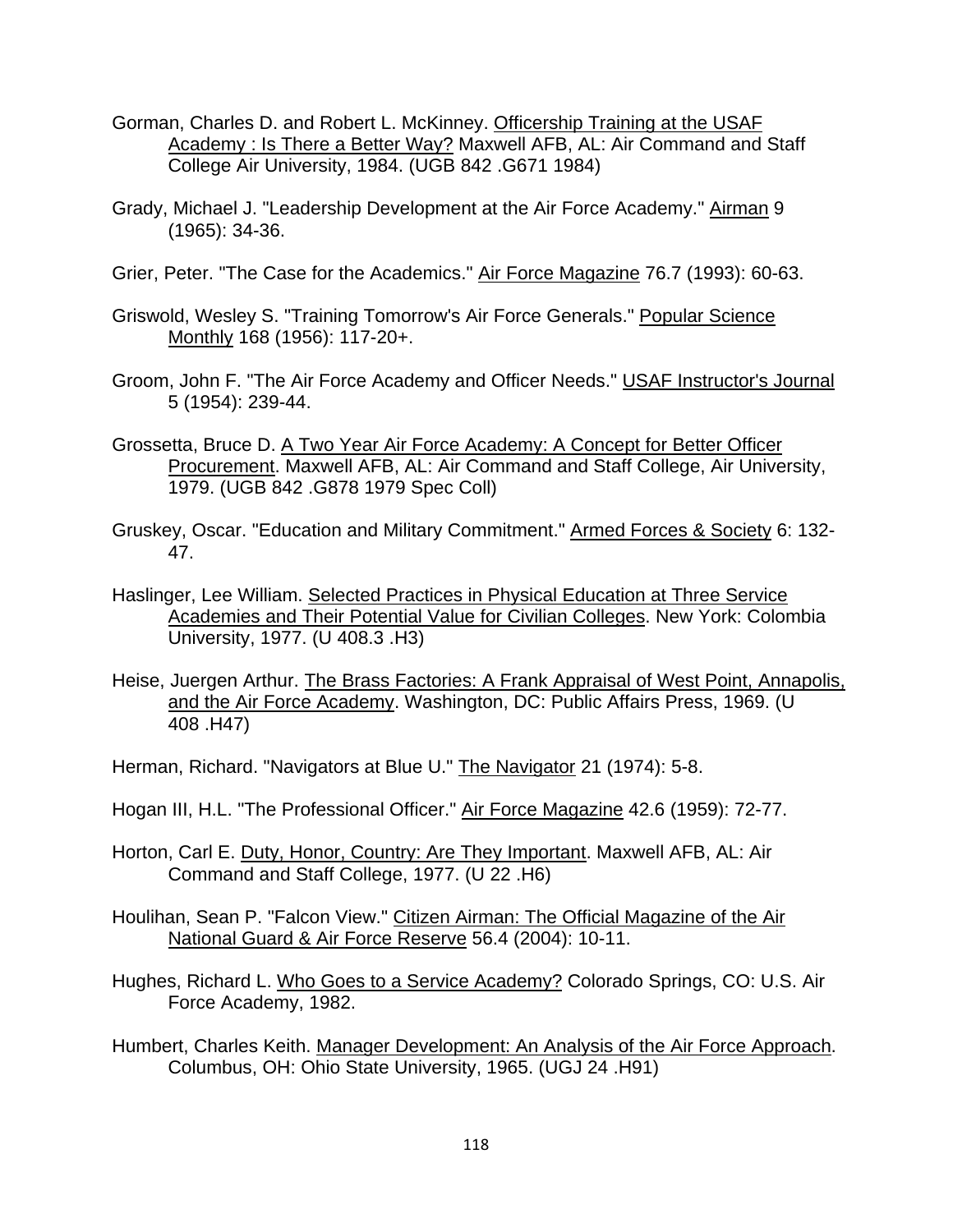- Huntington, Samuel P. The Soldier and the State: The Theory and Politics of Civil-Military Relations. Cambridge, MA: Belknap Press of Harvard University Press, 1957. (UA 23 .H95 1957)
- Hutchenson, Keith. "It's Time to Close the (Air Force Academy) Doors in Colorado: There Is a Better Way to Train Air Force Leaders." Armed Forces Journal International 132.2 (1994): 32+.
- Janowitz, Morris. The Professional Soldier: A Social and Political Portrait. New York: Free Press, 1971. (UB 147 .J3 1971)
- Jones, Paul L. DoD Service Academies Status Report on Reviews of Student Treatment: Statement of Paul L. Jones, Director, Defense Force Management Issues, National Security and International Affairs Division, before the Subcommittee on Manpower and Personnel, Committee on Armed Services, U.S. Senate. Washington, DC: The Office, 1992. (GA 1.5/2:T-NSIAD-92-41)
- Jordan, Amos A. and William J. Taylor, Jr. "The Military Man in Academia." Annals of the American Academy of Political and Social Science 406 (1973): 129-45.
- Kaminski, Paul G., and United States Air Force Academy. Sustaining Flight through the Power of Knowledge. Ira C. Eaker Distinguished Lecture on National Defense Policy; No. 18. Colorado Springs, CO: USAF Academy, 1996. (UGB 790 .I6 1996 Spec Coll)
- Karsten, Peter. "'Professional' and 'Citizen' Officers: A Comparison of Service Academy and Rotc Officer Candidates." Public Opinion and the Military Establishment. Ed. Charles C. Moskos. Beverly Hills, CA: Sage Publications, 1971. 37-61.
- Kennedy, Greg, and Keith Neilson. Military Education: Past, Present, and Future. Westport, Conn.: Praeger, 2002. (U 400 .M55 2002)
- Kiely, Denis J. "Are the Academies Worth It?" U.S. Naval Institute Proceedings 117 (1991): 36-39.
- Koonce, Jefferson M. "Validation of a Proposed Pilot Trainee Selection System." Proceedings, Psychology in the Air Force: Seventh Annual Symposium, 16-18 April 1980. Ed. Dickie A. Harris. Colorado Springs, CO: Department of Behavioral Sciences and Leadership, United States Air Force Academy, 1980. 476-77.
- Korb, Lawrence J. The System for Educating Military Officers in the U.S. Pittsburgh: International Studies Association, 1976. (U 408 .K6)
- Krys, Nathan H. "USAFA SIN: Staff Instructor Navigator." The Navigator 33 (1986): 22- 23.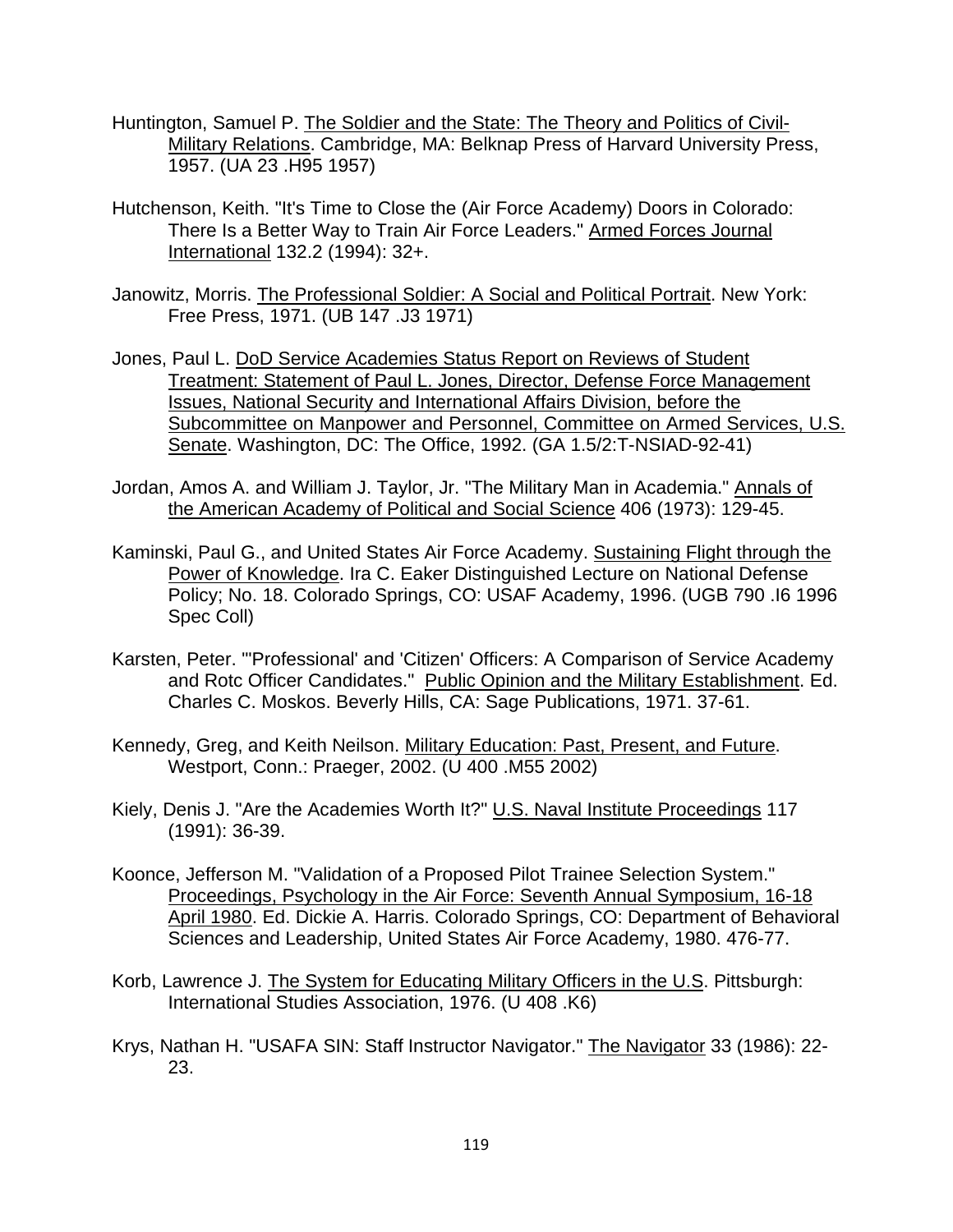- Kunz, Christine L. "A Time for Healing: Air Force Academy Leadership and Cadets Look toward the Future." Airman 48.3 (2004): 22-29.
- Landguth, Charles B. Impact of the Air Force Academy on the Air Force. Maxwell AFB, AL: Air University, 1963. (UGB 763 .L24 Spec Coll)
- Leavitt, William. "Air Force Academy: A Time of Transition." Air Force Magazine 56 (1973): 31-37.
- Lovell, John P. "Modernization and Growth at the Service Academies: Some Organizational Consequences." The Changing World of the American Military. Ed. Franklin D. Margiotta. Boulder, CO: Westview Press, 1978. 305-20.
- ---. Neither Athens nor Sparta?: The American Service Academies in Transition. Bloomington: Indiana University Press, 1979. (U 408 .L67)
- ---. "The Service Academies in Transition: Continuity and Change." The System for Educating Military Officers in the U.S. Ed. Lawrence J. Korb. Pittsburgh: International Studies Association, 1976. 35-50.
- Lovell, John P. Patterns of Change at the U.S. Service Academies, 1940-1972. Chicago: Inter-University Seminar on Armed Forces and Society, 1973. (U 408 .L6)
- Lyons, Gene Martin and John W. Masland. Education and Military Leadership: A Study of the R.O.T.C. Princeton, NJ: Princeton University Press, 1959. (U 428.5 .L9 1959)
- Margiotta, Franklin D. The Changing World of the American Military. Boulder, CO: Westview Press, 1978. (UA 23 .C513)
- ---. "A Military Elite in Transition: Air Force Leaders in the 1980s." Armed Forces & Society 2.2 (1976): 155-84.
- Martin, Carl. "Leaders of Tomorrow." Army Digest 26 (1971): 50-55.
- Mayer, Martin. "The Air Force's Egghead Factory." Saturday Evening Post 236.41 (1963): 91-95.
- McCartan, Robert O. "USAF Academy Navigation Training." The Navigator 14 (1966): 2-4.
- McCloy, Thomas M. and William H. Clover. "Value Formation at the Air Force Academy." The Military: More Than Just a Job? Eds. Charles C. Moskos and Frank R. Wood. 1st ed. Washington, DC: Pergamon-Brassey's International Defense Publishers, 1988. 129-49.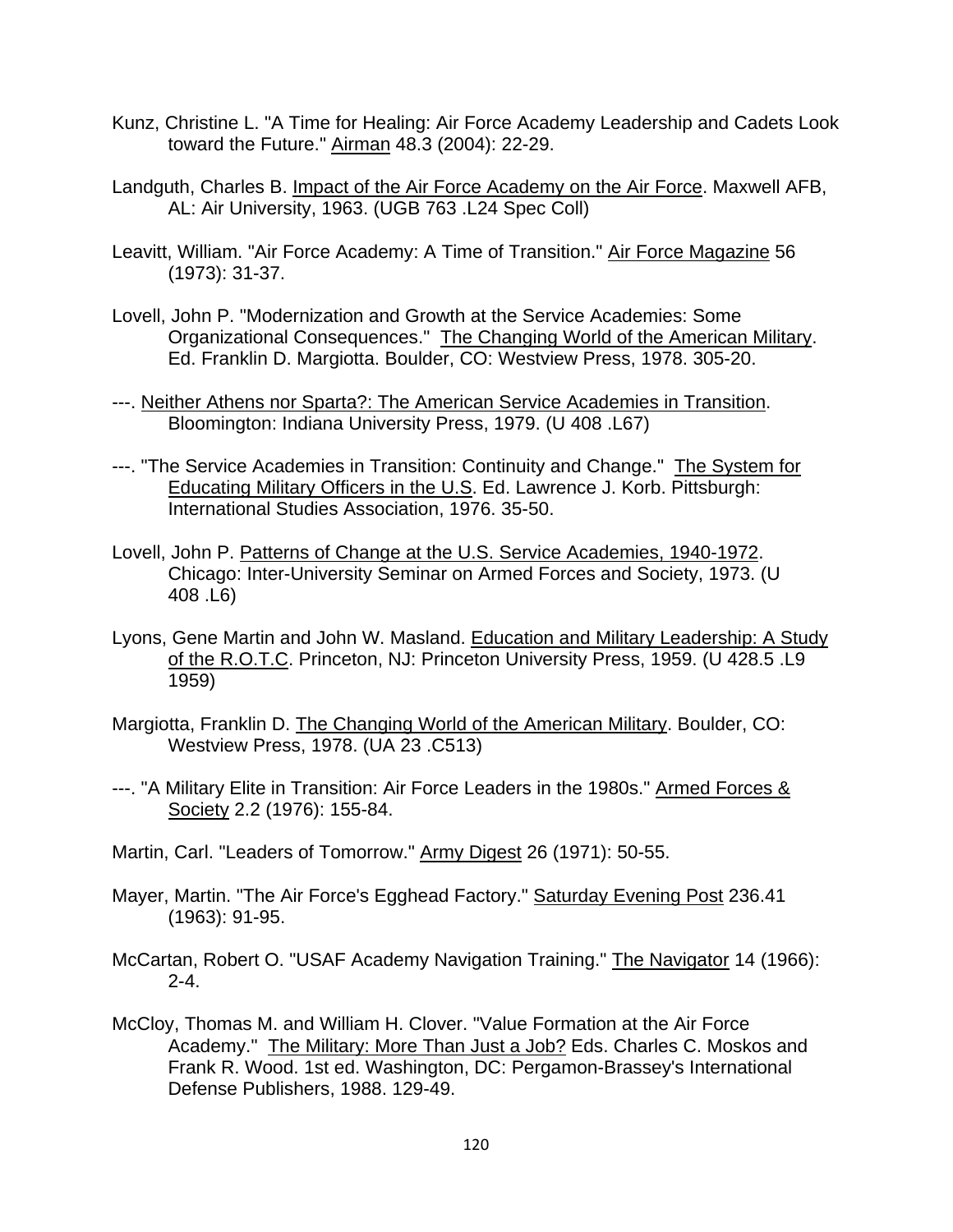McDaniel, Garry L. "Improving Navigator Selection." Proceedings, Psychology in the Air Force: Seventh Annual Symposium, 18-20 April 1984. Ed. George E. Lee. Colorado Springs, CO: Department of Behavioral Sciences and Leadership, United States Air Force Academy, 1984. 203-07.

"Military Academies Changing Their Ways." US News & World Report 69 (1970): 46-49.

- "Military School with a Difference: Air Force Academy." Business Week (1962): 64-66+.
- Miller, Jay D., Ted Ownby and Charles W. Walters. USAF Academy Military Training History. Maxwell AFB, AL: Air University, 1978. (UGB 842 .M64)
- Miller, Walter D. "Airmanship Spoken Here (US Air Force Academy)." Air Force Magazine 78.12 (1995): 74-77.
- Mitchell, Brian. "Eighty's Ladies." Weak Link: The Feminization of the American Military. Washington, DC: Regnery Gateway, 1989. 47-66.
- Mitchell, Vance O. "U.S. Air Force Non-Academy Officer Commissioning Program, 1946-1974." Forging the Sword: Selecting, Educating, and Training Cadets and Junior Officers in the Modern World. Ed. Elliott Vanveltner Converse. Military History Symposium Series of the United States Air Force Academy, Chicago: Imprint, 1998. 248-63.
- Moorman, Thomas S. "Basic Philosophical Concepts of the United States Air Force Academy." Air University Review 20.1 (1968): 2-10.
- Moorman, Thomas Samuel, Jr. "Moorman Collection, 1929-1970." (Available in Special Collections)
- Morgan, Ryan J. "Summer Training at the United States Military Academy." Engineer 36.4 (2006): 29-31.
- Morrison, Robert E. Training and Education at the United States Air Force Academy. Maxwell AFB, AL: Air University, 1961. (UGB 763 .M88 Spec Coll)
- Moskos, Charles C., ed. Public Opinion and the Military Establishment. Sage Research Progress Series on War, Revolution, and Peacekeeping, v.1. Beverly Hills, CA: Sage Publications, 1971. (UA 23 .P85)
- Murray, Doug. "Responding to The "Developing Aerospace Leaders" Initiative: A Master Attack " Aerospace Power Journal 15.2 (2001): 13-22.

Nelson, John V. "Spacemen of Tomorrow." Space Age 1 (1959): 4-10+.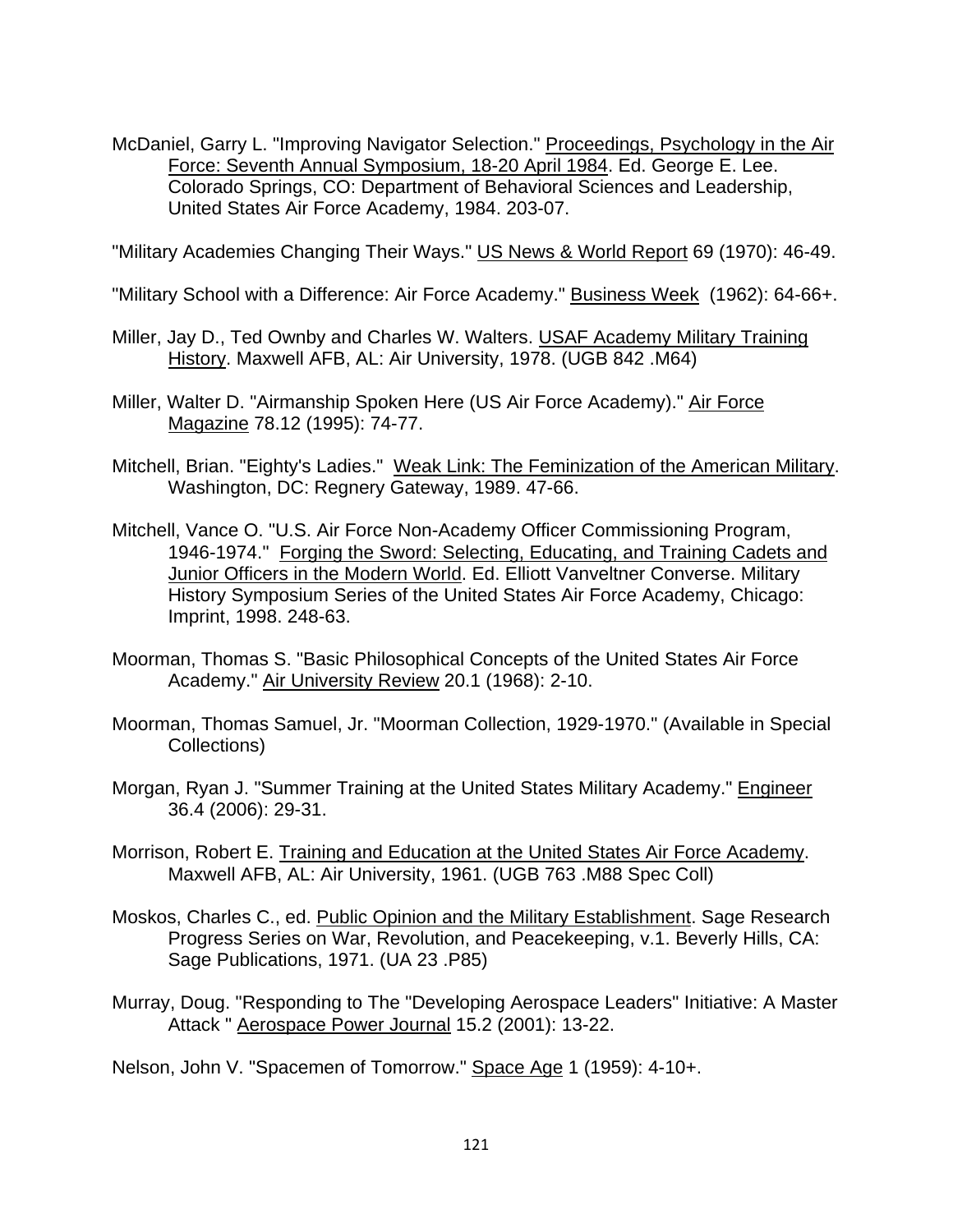- Neufville, Richard de. "Education at the Academies--Where Next?" Military Review 47 (1967): 3-9.
- Niday II, Jackson A. and Kathleen Harrington. "Can Academic Freedom Work in Military Academies?" Academe 93.3 (2007): 26-29.
- O'Connell, Wm Timothy. "PMM and Active Followership." Proceedings, Psychology in the Department of Defense, Tenth Symposium, 16-18 April 1986. Ed. George E. Lee. Colorado Springs, CO: Department of Behavioral Sciences and Leadership, United States Air Force Academy, 1986. 249-53.
- Olds, Robin. "The Leadership and Military Training Program." Air University Review 20.1 (1968): 33-39.
- Oppenheimer, Martin. The American Military. Chicago: Distributed by Aldine Pub. Co., 1971. (U 766 .O6)
- O'Rourke, James S. "Military Leadership for the 1990s and Beyond." Military Review 65 (1985): 16-28.
- Prather, Dirk C. "The Effect of Training Method on the Learning of a Perceptual Skill and Performance under Transfer and Stress." Proceedings, Psychology in the Air Force: Second Annual Symposium, 20-22 April 1971. Ed. Hal W. Hendrick. Colorado Springs, CO: Department of Life and Behavioral Sciences, United States Air Force Academy, 1971. 209-13.
- Purka Jr., Joseph W. "Keeping Great Leadership Great: The Air Force Needs Its Academy." Armed Forces Journal International 132.4 (1994): 40.
- Radway, Laurence I. "Recent Trends at American Service Academies." Public Opinion and the Military Establishment. Ed. Charles C. Moskos. Beverly Hills, CA: Sage Publications, 1971. 3-35.
- "Resistance and Escape Training Dropped by Air Force Academy." New York Times 30 April 1995: A32.
- Richarz, Wilbert H. The Relationship of Performance in the Basic Physical Conditioning Program to First Year Leadership and Academic Performance at the United States Air Force Academy. Eugene: University of Oregon, 1966. (UGB 833 .R52 Spec Coll)
- Ritchey, Russell V. A Proposed Military Training Program for the Air Force Academy. n.p., 1966. (UGB 842 .R59 Spec Coll)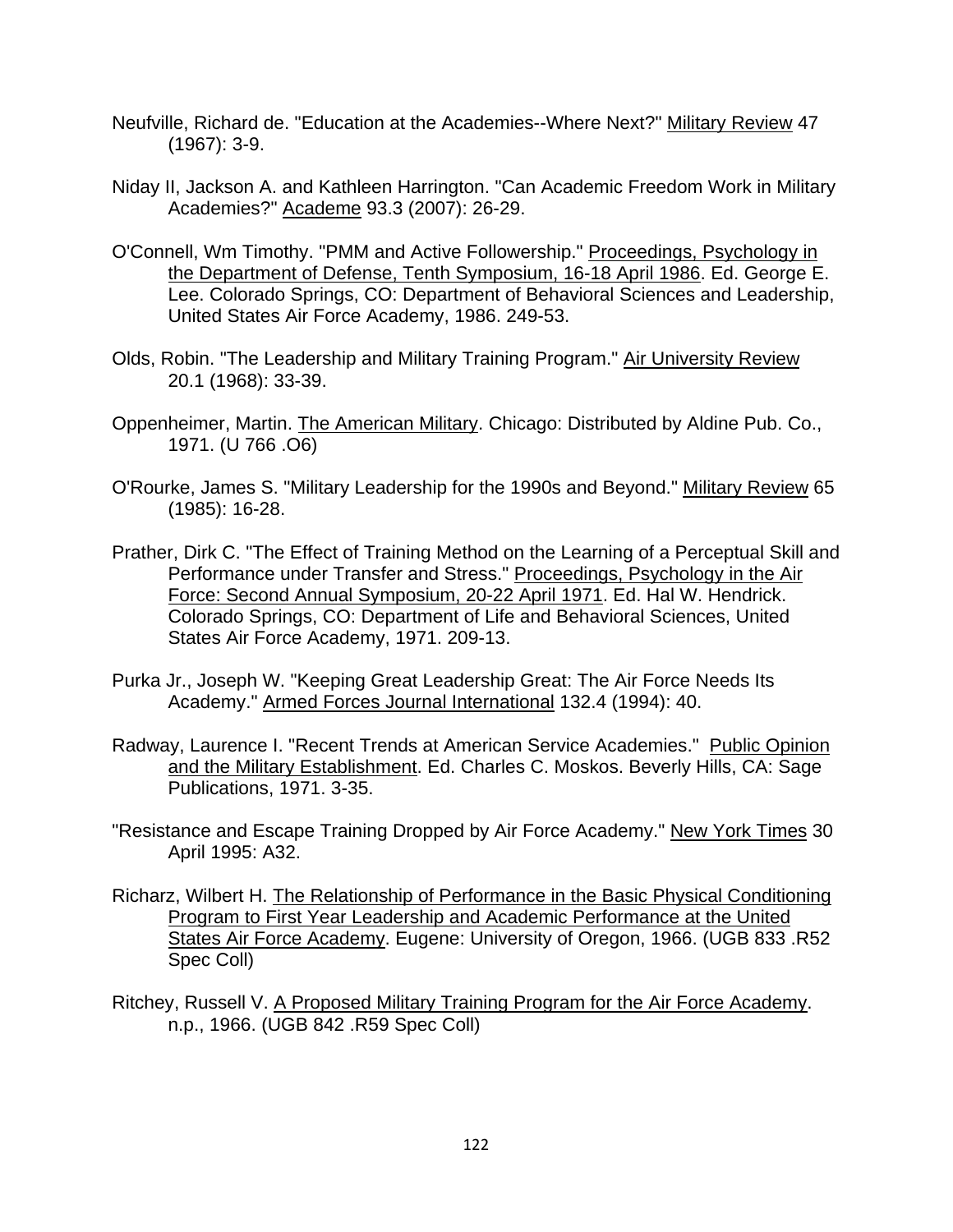- Robinette, Jerry O. The Impact of Congress on the Air Force Academy Educational Activities. Maxwell AFB, AL: Air Command and General Staff College, 1967. (UGB 763 .R65 Spec Coll)
- Rose, M. Richard. "The System and the Challenges: An Overview." The System for Educating Military Officers in the U.S. Ed. Lawrence J. Korb. Pittsburgh: International Studies Association, 1976. 17-34.
- Rosebush, Michael A. Applying the Academy Training Philosophy. Colorado Springs, CO: U.S. Air Force Academy, 1985. (D 305.19:P 54 Microform)
- ---. "A Behavioral Observation Scale for the Academy Training Philosophy." Proceedings, Psychology in the Department of Defense, Twelfth Symposium, 18- 20 April 1990. Ed. Dana H. Lindsley. Colorado Springs, CO: Department of Behavioral Sciences and Leadership, United States Air Force Academy, 1990. 206-10.
- Rosser, Richard F. The Future of the American Military Academies. Albion, MI: Albion College, 1973. (U 408 .R6 Spec Coll)
- ---. "A 20th Century Military Force." Foreign Policy.12 (1973): 156-75.
- Royer, Erlind G., Alex Formwalt, and Barbara Bryant. "From the Classroom to the War Room." Aerospace America 28 (1990): 26-29.
- Sallee, Robert J. and Richard H. Stark. "Aviation Science and Airmanship at the Air Force Academy: The First Twenty-Five Years." The United States Air Force Academy's First Twenty-Five Years: Some Perceptions. USAFA, CO: 25th Anniversary Editorial Committee (USAFA), 1979. 289-323.
- Sanchez, Al and Tobi S. Worden. Academy Training Philosophy. Colorado Springs, CO: U.S. Air Force Academy, 2000. (D 305.2:P 54)
- Schmidt, Peter. "Defense Dept. May Cut U.S. Service Academies' Affirmative-Action Efforts." Chronicle of Higher Education 53.37 (2007): A19-A19.
- Scott, Winfield W. The United States Air Force Academy: A Commitment to Excellence. Newcomen Publication; No. 1269. New York: Newcomen Society of the United States, 1986. (UGB 763 .S43 1986 Spec Coll)

Seawell, William T. "Building Aerospace Leaders!" Airpower Historian 9 (1962): 65-71.

Shelburne, James C., and Kenneth J. Groves. Education in the Armed Forces. New York: Center for Applied Research in Education, 1965. (U 408 .S54)

Shuger, Scott. "The Case against the Acadmies." Washington Monthly 26 (1994): 20-22.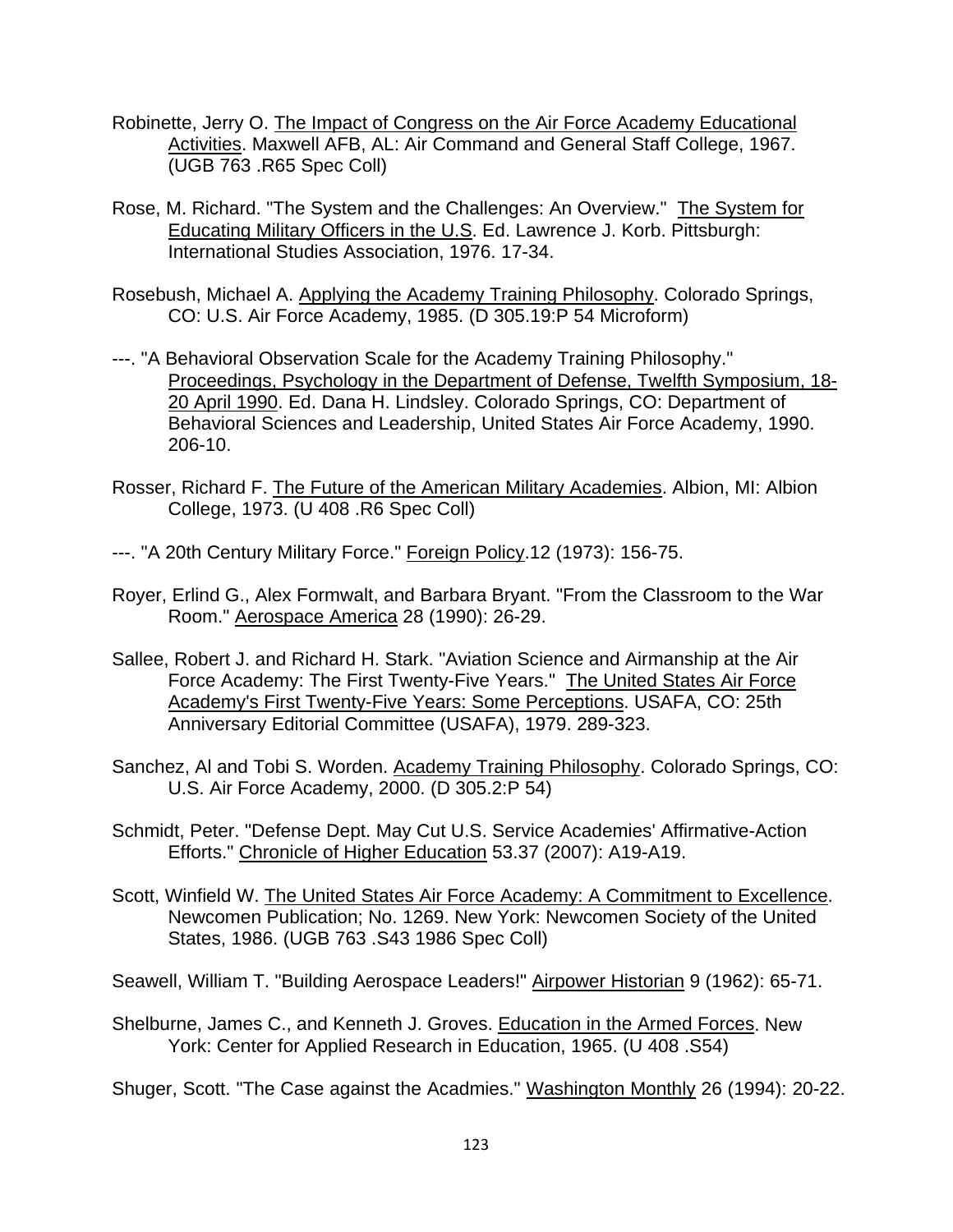Simons, William E. Professional Military Education in the United States: A Historical Dictionary. Westport, Conn.: Greenwood Press, 2000. (U 408 .P78 2000)

Smith, Dale O. "Air Academy." Flying 53 (1953): 14-15+.

- Snider, Don M., Robert F. Priest, and Felisa Lewis. "The Civilian-Military Gap and Professional Military Education at the Precommissioning Level." Armed Forces & Society 27.2 (2001): 249-72.
- Snyder, William P. "Educating Military Officers: Specialists Today or Generalists Tomorrow?" Air University Review 36 (1985): 4-14.
- Stillman, Richard M. "Challenge of the Service Academies: United States Air Force Academy." Sperryscope 13.12 (1956): 6.
- Taylor, Robert L. and William D. Wilsted. Cadet Performance Rating: A Study of Rater Policies. USAFA, CO: United States Air Force Academy, 1975. (UGB 826 .U43 75-2)
- ---. "Capturing Judgment Policies -- a Field Study of Performance Appraisal " Academy of Management Journal 17.3 (1974): 440.
- ---. "Capturing Judgment Policies in Performance Rating " Industrial Relations 15.2 (1976): 216.
- Taylor, Robert L. et al. Capturing Judgment Policies: An Application for Cadet Rating at the United States Air Force Academy. Research Report, 73-7. USAFA, CO: United States Air Force Academy, 1973. (UGB 826 .U4d 73-7)
- Thompson, Mark. "Academies out of Line: Declining Enrollment and Lost Prestige Raise Concerns About Their \$1 Billion Cost to Taxpayers." Time 143 (1994): 37-38.
- Titus, James. Fourth Class Cadet Study Guide: Fall Semester. Colorado Springs, CO: Military Training Division, United States Air Force Academy, 1991. (D 305.19:P 94/2/991)
- Titus, James, and United States Air Force Academy. Military Training Division. Fourth Class Professional Study Guide: Class of 1994: Fall Semester 1990, Presented by the Military Training Division, James Titus. U.S. Air Force Academy, Colorado Springs, CO, 1990.
- ---. Second Class Cadets Professional Readings: Class of 1992, Fall 1990 Semester. U.S. Air Force Academy, Colorado Springs, CO, 1990.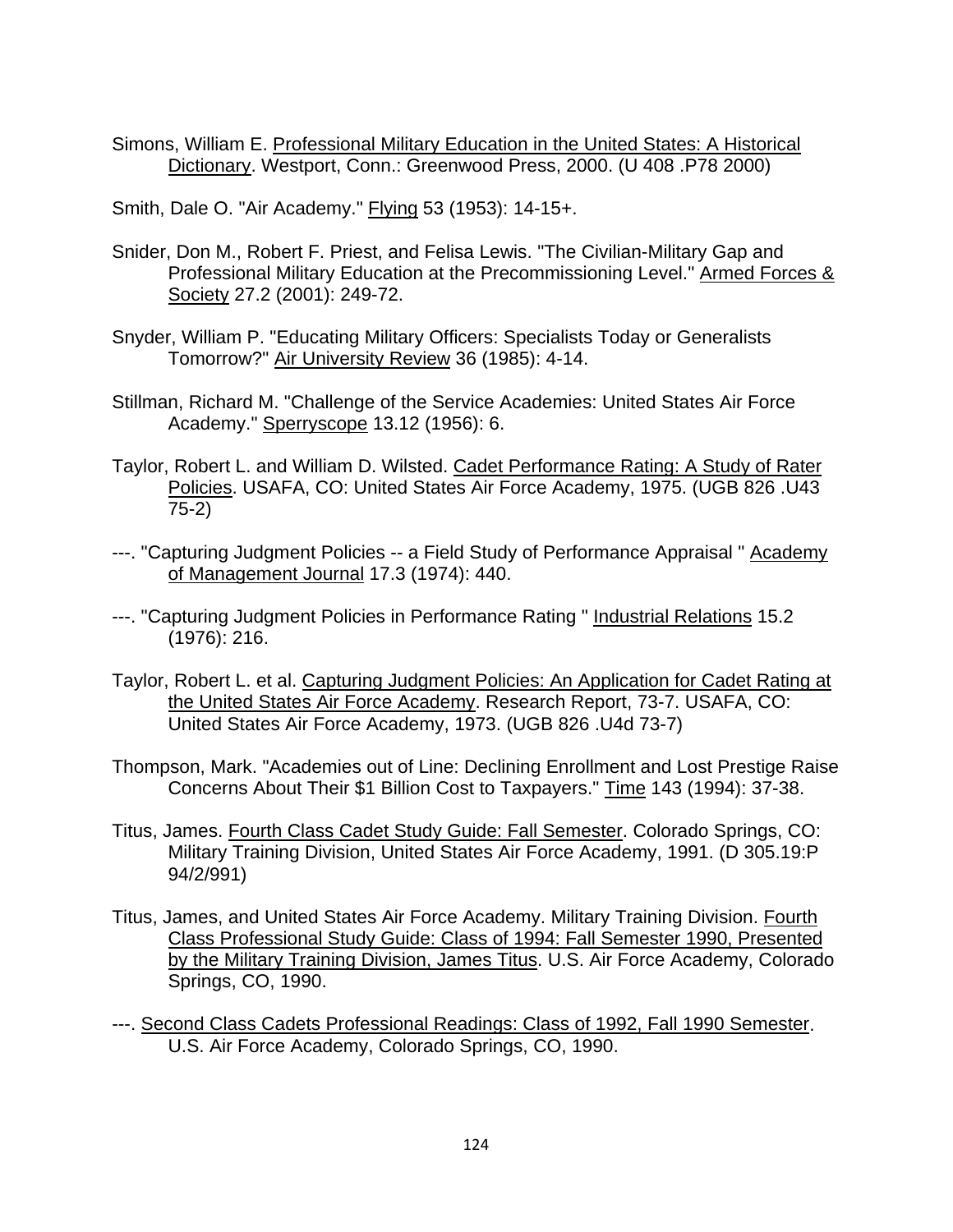- Tree, Sterling et al. "Total Quality Management and the Training Philosophy in Cadet Squadron Eleven." Proceedings, Psychology in the Department of Defense: Thirteenth Annual Symposium, 15-17 April 1992. Ed. Anthony J. Aretz. Colorado Springs, CO: Department of Behavioral Sciences and Leadership, United States Air Force Academy, 1992. 249.
- Tuso, Joseph and Rolf Trautsch. "Air Force Academy and Total Environmental Education." Education (1976): 314-24.
- 25th Anniversary Editorial Committee. "The Commandant of Cadets Has a Leadership Role..." The United States Air Force Academy's First Twenty-Five Years: Some Perceptions. USAFA, CO: 25th Anniversary Editorial Committee (USAFA), 1979. 288.
- United States Air Force Academy. Academics, Athletics, Military, Character: United States Air Force Academy, Colorado Springs, Colorado. Colorado Springs, CO: United States Air Force Academy, 2002. (D 305.2:AC 1/9)
- ---. The Air Force Academy Is for Airmen. Colorado Springs, CO: United States Air Force Academy, 1990. (D 305.2:Ai7)
- ---. Small Arms Marksmanship. USAFA, CO: United States Air Force Academy. (UD 410 .U5 Spec Coll)
- ---. 20th Anniversary Study Curriculum and Cadet Way of Life: Final Report 11 July 1975. Ed. Philip J. Erdle. USAFA, CO: Dean of the Faculty, United States Air Force Academy, 1975. (Being catalogued for Special Collections)
- ---. USAFA Cadet Decorum Handbook. Colorado Springs, CO: U.S. Air Force Academy, 1990. (D 305.6/2:D 35/990)
- United States Air Force Academy. Dept. of Behavioral Sciences. Incidents of Leadership in Combat. U.S. Air Force Academy, 1962. (UGB 805 .B4 U5)
- "United States Air Force Academy: Tomorrow's Commanders." Air Force Magazine 41 (1958): 178-79.
- United States. General Accounting Office. Military Education: Information on Service Academies and Schools: Briefing Report to Congressional Requesters. Washington, DC: The Office, 1993. (U 408.3 .U538 1993 Spec Coll)
- Upp, Robert D. "Are the Service Academies Obsolete?" Officer 68 (1992): 35-37.
- Wagie, David A. "The US Air Force Academy's Cutting-Edge Character Development Program." Airpower Journal 10.2 (1996): 35-39.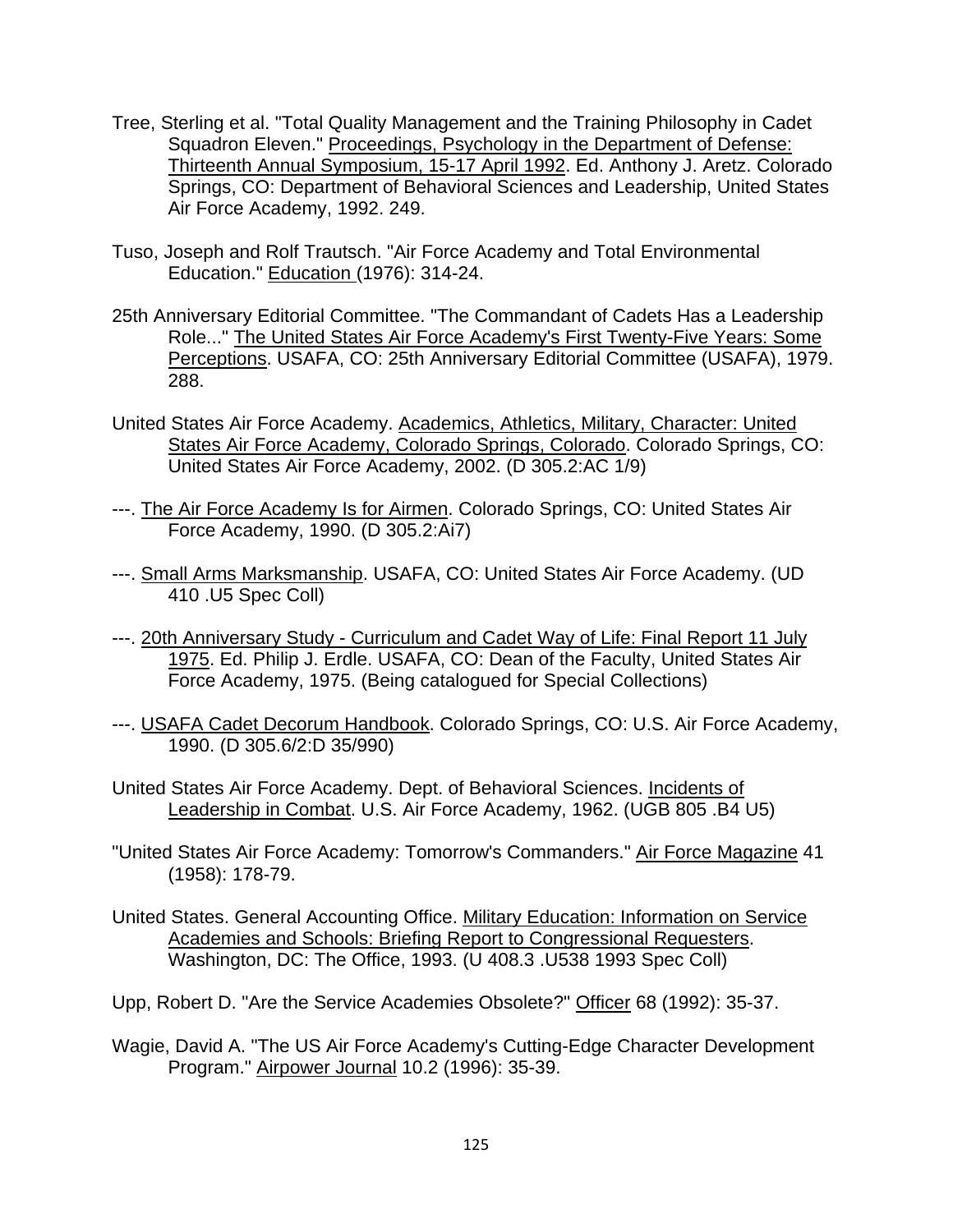Wallisch, Bill. "Four Pillars of Excellence." Air Force Magazine 67 (1984): 94-97.

- Watson, Cynthia Ann. Military Education: A Reference Handbook. Contemporary Military, Strategic, and Security Issues. Westport, Conn.: Praeger Security International, 2007. (U 408 .W37 2007)
- Whitcomb, Darrel. "Developing Leaders: Military Training at USAFA." Fifty Years of Excellence: Building Leaders of Character for the Nation: A Publication Celebrating 50 Years of the U.S. Air Force Academy. Ed. Charles Oldham. Tampa, FL: Faircount LLC, 2004. 94-107+.
- Whitechurch, Charles J. and N. Don Harmon. "Military Studies: 1955 to 1979." The United States Air Force Academy's First Twenty-Five Years: Some Perceptions. USAFA, CO: 25th Anniversary Editorial Committee (USAFA), 1979. 325-31.
- Whittingham, Donald W. "Operation Third Lieutenant: OJT for Academy Cadets." USAF Instructors Journal 3 (1966): 10-12.
- Winchester, James H. "Air Force Academy: A New Approach in Education." Flying 72 (1963): 30-31+.
- Woodbury, Clarence. "Toughest School in the World." American Magazine 161 (1956): 26-29.
- Woolam, John E. A Comparative Study of the Navy and Air Force Undergraduate Pilot Training Program. Maxwell AFB, AL: Air War College Air University, 1973. (UGB 907 .A42 5113)
- Wright, Monte D. "In Defense of the Terrazzo Gap." Air Force Magazine 58.4 (1975): 38-40.
- ---. "Military Education and the Military Training." Signum (The Royal Military College of Canada) 3.2 & 3 (1976): 95-100.
- Yoder, Janice D. Predicting Institutional Ratings of Leadership Ability for Male and Female Cadets. Alexandria, VA: U.S. Army Research Institute for the Behavioral and Social Sciences, 1979. (U 410 .Q1 P74 1979)
- Yoos, Charles Jacob. "On the Meaning of the 'Whole Person' Concept and Achieving Wholeness." Proceedings, Psychology in the Air Force: Seventh Annual Symposium, 18-20 April 1984. Ed. George E. Lee. Colorado Springs, CO Department of Behavioral Sciences and Leadership, United States Air Force Academy, 1984. 600-04.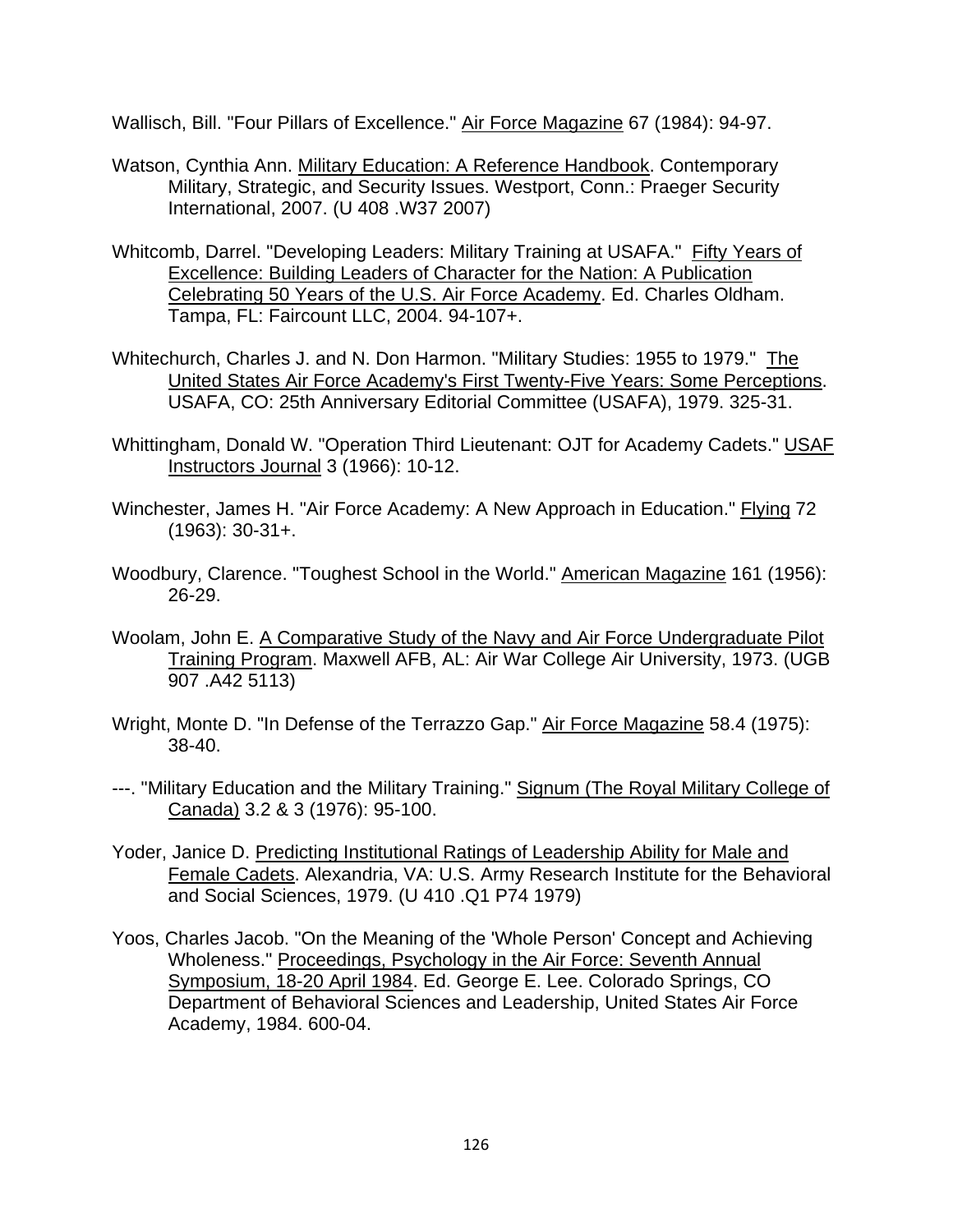# **XXV. MISCELLANEOUS OR SPECIAL INTEREST**

"The Academy's Guardian Eagle." Airman 8 (1964): 40-41.

- Anderson, Donald. A Visitor's Guide to the U.S. Air Force Academy. American Traveler Series. Rev. ed. Phoenix, AZ: American Traveler Press, 2009. (UGB 766 .A54 2009)
- Arias, R. "Twelve Years out of Vietnam: Air Force Cadet Huang Nhu Tran Discovers the Sky's the Limit." People Weekly 27 (1987): 45-46.

"Armed Forces: Careers in Uniform." Senior Scholastic 85 (1964): 21+.

Asch, Alfred, Ray R. Pytel and Neal E. Sorensen. Book of Remembrance: B-24 Liberator Bronze Memorial Dedication, World War Ii Heavy Bomber, United States Air Force Academy, Colorado Springs, Colorado. Washington, DC: B-24 Groups Memorial, Incorporated of the Army Air Forces, 1998. (UGH 3227 .B24 A812 1998 Spec Coll)

Bamford, Hal. "Tops in Blue." Airman 2 (1958): 13-15.

Barela, Timothy P. "Brian's War (Air Force Academy Cadet Fights Leukemia) " Airman 40.7 (1996): 16-21.

"Bell Tower at Base Chapel Complex." Airman 11 (1967): 23.

- Bergstrom, Leslie and Kim Bergstrom. "United States Air Force Academy." Trips on Twos: 15 Walking Tours of Colorado Springs. Colorado Springs, CO: Graphic Services, 1978. 54-59.
- Brennan, Mairin B. "Chemistry Camp Trains Olympians." Chemical & Engineering News 75 (1997): 38-40.
- Burnham, Bruce R. et al. "A Cost-Benefit Analysis of a Routine Varicella Vaccination Program for United States Air Force Academy Cadets." Military Medicine 163 (1998): 631-34.
- Burton, A. Dudding, et al. "Postepidemic Surveillance Studies of a Food-Borne Epidemic of Streptococcal Pharyngitis at the United States Air Force Academy." The Journal of Infectious Diseases 120.2 (1969): 225-36.

"Cadet Slang at the Air Force Academy." Current Slang (1967).

"Cadet Slang at the Air Force Academy." Current Slang (1968).

Conely, James. "Music and the Military." Air University Review 23 (1972): 68-72.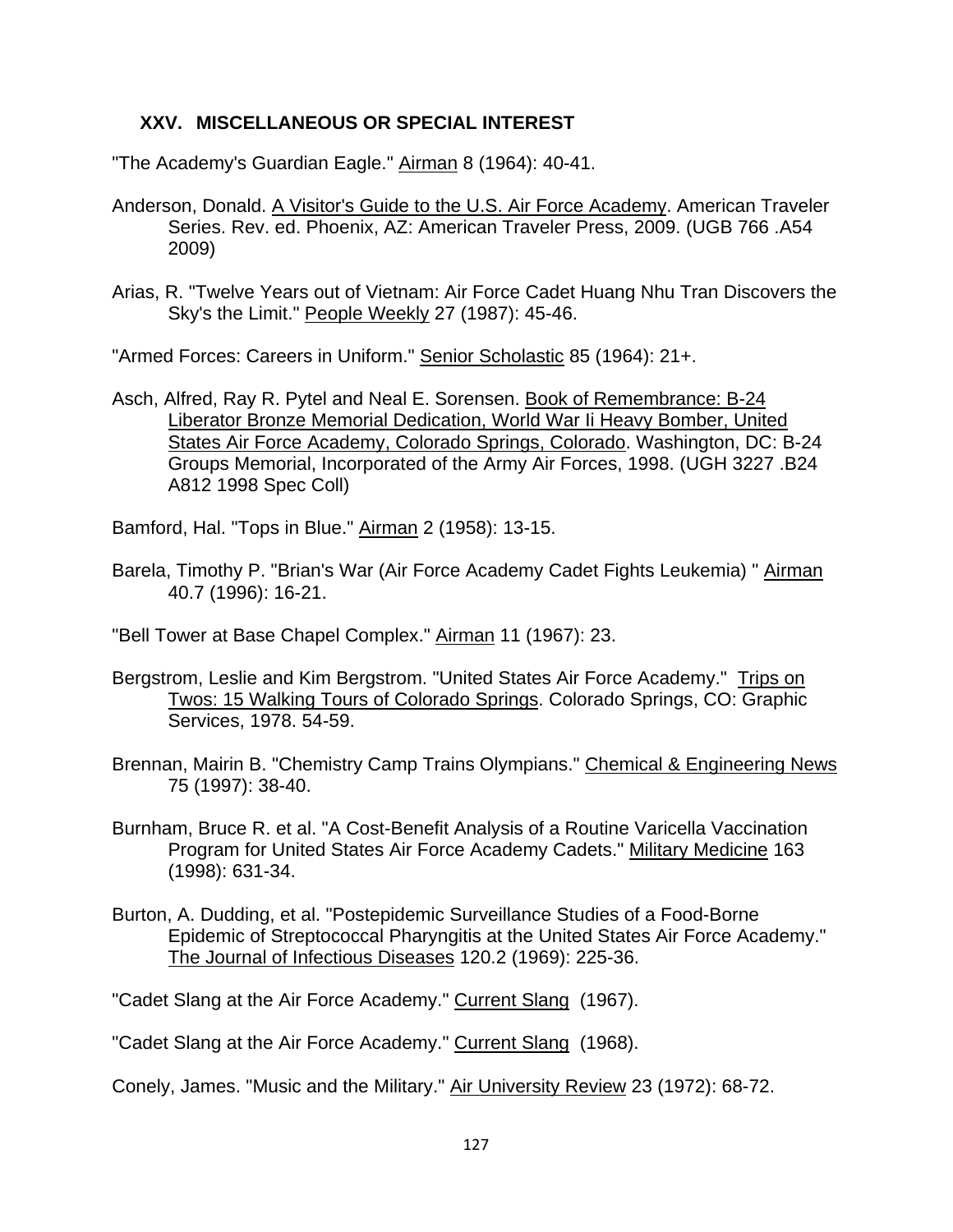- Crackel, Theodore J. West Point: A Bicentennial History. Lawrence, KS: University Press of Kansas, 2002. (Being acquired by library)
- Crowell, David. Mountain Biking Colorado Springs. A Falcon Guide. Helena, Mont.: Falcon, 1996. (GV 1045.5 .C62 C75 1996)
- Eltern, L. W. Air Force Academy Parenting. Alexandria, VA: Wheeler Associates, 1986. (UGB 847 .E51 1986 Spec Coll)
- Everett, W. Douglas and Mahmood S. Akhavi. "Follow-up of 14 Abnormal Electroencephalograms in Asymptomatic U.S. Air Force Academy Cadets." Aviation, Space, and Environmental Medicine 53 (1982): 277-80.

"The Falcon's Wing Tips." Air Force Magazine. 42.6 (1959): 99.

- Folsom, Gil, et al. Colorado Campgrounds: The 100 Best and All the Rest. Expanded 3rd ed. Englewood, CO: Westcliffe Publishers, 2003. (GV 191.42.C6 F65 2003)
- "'Freedom of Information' at Military Academies." Monthly Labor Review 99 (1976): 53- 54.
- Gates, Ed. "USAF's Graduate Degree Deficit." Air Force Magazine 58.4 (1975): 61-63.
- "Gen Curtis E. LeMay, Ret., Receives the Thomas D. White National Defense Award." Journal of the Armed Forces 102 (1965): 8.
- Green, Stewart M. Pikes Peak Country: The Complete Guide to Natural Wonders, Historic Sites, Attractions, and Outdoor Recreation. 1st ed. Colorado Springs, CO: Ponderosa Press, 1985. (F 782 .P63 G74 1985)
- Head, James H. and Donna Head. Hiking the USAF Academy: The Definitive Guide for Hiking the Academy. 2nd ed. United States Air Force Academy, CO: 10th Services Squadron Marketing Division, 2003. (GV199.42.C62 U55 2003)
- Heiberg, Harrison Howell Dodge. Interservice Commissioning of Academy Graduates: A Critical Analysis. Maxwell AFB, AL: Air University, 1966. (U 408.3 .H46 Spec Coll)
- Heinecken, Lindy. "New Missions and the Changing Character of Military Organisations." Cultural Differences between the Military and Parent Society in Democratic Countries. Ed. Giuseppe Caforio. Amsterdam: Elsevier, 2007. 177-99.
- Hendrick, Hal W. "Prediction of Military Order of Merit Using Assessment Center Methodology." Department of Behavioral Sciences and Leadership, United States Air Force Academy. Ed. Dickie A. Harris. Colorado Springs, CO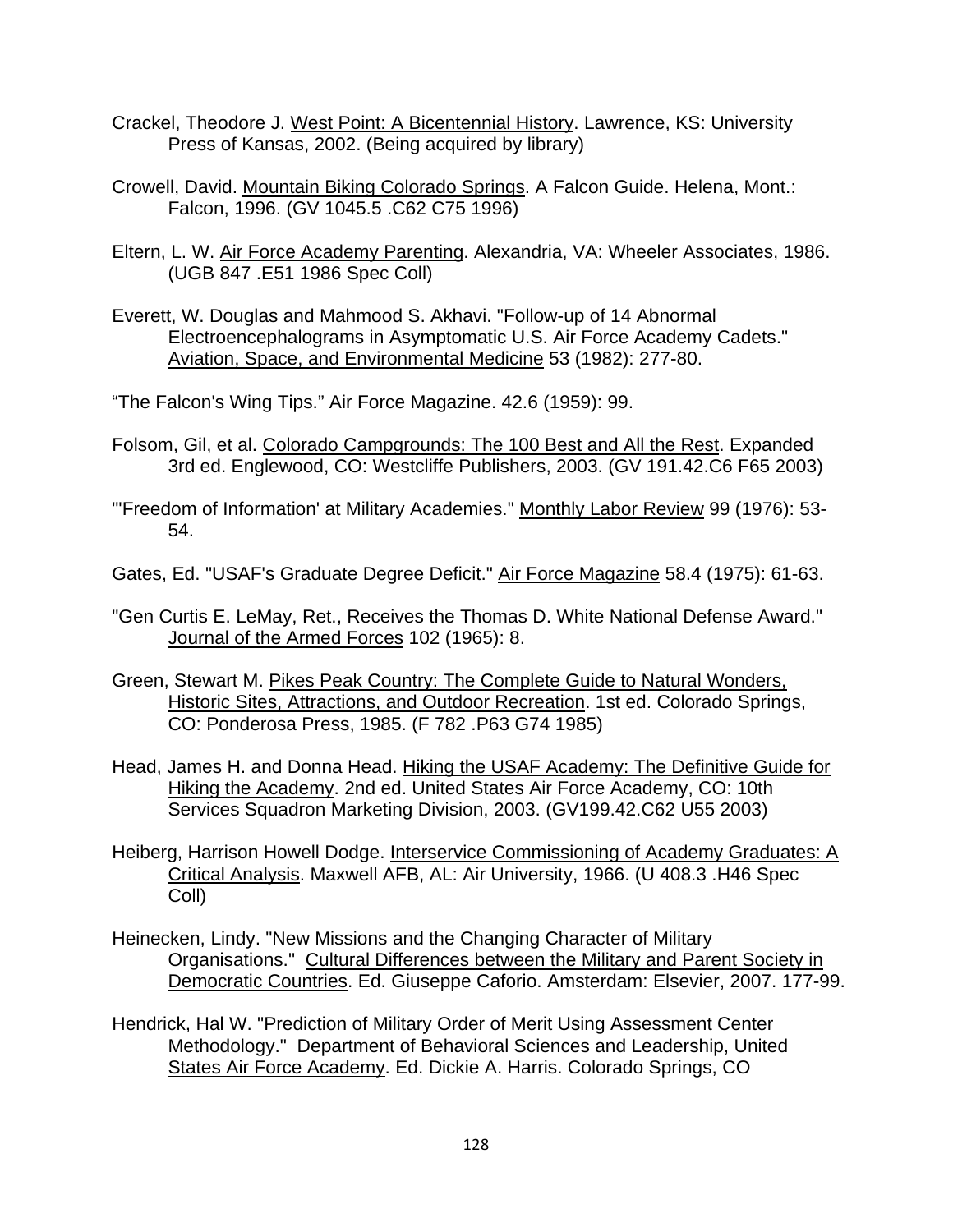Department of Behavioral Sciences and Leadership, United States Air Force Academy, 1980. 561-65.

- Herek, Gregory M., Jared B. Jobe, and Ralph M. Carney. Out in Force: Sexual Orientation and the Military. Worlds of Desire. Chicago: University of Chicago Press, 1996. (UB 418.G38 O93 1996)
- Hlawaty, Stephen. Mountain Biking Colorado. A Falcon Guide. 2nd ed. Guilford, Conn.: Falcon, 2003. (GV 1045.5.C6 H54 2003)
- Hopkins, Ralph Lee and Lindy Birkel Hopkins. Hiking Colorado's Geology. 1st ed. Seattle, WA: Mountaineers, 2000. (GV 199.42.C6 H66 2000)
- Hosmer, Clark L. "Data for Improvement of United States Academies." Proceedings, Psychology in the Department of Defense, Twelfth Symposium, 18-20 April 1990. Ed. Dana H. Lindsley. Colorado Springs, CO: Department of Behavioral Sciences and Leadership, United States Air Force Academy, 1990. 358.
- Hurst, Robert. Road Biking Colorado's Front Range. Falcon Guide. Guilford, CT: Globe Pequot Press, 2005. (GV 1045.5.F76 H88 2005)
- Jackson, James L. "Notes on Air Force Academy Language." American Speech 36 (1961): 148-49.
- Jacobs, Randy and Robert M. Ormes. Guide to the Colorado Mountains. 10th ed. Golden, CO: Colorado Mountain Club Press, 2000. (GV 199.42 .C6 G85 2000)
- Kanter, Arnold. "The Career Patterns of Air Force Generals." American Journal of Political Science 21.2 (1977): 353-79.
- Madsen, William D. "U.S. Air Force Academy Food Service Facilities." Review 52 (1973): 20-21+.
- Malocsay, Zoltan. Trails Guide to Front Range Colorado: Denver to Pikes Peak. 4 ed. Colorado Springs, CO: Squeezy Press, 1991. (F 782 .P63 M35 1991)
- McDermott, Robert F., and Newcomen Society of the United States. USAA: A Tradition of Service. New York: Newcomen Society of the United States, 1992. (HG 8540.U5 M44 1992 Spec Coll)
- Neufville, Richard de. "Education at the Academies--Where Next?" Military Review 47 (1967): 3-9.

"New Uniforms for the Air Force Academy." Flying 60 (1957): 64.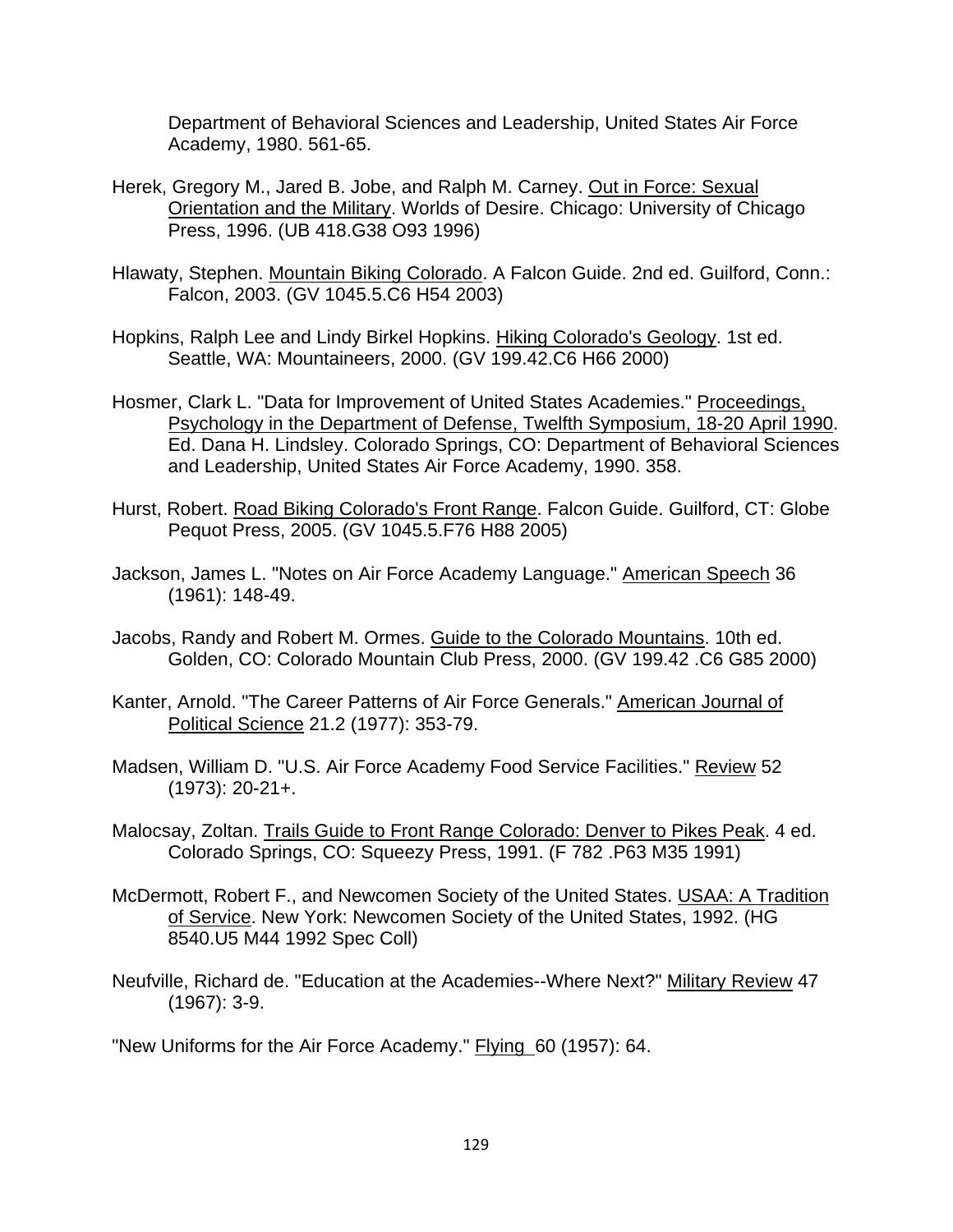Normandie, Richard W. and Matthew R. Lewis. "Environmental Assessment Golf Learning Center and Driving Range". Ft. Belvoir, VA, 2007. Defense Technical Information Center. <http://handle.dtic.mil/100.2/ADA475325>.

Oliveri, Frank. "GAO Urges Stronger Hazing Ban." Air Force Magazine 76 (1993): 17-18.

- The Pikes Peak Area Salutes United States Air Force Academy. Lubbock, TX: Boone Publications, 1972. (UGB 766 .P63 1972 Spec Coll)
- Porter, David B., and Sharon J. Porter. "Job Satisfaction among U.S. Air Force Academy Homemakers." Proceedings, Psychology in the Department of Defense, Eighth Symposium, 21-23 April 1982. Ed. John F. Swiney. Colorado Springs, CO: Department of Behavioral Sciences and Leadership, United States Air Force Academy, 1982. 270-76.
- Robinson, Clarence A. "A New Space Era Looms." Fifty Years of Excellence: Building Leaders of Character for the Nation: A Publication Celebrating 50 Years of the U.S. Air Force Academy. Ed. Charles Oldham. Tampa, FL: Faircount LLC, 2004. 144-51.
- Salcedo-Chourré, Tracy. Best Easy Day Hikes: Colorado Springs. Helena, Mont.: Falcon, 1999. (GV 199.42.C62 C6436 1999)
- Segal, David R. "Selective Promotion in Officer Cohorts." The Sociological Quarterly 8.2 (1967): 199-206.
- Segal, David R., and Daniel H. Willick. "The Reinforcement of Traditional Career Patterns in Agencies under Stress." Public Administration Review 28.1 (1968): 30-38.
- Sheridan, P. Michael. Squadron Insignia of the United States Air Force Academy. Colorado Springs, CO: Sheridan Publications, 1990. (UGB 859 .S48 1990 )
- Skaarup, Harold A. Colorado Warbird Survivors 2001: A Handbook on Where to Find Them. Lincoln, Neb.: Writers Club Press, 2001. (UG 623.3.U62 S52 2001)
- Stollerman, Gene H. "Nephritogenic and Rheumatogenic Group a Streptococci." The Journal of Infectious Diseases 120.2 (1969): 258-63.
- Talmadge, Marian, and Iris Gilmore. Colorado Hi-Ways and by-Ways: A Comprehensive Guide to Picturesque Trails and Tours. 3d ed. Boulder, CO: Pruett Publishing Co., 1975. (F 774.3 .T3 1975)
- Taylor, Robert L. and William D. Wilsted. "Capturing Judgment Policies -- a Field Study of Performance Appraisal " Academy of Management Journal 17.3 (1974): 440.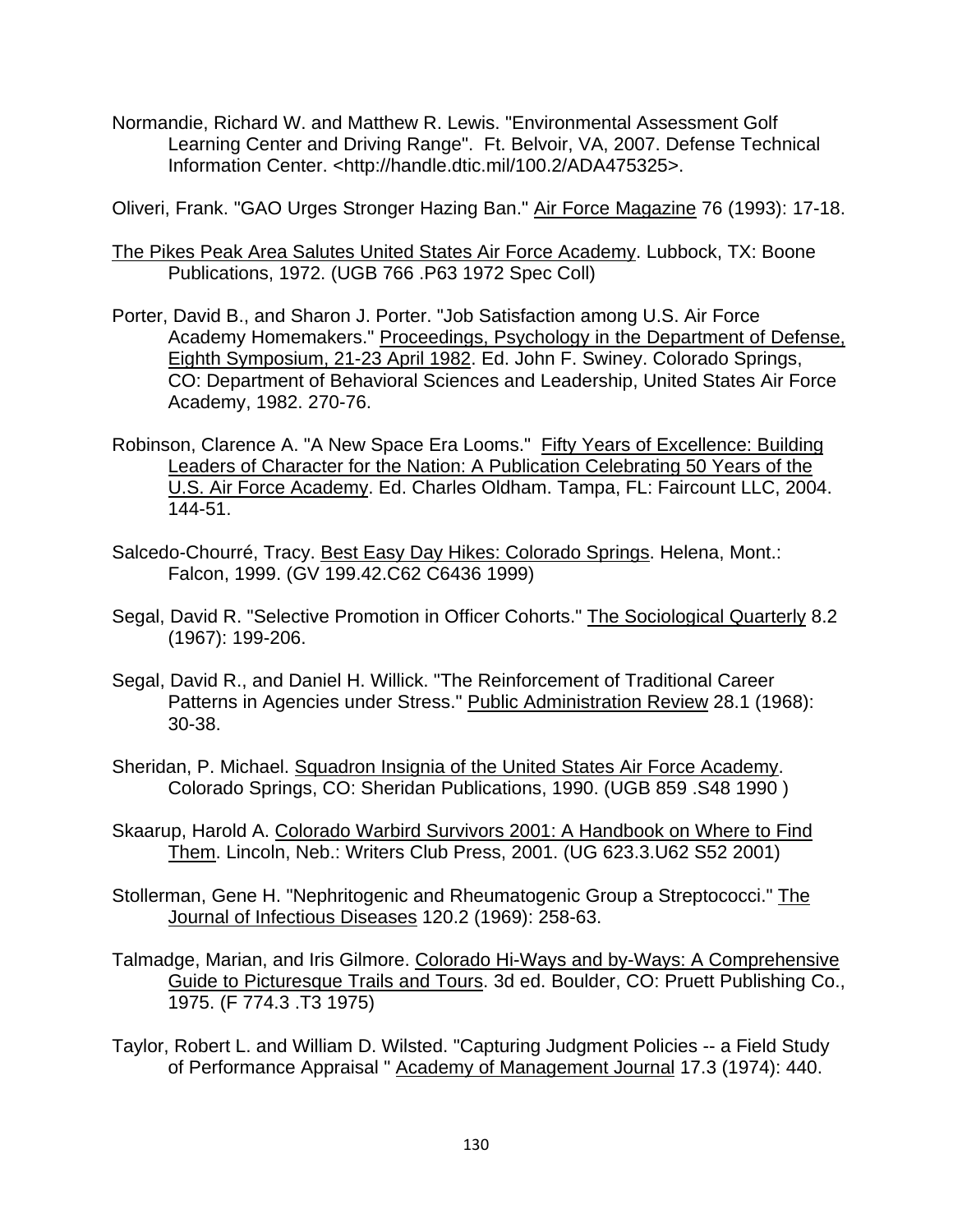- ---. "Capturing Judgment Policies in Performance Rating." Industrial Relations 15.2 (1976): 216.
- Tucker, Frank Hammond. Knights of the Mountain Trails: A Century of Hiking in the Mountains and Parks of the Pikes Peak Region. Colorado Springs, CO: Little London Press, 2002. (F 782 .P63 T8 2002)
- United States Air Force Academy. The Cadet Financial Planning Guide, 1990-91. Colorado Springs, CO: U.S. Air Force Academy, 1990. (D 305.19:F 49 Microform)
- ---. Discover the Academy. Colorado Springs, CO: United States Air Force Academy, 1993. (D 305.2:AC1/8)
- ---. Into the New Millenium. Colorado Springs, CO: United States Air Force Academy, 2000. (D 305.2:M 61)
- ---. United States Air Force Academy Cadet Performing Groups. Colorado Springs, CO: United States Air Force Academy, 1991. (D 305.2:P41)
- United States. General Accounting Office. DoD Service Academies: More Changes Needed to Eliminate Hazing: Report to Congressional Requesters. Washington, DC: The Office, 1992. (GA 1.13: NSIAD-93-36)
- ---. Service Academies Historical Proportion of New Officers During Benchmark Periods: Report to Congressional Requesters. Washington, DC: The Office, 1992. (GA 1.13: NSIAD-92-90)
- Walker, Melissa. The Pikes Peak Region Traveler: The Complete Touring Guide. Englewood, CO: Westcliffe Publishers, 1998. (F 782 .P63 W35 1998)
- Wetzler, Harry P., Vonceil D. Porter and Beverli J. Donegon. "Brief Communications: Food Choices of Air Force Academy Cadets as Reflected by the Food Choice Inventory." American Dietetic Association. Journal of the American Dietetic Association 90.3 (1990): 422.
- Whitcomb, Darrel. "'Then the Air...Just Moved': The Legendary F-105 Flyby at USAFA." Fifty Years of Excellence: Building Leaders of Character for the Nation: A Publication Celebrating 50 Years of the U.S. Air Force Academy. Ed. Charles Oldham. Tampa, FL: Faircount LLC, 2004. 108-11+.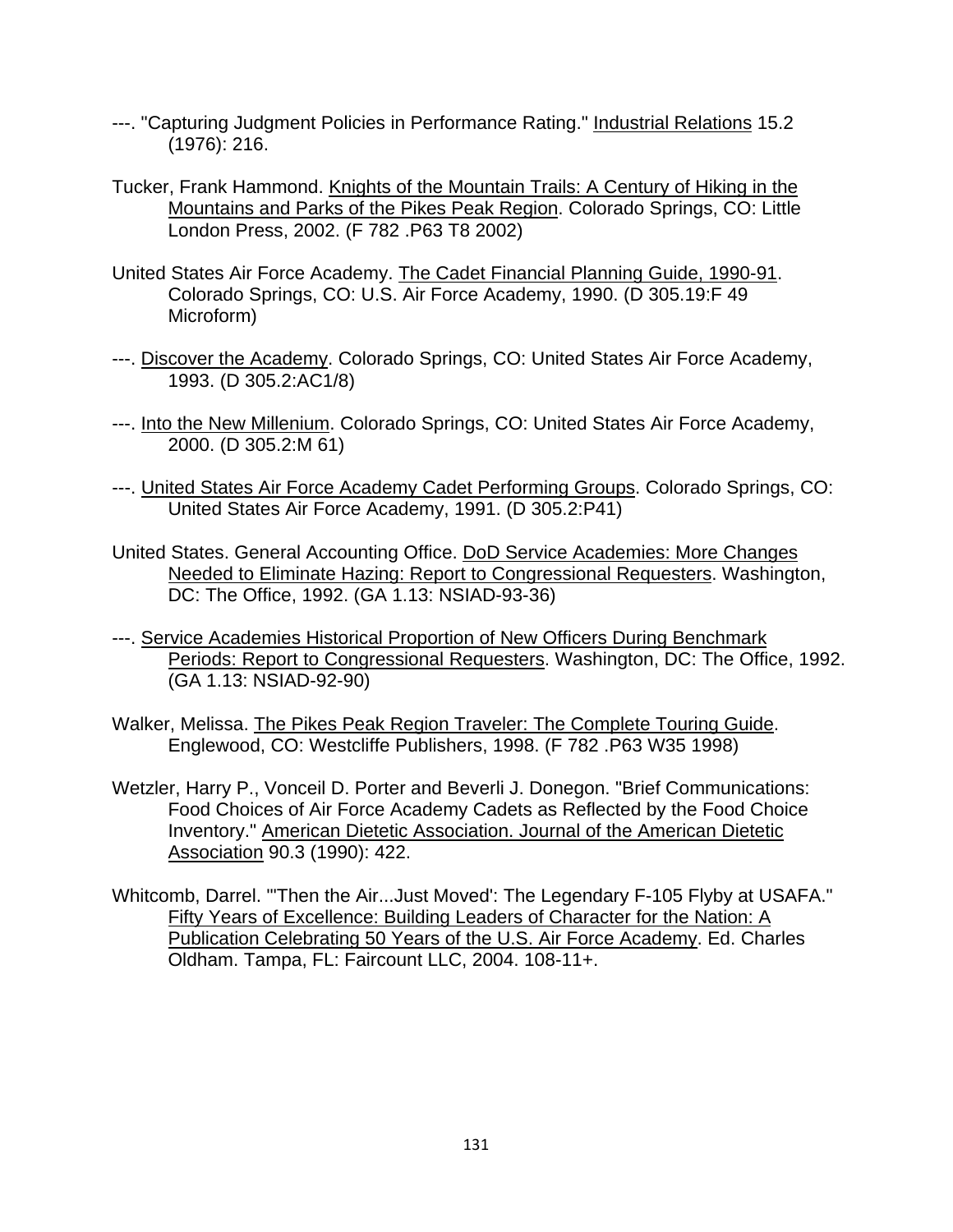# **XXVI. PHYSICAL TRAINING**

- Barlow, Robert A. The Air Force Fitness Program: An Application of the Gingrich "Vision Vs Tactics" Test. Maxwell AFB, AL: Air War College, Air University, 1990. (UGB 907 .A433 90-B258 Spec Coll)
- Billings, Christine E. "Epidemiology of Injuries and Illness during the United States Air Force Academy 2002 Basic Cadet Training Program: Documenting the Need for Prevention." Military Medicine 169.8 (2004): 664-70.
- Brothers, Michael Dunton. Acclimatization to Moderate Altitude: Physiological Implications and Individual Variability. Boulder: University of Colorado, 2007.
- Cote, Richard W. et al. "Maximal Aerobic Power in Women Cadets at the Us Air Force Academy." Aviation Space and Environmental Medicine 48 (1977): 154-55.
- DeFleur, Lois B., David Gillman, and William Marshak. "Sex Integration of the U.S. Air Force Academy: Changing Roles for Women." Armed Forces & Society 4.4 (1978): 607-22.
- Do, James J. "Understanding Attitudes on Gender and Training at the United States Air Force Academy". Fort Belvoir, VA 2005. Defense Technical Information Center. <http://handle.dtic.mil/100.2/ADA444926>.
- Fields, Laura C. "Predisposing Factors for Knee Injury in Air Force Academy Cadets". Ft. Belvoir , VA, 2001. 62 p. Defense Technical Information Center. <http://handle.dtic.mil/100.2/ADA392134>.
- Fritts, Richard L. An Evaluation of the Air Force Academy Candidate Physical Aptitude Examination. Denver: University of Denver, 1964. (UGB 822 .P4 F91 Spec Coll)
- Galub, Jack. The U.S. Air Force Academy Fitness Program for Women. Englewood Cliffs, NJ: Prentice-Hall, 1979. (GV 482 .G34)
- Harger, Bruce, and Richard P. Ellis. "Circulo-Respiratory Fitness in United States Air Force Academy Cadets." Aviation, Space, and Environmental Medicine 46 (1975): 1144-46.
- Haslinger, Lee William. "Selected Practices in Physical Education at Three Service Academies and Their Potential Value for Civilian Colleges." Colombia University, 1977.
- Hedrick, Allen. "Designing a Strength and Conditioning Facility at the United States Air Force Academy." Strength and Conditioning Journal 27.3 (2005): 64-68.
- Karpinos, Bernard D., and Human Resources Research Organization. Recruiting of Women for the Military: Assessment of the Mental and Medical Standards and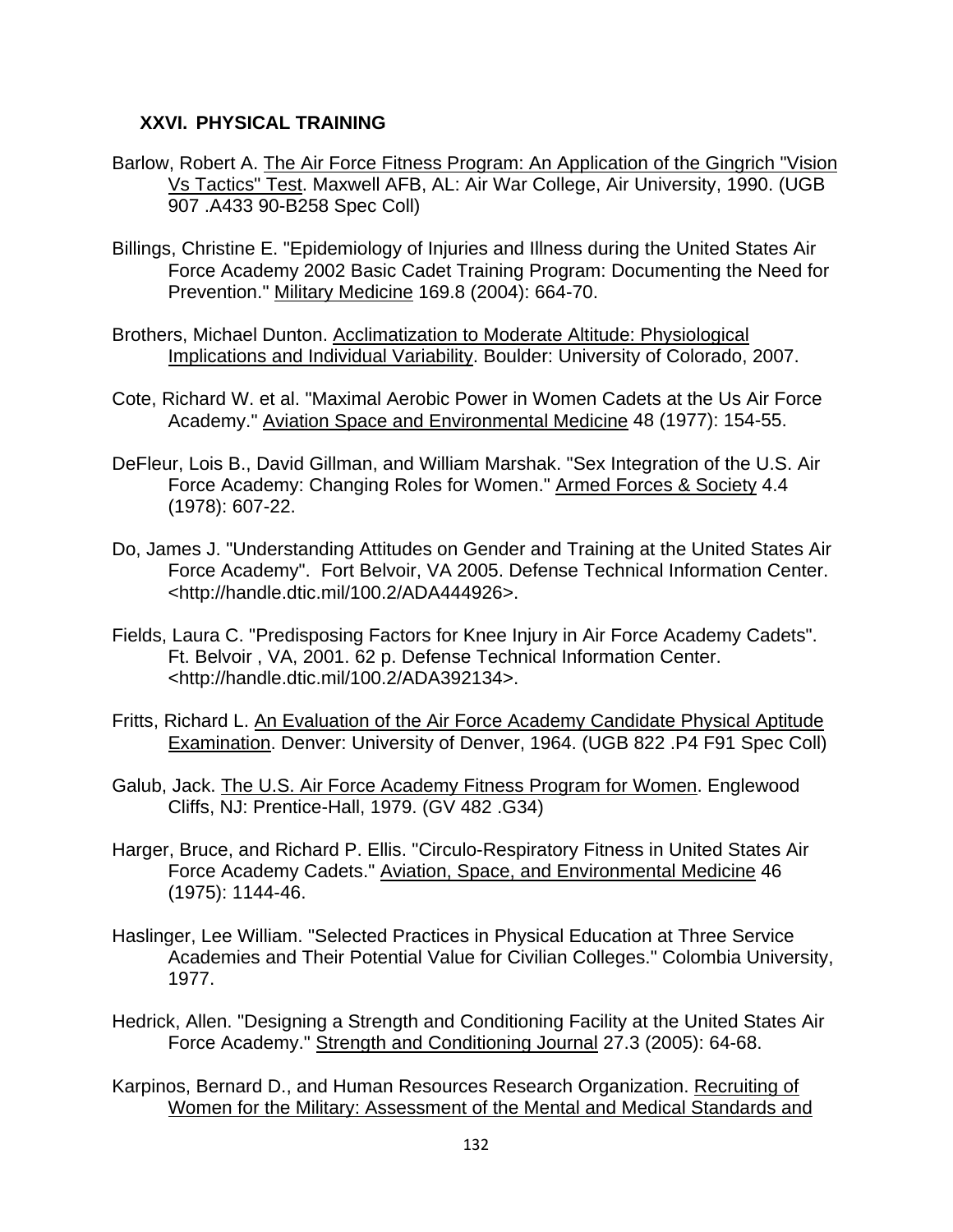Their Present and Potential Effects on Recruiting Needs. Alexandria, VA: Eastern Division Human Resources Research Organization, 1975. (UB 418 .W65 K3)

- Mayer, Martin. "The Air Force's Egghead Factory." Saturday Evening Post 236.41 (1963): 91-95.
- Peterson, James A. Summary Report: Project 60, a Comparison of Two Types of Physical Training Programs on the Performance of 16-18 Year-Old Women. West Point, NY: United States Military Academy, 1976. (U 410 .S1 U57)
- Petosa, Scott. "Women in the Military Academies: U.S. Air Force Academy (Part 2 of 3)." The Physician and Sports Medicine 17.3 (1989): 133-42.
- Richarz, Wilbert H. The Relationship of Performance in the Basic Physical Conditioning Program to First Year Leadership and Academic Performance at the United States Air Force Academy. Eugene: University of Oregon, 1966. (UGB 833 .R52 Spec Coll)
- ---. The Relationship of Physical Performance at the United States Air Force Academy to Subsequent Officer Performance. Eugene, OR: University of Oregon, 1969. (UGB 833 .R522 Microfilm)
- Steger, Jack M. "Cadet Opinion of Physical Education at the Air Force Academy." American Association for Health, Physical Education, and Recreation Research Quarterly 33 (1962): 142-43.
- Stuart, Robert. "Guiding Body." Checkpoints 36.2 (2007): 16-19.
- Walter, Harold John. A Critical Analysis of the United States Air Force Academy's Physical Proficiency Testing Program. Bloomington: Indiana University, 1970. (UGB 822 .P4 W23 Spec Coll)
- Wilson, J. R. "Physical Development." Fifty Years of Excellence: Building Leaders of Character for the Nation: A Publication Celebrating 50 Years of the U.S. Air Force Academy. Ed. Charles Oldham. Tampa, FL, 2004. 78-85+.

# **XXVII. PUBLICATIONS**

- Annual Report. Board of Visitors. United States Air Force Academy. USAFA, CO: United States Air Force Academy. 1987-1994, 1997 (UGB 788 .B6 A29)
- Academy Spirit. Colorado Springs, CO: Colorado Springs Military Newspapers, 1998- Present.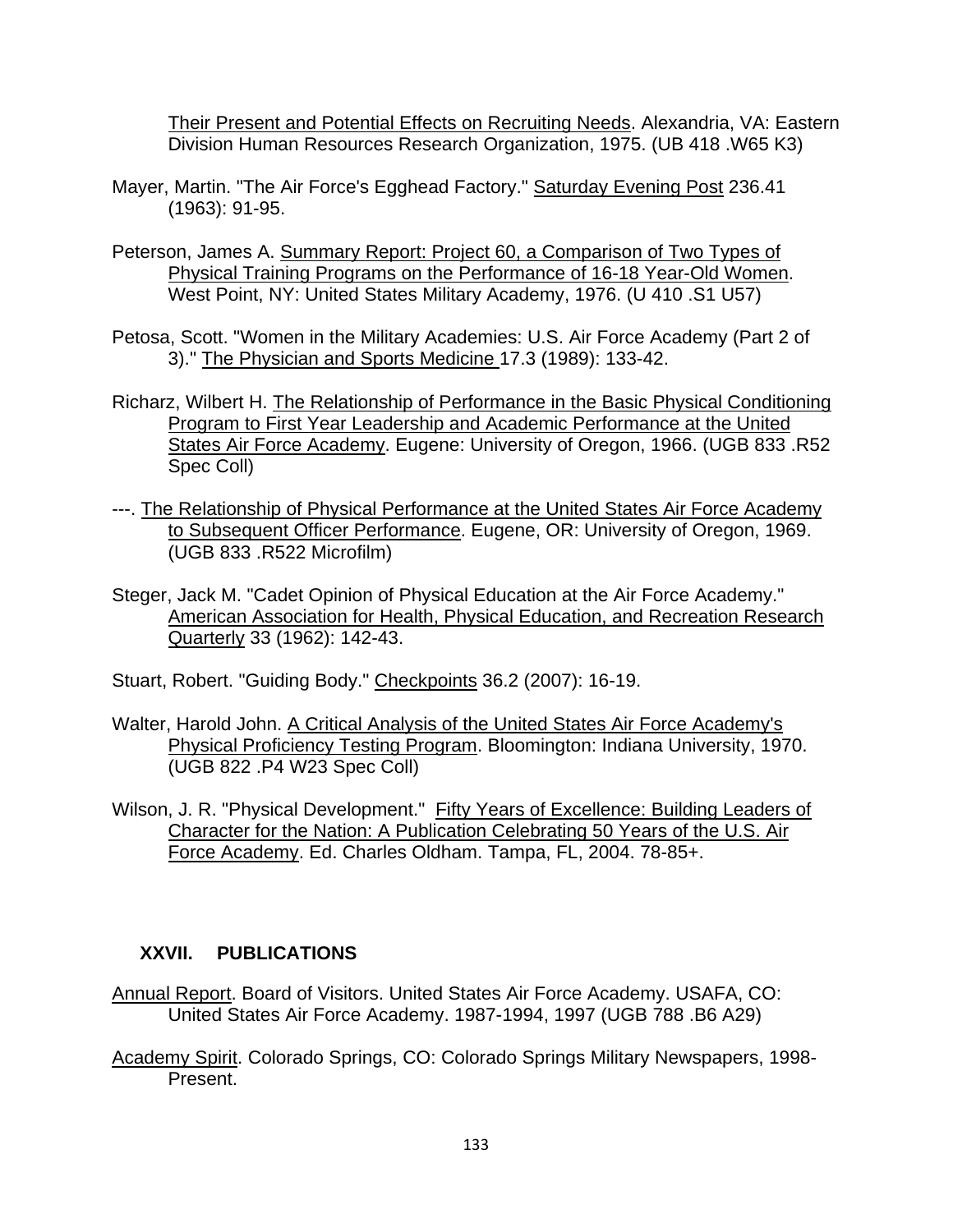- Base Leg, yearbook of the United States Air Force Cadet Wing. Denver: United States Air Force Academy, 1957. (UGB 855 .B29 1957)
- Basic Cadet Training. Colorado Springs, CO: United States Air Force Academy, 1984- Present. (Special Collections)
- Catalog. Colorado Springs, CO: United States Air Force Academy, 1956-Present.
- Chandelles, a Cadet Writing Publication. Colorado Springs, CO: United States Air Force Academy, 1955-1966. Vol. 1-8. (Special Collections)
- Checkpoints, Association of Graduates United States Air Force Academy. USAF Academy, CO: Association of Graduates, 1981-Present.
- Contrails, the Air Force Cadet Handbook. Colorado Springs, CO: United States Air Force Academy, 1955-Present. Vol. 1 -
- Curriculum Handbook. Colorado Springs, CO: Academic Affairs Division, The United States Air Force Academy, 1955-Present.
- Discovery, Faculty Publications and Presentations ... By Members of the Faculty, United States Air Force Academy." Colorado Springs, CO: United States Air Force Academy, 1964-1993. Irregular vols. (Special Collections)
- Downwind, Yearbook of the United States Air Force Academy Cadet Wing. v. 1956. Colorado Springs, CO: United States Air Force Academy, 1956. (UGB 855 .D74 1956)
- Faculty Research Bulletin. Colorado Springs, CO: United States Air Force Academy, 1964-1979. (Special Collections)
- The Falcon Flyer. Colorado Springs, CO: Gowdy Printcraft Press, 1958-1997. (Special Collections)
- Final Approach, yearbook of the United States Air Force Academy Cadet Wing. Colorado Springs, CO: United States Air Force Academy, 1958. (UGB 855 .F49)
- History of the United States Air Force Academy, Historical Studies. USAFA, CO: United States Air Force Academy, 27 June 1954 - Present. (Special Collections)
- Icarus, the Cadet Creative Writing Magazine. USAFA, CO. Department of English, United States Air Force Academy. <http://icarus.USAFAlibrary.com/ >.
- Lowry Airmen. Denver: United States Air Force Academy, 1955-1958. (Microform in Special Collections)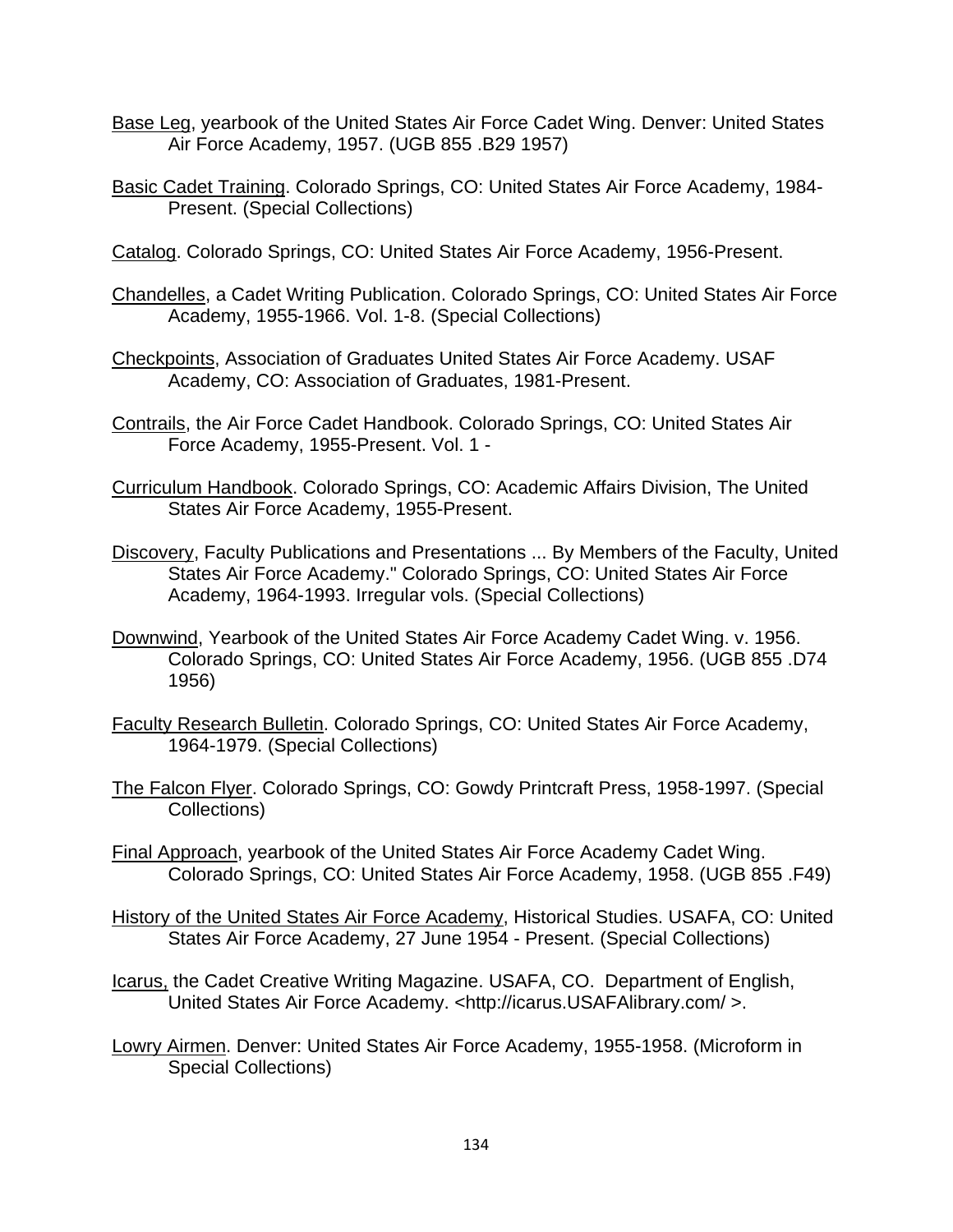- Malamute, the Yearbook of the U.S. Air Force Academy Preparatory School. Colorado Springs, CO: United States Air Force Academy. (UGB 806 .M23 Spec Coll)
- Official Football Programs, Academy Athletic Association and the Sports Information Office, USAFA, CO: Air Force Academy Athletic Association. 1955-Present. (UGB 839 .F6 U5 Spec Coll)
- Polaris, yearbook of the USAF Academy Cadet Wing. Colorado Springs, CO: United States Air Force Academy, 1959-Present. (UGB 855 .P76)
- Proceedings, Psychology in the Air Force: Annual Symposium. Colorado Springs, CO: Department of Life and Behavioral Sciences, United States Air Force Academy, 1970-72, 1974, 1976. (UGB 790 .P97)
- Proceedings, Psychology in the Department of Defense: Annual Symposium. Colorado Springs, CO: Department of Behavioral Sciences and Leadership, United States Air Force Academy, 1978-1992. (UGB 790 .P97)
- Research at USAFA. USAFA, CO: Research, Department of Education, Dean of Faculty, United States Air Force Academy, 2007-Present. (Special Collections)
- The Talon. Colorado Springs, CO: Cadets at the United States Air Force Academy, 1956-1986. Vol. 1-31.
- United States Air Force Academy Journal of Professional Military Ethics. Colorado Springs, CO: United States Air Force Academy, 1980-1998.
- Wingover. Colorado Springs, CO: United States Air Force Academy, 1957-1964. Vol. 1- 8.

# **XXVIII. RELIGION AT USAFA**

- Babin, Chance. "Reserve Chaplains Help Cadets Find Solace, Cope with Challenges." Citizen Airman: The Official Magazine of the Air National Guard & Air Force Reserve 57.5 (2005): 19.
- Banerjee, Neela. "Religion and Its Role are in Dispute at the Service Academies." New York Times. 25 June 2008: 14.
- Bertha, Carlos. "The Right to Religious Expression at the Air Force Academy." The Humanist 67.5 (2007): 8-10.
- Bortin, Virginia. "Science and the Shroud of Turin." The Biblical Archaeologist 43.2 (1980): 109-17.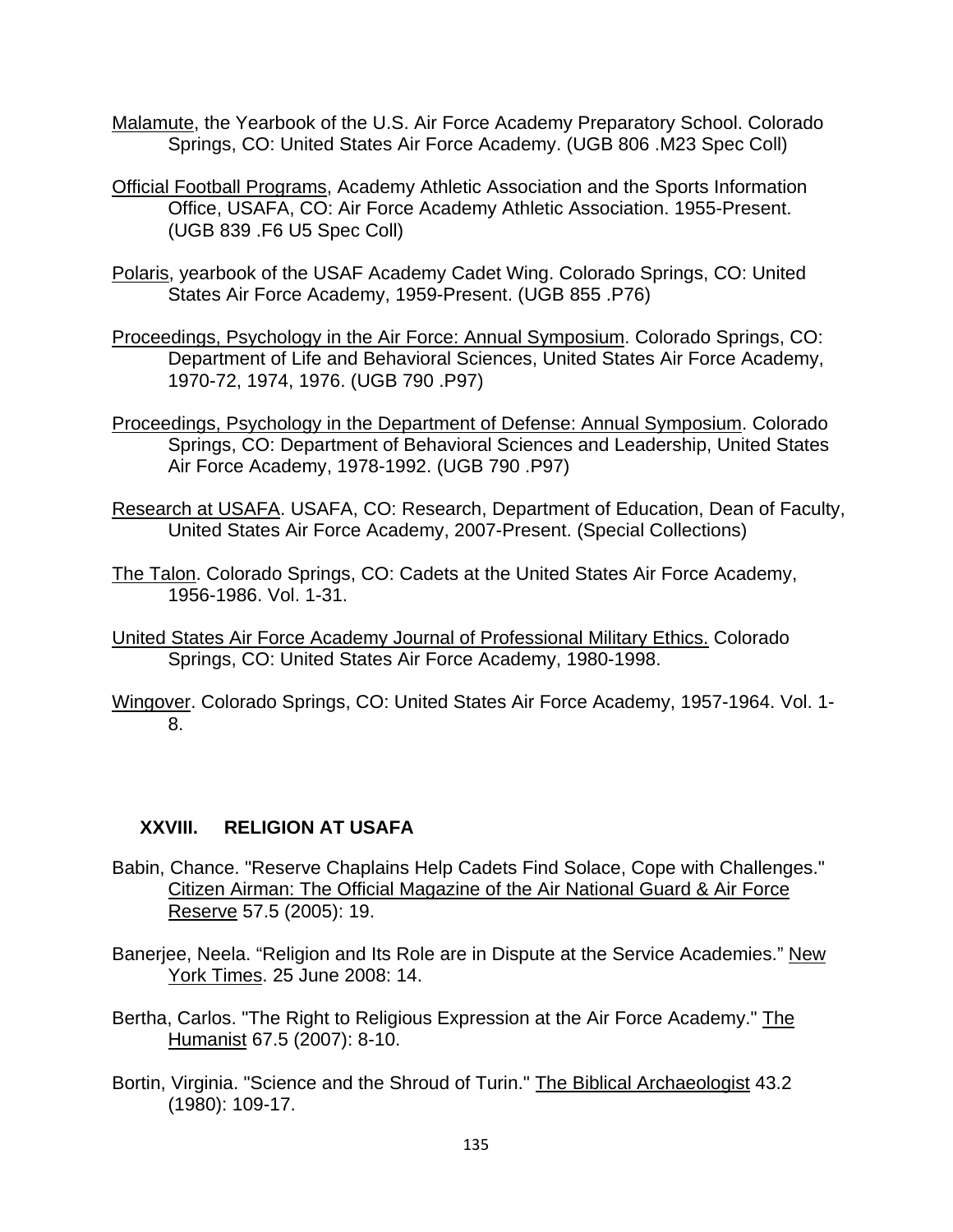"Church, State and the Air Force." New York Times (2005): 22.

"Compulsory Chapel at U.S. Academics." America 122 (1970): 176.

"Compulsory Chapel Attendance." Chronicle of Higher Education 7 (1972): 2.

- DeBerry, Fisher with Mike Burrows. The Power of Influence: Life-Changing Lessons from the Coach. St. Louis Park, MN: Fisher DeBerry Foundation, 2009. (Being acquired by library)
- Diodati, Egidio. "The U.S. Air Force Academy: Organizational Culture and Diversity Issues." Understanding and Managing Diversity: Readings, Cases, and Exercises. Eds. Carol P. Harvey and M. June Allard. 4th ed. Upper Saddle River, NJ: Pearson Prentice Hall, 2009. 314-24.
- Dorff, Elliot N. "To Fix the World: Jewish Convictions Affecting Social Issues." Journal of Ecumenical Studies 44.1 (2009): 57.
- "Duty to Pray? Compulsory Religious Service." Newsweek 63 (1964): 62-63.
- Frykholm, Amy. "Cadets for Christ." Christian Century 123.1 (2006): 22-25.
- Hollinger, David A. "Religious Ideas: Should They Be Critically Engaged or Given a Pass?" Representations.101 (2008): 144-55.
- Kucera, Patrick. "A Cadet's Oath." The Humanist 67.5 (2007): 18-19.
- Leavitt, William. "Air Force Academy: A Time of Transition." Air Force Magazine 56 (1973): 31-37.
- Lillback, Peter A. "Pluralism, Postmodernity, and Religious Liberty: The Abiding Necessity of Free Speech and Religious Convictions in the Public Square." Journal of Ecumenical Studies 44.1 (2009): 26.
- Lindsay, D. Michael. "Evangelical Elites in the Military." Journal of Political and Military Sociology 35.2 (2007): 161-78.
- Loveland, Anne C. "Evangelical Proselytizing at the U.S. Air Force Academy: The Civilian-Military Controversy, 2004-2006." Journal of Ecumenical Studies 44.1 (2009): 11.
- McCarthy, James, ed. Cadet Chapel Attendance Policy: Policy Statements, Academy Regulations, Judge Advocate's Opinions, Etc. USAFA, CO: United States Air Force Academy, 1966. (UGB 803 .M12 Spec Coll)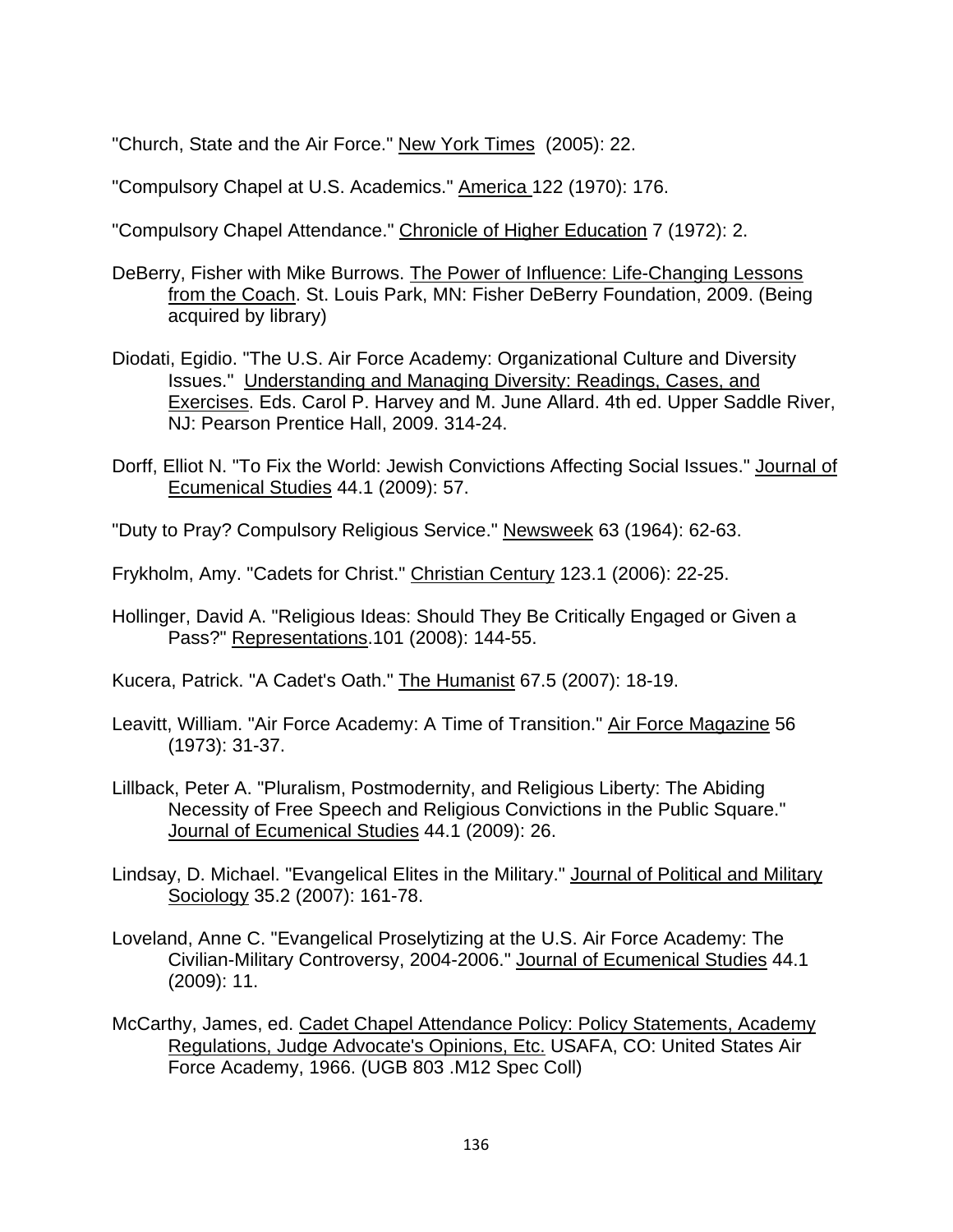"No Mandatory Chapel Attendance." Chronicle of Higher Education 7 (1973): 2.

Parco, James E., and Barry S. Fagin. "The One True Religion in the Military." The Humanist 67.5 (2007): 11-17.

"Protest Mandatory Chapel." Christian Century 81 (1964): 421.

The Religious Climate at the U.S. Air Force Academy: Hearing before the Military Personnel Subcommittee of the Committee on Armed Services, House of Representatives, One Hundred Ninth Congress, First Session, Hearing Held June 28, 2005. Washington, DC: U.S. G.P.O., 2006. (Y 4.AR 5/2 A:2005- 2006/70)

"Symbols of Religion in the Air Force." Airman 14 (1970): 23-26.

- Thomsen, Dietrick E. "A Shroud of Unknowing." Science News 114.26 (1978): 442-55.
- United States. Air Force. "The Report of the Headquarters Review Group Concerning the Religious Climate at the U.S. Air Force Academy". Washington, DC, 2005. Headquarters United States Air Force. <http://purl.access.gpo.gov/GPO/LPS61133 >.

Van Biema, David, et al. "Whose God Is Their Co-Pilot?" Time 165.26 (2005): 61-62.

- Weinstein, Michael L. and Davin Seay. With God on Our Side: One Man's War against an Evangelical Coup in America's Military. New York: Thomas Dunne Books, 2006. (UGB 803 .W42 2006)
- Zielinski, Constantine. "Eternal Faith in a World of Change." Air Force Magazine 42.6 (1959): 91-92.

# **XXIX. RESEARCH AND TECHNOLOGY AT USAFA**

- Agisotelis, William C. and Paul K. Daly. "Effect of Direction Key Reversal on Learning of Different Complexity Tasks." Proceedings, Psychology in the Department of Defense, Eleventh Symposium, 13-15 April 1988. Ed. Francis E. McIntire. Colorado Springs, CO: Department of Behavioral Sciences and Leadership, United States Air Force Academy, 1988. 256-60.
- Armacost, Andrew, et al. "Summer Scheduling at the United States Air Force Academy". Ft. Belvoir, VA, 2007. Defense Technical Information Center. <http://handle.dtic.mil/100.2/ADA488131>.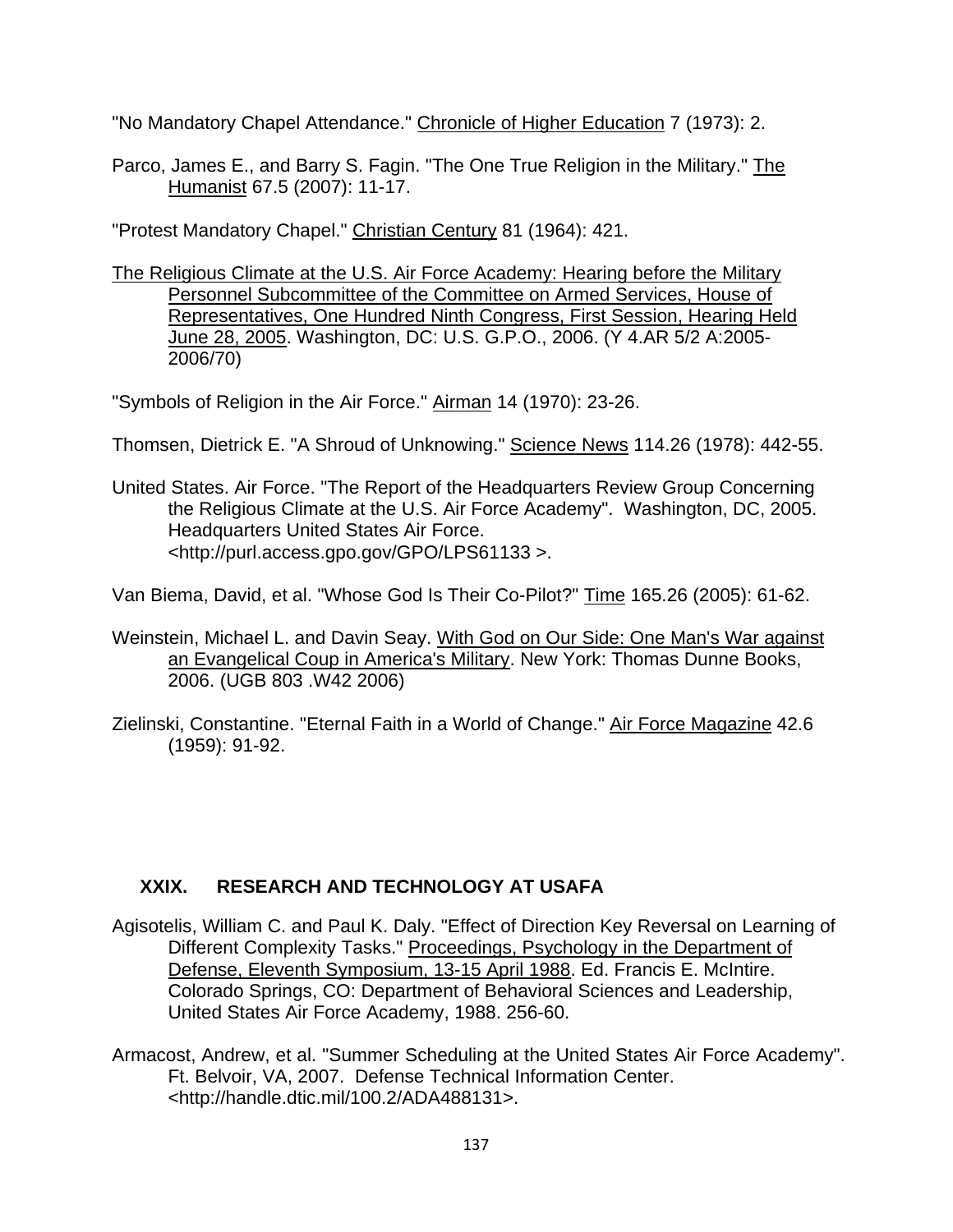- Armacost, Andrew P. and James K. Lowe. "Grouping Personnel for Performance Evaluation Via Integer Programming." Military Operations Research 12.1 (2007): 5-17.
- Baxter, Thomas Dale. A Study of the Effects of Medical Waivers and the T-41 Flying Training Program at the Academy on Undergraduate Flying Training (UPT) Performance of Air Force Academy Graduates. United States Air Force Academy, CO: Frank J. Seiler Research Laboratory, USAFA, 1979. (UGH 5614.4 .F82 79-4 Spec Coll)
- Born, Dana, David E. Bell and Michael J. Crane. "The Heritage and Horizons of Research at the U.S. Air Force Academy." Checkpoints 36.3 (2007): 46-49.
- Bortin, Virginia. "Science and the Shroud of Turin." The Biblical Archaeologist 43.2 (1980): 109-17.
- Brothers, Michael Dunton. Acclimatization to Moderate Altitude: Physiological Implications and Individual Variability. Boulder: University of Colorado, 2007.
- Brown, O. Differential Utility of an Antecedent Inventory for Regression and Moderator Models in Academic Prediction. West Lafayette, IN: Purdue University, 1965. (LB 2378 1965 .B879 Spec Coll)
- Bryant, Carl et al. "The Cognitive Development of Air Force Officer Candidates." Proceedings, Psychology in the Department of Defense, Eleventh Symposium, 13-15 April 1988. Ed. Francis E. McIntire. Colorado Springs, CO: Department of Behavioral Sciences and Leadership, United States Air Force Academy, 1988. 414-18.
- Busch, Brian , Timothy L. Lawrence and Maarten J. Meerman. "The Undergraduate Satellite and Rocket Design, Fabrication, Launch and Operations Program at the United States Air Force Academy". Ft. Belvoir, VA, 2004. 8 p. Defense Technical Information Center. <http://handle.dtic.mil/100.2/ADA445147>.
- Byerly, Aaron R. and R.C. Winn. "CAI in Thermodynamics at the USAF Academy." Engineering Education 76 (1986): 282-85.
- Byron, C. Lewis, and Albert E. Crews. "The Evolution of Benchmarking as a Computer Performance Evaluation Technique." MIS Quarterly 9.1 (1985): 7-16.
- Cannon, Ross A. and Jock C.H. Schwank. "Effect of Alternative Instrument Displays on Novice Pilots." Department of Behavioral Sciences and Leadership, United States Air Force Academy. Ed. Dickie A. Harris. Colorado Springs, CO: Department of Behavioral Sciences and Leadership, 1980. 599-604.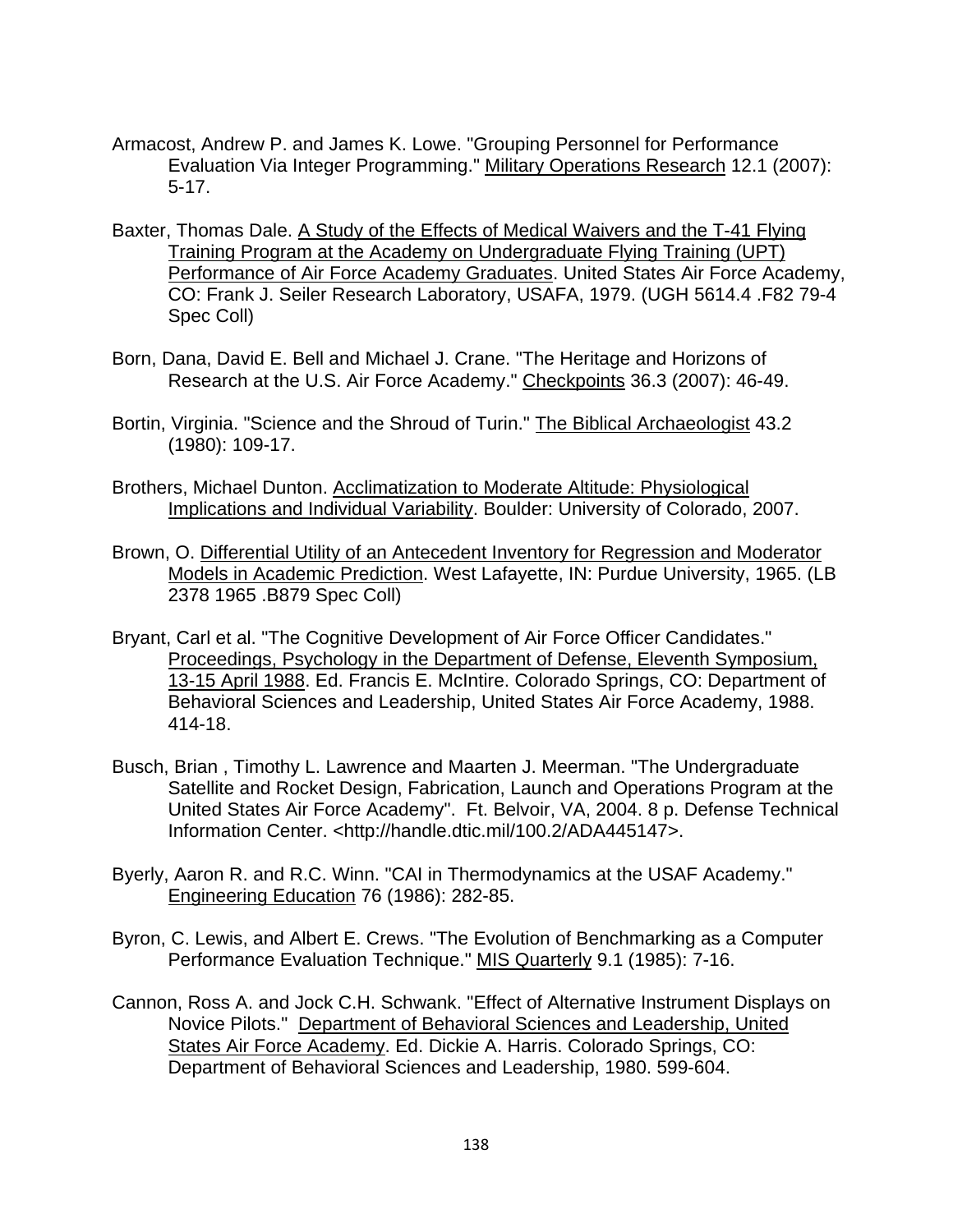- Carrell, Scott E., Richard L. Fullerton, and James E. West. "Does Your Cohort Matter? Measuring Peer Effects in College Achievement." Journal of Labor Economics 27.3 (2009): 439.
- Cavello, Edward M., Lorelei Faber and Scott L. Smith. "The Effects of Level of Processing and Incentive on Recall in a Incidental Learning Environment." Proceedings, Psychology in the Department of Defense, Eleventh Symposium, 13-15 April 1988. Ed. Francis E. McIntire. Colorado Springs, CO: Department of Behavioral Sciences and Leadership, United States Air Force Academy, 1988. 276-80.
- Clifford, Jim. "Stopout Returnees to USAFA." Proceedings, Psychology in the Department of Defense, Eighth Symposium, 21-23 April 1982. Ed. John F. Swiney. Colorado Springs, CO: Department of Behavioral Sciences and Leadership, United States Air Force Academy, 1982. 170-75.
- Conley, Sharon C. "A Path Analytic Study of Psychological Success among Air Force Officers." Proceedings, Psychology in the Air Force: Seventh Annual Symposium, 18-20 April 1984. Ed. George E. Lee. Colorado Springs, CO: Department of Behavioral Sciences and Leadership, United States Air Force Academy, 1984. 265-70.
- Coon, Kenneth C. and Richard L. Hughes. "A Pilot Evaluation of Stress Management Techniques for Collegiate Rifle Shooters." Proceedings, Psychology in the Department of Defense, Eighth Symposium, 21-23 April 1982. Ed. John F. Swiney. Colorado Springs, CO: Department of Behavioral Sciences and Leadership, United States Air Force Academy, 1092. 237-41.
- Cornelius, Kenneth A. The USAFA Solar Energy Research Project Summary Report. Tyndall AFB, FL: Engineering and Services Laboratory, Air Force Engineering and Services Center, 1980. (TJ 811 .C67 1980 Spec Coll)
- Crocker, Gage H. "Frank J. Seiler Research Laboratory." Air University Review 20.1 (1968): 40-48.
- Curphy, Gordon J. et al. "Predicting Organizational Delinquency among Pre-Screened Subjects: A Concurrent Validity Study." Proceedings, Psychology in the Department of Defense: Thirteenth Annual Symposium, 15-17 April 1992. Ed. Anthony J. Aretz. Colorado Springs, CO: Department of Behavioral Sciences and Leadership, United States Air Force Academy, 1992. 258-62.
- Dansby, Mickey R., John F. Swiney, and Lawrence F. Sharp. "The Effects of Moderate Noise Levels, Anxiety, and Task Difficulty on Behavioral and Physiological Response Indicants." Proceedings, Psychology in the Air Force: Fifth Annual Symposium, 8 April - 10 April 1976. Ed. Dirk C. Prather. Colorado Springs, CO: Department of Life Sciences and Behavioral Sciences, 1976. 197-200.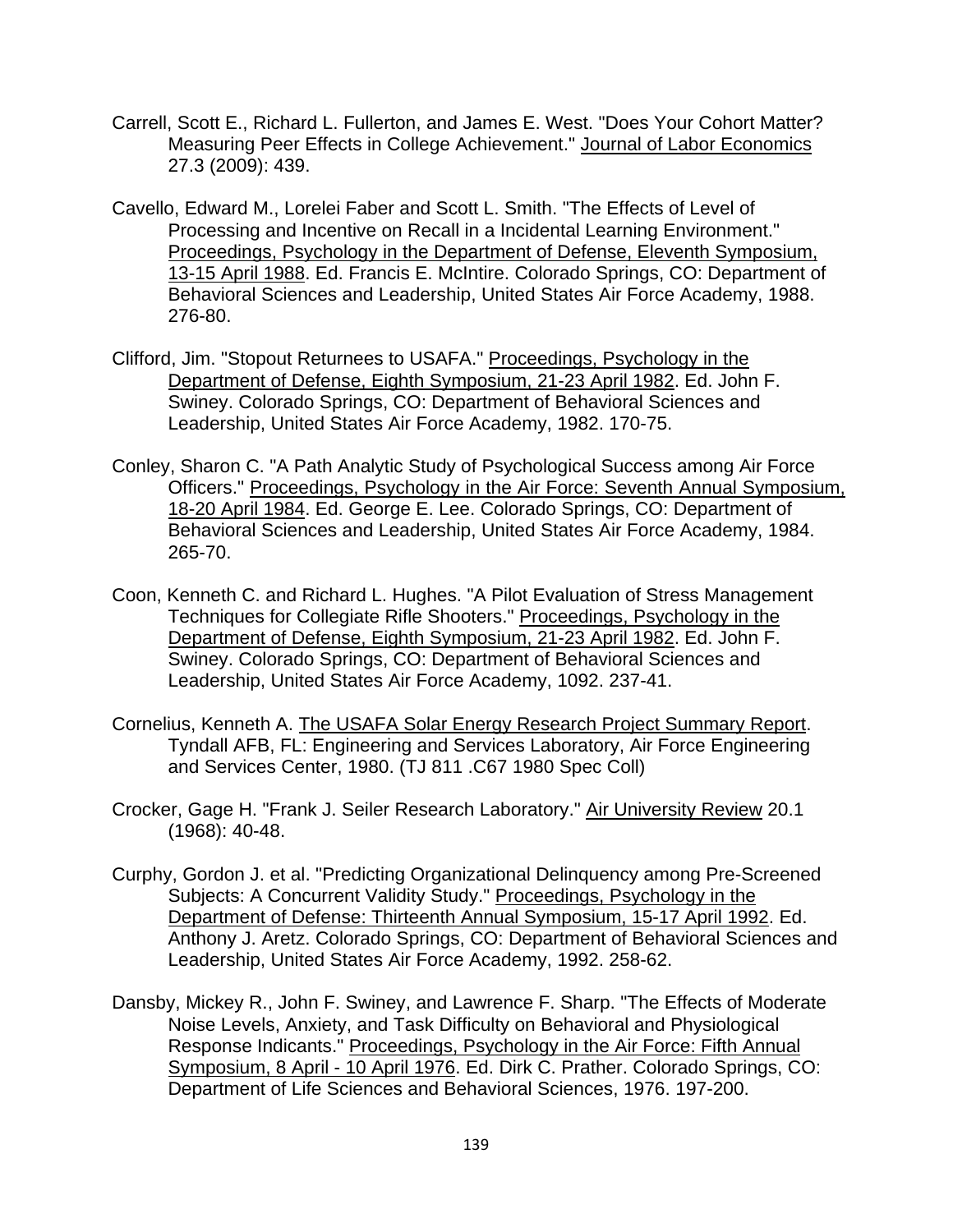- DeFleur, Lois B. The Effects of Integrating Women into Previously All Male Air Force Units: A Longitudinal Study of the Air Force Academy's Integration Process. Ft. Belvoir, VA: Defense Technical Information Center, 1979.
- ---. "Organizational and Ideological Barriers to Sex Integration in Military Groups." Work & Occupations 12.2 (1985): 206-28.1
- DeFusco, Russell P. North American Bird Strike Advisory System: Strategic Plan. USAFA, CO: Institute for Information Technology Applications, 2005. (TLC 765 .N864 2005)
- Discovery, Faculty Publications and Presentations ...By Members of the Faculty, United States Air Force Academy." Colorado Springs, CO: United States Air Force Academy, 1964-1993. Irregular vols. (Special Collections)
- Driscoll, Annette M. "An Analysis of the Effectiveness of Online Peer Feedback at the United States Air Force Academy". Ft. Belvoir, VA, 1997. 75 p. Defense Technical Information Center. <http://handle.dtic.mil/100.2/ADA335015>.
- Dugdale, Don A. "FalconNet Connects Academy Cadets." Defense Electronics 22.2 (1990): 55-56+.
- Faculty Research Bulletin. Colorado Springs, CO: United States Air Force Academy, 1964-1979. (Special Collections)
- Fallon, Gail A. and Timothy E. Evans. "Microcomputers in the Dormitories (MIDS): A Comparison of USAF Academy Cadet Attitudes and Use." Proceedings, Psychology in the Department of Defense, Eleventh Symposium, 13-15 April 1988. Ed. Francis E. McIntire. Colorado Springs, CO Department of Behavior Sciences and Leadership, United States Air Force Academy, 1988. 498.
- Fallon, Gail A., David Porter and Bruce R. Jaeger. "Computer Contributions to Classroom Instruction." Proceedings, Psychology in the Department of Defense, Eleventh Symposium, 13-15 April 1988. Ed. Francis E. McIntire. Colorado Springs, CO: Department of Behavioral Sciences and Leadership, United States Air Force Academy, 1988. 395-99.
- Fleming, Kenneth H. "Air Force Academy Measures of Performance as Predicators of Promotion Potential." Proceedings, Psychology in the Air Force: Seventh Annual Symposium, 18-20 April 1984. Ed. George E. Lee. Colorado Springs, CO: Department of Behavioral Sciences and Leadership, United States Air Force Academy, 1984. 217-21.
- France, Marty. "FalconSat Program Provides Unique Experience: Cadets and Faculty Ride Hide on Recent Successes." Checkpoints 36.1 (2007): 26-28.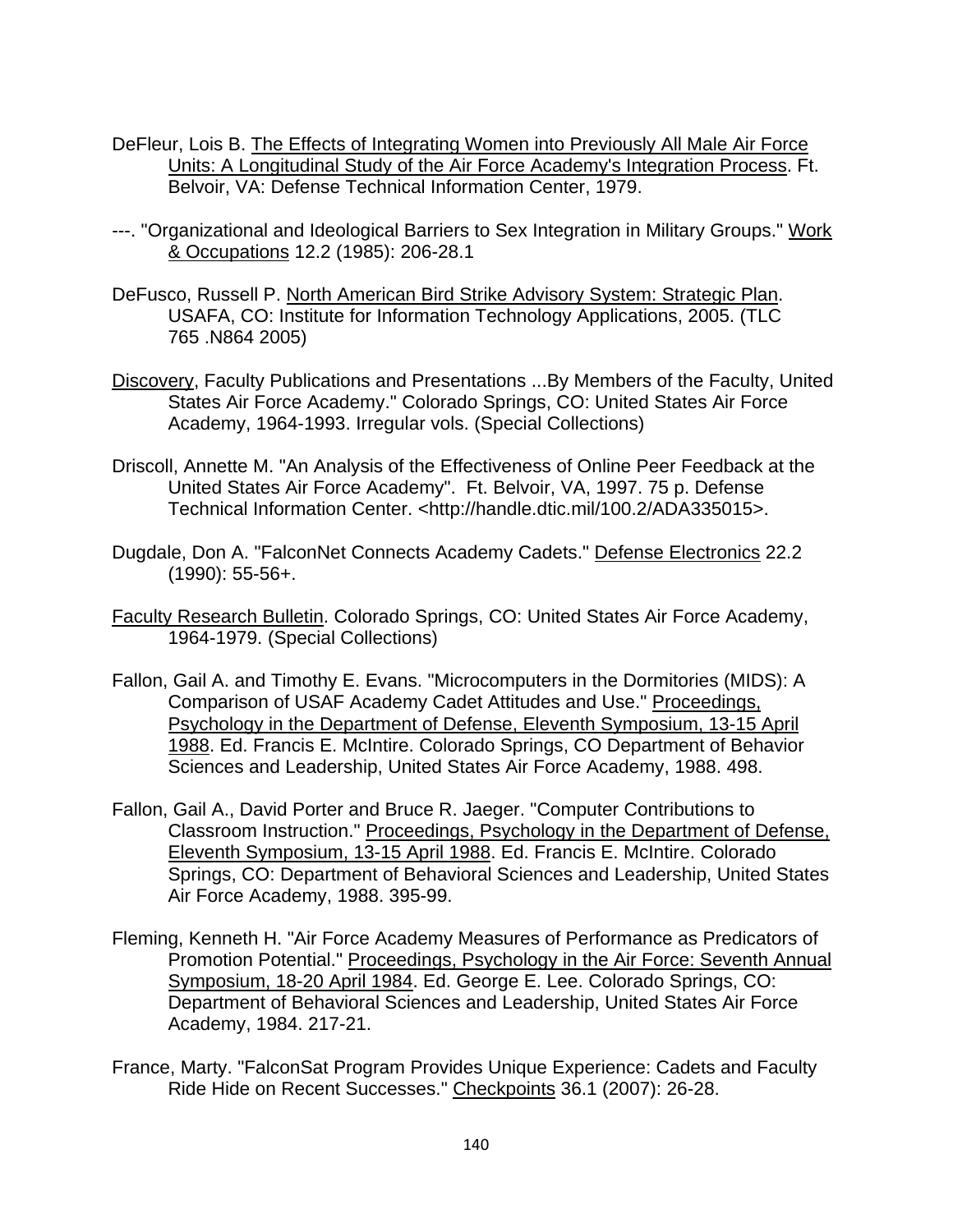- Gall, James. "Orienting Tasks and Their Impact on Learning and Attitudes in the Use of Hypertext." Journal of Educational Multimedia and Hypermedia 15.1 (2006): 5-29.
- Gaseor, Randal A. and Lawrence J. Biever. Studies of the Use of Non-Potable Irrigation on the Air Force Academy Golf Course. USAFA, CO: Department of Chemistry and Biological Sciences, 1977. (UGH 5614.4 .F82 77-8 Spec Coll)
- Gist, Thomas E. "The Air Force Academy Instructor Workstation (IWS): I. Design and Implementation." Journal of Educational Technology System 17.4 (1989): 273-84.
- ---. "The Air Force Academy Instructor Workstation (IWS): II. Effectiveness." Journal of Educational Technology System 17.4 (1989): 285-95.
- Glisan, Eileen W., Daniel Uribe, and Bonnie Adair-Hauck. "Research on Integrated Performance Assessment at the Post-Secondary Level: Student Performance across the Modes of Communication." Canadian Modern Language Review/La Revue Canadienne des Langues Vivantes 64.1 (2007): 39-67.
- Godrey, Mark F., Bruce A. Smith and Jock C.H. Schwank. "Visual Processing: The Effects of Peripheral Heading Cues in Flight." Proceedings, Psychology in the Air Force: Sixth Annual Symposium, 21-22 April 1978. Ed. John M. Bermudez. Colorado Springs, CO: Department of Behavioral Sciences and Leadership, United States Air Force Academy, 1978. 47-49.
- Grier, Samuel L. and Larry W. Bryant. "The Case for Desktops." Association for Computing Machinery. Communications of the ACM 41.1 (1998): 70-71.
- Hadfield, Steven M. USAFA Faculty Homepage: Extending the U.S. Air Force Academy's Cadet Homepage for the Faculty & Staff. Ft. Belvoir, VA: Defense Technical Information Center, 2007.
- Hendrick, Hal W. "Pilot Performance under Reversed Control Stick Conditions." Journal of Occupational Psychology 56.4 (1983): 297-301.
- ---. "Prediction of Military Order of Merit Using Assessment Center Methodology." Department of Behavioral Sciences and Leadership, United States Air Force Academy. Ed. Dickie A. Harris. Colorado Springs, CO Department of Behavioral Sciences and Leadership, United States Air Force Academy, 1980. 561-65.
- Hughes, Jennifer L., Leray L. Leber and Amy L. Walker. "Improving Visual Acuity Performance." Proceedings, Psychology in the Department of Defense: Thirteenth Annual Symposium, 15-17 April 1992. Ed. Anthony J. Aretz. Colorado Springs, CO: Department of Behavioral Sciences and Leadership, United States Air Force Academy, 1992. 173-77.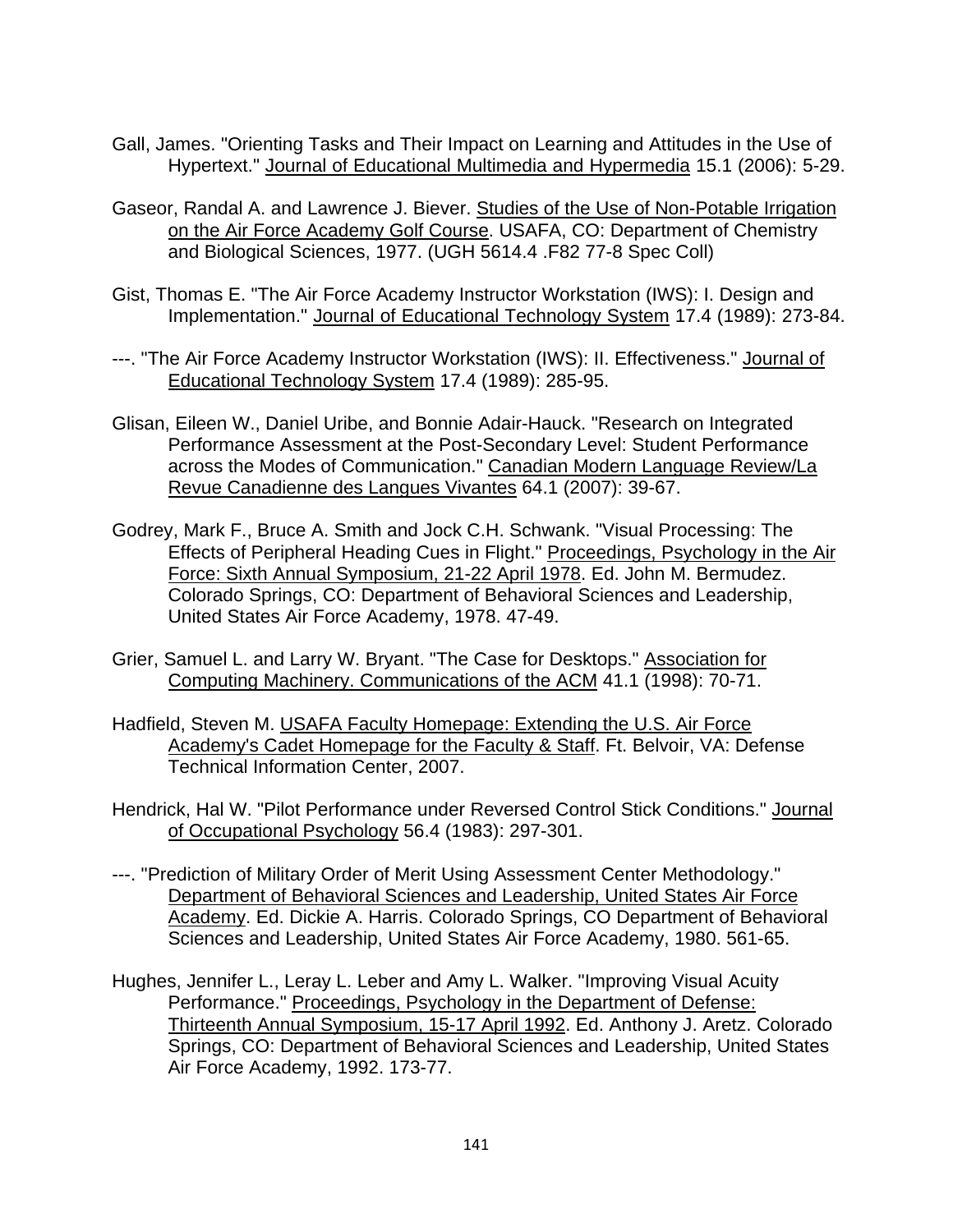- Jackson, James L. and Howard A. Linn. "The Research Paper at the Air Force Academy, 1955-56 and 1956-57." College Composition and Communication 7.4 (1956): 236-38.
- Jackson, Linda D, Richard L. Hughes and Gene A. Berry. "Brain Lateralization and Simple Vs Integrated Task Performance." Proceedings, Psychology in the Air Force: Seventh Annual Symposium, 16-18 April 1980. Ed. Dickie A. Harris. Colorado Springs, CO: Department of Behavioral Sciences and Leadership, United States Air Force Academy, 1980. 219-22.
- Joslyn, Thomas B. and Kenneth E. Siegenthaler. "Student Design, Development, and Operation of Sounding Rockets at the United States Air Force Academy". Ft. Belvoir, VA, 2005. 12 p. Defense Technical Information Center. <http://handle.dtic.mil/100.2/ADA431031>.
- Keller, Brian et al. "Ergonomic Computer Work Environment: Senior Design Course." Proceedings, Psychology in the Department of Defense: Thirteenth Annual Symposium, 15-17 April 1992. Ed. Anthony J. Aretz. Colorado Springs, CO: Department of Behavioral Sciences and Leadership, United States Air Force Academy, 1992. 163-67.
- Koonce, Jefferson M. and Gene A. Berry. "Comparison of Males and Females in the Prediction of Basic Flight Performance." Department of Behavioral Sciences and Leadership, United States Air Force Academy. Ed. Dickie A. Harris. Colorado Springs, CO: Department of Behavioral Sciences and Leadership, United States Air Force Academy, 1980. 612-15.
- Kosefeski, Kevin M. "An Evaluation of the Educational Effectiveness of a Relational Course Compared to Single Topic Courses Offered by the Management Department of the United States Air Force". Ft. Belvoir, VA, 1994. 108 p. Defense Technical Information Center. <http://handle.dtic.mil/100.2/ADA285019>.
- Kuras, Mark C., Raymond M. Janssen, and David B. Porter. "The Effects of Shema on Incidental Learning and Memory." Proceedings, Psychology in the Department of Defense, Eleventh Symposium, 13-15 April 1988. Ed. Francis E. McIntire. Colorado Springs, CO: Department of Behavioral Sciences and Leadership, United States Air Force Academy, 1988. 281-85.
- Leidner, Dorothy E. and Sirkka L. Jarvenpaa. "The Use of Information Technology to Enhance Management School Education: A Theoretical View." MIS Quarterly 19.3 (1995): 265-91.
- Liu, H. T. "Surface Windshear Alert System, Part 2: Field Tests." Journal of Aircraft 35.3 (1998): 429-36.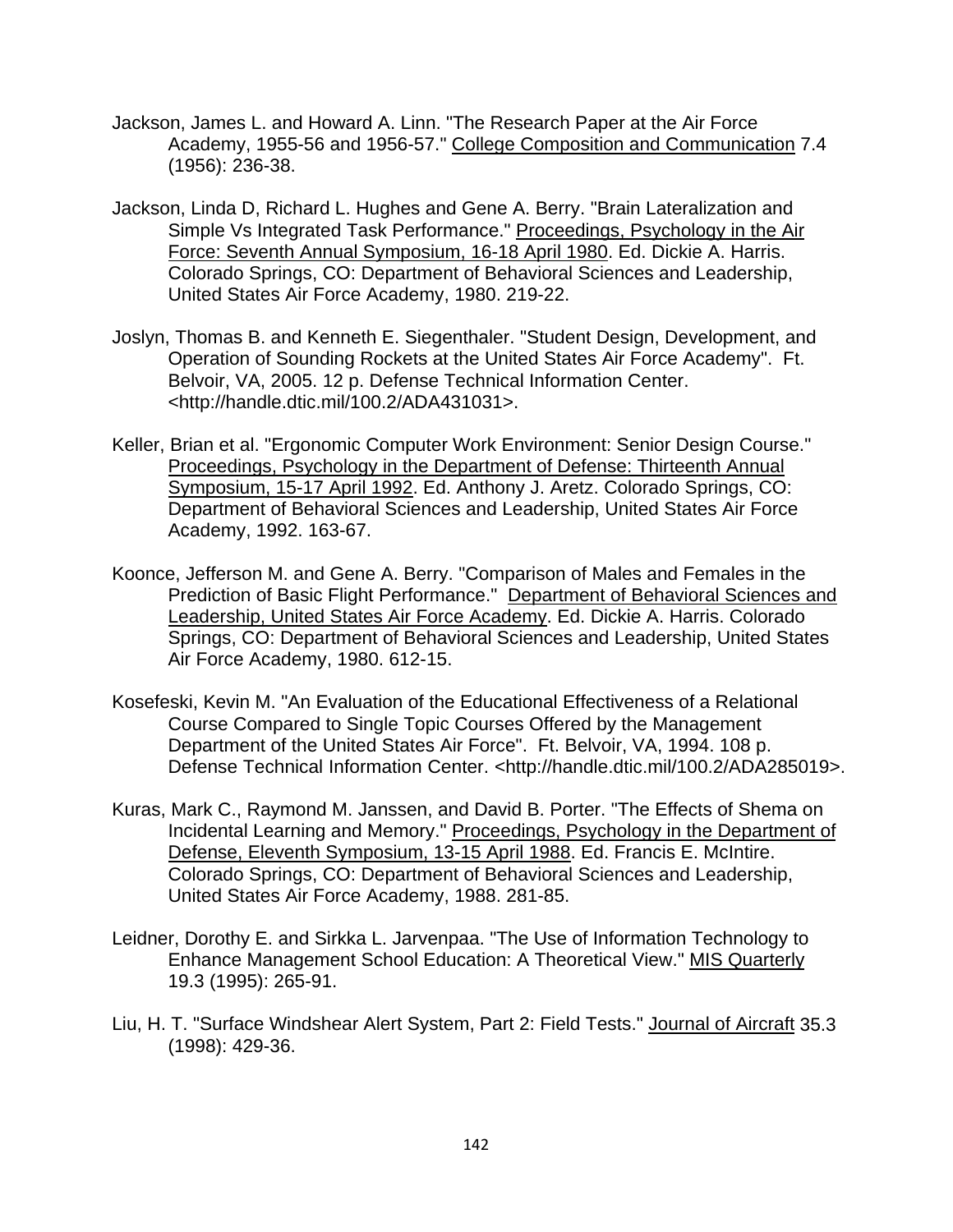- Lochry, Robert R. Final Report of the USAF Academy Risk Analysis Study Team. USAFA, CO: United States Air Force Academy, 1971. (UGJ 1059 .U51)
- Maher, Lauren. "The General Well-Being, Physical Health, and Psychosocial Health of Young Adult Male Subjects Following Knee Surgery." Bios 72.1 (2001): 3-8.
- Marshak, William P. and Rex O. Gibson. "Inhibition of Motion Sensitive Visual Units by Stationary Patterns." Proceedings, Psychology in the Department of Defense, Tenth Symposium, 16-18 April 1986. Ed. George E. Lee. Colorado Springs, CO: Department of Behavioral Sciences and Leadership, United States Air Force Academy, 1986. 426-29.
- Mauk, Heidi V. and Dan Hingley. "Student Understanding of Induced Current: Using Tutorials in Introductory Physics to Teach Electricity and Magnetism." American Journal of Physics 73.12 (2005): 1164.
- McCloy, Thomas M., James A. Boyless and Bruce R. Jaeger. "Designing for Compatibility." Proceedings, Psychology in the Department of Defense, Eighth Symposium, 21-23 April 1982. Ed. John F. Swiney. Colorado Springs, CO: Department of Behavioral Sciences and Leadership, United States Air Force Academy, 1982. 494-97.
- McDermott, Robert F. "Educating Officers in the Twentieth Century: A Fresh Start." The Assembly 55.2 (1996): 45-47.
- McMillin, Sue. "The Falcon Net." Air Force Magazine 73.12 (1990): 56-58.
- Meehan, Richard T. et al. "USAF Academy Cadet Stress-Induced Immune Suppression." Proceedings, Psychology in the Department of Defense, Eleventh Symposium, 13-15 April 1988. Ed. Francis E. McIntire. Colorado Springs, CO: Department of Behavioral Sciences and Leadership, United States Air Force Academy, 1988. 112-14.
- Miller, Ed Mack. "Falcon One...Up and Away!" Air Force & Space Digest (1968): 34-37.
- Miller, James C., Margaret E. Halloran and Barbara J. Millis, eds. Pikes Peak Educational Innovations and Research Symposium. Colorado Springs, CO: Dean of Faculy, United States Air Force Academy, 1999.
- Miller, James C. et al. "Development of a Basic Flight Instruction Tutoring System (Bfits) Research Station". Ft. Belvoir, VA, 2000. 48 p. Defense Technical Information Center. <http://handle.dtic.mil/100.2/ADA381920>.
- Mintz, Alex. "Foreign Policy Decision Making in Familiar and Unfamiliar Settings: An Experimental Study of High-Ranking Military Officers." The Journal of Conflict Resolution 48.1 (2004): 91-104.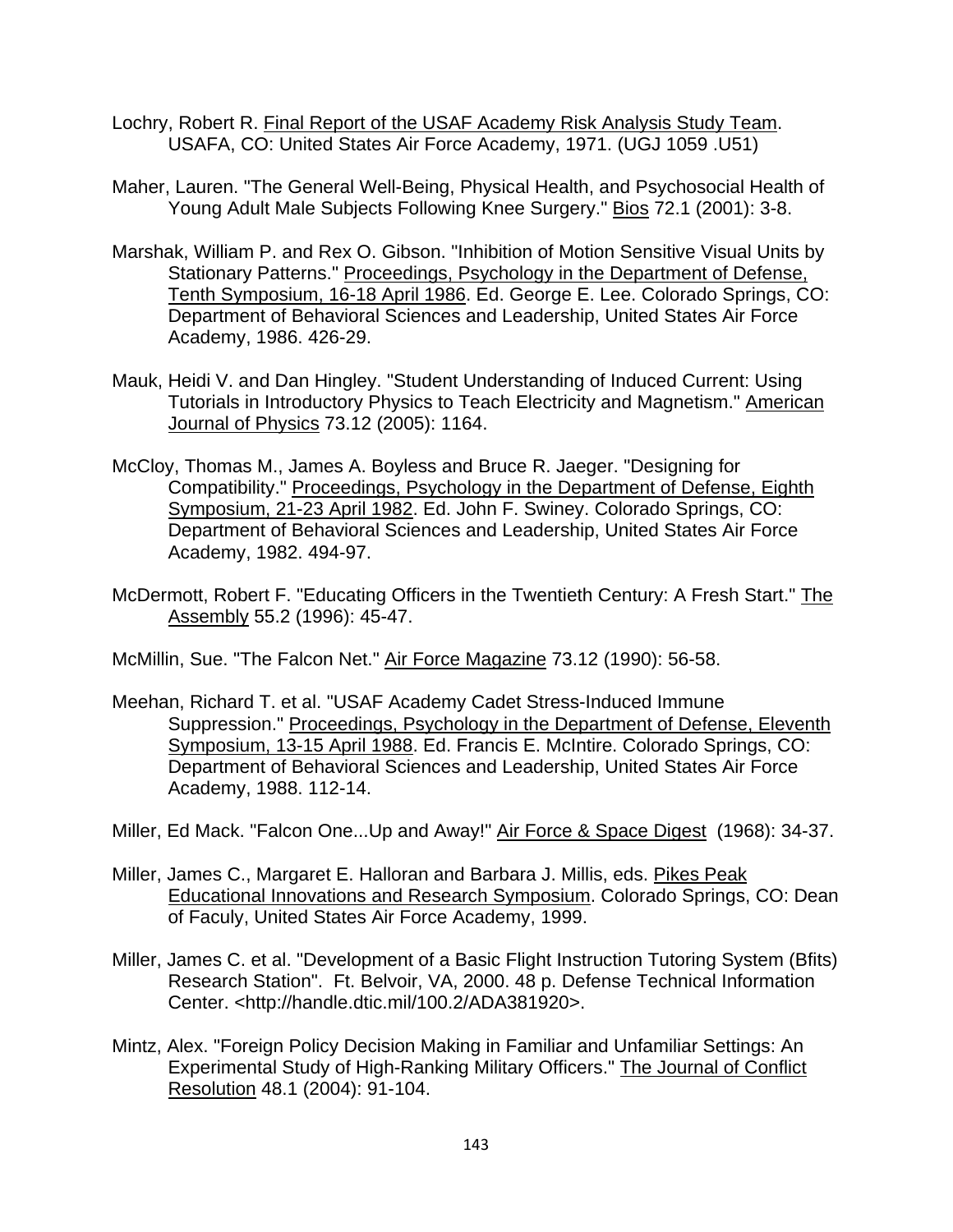- Nataupsky, Mark, John M. Bermudez, and Valentin W. Tirman. "Training Criteria: The Missing Link in Flight Simulation Research." Department of Behavioral Sciences and Leadership, United States Air Force Academy. Ed. Dickie A. Harris. Colorado Springs, CO: Department of Behavioral Sciences and Leadership, United States Air Force Academy, 1980. 627-31.
- National Research Council (U.S.). Resident Research Associateships: Postdoctoral and Senior Research Awards, 2002: Opportunities for Research Tenable at the Air Force Research Laboratory and the United States Air Force Academy. Washington, DC: National Research Council, 2002. (TLD 41 .U58 2002 Spec Coll)
- O'Callaghan, Kevin W., Carl Bryant and Raoul Buron. "The Impact on Academic Persistence among Black Cadets at the Air Force Academy as Measured by Noncognitive Variables." Proceedings, Psychology in the Department of Defense, Eleventh Symposium, 13-15 April 1988. Ed. Francis E. McIntire. Colorado Springs, CO: Department of Behavioral Sciences and Leadership, United States Air Force Academy, 1988. 405-08.
- O'Connell, Michael J. "Measuring Institutional and Occupational Values: Issues of Reliability and Validity." Proceedings, Psychology in the Department of Defense, Tenth Symposium, 16-18 April 1986. Ed. George E. Lee. Colorado Springs, CO: Department of Behavioral Sciences and Leadership, United States Air Force Academy, 1986. 561-65.
- O'Connell, Michael J. and Steven J. Beatty. "Some Initial Evidence That Catastrophe Theory May Help Explain Cadet Attrition." Proceedings, Psychology in the Department of Defense, Tenth Symposium, 16-18 April 1986. Ed. George E. Lee. Colorado Springs, CO: Department of Behavioral Sciences and Leadership, United States Air Force Academy, 1986. 465-68.
- Packard Jr., Gary A. and Mickey R. Dansby. "Nonverbal Communication in Military Counseling." Proceedings, Psychology in the Department of Defense, Eighth Symposium, 21-23 April 1982. Ed. John F. Swiney. Colorado Springs, CO: Department of Behavioral Sciences and Leadership, United States Air Force Academy, 1982. 166-69.
- Peoples, Steven A., Jay A. Horn and William A. Jones. "Development of an Instructional Tutor for the T-41 Flight Program." Proceedings, Psychology in the Department of Defense: Thirteenth Annual Symposium, 15-17 April 1992. Ed. Anthony J. Aretz. Colorado Springs, CO Department of Behavioral Sciences and Leadership, United States Air Force Academy, 1992. 168-72.
- Peterson, Tim O. and Alan E. Rohrs. "Subordinate Communications in a Military Setting." Proceedings, Psychology in the Department of Defense, Tenth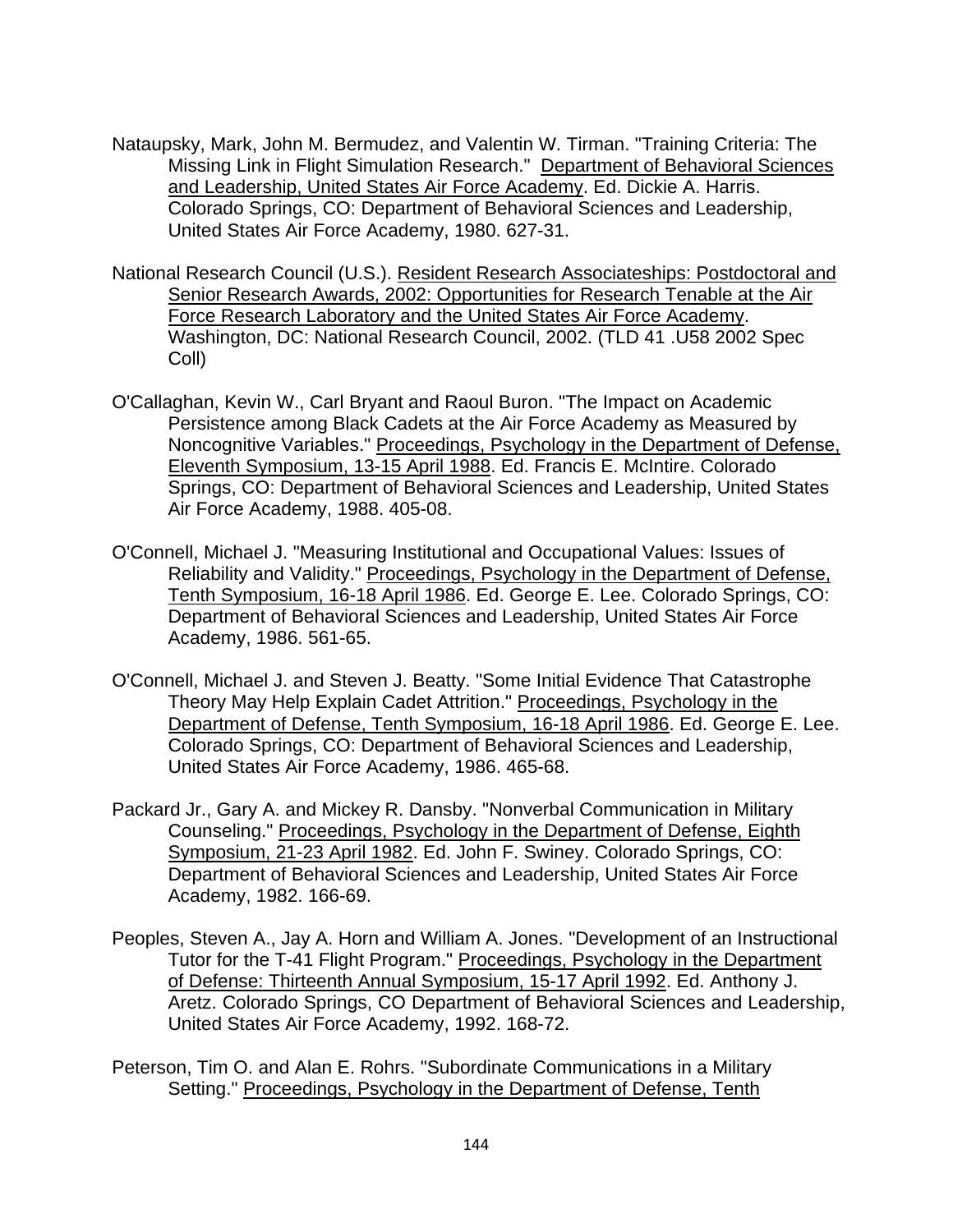Symposium, 16-18 April 1986. Ed. George E. Lee. Colorado Springs, CO: Department of Behavioral Sciences and Leadership, United States Air Force Academy, 1986. 623-27.

- Porter, C.O. et al. "Plasma Actuator Force Measurements." American Institute of Aeronautics and Astronautics. AIAA Journal 45.7 (2007): 1562.
- Porter, David B. and Lisa M. Ambre. "Interactive Videodisc: Using Technology to Improve Human Relations Skills." Proceedings, Psychology in the Department of Defense, Twelfth Symposium, 18-20 April 1990. Ed. Dana H. Lindsley. Colorado Springs, CO: Department of Behavioral Sciences and Leadership, United States Air Force Academy, 1990. 191-95.
- Porter, David B. and June I. R. Babson. "Effects Of "Hyper" Descriptor and Cadets Second Order Self Perception on Their Ratings of a Hypothetical Cadet." Proceedings, Psychology in the Department of Defense, Eighth Symposium, 21- 23 April 1982. Ed. John F. Swiney. Colorado Springs, CO: Department of Behavioral Sciences and Leadership, United States Air Force Academy, 1982. 158-65.
- Porter, David B., Megan E. Bird and Arthur Wunder. "Competition, Cooperation and the Performance of Complex Tasks." Proceedings, Psychology in the Department of Defense, Twelfth Symposium, 18-20 April 1990. Ed. Dana H. Lindsley. Colorado Springs, CO: Department of Behavioral Sciences and Leadership, United States Air Force Academy, 1990. 42-46.
- Rackley, Thomas G. Descriptive Characteristics and Comparisons for the Class of 2003. USAFA, CO: Institutional Research & Assessment Division, Directorate of Plans & Programs, 1999. (UGB 817 .U58 2003)
- Ray, Jarean and Paul Brown. "Relation of Cooperative Response to Interpersonal Needs." Proceedings, Psychology in the Department of Defense, Eighth Symposium, 21-23 April 1982. Ed. John F. Swiney. Colorado Springs, CO: Department of Behavioral Sciences and Leadership, United States Air Force Academy, 1982. 150-57.
- Research at USAFA. USAFA, CO: Research, Department of Education, Dean of Faculty, United States Air Force Academy, 2007-Present. (Special Collections)
- Revak, Marie Agnes and James C. Miller. A Comparison of the Usability of Notebook and Desktop Computers at the United States Air Force Academy. IITA Research Publication. Education Series; 5. USAFA, CO: Institute for Information Technology Applications, 2001. (LB 1028.43 .R48 2001 Spec Coll)
- Robinson, Clarence A. "Cadets Embrace Space Challenges: Academy Orbital Operations Shape Experts, Satellite Experiments Support Warfighters." Fifty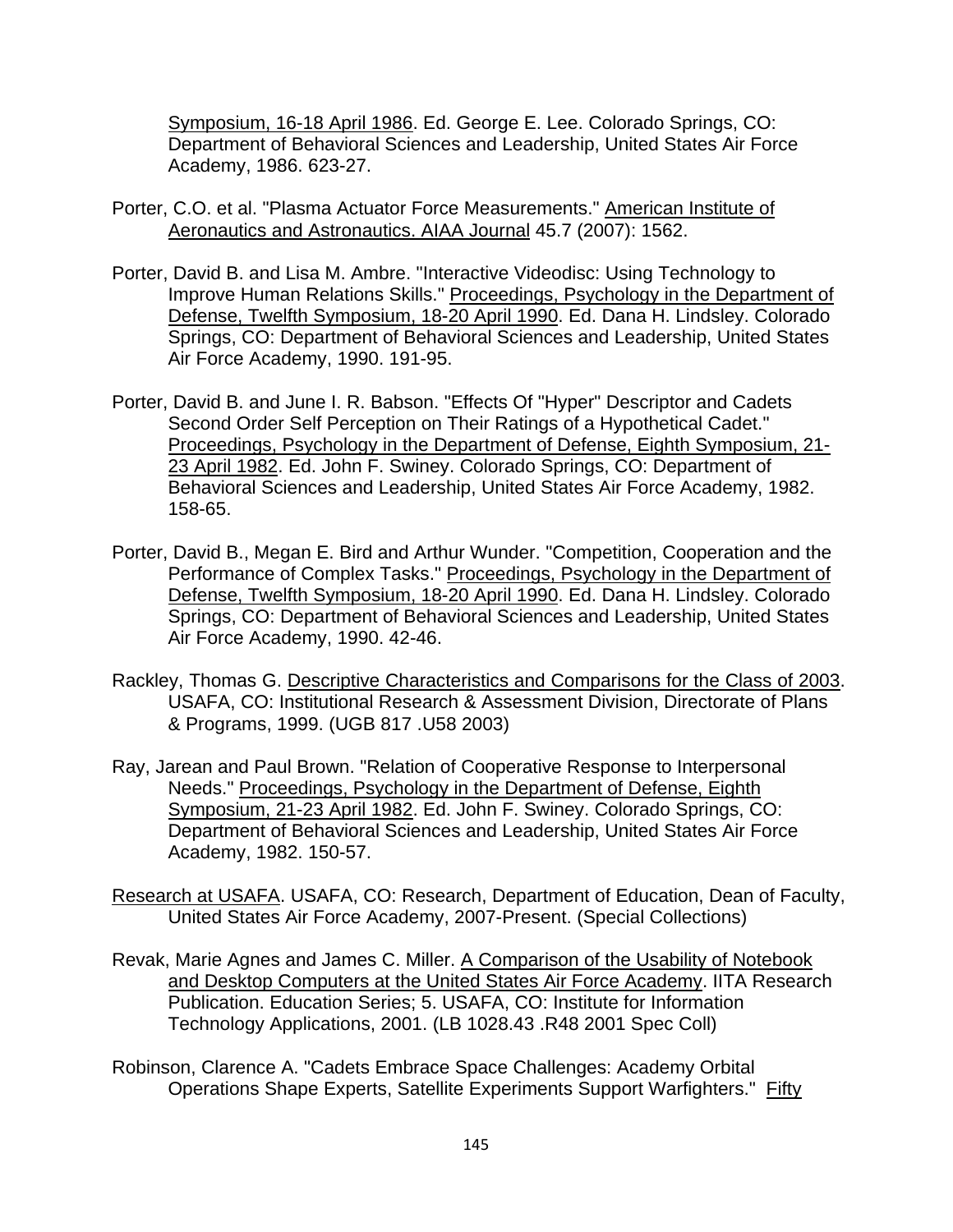Years of Excellence: Building Leaders of Character for the Nation: A Publication Celebrating 50 Years of the U.S. Air Force Academy. Ed. Charles Oldham. Tampa, FL: Faircount LLC, 2004. 72-77+.

- Rosebush, Michael A. "A Behavioral Observation Scale for the Academy Training Philosophy." Proceedings, Psychology in the Department of Defense, Twelfth Symposium, 18-20 April 1990. Ed. Dana H. Lindsley. Colorado Springs, CO: Department of Behavioral Sciences and Leadership, United States Air Force Academy, 1990. 206-10.
- Sackman, Harold. Man-Computer Problem Solving: Experimental Evaluation of Time-Sharing and Batch Processing. Princeton, NJ: Auerbach, 1970. (QA 76 .S12 Spec Coll)
- Sampson, Orwyn, Hugh T. Bainter and John B. Bomar. Comparison of Stress Responses in Male and Female Cadets at the United States Air Force Academy: A Pilot Project. United States Air Force Academy, CO: Frank J. Seiler Research Laboratory, 1978. (UGH 5614.4 .F82 78-15)
- Schultz, Sterling E. Design of USAF Water Quality Monitoring Programs. USAFA-TR; 72-06. Colorado Springs, CO Frank J. Seiler Research Laboratory, Air Force Systems Command, U.S. Air Force, 1972. (UGB 826 .U43 72-6)
- Self, Brian P. and Ryan Maresh. "The Role of the United States Air Force Academy in the Spatial Disorientation Countermeasures Research Program". Ft. Belvoir, VA, 2004. 7 p. Defense Technical Information Center. <http://handle.dtic.mil/100.2/ADA446744>.
- Siegenthaler, Kenneth E. et al. "Nurturing Our Satellite Space Workforce at the United States Air Force Academy". Ft. Belvoir, VA, 2005. 14 p. Defense Technical Information Center. <http://handle.dtic.mil/100.2/ADA437827>.
- ---. "The Undergraduate Satellite and Rocket Design, Fabrication and Launch Program at the Us Air Force Academy". Ft. Belvoir, VA, 2004. 8 p. Defense Technical Information Center. <http://handle.dtic.mil/100.2/ADA431054>.
- Smith, Charles Leroy and Alford Paul Tribble. The Utilization of Side Looking Airborne Radar (SLAR) in the Analysis of Karst Topography. Technical Report - United States Air Force Academy; USAFA-TR-77-13. USAFA, CO: Dean of the Faculty, United States Air Force Academy, 1977. (UGB 826 .U43 77-13)
- Spencer, Edwin C. Prediction of Academic Overachievement and Underachievement in the United States Air Force Academy Class of 1967. Philadelphia: University of Pennsylvania, 1965. (LB 2378 1965 .S745 Spec Coll)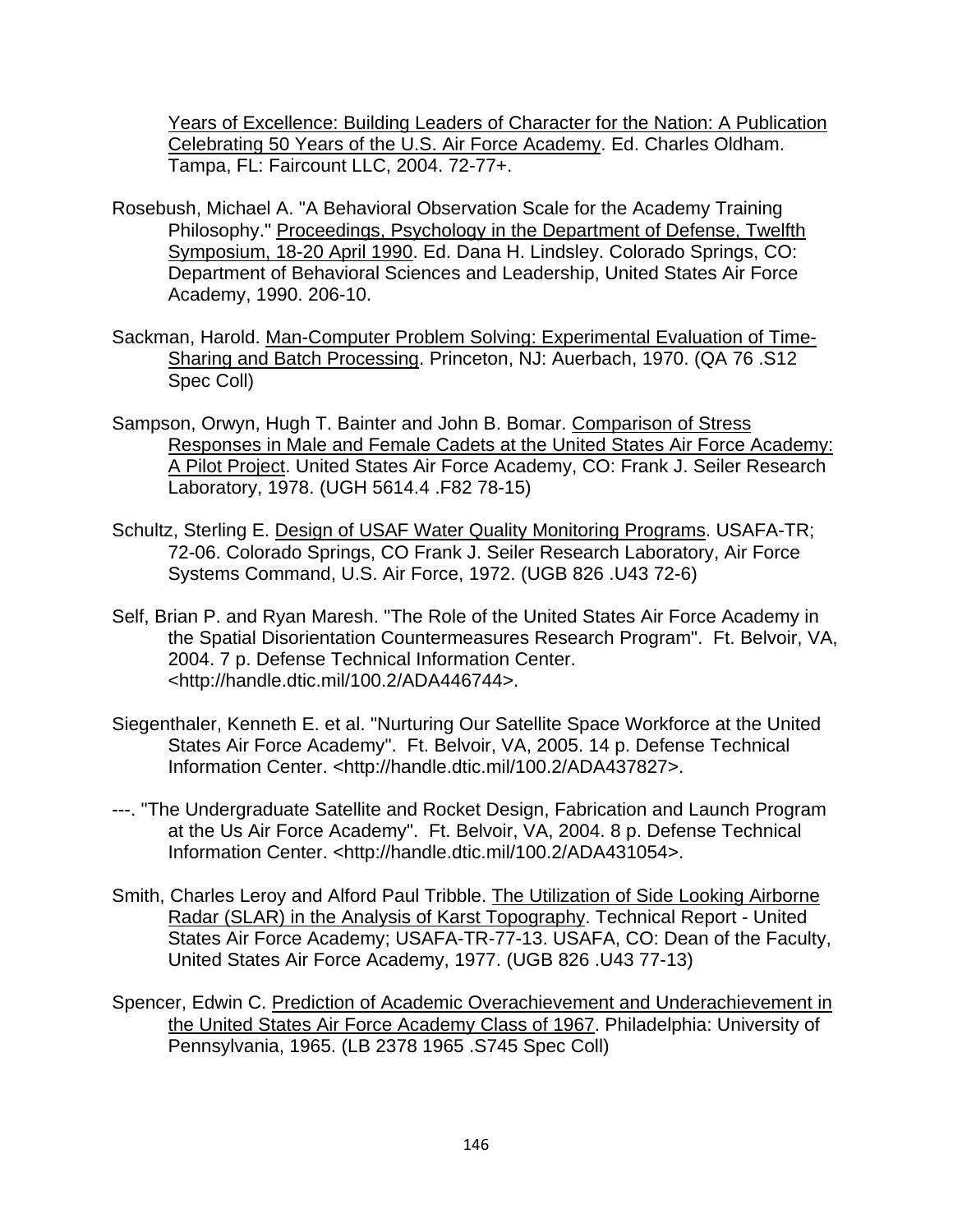- Swanson, Richard E. "Cooperative Learning and Interdependent Grading in Physics Class at the United States Air Force Academy." Proceedings, Psychology in the Department of Defense, Eleventh Symposium, 13-15 April 1988. Ed. Francis E. McIntire. Colorado Springs, CO: Department of Behavioral Sciences and Leadership, United States Air Force Academy, 1988. 380-84.
- Taylor, Robert L. et al. Capturing Judgment Policies: An Application for Cadet Rating at the United States Air Force Academy. Research Report, 73-7. USAFA, CO: United States Air Force Academy, 1973. (UGB 826 .U4d 73-7)
- Terhune, Heidi and Carl Bryant. "The Incidence of Bulimia among Female Cadets at the United States Air Force Academy." Proceedings, Psychology in the Department of Defense, Eleventh Symposium, 13-15 April 1988. Ed. Francis E. McIntire. Colorado Springs, CO: Department of Behavioral Sciences and Leadership, United States Air Force Academy, 1988. 400-04.

Thomsen, Dietrick E. "A Shroud of Unknowing." Science News 114.26 (1978): 442-55.

- Thurber, Brittany J. and David B. Porter. "Prediction of Vocal Performance Using a Complex Computer Game " Proceedings, Psychology in the Department of Defense, Twelfth Symposium, 18-20 April 1990. Ed. Dana H. Lindsley. Colorado Springs, CO: Department of Behavioral Sciences and Leadership, United States Air Force Academy, 1990. 132-36.
- 2009 United States Air Force Academy Energy Strategic Plan: To a Net Zero Installation. Colorado Springs, CO: 10th Air Base Wing and USAFA Dean of Faculty, HQ USAFA, CO, 2009. (Being catalogued by library)
- United States Air Force Academy. Dept. of Behavioral Sciences and Leadership, Dean of Faculty. Organizational Assessment Feedback Report : Guide to Action Planning. United States Air Force Academy, CO: Department of Behavioral Sciences and Leadership, 1997. (U22.3 .U51 1997)
- United States Air Force Academy. Dept. of Behavioral Sciences. Incidents of Leadership in Combat. U.S. Air Force Academy, 1962. (UGB 805 .B4 U5)
- Van Fleet, David D. and Tim O. Peterson. "Toward an Electronic Bibliography of Military Leadership." Proceedings, Psychology in the Department of Defense, Tenth Symposium, 16-18 April 1986. Ed. George E. Lee. Colorado Springs, CO: Department of Behavioral Sciences and Leadership, United States Air Force Academy, 1986. 633-37.
- Webb III, Beacher R. "To Graduate from USAFA: Identifying Which Admissions Criteria Make the Best Predictors of Cadet Success". Fort Belvoir, VA, 2006. 69 p. Defense Technical Information Center. <http://handle.dtic.mil/100.2/ADA452047>.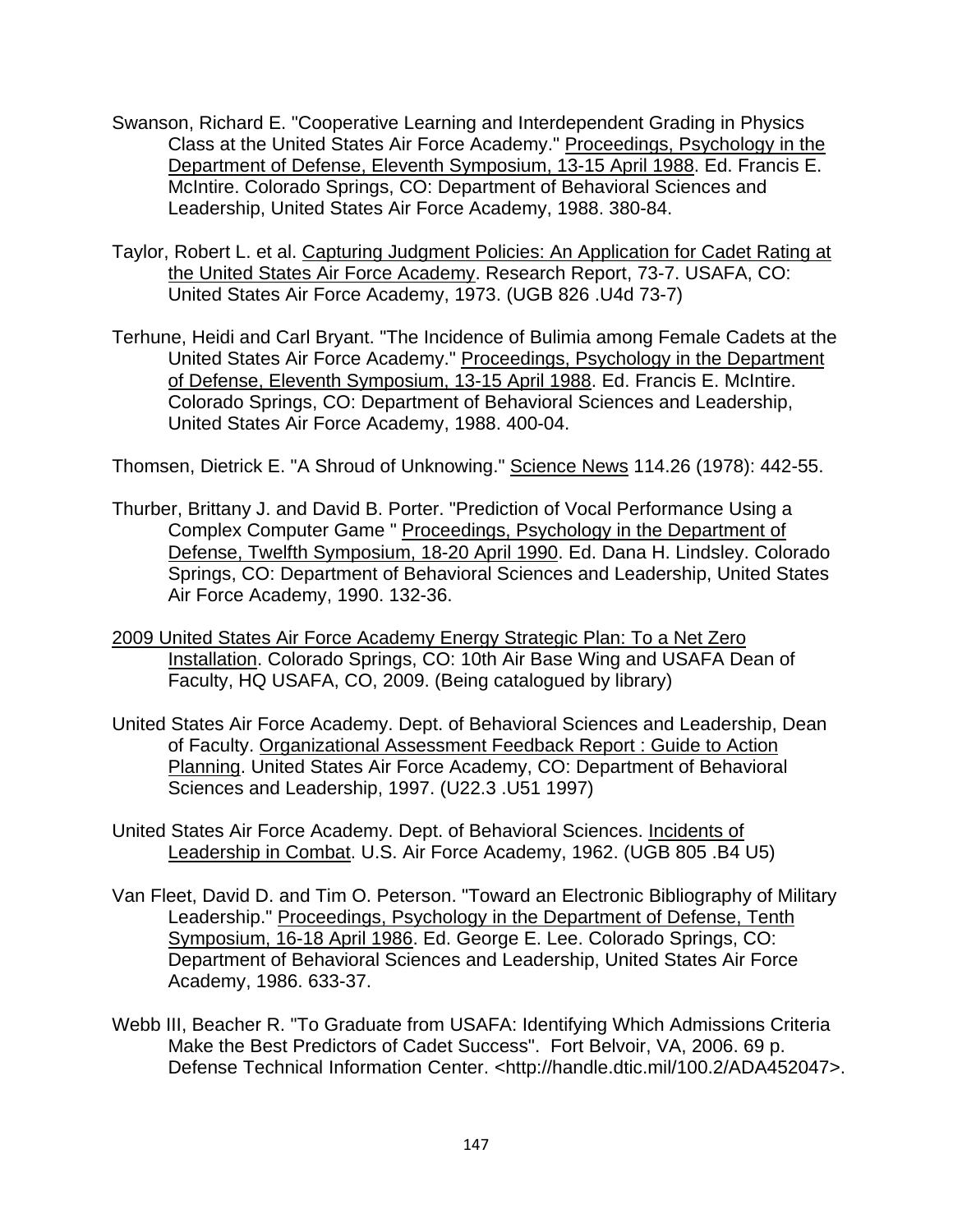- Whyte, Michael. "Cognitive Styles and Feedback in Computer-Assisted Instruction." Journal of Educational Computing Research 12.2 (1995): 195-203.
- Wimmer, Jeffrey Todd, and Arthur Patrick Wunder. "The Effects of Competitive and Cooperative Reward Structures on Working Memory." Proceedings, Psychology in the Department of Defense, Eleventh Symposium, 13-15 April 1988. Ed. Francis E. McIntire. Colorado Springs, CO Department of Behavioral Sciences and Leadership, United States Air Force Academy, 1988. 375-79.

### **XXX. SEXUAL HARASSMENT**

- "Academy Scandal: No Confidentiality, No Confidence." Contemporary Sexuality 37 (2003): 9.
- Anton, Genevieve. "Academy Deals with 3rd Sex Assault." Air Force Times 53 (1993): 23.
- Chapman, Suzann. "GAO Report Shows Rise in Harassment." Air Force Magazine 78 (1995): 16-17.
- David, R. Mets. "True Confessions of an Ex-Chauvinist: Fodder for Your Professional Reading on Women and the Military." Air & Space Power Journal 21.3 (2007): 89-103.
- Diedrich, John. "Academy: School for Scandal? Charges Range from Drugs to Illegal Sex." Air Force Times 62.31 (2002): 14-16.
- DoD Service Academies More Actions Needed to Eliminate Sexual Harassment: Report to Congressional Requesters. Washington, DC: The Office, 1994. (GA 1.13:NSIAD-94-6)
- DoD Service Academies: Update on Extent of Sexual Harassment: Report to Congressional Requesters. Washington, DC: The Office, 1995. (GA 1.13:NSIAD-95-58 )
- Donnelly, Elaine. "Sex Survey Scolding Unfair to Service Academies." Human Events 62.5 (2006): 17-17.
- Douglas, Carol Anne et al. "United States: Pentagon Report on Air Force Academy Blasted." Off Our Backs 35 (2005): 8-9.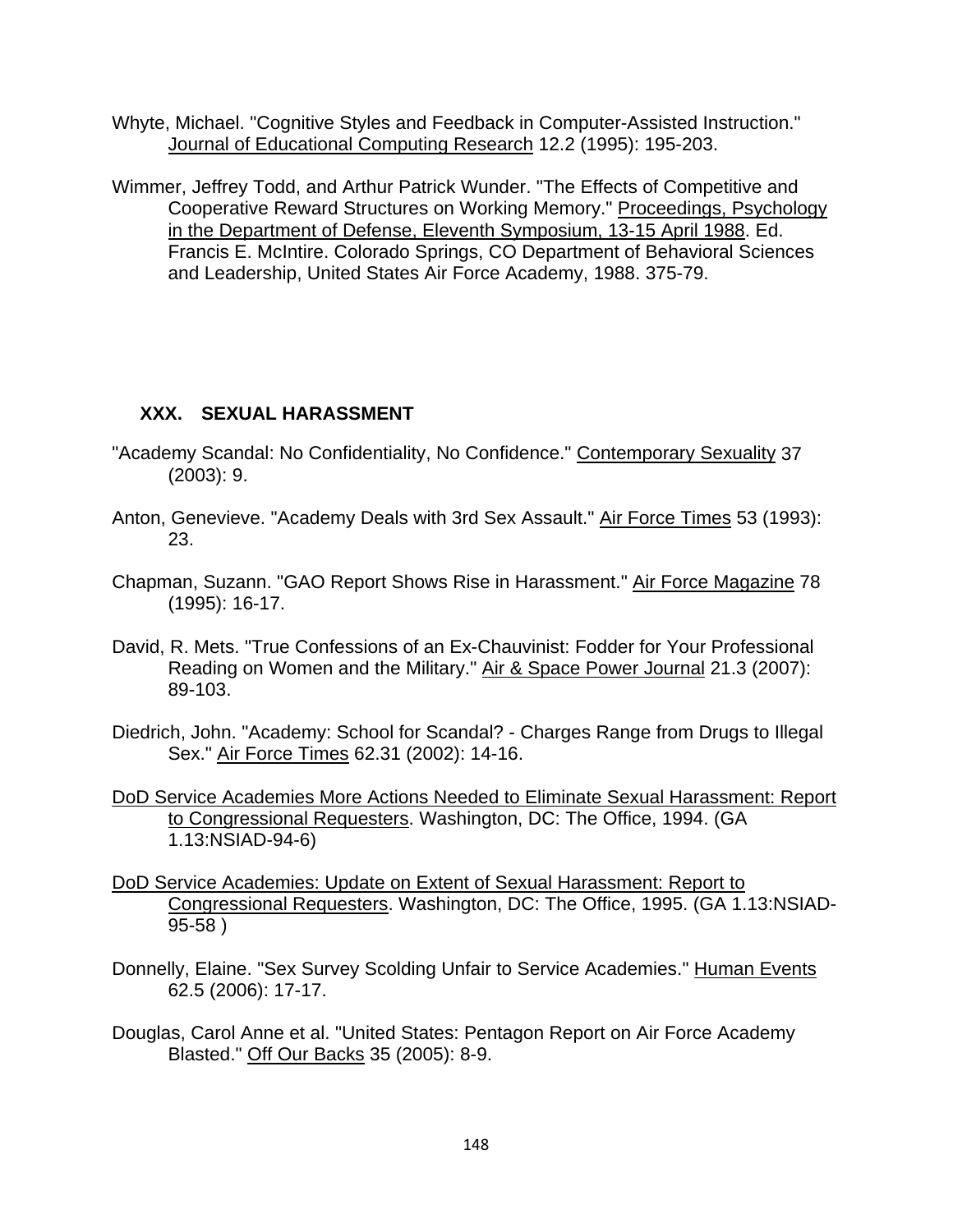- "Evaluation of Sexual Assault, Reprisal, and Related Leadership Challenges at the United States Air Force Academy". Arlington, VA, 2004. 1 v. (various pagings) : ill. ; 28 cm. Office of the Inspector General of the Dept. of Defense. <http://www.dodig.osd.mil/fo/foia/ERR/IPO2004C003-report.pdf>.
- The Final Report of the Panel to Review Sexual Misconduct Allegations at the U.S. Air Force Academy: Hearing before the Total Force Subcommittee of the Committee on Armed Services, House of Representatives, One Hundred Eighth Congress, First Session, Hearing Held September 24, 2003. Washington, DC: U.S. G.P.O., 2004. (Y 4.AR 5/2 A:2003-2004/16 )
- Gebicke, Mark E. DoD Service Academies: Further Efforts Needed to Eradicate Sexual Harassment: Statement by Mark E. Gebicke, Director, Military Operations and Capabilities Issues, National Security and International Affairs Division, before the Subcommittee on Force Requirements and Personnel, Committee on Armed Services, U.S. Senate. Washington, DC: The Office 1994. (GA 1.5/2:T-NSIAD-94-111 )
- Gomstyn, Alice. "Air Force Officials Ignored Warnings About Sexual Assaults at Academy for a Decade, Says Panel Created by Congress." Chronicle of Higher Education 50.6 (2003): A37.

Heyman, J. D., et al. "Breaking Ranks." People 59.9 (2003): 79.

- Holtzhausen, Derina R. and Glen F. Roberts. "An Investigation into the Role of Image Repair Theory in Strategic Conflict Management." Journal of Public Relations Research 21.2 (2009): 165.
- Hunter, Mic. Honor Betrayed: Sexual Abuse in America's Military. Fort Lee, N.J.: Barricade Books, 2007. (UB 418.W65 H86 2007)
- Kunz, Christine L. "A Time for Healing: Air Force Academy Leadership and Cadets Look toward the Future." Airman 48.3 (2004): 22-29.
- Lipari, Rachel N. et al. Service Academy 2006 Gender Relations Survey. Fort Belvoir, VA: Defense Technical Information Center, 2006. (Being catalogued)
- Lorch, Donatella and Paul Tolme. "Ghosts of Tailhook." Newsweek 141.11 (2003): 43.

Moffeit, Miles and Amy Herdy. "Military Assaults." IRE Journal 27.2 (2004): 32-34.

Nelson, T. S. For Love of Country: Confronting Rape and Sexual Harassment in the U.S. Military. New York: Haworth Maltreatment and Trauma Press, 2002. (UB 418.W65 N45 2002)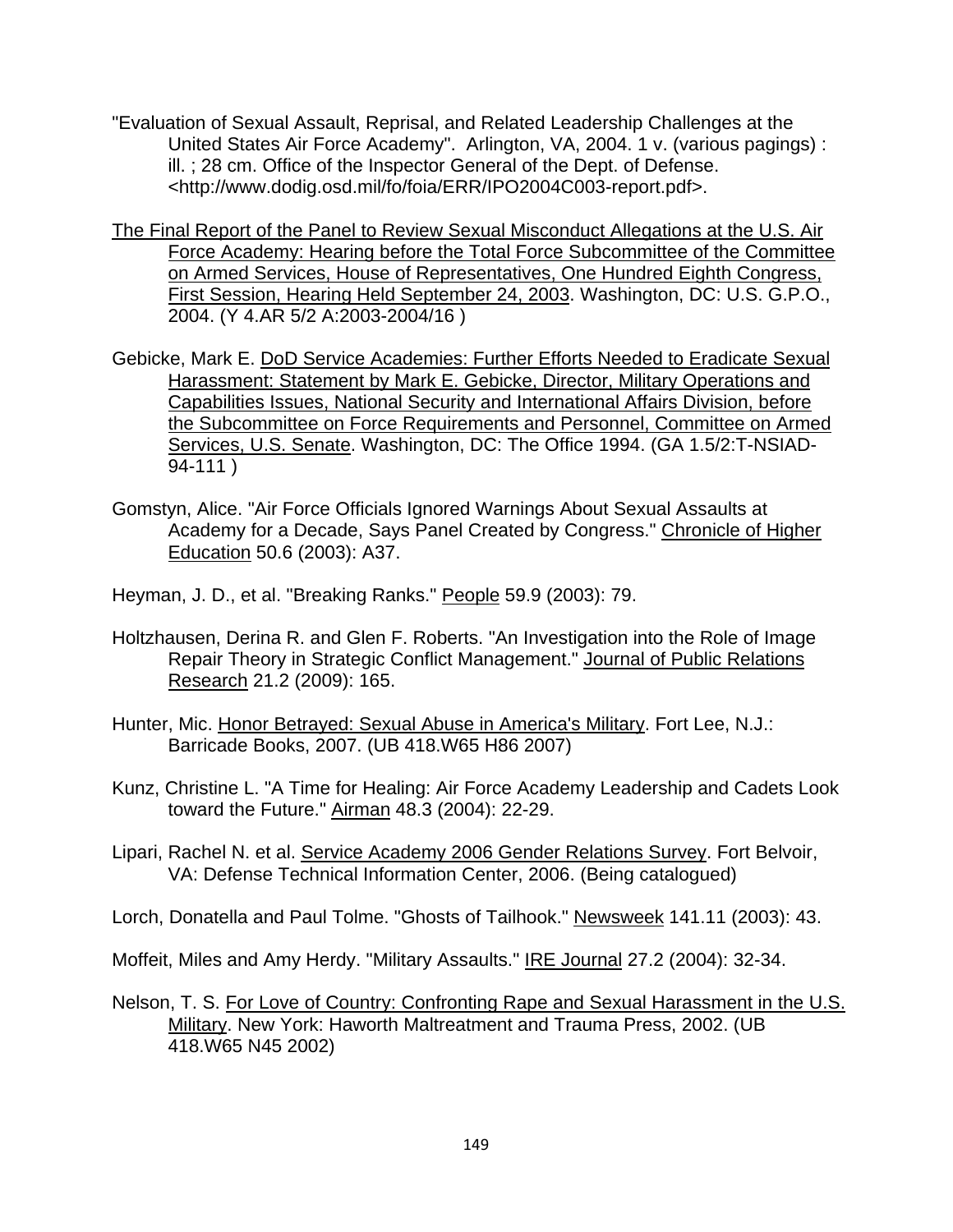- Newman, Richard J. "Upheaval at the Academy " Air Force Magazine 87.1 (2004): 56-59.
- Palmer, Laura. "Her Own Private Tailhook." New York Times Magazine (28 May 1995): 22-25.
- Panel to Sexual Misconduct Allegations at the U.S. Air Force Academy. "Report of the Panel to Review Sexual Misconduct Allegations at the U.S. Air Force Academy". Arlington, VA, 2003. Panel to Review Sexual Misconduct Allegations, United States Air Force Academy. <http://purl.access.gpo.gov/GPO/LPS36374 >.

"Rape and the Military." Contemporary Sexuality 37.5 (2003): 8.

- "The Report of the Working Group Concerning the Deterrence of and Response to Incidents of Sexual Assault at the U.S. Air Force Academy". Ft. Belvoir, VA, 2003. 215 p. ; 23 x 29 cm. Defense Technical Information Center. <http://handle.dtic.mil/100.2/ADA488305>.
- Tillie, Fowler, Panel To Review Sexual Misconduct Allegations Chair, and Academy U.S. Air Force. "Sexual Misconduct at Air Force Academy." FDCH Congressional Testimony.
- United States. Congress. Senate. Committee on Armed Services. Allegations of Sexual Assault at the U.S. Air Force Academy: Hearings before the Committee on Armed Services, United States Senate, One Hundred Eighth Congress, First Session, March 31, September 24, 20, 2003. Washington, DC: U.S. Govt. Printing Office, 2004. (Y 4.AR 5/3:S.HRG.108-652)
- ---. Honor Systems and Sexual Harassment at the Service Academies: Hearing before the Committee on Armed Services, United States Senate, One Hundred Third Congress, Second Session, February 3, 1994. Washington, DC: U.S. Govt. Printing Office, 1994. (Y 4.AR 5/3:S.HRG.103-550)
- United States. General Accounting Office. DoD Service Academies: More Actions Needed to Eliminate Sexual Harassment: Report to Congressional Requesters. The Office, Washington, DC, 1994.

# **XXXI. SUPPORT PROGRAMS AND ACTIVITIES**

Abney, Marvin D. and Lawrence O. Short. "Test Anxiety Desensitization: A Pilot Study." Proceedings, Psychology in the Air Force: Fifth Annual Symposium, 8 April - 10 April 1976. Ed. Dirk C. Prather. Colorado Springs, CO: Department of Life and Behavioral Sciences, United States Air Force Academy, 1976. 177-80.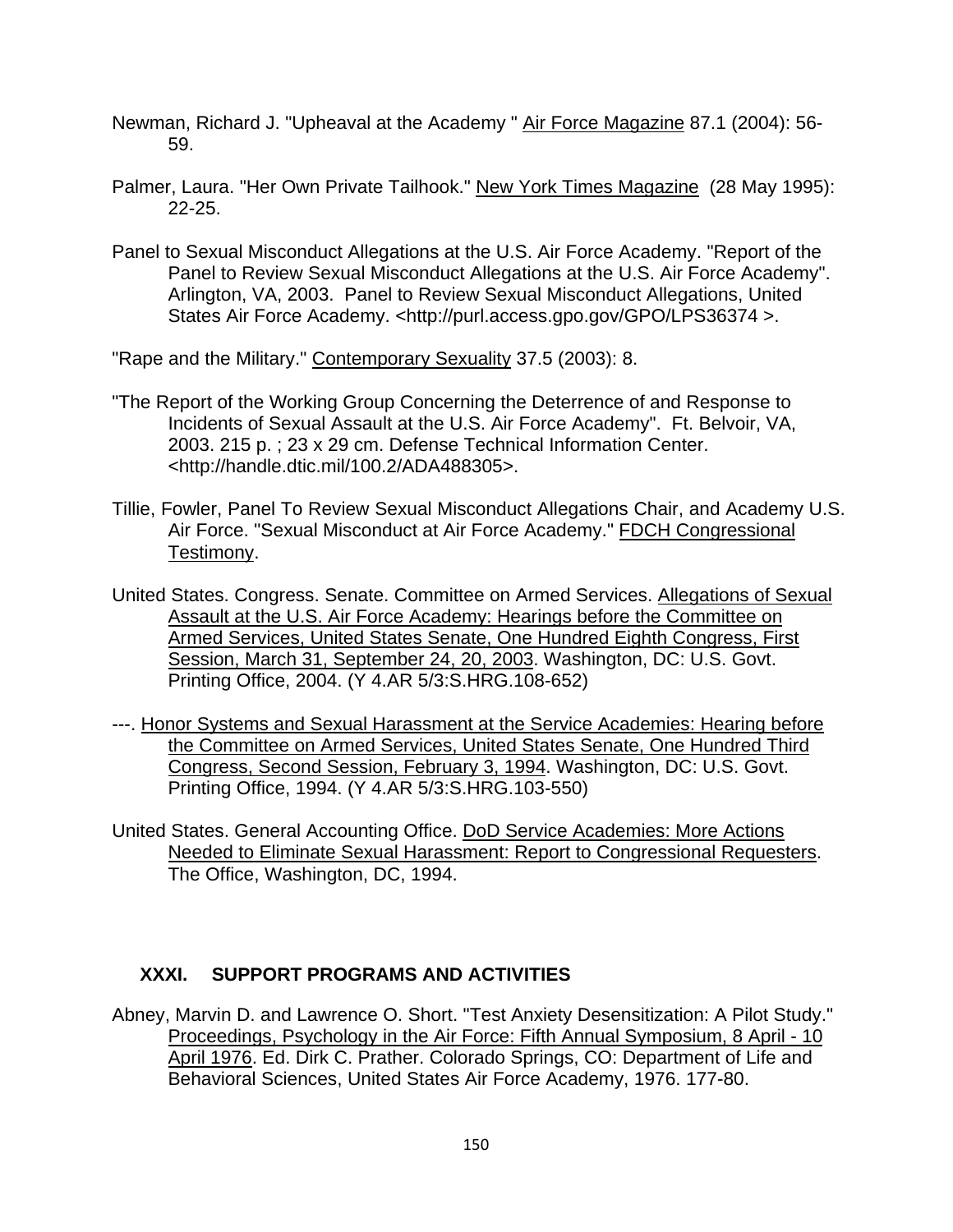- Anderson, Jackie L. "Academic Counseling and Scheduling at the Air Force Academy." The United States Air Force Academy's First Twenty-Five Years: Some Perceptions. USAFA, CO: 25th Anniversary Editorial Committee (USAFA), 1979. 367-74.
- Armacost, Andrew, et al. "Summer Scheduling at the United States Air Force Academy". Ft. Belvoir, VA, 2007. Defense Technical Information Center. <http://handle.dtic.mil/100.2/ADA488131>.
- Bell, John Michael. Achieving Academic Success: A Practical Guide to Study Skills. USAFA, CO: United States Air Force Academy, 1991. (LB2 395 .B42 1991)
- Glidden, Benjamin C. and Donald J. Barrett. "Library Facility and Service Adaptation: The First 25 Years." The United States Air Force Academy's First Twenty-Five Years: Some Perceptions. USAFA, CO: 25th Anniversary Editorial Committee (USAFA), 1979. 391-415.
- Jordan, Tiffany et al. "Learning Skills Center Survey." Proceedings, Psychology in the Department of Defense: Thirteenth Annual Symposium, 15-17 April 1992. Ed. Anthony J. Aretz. Colorado Springs, CO: Department of Behavioral Sciences and Leadership, United States Air Force Academy, 1992. 242.
- Lasota, Peter E. Test and Evaluation of Multi-Media Cadet Career Information and Counseling Center. Brooks AFB, TX: Air Force Human Resources Laboratory, Air Force Systems Command, 1973. (UGB 801 .C2 L34 Spec Coll)
- McCracken, Naomi M. and R.J. Penick. "Academic Advising at United States Air Force Academy." College and University 44 (1969): 642-49.
- Nataupsky, Mark, John Bermudez and Nita Huelf. "The USAF Academy How-to-Study Program: Past, Present, and Future." Proceedings, Psychology in the Air Force: Seventh Annual Symposium, 16-18 April 1980. Ed. Dickie A. Harris. Colorado Springs, CO: Department of Behavioral Sciences and Leadership, United States Air Force Academy, 1980. 363-66.
- Sutton, Thomas L. Air Force Academy Candidate Counseling in the Seventies. Maxwell AFB, AL: Air Command and Staff College Air University, 1974. (UGB 816.3 .S96)
- Taber, Lynville E. and Lawrence O. Short. "Counseling the Woman Air Force Academy Cadet: Some Relevant Issues." Proceedings, Psychology in the Air Force: Fifth Annual Symposium, 8 April - 10 April 1976. Ed. Dirk C. Prather. Colorado Springs, CO: Department of Life and Behavioral Sciences, United States Air Force Academy, 1976. 104-07.
- Talmadge, Alice A. "From Training Aids to Videotape: 25 Years of Development in Audio-Visual Aids at USAF Academy." The United States Air Force Academy's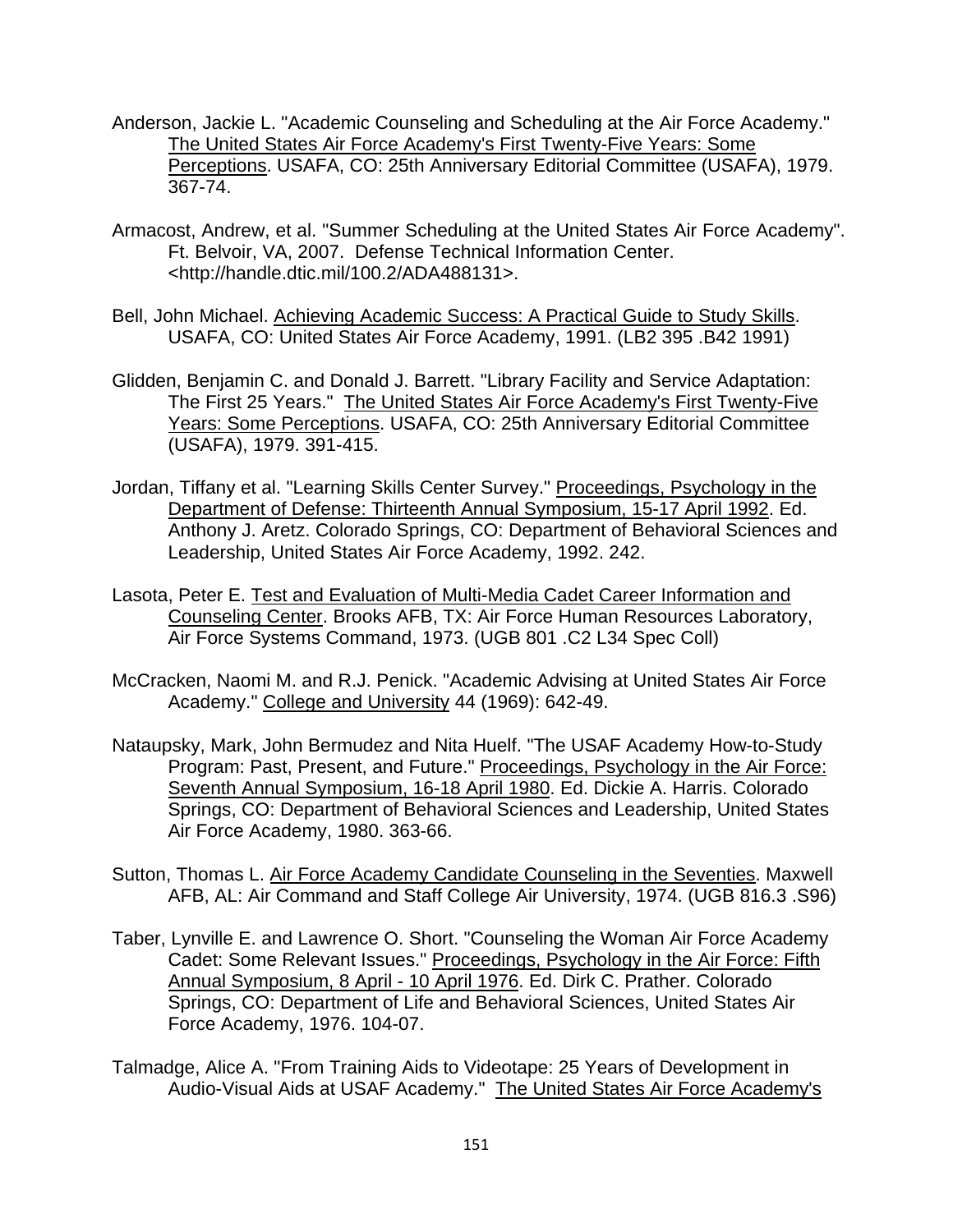First Twenty-Five Years: Some Perceptions. USAFA, CO: 25th Anniversary Editorial Committee (USAFA), 1979. 375-90.

- Titus, James. Fourth Class Cadet Study Guide: Fall Semester. Colorado Springs, CO: Military Training Division, United States Air Force Academy, 1991. (D 305.19:P 94/2/991)
- United States Air Force Academy. Dept. of Leadership Studies. Evaluation of Operation Third Lieutenant. [Edwin G. Triner, project officer]. USAFA, CO: United States Air Force Academy, 1959. (UGB 810 .U5 Spec Coll)
- Wayne, George H. A Comparison of Male and Female Cadets' Assessment of Counseling Services at the Air Force Academy. Denver: University of Denver, 1979. (LB 2378 1979 .W35 Spec Coll)
- Whittingham, Donald W. "Operation Third Lieutenant: OJT for Academy Cadets." USAF Instructors Journal 3 (1966): 10-12.

# **XXXII. USAFA ADMINISTRATION AND ORGANIZATION**

- Eaker, Ira. "Mission of the Academy." Air Force Times 34 (1973): 13.
- Ellis, Richard Patrick. "Intercollegiate Athletics and the Mission of the United States Air Force Academy." University of Denver, 1981.
- Faurer, Judson Charles. A Survey and Analysis of Policy Decisions and Fourth Class Attrition--United States Air Force Academy. Columbus, OH: Ohio State University, 1964. (UGB 816.7 .F26)
- Fogleman, Ronald R. Fogleman Collection, 1966-1998. (MS 50 Special Collections)
- "General Harmon Tells All About The "West Point of the Air": Interview." US News & World Report 38 (1955): 28-30+.
- Gimble, Thomas F. et al. "Management and Administration of the United States Air Force Academy". Ft. Belvoir, VA, 1996. 105 p. Defense Technical Information Center. <http://handle.dtic.mil/100.2/ADA371544>.
- "Lt Gen Thomas S. Moorman, Jr., Superintendent of the Air Force Academy." Aerospace Historian 14 (1967): 65.
- Lovell, John P. "Modernization and Growth at the Service Academies: Some Organizational Consequences." The Changing World of the American Military. Ed. Franklin D. Margiotta. Boulder, CO: Westview Press, 1978. 305-20.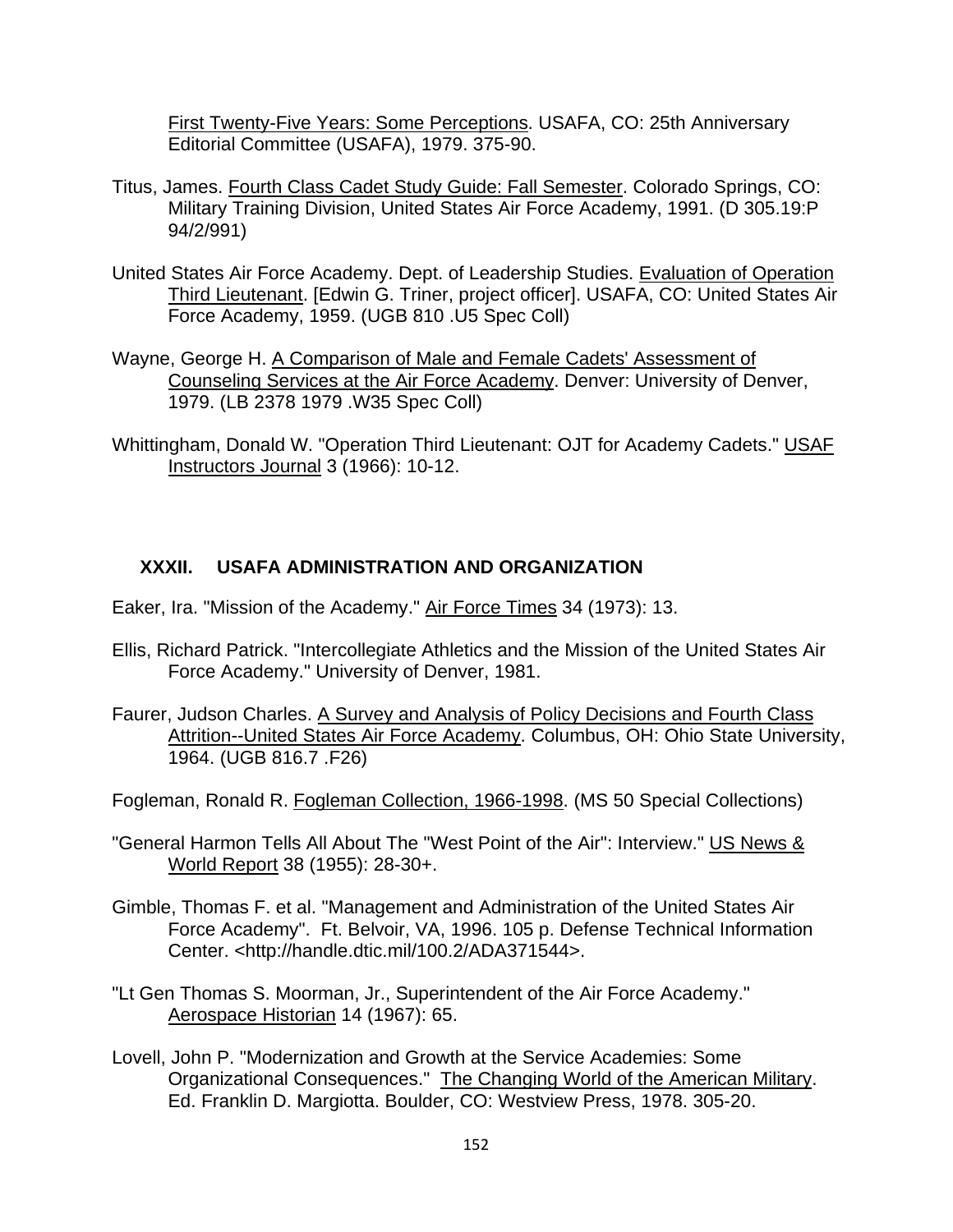- Miller, Edward Anthony. The Founding of the Air Force Academy: An Administrative and Legislative History. Denver: Denver University, 1969. (LB 2378 1969 .M647 1996 Spec Coll)
- Moorman, Thomas S. "Basic Philosophical Concepts of the United States Air Force Academy." Air University Review 20.1 (1968): 2-10.
- Rauschkolb, Dick. "Superintendent's Interview with the AOG." Checkpoints 35.1 (2006): 17-22.
- Regni, John F. "A Letter from the Superintendent: State of Your Academy, a Whole Lot of Good Going On!" Checkpoints 36.3 (2007): 14-17.
- Sands, Gene Cameron. An Administrative History of the U.S. Air Force Academy, 1954- 1979. Washington, DC: The Catholic University of America, 1982. (LB 2378 1982 .S221 1996 Spec Coll)
- Stone, William S. "United State Air Force Academy." Air Force Magazine 44.9 (1961): 190-92.
- ---. "United States Air Force Academy." Air Force Magazine 43.9 (1960): 191-92+.
- Trest, Warren A. Air Force Roles and Missions: A History. Air Force History and Museums Program (U.S.). Honolulu, HI: University Press of the Pacific, 2005. (UG 633 .T74 2005)
- 25th Anniversary Editorial Committee. "The Commandant of Cadets Has a Leadership Role..." The United States Air Force Academy's First Twenty-Five Years: Some Perceptions. USAFA, CO: 25th Anniversary Editorial Committee (USAFA), 1979. 288.
- "The United States Air Force Academy: An Air Force Photochart." Air Force Magazine 42 (1959): 38-39.
- United States Air Force Academy. Institutional Self Study Report: Prepared for the Higher Learning Commission of the North Central Association of Colleges and Schools, Spring 2009. S.l.: s.n., 2009. (UGB 788 .A2 .A1 2009 Spec Coll)
- United States Air Force Academy. Into the New Millenium. Colorado Springs, CO: United States Air Force Academy, 2000. (D 305.2:M 61)
- United States. Congress. House. Committee on Government Operations. Legislation and National Security Subcommittee. Problems in Administration of the Military Service Academies: Hearing before a Subcommittee of the Committee on Government Operations, House of Representatives, Ninety-Fourth Congress,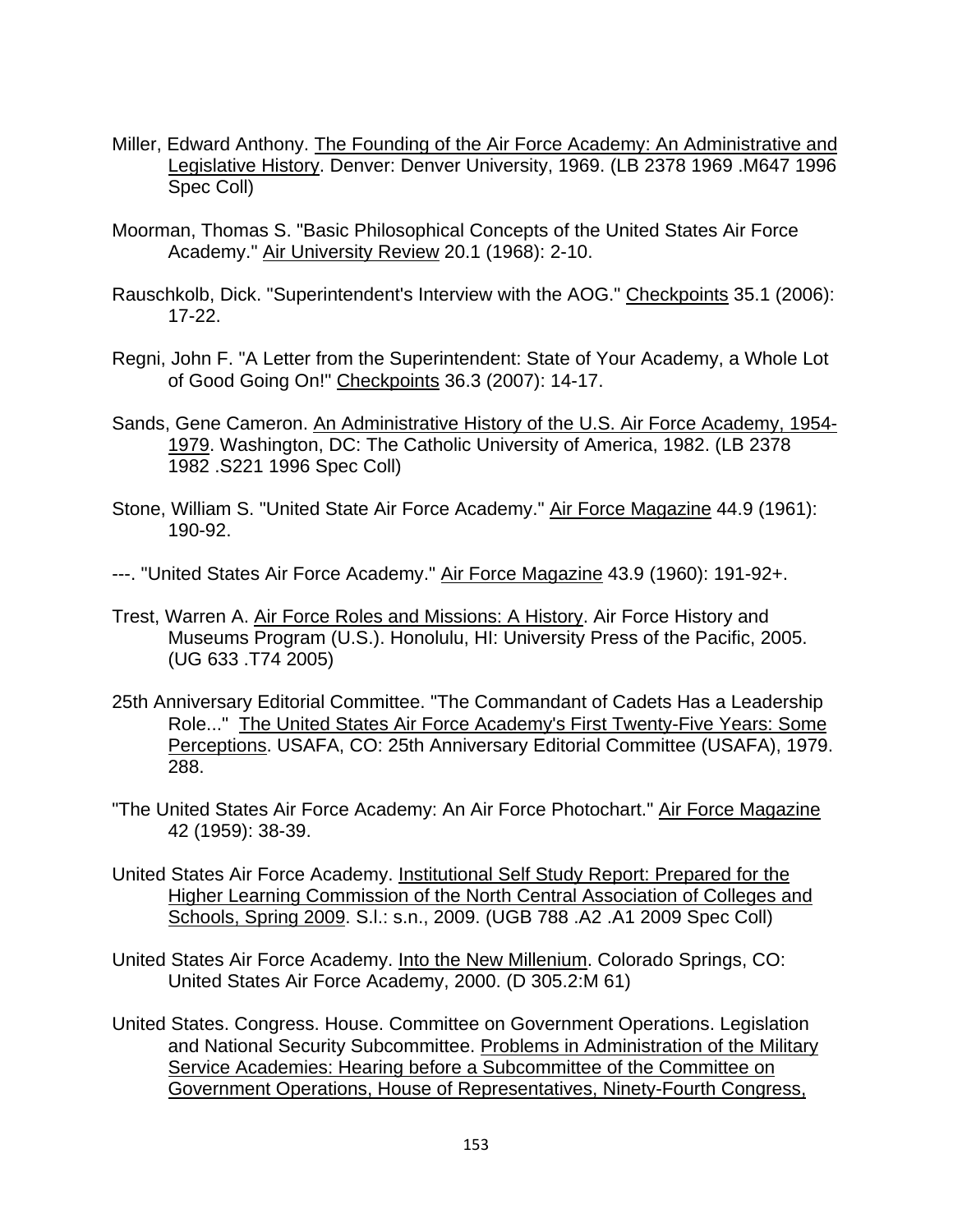Second Session, March 17, 1976. Washington, DC: U.S. Govt. Printing Office, 1976. (Y 4.G74/7:M59/13)

United States. Congress. House. Special Subcommittee on Service Academies. Administration of the Service Academies. Report and Hearings, Ninetieth Congress, First and Second Sessions. Washington, DC: U.S. Govt. Printing Office, 1968. (U 408 .U51)

## **XXXIII. USAFA GRADUATES**

- "Air Academy's First Grads: Photographs." New York Times Magazine 24 May 1959: 16-17.
- "Air Force Academy First Graduating Class (Pictures of the 207 Members of the First Graduating Class of the Air Force Academy)." Air Force Magazine 42.6 (1959): 78-83.
- Aleshire, Peter. The Eye of the Viper: The Making of an F-16 Pilot. Guilford, Conn.: Lyons Press, 2004. (UGB 556 .A37 2004)
- Allen, Ken. "Torch of Rhodes." Airman 14 (1970): 19-21.
- Andrus, Burton C. The Impact of Various Master's Degrees on the Careers of United States Air Force Officers Who Are Academy Graduates. Denver: University of Denver, 1985. (LB 2378 1985 .A576 Spec Coll)
- Baxter, Thomas Dale. A Study of the Effects of Medical Waivers and the T-41 Flying Training Program at the Academy on Undergraduate Flying Training (UPT) Performance of Air Force Academy Graduates. United States Air Force Academy, CO: Frank J. Seiler Research Laboratory, USAFA, 1979. (UGH 5614.4 .F82 79-4 Spec Coll)
- "Brian Bauman Successfully Fought Off Cancer to Realize One of His Lifelong Dreams: To Graduate from the U.S. Air Force Academy." People Weekly 47 (1998): 157-58.

"Cadets in Combat Cockpits." Airman 11 (1967): 20.

- Callander, Bruce "First Class Forty Years Ago This Month, the Air Force Academy Graduated Its First 207 Cadets." Air Force Magazine 82 (1999): 56-61.
- Callander, Bruce D. "The Class of 50 Years Ago." Air Force Magazine 88.7 (2005): 78- 81.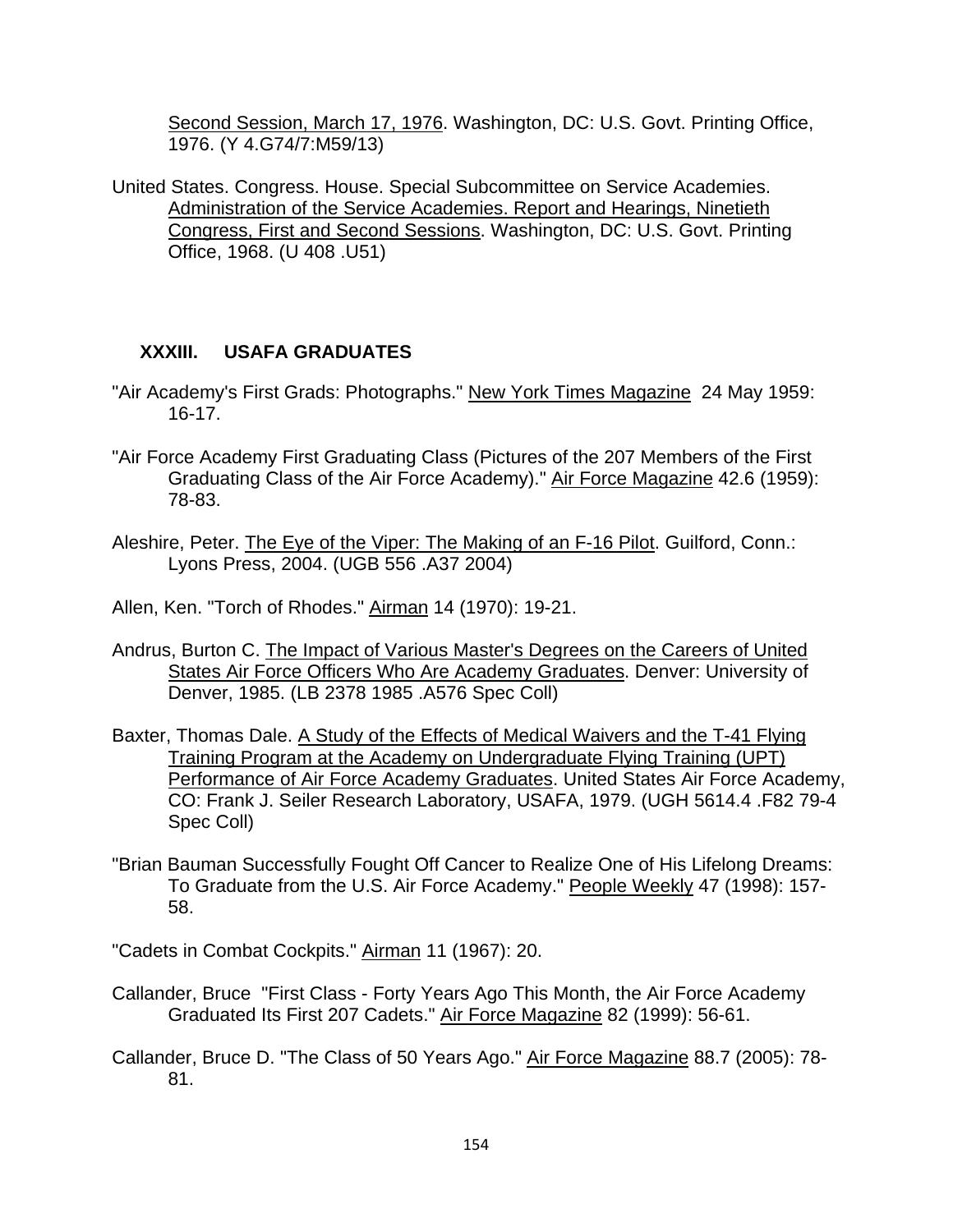- Campbell, Lawrence G. "The Long Blue Line: Air Force Academy's First Class Was a Stellar Group." Armed Forces Journal International 134.9 (1997): 38-39.
- Chapman, Mark. "Like Father, Like Son -- Almost: Second Generation Cadets Learn from Their Grad Fathers." Airman 26 (1982): 38-39.
- Conley, Sharon C. "Expectations, Job Perceptions and Disconfirmation among Air Force Academy Graduates." Proceedings, Psychology in the Air Force: Seventh Annual Symposium, 18-20 April 1984. Ed. George E. Lee. Colorado Springs, CO: Department of Behavioral Sciences and Leadership, United States Air Force Academy, 1984. 117-21.
- ---. "A Path Analytic Study of Psychological Success among Air Force Officers." Proceedings, Psychology in the Air Force: Seventh Annual Symposium, 18-20 April 1984. Ed. George E. Lee. Colorado Springs, CO: Department of Behavioral Sciences and Leadership, United States Air Force Academy, 1984. 265-70.
- Conley, Sharon C. and Frank R. Wood. "Early Career Experiences of Air Force Academy Graduates." Proceedings, Psychology in the Department of Defense, Tenth Symposium, 16-18 April 1986. Ed. George E. Lee. Colorado Springs, CO: Department of Behavioral Sciences and Leadership, United States Air Force Academy, 1986. 368-72.

Corelli, Rae. "A High Flyer's Disgrace." MacLean's 110 (1997): 38-39.

- Cubero, Ruben Anthony. The Attainment of a Doctoral Degree Relative to Other Variables in the Promotability of United States Air Force Academy Graduates to the Rank of Colonel. Denver: University of Denver, 1983. (LB 2379 1983 .C96 Spec Coll)
- Cummings, William H. "Institutional and Occupational Paths to Retention among United States Air Force Officers." Proceedings, Psychology in the Department of Defense, Twelfth Symposium, 18-20 April 1990. Ed. Dana H. Lindsley. Colorado Springs, CO: Department of Behavioral Sciences and Leadership, United States Air Force Academy, 1990. 147-56.
- DeFleur, Lois B. and Rebecca L. Warner. "Air Force Academy Graduates and Nongraduates: Attitudes and Self-Concepts." Armed Forces & Society 13.4 (1987): 517-33.
- DoD Service Academies Problems Limit Feasibility of Graduates Directly Entering the Reserves: Report to Congressional Requesters. Washington, DC: The Office, 1997. (GA 1.13:NSIAD-97-89 )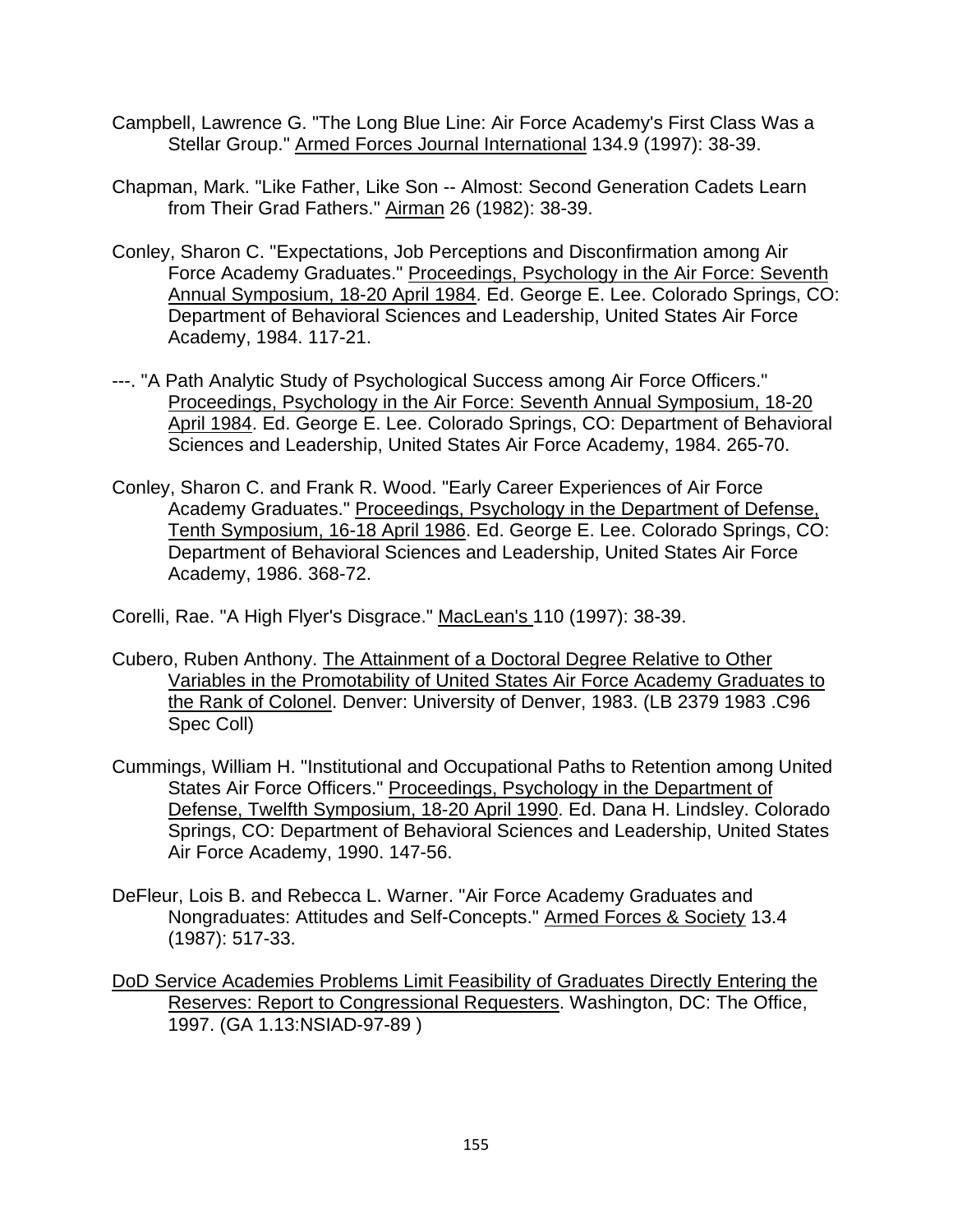- DoD Service Academies: Academy Preparatory Schools Need a Clearer Mission and Better Oversight: Report to the Chairmen, Senate and House Committees on Armed Services. Washington, DC: The Office, 1992. (GA 1.13:NSIAD-92-57 )
- Dorr, Robert F. "Graduates at War." Fifty Years of Excellence: Building Leaders of Character for the Nation: A Publication Celebrating 50 Years of the U.S. Air Force Academy. Ed. Charles Oldham. Tampa, FL: Faircount LLC, 2004. 126-31.
- ---. "High Frontier: Air Force Astronauts." Fifty Years of Excellence: Building Leaders of Character for the Nation: A Publication Celebrating 50 Years of the U.S. Air Force Academy. Ed. Charles Oldham. Tampa, FL: Faircount LLC, 2004. 132-43.
- Dunivin, Karen O. "Gender Identity among Air Force Female Aviators." Proceedings, Psychology in the Department of Defense, Twelfth Symposium, 18-20 April 1990. Ed. Dana H. Lindsley. Colorado Springs, CO: Department of Behavioral Sciences and Leadership, United States Air Force Academy, 1990. 71-76.
- Fleming, Kenneth H. "Air Force Academy Measures of Performance as Predicators of Promotion Potential." Proceedings, Psychology in the Air Force: Seventh Annual Symposium, 18-20 April 1984. Ed. George E. Lee. Colorado Springs, CO: Department of Behavioral Sciences and Leadership, United States Air Force Academy, 1984. 217-21.
- Flinn, Kelly. Proud to Be. New York: Random House, 1997. (UGB 291 .F622 A11 1997)
- Hong, Doo-Seung. "Retired U.S. Military Elites: Post-Military Employment and Its Sociopolitical Implications." Armed Forces & Society 5 (1979): 451-66.
- Hoppin, Christopher J. Same Date of Rank: Grads at the Top and Bottom from West Point, Annapolis, and the Air Force Academy. Bloomington, IN: Xlibris Corp., 2009. (Being acquired by library.)
- Kallett, Melissa R. et al (Panel Discussion). "Factors Affecting the Early Career Decisions of the First Women Graduates of the USAF Academy." Proceedings, Psychology in the Department of Defense, Eleventh Symposium, 13-15 April 1988. Ed. Francis E. McIntire. Colorado Springs, CO: Department of Behavioral Sciences and Leadership, United States Air Force Academy, 1988. 55-56.
- Lee, Richard D. "A Graduate Looks Back...And Ahead." Air Force Magazine 42.6 (1959): 84-85.
- Lehmkuhl, Reichen. Here's What We'll Say: Growing up, Coming out, and the U.S. Air Force Academy. New York: Carroll & Graf Publishers, 2006. (UGB 291 .L523 A3 2006 )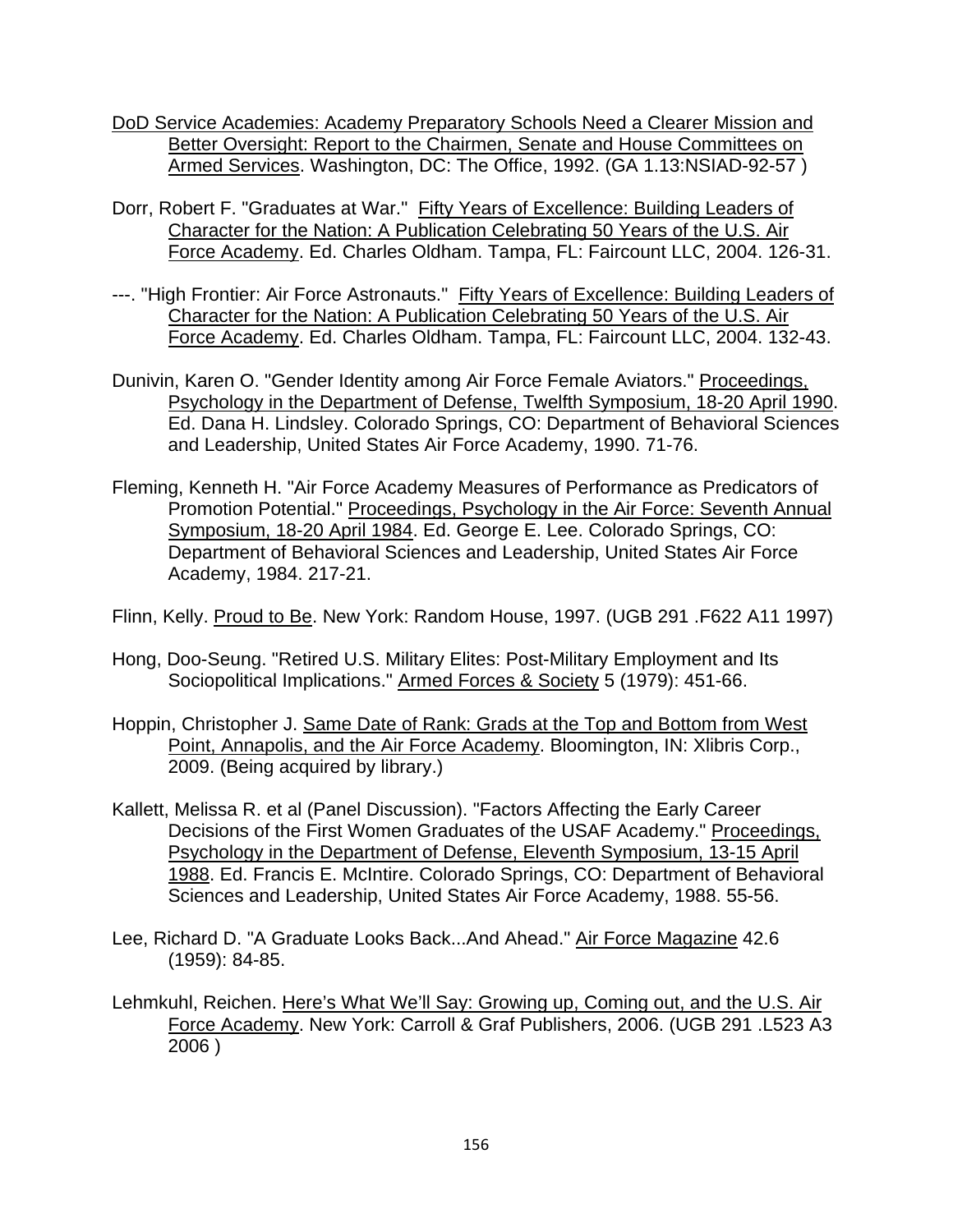- Lewis, Kenneth W. and Morris R. Taffet. Management of Pilot Training Delays for the USAF Academy Graduate. Maxwell AFB, AL: Air Command and Staff College, 1978. (UGB 890 .L67 Spec Coll)
- Lowe, Robert A. The First 71: A Look at the Academy Performance of the First 71 Air Force Academy Graduates Selected for General. Maxwell AFB, AL: Air War College Air University, 1988. (UGB 907 .A433 88-L913)
- McCone, David and Kathy O'Donnell. "Marriage and Divorce Trends for Graduates of the U.S. Air Force Academy." Military Psychology 18.1 (2006): 61-75.
- ---. "Marriage and Divorce Trends for Graduates of the U.S. Air Force Academy." Military Psychology 18.1 (2006): 61-75.
- McDermott, Robert F. "Academic Achievement of the Class of 1961." The Talon 6.9 (1961): 8-9.
- McMillin, Sue. "First Female Grads (from AF Academy), 20 Years Later." Air Force Times 60.45 (2000): 18.
- Mets, David R. and James H. Toner. "Fodder for Your Professional Reading: The Officer as a Teacher / Reply." Air & Space Power Journal 16.4 (2002): 87-101.
- Mirandette, Erik. The Only Road North: 9,000 Miles of Dirt and Dreams. Grand Rapids, Mich.: Zondervan, 2007. (DT12.25 .M57 2007)
- O'Connell, Michael J. "Measuring Institutional and Occupational Values: Issues of Reliability and Validity." Proceedings, Psychology in the Department of Defense, Tenth Symposium, 16-18 April 1986. Ed. George E. Lee. Colorado Springs, CO: Department of Behavioral Sciences and Leadership, United States Air Force Academy, 1986. 561-65.

"Of the Highest Type: Class of 1959." Airman 3 (1959): 23-24.

- Phillips, Cabell. "Air Academy's First Grads Take Wing." New York Times Magazine 24 May 1959: 18+.
- Putney, Michael. "Tomorrow's Generals Talk of Tradition, Change, Life as Warriors of Peace." National Observer 1 (1973): 1+.

"Ready for Duty." Time 73 (1959): 64.

- Ritchie, Steve. "Leadership That Inspires Excellence." Education 120.3 (2000): 404-07.
- Roberts, William W. "USAF Academy Graduates in Logistics." Proceedings, Psychology in the Department of Defense, Twelfth Symposium, 18-20 April 1990. Ed. Dana H.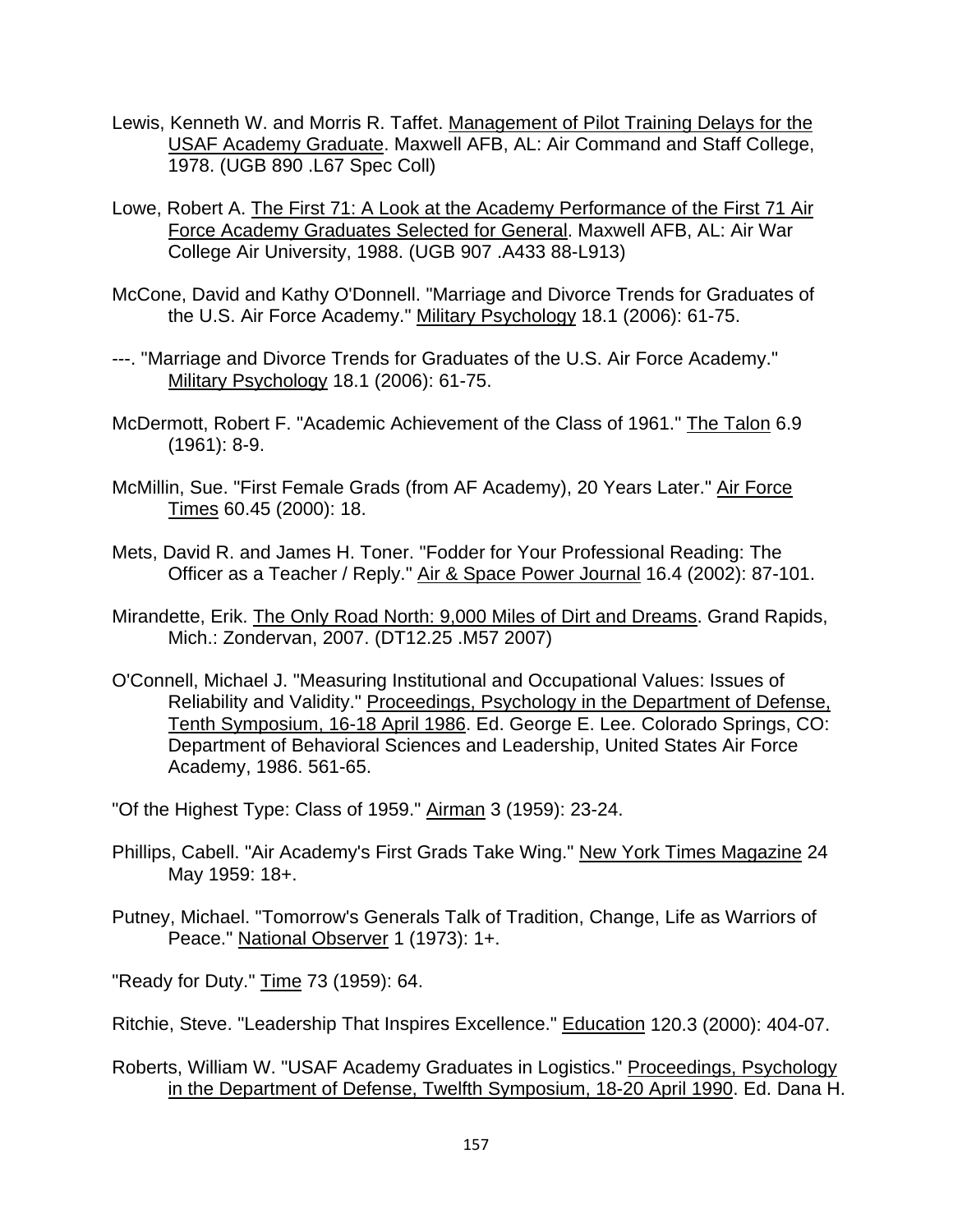Lindsley. Colorado Springs, CO: Department of Behavioral Sciences and Leadership, United States Air Force Academy, 1990. 255-58.

- Robinson, Michael A. "Breaking the Barriers: Women and Minorities Excel at the Air Force Academy and in Careers That Follow." Fifty Years of Excellence: Building Leaders of Character for the Nation: A Publication Celebrating 50 Years of the U.S. Air Force Academy. Ed. Charles Oldham. Tampa, FL: Faircount LLC, 2004. 48-59.
- Ruff, Doyle C. Officer Training School, USAF: Its Value as a Commissioning Source. Maxwell AFB, AL: Air War College, Air University, 1976. (UGB 907 .A42 6046)

Sack, Thomas L. "They Are the First." Air Force Magazine 63 (1980): 154-55.

"Selected Grads Offered Masters Degree in Physics." Airman 11 (1967): 37.

Sheffield, Dick. "The First Ladies of '80." Airman 24 (1980): 2-7.

- Simon, Steven A. "50 Years of Notable Graduates." Fifty Years of Excellence: Building Leaders of Character for the Nation: A Publication Celebrating 50 Years of the U.S. Air Force Academy. Ed. Charles Oldham. Tampa, FL: Faircount LLC, 2004. 120-25.
- United States. General Accounting Office. DoD Service Academies: Problems Limit Feasibility of Graduates Directly Entering the Reserves: Report to Congressional Requesters. Washington, DC: The Office, 1997. (GA 1.13:NSIAD-97-89 Microform)
- "The USAFA Graduate War Memorial". Colorado Springs, CO: The Friends of the Air Force Library, United States Air Force Academy, 2008 -. <http://memwall.USAFAlibrary.com/folders.asp?uid=1>.
- Vasquez, Bob. Heirpower!: Eight Basic Habits of Exceptionally Powerful Lieutenants. Maxwell AFB, AL: Air University Press, 2006. (UB 210 .V38 2006)
- "Will Mr. Robinson Go to Washington? A Black Business School Professor Aims to Represent North Carolina in Congress." The Journal of Blacks in Higher Education.42 (2003): 59.

# **XXXIV. USAFA PREPARATORY SCHOOL**

"Don't Forget the Air Force Academy Preparatory School." Airman 13 (1969): 3.

"Rough, Rugged and Rewarding." Airman 8 (1964): 32-34.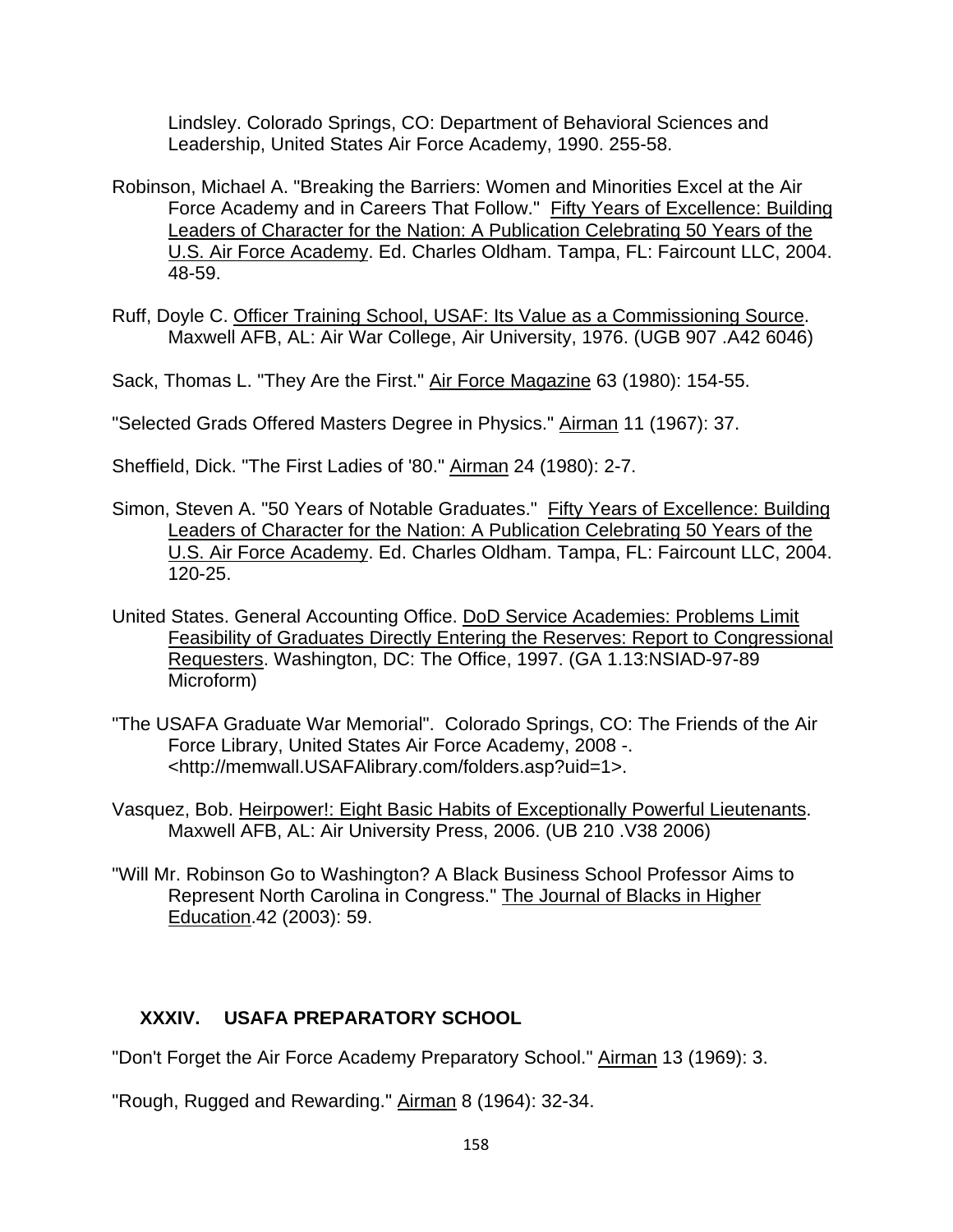- Anderson, Dwight W. "Military Training Instructor Duties and Responsibilities...USAFA Preparatory School." USAF Instructors Journal 9 (1971): 4-12.
- Anderson, Kenneth R. Predictive Modeling of the Academic Performance of USAF Academic Preparatory School Graduates at the USAF Academy. Dayton, OH: Air Force Institute of Technology, 1974. (LB 2378 1974 .A54 Spec Coll)
- Atkins, Jerome Anthony. The United States Air Force Academy Preparatory School: A Historical Perspective and an Analysis of the Performance of Its Graduates. Auburn, AL: Auburn University, 1979. (LB 2378 1979 .A87 Spec Coll)
- Bailey, Timothy. "Enlisted People Desiring a Commission Are...Taking the Lead." Airman 43.5 (1999): 28.
- Black, Lee C. "Education and Training: Individualized." USAF Instructors Journal 7 (1970): 54-57.
- Gillert, Douglas J. "Blue-Gold Opportunity." Airman 33 (1989): 14-17.
- Gimble, Thomas F. et al. "Report on the Audit of the U.S. Air Force Preparatory School". Ft. Belvior, VA, 1995. 42 p. Defense Technical Information Center. <http://handle.dtic.mil/100.2/ADA373416 >.
- Madsen, William D. "Shaping up for the Academy." Air Force Magazine 54 (1971): 35- 37.
- McKenna, Pat. "'Preppies': School Revs up Students for Air Force Academy." Airman 40.5 (1996): 34-37.
- Malamute, the Yearbook of the U.S. Air Force Academy Preparatory School. Colorado Springs, CO: Preparatory School, United States Air Force Academy. (UGB 806 .M23 Spec Coll)
- Mindflights: USAFA Preparatory School Literary Magazine. Colorado Springs, CO: Department of English, Preparatory School, United States Air Force Academy. (D 305.22/2:990)

Mitchelmore, Garry E. "A Gate You Can Open." Airman 14.6 (1970): 52-55.

- Nalley, Charles G. "A Descriptive Study of the United States Army, Navy and Air Force Academy Preparatory Schools." George Washington University, 1965.
- Schrank, Wilburn Ronold. Relationships between Ability Grouping and Academic Achievement in the Mathematics Course at the United States Air Force Academy Preparatory School. College Station, TX: Texas A&M University, 1967. (LB 2378 1967 .S37 Spec Coll)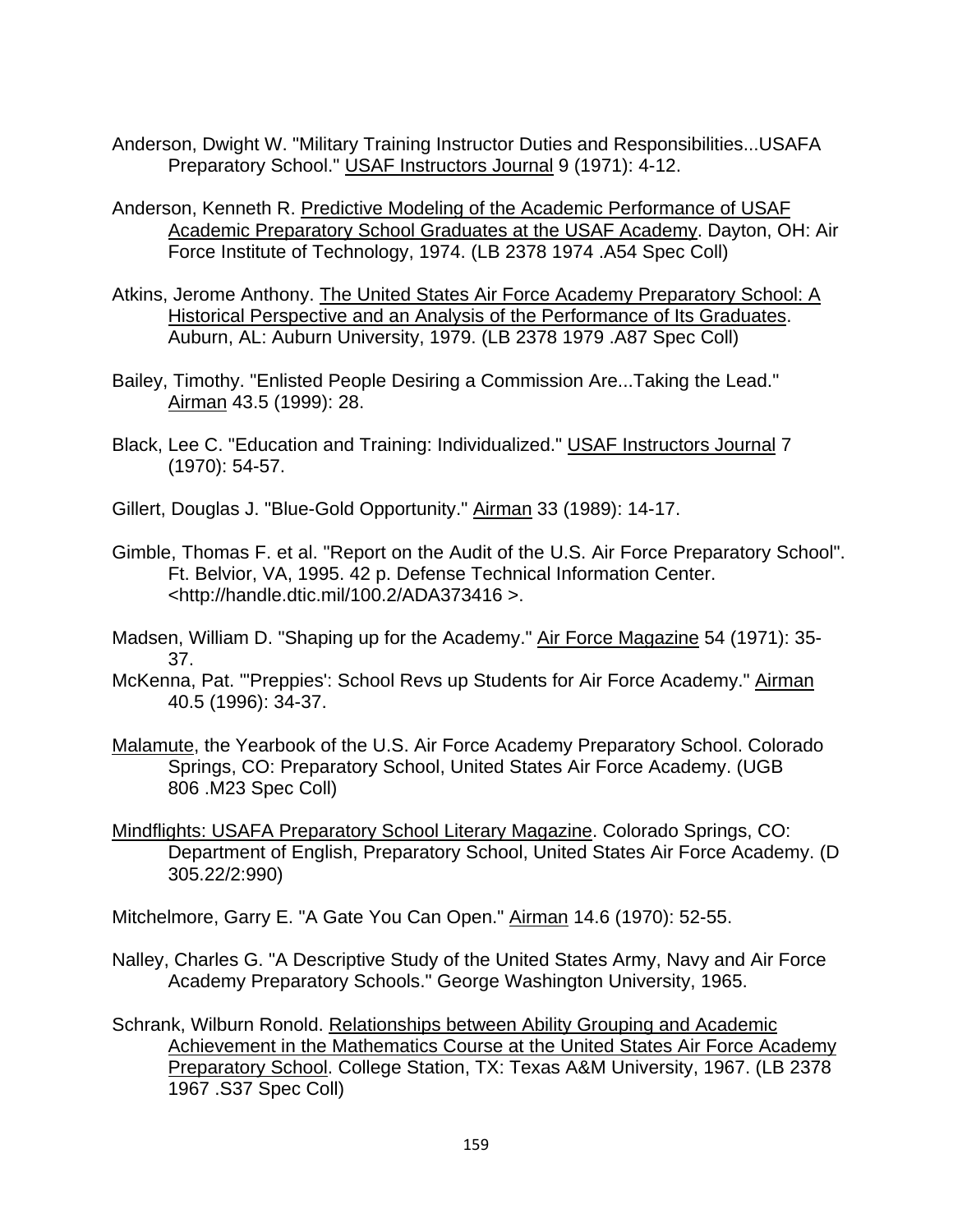- Shershun, Carroll S. "The Longest Five Miles (Academy Prep School Training)." Airman 6 (1962): 22-25.
- Weber, Kenneth L. "Gateway to a Profession (Air Force Academy Preparatory School)." USAF Instructors Journal 5 (1967): 61-66.

### **XXXV. WOMEN AND GENDER ISSUES**

- "Academy Women Ready to Take Command." US News & World Report 88 (1980): 32+.
- "As All the Service Academies Go Co-Ed." US News & World Report 80 (1976): 66-67.
- Aubrey, James R. "The Pink Plan: A Fresh Perspective." Air University Review 33 (1982): 102-06.
- Baldessari, David D. et al. "Stressors of Senior USAFA Female Cadets Who Are Non-Athletes and on Academic Probation." Proceedings, Psychology in the Department of Defense, Eleventh Symposium, 13-15 April 1988. Ed. Francis E. McIntire. Colorado Springs, CO: Department of Behavioral Sciences and Leadership, United States Air Force Academy, 1988. 493.
- Barela, Timothy P. "Change for the Better: First Woman Graduate of Air Force Academy (Maj Kathleen Conley) Hails 'Women in Fighters' Policy." Airman 37.10 (1993): 32.
- Billings, Christine E. "Epidemiology of Injuries and Illness during the United States Air Force Academy 2002 Basic Cadet Training Program: Documenting the Need for Prevention." Military Medicine 169.8 (2004): 664-70.
- Blacksmith, E. A. Women in the Military. New York: Wilson, 1992. (UB 418 .W65 W67 1992)
- Breuer, William B. War and American Women: Heroism, Deeds, and Controversy. Westport, Conn.: Praeger, 1997. (UB 418 .W65 B74 1997)
- Bridges, Alan C. "Changes in Attitudes toward Women at the Air Force Academy." Proceedings, Psychology in the Air Force: Seventh Annual Symposium, 18-20 April 1984. Ed. George E. Lee. Colorado Springs, CO: Department of Behavioral Sciences and Leadership, United States Air Force Academy, 1984. 127-30.
- Carlgren, Tammy, Rick Cooney and Mike Pine. "The Effects of Uniform Type and Gender on Helping Behavior." Proceedings, Psychology in the Department of Defense: Thirteenth Annual Symposium, 15-17 April 1992. Ed. Anthony J. Aretz.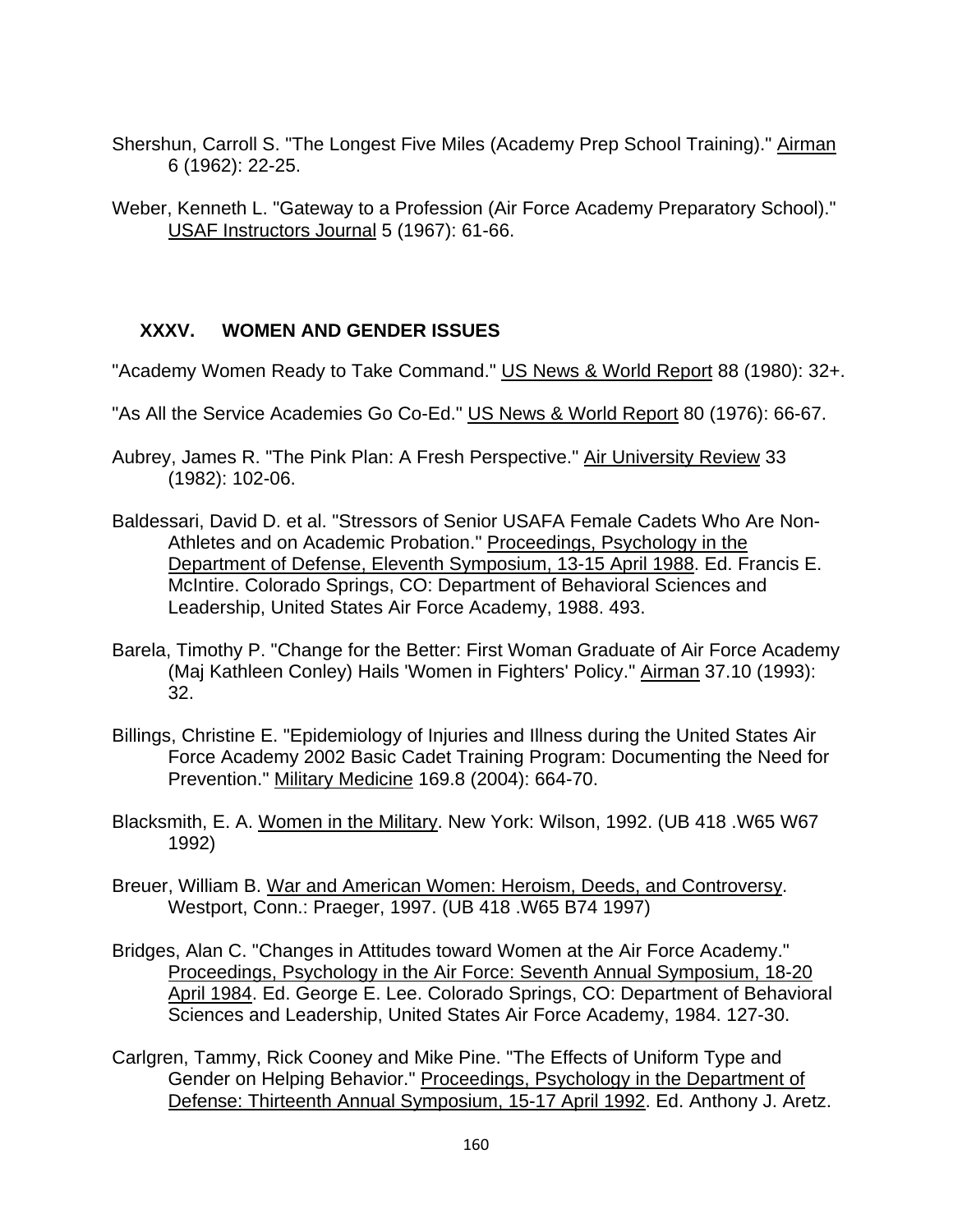Colorado Springs, CO: Department of Behavioral Sciences and Leadership, United States Air Force Academy, 1992. 230.

- Carretta, Thomas R. "Gender Differences in USAF Pilot Training Performance." Proceedings, Psychology in the Department of Defense, Twelfth Symposium, 18- 20 April 1990. Ed. Dana H. Lindsley. Colorado Springs, CO: Department of Behavioral Sciences and Leadership, United States Air Force Academy, 1990. 354.
- Chapman, Suzann. "GAO Report Shows Rise in Harassment." Air Force Magazine 78 (1995): 16-17.
- Chaze, William L. "Academy Women: Ready to Take Command." US News & World Report 88 (1980): 32-36.
- Clark, Albert P. "Women at the Service Academies and Combat Leadership." Strategic Review 5 (1977): 64-73.
- Clover, William H. and David B. Porter. "Comparison of Male vs. Female Cadet Opinions toward the USAF Academy Academic Program." Proceedings, Psychology in the Air Force: Seventh Annual Symposium, 16-18 April 1980. Ed. Dickie A. Harris. Colorado Springs, CO: Department of Behavioral Sciences and Leadership, United States Air Force Academy, 1980. 205-12.
- Cote, Richard W. et al. "Maximal Aerobic Power in Women Cadets at the USAFA." Aviation, Space, and Environmental Medicine 48 (1977): 154-55.
- Cummings, William H. "Where the Men Are Not: Sex-Role Perceptions of Male and Female Cadets at the Air Force Academy." Proceedings, Psychology in the Department of Defense, Tenth Symposium, 16-18 April 1986. Ed. George E. Lee. Colorado Springs, CO, 1986. 16-20.
- David, R. Mets. "True Confessions of an Ex-Chauvinist: Fodder for Your Professional Reading on Women and the Military." Air & Space Power Journal 21.3 (2007): 89-103.
- DeFleur, Lois B. The Effects of Integrating Women into Previously All Male Air Force Units: A Longitudinal Study of the Air Force Academy's Integration Process. Ft. Belvoir, VA: Defense Technical Information Center, 1979.
- ---. Integrating Women into Previously All Male Air Force Units: Final Report. Washington, DC: Office of Scientific Research, Air Force, 1981. (UGJ 341 .D313 1981)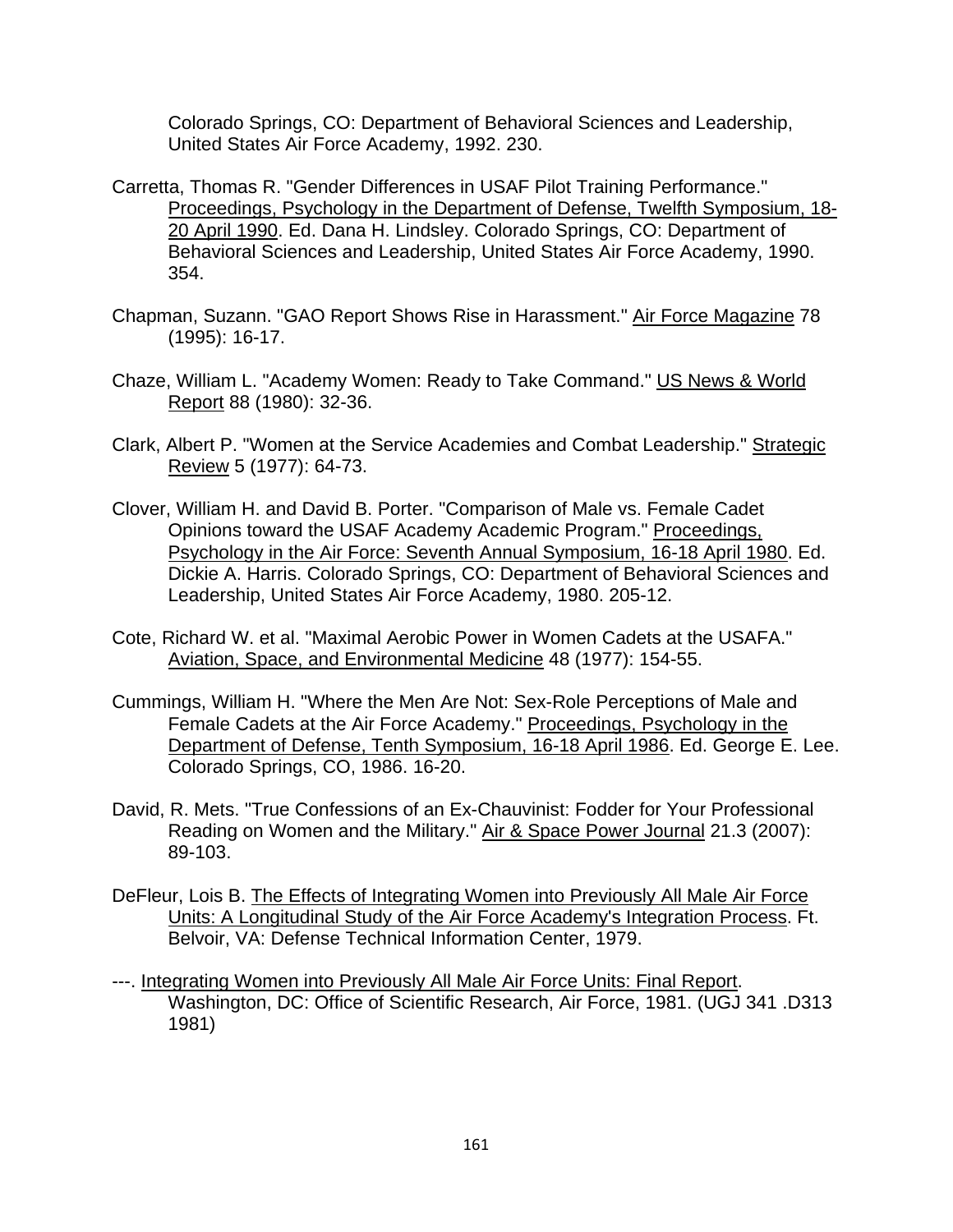- DeFleur, Lois B., David Gillman, and William Marshak. "Sex Integration of the U.S. Air Force Academy: Changing Roles for Women." Armed Forces & Society 4.4 (1978): 607-22.
- DeFleur, Lois B. and Frank Wood. Four Years of Sex Integration at the United States Air Force Academy: Problems and Issues. USAFA-TR; 85-10. USAFA, CO: Dean of Faculty, United States Air Force Academy, 1985. (UGB 826 .U43 85-10)
- Devilbiss, M. C. Women and Military Service: A History, Analysis, and Overview of Key Issues. Maxwell AFB, AL: Air University Press, 1990. (UB 418.W65 D48 1990)
- Dillingham, Wayne E. "The Possibility of American Military Women Becoming Prisoners of War: A Challenge for Behavioral Scientists." Proceedings, Psychology in the Department of Defense, Twelfth Symposium, 18-20 April 1990. Ed. Dana H. Lindsley. Colorado Springs, CO: Department of Behavioral Sciences and Leadership, United States Air Force Academy, 1990. 235-39.
- Dinsmore, John C. Women as Cadets: An Analysis of the Issue. Maxwell AFB. AL: Air Command and Staff College, Air University 1974. (AD 920 558 Report Literature)
- Do, James J. "Understanding Attitudes on Gender and Training at the United States Air Force Academy". Fort Belvoir, VA 2005. 82 p. Defense Technical Information Center. <http://handle.dtic.mil/100.2/ADA444926>.
- Donnelly, Elaine. "Ready or Not: Gender Meshing and the Disintegration of Good Order." Strategic Review 25.4 (1997): 64-73.
- Fein, Esther B. "The Choice: Women Officers Decide to Stay in or Leave." New York Times Magazine 5 May 1985: 32-46.
- "Female Cadets: A Rough Start." Science News 116.11 (1979): 182.
- Fenner, Lorry M. "Making History, Teaching History: Women's History as a Catalyst for Change in the Air Force." Minerva: Quarterly Report on Women and the Military 9 (1991): 35-49.
- Fields, Cheryl M. "Women at Military Academies: A Report Card from Psychologists." Chronicle of Higher Education 19 (1979): 11.
- Fincher, Michele Sakuyako. Gender-Role Orientation of Female Cadets at the United States Air Force Academy. Auburn, AL: Auburn University, 1993. (AD-A268 054 Report Literature)
- "First Woman Assigned to Staff at AF Academy." Armed Forces Management 3 (1957): 43.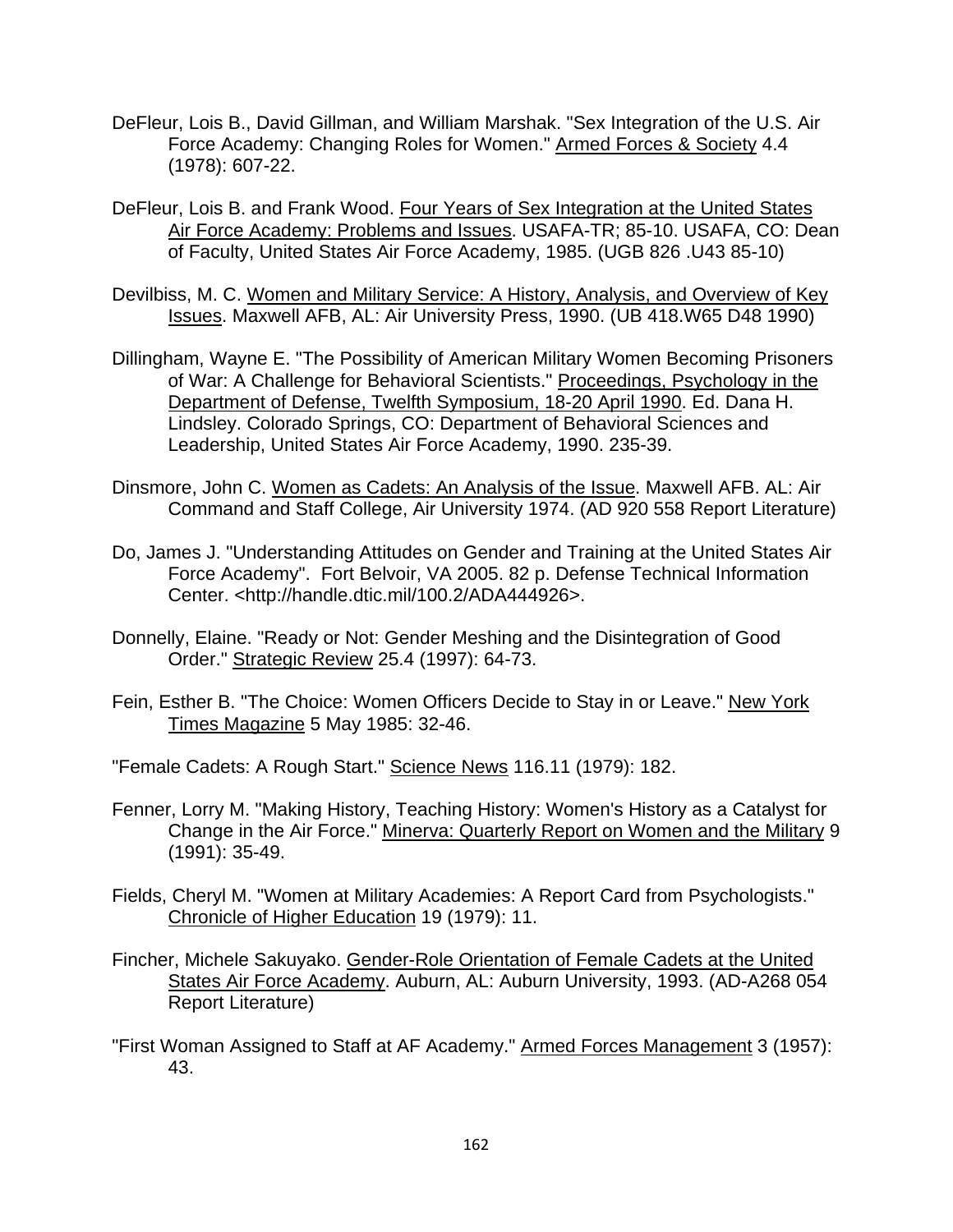- Francke, Linda Bird. "The Underground World at the Academies." Ground Zero: The Gender Wars in the Military. New York: Simon & Schuster, 1997. 183-219.
- Furdek, Dennis T. History of the Integration of Women at the Air Force Academy 1972- 1979. Air Command and Staff College: Report # 0800-80. Maxwell AFB, AL: Air Command and Staff College, Air University, 1980. (UGB 764 .W872 F98 1980 Spec Coll)
- Galloway, Judith. "Impact of the Admission of Women to the Service Academies on the Role of the Woman Line Officer." American Behavioral Scientist 19 (1976): 647- 64.
- Galub, Jack. The U.S. Air Force Academy Fitness Program for Women. Englewood Cliffs, NJ: Prentice-Hall, 1979. (GV 482 .G34)
- Gawlinski, Allison (Cadet). "'Bring Me Men and Women': The Integration of Women into the United States Air Force Academy." Air Power History 54.2 (2007): 32-45.
- Goldich, Robert L. The DoD Service Academies: Issues for Congress. CRS Report for Congress; 97-217F. Washington, DC: Congressional Research Service, Library of Congress, 1997. (U 408 .G67 1997)
- Gould, Jay W. Education and Training of Women in the United States Military: A Study of Primary Leadership Institutions. Fort Belvoir, VA: Defense Systems Management College, 1992. (UB 418.W65 G68 1993 Spec Coll)
- Gutmann, Stephanie. The Kinder, Gentler Military: Can America's Gender-Neutral Fighting Force Still Win Wars? New York: Scribner, 2000. (UA 23 .G944 2000)
- Harrington, Kathleen. "Leadership by Design: The Gendered Construction of Military (Air Force) Officers". Ft. Belvoir, VA, 1999. 189 p. Defense Technical Information Center. <http://handle.dtic.mil/100.2/ADA371182>.
- Herbert, Melissa S. Camouflage Isn't Only for Combat: Gender, Sexuality and Women in the Military. New York: New York University Press, 1998. (UB 418 .W65 H47 1998)
- Holm, Jeanne. "The Service Academies." Women in the Military: An Unfinished Revolution. Novato, CA: Presidio Press, 1982. 305-12.
- ---. Women in the Military: An Unfinished Revolution. Rev. ed. Novato, CA: Presidio Press, 1992. (UB 418 .W65 H64 1992)
- Hughes, Richard L. "Personality Characteristics of Entering Air Force Academy Cadets." Proceedings, Psychology in the Department of Defense, Eighth Symposium, 21-23 April 1982. Ed. John F. Swiney. Colorado Springs, CO: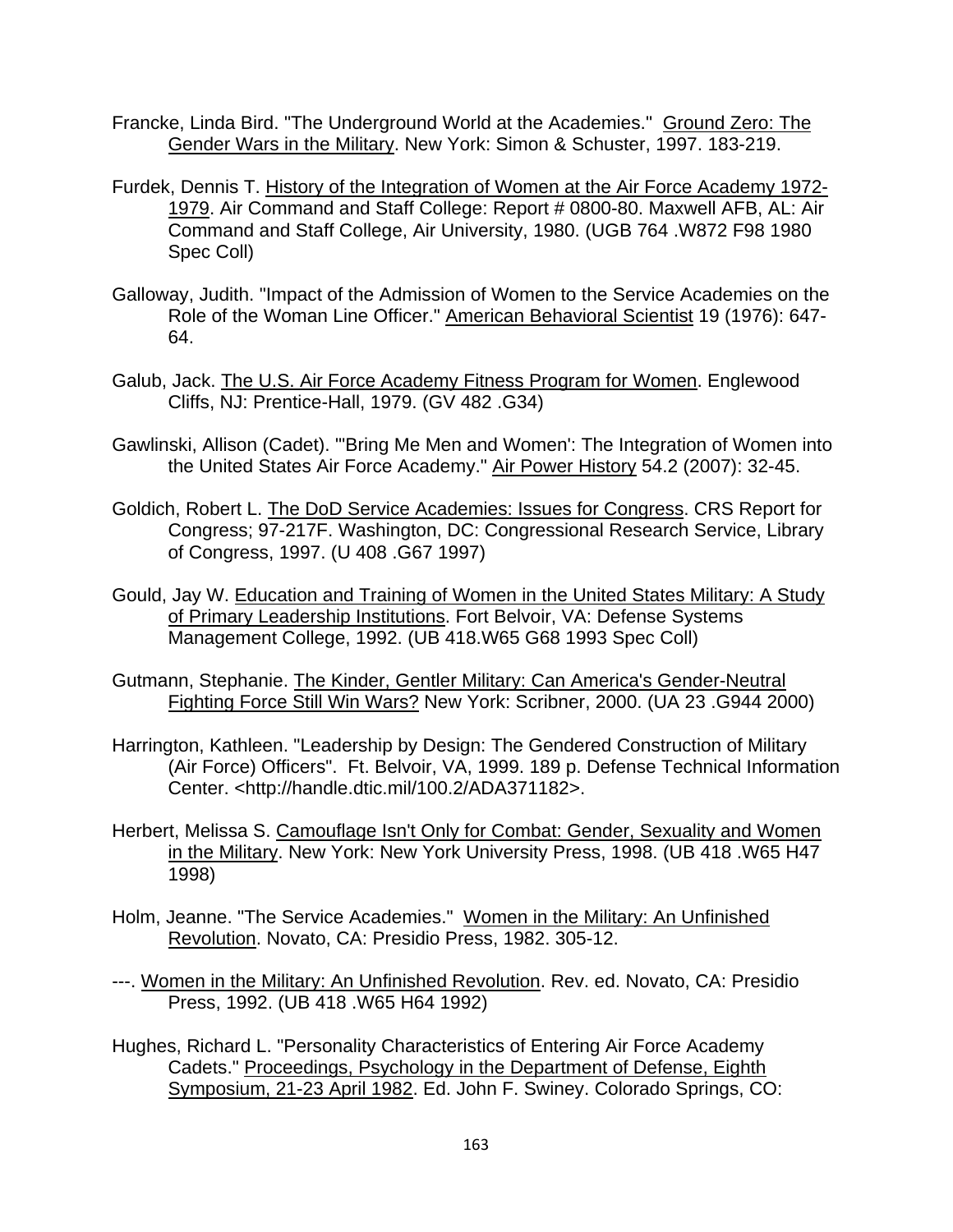Department of Behavioral Sciences and Leadership, United States Air Force Academy, 1982. 420-24.

- Hunter, Mic. Honor Betrayed: Sexual Abuse in America's Military. Fort Lee, N.J.: Barricade Books, 2007. (UB 418.W65 H86 2007)
- Jastrzemski, W.M. "Women's Liberation and the Service Academies." Armed Forces Journal International 111 (1974): 29.
- Kallett, Melissa R. et al (Panel Discussion). "Factors Affecting the Early Career Decisions of the First Women Graduates of the USAF Academy." Proceedings, Psychology in the Department of Defense, Eleventh Symposium, 13-15 April 1988. Ed. Francis E. McIntire. Colorado Springs, CO: Department of Behavioral Sciences and Leadership, United States Air Force Academy, 1988. 55-56.
- Karpinos, Bernard D. Recruiting of Women for the Military: Assessment of the Mental and Medical Standards and Their Present and Potential Effects on Recruiting Needs. VA: Eastern Division, Human Resources Research Organization, 1975. (UB 418 .W65 K3)
- Koonce, Jefferson M. and Gene A. Berry. "Comparison of Males and Females in the Prediction of Basic Flight Performance." Department of Behavioral Sciences and Leadership, United States Air Force Academy. Ed. Dickie A. Harris. Colorado Springs, CO: Department of Behavioral Sciences and Leadership, United States Air Force Academy, 1980. 612-15.
- Kurpius, Sharon E. Robinson and A. Leigh Lucart. "Military and Civilian Undergraduates: Attitudes toward Women, Masculinity, and Authoritarianism." Sex Roles 43.3/4 (2000): 255.
- Lichtenstein, Grace. "How Women Are Faring at the Air Academy." New York Times Magazine 11 September 1977: 104-06+.
- Lipari, Rachel N. et al. Service Academy 2006 Gender Relations Survey. Fort Belvoir, VA: Defense Technical Information Center, 2006. (Being catalogued)
- Loring, Nancy H. Women in the United States Armed Forces: Progress and Barriers in the 1980s. Chicago: Inter-University Seminar on Armed Forces and Society, 1984. (UB 418 .W65 W59 1984)
- MacCloskey, Monro. Your Future as a Woman in the Armed Forces. New York: R. Rosen, 1979. (UB 147 .M29)
- Matthews, Michael D. "Women in the Military: Comparison of Attitudes and Knowledge of Service Academy Cadets versus Private College Students." Proceedings, Psychology in the Department of Defense: Thirteenth Annual Symposium, 15-17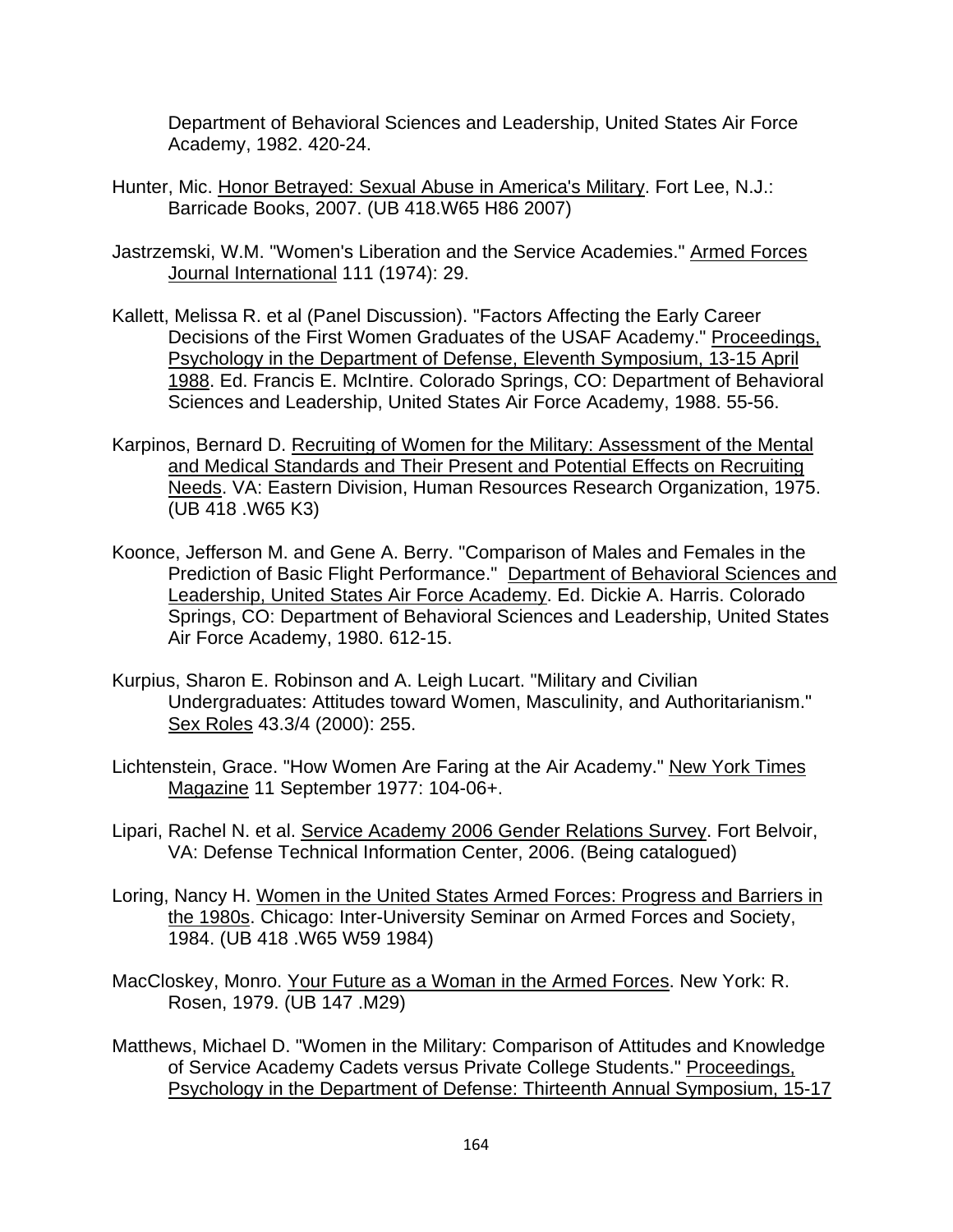April 1992. Ed. Anthony J. Aretz. Colorado Springs, CO: Department of Behavioral Sciences and Leadership, United States Air Force Academy, 1992. 212-16.

- McCloy, Thomas M. "Gender Differences in Aircraft Simulator Performance." Department of Behavioral Sciences and Leadership, United States Air Force Academy. Ed. Dickie A. Harris. Colorado Springs, CO: Department of Behavioral Sciences and Leadership, United States Air Force Academy, 1980. 616-20.
- McMillin, Sue. "First Female Grads (from AF Academy), 20 Years Later." Air Force Times 60.45 (2000): 18.
- "Military Academies Pressured to Allow Women Admittance." Chronicle of Higher Education 8 (1973): 2.
- Milton, T.R. "The Air Force Academy's First Coed Year." Air Force Magazine 60 (1977): 116-22.
- Mitchell, Brian. "Eighty's Ladies." Weak Link: The Feminization of the American Military. Washington, DC: Regnery Gateway, 1989. 47-66.
- ---. Women in the Military: Flirting with Disaster. Washington, DC: Regnery Pub., 1998. (UB 418 .W65 M5723 1998)
- "Mom, the Cadet: Ruling on Pregnancy." Time 110 (1977): 14.
- Morganthau, Tom. "Yes, Sir, Women Made the Grade." Newsweek 95 (1980): 43.
- Muenger, Elizabeth A. et al. Women in Motion: Celebrating 20 Years at the Air Force Academy. USAFA, CO: Directorate of Public Affairs, United States Air Force Academy, 1996. (UGB 764 .W872 1996 Spec Coll)
- Murray, Gene. Covering Sex, Race, and Gender in the American Military Services. Mellen Studies in Journalism ; V. 6. Lewiston, NY: Edwin Mellen Press, 2004. (UB 417 .M87 2004)
- Nelson, T. S. For Love of Country: Confronting Rape and Sexual Harassment in the U.S. Military. New York: Haworth Maltreatment and Trauma Press, 2002. (UB 418.W65 N45 2002)
- "New Pressure to Admit Women to Service Academies." Chronicle of Higher Education 8 (1974): 4.
- Orden, M.D. van and Stanton S. Coerr. "Reverse Engineer the Academy: Toward Restoring Service Integrity." Strategic Review 25.4 (1997): 56-63.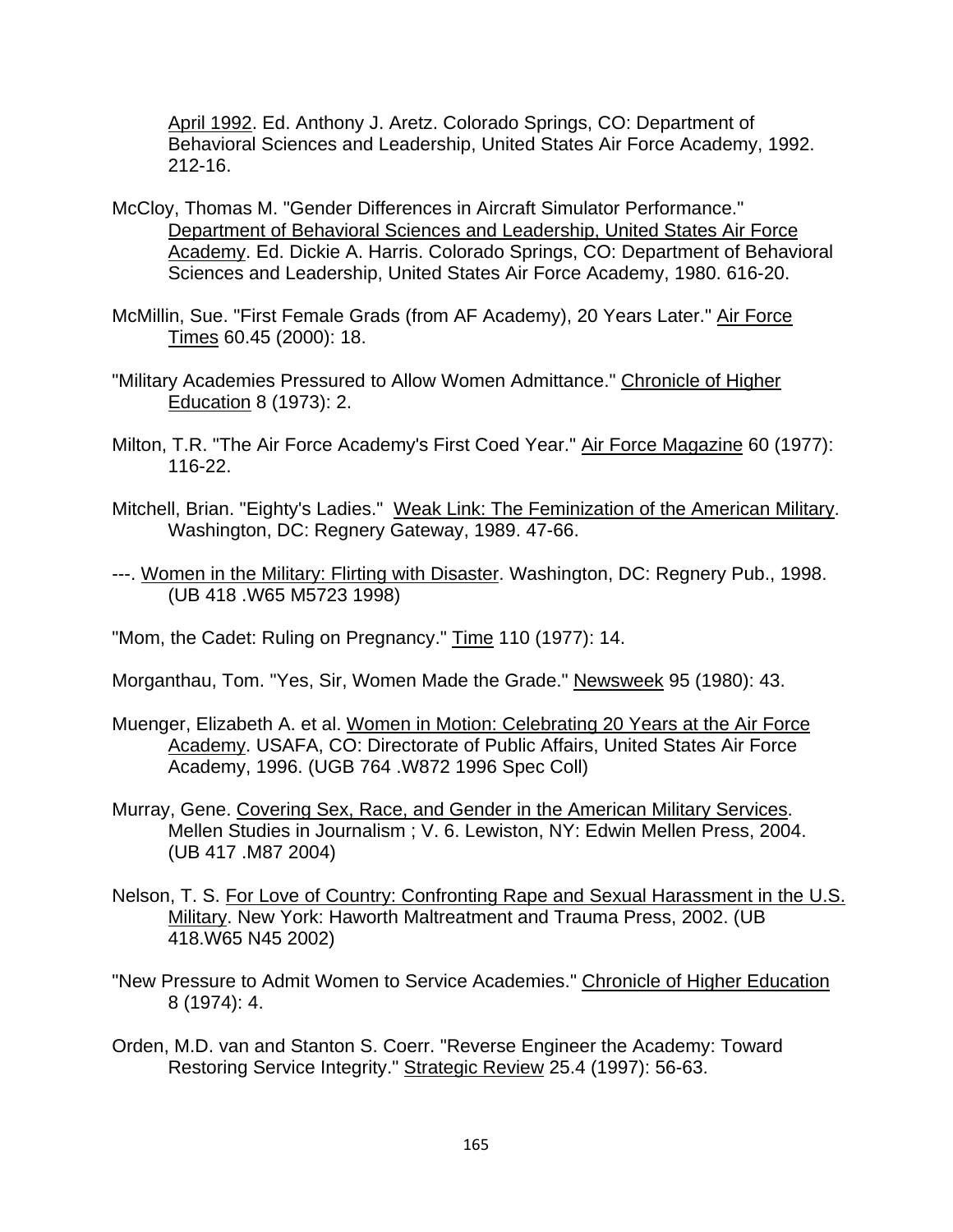- Palmer, Laura. "Her Own Private Tailhook." New York Times Magazine (28 May 1995): 22-25.
- Patterson, James R. "USAFA Prepares for First Women Cadets." Air Force Magazine 59 (1976): 50-54.
- Payne, Bettye J. Women in the Military: An Historical Perspective for U.S. Air Force Academy Female Cadets. Maxwell AFB, AL: Air Command and Staff College, Air University, 1987. (UA 17.5 .U5 P32 1987 Spec Coll)
- Petosa, Scott. "Women in the Military Academies: U.S. Air Force Academy (Part 2 of 3)." The Physician and Sports Medicine 17.3 (1989): 133-42.
- Rackley, Thomas G. Descriptive Characteristics and Comparisons for the Class of 2003. USAFA, CO: Institutional Research & Assessment Division, Directorate of Plans & Programs, 1999. (UGB 817 .U58 2003)
- Robinson, Michael A. "Breaking the Barriers: Women and Minorities Excel at the Air Force Academy and in Careers That Follow." Fifty Years of Excellence: Building Leaders of Character for the Nation: A Publication Celebrating 50 Years of the U.S. Air Force Academy. Ed. Charles Oldham. Tampa, FL: Faircount LLC, 2004. 48-59.
- "Resistance and Escape Training Dropped by Air Force Academy." New York Times 30 April 1995: A32.
- Sack, Thomas L. "They Are the First." Air Force Magazine 63 (1980): 154-55.
- Schoonmaker, Linda Lee. The History and Development of the Programs of Physical Education, Intercollegiate Athletics, Intramurals and Recreational Sports for Women at the United States Military Service Academies. Columbus, OH: Ohio State University, 1983. (UG J 541 .S35 1990)
- Sheffield, Dick. "The First Ladies of '80." Airman 24 (1980): 2-7.
- "So Far, So Good: A Report Card on Coed Military Academies." US News & World Report (1977): 26-31.
- Stiehm, Judith. Bring Me Men and Women: Mandated Change at the Us Air Force Academy. Berkeley, CA: University of California Press, 1981. (UGB 764 .S85 )
- ---. It's Our Military, Too!: Women and the U.S. Military. Women in the Political Economy. Philadelphia: Temple University Press, 1996. (UB 418 .W65 I88 1996 )
- Stremlow, Mary V. Coping with Sexism in the Military. New York: Rosen Pub. Group, 1990. (UB 418 .W65 S77 1990)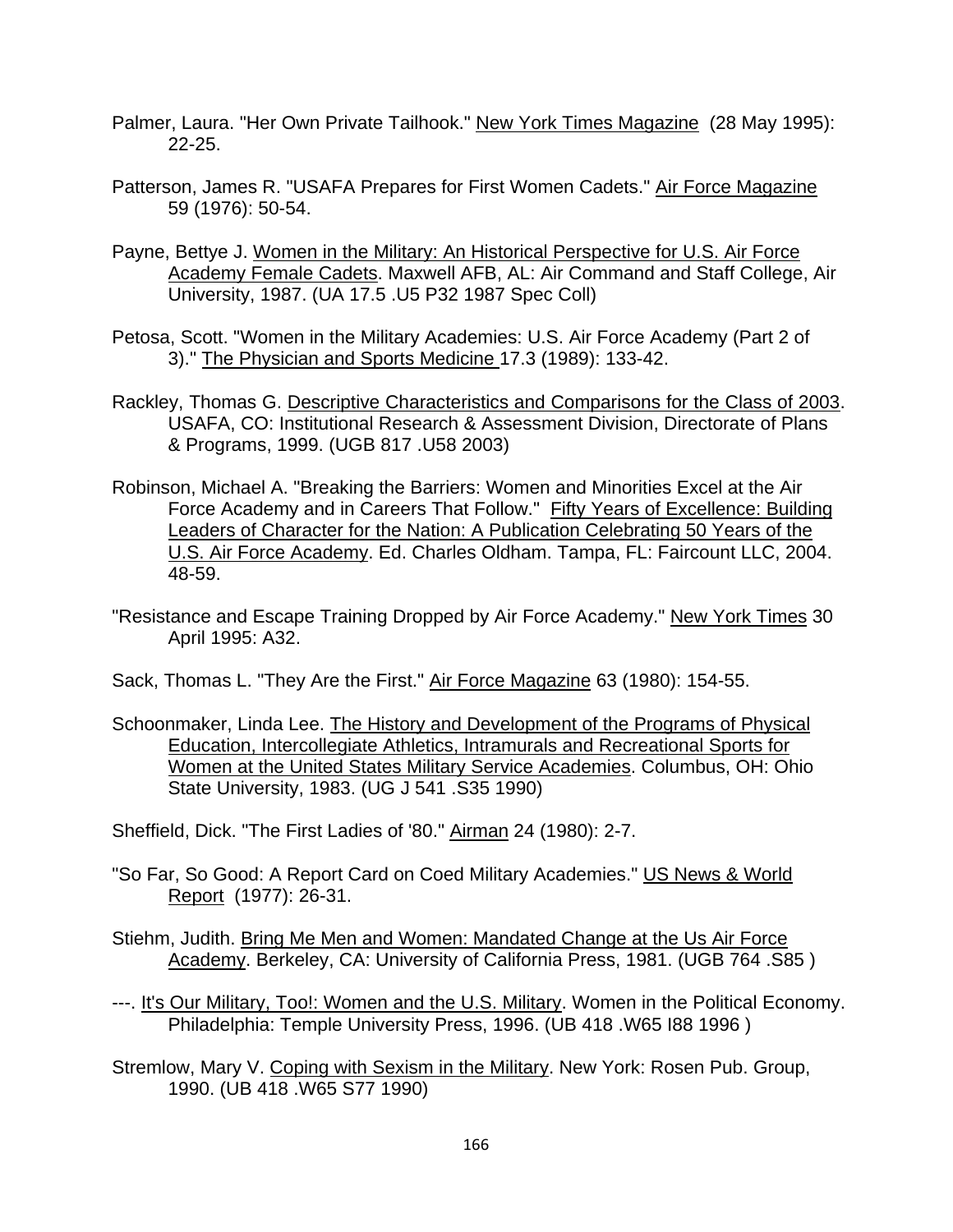- Taber, Lynville E. and Lawrence O. Short. "Counseling the Woman Air Force Academy Cadet: Some Relevant Issues." Proceedings, Psychology in the Air Force: Fifth Annual Symposium, 8 April - 10 April 1976. Ed. Dirk C. Prather. Colorado Springs, CO: Department of Life and Behavioral Sciences, United States Air Force Academy, 1976. 104-07.
- Taylor, John B. "The New Cadets (Women Enter the USAF Academy as Part of the Class of 1980)." Airman (1976): 2-9.
- Terhune, Heidi and Carl Bryant. "The Incidence of Bulimia among Female Cadets at the United States Air Force Academy." Proceedings, Psychology in the Department of Defense, Eleventh Symposium, 13-15 April 1988. Ed. Francis E. McIntire. Colorado Springs, CO: Department of Behavioral Sciences and Leadership, United States Air Force Academy, 1988. 400-04.

Thomas, Cathy Booth, and Rita Healy. "Conduct Unbecoming." Time 161.10 (2003): 46.

- Thomas, James H. and Dirk C. Prather. "Integration of Females into a Previously All-Male Institution." Proceedings, Psychology in the Air Force: Fifth Annual Symposium, 8 April - 10 April 1976. Ed. Dirk C. Prather. Colorado Springs, CO: Department of Life and Behavioral Sciences, United States Air Force Academy, 1976. 100-04.
- Thurber, Brittany J., David B. Porter and Anne C. Parker. "Gender and Attitudes as Predicators of Video Game Performance and Satisfaction." Proceedings, Psychology in the Department of Defense: Thirteenth Annual Symposium, 15-17 April 1992. Ed. Anthony J. Aretz. Colorado Springs, CO: Department of Behavioral Sciences and Leadership, United States Air Force Academy, 1992. 61-65.
- United States. Congress. House. Committee on Armed Services. Subcommittee No. 2., and United States Air Force Academy. Superintendent. Hearings on H.R. 9832, to Eliminate Discrimination Based on Sex with Respect to the Appointment and Admission of Persons to the Service Academies and H.R. 10705, H.R. 11267, H.R. 11268, H.R. 11711, and H.R. 13729, to Insure That Each Admission to the Service Academies Shall Be Made without Regard to a Candidate's Sex, Race, Color, or Religious Beliefs before Subcommittee No. 2 of the Committee on Armed Services, House of Representatives, Ninety-Third Congress, Second Session. Washington, DC: U.S. Govt.. Print. Off., 1975. (KF 27 .A7655 1974u Spec Coll)
- United States. Defense Advisory Committee on Women in the Services. Dacowits, 1951-1976 : Future Role for Women in the Armed Forces. Alexandria, VA: Defense Technical Information Center, 1980. (UB 418.W65 D38 1980 Spec Coll)